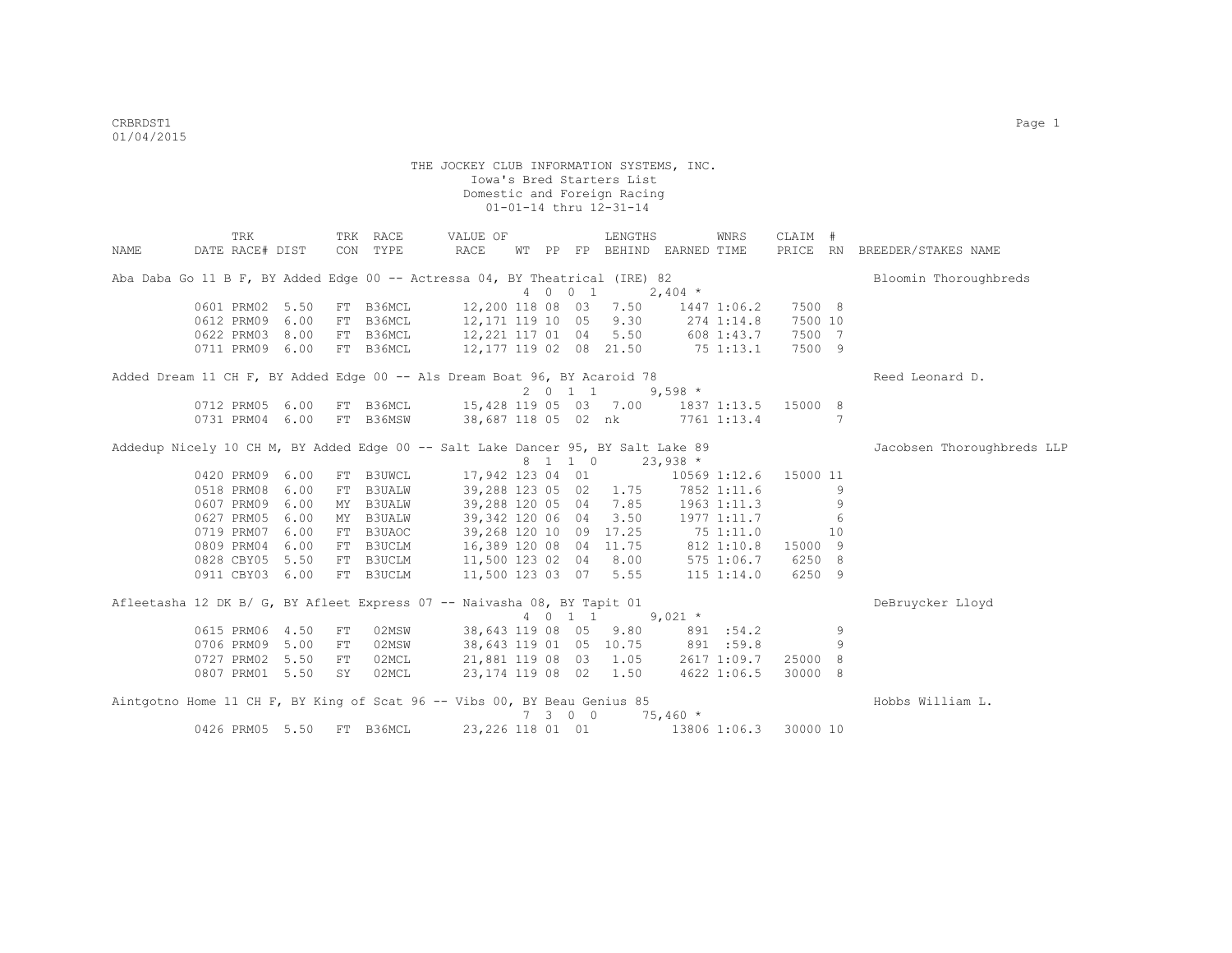|             | TRK                                                                            |      |            | TRK RACE      | VALUE OF         |  |         | LENGTHS                | WNRS                                                                                  | CLAIM # |                |                              |
|-------------|--------------------------------------------------------------------------------|------|------------|---------------|------------------|--|---------|------------------------|---------------------------------------------------------------------------------------|---------|----------------|------------------------------|
| <b>NAME</b> | DATE RACE# DIST                                                                |      |            | CON TYPE      | RACE             |  |         |                        | WT PP FP BEHIND EARNED TIME                                                           |         |                | PRICE RN BREEDER/STAKES NAME |
|             |                                                                                |      |            |               |                  |  |         |                        |                                                                                       |         |                |                              |
|             | 0508 PRM09                                                                     | 6.00 | MY         | B3UCLM        | 24,463 115 06 01 |  |         |                        | 14644 1:11.9                                                                          | 30000 8 |                |                              |
|             | 0516 PRM08                                                                     | 6.00 | FT         | F03STK        | 68,900 116 01 01 |  |         |                        | 41340 1:11.3                                                                          |         | 7              | BOB BRYANT S.                |
|             | 0615 PRM08                                                                     | 6.00 | ${\rm FT}$ | <b>B3UALW</b> |                  |  |         | 32,139 119 05 06 19.05 | 75 1:11.9                                                                             |         | 7              |                              |
|             | 0629 PRM07                                                                     | 6.00 | MY         | <b>B3UALW</b> |                  |  |         |                        | 43,096 119 03 FF DNF 75 1:10.1                                                        |         | 6              |                              |
|             | 0802 PRM07                                                                     | 8.32 | FT         | F03STK        |                  |  |         |                        | 91,825 120 01 04 12.50 4592 1:43.5                                                    |         | $\overline{7}$ | <b>IOWA BREEDERS' OAKS</b>   |
|             | 0807 PRM07                                                                     | 6.00 |            | SY B3UAOC     |                  |  |         |                        | 40,000 117 05 05 9.75 928 1:10.4                                                      |         | 6              |                              |
|             |                                                                                |      |            |               |                  |  |         |                        | A. K. A. Bubba 08 DK B/ G, BY Blumin Affair 91 -- Onthebrightcide 00, BY Slewacide 80 |         |                | Garroutte John L.            |
|             |                                                                                |      |            |               |                  |  |         | 13 3 2 2 12,058 *      |                                                                                       |         |                |                              |
|             | 0228 FON07 6.00                                                                |      | FT         | 3UCLM         |                  |  |         | 5,100 123 06 02 2.50   | $1020$ $1:13.4$                                                                       | 5000 8  |                |                              |
|             | 0314 FON08                                                                     | 6.00 | $FT$       | <b>3UCLM</b>  | 5,100 123 06 08  |  |         | 9.55                   | 0 1:14.0                                                                              | 5000 9  |                |                              |
|             | 0328 FON04                                                                     | 6.00 | ${\rm FT}$ | <b>3UCLM</b>  | 5,100 123 06 04  |  |         | 4.25                   | 255 1:14.8                                                                            | 5000 8  |                |                              |
|             | 0405 FON11                                                                     | 6.50 | ${\rm FT}$ | <b>3UCLM</b>  | 5,100 123 05 01  |  |         |                        | 3060 1:22.8                                                                           | 5000 9  |                |                              |
|             | 0419 FON11                                                                     | 6.50 | ${\rm FT}$ | <b>3UCLM</b>  | 5,200 123 04 01  |  |         |                        | 3120 1:21.4                                                                           | 5000 10 |                |                              |
|             | 0502 FON09                                                                     | 6.00 | ${\rm FT}$ | <b>3UCLM</b>  |                  |  |         | 5,900 123 05 07 13.00  | 0 1:13.0                                                                              | 5000 7  |                |                              |
|             | 0531 ASD02                                                                     | 5.50 | ${\rm FT}$ | <b>3UCLM</b>  | 8,075 124 01 04  |  |         | 9.25                   | 392 1:05.4                                                                            | 5000 4  |                |                              |
|             | 0613 ASD02                                                                     | 6.00 | FT         | <b>3UWCL</b>  | 6,566 124 05 04  |  |         | 3.75                   | 3091:13.0                                                                             | 2500 5  |                |                              |
|             | 0628 MD 07                                                                     | 6.00 | FT         | <b>3UCLM</b>  | 4,700 121 01 02  |  |         | 0.50                   | 8371:12.6                                                                             | 6000 8  |                |                              |
|             | 0713 GPR10                                                                     | 5.50 | ${\rm FT}$ | 4USTK         | 6,012 120 02 04  |  |         | 14.25                  | 303 1:04.2                                                                            |         | 5              | SPRINT SERIES S.             |
|             | 0801 MD 10                                                                     | 6.00 | ${\rm FT}$ | <b>3UCLM</b>  | 3,700 126 05 03  |  |         | 2.85                   | $305$ $1:12.8$                                                                        | 5000 8  |                |                              |
|             | 0822 MD 02                                                                     | 6.00 | FT         | 3UCLM         | 3,700 126 05 01  |  |         |                        | 2096 1:13.0                                                                           | 5000 6  |                |                              |
|             | 0920 LBG08 7.00                                                                |      | FT         | <b>3UCLM</b>  |                  |  |         | 3,300 123 02 03 8.50   | 361 1:27.5                                                                            | 3200 8  |                |                              |
|             | Aksel G T 11 DK B/ G, BY Bravo Bull 97 -- Royal Epic 02, BY Tale of the Cat 94 |      |            |               |                  |  |         |                        |                                                                                       |         |                | Rumbaugh Carroll             |
|             |                                                                                |      |            |               |                  |  | 8 1 3 1 | $23,152$ *             |                                                                                       |         |                |                              |
|             | 0502 PRM06                                                                     | 6.00 | FT         | 36MSW         |                  |  |         |                        | 38,622 118 01 09 21.75 75 1:11.2                                                      |         | 10             |                              |
|             | 0515 PRM09                                                                     | 6.00 | GD         | 36MCL         | 15,432 119 04 02 |  |         | 2.25                   | 3062 1:12.8                                                                           | 15000 8 |                |                              |
|             | 0531 PRM02                                                                     | 6.00 | $FT$       | 36MCL         | 15,449 118 03 02 |  |         | 6.25                   | 3081 1:12.5                                                                           | 15000 7 |                |                              |
|             | 0613 PRM09                                                                     | 6.00 | ${\rm FT}$ | 36MSW         | 38,621 119 02 03 |  |         | 6.00                   | 4622 1:11.9                                                                           |         | 10             |                              |
|             | 0706 PRM08                                                                     | 8.32 | FT         | 03STK         | 84,955 115 03 09 |  |         | 26.80                  | 0 1:44.8                                                                              |         | 12             | IOWA STALLION S.             |
|             | 0713 PRM09                                                                     | 6.00 | FT         | 36MCL         | 15,405 116 02 02 |  |         | 0.50                   | 3042 1:11.3                                                                           | 12500 9 |                |                              |
|             | 0802 PRM02                                                                     | 6.00 | FT         | 36MCL         | 15,428 115 03 01 |  |         |                        | 9185 1:13.2                                                                           | 10000 8 |                |                              |
|             | 0822 RP 02                                                                     | 5.50 | FT         | <b>3UCLM</b>  | 13,000 120 06 08 |  |         | 7.75                   | 85 1:05.3                                                                             | 15000 9 |                |                              |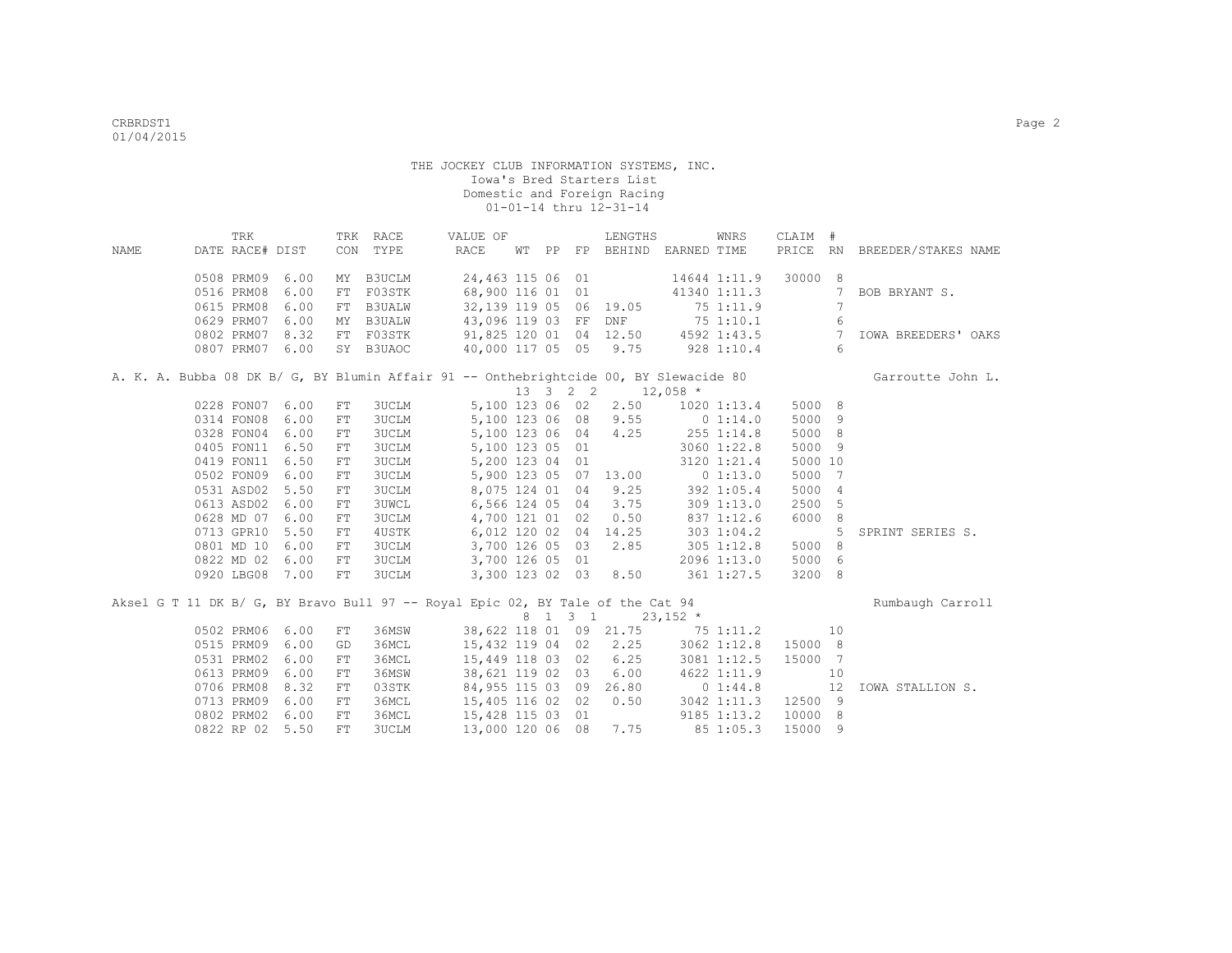|      | TRK                                                                                        |      |            | TRK RACE     | VALUE OF               |  |      | LENGTHS                                        |                                | WNRS        | CLAIM # |     |                              |
|------|--------------------------------------------------------------------------------------------|------|------------|--------------|------------------------|--|------|------------------------------------------------|--------------------------------|-------------|---------|-----|------------------------------|
| NAME | DATE RACE# DIST                                                                            |      |            | CON TYPE     | RACE                   |  |      |                                                | WT PP FP BEHIND EARNED TIME    |             |         |     | PRICE RN BREEDER/STAKES NAME |
|      |                                                                                            |      |            |              |                        |  |      |                                                |                                |             |         |     |                              |
|      |                                                                                            |      |            |              |                        |  |      |                                                |                                |             |         |     |                              |
|      | A Little Dizzy 09 B G, BY Canaveral 91 -- Werra 96, BY Majestic Light 73                   |      |            |              |                        |  |      |                                                |                                |             |         |     | Iowa State University        |
|      |                                                                                            |      |            |              |                        |  |      | $7 \t1 \t0 \t1 \t3,216 \t*$                    |                                |             |         |     |                              |
|      | 0608 PRM09                                                                                 | 6.00 | FT         | 36MCL        |                        |  |      | 12,200 123 06 08 24.75                         |                                | 75 1:14.1   | 7500 8  |     |                              |
|      | 0626 PRM05                                                                                 | 6.00 | MY         | 36MCL        |                        |  |      | 12, 177 118 08 09 29.75                        |                                | 75 1:12.2   | 10000 9 |     |                              |
|      | 0727 PRM09                                                                                 | 6.00 | FT         | 36MCL        |                        |  |      | 12,177 125 07 09 26.50                         |                                | 75 1:14.7   | 7500 9  |     |                              |
|      | 0817 CLS03                                                                                 | 6.00 | FT         | 3UMSW        | 6,100 123 07 05 10.75  |  |      |                                                |                                | 183 1:14.6  |         | 7   |                              |
|      | 0822 CLS04                                                                                 | 6.00 | FT         | 3UMCL        | 4,400 123 04 03        |  |      | 0.85                                           |                                | 528 1:16.4  | 10000 7 |     |                              |
|      | 0829 CLS04                                                                                 | 6.00 | MY         | <b>3UMCL</b> | 3,800 123 05 01        |  |      |                                                | 2280 1:18.2                    |             | 5000 8  |     |                              |
|      | 0901 CLS05 6.00                                                                            |      | FT         | 3UCLM        |                        |  |      |                                                | 4,800 123 02 07 10.25 0 1:17.8 |             | 5000 8  |     |                              |
|      |                                                                                            |      |            |              |                        |  |      |                                                |                                |             |         |     |                              |
|      | A Little Edgy 09 DK B/ G, BY Added Edge 00 -- Calico Creek 97, BY Tricky Creek 86          |      |            |              |                        |  |      |                                                |                                |             |         |     | Dave McShane & Don Fraizer   |
|      |                                                                                            |      |            |              |                        |  |      | $13 \quad 2 \quad 1 \quad 3 \quad 18,536 \neq$ |                                |             |         |     |                              |
|      | 0412 FON07                                                                                 | 6.00 | FT         | 3UCLM        |                        |  |      | 5,200 123 02 03 0.60                           |                                | 624 1:14.8  | 5000 8  |     |                              |
|      | 0514 IND02                                                                                 | 6.00 | SY         | <b>3UCLM</b> |                        |  |      | 14,000 117 06 03 5.25                          |                                | 1400 1:12.1 | 10000 6 |     |                              |
|      | 0523 IND02                                                                                 | 6.00 | FT         | <b>3UCLM</b> | 10,000 124 05 02       |  |      | 0.50                                           |                                | 2000 1:12.8 | 6000 8  |     |                              |
|      | 0607 IND04                                                                                 | 8.50 | FT         | 3USTR        | 16,000 122 04 06 16.50 |  |      |                                                |                                | 160 1:44.7  |         | 7   |                              |
|      | 0621 IND02                                                                                 | 6.00 | FT         | <b>3UCLM</b> | 10,500 122 02 04       |  |      | 6.00                                           |                                | 525 1:11.5  | 6000 7  |     |                              |
|      | 0715 IND02                                                                                 | 5.50 | FT         | 3UCLM        | 10,500 122 03 01       |  |      |                                                |                                | 6300 1:05.9 | 6000    | - 8 |                              |
|      | 0719 IND01                                                                                 | 5.50 | ${\rm FT}$ | 3UCLM        | 10,500 124 06 04       |  |      | 6.00                                           |                                | 525 1:03.4  | 6000    | 6   |                              |
|      | 0810 MNR05                                                                                 | 6.00 | FT         | 3UCLM        | 9,000 123 02 01        |  |      |                                                |                                | 5490 1:14.0 | 5000 7  |     |                              |
|      | 0827 MNR06                                                                                 | 5.50 | FT         | <b>3UCLM</b> | 8,400 123 01 04        |  |      | 3.35                                           |                                | 420 1:06.3  | 5000 8  |     |                              |
|      | 0907 MNR08                                                                                 | 6.00 | FT         | 3UCLM        | 8,400 123 08 03        |  |      | 2.50                                           |                                | 840 1:12.8  | 5000 9  |     |                              |
|      | 1008 MNR04 5.50                                                                            |      | FT         | 3UCLM        |                        |  |      | 8,400 120 05 07 15.10                          |                                | 84 1:06.1   | 5000 8  |     |                              |
|      | 1029 MNR06 5.50                                                                            |      | FT         | <b>3UCLM</b> |                        |  |      | 8,400 120 06 10 14.05                          |                                | 84 1:07.2   | 5000 10 |     |                              |
|      | 1124 MNR01 6.00                                                                            |      | ${\rm FT}$ | <b>3UCLM</b> |                        |  |      | 8,400 120 10 10 17.50                          |                                | 84 1:13.4   | 5000 10 |     |                              |
|      |                                                                                            |      |            |              |                        |  |      |                                                |                                |             |         |     |                              |
|      | All Gas No Brakes 12 DK B/ G, BY Zanjero 04 -- Five for a Nickel 04, BY Tale of the Cat 94 |      |            |              |                        |  |      |                                                |                                |             |         |     | McShane Dave                 |
|      |                                                                                            |      |            |              |                        |  | 2000 |                                                | $150 *$                        |             |         |     |                              |
|      | 0706 PRM09 5.00                                                                            |      | FT         | 02MSW        |                        |  |      | 38,643 119 04 09 34.00                         |                                | 75 :59.8    |         | 9   |                              |
|      | 0807 PRM01 5.50                                                                            |      | SY         | 02MCL        |                        |  |      | 23, 174 119 02 08 19.50                        |                                | 75 1:06.5   | 30000 8 |     |                              |
|      |                                                                                            |      |            |              |                        |  |      |                                                |                                |             |         |     |                              |

Along the Highroad 11 B G, BY Added Edge 00 -- Motionoftheocean 02, BY Stormy Atlantic 94 Special K Stables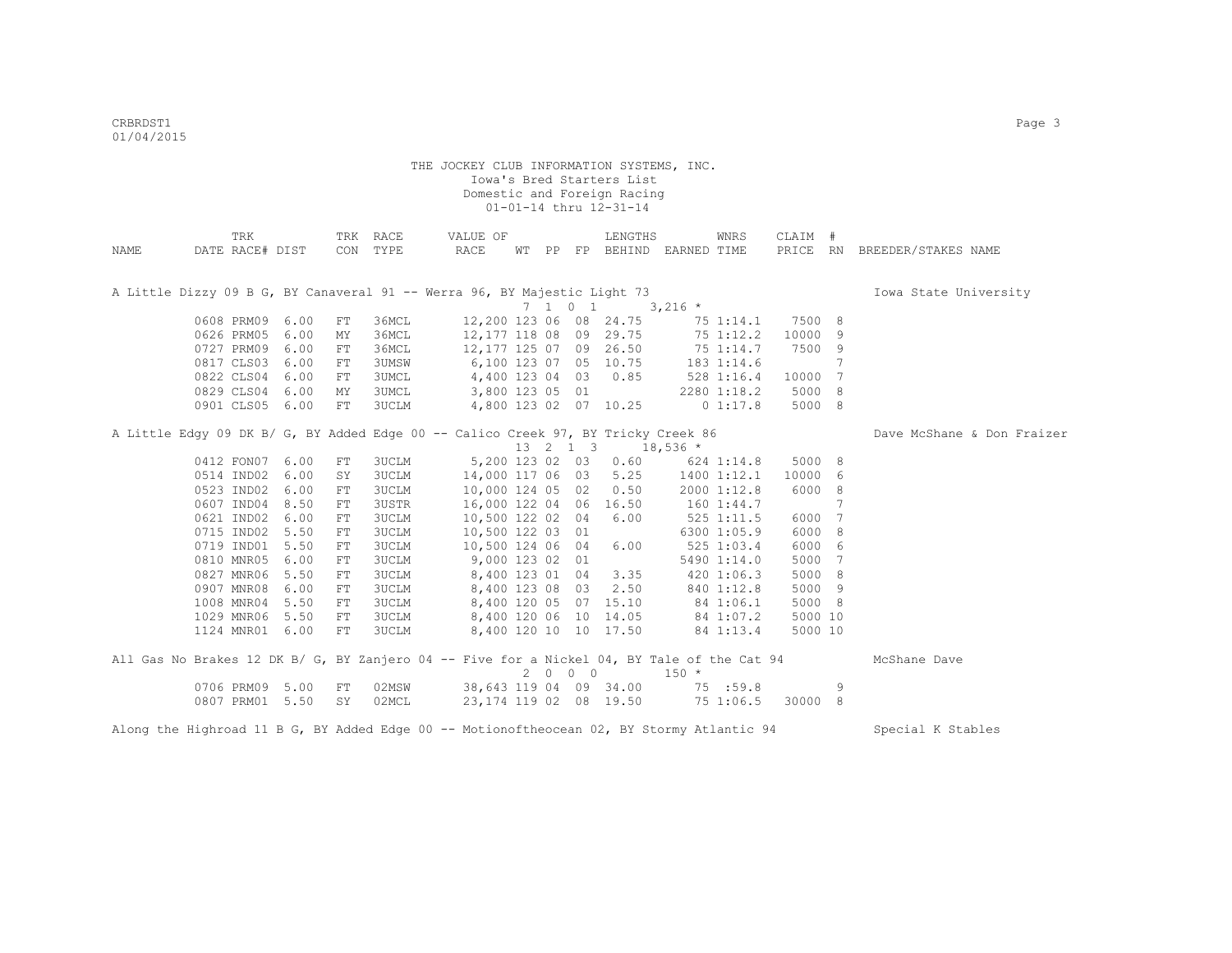|                                                                                         | TRK             |      | TRK | RACE      | VALUE OF                                                                           |                |    |                                         | LENGTHS                |            | WNRS           | CLAIM #  |    |                               |
|-----------------------------------------------------------------------------------------|-----------------|------|-----|-----------|------------------------------------------------------------------------------------|----------------|----|-----------------------------------------|------------------------|------------|----------------|----------|----|-------------------------------|
| NAME                                                                                    | DATE RACE# DIST |      | CON | TYPE      | RACE                                                                               | WТ             | PP |                                         | FP BEHIND EARNED TIME  |            |                |          |    | PRICE RN BREEDER/STAKES NAME  |
|                                                                                         |                 |      |     |           |                                                                                    |                |    |                                         |                        |            |                |          |    |                               |
|                                                                                         |                 |      |     |           |                                                                                    |                |    | 9 1 0 1                                 |                        | $9,347$ *  |                |          |    |                               |
|                                                                                         | 0411 FON04 6.00 |      | FT  | 03MSW     |                                                                                    |                |    |                                         | 7,400 120 01 08 21.50  |            | 0 1:16.0       |          | 8  |                               |
|                                                                                         | 0501 PRM04 5.50 |      | GD  | 36MCL     | 23, 195 115 05 07 22.50                                                            |                |    |                                         |                        |            | 75 1:05.0      | 25000 7  |    |                               |
|                                                                                         | 0518 PRM02 6.00 |      | FT  | 36MCL     | 12, 177 118 01 06 7.25                                                             |                |    |                                         |                        |            | 75 1:13.4      | 7500 9   |    |                               |
|                                                                                         | 0531 PRM07 8.32 |      | МY  | 36MCL     | 12,221 118 06 03                                                                   |                |    |                                         | 3.60                   |            | 1459 1:46.5    | 7500 7   |    |                               |
|                                                                                         | 0621 PRM07 8.32 |      | FT  | 36MCL     | 13,335 118 06 09 35.75                                                             |                |    |                                         |                        |            | 75 1:46.1      | 15000 10 |    |                               |
|                                                                                         | 0710 PRM09 6.00 |      | FT  | 36MCL     | 12, 113 119 09 08 21.45                                                            |                |    |                                         |                        |            | 751:12.0       | 7500 12  |    |                               |
|                                                                                         | 0725 PRM01 8.50 |      | FT  | 36MCL     | 12,221 119 03 01                                                                   |                |    |                                         |                        |            | 7293 1:50.8    | 7500 7   |    |                               |
|                                                                                         | 0817 CBY08 8.50 |      | SY  | 3UCLM     | 19,000 118 02 07 36.50                                                             |                |    |                                         |                        |            | 190 1:49.7     | 20000 7  |    |                               |
|                                                                                         | 0905 CBY06 8.32 |      | FT  | 3UCLM     | 10,500 118 01 09 31.35                                                             |                |    |                                         |                        |            | $105$ $1:45.1$ | 6250 9   |    |                               |
|                                                                                         |                 |      |     |           | Alpha Tango 11 CH G, BY King of Scat 96 -- Tequila Two Step 04, BY Shot of Gold 95 |                |    |                                         |                        |            |                |          |    | Hobbs James M.                |
|                                                                                         |                 |      |     |           |                                                                                    |                |    | 6 1 1 0                                 |                        | $10,667$ * |                |          |    |                               |
|                                                                                         | 0424 PRM09 6.00 |      | MΥ  | 36MSW     |                                                                                    |                |    |                                         | 38,665 118 01 06 10.60 |            | 75 1:12.2      |          | 8  |                               |
|                                                                                         | 0504 PRM09      | 6.00 | FT  | 36MSW     | 38,665 118 05 05 10.60                                                             |                |    |                                         |                        |            | 893 1:11.5     |          | 8  |                               |
|                                                                                         | 0523 PRM09 6.00 |      | FT  | 36MSW     | 38,599 118 04 08 21.50                                                             |                |    |                                         |                        | 751:12.2   |                |          | 11 |                               |
|                                                                                         | 0605 PRM05 5.50 |      |     | 36MCL     | 12,157 119 06 02 0.75                                                              |                |    |                                         |                        |            |                | 7500 10  |    |                               |
|                                                                                         |                 |      | FT  |           |                                                                                    |                |    |                                         |                        |            | 2373 1:06.8    |          |    |                               |
|                                                                                         | 0626 PRM05 6.00 |      | MY  | 36MCL     | 12,177 117 06 01                                                                   |                |    |                                         |                        |            | 7176 1:12.2    | 7500 9   |    |                               |
|                                                                                         | 0706 PRM02 5.50 |      | FT  | 3UCLM     | 9,500 119 01 06 14.35                                                              |                |    |                                         |                        |            | 75 1:03.9      | 5000 7   |    |                               |
|                                                                                         |                 |      |     |           | Alpha Wolf 12 GR/RO G, BY Giacomo 02 -- Profit Zone 02, BY Meadowlake 83           |                |    |                                         |                        |            |                |          |    | Black Oak Farm                |
|                                                                                         |                 |      |     |           |                                                                                    |                |    | 3 0 0 0                                 |                        | $420 *$    |                |          |    |                               |
|                                                                                         | 0718 PRM06 5.50 |      | FT  | 02MSW     | 38,599 119 04 09 13.85                                                             |                |    |                                         |                        | 75 1:07.2  |                |          | 11 |                               |
|                                                                                         | 0809 PRM05 5.50 |      | FT  | 02MSW     | 30,000 119 01 06 13.00                                                             |                |    |                                         |                        | 751:04.5   |                |          | 8  |                               |
|                                                                                         | 0913 CBY01 5.50 |      | FT  | 02MSW     | 27,000 118 04 05 16.05                                                             |                |    |                                         |                        |            | 270 1:05.7     |          | 8  |                               |
|                                                                                         |                 |      |     |           | Always a Champ 08 B M, BY Champali 00 -- L L 's Key 97, BY Silver Deputy 85        |                |    |                                         |                        |            |                |          |    | Todd M. Lieber & Gary E Lucas |
|                                                                                         |                 |      |     |           |                                                                                    |                |    | $2\qquad 0\qquad 0\qquad 0$             |                        | $235 *$    |                |          |    |                               |
|                                                                                         | 0404 OP 01 6.00 |      |     | GD B3USTR | 24,000 119 05 08 23.00                                                             |                |    |                                         |                        |            | 1601:11.6      |          | 8  |                               |
|                                                                                         | 0518 PRM08 6.00 |      |     | FT B3UALW | 39,288 120 04 08 13.85                                                             |                |    |                                         |                        | 75 1:11.6  |                |          | 9  |                               |
| Analysis Paralysis 12 B F, BY Majesticperfection 06 -- Jaded Lane 01, BY Jade Hunter 84 |                 |      |     |           |                                                                                    |                |    |                                         |                        |            |                |          |    | Prairie Lane Farms            |
|                                                                                         |                 |      |     |           |                                                                                    | $\overline{2}$ |    | $\begin{matrix} 0 & 0 & 0 \end{matrix}$ |                        | $500 *$    |                |          |    |                               |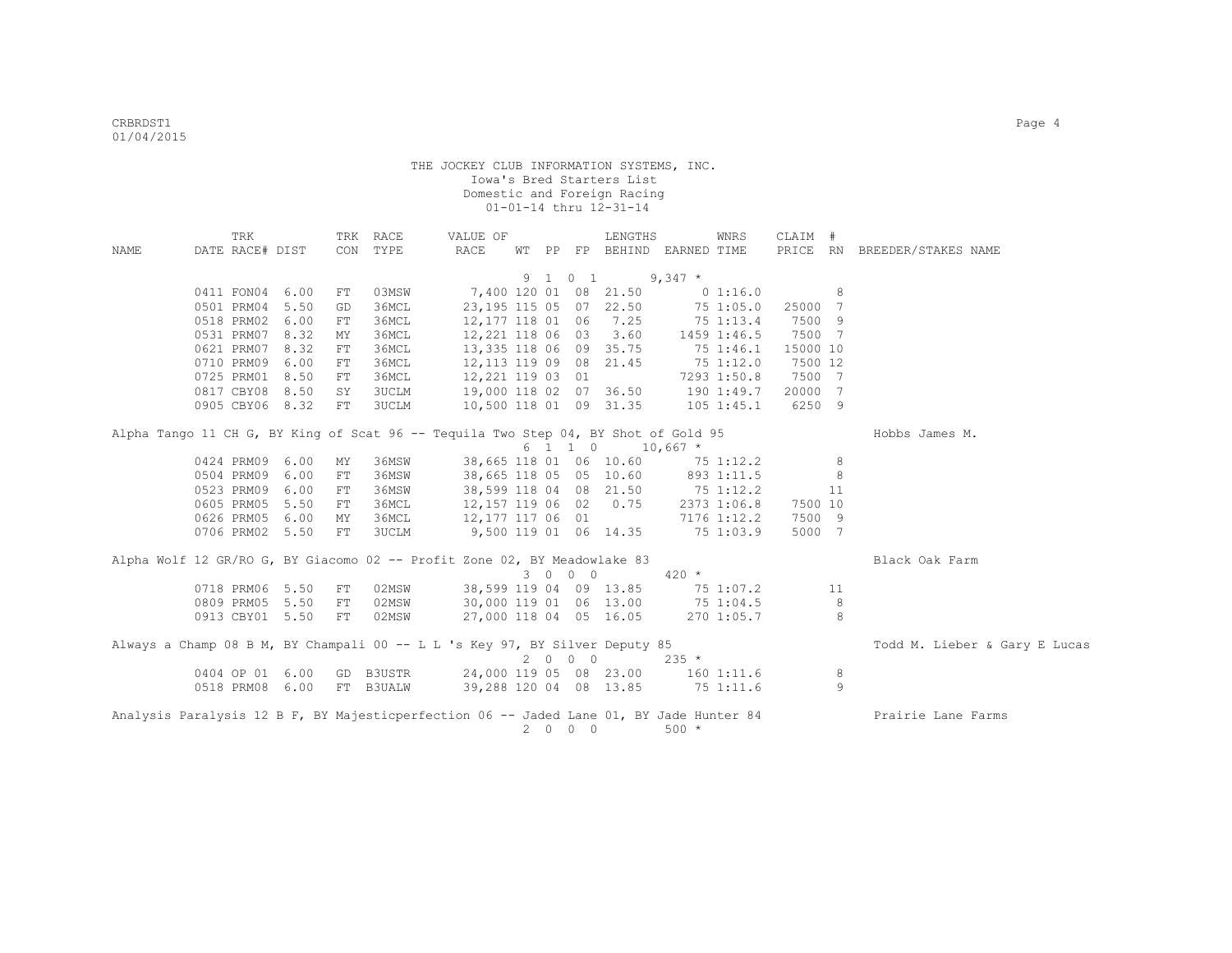| NAME | TRK<br>DATE RACE# DIST |                      |            | TRK RACE<br>CON TYPE        | VALUE OF<br>RACE                                                                    |  |             | LENGTHS                                       | WT PP FP BEHIND EARNED TIME      | WNRS        | CLAIM #  |                 | PRICE RN BREEDER/STAKES NAME |
|------|------------------------|----------------------|------------|-----------------------------|-------------------------------------------------------------------------------------|--|-------------|-----------------------------------------------|----------------------------------|-------------|----------|-----------------|------------------------------|
|      |                        |                      |            |                             |                                                                                     |  |             |                                               |                                  |             |          |                 |                              |
|      |                        |                      |            | 1030 SA 06 6.50 T FM F02MSW | 60,610 122 01 07 5.15                                                               |  |             |                                               |                                  | 250 1:14.7  |          | 10              |                              |
|      |                        |                      |            | 1121 DMR02 8.00 FT F02MSW   | 56,250 122 04 06 7.95                                                               |  |             |                                               |                                  | 250 1:38.4  |          | $6\overline{6}$ |                              |
|      |                        |                      |            |                             |                                                                                     |  |             |                                               |                                  |             |          |                 |                              |
|      |                        |                      |            |                             | And So It Is 10 DK B/ M, BY Game Plan 93 -- Margies Mom 91, BY Slew the Coup 81     |  |             |                                               |                                  |             |          |                 | McBride Randy                |
|      |                        |                      |            |                             |                                                                                     |  | 3 0 0 0     |                                               | $330 *$                          |             |          |                 |                              |
|      |                        | 0831 GG 09 5.50      |            |                             | FT B3UMCL 8,630 123 01 08 12.95                                                     |  |             |                                               | 105 1:05.4                       |             | 8000 11  |                 |                              |
|      |                        | 1013 FNO03 8.00      |            | FT B3UMCL                   | 7,250 123 04 05 27.00                                                               |  |             |                                               |                                  | 225 1:41.7  | 5000 5   |                 |                              |
|      |                        | 1228 PM 07 6.00      |            | SY B3UMCL                   |                                                                                     |  |             | 4,500 124 08 11 25.35                         | $0\;1:13.8$                      |             | 4000 12  |                 |                              |
|      |                        |                      |            |                             | A P Street 11 B G, BY A. P. Warrior 03 -- Cassidy Street 06, BY Street Cry (IRE) 98 |  |             |                                               |                                  |             |          |                 | DeBruycker Lloyd             |
|      |                        |                      |            |                             |                                                                                     |  |             | $12 \quad 1 \quad 0 \quad 0 \quad 3,252 \neq$ |                                  |             |          |                 |                              |
|      |                        | 0312 HAW03 6.00      | MY         | 3UMSW                       |                                                                                     |  |             | 36,400 118 03 07 46.05                        |                                  | 260 1:12.6  | $\sim$ 7 |                 |                              |
|      |                        | 0330 HAW04 6.00      | FT         | 3UMCL                       |                                                                                     |  |             | 16,320 118 01 07 33.10                        |                                  | 1201:12.3   | 17500 7  |                 |                              |
|      | 0508 PRM07             | 6.00                 | MΥ         | 36MCL                       |                                                                                     |  |             | 12,177 118 08 06 14.75                        | 75 1:14.3                        |             | 7500 9   |                 |                              |
|      | 0523 PRM04             | 8.00                 | FT         | 36MCL                       | 9,709 118 04 08 29.10                                                               |  |             |                                               | 75 1:42.6                        |             | 7500 8   |                 |                              |
|      |                        | 0621 PRM07 8.32      | FT         | 36MCL                       |                                                                                     |  |             | 13,335 118 09 05 19.25                        |                                  | 289 1:46.1  | 15000 10 |                 |                              |
|      | 0719 GF 02             | 5.25                 | ${\rm FT}$ | <b>3UMSW</b>                | 3,000 125 06 01                                                                     |  |             |                                               |                                  | 1650 1:09.8 |          | 6               |                              |
|      | 0726 GF 01             | 5.25                 | ${\rm FT}$ | <b>3UALW</b>                |                                                                                     |  |             | 3,000 122 08 04 7.00                          |                                  | 1501:07.4   |          | 8               |                              |
|      | 0810 ABT11             | 4.00 T FM            |            | <b>3UALW</b>                |                                                                                     |  |             | 3,000 120 07 05 12.00                         | 82:48.0                          |             |          | $7\phantom{.0}$ |                              |
|      |                        | 0817 ABT12 8.00 T FM |            | 03STK                       |                                                                                     |  |             | 20,000 120 03 05 12.00                        |                                  | 551 1:40.0  |          | 9               | ALBERTA DERBY                |
|      | 0906 LBG08             | 6.00                 | FT         | 3UALW                       | 3,600 120 01 06 15.25                                                               |  |             |                                               | 0 1:10.8                         |             |          | $7\phantom{.0}$ |                              |
|      | 0927 LBG05             | 6.00                 | FT         | 03STK                       | 9,200 122 05 08 24.75                                                               |  |             |                                               | 0 1:10.9                         |             |          | 8               | B CUP 3 YEAR OLDS S.         |
|      |                        | 1013 LBG02 6.00      | FT         | 3UALW                       | 3,000 121 02 08 10.30                                                               |  |             |                                               | 01:11.9                          |             |          | - 8             |                              |
|      |                        |                      |            |                             |                                                                                     |  |             |                                               |                                  |             |          |                 |                              |
|      |                        |                      |            |                             | Aquis 10 DK B/ G, BY Drinkwiththedevil 04 -- Steal My Kisses 01, BY Rio Verde 92    |  |             |                                               |                                  |             |          |                 | Mullenhoff Jason             |
|      |                        |                      |            |                             |                                                                                     |  | 12  2  4  1 |                                               | $28,076$ *                       |             |          |                 |                              |
|      | 0418 PRM05             | 5.50                 | FT         | 36MSW                       |                                                                                     |  |             |                                               | 38,575 123 04 07 15.05 75 1:04.8 |             | 12       |                 |                              |
|      | 0508 PRM07             | 6.00                 | MY         | 36MCL                       | 12,177 123 02 02                                                                    |  |             |                                               | $3.25$ 2392 1:14.3               |             | 7500 9   |                 |                              |
|      | 0522 PRM09             | 6.00                 | FT         | 36MCL                       | 15,384 123 03 04                                                                    |  |             | 2.75                                          | $755$ 1:13.2                     |             | 15000 10 |                 |                              |
|      | 0615 PRM09             | 6.00                 | FT         | 36MCL                       | 15,405 123 01 02                                                                    |  |             | 0.75                                          |                                  | 3042 1:12.4 | 15000 9  |                 |                              |
|      | 0713 PRM09             | 6.00                 | FT         | 36MCL                       | 15,405 123 08 01                                                                    |  |             |                                               |                                  | 91261:11.3  | 15000 9  |                 |                              |
|      | 0725 PRM05             | 6.00                 | FT         | 3UCLM                       | 12,867 123 04 06                                                                    |  |             |                                               | 7.50 75 1:11.8                   |             | 10000 7  |                 |                              |
|      |                        | 0807 PRM06 6.00      | SY         | <b>3UCLM</b>                | 11,785 123 04 03                                                                    |  |             | 3.50                                          |                                  | 1591 1:11.2 | 12500 9  |                 |                              |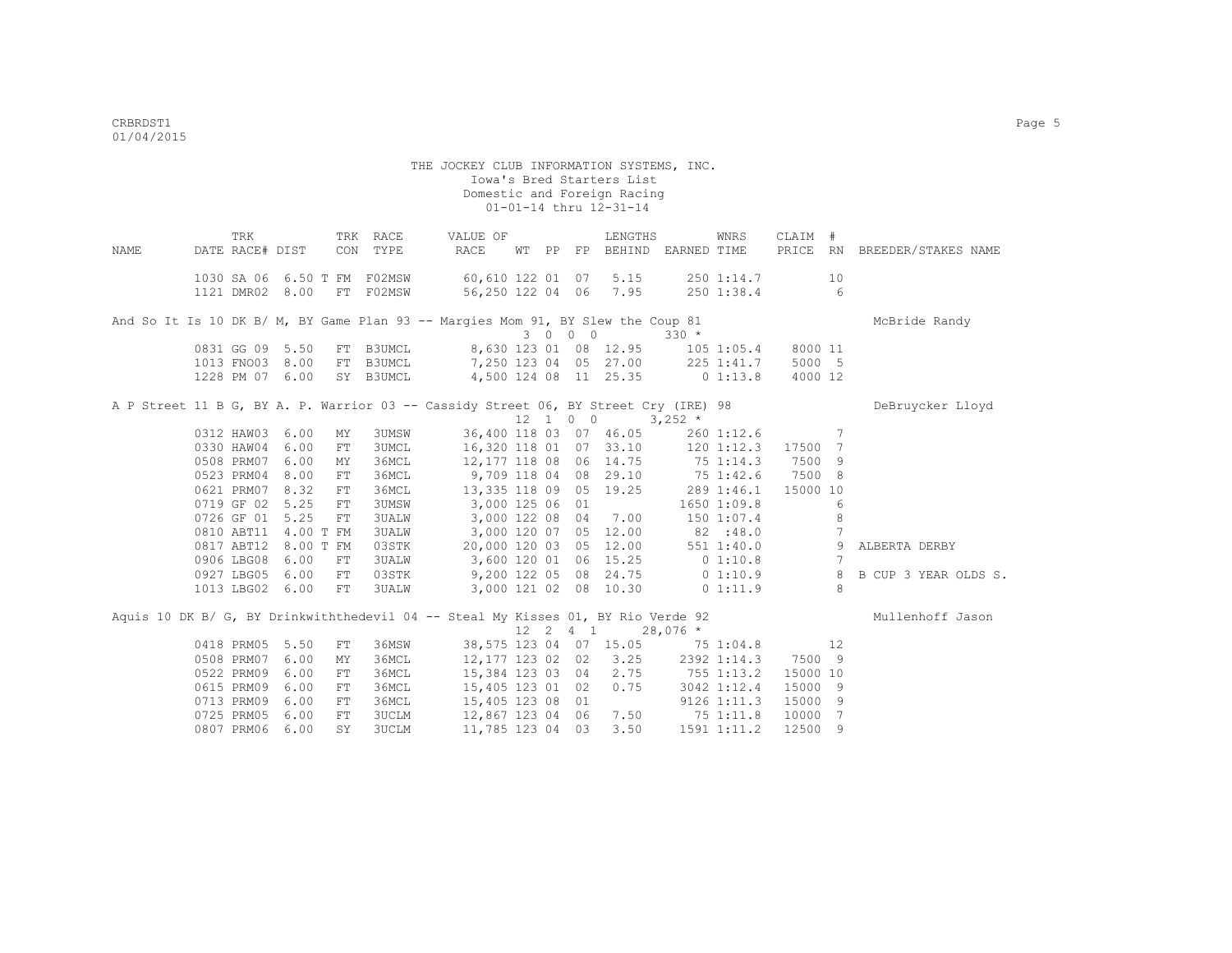|        | TRK                  |             | TRK RACE     | VALUE OF                                                                      |         | LENGTHS         | WNRS                                                                                | CLAIM #        |                                 |
|--------|----------------------|-------------|--------------|-------------------------------------------------------------------------------|---------|-----------------|-------------------------------------------------------------------------------------|----------------|---------------------------------|
| NAME   | DATE RACE# DIST      |             | CON TYPE     | RACE                                                                          |         |                 | WT PP FP BEHIND EARNED TIME                                                         |                | PRICE RN BREEDER/STAKES NAME    |
|        |                      |             |              |                                                                               |         |                 |                                                                                     |                |                                 |
|        | 0826 IND03 5.50      | FT          | 3UCLM        | 10,500 122 01 09                                                              |         | 3.50            | 0 1:04.0                                                                            | 6000 9         |                                 |
|        | 0925 IND04 5.00 T FM |             | <b>3UCLM</b> | 18,000 122 02 05                                                              |         | 5.80            | 540 :58.1                                                                           | 15000 6        |                                 |
|        | 1009 IND01 5.50      | GD          | 3UCLM        | 10,500 119 04 01                                                              |         |                 | 6300 1:04.5                                                                         | 6000 8         |                                 |
|        | 1109 MNR07 6.00      | FT          | 3UCLM        | 12,900 120 03 02 3.75                                                         |         |                 | 2580 1:12.3                                                                         | 15000 7        |                                 |
|        | 1129 MNR02 5.50      | FT          | <b>3UCLM</b> | 8,000 120 07 02 nk                                                            |         |                 | 1600 1:07.0                                                                         | 5000 10        |                                 |
|        |                      |             |              |                                                                               |         |                 |                                                                                     |                |                                 |
|        |                      |             |              | Aston 12 B G, BY Warrior's Reward 06 -- Astonishment 02, BY Golden Missile 95 |         |                 |                                                                                     |                | Poindexter Allen                |
|        |                      |             |              |                                                                               | 3 0 0 0 |                 | $235 *$                                                                             |                |                                 |
|        | 0706 PRM05 5.00      | FT          | 02MSW        | 38,622 114 02 06 12.25                                                        |         |                 | 75 :59.2                                                                            | 10             |                                 |
|        | 0802 PRM03 5.50      | FT          | 02MSW        | 38,599 119 09 09 10.50                                                        |         |                 | 75 1:06.2                                                                           | 11             |                                 |
|        | 0919 RP 06 8.00 T FM |             | 02MSW        | 28,000 118 02 08 11.25                                                        |         |                 | 851:40.8                                                                            | -9             |                                 |
|        |                      |             |              |                                                                               |         |                 | Attorney Fee 11 DK B/ G, BY Nobiz Like Shobiz 04 -- Broke Trying 01, BY Pembroke 90 |                | Elizabeth Valando & Rick L.     |
| Olson  |                      |             |              |                                                                               |         |                 |                                                                                     |                |                                 |
|        |                      |             |              |                                                                               |         | 8 0 0 2 4,290 * |                                                                                     |                |                                 |
|        | 0424 PRM09 6.00      | MY          | 36MSW        | 38,665 118 05 08 20.10                                                        |         |                 | 75 1:12.2                                                                           | 8 <sup>1</sup> |                                 |
|        | 0522 PRM09 6.00      | ${\rm FT}$  | 36MCL        | 15,384 118 10 08 18.25                                                        |         |                 | 75 1:13.2                                                                           | 15000 10       |                                 |
|        | 0621 PRM07 8.32      | FT          | 36MCL        | 13,335 118 07 06 20.25                                                        |         |                 | 75 1:46.1                                                                           | 15000 10       |                                 |
|        | 0703 PRM09 8.32      | FT          | 36MCL        | 13,119 118 02 03 8.00                                                         |         |                 | 1675 1:46.8                                                                         | 15000 10       |                                 |
|        | 0717 PRM09 8.00      | FT          | 36MCL        | 13, 143 118 08 05 14. 25                                                      |         |                 | 291 1:41.6                                                                          | 12500 9        |                                 |
|        | 0807 PRM05 8.50      | SY          | 36MCL        | 15,449 119 06 03 10.75                                                        |         |                 | 1849 1:48.3                                                                         | 15000 7        |                                 |
|        | 0828 CBY02 7.50 T FM |             | <b>3UMCL</b> |                                                                               |         |                 | 14,500 119 07 10 14.05 145 1:31.8                                                   | 20000 12       |                                 |
|        | 0905 CBY08 8.32      | ${\rm FT}$  | 3UMCL        | 10,500 118 02 07 18.45                                                        |         |                 | $105$ $1:45.6$                                                                      | 6250 9         |                                 |
|        |                      |             |              |                                                                               |         |                 |                                                                                     |                |                                 |
|        |                      |             |              | Aunt Lucy 12 DK B/ F, BY War Chant 97 -- Brite Luci 02, BY High Brite 84      |         |                 |                                                                                     |                | War Chant Syndicate & F. Robert |
| Hoopes |                      |             |              |                                                                               |         |                 |                                                                                     |                |                                 |
|        |                      |             |              |                                                                               | 1 0 0 0 |                 | $891 *$                                                                             |                |                                 |
|        | 0802 PRM01 5.50      |             | FT F02MSW    | 38,643 119 06 05 9.75                                                         |         |                 | 891 1:06.3                                                                          | 9              |                                 |
|        |                      |             |              | Autumn Trip 10 DK B/ G, BY J Be K 05 -- Summer Trip 03, BY Trippi 97          |         |                 |                                                                                     |                | Black Oak Farm                  |
|        |                      |             |              |                                                                               |         | 8 0 1 1 4,544 * |                                                                                     |                |                                 |
|        | 0312 HAW02 6.00      | ΜY          | 3UCLM        | 14,880 122 04 06 32.50                                                        |         |                 | 240 1:11.4                                                                          | 12500 6        |                                 |
|        | 0502 PRM04 6.00      | FT          | <b>3UWCL</b> |                                                                               |         |                 | 17,987 120 02 08 18.25 75 1:12.9                                                    | 15000 9        |                                 |
|        | 0523 PRM05 5.50      | FT          | <b>3UCLM</b> | 14,199 120 06 02 3.25                                                         |         |                 | 2980 1:06.4                                                                         | 12500 8        |                                 |
|        | 0615 PRM03           | 5.00<br>FT. | 3UCLM        | 10,000 119 02 05 10.35                                                        |         |                 | 298 1:00.0                                                                          | 10000 6        |                                 |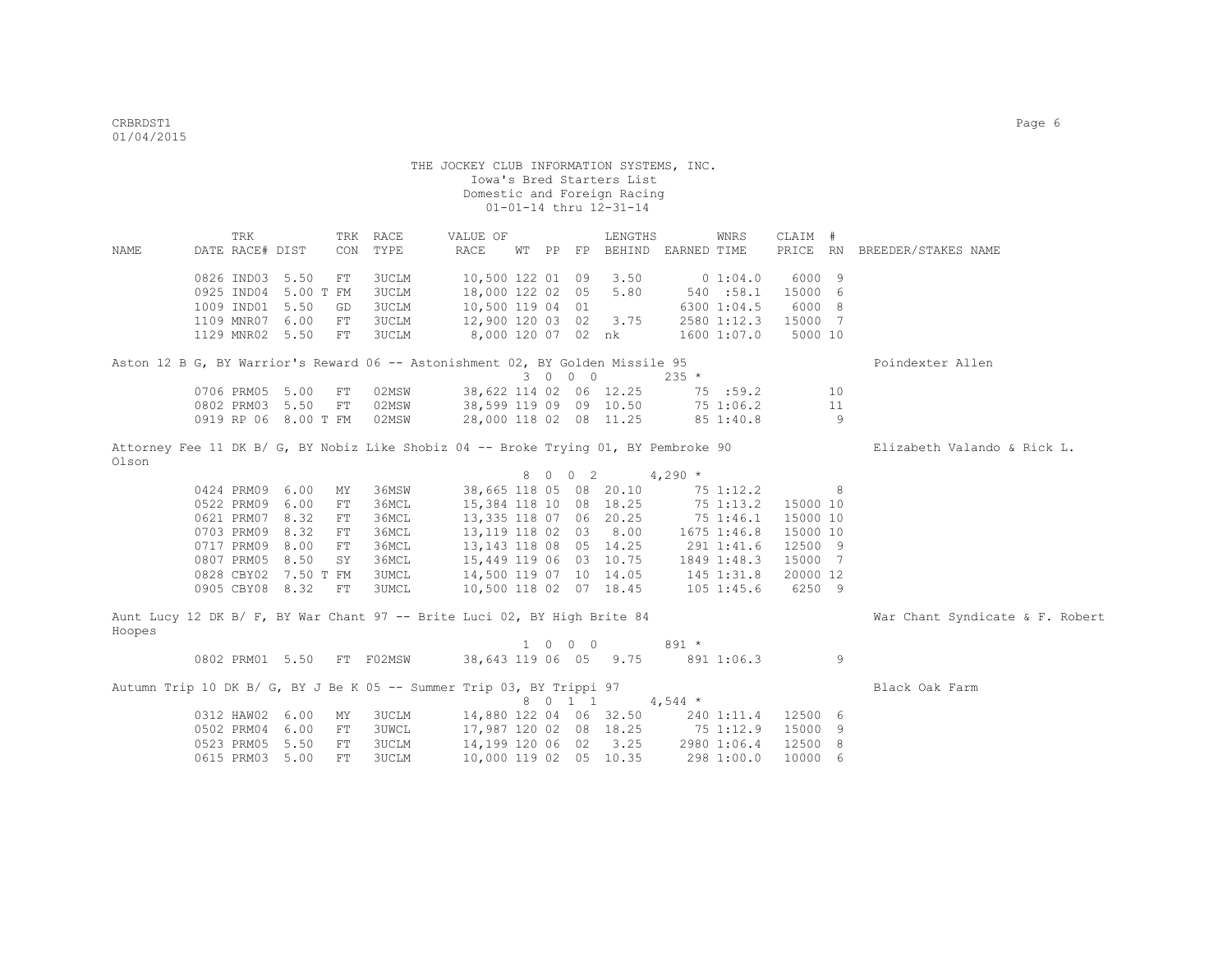|             |                 | TRK |      |           | TRK RACE     | VALUE OF                                                                                   |  |         | LENGTHS                                                                                        |             | WNRS         | CLAIM #  |     |                              |
|-------------|-----------------|-----|------|-----------|--------------|--------------------------------------------------------------------------------------------|--|---------|------------------------------------------------------------------------------------------------|-------------|--------------|----------|-----|------------------------------|
| <b>NAME</b> | DATE RACE# DIST |     |      | CON       | TYPE         | RACE                                                                                       |  |         | WT PP FP BEHIND EARNED TIME                                                                    |             |              |          |     | PRICE RN BREEDER/STAKES NAME |
|             | 0627 PRM02      |     | 6.00 | GD        | <b>3UCLM</b> | 12,846 120 03 04                                                                           |  |         | 5.50                                                                                           |             | 636 1:10.8   | 7500 8   |     |                              |
|             | 0719 GF 05      |     | 5.25 | FT        | <b>3UALW</b> | 3,000 126 04 03                                                                            |  |         | 5.75                                                                                           |             | 240 1:09.0   |          | 7   |                              |
|             | 0726 GF 01 5.25 |     |      | FT        |              | 3UALW 3,000 126 02 08 13.25                                                                |  |         |                                                                                                | 75 1:07.4   |              |          | 8   |                              |
|             | 0912 LBG04 6.00 |     |      | GD        |              | 3UALW 3,200 120 02 06 3.75                                                                 |  |         |                                                                                                | $0\;1:12.2$ |              |          | 8   |                              |
|             |                 |     |      |           |              |                                                                                            |  |         |                                                                                                |             |              |          |     |                              |
|             |                 |     |      |           |              | Awesome Look 12 DK B/ F, BY Ready's Image 05 -- Speedy Gladys Jam 06, BY Golden Missile 95 |  |         | 4 0 2 1 25,995 *                                                                               |             |              |          |     | Downing Donald L.            |
|             | 0621 PRM03      |     | 5.00 |           | FT FO2MSW    |                                                                                            |  |         | 38,622 118 03 04 12.00 1925 :58.0                                                              |             |              |          | 10  |                              |
|             | 0703 PRM05      |     | 5.00 |           | FT FO2MSW    |                                                                                            |  |         |                                                                                                |             |              |          | - 9 |                              |
|             | 0717 PRM05      |     | 5.50 |           | FT FO2MSW    |                                                                                            |  |         | 38,643 118 05 02 nk              7722 1:00.1<br>38,600 119 01   02     4.00        7683 1:05.6 |             |              |          | 11  |                              |
|             | 0802 PRM06 6.00 |     |      |           | FT F02STK    |                                                                                            |  |         | 86,641 116 06 03 4.00 8665 1:13.0 7                                                            |             |              |          |     | IOWA SORORITY S.             |
|             |                 |     |      |           |              | A Wish for My Lady 09 B M, BY Pikepass 96 -- Nut N Better 97, BY Miracle Heights 89        |  |         |                                                                                                |             |              |          |     | Shady Bend Thoroughbreds     |
|             |                 |     |      |           |              |                                                                                            |  | 6 0 1 0 |                                                                                                | $6,511$ *   |              |          |     |                              |
|             | 0425 PRM06 5.50 |     |      |           | FT B3UALW    |                                                                                            |  |         | 39,288 120 06 04 2.50                                                                          |             | 1963 1:05.7  |          | 9   |                              |
|             | 0607 PRM09      |     | 6.00 |           | MY B3UALW    |                                                                                            |  |         | 39,288 120 09 05 9.85 906 1:11.3                                                               |             |              |          | 9   |                              |
|             | 0627 PRM04      |     | 6.00 |           | MY B3UCLM    |                                                                                            |  |         | 15,587 120 01 02 1.00 3292 1:11.6                                                              |             |              | 15000 7  |     |                              |
|             | 0713 PRM06      |     | 5.50 |           | FT B3UCLM    |                                                                                            |  |         | 11,749 120 02 08 12.05                                                                         | 75 1:05.8   |              | 15000 11 |     |                              |
|             | 0809 PRM04 6.00 |     |      |           | FT B3UCLM    |                                                                                            |  |         | 16,389 120 01 09 31.50 75 1:10.8                                                               |             |              | 15000 9  |     |                              |
|             | 0829 CLS05 6.00 |     |      |           |              | MY B3UCLM 5,000 123 07 04 7.25                                                             |  |         |                                                                                                |             | 2001:16.2    | 5000 8   |     |                              |
|             |                 |     |      |           |              | Baby Mamita 11 B F, BY Rushin' to Altar 99 -- Quick Invader 02, BY Wild Invader 91         |  |         |                                                                                                |             |              |          |     | Carlos Rogelio               |
|             |                 |     |      |           |              |                                                                                            |  | 5 0 1 0 |                                                                                                | 5,611 $*$   |              |          |     |                              |
|             | 0613 PRM06      |     | 5.00 |           |              | FT B36MCL 12,177 119 06 04                                                                 |  |         | 4.50                                                                                           |             | 598 1:00.8   | 10000 9  |     |                              |
|             | 0629 PRM01      |     | 6.00 |           | MY B36MCL    |                                                                                            |  |         | 23, 223 115 04 04 16.25 1165 1:11.6                                                            |             |              | 25000 6  |     |                              |
|             | 0712 PRM05      |     | 6.00 |           | FT B36MCL    |                                                                                            |  |         | 15,428 119 06 04 11.00 766 1:13.5                                                              |             |              | 15000 8  |     |                              |
|             | 0726 PRM09      |     | 6.00 |           | FT B36MCL    |                                                                                            |  |         | 12, 157 119 05 02 8.50 2373 1:12.9 7500 10                                                     |             |              |          |     |                              |
|             | 0808 PRM10 8.32 |     |      |           | FT B36MCL    |                                                                                            |  |         | 10,748 119 01 04 6.00 709 1:47.9                                                               |             |              | 12500 8  |     |                              |
|             |                 |     |      |           |              | Back Door Dave 10 DK B/ G, BY Gators N Bears 00 -- Cherokee Lite 00, BY Cherokee Run 90    |  |         |                                                                                                |             |              |          |     | McShane Dave                 |
|             |                 |     |      |           |              |                                                                                            |  | 6 0 0 0 |                                                                                                | $2,942 *$   |              |          |     |                              |
|             | 0424 PRM07      |     | 6.00 | MY        | 3UCLM        |                                                                                            |  |         | 17,965 120 01 07 3.40 75 1:12.7 12500 10                                                       |             |              |          |     |                              |
|             | 0518 PRM07      |     | 6.00 | <b>FT</b> | 3UCLM        |                                                                                            |  |         | 17,943 120 07 05 5.60                                                                          |             | $406$ 1:11.8 | 12500 11 |     |                              |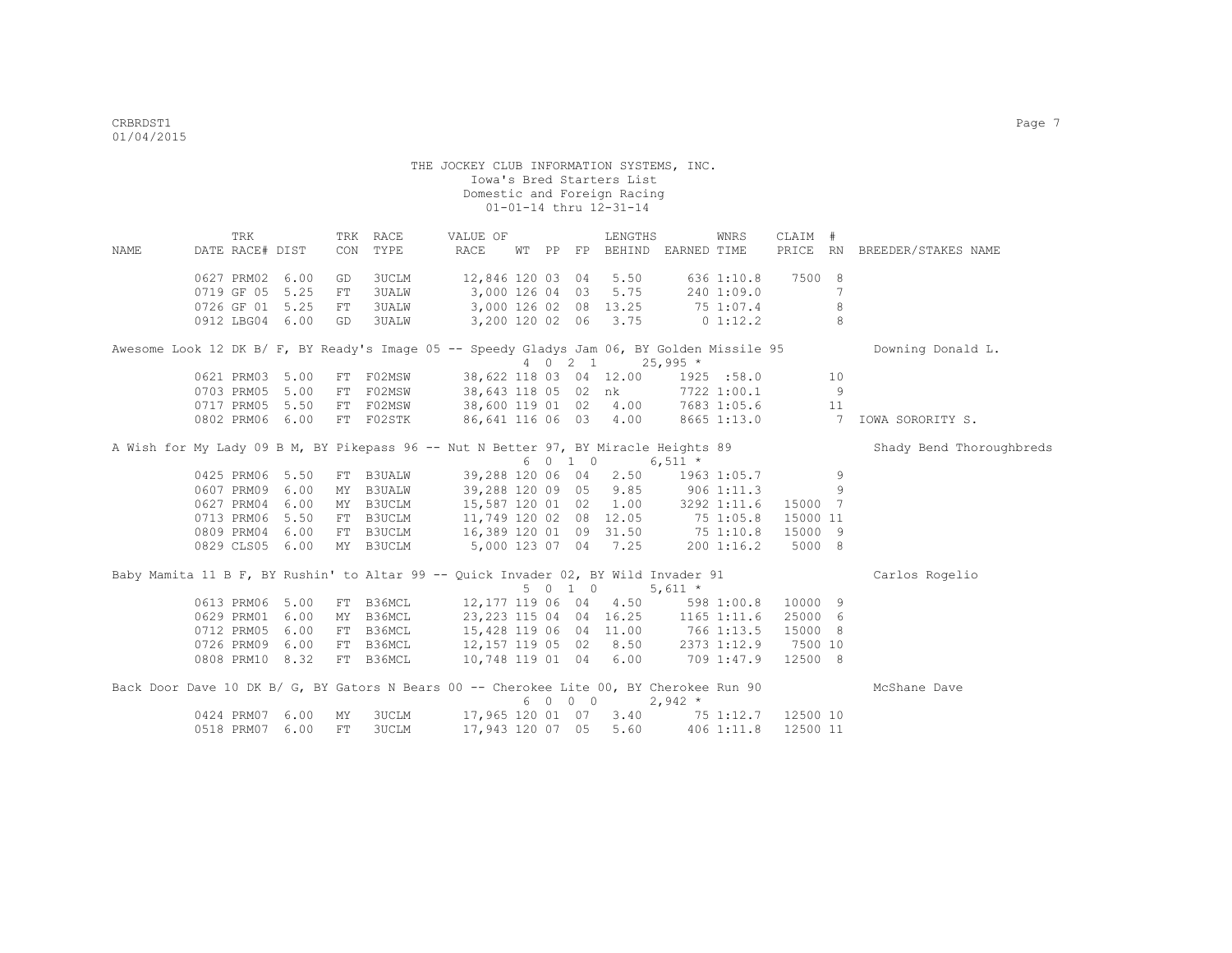TRK TRK RACE VALUE OF LENGTHS WNRS CLAIM # NAME DATE RACE# DIST CON TYPE RACE WT PP FP BEHIND EARNED TIME PRICE RN BREEDER/STAKES NAME 0612 PRM02 6.00 FT 3UCLM 17,987 120 04 04 5.35 891 1:12.7 15000 9 0627 PRM02 6.00 GD 3UCLM 12,846 120 05 05 6.75 293 1:10.8 7500 8 0725 PRM05 6.00 FT 3UCLM 12,867 120 05 04 6.00 641 1:11.8 7500 7<br>0803 PRM09 6.00 FT 3UCLM 12,844 118 04 04 1.35 636 1:12.2 5000 8 12,844 118 04 04 1.35 Badge of Honor 12 B F, BY Badge of Silver 00 -- Dracken 04, BY Millennium Allstar 98 Richard Bremer & Cheryl Sprick  $0717$  PRM05 5.50 FT F02MSW 38,600 119 02 03 8.00 4610 38,600 119 02 03 8.00 4610 1:05.6 11 0802 PRM06 6.00 FT F02STK 86,641 116 05 07 14.25 0 1:13.0 7 IOWA SORORITY S. Bad Moon 12 GR/RO G, BY Tactical Cat 96 -- Korny Sue 07, BY Gilded Time 90 Hobbs James Michael 3 1 0 1 36,370 \* 0615 PRM06 4.50 FT 02MSW 38,643 119 09 01 23166 :54.2 9 0705 PRM05 5.50 GD 02STK 96,131 117 04 03 6.00 10421 1:05.1 12 IOWA STALLION FUTURITY 0802 PRM04 6.00 FT A02STK 92,766 121 03 05 9.75 2783 1:11.3 6 IOWA CRADLE S. B a Golden Jewel 09 CH M, BY Golden Missile 95 -- Jewel Thief 96, BY Housebuster 87 McShane Dave D  $0405$  FON04 4.00 FT B3UMCL  $0405$  and  $06$   $06.75$  and  $060$   $060$   $075$  and  $080$   $090$   $090$   $090$   $090$   $090$   $090$   $090$   $090$   $090$   $090$   $090$   $090$   $090$   $090$   $090$   $090$   $090$   $090$   $090$   $090$   $090$   $090$   $090$ 4,600 123 03 06 6.75 0 :47.6 10000 9<br>23,168 123 03 07 18.50 75 1:13.2 30000 8 0510 PRM07 6.00 FT B36MCL 23,168 123 03 07 18.50 75 1:13.2 30000 8 0601 PRM05 5.50 FT B36MCL 12,200 123 01 06 18.25 75 1:05.3 7500 8 0629 PRM04 6.00 MY B36MCL 12,177 119 04 05 10.00 276 1:13.2 7500 9 0711 PRM03 6.00 FT B36MCL 12,200 123 04 08 18.00 75 1:13.2 7500 8 0803 CLS03 6.00 FT B3UMCL 4,400 123 05 01 2640 1:17.0 10000 6 0809 CLS06 6.00 MY B3UCLM 4,800 123 06 05 6.25 144 1:16.8 5000 7 0822 CLS06 6.00 FT B3UALW 6,700 123 03 05 4.00 201 1:14.6 6 1004 LBG01 6.00 FT B3UALW 3,000 120 05 08 28.50 0 1:13.0 8 Baisinger Teufel 11 CH G, BY Pollard's Vision 01 -- Monument Valley 97, BY Air Forbes Won 79 DNAce Thoroughbreds, LTD.  $30000$ <br>38,621 119 08 07 20.75 75 0613 PRM09 6.00 FT 36MSW 38,621 119 08 07 20.75 75 1:11.9 10 0704 PRM04 8.32 FT 36MSW 38,666 118 04 06 31.25 75 1:45.8 8 0801 PRM04 6.00 FT 36MSW 38,709 118 04 06 22.55 75 1:11.5 6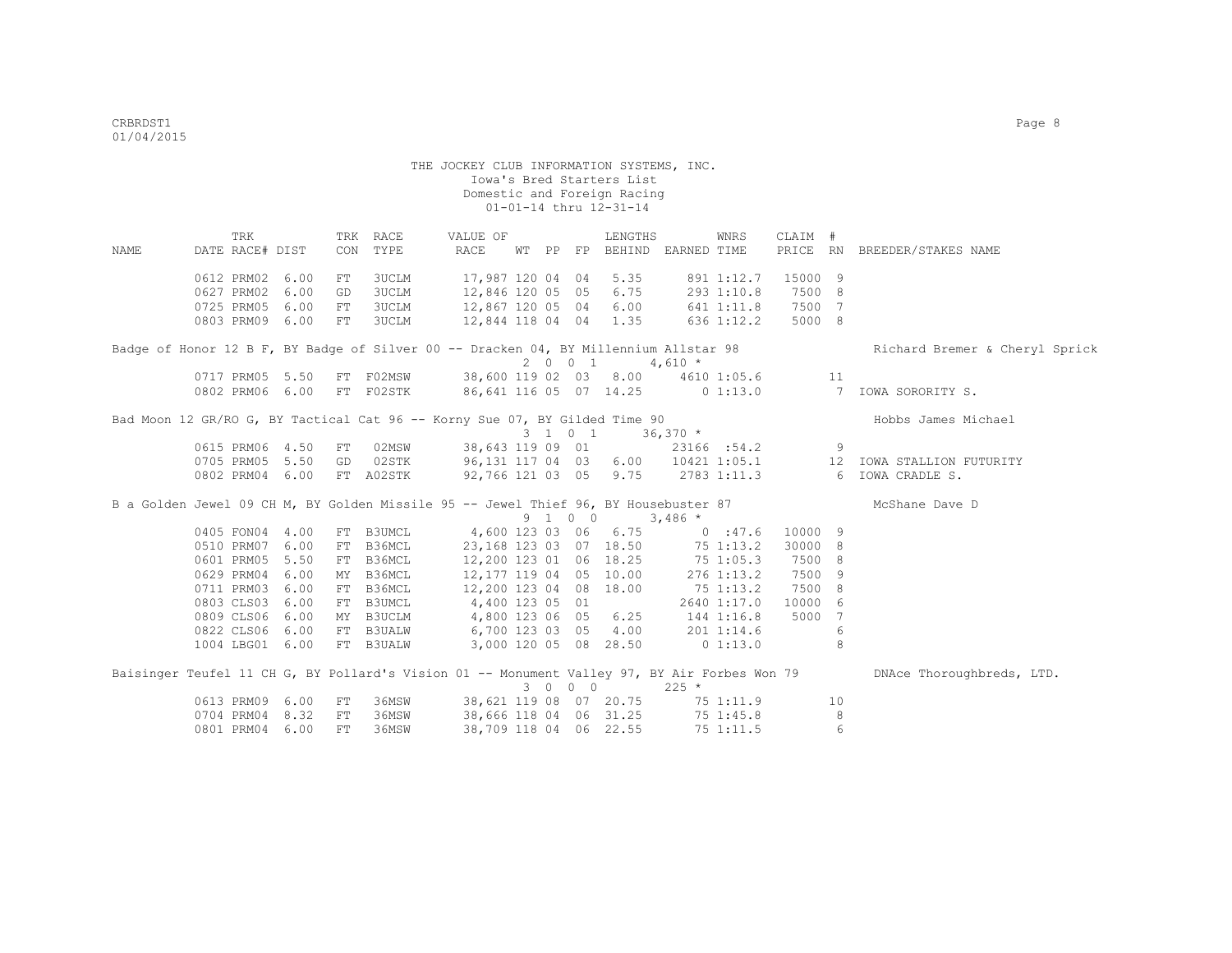|      | TRK             |                 |    | TRK RACE     | VALUE OF                                                                          |  |                      | LENGTHS                 |                               | WNRS           | CLAIM #  |                 |                              |
|------|-----------------|-----------------|----|--------------|-----------------------------------------------------------------------------------|--|----------------------|-------------------------|-------------------------------|----------------|----------|-----------------|------------------------------|
| NAME | DATE RACE# DIST |                 |    | CON TYPE     | RACE                                                                              |  |                      |                         | WT PP FP BEHIND EARNED TIME   |                |          |                 | PRICE RN BREEDER/STAKES NAME |
|      |                 |                 |    |              |                                                                                   |  |                      |                         |                               |                |          |                 |                              |
|      |                 |                 |    |              |                                                                                   |  |                      |                         |                               |                |          |                 |                              |
|      |                 |                 |    |              | Bandini Moon 10 DK B/ G, BY Bandini 02 -- Philadelphia Moon 05, BY Malibu Moon 97 |  |                      |                         |                               |                |          |                 | Okoboji Racing Stable        |
|      |                 |                 |    |              |                                                                                   |  | 13 0 0 2             |                         | 6,512 $*$                     |                |          |                 |                              |
|      |                 | 0108 DED09 8.00 | FT | 4UCLM        |                                                                                   |  | 19,000 123 07 FF DNF |                         |                               | $0\;1:41.2$    | 10000 8  |                 |                              |
|      | 0323 FG 08      | 8.00 T FM       |    | <b>3UCLM</b> |                                                                                   |  |                      | 17,100 120 05 10 13.75  | $0\;1:39.7$                   |                | 25000 10 |                 |                              |
|      | 0424 PRM07      | 6.00            | MY | <b>3UCLM</b> | 17,965 123 04                                                                     |  |                      | 04 1.65                 | 886 1:12.7                    |                | 15000 10 |                 |                              |
|      | 0517 PRM03      | 8.00            | FT | 3UCLM        | 23,796 120 09                                                                     |  |                      | 05 7.00                 |                               | 546 1:39.8     | 25000 9  |                 |                              |
|      | 0606 CBY05      | 8.32 T FM       |    | 3UCLM        |                                                                                   |  |                      | 19,750 123 03 05 2.75   |                               | 190 1:42.4     | 20000 10 |                 |                              |
|      | 0705 CBY06      | 7.50 T FM       |    | 3UCLM        |                                                                                   |  |                      | 19,000 123 03 07 7.20   |                               | 1901:29.3      | 20000 10 |                 |                              |
|      | 0801 CBY04      | 8.50 T FM       |    | 3UCLM        |                                                                                   |  |                      | 19,950 123 08 03 1.55   |                               | 1900 1:43.7    | 20000 11 |                 |                              |
|      | 0816 CBY02      | 7.50 T FM       |    | <b>3UCLM</b> |                                                                                   |  | 19,000 123 09 05     | 2.50                    |                               | 1901:29.2      | 20000 9  |                 |                              |
|      | 0901 CBY04      | 8.00            | FT | <b>3UCLM</b> | 19,000 123 08                                                                     |  | 03                   | 4.25                    |                               | 1900 1:40.0    | 20000 11 |                 |                              |
|      | 1010 HAW06      | 8.00 T FM       |    | 3UCLM        | 15,240 121 09                                                                     |  | 08                   | 6.70                    |                               | 1001:38.5      | 15000 10 |                 |                              |
|      | 1101 HAW08      | 8.00 T FM       |    | <b>3UCLM</b> | 11,280 121 03                                                                     |  | 08                   | 6.75                    |                               | 1001:39.3      | 15000 10 |                 |                              |
|      | 1108 HAW08      | 8.50            | FT | <b>3UCLM</b> | 8,536 121 10 08 17.55                                                             |  |                      |                         |                               | 1001:49.1      | 5000 10  |                 |                              |
|      |                 | 1122 HAW07 8.32 | FT | <b>3UCLM</b> |                                                                                   |  |                      | 8,336 121 03 04 8.25    |                               | 410 1:46.6     | 5000 8   |                 |                              |
|      |                 |                 |    |              |                                                                                   |  |                      |                         |                               |                |          |                 |                              |
|      |                 |                 |    |              | Barely Black 12 DK B/ C, BY Rocky Bar 98 -- Miss Pulpit 07, BY Pulpit 94          |  |                      |                         |                               |                |          |                 | McClintock Loretta           |
|      |                 |                 |    |              |                                                                                   |  |                      |                         | $2 \t 0 \t 0 \t 0 \t 1,978$ * |                |          |                 |                              |
|      | 0706 PRM05      | 5.00            | FT | 02MSW        |                                                                                   |  |                      | 38,622 119 04 05 10.50  |                               | 889:59.2       |          | 10              |                              |
|      | 0727 PRM02      | 5.50            | FT | 02MCL        |                                                                                   |  |                      | 21,881 119 04 04 4.55   |                               | 1089 1:09.7    | 25000 8  |                 |                              |
|      |                 |                 |    |              | Baxter Code 09 CH M, BY Added Edge 00 -- C J Baxter 05, BY Winter Glitter 97      |  |                      |                         |                               |                |          |                 | Rumbaugh Carroll             |
|      |                 |                 |    |              |                                                                                   |  | 8 0 1 3              |                         | 4,633 $*$                     |                |          |                 |                              |
|      | 0525 PRM07      | 5.50            | MY | B3UCLM       |                                                                                   |  |                      | 15, 355 120 01 04 9.05  |                               | 654 1:05.1     | 15000 8  |                 |                              |
|      | 0622 PRM01      | 6.00            | FT | B4UCLM       |                                                                                   |  |                      | 12,000 118 04 07 30.75  |                               | 751:10.1       | 5000     | $7\phantom{.0}$ |                              |
|      | 0704 PRM07      | 5.50            |    | FT B3UCLM    |                                                                                   |  |                      | 14, 137 120 01 06 13.75 |                               | 75 1:05.2      | 7500     | 8               |                              |
|      | 0808 PRM03      | 6.00            | FT | B3UCLM       | 11,419 124 07                                                                     |  | 03                   | 7.25                    |                               | 1714 1:12.2    | 5000     | 7               |                              |
|      | 0815 CLS05      | 6.00            | FT | B3UCLM       | 5,000 123 08                                                                      |  |                      | 03 4.75                 |                               | 6001:14.2      | 5000     | 8               |                              |
|      | 0822 CLS08      | 6.00            | FT | B3UCLM       | 5,000 123 07                                                                      |  | 02                   | 4.25                    |                               | 800 1:14.8     | 5000     | 8               |                              |
|      | 0829 CLS05      | 6.00            | MY | B3UCLM       | 5,000 123 01                                                                      |  | 03                   | 6.50                    |                               | 600 1:16.2     | 5000     | 8               |                              |
|      | 0911 CBY03      | 6.00            |    | FT B3UCLM    |                                                                                   |  |                      | 11,500 123 06 09 10.05  |                               | $115$ $1:14.0$ | 6250     | 9               |                              |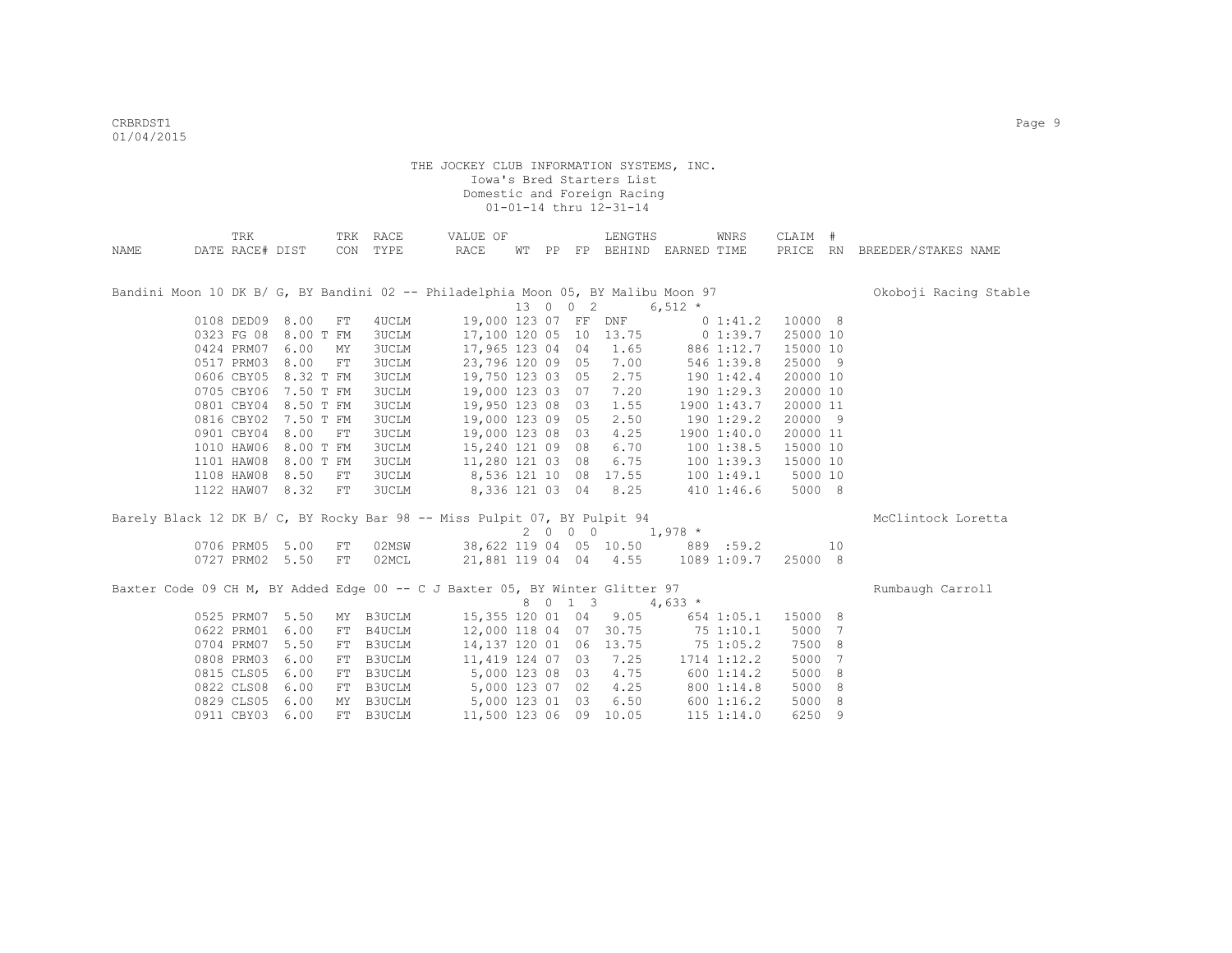|      | TRK             |      |    | TRK RACE     | VALUE OF                                                                           |  |                    | LENGTHS                                        |                                | WNRS            | CLAIM # |   |                                                                                                               |
|------|-----------------|------|----|--------------|------------------------------------------------------------------------------------|--|--------------------|------------------------------------------------|--------------------------------|-----------------|---------|---|---------------------------------------------------------------------------------------------------------------|
| NAME | DATE RACE# DIST |      |    | CON TYPE     | RACE                                                                               |  |                    |                                                | WT PP FP BEHIND EARNED TIME    |                 |         |   | PRICE RN BREEDER/STAKES NAME                                                                                  |
|      |                 |      |    |              |                                                                                    |  |                    |                                                |                                |                 |         |   | Been Everywhere 11 DK B/ G, BY Badge of Silver 00 -- De Star Xpress 05, BY Sea of Secrets 95 Hobbs William L. |
|      |                 |      |    |              |                                                                                    |  | 6 2 0 0            |                                                | $34,822$ *                     |                 |         |   |                                                                                                               |
|      | 0504 PRM09 6.00 |      | FT | 36MSW        |                                                                                    |  |                    | 38,665 118 02 08 40.35                         |                                | 75 1:11.5       |         | 8 |                                                                                                               |
|      | 0515 PRM09      | 6.00 | GD | 36MCL        | 15,432 119 06 01                                                                   |  |                    |                                                | $9185$ $1:12.8$                |                 | 15000 8 |   |                                                                                                               |
|      | 0531 PRM09      | 8.50 | MY | <b>3UALW</b> |                                                                                    |  |                    | 39,288 115 03 01                               |                                | 23556 1:47.2    |         | 9 |                                                                                                               |
|      | 0710 PRM08      | 8.50 | FT | <b>3UALW</b> | 40,212 119 04 07 15.55 75 1:46.4                                                   |  |                    |                                                |                                |                 |         | 7 |                                                                                                               |
|      | 0802 PRM08 8.50 |      |    | FT A03STK    | 91,808 120 06 06 31.00 1835 1:45.8 7                                               |  |                    |                                                |                                |                 |         |   | IOWA BREEDERS' DERBY                                                                                          |
|      | 0905 ALB08 7.00 |      | FT | 3UCLM        | 9,600 117 02 07 15.80 96 1:23.4                                                    |  |                    |                                                |                                |                 | 5000 9  |   |                                                                                                               |
|      |                 |      |    |              | Beer Budget 12 DK B/ G, BY Latent Heat 03 -- Champagne Attitude 06, BY Aptitude 97 |  |                    |                                                |                                |                 |         |   | Gary E. Lucas & Linda Woods                                                                                   |
|      |                 |      |    |              |                                                                                    |  | $1 \t 0 \t 1 \t 0$ |                                                | $7,722*$                       |                 |         |   |                                                                                                               |
|      | 0615 PRM06 4.50 |      | FT | 02MSW        | 38,643 119 06 02 3.50                                                              |  |                    |                                                |                                | 7722 :54.2      |         | 9 |                                                                                                               |
|      |                 |      |    |              | Behr Strike 09 CH G, BY Added Edge 00 -- She Behr 02, BY Behrens 94                |  |                    |                                                |                                |                 |         |   | Schuyler Stables                                                                                              |
|      |                 |      |    |              |                                                                                    |  |                    | $13 \quad 1 \quad 3 \quad 3 \quad 9,655 \star$ |                                |                 |         |   |                                                                                                               |
|      | 0222 FON06 4.00 |      | FT | <b>3UCLM</b> | 5,100 118 01 05                                                                    |  |                    |                                                | $5.00$ $153$ :46.6             |                 | 5000 10 |   |                                                                                                               |
|      | 0314 FON08      | 6.00 | FT | <b>3UCLM</b> | 5,100 118 08 03                                                                    |  |                    | 4.75                                           | $612$ $1:14.0$                 |                 | 5000 9  |   |                                                                                                               |
|      | 0322 FON04      | 6.50 | FT | 3UCLM        | 5,100 118 09 01                                                                    |  |                    |                                                |                                | 3060 1:21.0     | 5000 10 |   |                                                                                                               |
|      | 0412 FON04      | 8.00 | FT | 3UCLM        | 5,200 118 03 02                                                                    |  |                    | 4.50                                           |                                | $1040$ $1:42.0$ | 5000 7  |   |                                                                                                               |
|      | 0419 FON11      | 6.50 | FT | 3UCLM        | 5,200 118 07 02                                                                    |  |                    | 2.00                                           |                                | 1040 1:21.4     | 5000 10 |   |                                                                                                               |
|      | 0503 FON08      | 6.00 | FT | 3UCLM        | 5,200 118 03 02                                                                    |  |                    | 0.50                                           |                                | 1040 1:15.4     | 5000 10 |   |                                                                                                               |
|      | 0601 CBY05      | 5.50 | SY | 3UCLM        | 11,500 123 01 05                                                                   |  |                    | 6.60                                           |                                | $115$ $1:06.2$  | 6250 8  |   |                                                                                                               |
|      | 0703 CBY04 5.50 |      | FT | 3UCLM        | 11,500 123 06 03                                                                   |  |                    | 5.75                                           |                                | 1265 1:07.0     | 6250 6  |   |                                                                                                               |
|      | 0712 CBY03 8.32 |      | FT | 3UCLM        | 11,500 123 02 05                                                                   |  |                    | 26.25                                          |                                | $115$ $1:44.6$  | 6250 7  |   |                                                                                                               |
|      | 0726 CBY10      | 8.32 | FT | 3UCLM        |                                                                                    |  |                    | 11,500 123 05 07 18.50                         |                                | $115$ $1:45.3$  | 6250 7  |   |                                                                                                               |
|      | 0809 CLS02      | 8.32 | SL | 3UCLM        | 5,000 123 06 04                                                                    |  |                    | 7.50                                           |                                | 250 1:47.6      | 5000 6  |   |                                                                                                               |
|      | 0823 CLS05 6.00 |      | FT | 3UCLM        | 5,000 123 08 03                                                                    |  |                    | 6.50                                           |                                | 600 1:14.2      | 5000 8  |   |                                                                                                               |
|      | 0830 CLS03 6.50 |      | FT | 3UCLM        | 5,000 123 05 04                                                                    |  |                    | 9.50                                           |                                | 2501:22.6       | 5000 7  |   |                                                                                                               |
|      |                 |      |    |              | Belenus 10 DK B/ M, BY Sun King 02 -- Full Time Friend 89, BY Air Forbes Won 79    |  |                    |                                                |                                |                 |         |   | Hutchins Bill Jr.                                                                                             |
|      |                 |      |    |              |                                                                                    |  | 4 0 0 1            |                                                | $240 *$                        |                 |         |   |                                                                                                               |
|      | 0412 FON11      | 6.00 |    | FT B3UCLM    |                                                                                    |  |                    |                                                | 5,200 123 04 09 13.80 0 1:15.2 |                 | 5000 9  |   |                                                                                                               |
|      | 0622 CPW07 5.50 |      |    | GD B3UCLM    |                                                                                    |  |                    | 2,000 124 07 06 11.80                          |                                | 0 1:10.2        | 2500 8  |   |                                                                                                               |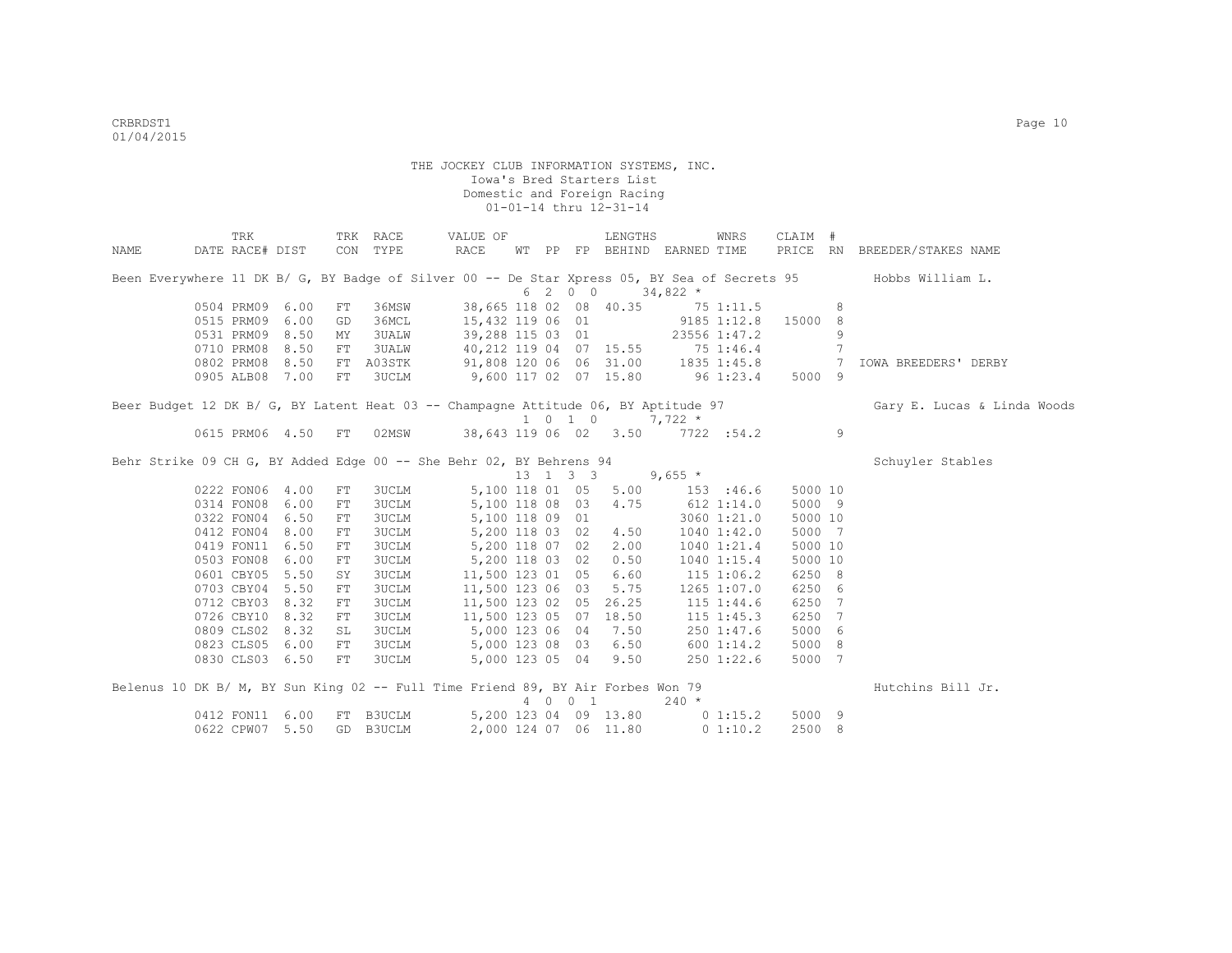| NAME | TRK<br>DATE RACE# DIST                                                                                                                         |                                      |                                        | TRK RACE<br>CON TYPE   | VALUE OF<br>RACE                                                                                                                                                                                                                                                                                                                             |  | LENGTHS<br>WT PP FP BEHIND EARNED TIME                             |           | WNRS           | CLAIM #                                                                  |                 | PRICE RN BREEDER/STAKES NAME |
|------|------------------------------------------------------------------------------------------------------------------------------------------------|--------------------------------------|----------------------------------------|------------------------|----------------------------------------------------------------------------------------------------------------------------------------------------------------------------------------------------------------------------------------------------------------------------------------------------------------------------------------------|--|--------------------------------------------------------------------|-----------|----------------|--------------------------------------------------------------------------|-----------------|------------------------------|
|      | 0720 FAR02 5.00                                                                                                                                |                                      | SL                                     |                        | 3UCLM 2,000 121 05 03 2.75 240 1:01.2 2500 10<br>0803 FAR01 5.00 HY B3UCLM 2,000 126 08 07 21.00 0 1:02.1                                                                                                                                                                                                                                    |  |                                                                    |           |                | 2500 8                                                                   |                 |                              |
|      | Beluga Bob 11 DK B/ G, BY Strategic Mission 95 -- Roomantic 06, BY Western Echo 92                                                             |                                      |                                        |                        |                                                                                                                                                                                                                                                                                                                                              |  | $7 \quad 1 \quad 0 \quad 2 \quad 11.953 \quad ^{\star}$            |           |                |                                                                          |                 | McBride Racing               |
|      | 0501 PRM04 5.50<br>0526 PRM04 6.00<br>0615 PRM09 6.00<br>0705 PRM08 6.00<br>0719 PRM09 6.00<br>0803 PRM01 6.00<br>0815 CLS07 6.00              |                                      | GD<br>GD<br>FT<br>GD<br>FT<br>FT<br>FT | 36MCL                  | 36MCL 23,094 118 08 08 13.75 75 1:11.5<br>36MCL 15,405 119 03 03 7.25 1825 1:12.4<br>36MCL 12,157 115 01 06 6.15 75 1:12.7 7500 10<br>36MCL 12,157 115 09 01<br>3UCLM 12,867 116 06 06 15.50 75 1:11.4<br>3UCLM 4,800 121 04 08 20.25 0 1:14.6                                                                                               |  | 23, 195 118 01 03 2.50 2785 1:05.0 30000 7<br>7118 1:12.6 7500 10  |           |                | 30000 8<br>15000 9<br>5000 7<br>5000 8                                   |                 |                              |
|      | Best Shobiz Price 10 B M, BY Nobiz Like Shobiz 04 -- Best Prize 98, BY Lite the Fuse 91                                                        |                                      |                                        |                        |                                                                                                                                                                                                                                                                                                                                              |  | $9 \quad 1 \quad 1 \quad 1 \quad 10,750 \atop$                     |           |                |                                                                          |                 | J K Farm                     |
|      | 0426 PRM05 5.50<br>0510 PRM07 6.00<br>0529 PRM09<br>0612 PRM09<br>0628 PRM10<br>0713 PRM07<br>0808 PRM05<br>0822 CLS06 6.00<br>0830 CLS08 6.00 | 6.00<br>6.00<br>6.00<br>5.00<br>5.50 |                                        | FT B36MCL<br>FT B3UCLM | FT B36MCL 23,226 120 05 08 12.00 75 1:06.3 25000 10<br>FT B36MCL 23,168 120 06 04 6.00 1156 1:13.2<br>FT B36MCL 12,171 123 03 01<br>SY B3UCLM 12,755 123 01 08 16.00 75 1:12.7<br>18,010 119 05 05<br>FT B3UCLM 12,758 118 03 12 17.75 75 1:06.1<br>FT B3UALW 6,700 123 04 03 3.00 804 1:14.6 6<br>FT B3UCLM 4,800 123 04 02 2.00 960 1:18.0 |  | 23, 151 120 02 07 17.25 75 1:11.7<br>7117 1:14.8<br>7.50 413 :59.0 |           |                | 25000 8<br>25000 9<br>7500 10<br>10000 9<br>12500 8<br>5000 12<br>5000 8 |                 |                              |
|      | Betchacant Catchme 10 CH M, BY Five Star Day 96 -- Gamblin' Nan 97, BY Pleasant Colony 78                                                      |                                      |                                        |                        |                                                                                                                                                                                                                                                                                                                                              |  | 9 1 1 2                                                            | $2,856$ * |                |                                                                          |                 | McShane Dave                 |
|      | 0501 PRM09 6.00<br>0516 PRM07 6.00<br>0531 PRM07 8.32<br>0615 CPW08 5.50<br>0622 CPW03 5.50                                                    |                                      |                                        |                        | GD B36MCL  15,311 119 02 06 10.75  75 1:13.6  10000 9<br>FT B36MCL 9,500 123 07 05 7.60 278 1:12.8 7500 8<br>MY 36MCL 12,221 118 02 05 13.35 280 1:46.5 7500 7<br>HY 3UMSW 1,900 119 06 01 950 1:11.4 7<br>GD B3UCLM 2,000 124 05 03 6.25 240 1:11.0 3200 6                                                                                  |  |                                                                    |           |                |                                                                          | $7\phantom{.0}$ |                              |
|      | 0705 CPW05 5.50                                                                                                                                |                                      |                                        | FT B3UCLM              | 2,100 124 03 02                                                                                                                                                                                                                                                                                                                              |  | 1.75                                                               |           | $525$ $1:10.4$ | 3200                                                                     |                 |                              |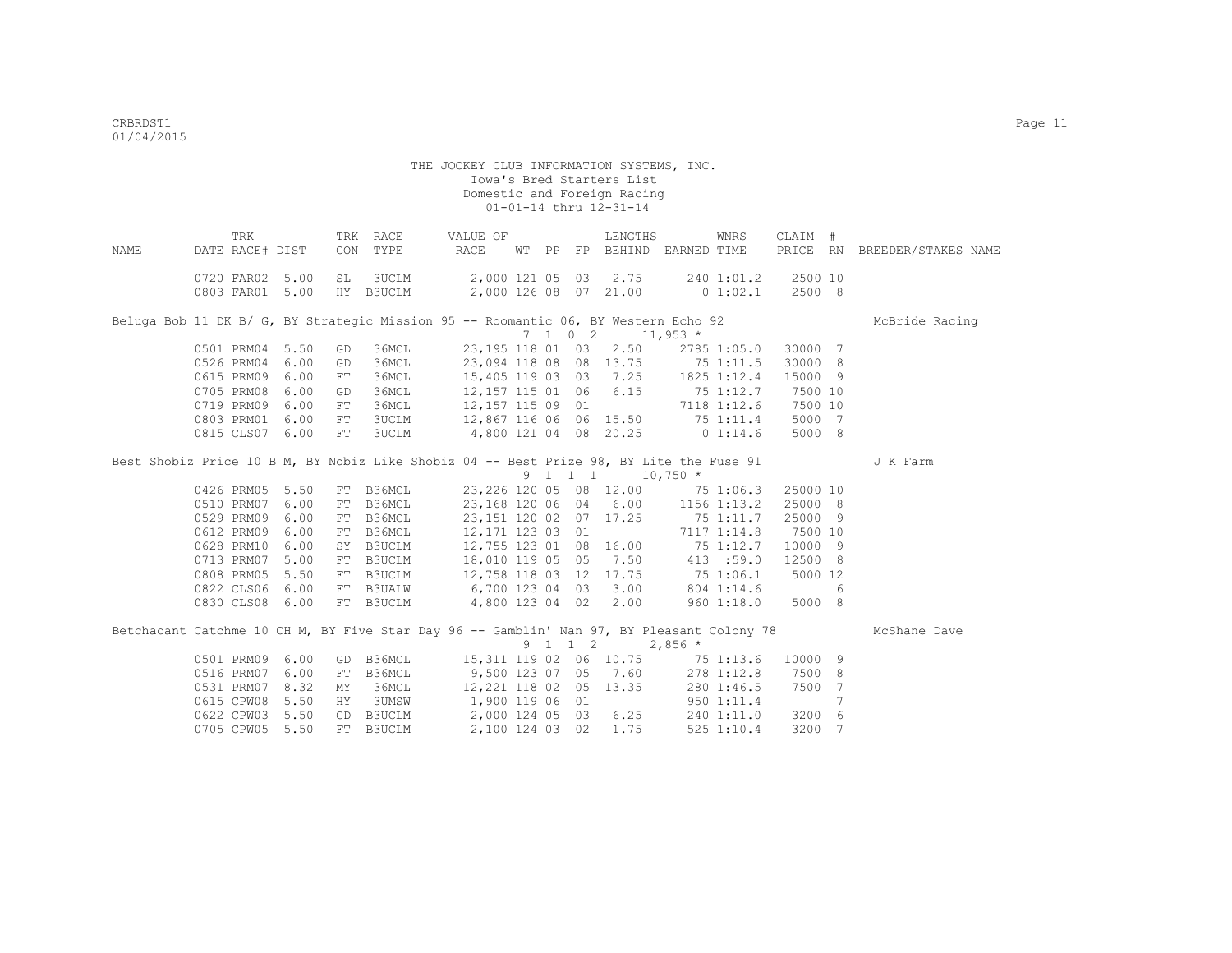THE JOCKEY CLUB INFORMATION SYSTEMS, INC. Iowa's Bred Starters List Domestic and Foreign Racing 01-01-14 thru 12-31-14 TRK TRK RACE VALUE OF LENGTHS WNRS CLAIM # NAME DATE RACE# DIST CON TYPE RACE WT PP FP BEHIND EARNED TIME PRICE RN BREEDER/STAKES NAME 0719 FAR08 6.00 FT B3UCLM 2,000 126 02 05 7.25 100 1:15.3 3500 9<br>0726 FAR06 5.00 FT B3UALW 2,100 121 06 04 6.10 168 1:01.2 8 0726 FAR06 5.00 FT B3UALW 2,100 121 06 04 6.10 168 1:01.2 8 0803 FAR01 5.00 HY B3UCLM 2,000 126 07 03 3.00 240 1:02.1 2500 8 Betsy Boots 12 DK B/ F, BY Scat Daddy 04 -- Thigh High Boots 02, BY Storm Boot 89 Richard Bremer & Cheryl Sprick  $3 \quad 1 \quad 0 \quad 0 \quad 26,729$ \* 0719 PRM04 5.50 FT F02MSW 30,000 118 03 06 13.00 75 1:06.6 8<br>0801 PRM05 5.50 FT F02MSW 38,039 119 01 01 25904 1:05.9 8 38,039 119 01 01 25904 1:05.9 0913 CBY09 6.00 FT 02STK 75,000 117 08 07 13.50 750 1:11.8 10 SHAKOPEE JUVENILE S. Beware the Devil 09 B G, BY Devil His Due 89 -- Slew Peggy Slew 02, BY Evansville Slew 92 Schrage Donald 7 2 0 1 22,364 \* 0419 PRM07 6.00 FT 3UALW 51,529 118 09 10 15.50 75 1:10.6 10 0508 PRM02 6.00 FT 4USOC 23,171 116 08 05 8.50 533 1:11.9 15000 8<br>0524 PRM03 8.32 FT 3UCLM 23,195 120 01 07 15.50 75 1:45.0 10000 7 0524 PRM03 8.32 FT 3UCLM 23,195 120 01 07 15.50 75 1:45.0 10000 7 0620 PRM03 8.32 FT 3UCLM 14,137 120 01 03 4.25 1681 1:44.3 7500 8 0704 PRM02 8.32 FT 3UCLM 14,169 119 01 01 8522 1:45.0 7500 6 0720 PRM01 8.50 FT 3UCLM 12,912 123 04 04 11.25 864 1:45.9 10000 6<br>0809 PRM10 8.32 FT 3UCLM 16,892 116 09 01 10614 1:43.5 4500 9 0809 PRM10 8.32 FT 3UCLM Bezar 09 CH G, BY Glenview 90 -- Secraten 03, BY Secreniner 96 Hagemeier Larry D. 4 0 0 0 230 \* 0323 FON03 4.00 FT 3UMSW 7,400 126 08 07 13.80 0 :46.8 9<br>0330 FON05 6.00 FT 3UMCL 4,600 123 06 07 24.85 0 1:15.4 10000 8 0330 FON05 6.00 FT 3UMCL 4,600 123 06 07 24.85 0 1:15.4 10000 8 0413 FON02 6.00 MY 3UMCL 4,462 118 05 04 23.50 230 1:17.0 10000 6 0427 FON02 6.00 FT 3UMCL 4,000 118 01 06 22.75 0 1:15.6 5000 8 Big Hearted Dennis 09 DK B/ G, BY Winter Glitter 97 -- Sequin Affair 96, BY State Dinner 75 Spencer Robin  $10 \quad 1 \quad 1 \quad 1 \quad 14.887$  \* 0222 HOU07 5.00 T FM 4UMCL 11,000 123 05 05 3.25 315 :59.0 32000 10<br>0308 HOU07 8.00 T GD 4UMCL 12,000 123 05 03 2.50 1276 1:41.4 32000 9 0308 HOU07 8.00 T GD 4UMCL 0418 PRM09 5.50 FT 36MCL 21,793 123 08 09 18.50 75 1:05.9 30000 12

0427 PRM08 8.00 SY 3UMCL 13,361 123 02 04 10.25 703 1:42.3 15000 9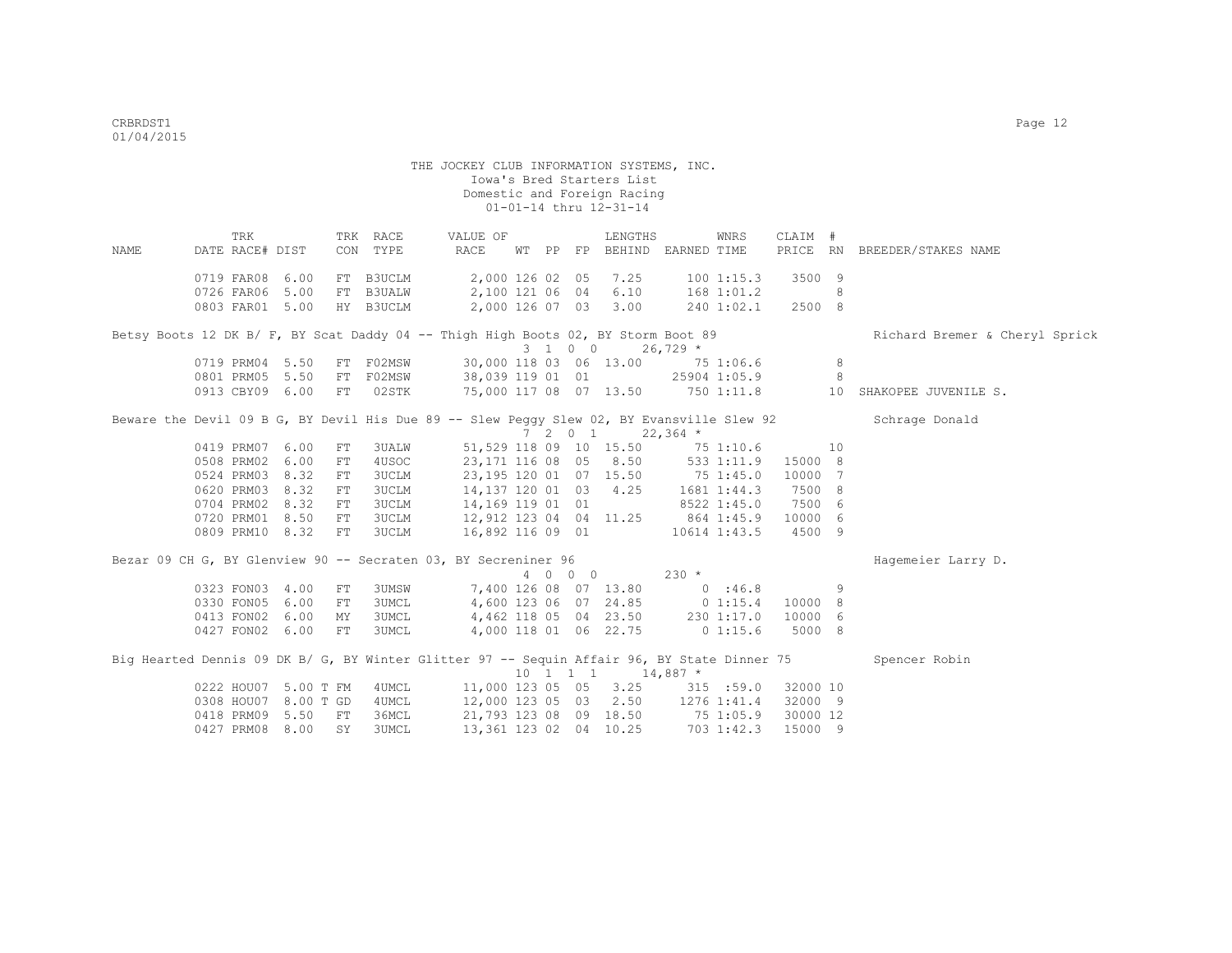| DATE RACE# DIST<br>CON<br>TYPE<br>RACE<br>PRICE RN<br>FP BEHIND EARNED TIME<br>BREEDER/STAKES NAME<br>NAME<br>WT PP |  |
|---------------------------------------------------------------------------------------------------------------------|--|
|                                                                                                                     |  |
|                                                                                                                     |  |
| 0509 PRM03<br>8.32<br>36MCL<br>15,471 120 05 04 16.75<br>775 1:47.3<br>10000 6<br>FT                                |  |
| 0523 PRM04<br>9,709 123 01 04<br>7500 8<br>8.00<br>36MCL<br>2.60<br>$673$ 1:42.6<br>FT                              |  |
| 7500 7<br>0531 PRM07<br>8.32<br>36MCL<br>12,221 123 05 02<br>3.50<br>2431 1:46.5<br>MY                              |  |
| 0621 PRM07<br>8.32<br>36MCL<br>13,335 123 05 01<br>8374 1:46.1<br>15000 10<br>FT                                    |  |
| 12,823 120 02 07 29.00<br>0801 PRM09 8.50<br><b>3UCLM</b><br>75 1:46.5<br>7500 9<br>FT                              |  |
| 19,000 123 06 10 22.75<br>0901 CBY04 8.00<br><b>3UCLM</b><br>1901:40.0<br>20000 11<br>${\rm FT}$                    |  |
| Big Howdy 09 DK B/ G, BY Cape Town 95 -- Song Queen 98, BY Sultry Song 88<br>Connolly Mike                          |  |
| 4 0 2 1<br>$7,880$ *                                                                                                |  |
| 14,158 121 02 02<br>0606 PRM05<br>6.00<br>3UWCL<br>4.00<br>$\sim$ 7<br>2821 1:10.7<br>FT                            |  |
| 14,739 116 04 03<br>4.25<br>0621 PRM09<br>6.00<br>4UCLM<br>1736 1:10.9<br>5000 10<br>FT                             |  |
| 3.00<br>0713 PRM03<br>6.00<br>13,113 120 07 02<br>3248 1:12.0<br>10000 9<br>${\rm FT}$<br>3UCLM                     |  |
| 14, 114 117 02 07<br>7.35<br>7500 9<br>0720 PRM05<br>6.00<br><b>3UCLM</b><br>75 1:11.5<br>FT                        |  |
|                                                                                                                     |  |
| Big Man On Campus 09 DK B/ G, BY Added Edge 00 -- Scarlett's Gift 03, BY Skywalker 82<br>Hargens Bob                |  |
| $17,628$ *<br>$7 \quad 1 \quad 1 \quad 2$                                                                           |  |
| 9.25<br>0418 PRM09 5.50<br>36MCL<br>21,793 120 03 05<br>25000 12<br>494 1:05.9<br>FT                                |  |
| 8.75<br>0501 PRM04 5.50<br>36MCL<br>23,195 120 02 05<br>535 1:05.0<br>25000 7<br>GD                                 |  |
| 1.75<br>0522 PRM09<br>6.00<br>36MCL<br>15,384 123 05 03<br>1814 1:13.2<br>15000 10<br>${\rm FT}$                    |  |
| 0530 PRM01<br>8.00<br>23, 213 120 03 02 14.00<br>25000 6<br>36MCL<br>4661 1:40.3<br>FT                              |  |
| 8.32<br>13, 335 123 04 03 11.75<br>0621 PRM07<br>36MCL<br>$1675$ $1:46.1$<br>15000 10<br>FT                         |  |
| 8.32<br>36MCL<br>13, 119 123 09 01<br>8374 1:46.8<br>0703 PRM09<br>${\rm FT}$<br>15000 10                           |  |
| 0712 PRM06 8.32<br>11,286 123 03 08 32.00<br>75 1:43.3<br>15000 8<br>FT<br><b>3UCLM</b>                             |  |
| Big N Lucky 08 DK B/ M, BY Pollard's Vision 01 -- Lucky M 99, BY Pollock's Luck 91<br>Poindexter Allen              |  |
| 9 0 3 1<br>$14,374$ *                                                                                               |  |
| 0418 PRM08<br>51,508 118 10 06<br>5.50<br>6.00<br>FT B3UALW<br>751:11.5<br>11                                       |  |
| 6.00<br>0.50<br>6<br>0427 PRM03<br>B3USTR<br>23, 222 120 01 02<br>4660 1:11.1<br>FT                                 |  |
| 0509 PRM08<br>6.00<br>81,550 120 07 09 10.05<br>B4USTK<br>$0\;1:11.5$<br>11<br>FT<br>MAMIE EISENHOWER S.            |  |
| 0605 PRM09<br>6.00<br>B3UCLM<br>24,589 118 10 08 11.50<br>751:11.0<br>25000 10<br>FT                                |  |
| 0614 PRM09<br>6.50<br>7500 7<br>6.00<br>B3UCLM<br>16,094 118 03 02<br>3211 1:11.8<br>FT                             |  |
| 0704 PRM07<br>8.00<br>7500 8<br>5.50<br>B3UCLM<br>14,137 120 02 04<br>$701$ 1:05.2<br>FT                            |  |
| 0713 PRM04<br>6.00<br>2.50<br>5000 5<br>FT B3UCLM<br>16,138 120 05 03<br>1950 1:11.6                                |  |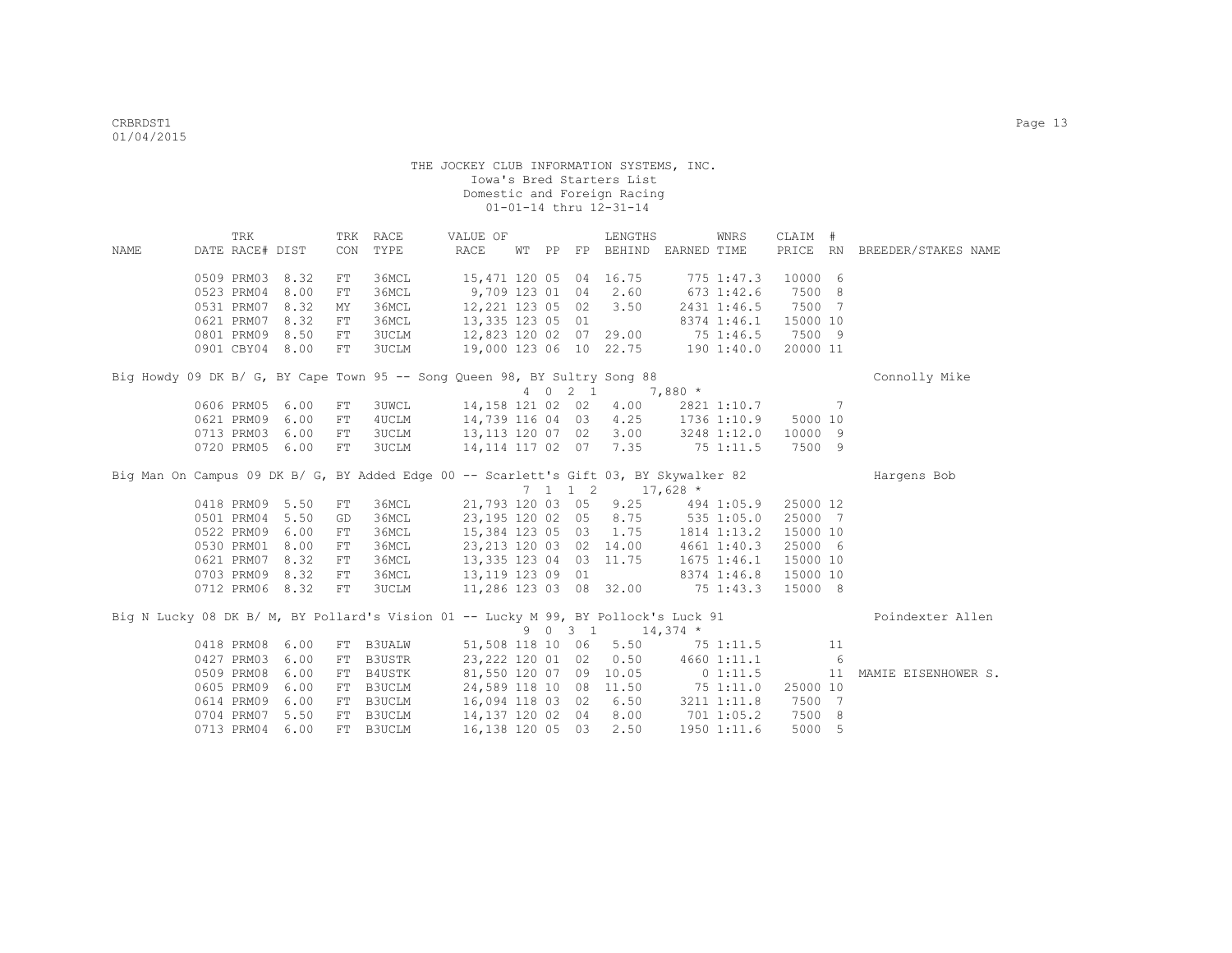THE JOCKEY CLUB INFORMATION SYSTEMS, INC. Iowa's Bred Starters List Domestic and Foreign Racing  $01-01-14$  thru  $12-31-14$  TRK TRK RACE VALUE OF LENGTHS WNRS CLAIM # NAME DATE RACE# DIST CON TYPE RACE WT PP FP BEHIND EARNED TIME PRICE RN BREEDER/STAKES NAME 0727 PRM03 6.00 FT B3UCLM 11,116 120 03 02 6.75 2878 1:13.3 4000 6 0809 PRM01 6.00 FT B3UCLM 11,756 120 06 04 4.00 824 1:11.2 5000 7 Big Tuna 11 CH G, BY Sky Mesa 00 -- Irish Party 04, BY Twining 91 Albaugh Family Stables 6 1 2 0 33,792 \*<br>0418 PRM05 5.50 FT 36MSW 38,575 118 06 05 11.30 88 0418 99,575 118 06 05 11.30 884 1:04.8 12<br>16MSW 38,622 118 05 04 7.50 1925 1:11.2 10 0502 PRM06 6.00 FT 36MSW 38,622 118 05 04 7.50 1925 1:11.2 10<br>0523 PRM09 6.00 FT 36MSW 38,599 118 07 02 2.00 7683 1:12.2 11 0523 PRM09 6.00 FT 36MSW 0613 PRM09 6.00 FT 36MSW 38,621 119 05 02 3.75 7703 1:11.9 10 0717 PRM02 6.00 FT 36MSW 38,687 119 05 01 15522 1:12.1 7 0807 PRM06 6.00 SY 3UCLM 11,785 119 06 06 9.25 75 1:11.2 12500 9 Bint Julep 11 GR/RO G, BY Rockport Harbor 02 -- Bint Elusive 02, BY Elusive Quality 93 Poindexter Allen  $6$  1 1 1 28,922  $*$ <br>38,622 118 06 05 14.50 889 0502 PRM06 6.00 FT 36MSW 38,622 118 06 05 14.50 889 1:11.2 10<br>0526 PRM04 6.00 GD 36MCL 23,094 118 04 03 2.25 2773 1:11.5 30000 8 0526 PRM04 6.00 GD 36MCL 23,094 118 04 03 2.25 2773 1:11.5 30000 8<br>0608 PRM04 6.00 FT 36MCL 23,217 119 06 01 13982 1:11.6 30000 6 0608 PRM04 6.00 FT 36MCL 0706 PRM08 8.32 FT 03STK 84,955 116 01 06 18.80 1468 1:44.8 12 IOWA STALLION S.<br>0720 PRM09 6.00 FT 3UAOC 39,268 119 01 04 11.75 1958 1:09.7 10 0720 PRM09 6.00 FT 3UAOC 0809 PRM06 6.00 FT 3UALW 39,288 116 09 02 1.25 7852 1:10.1 9 Bless My Soup 10 B M, BY Alphabet Soup 91 -- Bless My Mary 01, BY Deposit Ticket 88 MAMAS Thoroughbreds  $7$  1 1 1 1 18,347 \*<br>39,288 116 02 03 11.50 4711 0426 PRM09 6.00 FT B3UALW 39,288 116 02 03 11.50 4711 1:11.2 9 0518 PRM08 6.00 FT B3UALW 39,288 120 07 07 8.60 75 1:11.6 9 0605 PRM07 6.00 FT B3UCLM 17,922 123 11 01 10511 1:12.3 15000 12 0713 PRM06 5.50 FT B3UCLM 11,749 123 01 06 10.25 75 1:05.8 15000 11<br>0809 PRM04 6.00 FT B3UCLM 16,389 120 06 07 17.50 75 1:10.8 15000 9 0809 PRM04 6.00 FT B3UCLM 16,389 120 06 07 17.50 75 1:10.8 15000 9<br>0829 AP 04 5.00 T YL B3UCLM 14,000 122 02 02 2.00 2800 1:00.7 16000 7 0829 AP 04 5.00 T YL B3UCLM 14,000 122 02 02 2.00<br>0927 AP 10 5.50 T FM B3UCLM 15.260 122 09 07 3.75 0927 AP 10 5.50 T FM B3UCLM 15,260 122 09 07 3.75 100 1:04.5 16000 12

Bluegrass Soul 12 DK B/ F, BY Bluegrass Cat 03 -- Body N Soul 05, BY Seeking the Gold 85 Debruycker Lloyd 2 0 0 0 150 \*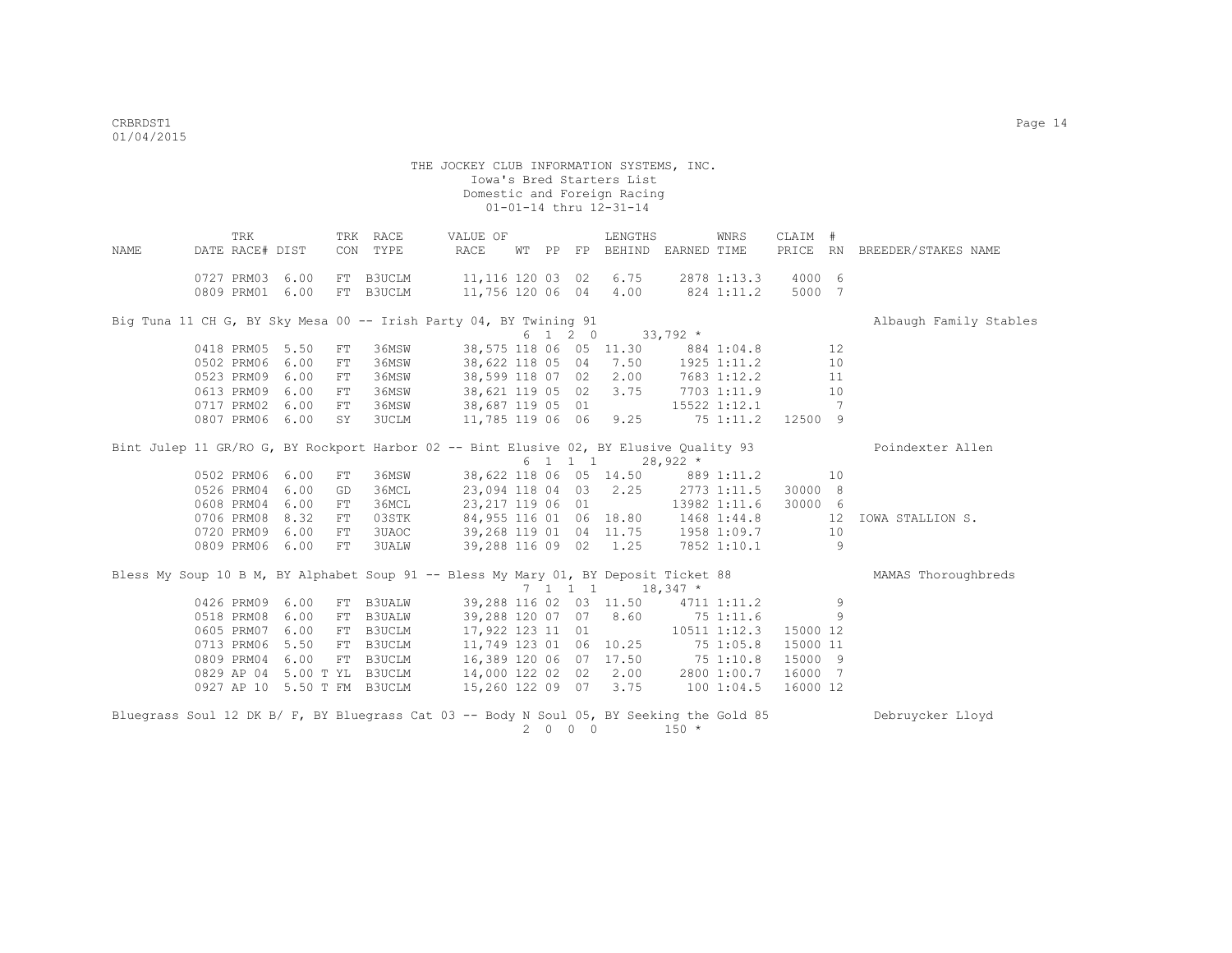|       | TRK             |                           | TRK RACE | VALUE OF |  | LENGTHS                | WNRS      | CLAIM # |                                                               |
|-------|-----------------|---------------------------|----------|----------|--|------------------------|-----------|---------|---------------------------------------------------------------|
| NAMF. | DATE RACE# DIST |                           | CON TYPE |          |  |                        |           |         | RACE WT PP FP BEHIND EARNED TIME PRICE RN BREEDER/STAKES NAME |
|       |                 |                           |          |          |  |                        |           |         |                                                               |
|       |                 | 0626 PRM06 4.50 MY F02MSW |          |          |  | 32,978 118 08 06 12.50 | 75:52.5   |         |                                                               |
|       |                 | 0717 PRM05 5.50 FT F02MSW |          |          |  | 38,600 119 11 06 13.25 | 75 1:05.6 |         |                                                               |
|       |                 |                           |          |          |  |                        |           |         |                                                               |

Bluffian 11 DK B/ F, BY Sun King 02 -- Miner's Tomb 07, BY Cryptoclearance 84 Tracy Farmer & Claim to Fame Stable  $10 \quad 1 \quad 1 \quad 1 \quad 8,380 \star$ 

|  | 0419 PRM09 5.50 |      | FT B36MSW | 38,619 118 05 08 17.50  |  |    |          |           | 75 1:05.8   |         | 10 |  |
|--|-----------------|------|-----------|-------------------------|--|----|----------|-----------|-------------|---------|----|--|
|  | 0504 PRM07 6.00 |      | FT B36MCL | 12,199 118 08 02 0.50   |  |    |          |           | 2410 1:13.8 | 7500 8  |    |  |
|  | 0517 PRM05 5.50 |      | FT B36MCL | 12,177 118 05 05 17.00  |  |    |          |           | 276 1:05.9  | 7500 9  |    |  |
|  | 0601 PRM02 5.50 |      | FT B36MCL | 12,200 118 04 05        |  |    | 7.85     |           | 278 1:06.2  | 7500 8  |    |  |
|  | 0627 PRM10 6.00 |      | MY B36MCL | 12,177 115 02 04 9.00   |  |    |          |           | 598 1:12.9  | 7500 9  |    |  |
|  | 0711 PRM09 6.00 |      | FT B36MCL | 12,177 119 01 05 7.50   |  |    |          |           | 276 1:13.1  | 7500 9  |    |  |
|  | 0726 PRM09 6.00 |      | FT B36MCL | 12, 157 119 03 06 21.25 |  |    |          | 75 1:12.9 |             | 7500 10 |    |  |
|  | 0803 CLS03 6.00 |      | FT B3UMCL | 4,400 120 02            |  | 06 | 8.75     |           | $0\;1:17.0$ | 10000 6 |    |  |
|  | 0823 CLS02 6.00 |      | FT F03MSW | 6,100 120 07            |  |    | 03, 5.00 |           | 732 1:16.8  |         | 8  |  |
|  | 0831 CLS01      | 6.00 | MY F03MSW | 5,917 120 03 01         |  |    |          |           | 3660 1:17.6 |         | 4  |  |
|  |                 |      |           |                         |  |    |          |           |             |         |    |  |

Bluffs Edge 11 B G, BY Added Edge 00 -- Blumin Sue 99, BY Blumin Affair 91 Mjolsness Beverly 3 0 0 0 560 \* 0717 CBY04 7.50 T FM 3UMCL 14,500 122 02 08 14.00 145 1:30.2 20000 11 0731 CBY04 8.32 T FM 3UMSW 27,000 122 10 08 14.35 270 1:41.2 12 0814 CBY04 8.50 T FM 3UMCL 14,500 123 09 07 10.00 145 1:44.6 20000 9

|                           |  | Blumin Baby 05 DK B/ M, BY Cape Storm 90 -- Blumin Special 98, BY Blumin Affair 91 |      |                                                     |                   |         |        | Lamborn Robert            |
|---------------------------|--|------------------------------------------------------------------------------------|------|-----------------------------------------------------|-------------------|---------|--------|---------------------------|
|                           |  |                                                                                    | 2000 |                                                     | $\bigcap$ $\star$ |         |        |                           |
| 0412 FON02 4.00 FT B3UCLM |  | 4,300 118 03 06 9.25                                                               |      |                                                     |                   | 0.36.8  | 2500 8 |                           |
| 0419 FON02 4.00 FT B3UCLM |  | 5,434 118 07 06 10.75                                                              |      |                                                     |                   | 0.147.4 | 5000 7 |                           |
|                           |  | Boji Brook 08 B G, BY Montbrook 90 -- Jazzy Love 03, BY Jambalaya Jazz 92          |      | $0 \quad 0 \quad 1 \quad 1 \quad 2 \in \mathcal{L}$ |                   |         |        | Okoboji Racing Stables II |

|  |                          |  |                       |  |                       | 9 U U LL LIJOO ^ |            |                |  |
|--|--------------------------|--|-----------------------|--|-----------------------|------------------|------------|----------------|--|
|  | 0111 BEU06 5.50 SY 3UCLM |  | 3,000 126 01 08 14.25 |  |                       |                  | 30 1:09.6  | 2500 9         |  |
|  | 0118 BEU05 6.00 FT 3UALW |  |                       |  | 7,200 124 02 04 5.25  |                  | 360 1:11.1 | 5 <sub>5</sub> |  |
|  | 0204 BEU08 5.50 FT 3UCLM |  |                       |  | 3,000 124 08 09 10.50 |                  | 30 1:05.1  | 2500 9         |  |
|  | 0215 BEU03 5.50 FT 3UCLM |  |                       |  | 3,300 124 01 03 5.00  |                  | 330 1:06.5 | 4000 5         |  |
|  |                          |  |                       |  |                       |                  |            |                |  |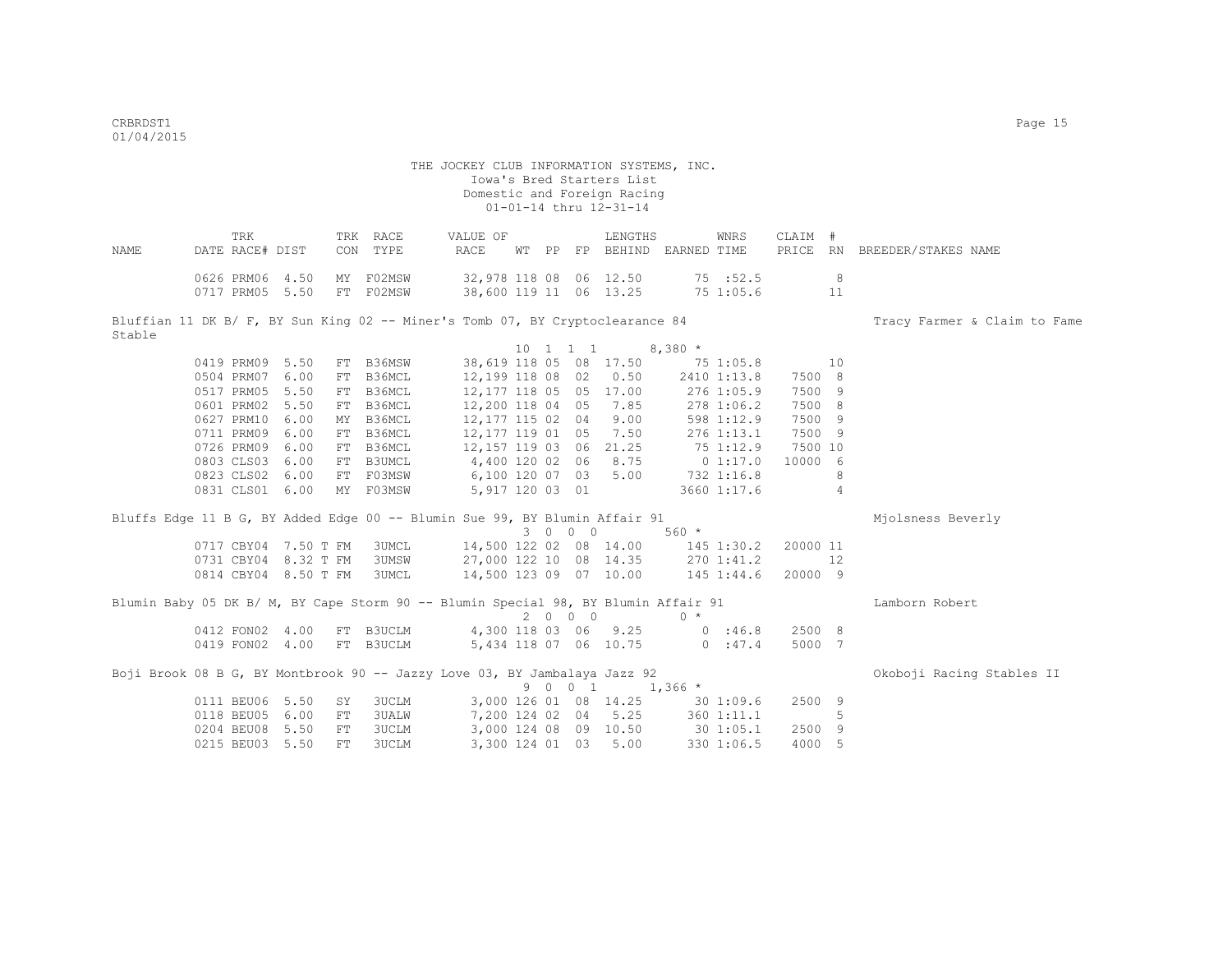| NAME | TRK<br>DATE RACE# DIST                                                          |      | CON        | TRK RACE<br>TYPE | VALUE OF<br>RACE                 |         | LENGTHS<br>WT PP FP BEHIND EARNED TIME         |            | WNRS         | CLAIM #  |    | PRICE RN BREEDER/STAKES NAME    |
|------|---------------------------------------------------------------------------------|------|------------|------------------|----------------------------------|---------|------------------------------------------------|------------|--------------|----------|----|---------------------------------|
|      |                                                                                 |      |            |                  |                                  |         |                                                |            |              |          |    |                                 |
|      | 0304 BEU07 5.50                                                                 |      | FT         | 3UCLM            |                                  |         | 3,000 124 07 07 24.25                          |            | 301:09.9     | 2500 7   |    |                                 |
|      | 0419 TDN08                                                                      | 5.50 | ${\rm FT}$ | <b>3UCLM</b>     |                                  |         | 9,600 118 04 09 21.85                          |            | 96 1:05.6    | 4000 10  |    |                                 |
|      | 0502 TDN01 8.00                                                                 |      | FT         | <b>3UCLM</b>     |                                  |         | 9,600 118 02 06 19.25                          |            | 192 1:42.8   | 4000 6   |    |                                 |
|      | 0516 TDN03 5.50                                                                 |      | FT         | <b>3UCLM</b>     | 10,400 118 04 06 24.55           |         |                                                |            | 208 1:06.4   | 7500 6   |    |                                 |
|      | 0607 FMT10 6.50                                                                 |      | ${\rm FT}$ | <b>3UCLM</b>     | 8,400 122 10 10 36.55            |         |                                                | 901:18.6   |              | 10000 10 |    |                                 |
|      | Boji Moon 11 B G, BY Cactus Ridge 01 -- Philadelphia Moon 05, BY Malibu Moon 97 |      |            |                  |                                  |         |                                                |            |              |          |    | Okoboji Racing Stable           |
|      |                                                                                 |      |            |                  |                                  | 1 1 0 0 |                                                | $34,200$ * |              |          |    |                                 |
|      | 0201 OP 07 6.00 FT                                                              |      |            | <b>3UALW</b>     | 57,000 116 08 01 34200 1:10.9    |         |                                                |            |              |          | 8  |                                 |
|      | Bold L. H. 11 DK B/ F, BY Suave 01 -- Lady Sky Racer 97, BY Skywalker 82        |      |            |                  |                                  |         |                                                |            |              |          |    | Umdenstock Lonnie               |
|      |                                                                                 |      |            |                  |                                  |         | $10 \quad 1 \quad 3 \quad 0 \quad 9,851 \star$ |            |              |          |    |                                 |
|      | 0503 PRM06 6.00                                                                 |      | FT         | B36MSW           |                                  |         | 38,577 118 09 10 19.75                         |            | 75 1:12.8    |          | 12 |                                 |
|      | 0517 PRM09 8.00                                                                 |      | FT         | B36MSW           | 38,643 118 09 06 27.50           |         |                                                |            | 75 1:41.6    |          | 9  |                                 |
|      | 0529 PRM09 6.00                                                                 |      | FT         | B36MCL           |                                  |         | 23,151 115 07 08 19.75                         |            | 75 1:11.7    | 25000 9  |    |                                 |
|      | 0629 PRM04 6.00                                                                 |      | MY         | B36MCL           | 12,177 119 05 04 8.25            |         |                                                |            | 598 1:13.2   | 10000 9  |    |                                 |
|      | 0711 PRM03 6.00                                                                 |      | FT         | B36MCL           | 12,200 119 02 05 7.25            |         |                                                |            | 278 1:13.2   | 7500 8   |    |                                 |
|      | 0725 PRM04 6.00                                                                 |      |            | FT B36MCL        |                                  |         | 13,739 119 04 02 nk                            |            | 2835 1:14.1  | 10000    | 8  |                                 |
|      | 0807 PRM09 5.50                                                                 |      |            | SY B36MCL        | 12,200 120 06 06 13.00           |         |                                                |            | 75 1:06.7    | 7500 8   |    |                                 |
|      | 0823 CLS02 6.00                                                                 |      |            | FT F03MSW        | 6,100 121 03 02                  |         | 4.75                                           |            | 1220 1:16.8  |          | 8  |                                 |
|      | 0829 CLS01 6.00                                                                 |      |            | MY B3UMSW        | 6,100 120 02 01                  |         |                                                |            | 3660 1:20.6  |          | 7  |                                 |
|      | 0901 CLS04 8.32                                                                 |      |            | FT B3UCLM        | 4,800 118 02 02 6.75             |         |                                                |            | $960$ 1:51.2 | 5000 6   |    |                                 |
|      | Bold Ron 10 CH G, BY Canaveral 91 -- Werra 96, BY Majestic Light 73             |      |            |                  |                                  |         |                                                |            |              |          |    | Wagner Fred                     |
|      |                                                                                 |      |            |                  |                                  | 3 1 0 0 |                                                | $7,385$ *  |              |          |    |                                 |
|      | 0523 PRM07 6.00                                                                 |      | FT         | 36MSW            | 38,666 123 04 07 15.05 75 1:11.6 |         |                                                |            |              |          | 8  |                                 |
|      | 0608 PRM09                                                                      | 6.00 | FT         | 36MCL            | 12,200 123 02 01 7235 1:14.1     |         |                                                |            |              | 7500 8   |    |                                 |
|      | 0627 PRM02 6.00                                                                 |      | GD         | <b>3UCLM</b>     | 12,846 123 07 08 16.75 75 1:10.8 |         |                                                |            |              | 10000 8  |    |                                 |
|      | Bonita Mokana 09 CH M, BY Friends Lake 01 -- Hansel's Star 98, BY Hansel 88     |      |            |                  |                                  |         |                                                |            |              |          |    | Christine Mamakos & J&J Mamakos |
|      |                                                                                 |      |            |                  |                                  | 4 0 0 0 |                                                | $292 *$    |              |          |    |                                 |
|      | 0915 MNR05 5.50                                                                 |      | FT         | B3UMCL           |                                  |         | 7,300 123 05 08 15.50                          |            | 73 1:09.1    | 5000 8   |    |                                 |
|      | 1012 MNR05 8.50                                                                 |      | FT         | <b>B3UMCL</b>    |                                  |         | 7,300 123 03 07 31.10                          |            | 73 1:51.2    | 5000 8   |    |                                 |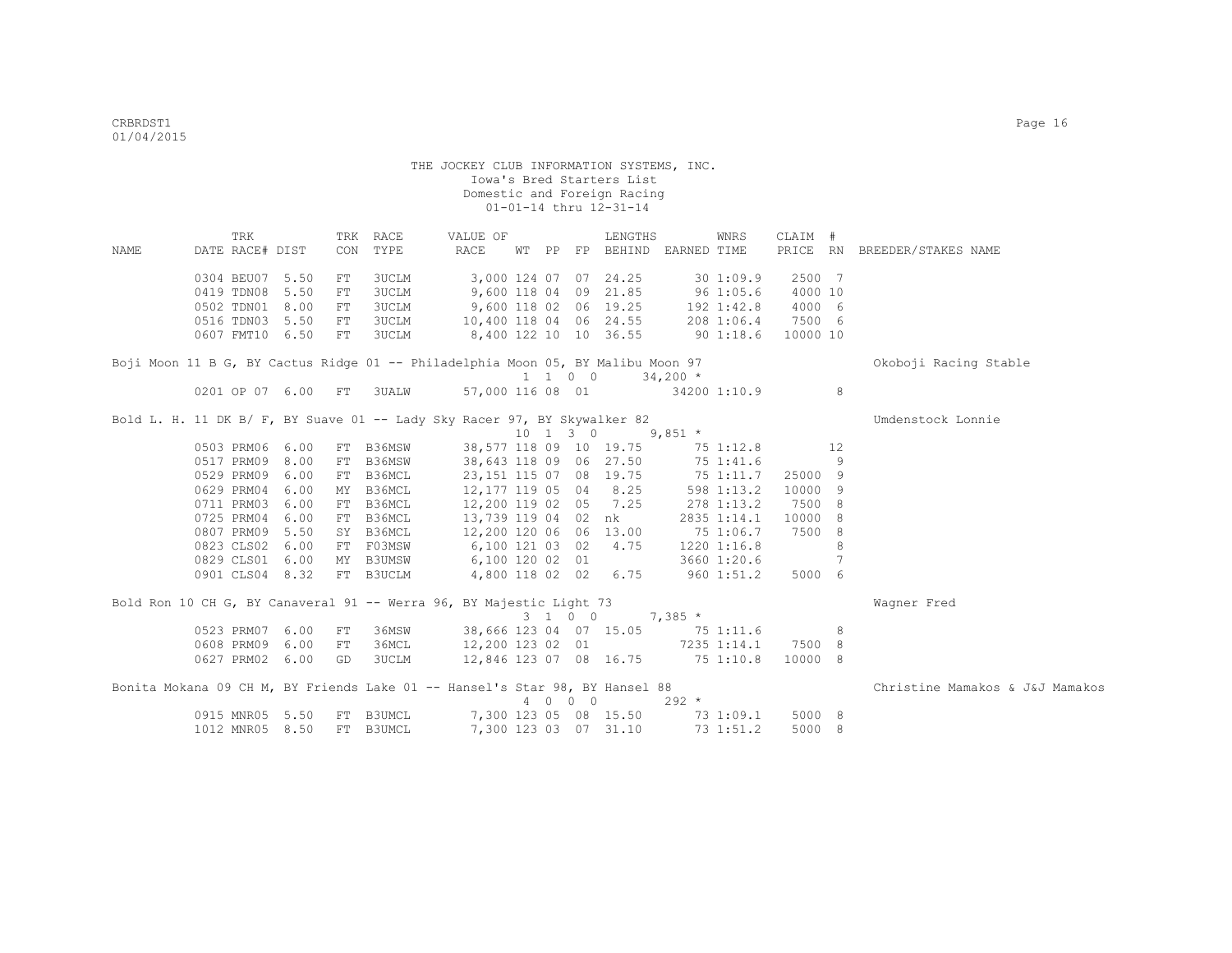| NAME             | DATE RACE# DIST                    | TRK |           | TRK RACE<br>CON TYPE                                                                     | VALUE OF<br>RACE                                                                                        |  |         | LENGTHS<br>WT PP FP BEHIND EARNED TIME |         | WNRS         | CLAIM #          | PRICE RN BREEDER/STAKES NAME    |
|------------------|------------------------------------|-----|-----------|------------------------------------------------------------------------------------------|---------------------------------------------------------------------------------------------------------|--|---------|----------------------------------------|---------|--------------|------------------|---------------------------------|
|                  | 1103 MNR01 6.00<br>1110 MNR03 8.00 |     |           | FT B3UMCL<br>FT B3UMCL                                                                   | 7,300 123 08 06 23.50<br>7,300 123 06 07 36.25 73 1:44.0                                                |  |         |                                        |         | 73 1:15.3    | 5000 9<br>5000 8 |                                 |
|                  |                                    |     |           | Book of Life 10 DK B/ G, BY Magna Graduate 02 -- Worldly Gal 94, BY Houston 86           |                                                                                                         |  |         |                                        |         |              |                  | Magna Graduate Syndicate & High |
| Point Bloodstock |                                    |     |           |                                                                                          |                                                                                                         |  |         | 7 0 0 0                                | $375 *$ |              |                  |                                 |
|                  |                                    |     |           |                                                                                          |                                                                                                         |  |         | 38,665 123 03 07 18.10                 |         |              |                  |                                 |
|                  | 0424 PRM09 6.00<br>0515 PRM09 6.00 |     | MY        | 36MSW<br>36MCL                                                                           |                                                                                                         |  |         |                                        |         | 75 1:12.2    | 8 <sup>1</sup>   |                                 |
|                  |                                    |     | GD        |                                                                                          | 15, 432 124 02 07 19.10<br>15, 449 119 02 06 16.35<br>11, 971 120 06 07 19.00<br>9, 500 123 03 08 31.35 |  |         |                                        |         | 75 1:12.8    | 15000 8          |                                 |
|                  | 0531 PRM02 6.00                    |     | FT        | 36MCL                                                                                    |                                                                                                         |  |         |                                        |         | 75 1:12.5    | 12500 7          |                                 |
|                  | 0626 PRM03 6.00                    |     | MY        | 36MCL                                                                                    |                                                                                                         |  |         |                                        |         | 75 1:12.6    | 7500 8           |                                 |
|                  | 0712 PRM09 8.32                    |     | FT        | 36MCL                                                                                    |                                                                                                         |  |         |                                        |         | 75 1:45.8    | 7500 8           |                                 |
|                  | 0816 CLS02 6.50                    |     | FT        | 3UMCL                                                                                    | 4,400 123 01 07 15.00 0 1:21.2                                                                          |  |         |                                        |         |              | 10000 8          |                                 |
|                  | 0829 CLS04 6.00                    |     | MY        | 3UMCL                                                                                    | 3,800 123 08 07 24.25                                                                                   |  |         |                                        |         | 0 1:18.2     | 5000 8           |                                 |
|                  |                                    |     |           |                                                                                          |                                                                                                         |  |         |                                        |         |              |                  |                                 |
|                  |                                    |     |           | Bootscootn Express 09 B G, BY Drewman 98 -- Boot Scootin 01, BY Storm Boot 89            |                                                                                                         |  | 5 0 0 0 |                                        | 936 *   |              |                  | Figure 1 Ranch                  |
|                  | 0601 PRM01 5.00                    |     | FT        | 3UCLM                                                                                    | 11,000 120 04 05 13.10                                                                                  |  |         |                                        |         | 330 : 58.0   | 4000 5           |                                 |
|                  | 0615 PRM01 6.00                    |     | FT        | 3UCLM                                                                                    |                                                                                                         |  |         |                                        |         |              | 7500 6           |                                 |
|                  | 0626 PRM07 5.50                    |     | MY        | 3UCLM                                                                                    | 19,989 120 06 06 21.30 75 1:11.4<br>14,114 118 08 05 7.50 321 1:04.6                                    |  |         |                                        |         |              | 5000 9           |                                 |
|                  | 0724 CBY07 6.00                    |     | FT        | 3UCLM                                                                                    |                                                                                                         |  |         |                                        |         |              | 4000 11          |                                 |
|                  | 0829 CBY04 6.00                    |     | FT        | 3UCLM                                                                                    | 9,500 123 08 09 22.35 95 1:11.6<br>11,500 123 04 06 16.50 115 1:11.5                                    |  |         |                                        |         |              | 6250 7           |                                 |
|                  |                                    |     |           |                                                                                          |                                                                                                         |  |         |                                        |         |              |                  |                                 |
|                  |                                    |     |           | Boston Lass Gold 10 DK B/ M, BY Wild Gold 90 -- Boston Lass 00, BY Boston Harbor 94      |                                                                                                         |  |         |                                        |         |              |                  | Judge Tony                      |
|                  |                                    |     |           |                                                                                          |                                                                                                         |  |         | $5 \t1 \t0 \t0 \t15,797 \t*$           |         |              |                  |                                 |
|                  | 0426 PRM05 5.50                    |     |           | FT B36MCL                                                                                | 23,226 123 09 04 6.25 1151 1:06.3                                                                       |  |         |                                        |         |              | 30000 10         |                                 |
|                  | 0510 PRM07 6.00                    |     |           | FT B36MCL                                                                                | 23,168 123 08 01                                                                                        |  |         |                                        |         | 13865 1:13.2 | 30000 8          |                                 |
|                  | 0605 PRM07 6.00                    |     |           | FT B3UCLM                                                                                | 17,922 123 09 08 9.55 75 1:12.3                                                                         |  |         |                                        |         |              | 15000 12         |                                 |
|                  | 0628 PRM10 6.00                    |     |           | SY B3UCLM                                                                                | 12,755 123 03 04 5.25 631 1:12.7                                                                        |  |         |                                        |         |              | 10000 9          |                                 |
|                  | 0713 PRM07 5.00                    |     |           |                                                                                          | 18,010 120 03 08 12.25 75 :59.0                                                                         |  |         |                                        |         |              | 15000 8          |                                 |
|                  |                                    |     |           | FT B3UCLM                                                                                |                                                                                                         |  |         |                                        |         |              |                  |                                 |
|                  |                                    |     |           | Brassy's Delight 07 DK B/ G, BY Brassy Wells 96 -- Lady Lucky Play 01, BY Commemorate 81 |                                                                                                         |  | 3 0 0 0 |                                        | $240 *$ |              |                  | Clark Herman L                  |
|                  | 0407 WRD04 5.50                    |     | GD        | 3UCLM                                                                                    | 11,400 120 07 06 10.25 80 1:05.7                                                                        |  |         |                                        |         |              | 5000 9           |                                 |
|                  | 0422 WRD05 6.00                    |     | <b>MY</b> | 3UCLM                                                                                    |                                                                                                         |  |         | 8,550 124 03 10 11.50                  |         | 80 1:12.3    | 5000 11          |                                 |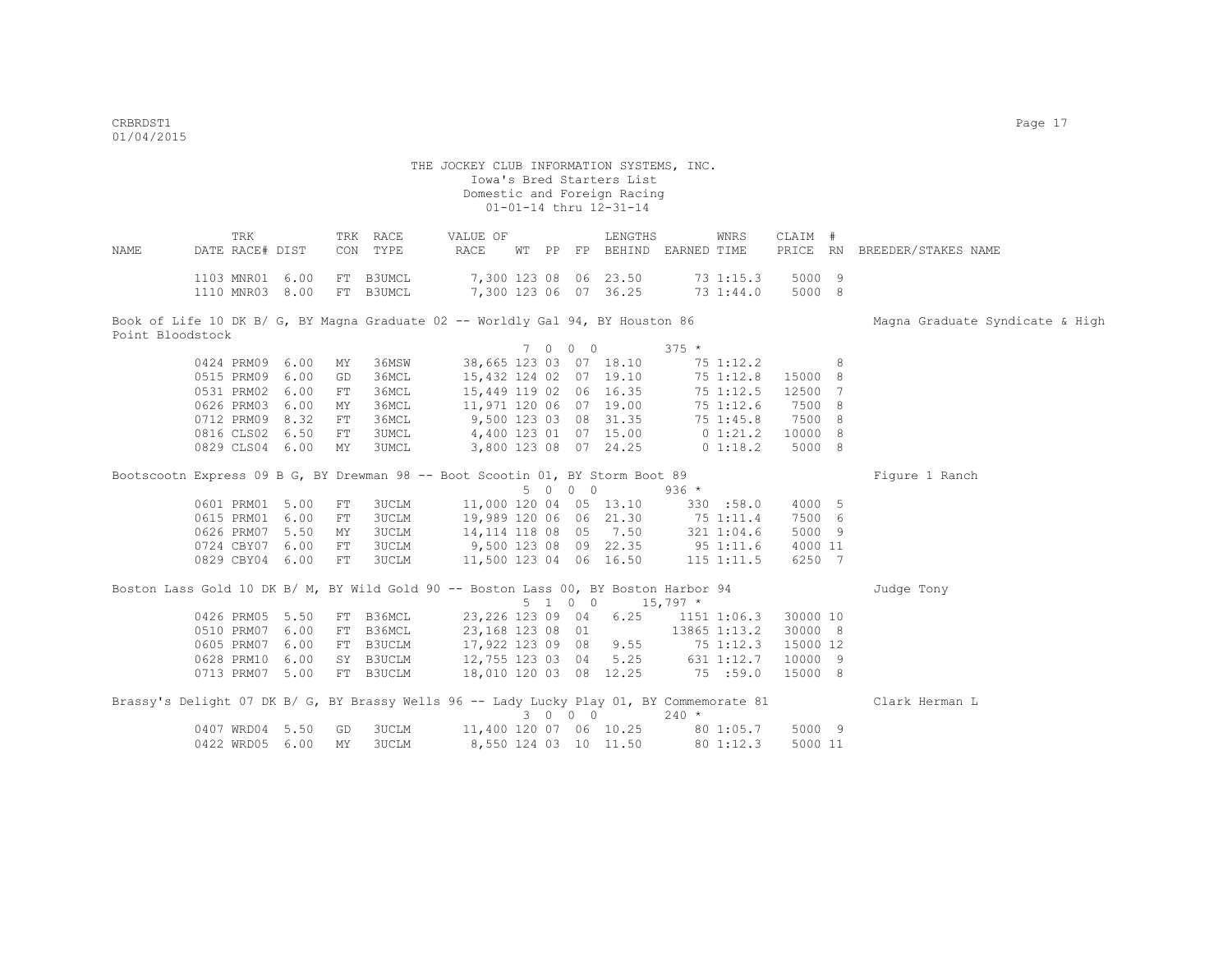|      | TRK                                                                                 |      |    | TRK RACE     | VALUE OF                        |  |         | LENGTHS                                         |             | WNRS               | CLAIM #  |     |                       |
|------|-------------------------------------------------------------------------------------|------|----|--------------|---------------------------------|--|---------|-------------------------------------------------|-------------|--------------------|----------|-----|-----------------------|
| NAME | DATE RACE# DIST                                                                     |      |    | CON TYPE     | RACE                            |  |         | WT PP FP BEHIND EARNED TIME                     |             |                    | PRICE RN |     | BREEDER/STAKES NAME   |
|      | 0517 WRD10 5.50                                                                     |      | FT | <b>3UCLM</b> | 7,500 124 07 08 15.75 80 1:05.0 |  |         |                                                 |             |                    | 5000 11  |     |                       |
|      | Brava Angel 09 GR/RO M, BY Bravo Bull 97 -- Walks Lik'n Angel 01, BY O'Brannigan 86 |      |    |              |                                 |  |         |                                                 |             |                    |          |     | Hagemeier Larry       |
|      |                                                                                     |      |    |              |                                 |  |         | $12 \quad 1 \quad 1 \quad 1 \quad 15,456 \star$ |             |                    |          |     |                       |
|      | 0420 PRM09                                                                          | 6.00 | FT | B3UWCL       | 17,942 120 03 04 8.55           |  |         |                                                 | 880 1:12.6  |                    | 12500 11 |     |                       |
|      | 0509 PRM02                                                                          | 5.50 | FT | B3UCLM       | 11,672 120 06 02 1.00           |  |         |                                                 | 3023 1:06.9 |                    | 15000 6  |     |                       |
|      | 0523 PRM03                                                                          | 6.00 | FT | B3UCLM       | 18,022 123 01 05 16.00          |  |         |                                                 | 413 1:11.6  |                    | 15000 8  |     |                       |
|      | 0608 PRM02                                                                          | 5.50 | FT | B3UCLM       | 12,573 120 04 06 15.85          |  |         |                                                 | 75 1:05.3   |                    | 20000 6  |     |                       |
|      | 0614 PRM05                                                                          | 5.00 | FT | B3UCLM       | 11,602 119 03 06 4.75           |  |         |                                                 | 75 1:00.2   |                    | 10000 10 |     |                       |
|      | 0629 PRM03 5.50                                                                     |      | MY | B3UCLM       | 14,087 120 01 01                |  |         |                                                 |             | $9005$ 1:06.3      | 15000 7  |     |                       |
|      | 0713 PRM06                                                                          | 5.50 |    | FT B3UCLM    | 11,749 123 08 11 24.55          |  |         |                                                 |             | 75 1:05.8          | 15000 11 |     |                       |
|      | 0816 ALB09 5.00                                                                     |      | FT | B3UCLM       | 10,200 123 09 05 5.25           |  |         |                                                 |             | 102 : 57.4         | 6250     | - 9 |                       |
|      | 0911 ALB06                                                                          | 5.00 | FT | B3UCLM       | 11,200 120 05 03 0.35           |  |         |                                                 |             | 1120 : 58.0        | 6250 6   |     |                       |
|      | 1008 ALB06                                                                          | 5.50 | FT | B3UCLM       | 11,200 120 04 08                |  |         | 9.05                                            |             | 112 1:03.4         | 6250 9   |     |                       |
|      | 1117 ZIA05                                                                          | 4.50 | FT | B3UCLM       | 9,700 123 06 04 1.25            |  |         |                                                 | 388 :51.5   |                    | 5000 6   |     |                       |
|      | 1213 SUN07 6.00                                                                     |      |    | FT B3UCLM    | 9,400 123 05 05 8.50            |  |         |                                                 | 188 1:11.0  |                    | 5000 8   |     |                       |
|      | Bravablazinglady 10 GR/RO M, BY Bravo Bull 97 -- Darva 98, BY With Approval 86      |      |    |              |                                 |  |         |                                                 |             |                    |          |     | Iowa State University |
|      |                                                                                     |      |    |              |                                 |  |         | 7 0 3 3 11,643 $*$                              |             |                    |          |     |                       |
|      | 0504 PRM03                                                                          | 6.00 |    | FT B36MCL    | 12,242 123 03 02 2.75           |  |         |                                                 |             | 2450 1:13.0        | 7500 6   |     |                       |
|      | 0517 PRM05                                                                          | 5.50 | FT | B36MCL       | 12,177 123 06 03 10.00          |  |         |                                                 | 1435 1:05.9 |                    | 7500 9   |     |                       |
|      | 0601 PRM02                                                                          | 5.50 | FT | B36MCL       | 12,200 123 02 02 5.25           |  |         |                                                 |             | 2412 1:06.2        | 7500     | -8  |                       |
|      | 0627 PRM10                                                                          | 6.00 | MY | B36MCL       | 12,177 123 05 03 4.50           |  |         |                                                 |             | 1435 1:12.9        | 10000    | 9   |                       |
|      | 0711 PRM03 6.00                                                                     |      | FT | B36MCL       | 12,200 123 08 02 4.00           |  |         |                                                 |             | 2412 1:13.2        | 7500 8   |     |                       |
|      | 0726 PRM09                                                                          | 6.00 | FT | B36MCL       | 12, 157 123 02 03 9.75          |  |         |                                                 |             | 1424 1:12.9        | 7500 10  |     |                       |
|      | 0808 PRM10 8.32                                                                     |      |    | FT B36MCL    | 10,748 124 05 06 28.75          |  |         |                                                 | 75 1:47.9   |                    | 12500 8  |     |                       |
|      | Bravado Cat 11 B G, BY Storm Catcher 99 -- Touchy 01, BY Favorite Trick 95          |      |    |              |                                 |  |         |                                                 |             |                    |          |     | Bain Larry            |
|      |                                                                                     |      |    |              |                                 |  | 3 0 0 0 |                                                 | $225 *$     |                    |          |     |                       |
|      | 0626 PRM09                                                                          | 6.00 | SY | 36MCL        | 23,176 119 09 08 16.50          |  |         |                                                 |             | 75 1:11.7          | 30000 10 |     |                       |
|      | 0719 PRM09                                                                          | 6.00 | FT | 36MCL        | 12,157 119 05 10 21.85          |  |         |                                                 |             | 75 1:12.6 10000 10 |          |     |                       |
|      | 0809 PRM02                                                                          | 8.32 | FT | 36MCL        | 10,873 119 08 09 64.60          |  |         |                                                 |             | 75 1:46.9          | 12500 9  |     |                       |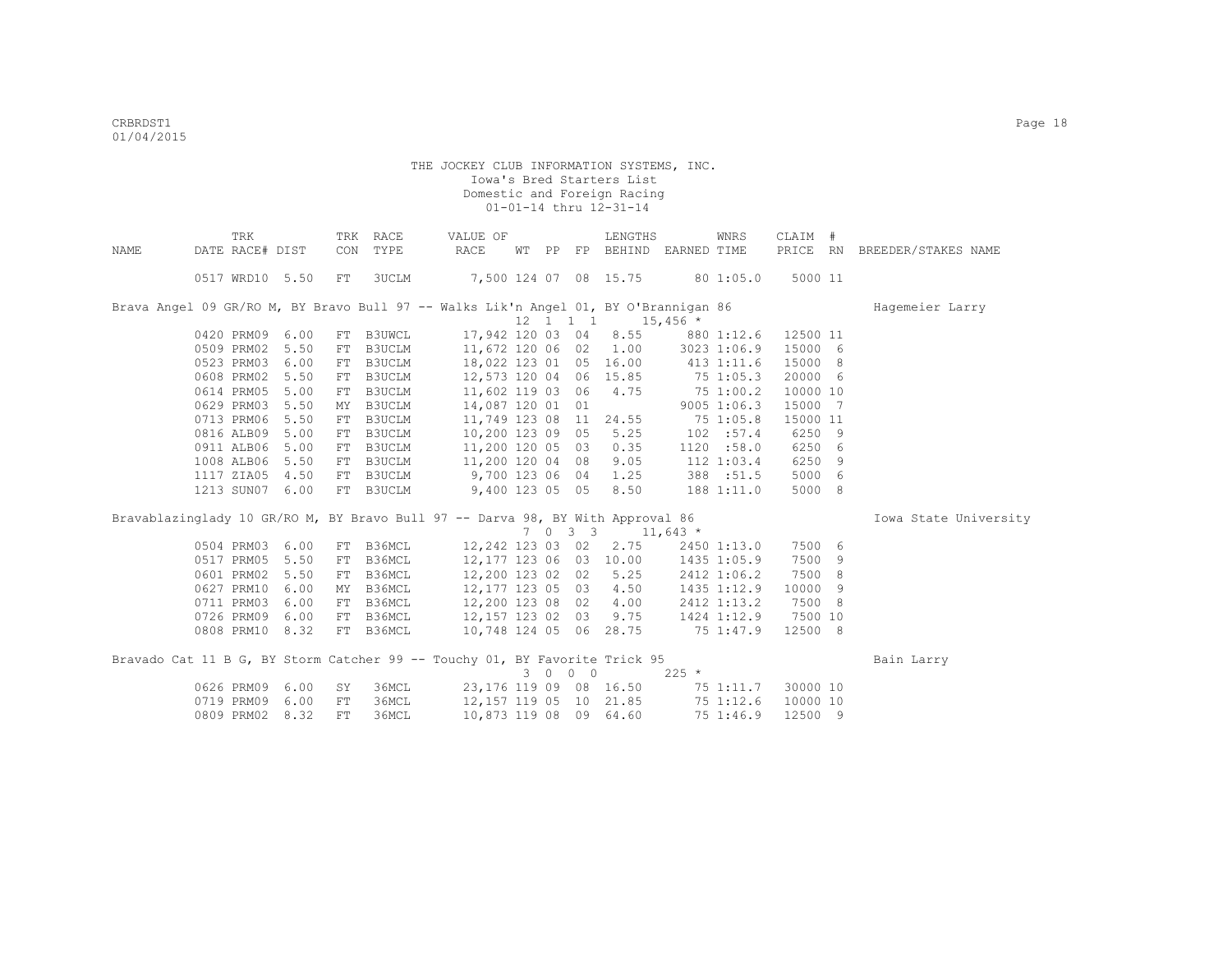|                                                                                           | <b>TRK</b>      |                 | TRK RACE  | VALUE OF                        |  |                 | LENGTHS                     |             | WNRS            | CLAIM #  |    |                                 |
|-------------------------------------------------------------------------------------------|-----------------|-----------------|-----------|---------------------------------|--|-----------------|-----------------------------|-------------|-----------------|----------|----|---------------------------------|
| NAME                                                                                      | DATE RACE# DIST |                 | CON TYPE  | RACE                            |  |                 | WT PP FP BEHIND EARNED TIME |             |                 | PRICE RN |    | BREEDER/STAKES NAME             |
|                                                                                           |                 |                 |           |                                 |  |                 |                             |             |                 |          |    |                                 |
| Brava Genius 11 DK B/ F, BY Bravo Bull 97 -- K's Beau 01, BY Beau Genius 85               |                 |                 |           |                                 |  |                 |                             |             |                 |          |    | Iowa State University           |
|                                                                                           |                 |                 |           |                                 |  | 11 1 3 4        |                             | $40,982$ *  |                 |          |    |                                 |
|                                                                                           | 0402 HAW09 5.50 |                 | FT FO3WCL | 11,280 115 04 02                |  |                 | 0.75                        |             | 2200 1:08.1     | 15000 10 |    |                                 |
|                                                                                           | 0503 PRM06      | 6.00            | FT B36MSW | 38,577 118 08 01                |  |                 |                             |             | 22991 1:12.8    |          | 12 |                                 |
|                                                                                           | 0516 PRM08      | 6.00            | FT F03STK | 68,900 118 02 04                |  |                 | 3.85                        |             | 3445 1:11.3     |          | 7  | BOB BRYANT S.                   |
|                                                                                           | 0530 PRM05      | 6.00            | FT B3UCLM | 15,000 118 05 05                |  |                 | 7.25                        |             | 448 1:11.2      | 40000 6  |    |                                 |
|                                                                                           | 0620 PRM06      | 6.00            | FT B3UCLM | 17,922 119 12 03                |  |                 | 5.25                        |             | 2102 1:11.6     | 15000 12 |    |                                 |
|                                                                                           | 0713 PRM07      | 5.00            | FT B3UCLM | 18,010 116 04 02                |  |                 | 3.00                        |             | 3582 :59.0      | 15000 8  |    |                                 |
|                                                                                           | 0724 PRM02      | 6.00            | FT B3UCLM | 12,868 118 02 02                |  |                 | 0.50                        |             | 2561 1:13.6     | 10000 7  |    |                                 |
|                                                                                           | 0808 PRM05      | 5.50            | FT B3UCLM | 12,758 117 06 03                |  |                 | 0.50                        |             | 1478 1:06.1     | 7500 12  |    |                                 |
|                                                                                           | 0911 CBY03      | 6.00            | FT B3UCLM | 11,500 119 09 08                |  |                 | 9.55                        |             | $115$ $1:14.0$  | 6250 9   |    |                                 |
|                                                                                           | 0928 TDN08      | 6.00            | FT B3UCLM | 10,300 115 05 03                |  |                 | 2.75                        |             | $1030$ $1:12.6$ | 4000 12  |    |                                 |
|                                                                                           |                 | 1026 TDN08 6.00 | FT B3UCLM | 10,300 115 08 03                |  |                 | 3.00                        |             | 1030 1:14.6     | 4000 12  |    |                                 |
|                                                                                           |                 |                 |           |                                 |  |                 |                             |             |                 |          |    |                                 |
| Brenda's Wampum 08 B M, BY Indian Ocean 02 -- Miss Moolah 01, BY Spend a Buck 82          |                 |                 |           |                                 |  |                 |                             |             |                 |          |    | Dennis L. Bracewell & Brenda J. |
| Bracewell                                                                                 |                 |                 |           |                                 |  |                 |                             |             |                 |          |    |                                 |
|                                                                                           |                 |                 |           |                                 |  | 5 0 0 2         |                             | $840 *$     |                 |          |    |                                 |
|                                                                                           |                 | 0114 BEU04 5.50 | MY B3UCLM |                                 |  |                 | 3,000 124 06 05 10.35       |             | 601:07.6        | 2500 8   |    |                                 |
|                                                                                           |                 | 0226 BEU06 5.50 | FT B3UCLM | 3,000 124 03 03 8.00            |  |                 |                             |             | 300 1:07.0      | 2500 6   |    |                                 |
|                                                                                           |                 | 0315 BEU03 5.50 | FT B3UCLM | 3,000 124 02 04                 |  |                 | 7.25                        | 150 1:09.2  |                 | 2500 6   |    |                                 |
|                                                                                           |                 | 0329 BEU08 5.50 | SY B3UCLM | 3,000 124 07 07 31.25 30 1:06.8 |  |                 |                             |             |                 | 2500 7   |    |                                 |
|                                                                                           |                 | 0426 BEU04 5.00 | FT B3UCLM |                                 |  |                 | 3,000 123 02 03 12.00       |             | 3001:00.1       | 2500 5   |    |                                 |
|                                                                                           |                 |                 |           |                                 |  |                 |                             |             |                 |          |    |                                 |
| Bright Dame 08 B M, BY Indian Territory 98 -- Bright Flame 00, BY Night Above 82          |                 |                 |           |                                 |  |                 |                             |             |                 |          |    | McDermott Niels C.              |
|                                                                                           |                 |                 |           |                                 |  | 6 1 0 3         |                             | $30,013$ *  |                 |          |    |                                 |
|                                                                                           | 0511 PRM07 6.00 |                 | MY B36MSW | 38,666 124 04 04 11.30          |  |                 |                             | 1936 1:12.1 |                 |          | 8  |                                 |
|                                                                                           |                 | 0524 PRM09 6.00 | FT B36MSW | 38,687 123 04 03 16.50          |  |                 |                             | 4657 1:10.9 |                 |          | 7  |                                 |
|                                                                                           |                 | 0614 PRM04 6.00 | FT B36MSW | 38,687 123 03 03                |  |                 | 3.60                        |             | 4657 1:12.5     |          | 7  |                                 |
|                                                                                           |                 | 0629 PRM01 6.00 | MY B36MCL | 23,223 123 01 01                |  |                 |                             |             | 13988 1:11.6    | 30000 6  |    |                                 |
|                                                                                           | 0719 PRM07      | 6.00            | FT B3UAOC | 39,268 123 01 03                |  |                 | 5.00                        | 4700 1:11.0 |                 |          | 10 |                                 |
|                                                                                           |                 | 0808 PRM09 6.00 | FT B3UALW | 39,288 123 05 07 13.75          |  |                 |                             |             | 751:11.6        |          | 9  |                                 |
|                                                                                           |                 |                 |           |                                 |  |                 |                             |             |                 |          |    |                                 |
| Brock'sspringfling 12 DK B/ F, BY Spring At Last 03 -- Miss Moolah 01, BY Spend a Buck 82 |                 |                 |           |                                 |  |                 |                             |             |                 |          |    | B-Fine Equine                   |
|                                                                                           |                 |                 |           |                                 |  | $3 \t2 \t1 \t0$ |                             | $82,737$ *  |                 |          |    |                                 |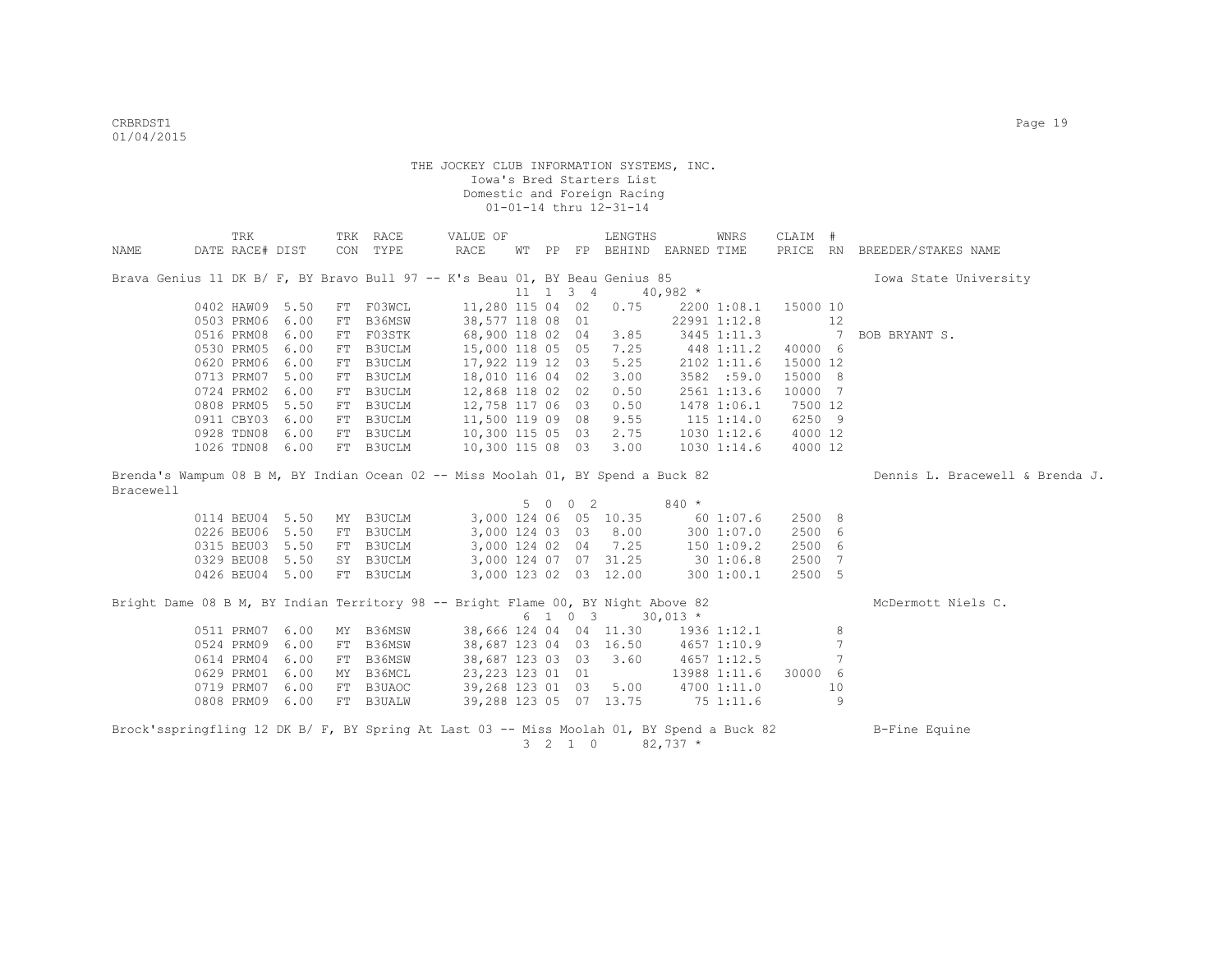| NAME | TRK<br>DATE RACE# DIST   |              |                  | TRK RACE<br>CON TYPE | VALUE OF<br>RACE                                                                            | WТ |          | LENGTHS<br>PP FP BEHIND EARNED TIME |              | WNRS                           | CLAIM # |                              | PRICE RN BREEDER/STAKES NAME |
|------|--------------------------|--------------|------------------|----------------------|---------------------------------------------------------------------------------------------|----|----------|-------------------------------------|--------------|--------------------------------|---------|------------------------------|------------------------------|
|      |                          |              |                  |                      |                                                                                             |    |          |                                     |              |                                |         |                              |                              |
|      | 0621 PRM03<br>0717 PRM05 | 5.00<br>5.50 | FT               | F02MSW<br>F02MSW     | 38,622 118 07 02<br>38,600 119 09 01                                                        |    |          | 3.75                                |              | 7703 :58.0                     |         | 10<br>11                     |                              |
|      | 0802 PRM06 6.00          |              | ${\rm FT}$<br>FT | F02STK               |                                                                                             |    |          | 86,641 121 03 01                    |              | 23049 1:05.6<br>51985 1:13.0 7 |         |                              | IOWA SORORITY S.             |
|      |                          |              |                  |                      |                                                                                             |    |          |                                     |              |                                |         |                              |                              |
|      |                          |              |                  |                      | Brooke's Gold 06 B G, BY Wild Gold 90 -- Missy Babe 96, BY Chateaubay 85                    |    |          |                                     |              |                                |         |                              | Griffieon Carol              |
|      |                          |              |                  |                      |                                                                                             |    | 13 1 1 1 |                                     | 5,142 $*$    |                                |         |                              |                              |
|      | 0113 BEU08 6.00          |              | MY               | <b>3UCLM</b>         |                                                                                             |    |          | 3,000 124 04 07 22.35               |              | $30 \; 1:12.3$                 | 2500    | $7\phantom{.0}\phantom{.0}7$ |                              |
|      | 0125 BEU08               | 6.00         | FT               | <b>3UCLM</b>         | 3,000 124 06 01                                                                             |    |          |                                     |              | 1800 1:12.5                    | 2500    | 6                            |                              |
|      | 0204 BEU05               | 8.00         | FT.              | <b>3UCLM</b>         | 3,500 124 04                                                                                |    |          | 07 8.35                             |              | 351:38.9                       | 4000    | 7                            |                              |
|      | 0304 BEU06               | 5.50         | ${\rm FT}$       | 3UCLM                | 3,300 124 03                                                                                |    |          | 03 10.75                            |              | 330 1:08.2                     | 4000    | 5                            |                              |
|      | 0331 BEU07               | 6.00         | FT               | <b>3UCLM</b>         | 3,300 126 07 02 hd                                                                          |    |          |                                     |              | 660 1:11.8                     | 4000    | $7\phantom{.0}$              |                              |
|      | 0420 PRM06               | 6.00         | FT               | <b>3UWCL</b>         |                                                                                             |    |          | 19,946 120 01 06 14.55              | 75 1:11.2    |                                | 7500    | 8                            |                              |
|      | 0502 PRM02               | 8.00         | FT               | 4UCLM                |                                                                                             |    |          | 12,500 116 07 08 20.85              |              | 75 1:38.9                      | 5000    | -8                           |                              |
|      | 0530 PRM07               | 6.00         | ${\rm FT}$       | <b>3UCLM</b>         |                                                                                             |    |          | 12,776 123 07 08 13.80 75 1:11.6    |              |                                | 5000 8  |                              |                              |
|      | 0615 PRM01               | 6.00         | ${\rm FT}$       | <b>3UCLM</b>         |                                                                                             |    |          | 19,989 120 05 04 10.80              |              | 1002 1:11.4                    | 7500 6  |                              |                              |
|      | 0621 PRM09 6.00          |              | ${\rm FT}$       | 4UCLM                | 14,739 116 06 09 17.55                                                                      |    |          |                                     |              | 75 1:10.9                      | 5000 10 |                              |                              |
|      | 0717 PRM04               | 6.00         | FT               | <b>3UCLM</b>         | 16,009 120 02                                                                               |    |          | 04 6.75                             |              | 795 1:11.3                     | 5000    | - 8                          |                              |
|      | 0821 CBY07               | 6.00         | FT               | <b>3UCLM</b>         | 9,500 123 09 06 10.25                                                                       |    |          |                                     | $95\ 1:12.7$ |                                | 4000 10 |                              |                              |
|      | 0913 CBY06 6.50          |              | FT               | 3UCLM                |                                                                                             |    |          | 9,500 123 10 09 19.10               |              | 95 1:18.0                      | 4000 13 |                              |                              |
|      |                          |              |                  |                      | Brown Sugar Talk'n 10 DK B/ G, BY Tiger Talk 93 -- Miss Little Frost 94, BY Trump an Ace 85 |    |          |                                     |              |                                |         |                              | Stumpf Paul W.               |
|      |                          |              |                  |                      |                                                                                             |    | 7 0 0 1  |                                     | $2,447$ *    |                                |         |                              |                              |
|      | 0503 PRM03 6.00          |              | FT               | 36MCL                |                                                                                             |    |          | 15,471 123 02 05 19.00              |              | 358 1:13.8                     | 15000 6 |                              |                              |
|      | 0518 PRM02               | 6.00         | FT               | 36MCL                | 12,177 123 08                                                                               |    |          | 08 11.50                            |              | 75 1:13.4                      | 7500    | 9                            |                              |
|      | 0531 PRM07               | 8.32         | MY               | 36MCL                | 12,221 123 01 06 30.85                                                                      |    |          |                                     |              | 75 1:46.5                      | 7500    | 7                            |                              |
|      | 0615 PRM09               | 6.00         | FT               | 36MCL                | 15,405 123 04 08 20.75                                                                      |    |          |                                     |              | 75 1:12.4                      | 15000   | 9                            |                              |
|      | 0710 PRM09               | 6.00         | FT               | 36MCL                | 12,113 123 11 06 17.20 75 1:12.0                                                            |    |          |                                     |              |                                | 7500 12 |                              |                              |
|      | 0724 PRM07               | 6.00         | FТ               | 36MCL                | 10,000 119 02 06 13.75 75 1:13.3                                                            |    |          |                                     |              |                                | 7500 8  |                              |                              |
|      | 0803 PRM03 8.00          |              | FT               | 36MCL                | 11,641 120 06 03 11.50                                                                      |    |          |                                     |              | 1714 1:42.4                    | 7500    | $7\phantom{.0}$              |                              |
|      |                          |              |                  |                      | Bullish Appeal 10 B M, BY Bravo Bull 97 -- Applepeal 90, BY Valid Appeal 72                 |    |          |                                     |              |                                |         |                              | Iowa State University        |
|      |                          |              |                  |                      |                                                                                             |    | 1 0 0 0  |                                     | $75 *$       |                                |         |                              |                              |

0504 PRM03 6.00 FT B36MCL 12,242 123 01 06 35.75 75 1:13.0 7500 6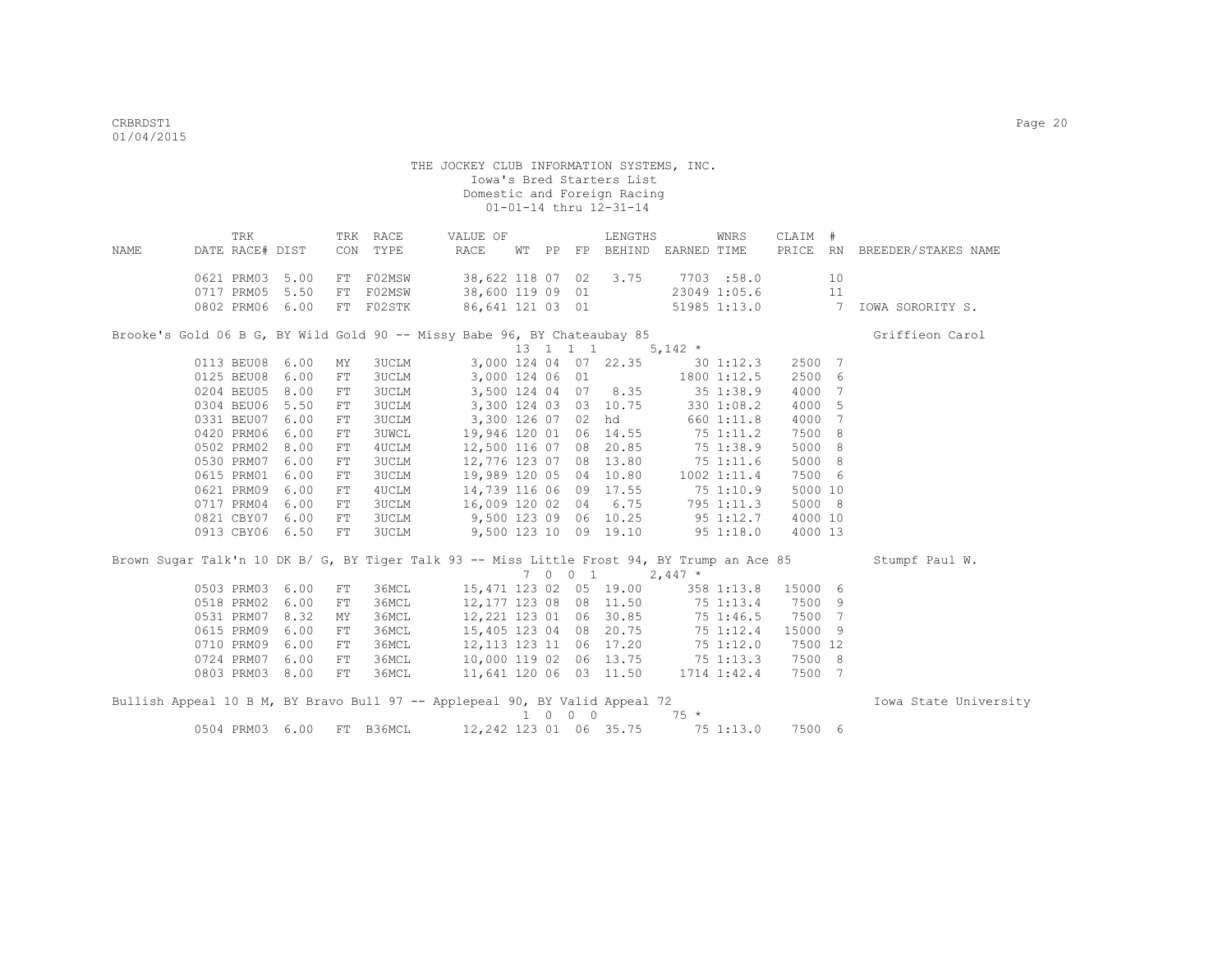CRBRDST1 Page 21 01/04/2015

|                                                                                         |            | TRK             |                 |            | TRK RACE     | VALUE OF          |  |         | LENGTHS                     |            | WNRS            | CLAIM # |                |                                                                                                                |
|-----------------------------------------------------------------------------------------|------------|-----------------|-----------------|------------|--------------|-------------------|--|---------|-----------------------------|------------|-----------------|---------|----------------|----------------------------------------------------------------------------------------------------------------|
| NAME                                                                                    |            | DATE RACE# DIST |                 |            | CON TYPE     | RACE              |  |         | WT PP FP BEHIND EARNED TIME |            |                 |         |                | PRICE RN BREEDER/STAKES NAME                                                                                   |
|                                                                                         |            |                 |                 |            |              |                   |  |         |                             |            |                 |         |                |                                                                                                                |
|                                                                                         |            |                 |                 |            |              |                   |  |         |                             |            |                 |         |                |                                                                                                                |
|                                                                                         |            |                 |                 |            |              |                   |  |         |                             |            |                 |         |                | Bullish High 10 DK B/ G, BY Flashy Bull 03 -- Champange High 99, BY Slewacide 80 William L. Hobbs & Richard W. |
| Galven                                                                                  |            |                 |                 |            |              |                   |  |         |                             |            |                 |         |                |                                                                                                                |
|                                                                                         |            |                 |                 |            |              |                   |  | 9 0 1 3 |                             | $3,140*$   |                 |         |                |                                                                                                                |
|                                                                                         |            |                 | 0412 FON07 6.00 | ${\rm FT}$ | 3UCLM        | 5,200 123 06 06   |  |         | 1.85                        |            | 0 1:14.8        | 5000 8  |                |                                                                                                                |
|                                                                                         |            | 0426 FON05      | 6.00            | FT         | <b>3UCLM</b> | 5,200 123 05 02   |  |         | 1.25                        |            | $1040$ $1:15.4$ | 5000 8  |                |                                                                                                                |
|                                                                                         |            | 0511 PRM02      | 6.00            | MY         | 3UCLM        |                   |  |         | 12,109 118 04 07 16.60      |            | 75 1:10.8       | 15000 8 |                |                                                                                                                |
|                                                                                         |            | 0606 PRM02      | 6.00            | FT         | 3UWCL        | 14,137 121 07 07  |  |         | 5.90                        |            | 75 1:12.0       | 7500 8  |                |                                                                                                                |
|                                                                                         | 0703 PRM07 |                 | 5.50            | FT         | 3UCLM        | 14,138 120 07 06  |  |         | 7.25                        |            | 75 1:05.1       | 7500 8  |                |                                                                                                                |
|                                                                                         |            | 0720 PRM05      | 6.00            | FT         | 3UCLM        | 14, 114 117 08 09 |  |         | 14.10                       |            | 75 1:11.5       | 7500    | $\overline{9}$ |                                                                                                                |
|                                                                                         |            | 0802 CLS02      | 6.00            | FT         | 3UCLM        | 5,000 123 04 03   |  |         | 1.25                        |            | 600 1:15.6      | 5000 6  |                |                                                                                                                |
|                                                                                         |            | 0816 CLS09      | 6.00            | FT         | 3UCLM        | 5,000 123 03 03   |  |         | 9.00                        |            | 600 1:13.6      | 5000 9  |                |                                                                                                                |
|                                                                                         |            | 0831 CLS08      | 6.00            | GD         | 3UCLM        |                   |  |         | 5,000 123 08 03 7.25        |            | 600 1:16.4      | 5000 9  |                |                                                                                                                |
| Bullonius 12 GR/RO G, BY Bull Market 00 -- Lolly Llama 08, BY Wild Gold 90              |            |                 |                 |            |              |                   |  |         |                             |            |                 |         |                | Idlewood Farm LLC                                                                                              |
|                                                                                         |            |                 |                 |            |              |                   |  | 2000    |                             | $150 *$    |                 |         |                |                                                                                                                |
|                                                                                         |            |                 |                 |            |              |                   |  |         |                             |            |                 |         |                |                                                                                                                |
|                                                                                         |            |                 | 0706 PRM09 5.00 | FT         | 02MSW        |                   |  |         | 38,643 119 02 08 22.25      |            | 75 :59.8        |         | 9              |                                                                                                                |
|                                                                                         |            |                 | 0727 PRM02 5.50 | ${\rm FT}$ | 02MCL        |                   |  |         | 21,881 119 07 07 20.55      |            | 75 1:09.7       | 25000 8 |                |                                                                                                                |
| Burning Money 11 B G, BY Marino Marini 00 -- Cat Carson 01, BY Carson City 87           |            |                 |                 |            |              |                   |  |         |                             |            |                 |         |                | Hutchins Bill                                                                                                  |
|                                                                                         |            |                 |                 |            |              |                   |  | 9 2 2 2 |                             | $29,440$ * |                 |         |                |                                                                                                                |
|                                                                                         |            | 0504 PRM09      | 6.00            | FT         | 36MSW        |                   |  |         | 38,665 118 04 04 10.50      |            | 1936 1:11.5     |         | 8              |                                                                                                                |
|                                                                                         |            | 0523 PRM09      | 6.00            | ${\rm FT}$ | 36MSW        | 38,599 118 01 03  |  |         | 3.50                        |            | 4610 1:12.2     |         | 11             |                                                                                                                |
|                                                                                         | 0613 PRM09 |                 | 6.00            | ${\rm FT}$ | 36MSW        | 38,621 119 10 04  |  |         | 7.25                        |            | 1924 1:11.9     |         | 10             |                                                                                                                |
|                                                                                         |            | 0626 PRM05      | 6.00            | MΥ         | 36MCL        | 12,177 119 07 02  |  |         | 2.25                        |            | 2392 1:12.2     | 10000 9 |                |                                                                                                                |
|                                                                                         |            | 0710 PRM09      | 6.00            | FT         | 36MCL        | 12, 113 119 10 01 |  |         |                             |            | 7001 1:12.0     | 7500 12 |                |                                                                                                                |
|                                                                                         |            | 0725 PRM05      | 6.00            | FT         | 3UCLM        | 12,867 118 02 03  |  |         | 2.00                        |            | 1537 1:11.8     | 10000 7 |                |                                                                                                                |
|                                                                                         |            | 0803 PRM09      | 6.00            | FT         | 3UCLM        | 12,844 120 02 01  |  |         |                             |            | 7625 1:12.2     | 7500 8  |                |                                                                                                                |
|                                                                                         | 0829 CBY04 |                 | 6.00            | FT         | 3UCLM        | 11,500 119 03 02  |  |         | 8.50                        |            | 2300 1:11.5     | 6250 7  |                |                                                                                                                |
|                                                                                         |            | 0911 CBY07      | 6.00            | ${\rm FT}$ | 3UCLM        | 11,500 119 13 06  |  |         | 7.30                        |            | $115$ $1:12.7$  | 6250 14 |                |                                                                                                                |
|                                                                                         |            |                 |                 |            |              |                   |  |         |                             |            |                 |         |                |                                                                                                                |
| Bye Bye Politics 11 GR/RO G, BY Value Plus 01 -- Personal Flair 97, BY Personal Flaq 83 |            |                 |                 |            |              |                   |  |         |                             |            |                 |         |                | Burden Creek Farm LLC & Clifton                                                                                |
| Farm LLC                                                                                |            |                 |                 |            |              |                   |  |         |                             |            |                 |         |                |                                                                                                                |
|                                                                                         |            |                 |                 |            |              |                   |  | 3 0 0 0 |                             | $2,549 *$  |                 |         |                |                                                                                                                |
|                                                                                         |            |                 | 0608 PRM04 6.00 | FT         | 36MCL        |                   |  |         | 23, 217 119 02 05 16.25     |            | 538 1:11.6      | 30000 6 |                |                                                                                                                |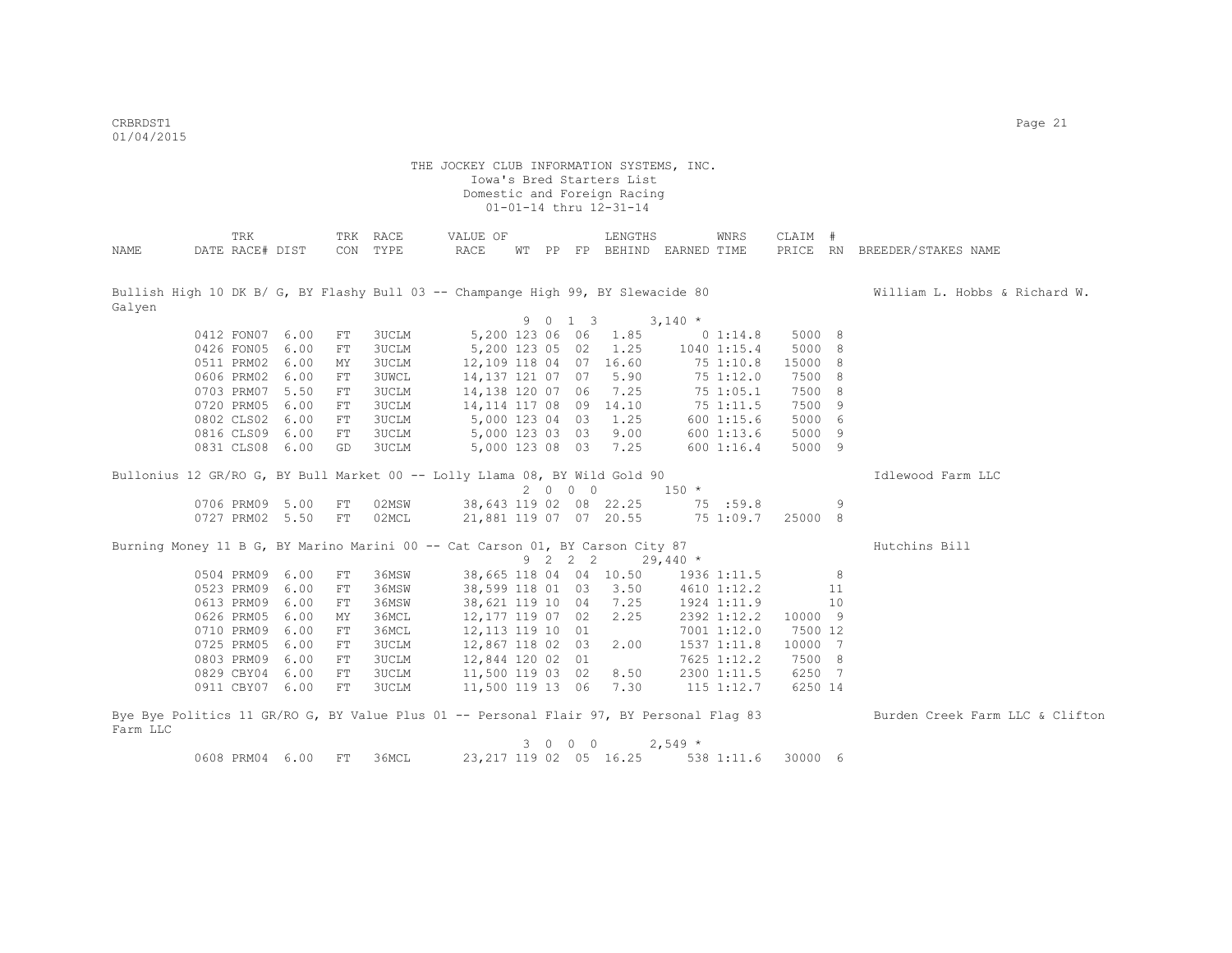| NAME        | TRK<br>DATE RACE# DIST                                                             | CON        | TRK RACE<br>TYPE | VALUE OF<br>RACE        |  |                          | LENGTHS<br>WT PP FP BEHIND EARNED TIME |           | WNRS            | CLAIM # |                 | PRICE RN BREEDER/STAKES NAME  |
|-------------|------------------------------------------------------------------------------------|------------|------------------|-------------------------|--|--------------------------|----------------------------------------|-----------|-----------------|---------|-----------------|-------------------------------|
|             |                                                                                    |            |                  |                         |  |                          |                                        |           |                 |         |                 |                               |
|             | 0704 PRM04 8.32                                                                    | FT         | 36MSW            |                         |  |                          | 38,666 118 02 04 14.25                 |           | 1936 1:45.8     |         | 8               |                               |
|             | 0807 PRM05 8.50                                                                    | SY         | 36MCL            | 15,449 119 07 06 21.25  |  |                          |                                        |           | 75 1:48.3       | 15000 7 |                 |                               |
|             | Cainam 07 B G, BY Is It True 86 -- Lady Sundari 99, BY Late Act 79                 |            |                  |                         |  |                          |                                        |           |                 |         |                 | Leech Linda M.                |
|             |                                                                                    |            |                  |                         |  |                          | $9 \t 0 \t 0 \t 4 \t 30,015 \t\times$  |           |                 |         |                 |                               |
|             | 0419 PRM07 6.00                                                                    | FT         | 3UALW            | 51,529 118 07 04        |  |                          | 3.75                                   |           | 2575 1:10.6     |         | 10              |                               |
|             | 0504 PRM08 8.32                                                                    | FT         | 3UAOC            | 31,000 120 03 06 15.50  |  |                          |                                        |           | 75 1:42.1       |         | 7               |                               |
|             | 0510 PRM08 6.00                                                                    | FT         | A4USTK           | 77,775 120 04 05        |  |                          | 2.30                                   |           | 2333 1:10.2     |         | $7\phantom{.0}$ | JOHN WAYNE S.                 |
|             | 0607 PRM08 8.50                                                                    | MY         | A3USTK           | 84,000 123 04 03 10.50  |  |                          |                                        |           | 8400 1:44.5     |         | 8               | CYCLONES H.                   |
|             | 0802 PRM10 8.50                                                                    | FT         | A4USTK           | 95,200 116 05 03        |  |                          | 5.25                                   |           | 9520 1:45.3     |         | 8               | RALPH HAYES S.                |
|             | 0901 ALB07 8.00                                                                    | FT         | 3UAOC            | 21,800 120 04 03        |  |                          | 0.30                                   |           | 2180 1:36.2     |         | 6               |                               |
|             | 0921 ALB09 9.00                                                                    | ${\rm FT}$ | 3USTK            | 100,000 118 02 06 13.50 |  |                          |                                        |           | $1000$ $1:48.1$ |         | 8               | DOWNS AT ALBUQUERQUE H.       |
|             | 1015 ALB08 8.00                                                                    | FT         | 3UALW            | 27,600 120 02 03        |  |                          | 4.00                                   |           | 3312 1:36.2     |         | $\overline{4}$  |                               |
|             | 1111 ZIA07 8.00                                                                    | FT         | 3UAOC            | 31,170 123 05 06        |  |                          | 6.00                                   |           | 620 1:37.7      |         | 8               |                               |
|             | Call for the Wild 07 DK B/ G, BY Wild Gold 90 -- Lady Cordelia 98, BY Deerhound 88 |            |                  |                         |  |                          |                                        |           |                 |         |                 | Madison County Thoroughbred & |
| Joyce Tighe |                                                                                    |            |                  |                         |  |                          |                                        |           |                 |         |                 |                               |
|             |                                                                                    |            |                  |                         |  | $11 \t 0 \t 3 \t 3$      |                                        | 6,040 $*$ |                 |         |                 |                               |
|             | 0503 BOI06 4.50                                                                    | FT         | 3UCLM            | 5,000 126 08 04         |  |                          | 3.05                                   |           | 250 : 53.2      | 2500 10 |                 |                               |
|             | 0507 BOI09 5.00                                                                    | FT         | 3UCLM            | 6,000 126 02 02         |  |                          | 3.50                                   |           | 1200 :58.4      | 4000 6  |                 |                               |
|             | 0528 BOI02 6.50                                                                    | FT         | 3UCLM            | 4,850 126 01 02         |  |                          | 4.25                                   |           | 1000 1:18.6     | 2500 4  |                 |                               |
|             | 0611 BOI09 6.50                                                                    | FT         | 3USTR            | 6,000 129 03 03         |  |                          | 11.50                                  |           | 720 1:18.7      |         | 5               |                               |
|             | 0621 WYO04 6.00                                                                    | FT         | <b>3UALW</b>     | 6,500 126 01 04         |  |                          | 4.00                                   |           | 390 1:10.8      |         | 8               |                               |
|             | 0719 BOI10 5.00                                                                    | FT         | 3UCLM            | 5,000 121 02 04         |  |                          | 1.50                                   |           | 250 :58.4       | 2000 7  |                 |                               |
|             | 0808 EMD03 6.50                                                                    | FT         | 3UCLM            |                         |  |                          | 5,400 124 04 05 17.00                  |           | 135 1:15.9      | 2500 5  |                 |                               |
|             | 0817 PM 03 5.50                                                                    | FT         | 3UCLM            | 3,000 124 04 03         |  |                          | 9.25                                   |           | 450 1:07.4      | 2500 7  |                 |                               |
|             | 1015 PM 05 5.50                                                                    | SY         | 3UCLM            | 4,700 124 02 03         |  |                          | 4.05                                   |           | 705 1:06.7      | 2000 10 |                 |                               |
|             | 1029 PM 07 5.50                                                                    | SY         | 3UCLM            | 4,700 124 02 02         |  |                          | 2.25                                   |           | 940 1:06.4      | 2000 10 |                 |                               |
|             | 1109 PM 07 6.00                                                                    | WF         | 3UCLM            |                         |  |                          | 4,700 124 09 08 13.00                  | 0 1:11.8  |                 | 2500 9  |                 |                               |
|             | Call In 07 DK B/ G, BY Rage 93 -- Peruse 86, BY Irish Tower 77                     |            |                  |                         |  |                          |                                        |           |                 |         |                 | Wedig Coleen                  |
|             |                                                                                    |            |                  |                         |  | $7\quad 2\quad 2\quad 0$ |                                        | $3,708$ * |                 |         |                 |                               |
|             |                                                                                    |            |                  |                         |  |                          |                                        |           |                 |         |                 |                               |
|             | 0615 CPW02 5.00                                                                    | MY         | 3UCLM            | 1,800 124 06 02         |  |                          | 7.00                                   |           | 450 1:04.2      | 2500 8  |                 |                               |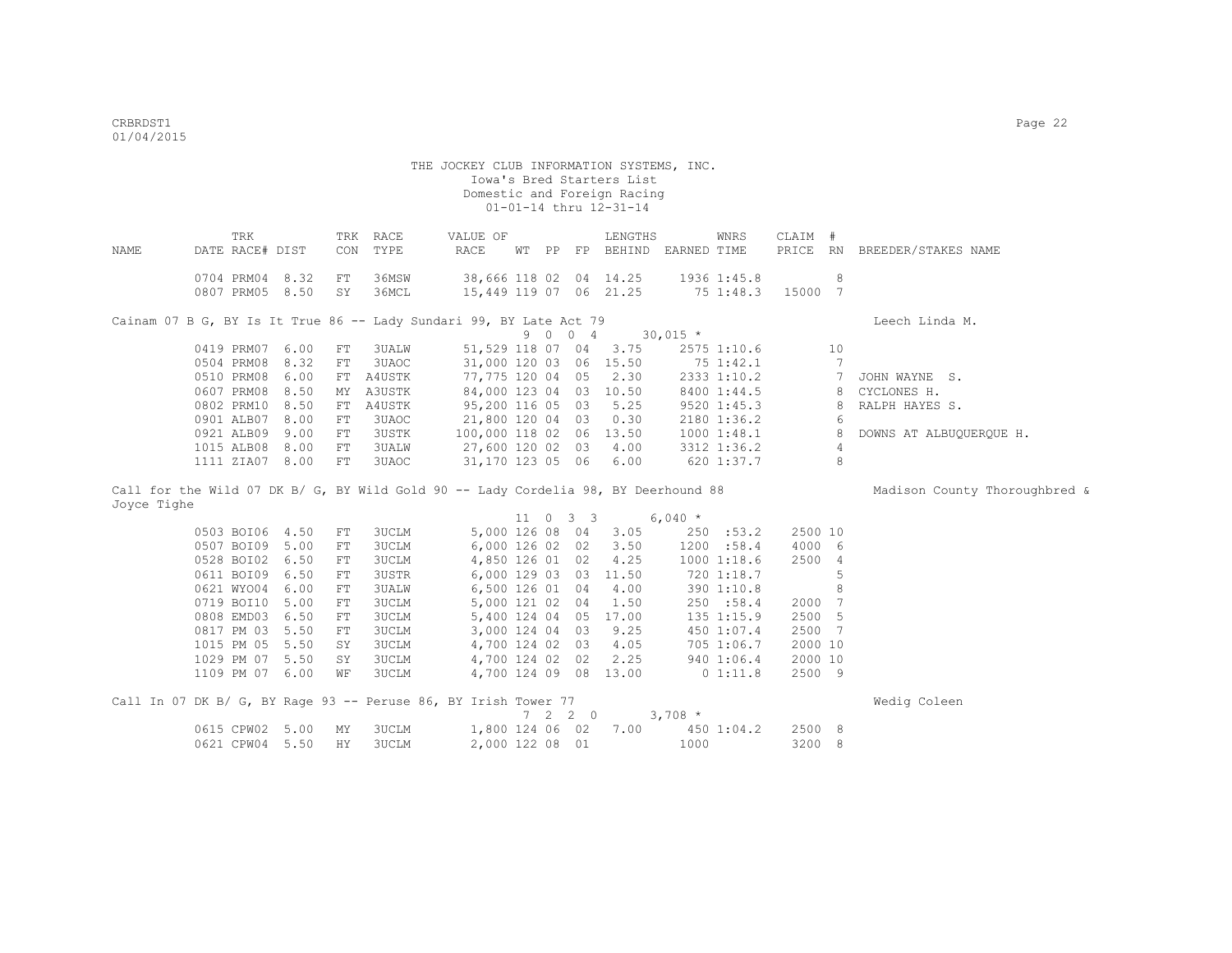|      | TRK              |      |     | TRK RACE                    | VALUE OF                                                                                     |  | LENGTHS                           |            | WNRS        | CLAIM # |                 |                              |
|------|------------------|------|-----|-----------------------------|----------------------------------------------------------------------------------------------|--|-----------------------------------|------------|-------------|---------|-----------------|------------------------------|
| NAME | DATE RACE# DIST  |      | CON | TYPE                        | RACE                                                                                         |  | WT PP FP BEHIND EARNED TIME       |            |             |         |                 | PRICE RN BREEDER/STAKES NAME |
|      | 0704 CPW08 6.50  |      | FT. | 3UCLM                       |                                                                                              |  | 2,300 124 03 02 2.25              |            | 575 1:23.0  | 5000 6  |                 |                              |
|      | 0706 CPW08       | 6.50 | FT  | <b>3UALW</b>                |                                                                                              |  | 3,050 124 05 04 2.10              | 244        |             |         | 8               |                              |
|      | 0719 FAR07       | 6.00 | SL  | <b>3UCLM</b>                |                                                                                              |  | 2,100 126 05 05 10.75             |            | 105 1:13.2  | 2500 9  |                 |                              |
|      | 0726 FAR09 7.00  |      | FT  | <b>3UCLM</b>                | 2,500 121 01 01                                                                              |  |                                   |            | 1250 1:29.4 | 5000 8  |                 |                              |
|      | 0803 FAR09 10.00 |      | SL  | 3USTK                       | 4, 116 126 03 06 23.75 84 2:11.4 10                                                          |  |                                   |            |             |         |                 | LEGENDARY 125 S.             |
|      |                  |      |     |                             | Camy Award 11 DK B/ F, BY Pure Prize 98 -- Camela Carson 02, BY Lord Carson 92               |  |                                   |            |             |         |                 | RPM Thoroughbreds            |
|      |                  |      |     |                             |                                                                                              |  | 8 0 1 2 20,063 *                  |            |             |         |                 |                              |
|      | 0327 OP 03 6.00  |      |     | WF B3UMCL                   | 40,000 119 06 06 14.55 267 1:11.6 50000 8                                                    |  |                                   |            |             |         |                 |                              |
|      | 0425 PRM07 8.00  |      | FT  | B36MSW                      | 30,672 118 04 04 13.50 2165 1:40.2                                                           |  |                                   |            |             |         | 7               |                              |
|      | 0517 PRM09       | 8.00 | FT  | B36MSW                      | 38,643 118 03 03 4.75                                                                        |  |                                   |            | 4633 1:41.6 |         | 9               |                              |
|      | 0613 PRM01       | 8.00 | FT  | B36MSW                      | 32,214 118 03 02 4.00                                                                        |  |                                   |            | 5985 1:42.7 |         | 6               |                              |
|      | 0703 PRM03       | 8.32 | FT  | B36MSW                      | 38,687 118 02 03 9.75                                                                        |  |                                   |            | 4657 1:46.3 |         | $\overline{7}$  |                              |
|      | 0731 PRM04       | 6.00 | FT  | B36MSW                      | 38,687 118 01 04 1.25                                                                        |  |                                   |            | 1941 1:13.4 |         | $7\phantom{.0}$ |                              |
|      |                  |      |     | 0823 CBY02 7.50 T FM B3UMSW |                                                                                              |  |                                   |            |             |         |                 |                              |
|      |                  |      |     | 0912 CBY01 7.50 T FM B3UMCL | 28,620 119 02 06 6.10 270 1:33.0 12<br>14,500 119 07 05 3.40 145 1:31.3 20000 11             |  |                                   |            |             |         |                 |                              |
|      |                  |      |     |                             | Candlelite N Roses 10 GR/RO M, BY Bravo Bull 97 -- Millennium Rose 00, BY Cryptoclearance 84 |  |                                   |            |             |         |                 | Iowa State University        |
|      |                  |      |     |                             |                                                                                              |  | 11 3 1 1 13,096 $*$               |            |             |         |                 |                              |
|      | 0309 HAW08 5.00  |      |     | FT B3UMCL                   | 10,200 124 03 05 5.75 300 1:01.7 8000 9                                                      |  |                                   |            |             |         |                 |                              |
|      | 0405 HAW04       | 6.00 | FT  | B3UMCL                      | 13,020 124 02 06 12.25 100 1:14.1 17500 8                                                    |  |                                   |            |             |         |                 |                              |
|      | 0427 PRM02       | 8.00 | FT  | B36MCL                      | 12,530 123 01 03 3.05                                                                        |  |                                   |            | 1122 1:43.1 | 7500    | 7               |                              |
|      | 0510 PRM03       | 8.00 | GD  | B36MCL                      | 10,000 123 05 05 15.55                                                                       |  |                                   | 293 1:42.4 |             | 15000   | 8               |                              |
|      | 0524 PRM02       | 6.00 | FT  | B36MCL                      | 12,177 123 02 01                                                                             |  |                                   |            | 7176 1:13.2 | 7500    | 9               |                              |
|      | 0612 PRM03       | 8.00 | FT  | B3UCLM                      |                                                                                              |  | 11,251 116 06 05 16.00 293 1:42.8 |            |             | 10000   | 8               |                              |
|      | 0628 PRM10       | 6.00 | SY  | B3UCLM                      | 12,755 123 04 07 11.25                                                                       |  |                                   |            | 71:12.7     | 10000   | 9               |                              |
|      | 0719 GF 04       | 5.25 | FT  | <b>B3UALW</b>               | 3,000 126 02 01                                                                              |  |                                   |            | 1650 1:09.6 |         | 4               |                              |
|      | 0726 GF 10       | 5.25 | FT  | <b>B3UALW</b>               | 3,400 126 03 05 14.00 85 1:06.8                                                              |  |                                   |            |             |         | 8               |                              |
|      | 0727 GF 05 5.25  |      | FT  | 3UCLM                       | 3,000 121 06 02 2.75 645 1:06.6                                                              |  |                                   |            |             | 3200 7  |                 |                              |
|      | 1003 LBG02 6.00  |      | GD  | B3UCLM                      |                                                                                              |  | 3,000 127 02 01                   |            | 1425 1:11.4 | 3200    | - 6             |                              |
|      |                  |      |     |                             |                                                                                              |  |                                   |            |             |         |                 |                              |

Captain Theo 07 CH G, BY King of Scat 96 -- Captain Messier 93, BY Hail the Ruckus 83 Bloomin Thoroughbreds  $13 \quad 2 \quad 4 \quad 2 \quad 25,360 \quad ^{\star}$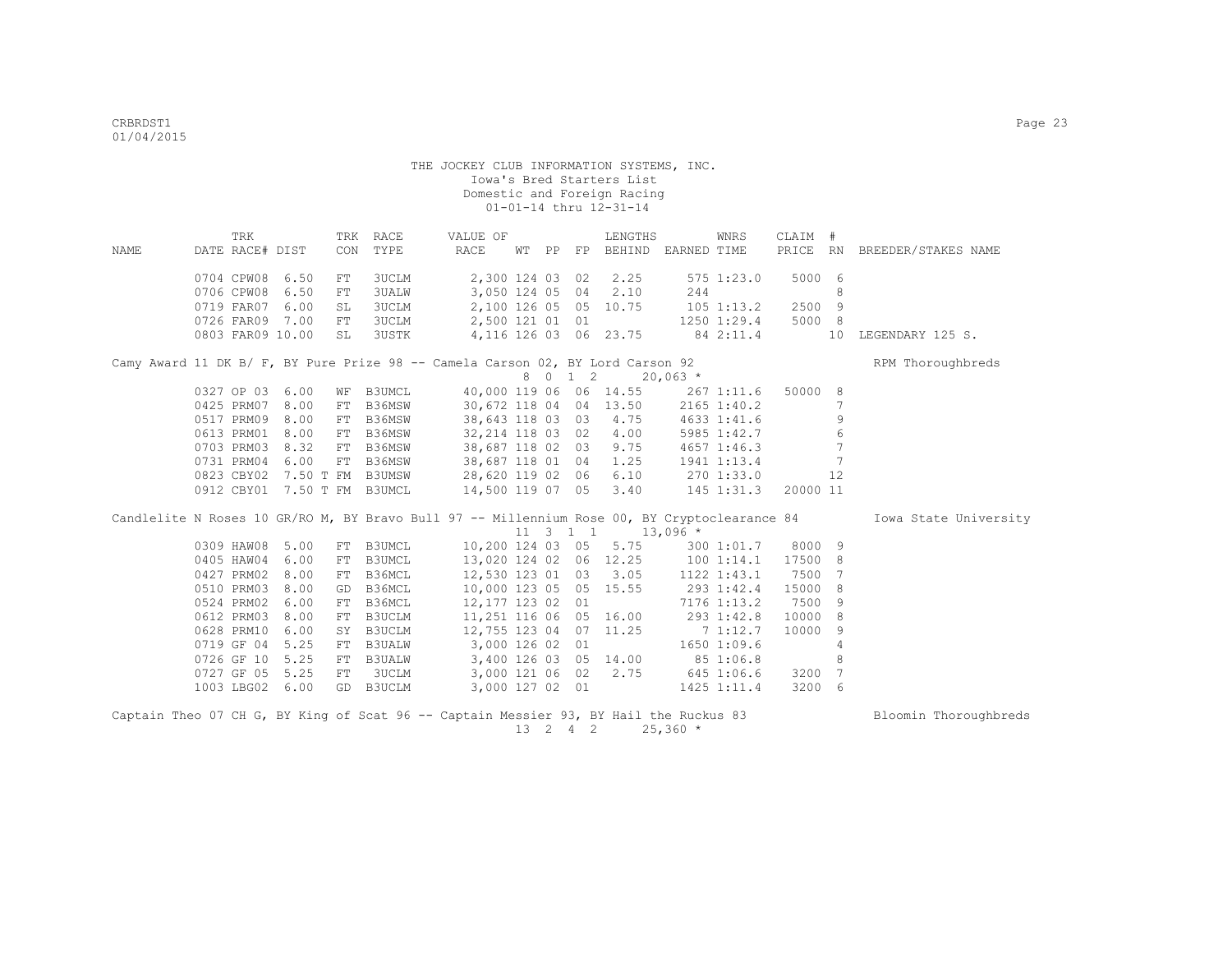|       | TRK                                                                                         |      | TRK        | RACE         | VALUE OF               |    |                                         | LENGTHS      |             | WNRS         | CLAIM #  |                 |                                 |
|-------|---------------------------------------------------------------------------------------------|------|------------|--------------|------------------------|----|-----------------------------------------|--------------|-------------|--------------|----------|-----------------|---------------------------------|
| NAME  | DATE RACE# DIST                                                                             |      | CON        | TYPE         | RACE                   | WТ |                                         | PP FP BEHIND | EARNED TIME |              | PRICE RN |                 | BREEDER/STAKES NAME             |
|       |                                                                                             |      |            |              |                        |    |                                         |              |             |              |          |                 |                                 |
|       | 0221 FON07                                                                                  | 4.00 | FT         | 3UCLM        | 7,100 120 08           |    | 05                                      | 5.00         |             | 213 : 46.4   | 5000 9   |                 |                                 |
|       | 0307 FON06                                                                                  | 4.00 | FT         | 3UCLM        | 4,000 123 04           |    | 02                                      | 0.75         | 800         | :46.6        | 2500 10  |                 |                                 |
|       | 0321 FON02                                                                                  | 4.00 | FT         | <b>3UCLM</b> | 4,000 123 06           |    | 01                                      |              | 2400        | :46.6        | 2500 6   |                 |                                 |
|       | 0425 FON08                                                                                  | 4.00 | FT         | <b>3UCLM</b> | 7,100 120 02 05        |    |                                         | 4.00         | 213         | :46.2        | 5000 8   |                 |                                 |
|       | 0515 PRM02                                                                                  | 5.00 | MΥ         | 4UCLM        | 13,093 118 05 03       |    |                                         | 1.55         | 2075        | :58.8        | 4000     | $\overline{7}$  |                                 |
|       | 0530 PRM03                                                                                  | 5.00 | FT         | 3UCLM        | 14,568 123 06 02       |    |                                         | 7.25         | 3603        | :58.2        | 5000     | - 6             |                                 |
|       | 0612 PRM04                                                                                  | 5.00 | FT         | 3UCLM        | 11,520 118 05 02       |    |                                         | 2.25         |             | 2856 :59.4   | 4000 9   |                 |                                 |
|       | 0629 PRM02                                                                                  | 5.50 | MΥ         | 3UCLM        | 11, 116 123 05 04      |    |                                         | 3.50         |             | 719 1:04.7   | 4000     | 6               |                                 |
|       | 0711 PRM04                                                                                  | 5.00 | FT         | 3UCLM        | 15,220 118 05 01       |    |                                         |              |             | 10375 :58.1  | 5000     | 6               |                                 |
|       | 0724 PRM06                                                                                  | 2.00 | FT         | 3USTR        | 25,558 118 04 06       |    |                                         | 5.75         |             | 75 :21.5     |          | 8               |                                 |
|       | 1115 TUP04                                                                                  | 4.50 | FT         | 3UCLM        | 6,500 123 02 03        |    |                                         | 1.75         |             | 631 :52.2    | 3000 8   |                 |                                 |
|       | 1130 TUP08                                                                                  | 5.00 | ${\rm FT}$ | 3UCLM        | 6,500 123 05 02        |    |                                         | 1.00         |             | 1209 :57.6   | 3000 12  |                 |                                 |
|       | 1220 TUP08                                                                                  | 5.50 | ${\rm FT}$ | 3UCLM        | 6,500 123 02 05        |    |                                         | 1.05         |             | 191 1:04.0   | 3000 7   |                 |                                 |
|       |                                                                                             |      |            |              |                        |    |                                         |              |             |              |          |                 |                                 |
|       | Caribbean Cowboy 12 DK B/ C, BY Petionville 92 -- Hollywood and Wine 01, BY Tactical Cat 96 |      |            |              |                        |    |                                         |              |             |              |          |                 | Shattuck/RPM Inc.               |
|       |                                                                                             |      |            |              |                        |    | 3 3 0 0                                 |              | $141,356$ * |              |          |                 |                                 |
|       | 0622 PRM09                                                                                  | 5.00 | FT         | 02MSW        | 38,643 118 02 01       |    |                                         |              |             | 23166 :59.2  |          | 9               |                                 |
|       | 0705 PRM05                                                                                  | 5.50 | GD         | 02STK        | 96,131 117 10 01       |    |                                         |              |             | 62530 1:05.1 |          | 12              | IOWA STALLION FUTURITY          |
|       | 0802 PRM04                                                                                  | 6.00 |            | FT A02STK    | 92,766 121 05 01       |    |                                         |              |             | 55660 1:11.3 |          | 6               | IOWA CRADLE S.                  |
|       |                                                                                             |      |            |              |                        |    |                                         |              |             |              |          |                 |                                 |
|       | Carol's Mr. Ed 11 CH G, BY Canaveral 91 -- Yukon Silver 98, BY Silver Buck 78               |      |            |              |                        |    |                                         |              |             |              |          |                 | Iowa State University           |
|       |                                                                                             |      |            |              |                        | 5  | $\begin{matrix} 0 & 0 & 0 \end{matrix}$ |              | $598 *$     |              |          |                 |                                 |
|       | 0418 PRM09                                                                                  | 5.50 | FT         | 36MCL        | 21,793 118 05 10 26.25 |    |                                         |              |             | 75 1:05.9    | 30000 12 |                 |                                 |
|       | 0614 PRM02                                                                                  | 5.00 | FT         | 36MCL        | 9,500 119 03 06 11.00  |    |                                         |              |             | 75 1:00.3    | 7500 6   |                 |                                 |
|       | 0626 PRM03                                                                                  | 6.00 | MY         | 36MCL        | 11,971 119 02 08 36.50 |    |                                         |              |             | 75 1:12.6    | 10000 8  |                 |                                 |
|       | 0705 PRM08                                                                                  | 6.00 | GD         | 36MCL        | 12,157 114 02 09 24.65 |    |                                         |              | 75 1:12.7   |              | 7500 10  |                 |                                 |
|       | 0724 PRM04                                                                                  | 6.00 | FT         | 36MCL        | 10,000 119 02 05 25.75 |    |                                         |              |             | 298 1:13.6   | 10000 6  |                 |                                 |
|       |                                                                                             |      |            |              |                        |    |                                         |              |             |              |          |                 |                                 |
|       | Cash At Night 08 CH G, BY Forest Grove 01 -- Only At Night 99, BY Olympio 88                |      |            |              |                        |    |                                         |              |             |              |          |                 | High Point Bloodstock & Suzanne |
| Evans |                                                                                             |      |            |              |                        |    |                                         |              |             |              |          |                 |                                 |
|       |                                                                                             |      |            |              |                        | 6  | $0 \quad 0 \quad 1$                     |              | $5,542$ *   |              |          |                 |                                 |
|       | 0426 PRM03                                                                                  | 6.00 | FT         | 3USTR        | 23,195 120 04 03       |    |                                         | 3.35         |             | 2785 1:12.0  |          | $7\phantom{.0}$ |                                 |
|       | 0511 PRM09                                                                                  | 6.00 | GD         | <b>3UCLM</b> | 19,946 120 06 04       |    |                                         | 2.50         |             | 993 1:11.5   | 7500 8   |                 |                                 |

0530 PRM03 5.00 FT 3UCLM 14,568 120 01 04 10.80 900 :58.2 5000 6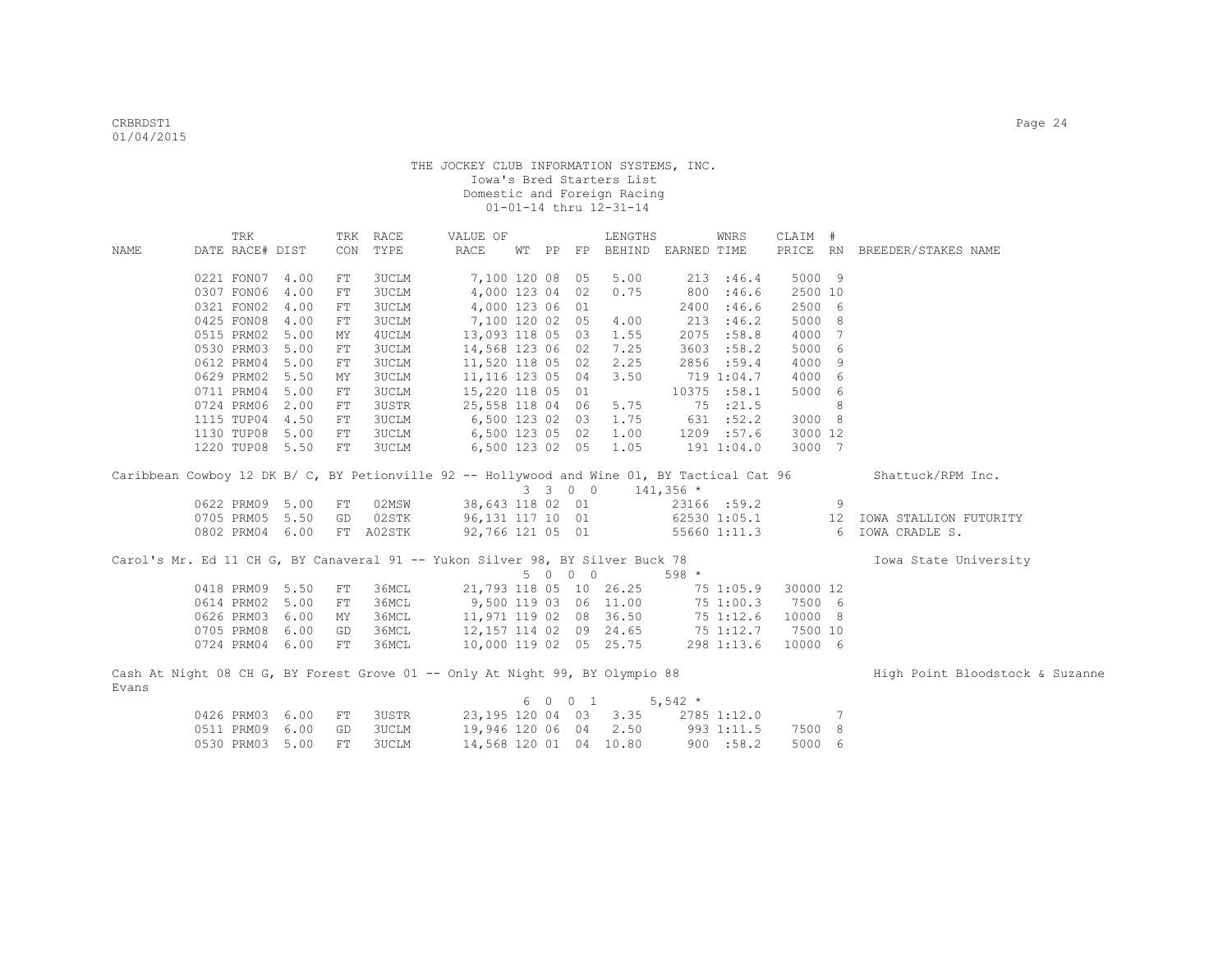| NAME | TRK<br>DATE RACE# DIST                                                                     |              | CON      | TRK RACE<br>TYPE | VALUE OF<br>RACE                                  |     |            | LENGTHS<br>WT PP FP BEHIND EARNED TIME         |             | WNRS                  | CLAIM #          |                 | PRICE RN BREEDER/STAKES NAME |
|------|--------------------------------------------------------------------------------------------|--------------|----------|------------------|---------------------------------------------------|-----|------------|------------------------------------------------|-------------|-----------------------|------------------|-----------------|------------------------------|
|      | 0612 PRM04 5.00                                                                            |              | FT       | 3UCLM            | 11,520 116 06 04 9.75                             |     |            |                                                |             | 714:59.4              | 4000 9           |                 |                              |
|      | 0626 PRM07<br>0726 PRM03                                                                   | 5.50<br>6.00 | МY<br>FT | 3UCLM<br>3UCLM   | 14, 114 120 01 08 12.25<br>16,762 123 04 06 24.85 |     |            |                                                |             | 75 1:04.6<br>751:10.8 | 7500 9<br>7500 6 |                 |                              |
|      | Cash in a Shoebox 11 DK B/ F, BY Too Much Ice 97 -- Miss True Blue 03, BY Yes It's True 96 |              |          |                  |                                                   |     |            |                                                |             |                       |                  |                 | Nielsen Charles David        |
|      |                                                                                            |              |          |                  |                                                   |     |            | $13 \quad 1 \quad 1 \quad 3 \quad 16,614 \; *$ |             |                       |                  |                 |                              |
|      | 0420 PRM09                                                                                 | 6.00         |          | FT B3UWCL        |                                                   |     |            | 17,942 118 01 09 12.90 75 1:12.6 15000 11      |             |                       |                  |                 |                              |
|      | 0502 PRM09                                                                                 | 6.00         |          | FT B3UCLM        |                                                   |     |            | 17,987 118 06 04 10.50 891 1:13.3              |             |                       | 15000 9          |                 |                              |
|      | 0511 PRM04                                                                                 | 8.32         |          | MY B3UCLM        |                                                   |     |            | 18,010 115 06 05 10.25                         | 413 1:46.0  |                       | 15000 8          |                 |                              |
|      | 0525 PRM09                                                                                 | 8.00         |          | MY B3UCLM        | 14,158 117 07 03 4.25                             |     |            |                                                | 1693 1:41.5 |                       | 10000 7          |                 |                              |
|      | 0612 PRM03                                                                                 | 8.00         |          | FT B3UCLM        | 11,251 117 02 03                                  |     |            | 5.50                                           |             | 1642 1:42.8           | 10000 8          |                 |                              |
|      | 0711 PRM02                                                                                 | 8.00         |          | FT B3UCLM        | 13,414 117 03 01                                  |     |            |                                                |             | 8570 1:42.3           | 10000 7          |                 |                              |
|      | 0822 CBY06                                                                                 | 8.32         |          | FT B3UCLM        | 13,300 119 01 06 13.00                            |     |            |                                                | 115 1:46.2  |                       | 6250 8           |                 |                              |
|      | 0904 CBY01                                                                                 |              |          | 7.50 T GD B3UCLM | 14,500 119 06 08 13.85                            |     |            |                                                | 145 1:33.9  |                       | 12500 9          |                 |                              |
|      | 1003 HAW04                                                                                 | 5.50         |          | GD B3UCLM        | 8,436 118 02 02 4.00                              |     |            |                                                |             | 1640 1:05.4           | 5000 9           |                 |                              |
|      | 1017 HAW06                                                                                 | 6.00         |          | FT B3UCLM        | 8,636 118 04 03 5.50                              |     |            |                                                |             | 820 1:12.3            | 5000 11          |                 |                              |
|      | 1031 HAW03                                                                                 | 5.50         |          | FT B3UCLM        | 8,236 118 02 04 10.00                             |     |            |                                                |             | 410 1:05.6            | 5000 7           |                 |                              |
|      | 1129 HAW04                                                                                 | 5.50         |          | FT B3UCLM        | 8,336 119 05 06 4.50                              |     |            |                                                |             | 100 1:05.1            | 5000 8           |                 |                              |
|      | 1206 HAW05 8.32                                                                            |              |          | FT B3UCLM        | 8,924 118 02 08 17.75                             |     |            |                                                | 1001:46.2   |                       | 5000 8           |                 |                              |
|      | Castana 11 CH F, BY Noble Causeway 02 -- French Cue 00, BY French Deputy 92                |              |          |                  |                                                   |     |            |                                                |             |                       |                  |                 | Lane Thoroughbreds, L.C.     |
|      |                                                                                            |              |          |                  |                                                   |     | 4 0 0 0    |                                                | $2,763$ *   |                       |                  |                 |                              |
|      | 0503 PRM06                                                                                 | 6.00         |          | FT B36MSW        |                                                   |     |            | 38,577 118 12 12 23.25 75 1:12.8               |             |                       |                  | 12              |                              |
|      | 0703 PRM03                                                                                 | 8.32         |          | FT B36MSW        |                                                   |     |            | 38,687 118 03 05 15.25                         |             | 895 1:46.3            |                  | 7               |                              |
|      | 0731 PRM04                                                                                 | 6.00         |          | FT B36MSW        |                                                   |     |            | 38,687 118 02 05 2.25                          |             | 895 1:13.4            |                  | $7\phantom{.0}$ |                              |
|      | 0809 PRM08 6.00                                                                            |              |          | FT B36MSW        |                                                   |     |            | 30,000 119 05 05 12.25                         |             | 898 1:10.9            |                  | 6               |                              |
|      | Catch Me Knot 11 CH G, BY Storm Catcher 99 -- Sheepshank 92, BY Mining 84                  |              |          |                  |                                                   |     |            |                                                |             |                       |                  |                 | Claghorn Alan                |
|      |                                                                                            |              |          |                  |                                                   | 4 0 | $0\quad 0$ |                                                | $505 *$     |                       |                  |                 |                              |
|      | 0608 PRM09                                                                                 | 6.00         | FT       | 36MCL            | 12,200 119 05 06 17.25                            |     |            |                                                |             | 751:14.1              | 7500 8           |                 |                              |
|      | 0615 PRM02                                                                                 | 8.00         | FT       | 36MCL            | 12,000 119 01 06 40.25                            |     |            |                                                | 75 1:42.1   |                       | 15000 7          |                 |                              |
|      | 0725 PRM01                                                                                 | 8.50         | FT       | 36MCL            | 12,221 119 07 05 15.25                            |     |            |                                                |             | 280 1:50.8            | 7500 7           |                 |                              |
|      | 0807 PRM05                                                                                 | 8.50         | SY       | 36MCL            | 15,449 119 05 07 43.50                            |     |            |                                                |             | 75 1:48.3             | 15000 7          |                 |                              |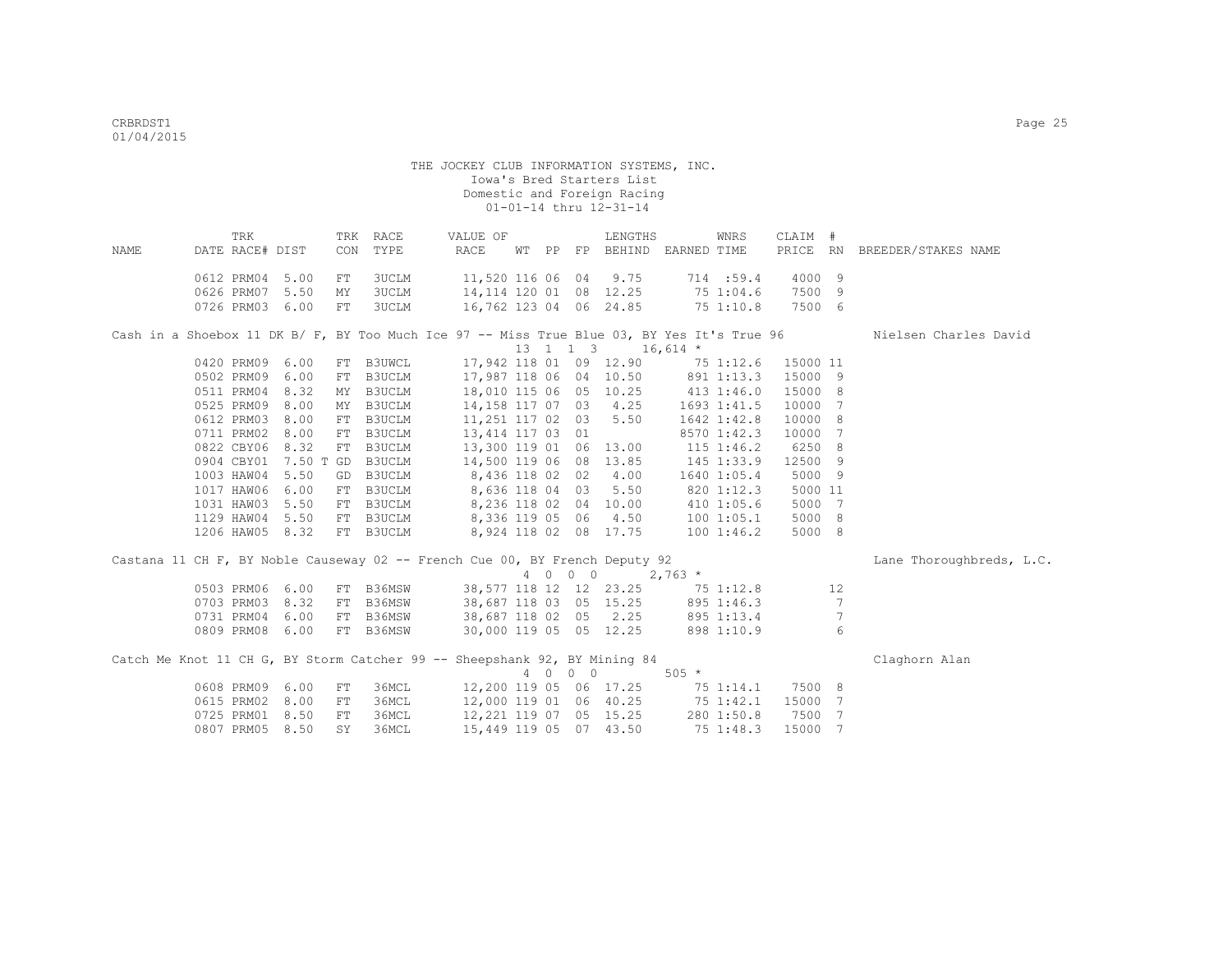|                                                                                        |                 | TRK |                 |            | TRK RACE                    |                       | VALUE OF          |  |                              | LENGTHS                           |                | WNRS        | CLAIM # |    |                                                                                                                     |
|----------------------------------------------------------------------------------------|-----------------|-----|-----------------|------------|-----------------------------|-----------------------|-------------------|--|------------------------------|-----------------------------------|----------------|-------------|---------|----|---------------------------------------------------------------------------------------------------------------------|
| NAME                                                                                   | DATE RACE# DIST |     |                 |            | CON TYPE                    | RACE                  |                   |  |                              | WT PP FP BEHIND EARNED TIME       |                |             |         |    | PRICE RN BREEDER/STAKES NAME                                                                                        |
|                                                                                        |                 |     |                 |            |                             |                       |                   |  |                              |                                   |                |             |         |    |                                                                                                                     |
|                                                                                        |                 |     |                 |            |                             |                       |                   |  |                              |                                   |                |             |         |    |                                                                                                                     |
|                                                                                        |                 |     |                 |            |                             |                       |                   |  |                              |                                   |                |             |         |    | Cat Five' 0 10 DK B/ M, BY Pleasantly Perfect 98 -- Triple o' Five 05, BY Elusive Quality 93 Lane Thoroughbreds LLC |
|                                                                                        |                 |     |                 |            |                             |                       |                   |  | 3 0 1 0                      |                                   | $9,345$ *      |             |         |    |                                                                                                                     |
|                                                                                        |                 |     |                 |            | 0627 CD 08 8.50 T FM B3UAOC | 53,909 116 08 02 1.25 |                   |  |                              |                                   |                | 9160 1:43.0 |         | 9  |                                                                                                                     |
|                                                                                        |                 |     | 0802 PRM09 8.32 |            | FT B4USTK                   |                       |                   |  |                              | 95,725 116 05 08 33.25            | $0 \t1:43.0$ 8 |             |         |    | DONNA REED S.                                                                                                       |
|                                                                                        |                 |     |                 |            | 0914 CD 09 8.50 T FM B3UAOC |                       |                   |  |                              | 41,961 116 01 09 10.85 185 1:44.6 |                |             |         | 10 |                                                                                                                     |
| Cat's Review 08 CH M, BY Cat Thief 96 -- Irish Review 91, BY Sir Harry Lewis 84        |                 |     |                 |            |                             |                       |                   |  |                              |                                   |                |             |         |    | Dennis E Schrader & Paul                                                                                            |
| Tonderum                                                                               |                 |     |                 |            |                             |                       |                   |  |                              |                                   |                |             |         |    |                                                                                                                     |
|                                                                                        |                 |     |                 |            |                             |                       |                   |  |                              | $6 \t0 \t1 \t0 \t1,669$ *         |                |             |         |    |                                                                                                                     |
|                                                                                        | 0804 NP 04 6.50 |     |                 | FT         | 3UCLM                       |                       |                   |  |                              | 7,880 119 05 05 38.00             |                | 1471:18.2   | 5000 6  |    |                                                                                                                     |
|                                                                                        | 0810 GPR10 6.00 |     |                 |            | FT B3USTR                   |                       |                   |  |                              | 4,625 120 02 05 23.50             |                | 114 1:11.7  |         | 5  |                                                                                                                     |
|                                                                                        | 0823 GPR02 6.00 |     |                 |            | FT B3UALW                   |                       |                   |  |                              | 3,120 120 06 07 22.25             | 73 1:12.6      |             |         | 7  |                                                                                                                     |
|                                                                                        | 0906 NP 07 6.00 |     |                 |            | FT B3UCLM                   |                       |                   |  |                              | 8,360 122 02 05 11.35             | 147 1:10.4     |             | 5000 10 |    |                                                                                                                     |
|                                                                                        | 0913 NP 05 6.00 |     |                 |            | FT B3UCLM                   | 6,300 122 01 07 9.50  |                   |  |                              |                                   | 108 1:12.6     |             | 3000 9  |    |                                                                                                                     |
|                                                                                        | 0926 NP 02 6.00 |     |                 |            | GD B3UCLM                   |                       |                   |  |                              | 5,940 122 02 02 hd                |                | 1080 1:13.6 | 3000 6  |    |                                                                                                                     |
|                                                                                        |                 |     |                 |            |                             |                       |                   |  |                              |                                   |                |             |         |    |                                                                                                                     |
| Cereus Contender 12 B C, BY Flower Alley 02 -- Philadelphia Moon 05, BY Malibu Moon 97 |                 |     |                 |            |                             |                       |                   |  |                              |                                   |                |             |         |    | Okoboji Racing Stable                                                                                               |
|                                                                                        |                 |     |                 |            |                             |                       |                   |  |                              | 2 1 0 0 27,688 *                  |                |             |         |    |                                                                                                                     |
|                                                                                        | 0718 PRM06 5.50 |     |                 | FT         | 02MSW                       |                       |                   |  |                              | 38,599 119 07 01 23049 1:07.2 11  |                |             |         |    |                                                                                                                     |
|                                                                                        | 0802 PRM04 6.00 |     |                 |            | FT A02STK                   |                       |                   |  |                              |                                   |                |             |         |    | 92,766 121 06 04 7.25 4639 1:11.3 6 IOWA CRADLE S.                                                                  |
| C F Fisher 12 DK B/ G, BY Kirkendahl 02 -- Darlin Saarland 06, BY Saarland 99          |                 |     |                 |            |                             |                       |                   |  |                              |                                   |                |             |         |    | Gaede Stacey                                                                                                        |
|                                                                                        |                 |     |                 |            |                             |                       |                   |  |                              | 4 1 0 0 13,835 *                  |                |             |         |    |                                                                                                                     |
|                                                                                        | 0706 PRM09 5.00 |     |                 | ${\rm FT}$ | 02MSW                       |                       |                   |  |                              | 38,643 119 07 06 14.25 75 :59.8   |                |             |         | 9  |                                                                                                                     |
|                                                                                        | 0718 PRM06 5.50 |     |                 | FT         | 02MSW                       |                       |                   |  |                              | 38,599 119 06 06 7.35 75 1:07.2   |                |             |         | 11 |                                                                                                                     |
|                                                                                        | 0727 PRM02 5.50 |     |                 | FT         | 02MCL                       |                       |                   |  |                              | 21,881 117 02 01 13085 1:09.7     |                |             | 20000 8 |    |                                                                                                                     |
|                                                                                        | 0809 CBY06 5.50 |     |                 | FT         | 02STK                       |                       |                   |  |                              | 40,000 118 02 06 15.35            |                | 6001:06.8   |         | 6  | CARELESS NAVIGATOR OVERNIGHT S.                                                                                     |
|                                                                                        |                 |     |                 |            |                             |                       |                   |  |                              |                                   |                |             |         |    |                                                                                                                     |
| Galyen                                                                                 |                 |     |                 |            |                             |                       |                   |  |                              |                                   |                |             |         |    | Champagne Lunch 11 B F, BY Bright Launch 93 -- Champange High 99, BY Slewacide 80 William L. Hobbs & Richard W.     |
|                                                                                        |                 |     |                 |            |                             |                       |                   |  | $10 \quad 1 \quad 3 \quad 1$ | $22,431$ *                        |                |             |         |    |                                                                                                                     |
|                                                                                        | 0329 FON10 6.00 |     |                 |            | FT F03STK                   | 15,450 121 05 03      |                   |  |                              |                                   |                |             |         |    | 1.75 1854 1:15.8 8 PEPSI S.                                                                                         |
|                                                                                        | 0419 PRM09 5.50 |     |                 |            | FT B36MSW                   |                       | 38,619 118 08 05  |  |                              | 7.25                              | 889 1:05.8     |             |         | 10 |                                                                                                                     |
|                                                                                        | 0501 PRM09 6.00 |     |                 | GD         | B36MCL                      |                       | 15, 311 118 07 02 |  |                              | 1.50                              |                | 3023 1:13.6 | 15000 9 |    |                                                                                                                     |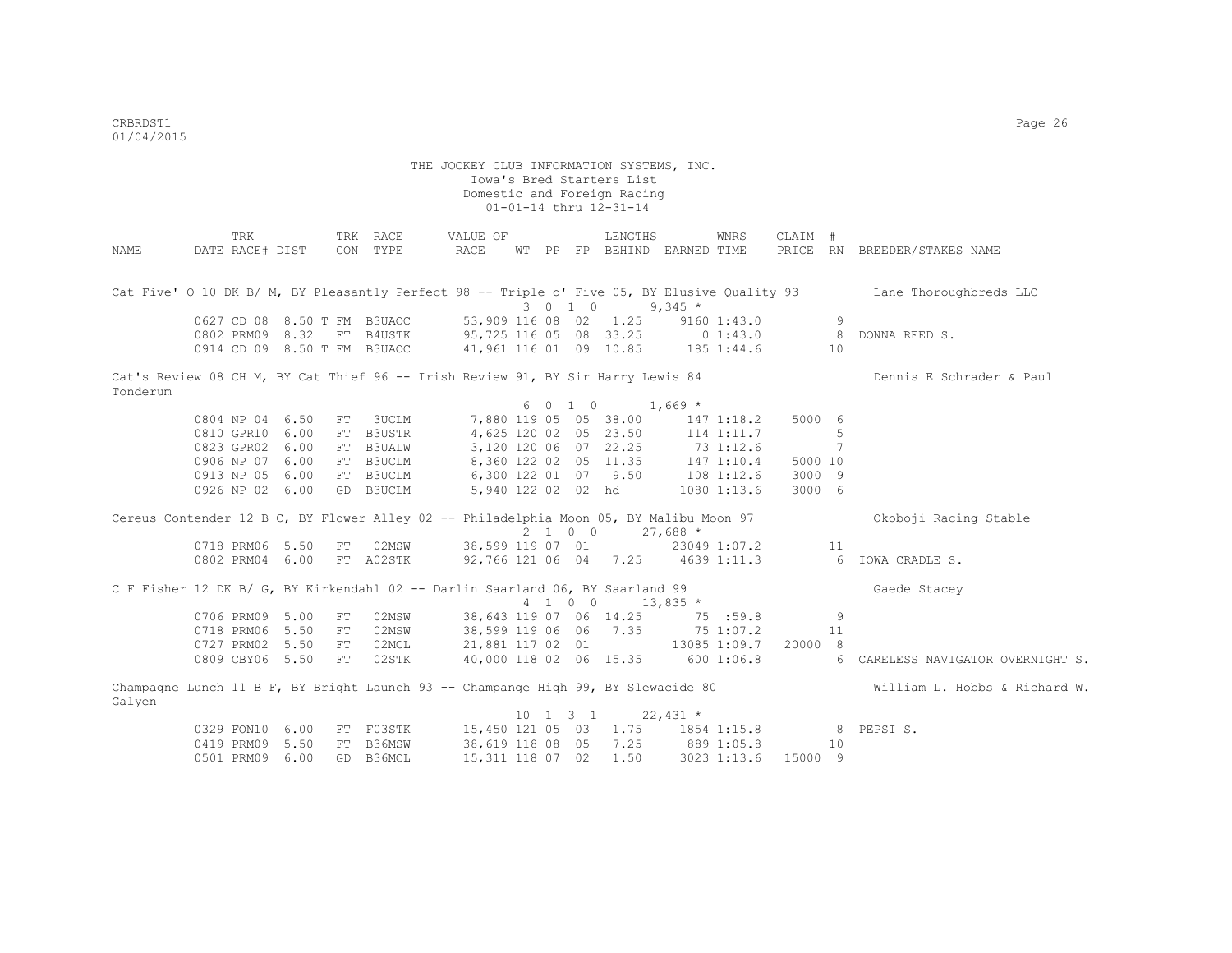|                                                                                     | TRK             |      |            | TRK RACE     | VALUE OF                                                                       |  | LENGTHS                                                  |           | WNRS            | CLAIM #  |                |                              |
|-------------------------------------------------------------------------------------|-----------------|------|------------|--------------|--------------------------------------------------------------------------------|--|----------------------------------------------------------|-----------|-----------------|----------|----------------|------------------------------|
| NAME                                                                                | DATE RACE# DIST |      |            | CON TYPE     | RACE                                                                           |  | WT PP FP BEHIND EARNED TIME                              |           |                 |          |                | PRICE RN BREEDER/STAKES NAME |
|                                                                                     |                 |      |            |              |                                                                                |  |                                                          |           |                 |          |                |                              |
|                                                                                     | 0516 PRM02      | 6.00 |            | FT B36MCL    | 15,405 119 05 01                                                               |  |                                                          |           | $9126$ $1:12.8$ | 15000 9  |                |                              |
|                                                                                     | 0529 PRM07      | 5.00 | FT         | B3UCLM       | 11,815 118 08 02 3.00                                                          |  |                                                          |           | 2877:58.7       | 15000 8  |                |                              |
|                                                                                     | 0605 PRM07      | 6.00 | FT         | B3UCLM       | 17,922 115 08 02 1.50                                                          |  |                                                          |           | 3504 1:12.3     | 10000 12 |                |                              |
|                                                                                     | 0620 PRM06      | 6.00 |            | FT B3UCLM    | 17,922 119 06 10 13.85                                                         |  |                                                          |           | 751:11.6        | 15000 12 |                |                              |
|                                                                                     | 0711 PRM02 8.00 |      |            | FT B3UCLM    | 13, 414 113 06 04 9.00 715 1:42.3                                              |  |                                                          |           |                 | 10000 7  |                |                              |
|                                                                                     | 0731 PRM05 5.00 |      |            | FT B3UCLM    | 10,220 117 08 05 8.50 293 :58.5 7500 8                                         |  |                                                          |           |                 |          |                |                              |
|                                                                                     | 0808 PRM05 5.50 |      |            | FT B3UCLM    | $12,758$ 114 08 06 5.90 75 1:06.1                                              |  |                                                          |           |                 | 5000 12  |                |                              |
|                                                                                     |                 |      |            |              | Chance to Dance 11 B F, BY Cowboy Cal 05 -- Colleen O'Brien 02, BY Zamindar 94 |  |                                                          |           |                 |          |                | Ashby Thoroughbreds          |
|                                                                                     |                 |      |            |              |                                                                                |  | 4 0 1 1 1 11,654 *                                       |           |                 |          |                |                              |
|                                                                                     | 0503 PRM06      | 6.00 |            | FT B36MSW    | 38,577 118 05 02 2.00                                                          |  |                                                          |           | 7663 1:12.8     |          | 12             |                              |
|                                                                                     | 0516 PRM08      | 6.00 |            | FT F03STK    | 68,900 115 03 05 9.10 2067 1:11.3 7                                            |  |                                                          |           |                 |          |                | BOB BRYANT S.                |
|                                                                                     | 0619 PRM02      | 6.00 |            | SY B36MCL    | 15,449 119 05 03 12.25 1849 1:13.5 15000 7                                     |  |                                                          |           |                 |          |                |                              |
|                                                                                     | 0712 PRM05 6.00 |      |            | FT B36MCL    | 15,428 119 01 07 17.50 75 1:13.5                                               |  |                                                          |           |                 | 15000 8  |                |                              |
|                                                                                     |                 |      |            |              |                                                                                |  |                                                          |           |                 |          |                |                              |
|                                                                                     |                 |      |            |              |                                                                                |  |                                                          |           |                 |          |                |                              |
| Charlie's Rules 11 DK B/ F, BY Paster's Caper 91 -- Temblor 02, BY Richter Scale 94 |                 |      |            |              |                                                                                |  |                                                          |           |                 |          |                | Nielsen Charles D.           |
|                                                                                     |                 |      |            |              |                                                                                |  | $2 \t 0 \t 0 \t 1,231 \t \star$                          |           |                 |          |                |                              |
|                                                                                     | 0420 PRM04 5.50 |      |            |              | FT B36MCL 23,172 118 07 04 12.25 1156 1:06.9 30000 8                           |  |                                                          |           |                 |          |                |                              |
|                                                                                     | 0501 PRM09 6.00 |      |            | GD B36MCL    | 15,311 118 06 09 47.50 75 1:13.6 15000 9                                       |  |                                                          |           |                 |          |                |                              |
|                                                                                     |                 |      |            |              | Cheese Biz 09 B G, BY Humming 96 -- Cheese Grits 97, BY Silver Ghost 82        |  |                                                          |           |                 |          |                | MAMAS Thoroughbreds          |
|                                                                                     |                 |      |            |              |                                                                                |  | $12 \quad 2 \quad 4 \quad 2 \quad 43,719 \quad ^{\star}$ |           |                 |          |                |                              |
|                                                                                     | 0228 HAW09 8.32 |      | FT         | <b>3UCLM</b> | 10,200 121 06 02 1.25                                                          |  |                                                          |           | 2000 1:43.5     | 5000 9   |                |                              |
|                                                                                     | 0314 HAW02      | 8.32 | FT         | <b>3UCLM</b> | 10,000 121 02 02                                                               |  | 6.75                                                     |           | 2000 1:45.5     | 5000 6   |                |                              |
|                                                                                     | 0328 HAW06      | 8.50 | FT         | 3UCLM        | 10,300 121 02 01                                                               |  |                                                          |           | 6000 1:49.4     | 5000 10  |                |                              |
|                                                                                     | 0412 HAW09      | 8.50 | ${\rm FT}$ | 4UCLM        | 10,100 123 01 05 9.30                                                          |  |                                                          | 3001:48.1 |                 | 5000 8   |                |                              |
|                                                                                     | 0510 PRM02      | 8.00 | GD         | 3UAOC        | 39,311 124 06 03 4.75                                                          |  |                                                          |           | 4723 1:40.1     | 12500 8  |                |                              |
|                                                                                     | 0524 PRM03      | 8.32 | FT         | <b>3UCLM</b> | 23,195 120 04 01                                                               |  |                                                          |           | 13923 1:45.0    | 10000 7  |                |                              |
|                                                                                     | 0619 PRM09 8.32 |      | SY         | <b>3UALW</b> | 39,244 120 05 04 9.25                                                          |  |                                                          |           | 1949 1:43.8     |          | 12             |                              |
|                                                                                     | 0629 PRM05      | 8.32 | MY         | 4UAOC        | 39,332 119 06 02 nk                                                            |  |                                                          |           | 7891 1:45.4     |          | $\overline{7}$ |                              |
|                                                                                     | 0712 PRM08      | 8.50 | FT         | 3UAOC        | 39,268 123 05 09 19.75 75 1:45.7                                               |  |                                                          |           |                 |          | 10             |                              |
|                                                                                     | 0809 PRM10      | 8.32 | FT         | <b>3UCLM</b> | 16,892 120 08 02 1.50 3538 1:43.5                                              |  |                                                          |           |                 | 5000 9   |                |                              |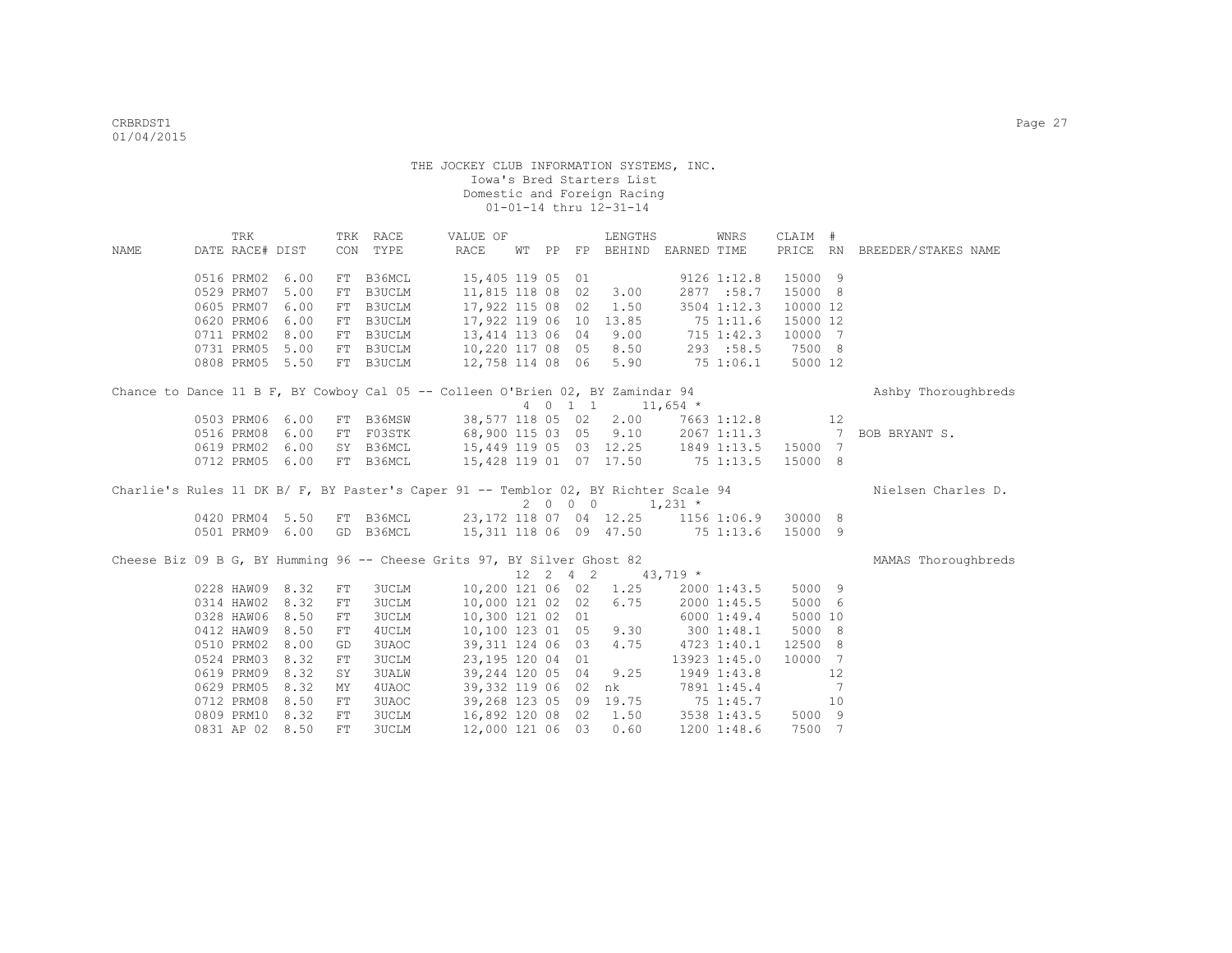| DATE RACE# DIST<br>CON<br>TYPE<br>RACE<br>PP FP BEHIND EARNED TIME<br>PRICE RN<br>BREEDER/STAKES NAME<br>NAME<br>WТ<br>12,000 121 07 06 10.50<br>7500 7<br>0921 AP 04 8.50<br>3UCLM<br>1201:44.3<br>FT<br>Cielo Five 06 B G, BY Mi Cielo 90 -- Fievel 89, BY Broad Brush 83<br>Rockin River Ranch<br>10 0 4 3<br>$13,159$ *<br>17,987 116 05 02 nk<br>9<br>0502 PRM04 6.00<br>3UWCL<br>3562 1:12.9<br>10000<br>FT<br>0526 PRM09 8.32<br>3UCLM<br>14, 114 120 01 07 14.35<br>10000<br>9<br>${\rm FT}$<br>75 1:44.5 |  |
|-------------------------------------------------------------------------------------------------------------------------------------------------------------------------------------------------------------------------------------------------------------------------------------------------------------------------------------------------------------------------------------------------------------------------------------------------------------------------------------------------------------------|--|
|                                                                                                                                                                                                                                                                                                                                                                                                                                                                                                                   |  |
|                                                                                                                                                                                                                                                                                                                                                                                                                                                                                                                   |  |
|                                                                                                                                                                                                                                                                                                                                                                                                                                                                                                                   |  |
|                                                                                                                                                                                                                                                                                                                                                                                                                                                                                                                   |  |
|                                                                                                                                                                                                                                                                                                                                                                                                                                                                                                                   |  |
|                                                                                                                                                                                                                                                                                                                                                                                                                                                                                                                   |  |
|                                                                                                                                                                                                                                                                                                                                                                                                                                                                                                                   |  |
| 0612 PRM02<br>6.00<br><b>3UCLM</b><br>17,987 117 08 07 10.60<br>12500<br>9<br>${\rm FT}$<br>75 1:12.7                                                                                                                                                                                                                                                                                                                                                                                                             |  |
| 0627 PRM02<br>6.00<br>3UCLM<br>12,846 123 02 02<br>4.25<br>2542 1:10.8<br>10000<br>8<br>GD                                                                                                                                                                                                                                                                                                                                                                                                                        |  |
| 0718 PRM03<br>6.00<br>3UCLM<br>10,748 118 02 03<br>7.50<br>7500<br>8<br>1701 1:11.0<br>FT                                                                                                                                                                                                                                                                                                                                                                                                                         |  |
| 0725 PRM05<br>6.00<br>3UCLM<br>0.75<br>7500<br>7<br>12,867 120 03 02<br>2561 1:11.8<br>FT                                                                                                                                                                                                                                                                                                                                                                                                                         |  |
| 0801 PRM09<br>8.50<br>3UCLM<br>17.00<br>7500<br>12,823 120 05 06<br>75 1:46.5<br>9<br>FT                                                                                                                                                                                                                                                                                                                                                                                                                          |  |
| 0808 CLS07<br>6.00<br>6,700 123 03 03<br><b>3UALW</b><br>1.60<br>804 1:14.6<br>6<br>FT                                                                                                                                                                                                                                                                                                                                                                                                                            |  |
| 0829 CLS07<br>6.00<br>4.30<br>5<br>3UALW<br>6,700 123 05 03<br>804 1:16.2<br>MΥ                                                                                                                                                                                                                                                                                                                                                                                                                                   |  |
| 0901 CLS05 6.00<br>FT<br>3UCLM<br>4,800 123 03 02<br>0.50<br>960 1:17.8<br>5000 8                                                                                                                                                                                                                                                                                                                                                                                                                                 |  |
|                                                                                                                                                                                                                                                                                                                                                                                                                                                                                                                   |  |
| C Indygo 10 DK B/ M, BY Winter Glitter 97 -- Tiger Fan 00, BY Lear Fan 81<br>Rumbaugh Carroll                                                                                                                                                                                                                                                                                                                                                                                                                     |  |
| 7030<br>$6,803$ *                                                                                                                                                                                                                                                                                                                                                                                                                                                                                                 |  |
| 7,400 118 08 06 10.25<br>0309 FON04 6.00<br>FT B3UMSW<br>9<br>0 1:14.8                                                                                                                                                                                                                                                                                                                                                                                                                                            |  |
| 0529 PRM09<br>6.00<br>B36MCL<br>23, 151 123 05 04 14.25<br>1151 1:11.7<br>30000 9<br>FT                                                                                                                                                                                                                                                                                                                                                                                                                           |  |
| 0703 PRM03<br>B36MSW<br>38,687 123 04 07 28.75<br>8.32<br>75 1:46.3<br>7<br>FT                                                                                                                                                                                                                                                                                                                                                                                                                                    |  |
| 0712 PRM05<br>6.00<br>FT B36MCL<br>15,428 115 07 02<br>1.25<br>3062 1:13.5<br>12500<br>8                                                                                                                                                                                                                                                                                                                                                                                                                          |  |
| 0731 PRM04<br>6.00<br>B36MSW<br>38,687 123 03 07<br>6.25<br>7<br>75 1:13.4<br>FT                                                                                                                                                                                                                                                                                                                                                                                                                                  |  |
| $\overline{7}$<br>0815 CLS03 6.50<br>6.25<br>FT B3UMSW<br>6,100 123 05 02<br>1220 1:21.0                                                                                                                                                                                                                                                                                                                                                                                                                          |  |
| $\overline{7}$<br>0.50<br>0829 CLS01 6.00<br>MY B3UMSW<br>6,100 123 04 02<br>1220 1:20.6                                                                                                                                                                                                                                                                                                                                                                                                                          |  |
|                                                                                                                                                                                                                                                                                                                                                                                                                                                                                                                   |  |
| Classy Misrata 11 GR/RO F, BY Flight West 03 -- Classic Opener 97, BY Upmost 79<br>Marlene M. Bryant & Robert M.                                                                                                                                                                                                                                                                                                                                                                                                  |  |
| Bryant                                                                                                                                                                                                                                                                                                                                                                                                                                                                                                            |  |
| 7 1 0 1<br>$12,179$ *                                                                                                                                                                                                                                                                                                                                                                                                                                                                                             |  |
| 12,199 118 07 05<br>0504 PRM07 6.00<br>FT B36MCL<br>6.80<br>7500 8<br>278 1:13.8                                                                                                                                                                                                                                                                                                                                                                                                                                  |  |
| 0516 PRM02 6.00<br>6.55<br>B36MCL<br>15,405 119 01 03<br>1825 1:12.8<br>15000 9<br>FT                                                                                                                                                                                                                                                                                                                                                                                                                             |  |
| 0525 PRM02 6.00<br>MY B36MCL<br>15,449 118 04 01<br>15000 7<br>9243 1:13.7                                                                                                                                                                                                                                                                                                                                                                                                                                        |  |
| 0605 PRM07<br>6.00<br>FT B3UCLM<br>17,922 119 06 09 12.55<br>15000 12<br>75 1:12.3                                                                                                                                                                                                                                                                                                                                                                                                                                |  |
| 0622 PRM04 8.32<br>FT B3UCLM<br>13,854 116 07 06 23.25<br>15000 7<br>75 1:45.3                                                                                                                                                                                                                                                                                                                                                                                                                                    |  |
| 0712 PRM02<br>6.00<br>FT B3UCLM<br>12,221 116 03 04 13.00<br>5000 7<br>608 1:11.9                                                                                                                                                                                                                                                                                                                                                                                                                                 |  |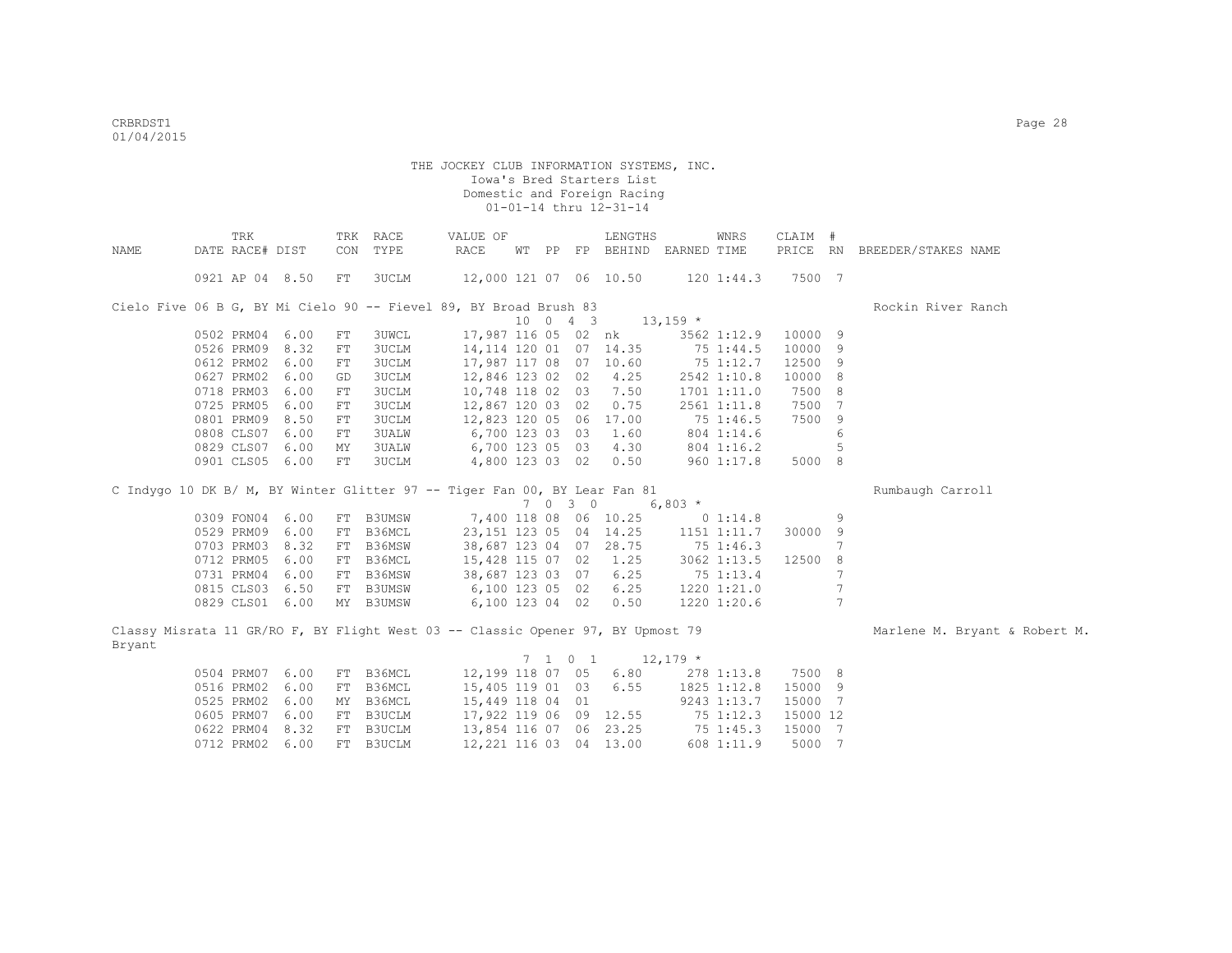|      | TRK             |                 |     | TRK RACE  | VALUE OF                                                                                   |    |    |         | LENGTHS                 |                                | WNRS       | CLAIM #  |         |                     |
|------|-----------------|-----------------|-----|-----------|--------------------------------------------------------------------------------------------|----|----|---------|-------------------------|--------------------------------|------------|----------|---------|---------------------|
| NAME | DATE RACE# DIST |                 | CON | TYPE      | RACE                                                                                       | WТ | PP | FP      |                         | BEHIND EARNED TIME             |            | PRICE RN |         | BREEDER/STAKES NAME |
|      |                 | 0731 PRM05 5.00 |     | FT B3UCLM | 10,220 117 02 07 12.30 75 :58.5                                                            |    |    |         |                         |                                |            | 7500 8   |         |                     |
|      |                 |                 |     |           | Coco's Edge 10 CH M, BY Added Edge 00 -- Only At Night 99, BY Olympio 88                   |    |    |         |                         |                                |            |          |         | Evans Suzanne       |
|      |                 |                 |     |           |                                                                                            |    |    | 4 0 0 0 |                         | $1,804$ *                      |            |          |         |                     |
|      |                 | 0426 PRM05 5.50 |     | FT B36MCL |                                                                                            |    |    |         | 23, 226 123 08 09 18.25 | 75 1:06.3                      |            | 30000 10 |         |                     |
|      | 0510 PRM07      | 6.00            |     |           | FT B36MCL 23,168 120 05 05 11.50 533 1:13.2                                                |    |    |         |                         |                                |            | 25000 8  |         |                     |
|      |                 | 0726 PRM09 6.00 |     |           | FT B36MCL 12,157 123 01 04 15.50 593 1:12.9 7500 10                                        |    |    |         |                         |                                |            |          |         |                     |
|      |                 | 0807 PRM09 5.50 |     |           | SY B36MCL 12,200 124 08 04 4.75                                                            |    |    |         |                         | 603 1:06.7                     |            | 7500 8   |         |                     |
|      |                 |                 |     |           | Cold Cash One 11 B G, BY Wilko 02 -- Go Go Bar 05, BY Malabar Gold 97                      |    |    |         |                         |                                |            |          |         | McBride Racing      |
|      |                 |                 |     |           |                                                                                            |    |    | 2000    |                         | $150 *$                        |            |          |         |                     |
|      |                 | 0418 PRM05 5.50 | FT  | 36MSW     | 38,575 118 05 11 32.05                                                                     |    |    |         |                         |                                | 75 1:04.8  |          | 12      |                     |
|      | 0508 PRM07      | 6.00            | MY  | 36MCL     | 12,177 118 09 09 30.00                                                                     |    |    |         |                         | $75 \t1:14.3$                  |            | 7500 9   |         |                     |
|      |                 |                 |     |           | Colorful Beginning 12 CH G, BY Colorful Tour 99 -- Beginnings End 06, BY Cape Canaveral 96 |    |    |         |                         |                                |            |          |         | Chleborad Lynn      |
|      |                 |                 |     |           |                                                                                            |    |    |         | 2 0 0 1                 | $5,269$ *                      |            |          |         |                     |
|      |                 | 0613 PRM04 4.50 | FT  |           | 02MSW 34,299 118 05 03 6.25                                                                |    |    |         |                         |                                | 5194 :53.7 |          | 7       |                     |
|      |                 | 0622 PRM09 5.00 | FT  | 02MSW     | 38,643 118 04 08 14.90 75 :59.2                                                            |    |    |         |                         |                                |            |          | $\circ$ |                     |
|      |                 |                 |     |           | Colorful Rascal 11 CH G, BY Colorful Tour 99 -- Rascal's Lynnie 99, BY Raise a Rascal 85   |    |    |         |                         |                                |            |          |         | Chleborad Lynn      |
|      |                 |                 |     |           |                                                                                            |    |    | 7 0 1 1 |                         | 5,548 $*$                      |            |          |         |                     |
|      |                 | 0509 PRM09 6.00 | FT  | 36MCL     |                                                                                            |    |    |         | 23, 174 118 02 08 12.35 | $75$ 1:13.2                    |            | 30000 8  |         |                     |
|      | 0531 PRM02      | 6.00            | FT  | 36MCL     |                                                                                            |    |    |         | 15,449 118 04 04 8.35   | 771 1:12.5                     |            | 15000 7  |         |                     |
|      | 0615 PRM09      | 6.00            | FT  | 36MCL     |                                                                                            |    |    |         | 15,405 119 06 09 22.00  | 75 1:12.4                      |            | 15000 9  |         |                     |
|      | 0626 PRM03      | 6.00            | MY  | 36MCL     | 11,971 115 08 02                                                                           |    |    |         |                         | $5.00$ 2386 1:12.6             |            | 7500 8   |         |                     |
|      | 0710 PRM09      | 6.00            | FT  | 36MCL     | 12,113 119 07 03 12.60 1400 1:12.0                                                         |    |    |         |                         |                                |            | 7500 12  |         |                     |
|      | 0727 PRM09      | 6.00            | FT  |           | 36MCL 12,177 119 01 06 9.50 75 1:14.7                                                      |    |    |         |                         |                                |            | 7500 9   |         |                     |
|      |                 | 0802 PRM02 6.00 | FT  | 36MCL     | 15,428 117 01 04 3.75 766 1:13.2                                                           |    |    |         |                         |                                |            | 10000 8  |         |                     |
|      |                 |                 |     |           | Color Me Hot 11 DK B/ F, BY Colorful Tour 99 -- Foran Gap 00, BY Allen's Prospect 82       |    |    | 3000    |                         | $225 *$                        |            |          |         | Chleborad Lynn      |
|      |                 | 0420 PRM04 5.50 |     | FT B36MCL |                                                                                            |    |    |         |                         |                                |            | 30000 8  |         |                     |
|      |                 | 0511 PRM07 6.00 |     | MY B36MSW |                                                                                            |    |    |         | 38,666 119 05 08 46.05  | 23,172 118 04 FF DNF 75 1:06.9 | 751:12.1   |          | 8       |                     |
|      |                 |                 |     |           |                                                                                            |    |    |         |                         |                                |            |          |         |                     |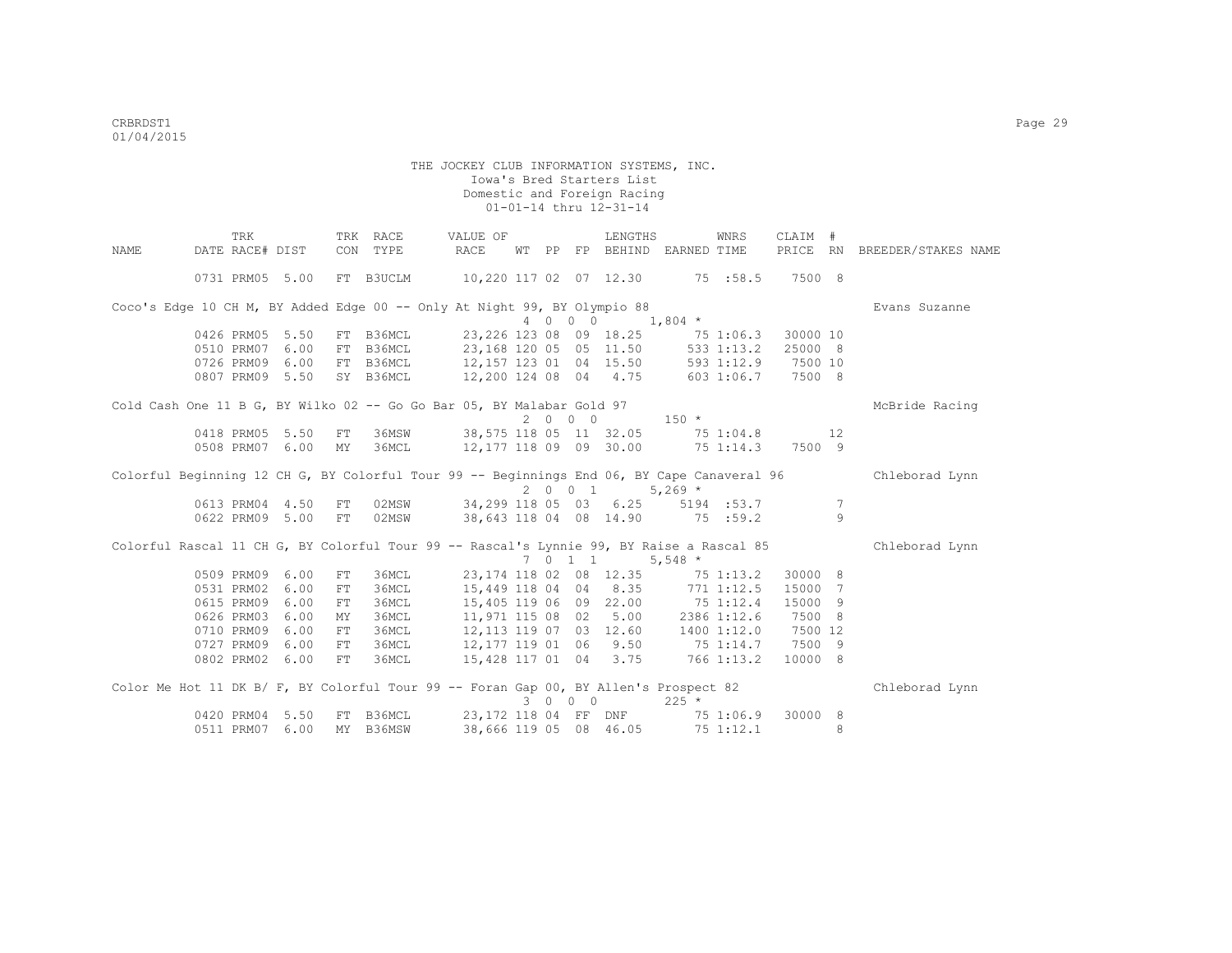|             |                          | TRK             |                 |          | TRK RACE       | VALUE OF                                                                           |  |         | LENGTHS                                          |                | WNRS        | CLAIM #           |                 |                              |
|-------------|--------------------------|-----------------|-----------------|----------|----------------|------------------------------------------------------------------------------------|--|---------|--------------------------------------------------|----------------|-------------|-------------------|-----------------|------------------------------|
| <b>NAME</b> | DATE RACE# DIST          |                 |                 |          | CON TYPE       | RACE                                                                               |  |         | WT PP FP BEHIND EARNED TIME                      |                |             |                   |                 | PRICE RN BREEDER/STAKES NAME |
|             |                          |                 |                 |          |                |                                                                                    |  |         |                                                  |                |             |                   |                 |                              |
|             |                          |                 | 0529 PRM09 6.00 |          | FT B36MCL      | 23,151 118 04 09 33.75 75 1:11.7 30000 9                                           |  |         |                                                  |                |             |                   |                 |                              |
|             |                          |                 |                 |          |                | Colter's Hell 12 CH G, BY Kitalpha 99 -- Stepperupper 03, BY Trippi 97             |  |         |                                                  |                |             |                   |                 | Black Oak Farm               |
|             |                          |                 |                 |          |                |                                                                                    |  |         | $3 \quad 1 \quad 1 \quad 0 \quad 30,771 \quad *$ |                |             |                   |                 |                              |
|             | 0622 PRM09               |                 | 5.00            | FT       | 02MSW          | 38,643 118 05 02 11.25 7722 :59.2                                                  |  |         |                                                  |                |             |                   | -9              |                              |
|             |                          | 0705 PRM05 5.50 |                 | GD       | 02STK          | 96,131 115 09 09 15.25                                                             |  |         |                                                  |                | 0 1:05.1    |                   | 12              | IOWA STALLION FUTURITY       |
|             |                          |                 | 0802 PRM03 5.50 | FT       | 02MSW          | 38,599 119 08 01 23049 1:06.2                                                      |  |         |                                                  |                |             |                   | 11              |                              |
|             |                          |                 |                 |          |                |                                                                                    |  |         |                                                  |                |             |                   |                 |                              |
|             |                          |                 |                 |          |                | Commander Gib 12 B C, BY Added Edge 00 -- Show Us the Check 01, BY Dove Hunt 91    |  |         |                                                  |                |             |                   |                 | Moeller Tom                  |
|             |                          |                 |                 |          |                |                                                                                    |  | 3 0 0 0 |                                                  | $5,262$ *      |             |                   |                 |                              |
|             |                          | 0706 PRM09 5.00 |                 | FT       | 02MSW          | 38,643 119 06 04 9.75                                                              |  |         |                                                  |                | 1931 : 59.8 |                   | -9              |                              |
|             | 0720 PRM06               |                 | 5.50            | FT       | 02MSW          | 30,675 118 05 04 8.00                                                              |  |         |                                                  |                | 2175 1:07.3 |                   | .5              |                              |
|             |                          |                 | 0807 PRM01 5.50 | SY       | 02MCL          | 23, 174 119 01 04 3.75 1156 1:06.5 30000 8                                         |  |         |                                                  |                |             |                   |                 |                              |
|             |                          |                 |                 |          |                |                                                                                    |  |         |                                                  |                |             |                   |                 |                              |
|             |                          |                 |                 |          |                |                                                                                    |  |         |                                                  |                |             |                   |                 |                              |
|             |                          |                 |                 |          |                | Commander's Girl 11 CH F, BY Master Command 02 -- Elite Lady 02, BY Lord Carson 92 |  |         | $5 \t1 \t2 \t1 \t46.081$ *                       |                |             |                   |                 | River Ridge Ranch            |
|             | 0511 PRM07               |                 | 6.00            | MY       | B36MSW         | 38,666 119 02 03 3.05                                                              |  |         |                                                  |                | 4645 1:12.1 |                   | 8               |                              |
|             | 0524 PRM09               |                 | 6.00            |          | FT B36MSW      | 38,687 118 01 02 6.25                                                              |  |         |                                                  |                | 7761 1:10.9 |                   | $7\phantom{.0}$ |                              |
|             | 0614 PRM04               |                 | 6.00            |          | FT B36MSW      |                                                                                    |  |         |                                                  |                |             |                   | $7\phantom{.0}$ |                              |
|             | 0717 PRM07               |                 | 6.00            |          | FT B36MSW      | 38,687 119 01 02 3.50 7761 1:12.5<br>38,019 119 07 01 25839 1:12.5                 |  |         |                                                  |                |             |                   | 9               |                              |
|             |                          | 0808 PRM09 6.00 |                 |          | FT B3UALW      | 39,288 119 06 08 15.25 75 1:11.6                                                   |  |         |                                                  |                |             |                   | $\mathsf{Q}$    |                              |
|             |                          |                 |                 |          |                |                                                                                    |  |         |                                                  |                |             |                   |                 |                              |
|             |                          |                 |                 |          |                | Commando Kela 09 B G, BY Kela 98 -- Lady Commando 99, BY Distinctive Pro 79        |  |         |                                                  |                |             |                   |                 | McClintock Loretta F.        |
|             |                          |                 |                 |          |                |                                                                                    |  |         | 7 1 0 0                                          | $5,588$ *      |             |                   |                 |                              |
|             | 0424 PRM07               |                 | 6.00            | MY       | <b>3UCLM</b>   | 17,965 120 07 09 9.15                                                              |  |         |                                                  |                | 75 1:12.7   | 12500 10          |                 |                              |
|             | 0518 PRM07               |                 | 6.00            | FT       | 3UCLM          | 17,943 123 11 10 16.35 75 1:11.8                                                   |  |         |                                                  |                |             | 15000 11          |                 |                              |
|             | 0530 PRM04               |                 | 6.00            | FT       | <b>3UCLM</b>   | 18,053 116 05 05 14.50 418 1:11.8                                                  |  |         |                                                  |                |             | 10000 6           |                 |                              |
|             | 0730 NP 07               |                 | 6.00            | FT       | 3UCLM          | 8,816 114 05 01                                                                    |  |         |                                                  |                | 4423 1:11.4 | 7000 9            |                 |                              |
|             | 0827 NP 08               |                 | 6.50            | FT       | 3UCLM          | 10,561 122 04 07 22.35                                                             |  |         |                                                  | $110$ $1:17.6$ |             | 7000 9            |                 |                              |
|             | 0917 NP 08<br>1004 NP 09 |                 | 6.00<br>6.50    | FT<br>FT | 3UCLM<br>3UCLM | 10,561 122 05 06 7.00 109 1:12.0<br>9,457 122 06 04 12.75                          |  |         |                                                  |                | 378 1:18.4  | 7000 9<br>7000 10 |                 |                              |

Concord Sky 12 B G, BY Concord Point 07 -- Blue Sky Vow 05, BY Broken Vow 97 Poindexter T'Breds Allen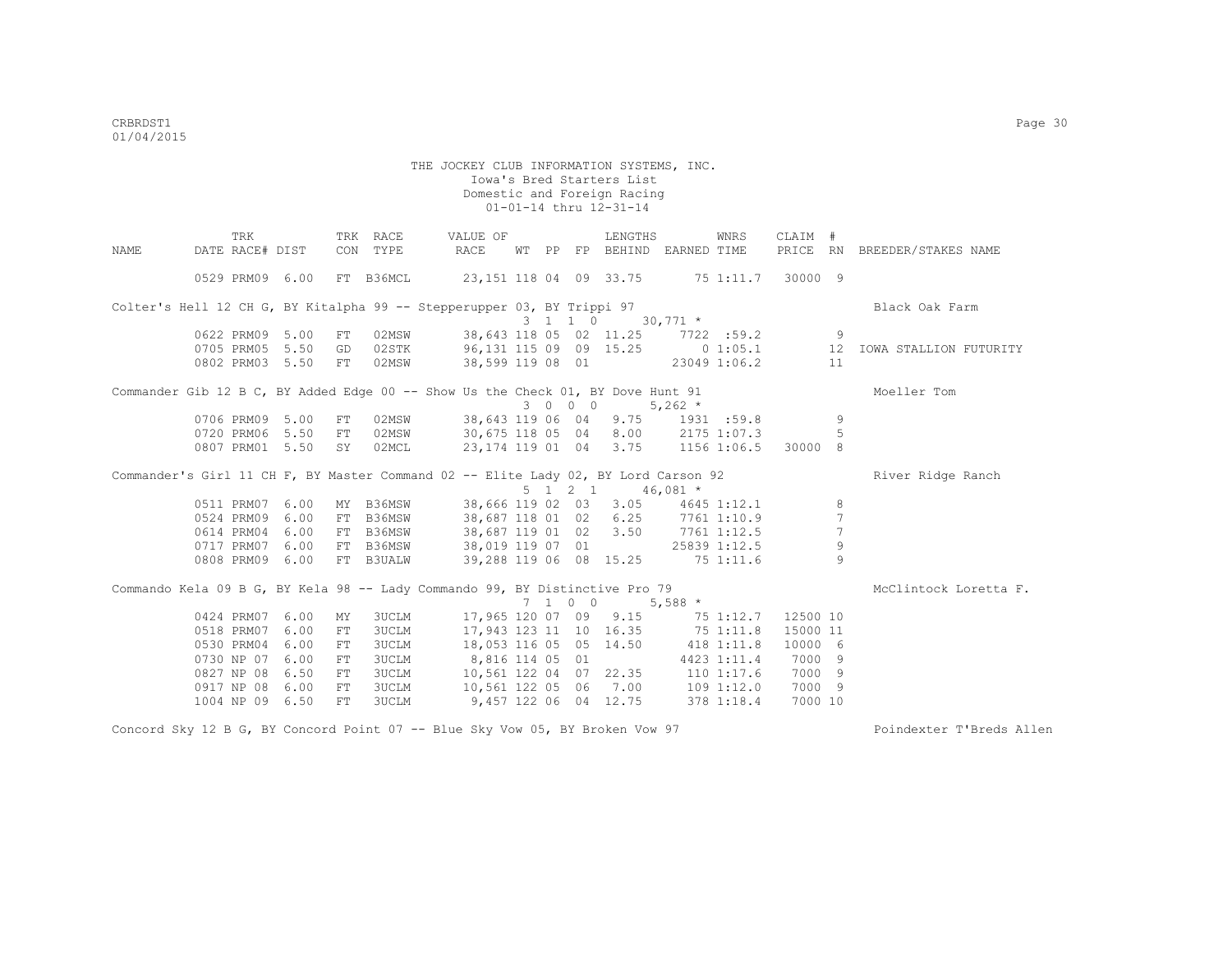| NAME | TRK<br>DATE RACE# DIST                                                                       |      |    | TRK RACE<br>CON TYPE   | VALUE OF<br>RACE                        |  |         | LENGTHS<br>WT PP FP BEHIND EARNED TIME                                |              | WNRS         | CLAIM #            |                      | PRICE RN BREEDER/STAKES NAME                                                                                            |
|------|----------------------------------------------------------------------------------------------|------|----|------------------------|-----------------------------------------|--|---------|-----------------------------------------------------------------------|--------------|--------------|--------------------|----------------------|-------------------------------------------------------------------------------------------------------------------------|
|      |                                                                                              |      |    |                        |                                         |  | 2 0 0 0 | $2,006$ *                                                             |              |              |                    |                      |                                                                                                                         |
|      | 0615 PRM06 4.50<br>0706 PRM09 5.00                                                           |      | FT | FT 02MSW<br>02MSW      |                                         |  |         | 38,643 119 04 04 8.80 1931 :54.2<br>38,643 119 03 07 19.25 75 :59.8   |              |              |                    | 9<br>9               |                                                                                                                         |
|      | Contessa's Moment 10 GR/RO M, BY Kafwain 00 -- Unbridled Contessa 01, BY Unbridled's Song 93 |      |    |                        |                                         |  |         |                                                                       |              |              |                    |                      | DeBruycker Lloyd                                                                                                        |
|      |                                                                                              |      |    |                        |                                         |  | 4 0 0 1 |                                                                       | 5,834 $*$    |              |                    |                      |                                                                                                                         |
|      | 0319 HAW08                                                                                   | 6.00 |    | GD B3UALW              |                                         |  |         | 27,000 121 07 08 20.30 135 1:11.6                                     |              |              |                    | 9                    |                                                                                                                         |
|      | 0425 PRM06                                                                                   | 5.50 |    | FT B3UALW              | 39,288 120 01 08 6.35                   |  |         |                                                                       | 75 1:05.7    |              |                    | 9                    |                                                                                                                         |
|      | 0607 PRM09<br>0627 PRM05 6.00                                                                | 6.00 |    | MY B3UALW<br>MY B3UALW |                                         |  |         | 39,288 120 08 03 7.75 4711 1:11.3<br>39,342 120 01 05 4.75 913 1:11.7 |              |              |                    | 9<br>$6\overline{6}$ |                                                                                                                         |
|      | Cooper's Clipper 09 GR/RO G, BY Holy Bull 91 -- Blue Sky Vow 05, BY Broken Vow 97            |      |    |                        |                                         |  |         |                                                                       |              |              |                    |                      | Poindexter Allen                                                                                                        |
|      |                                                                                              |      |    |                        |                                         |  |         | $5 \t1 \t0 \t0 \t17,471 \t*$                                          |              |              |                    |                      |                                                                                                                         |
|      | 0523 PRM07 6.00                                                                              |      | FT | 36MSW                  |                                         |  |         | 38,666 123 08 04 2.30 1936 1:11.6                                     |              |              |                    | 8                    |                                                                                                                         |
|      | 0613 PRM09                                                                                   | 6.00 | FT | 36MSW                  |                                         |  |         | 38,621 123 07 08 22.25 75 1:11.9                                      |              |              |                    | 10                   |                                                                                                                         |
|      | 0626 PRM09                                                                                   | 6.00 | SY | 36MCL                  |                                         |  |         | 23,176 119 04 01                                                      |              | 13748 1:11.7 | 25000 10           |                      |                                                                                                                         |
|      | 0718 PRM04 5.50                                                                              |      | FT | 3UWCL                  |                                         |  |         | 19,946 123 04 04 9.25 993 1:04.9                                      |              |              | 20000 8            |                      |                                                                                                                         |
|      | 0801 PRM01 5.00                                                                              |      |    | FT 3UCLM               |                                         |  |         | $10,223$ 124 05 04 3.50 719 :58.8                                     |              |              | 7500 6             |                      |                                                                                                                         |
|      | Corsierra 11 B F, BY Corinthian 03 -- Rasierra 05, BY Kafwain 00                             |      |    |                        |                                         |  |         |                                                                       |              |              |                    |                      | DeBruycker Lloyd                                                                                                        |
|      |                                                                                              |      |    |                        |                                         |  | 6 3 0 0 |                                                                       | $93,045$ *   |              |                    |                      |                                                                                                                         |
|      | 0302 HAW04                                                                                   | 5.50 |    | FT B3UMSW              |                                         |  |         | 26,000 118 08 06 15.05 174 1:04.8                                     |              |              |                    | 8                    |                                                                                                                         |
|      | 0411 HAW06                                                                                   | 8.32 |    | FT B3UMSW              |                                         |  |         | 27,040 117 05 06 36.25                                                | 260 1:44.1   |              |                    | $\overline{7}$       |                                                                                                                         |
|      | 0517 PRM09                                                                                   | 8.00 |    | FT B36MSW              | 38,643 118 02 01                        |  |         |                                                                       | 23166 1:41.6 |              |                    | $\overline{9}$       |                                                                                                                         |
|      | 0712 PRM01                                                                                   | 8.32 |    | FT B3UCLM              |                                         |  |         | 19,693 119 04 01 12550 1:43.5 30000                                   |              |              |                    | 6                    |                                                                                                                         |
|      | 0802 PRM07 8.32                                                                              |      |    |                        | FT F03STK 91,825 120 05 01 55095 1:43.5 |  |         |                                                                       |              |              |                    | 7                    | IOWA BREEDERS' OAKS                                                                                                     |
|      | 0901 CBY08 8.50                                                                              |      |    | FT B3UAOC              |                                         |  |         | 29,100 118 03 04 36.00 1800 1:45.8                                    |              |              |                    | $\overline{4}$       |                                                                                                                         |
|      |                                                                                              |      |    |                        |                                         |  |         |                                                                       |              |              |                    |                      | Cowboysteviewonder 11 CH G, BY Devil His Due 89 -- Stevie's Lil Sis 04, BY Stephen Got Even 96 Pam Schutz & Joyce Tighe |
|      |                                                                                              |      |    |                        |                                         |  |         | $10 \quad 1 \quad 2 \quad 2 \quad 28,126 \star$                       |              |              |                    |                      |                                                                                                                         |
|      | 0427 PRM08                                                                                   | 8.00 | SY | 3UMCL                  |                                         |  |         | 13,361 118 07 01 8439 1:42.3<br>23,796 118 08 07 13.75 75 1:39.8      |              |              | 15000 9<br>30000 9 |                      |                                                                                                                         |
|      | 0517 PRM03                                                                                   | 8.00 | FT | 3UCLM                  |                                         |  |         |                                                                       |              |              |                    |                      |                                                                                                                         |
|      | 0526 PRM09 8.32                                                                              |      | FT | <b>3UCLM</b>           |                                         |  |         | 14, 114 118 03 06 11.85                                               |              | 75 1:44.5    | 10000 9            |                      |                                                                                                                         |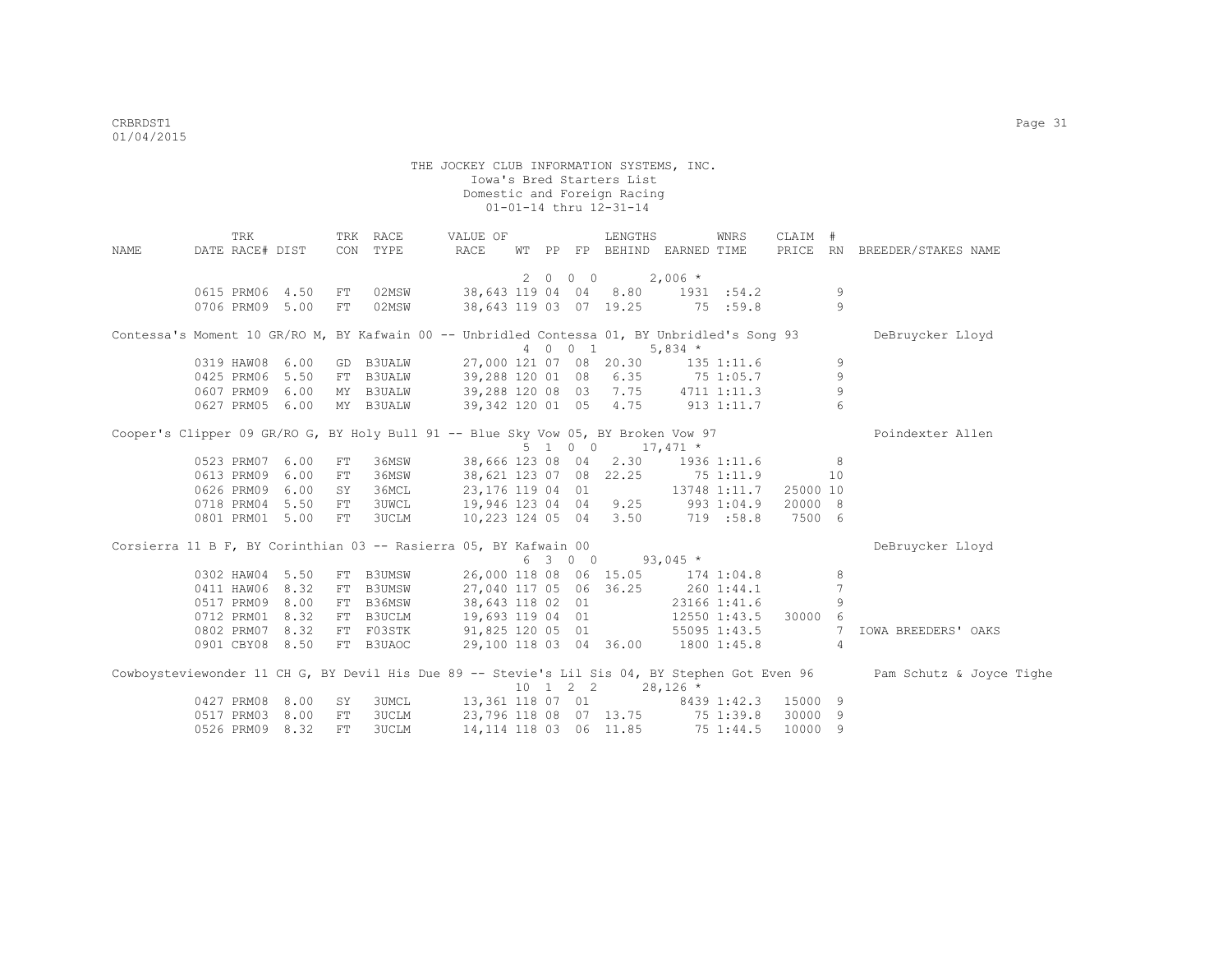|                                                                                      | TRK             |      |            | TRK RACE     | VALUE OF               |  | LENGTHS                                    |         | WNRS                | CLAIM #        |    |                               |
|--------------------------------------------------------------------------------------|-----------------|------|------------|--------------|------------------------|--|--------------------------------------------|---------|---------------------|----------------|----|-------------------------------|
| NAME                                                                                 | DATE RACE# DIST |      | CON        | TYPE         | RACE                   |  | WT PP FP BEHIND EARNED TIME                |         |                     |                |    | PRICE RN BREEDER/STAKES NAME  |
|                                                                                      | 0607 PRM02 8.32 |      | MΥ         | <b>3UCLM</b> | 12,802 118 09 02       |  | 0.75                                       |         | 2503 1:45.7         | 7500 10        |    |                               |
|                                                                                      | 0621 PRM06 8.32 |      | FT         | 3UCLM        | 12,794 118 09 09 3.85  |  |                                            |         | 75 1:45.2           | 10000 11       |    |                               |
|                                                                                      | 0706 PRM08 8.32 |      | FT         | 03STK        | 84,955 116 06 03 3.00  |  |                                            |         | 10642 1:44.8        |                |    | 12 IOWA STALLION S.           |
|                                                                                      | 0726 PRM06 8.32 |      | FT         | 3UCLM        | 11,425 116 03 05 18.50 |  |                                            |         | 308 1:43.5          | 12500 8        |    |                               |
|                                                                                      | 0802 PRM08 8.50 |      | FT         | A03STK       | 91,808 116 07 05 22.00 |  |                                            |         | 2754 1:45.8         | $\overline{7}$ |    | IOWA BREEDERS' DERBY          |
|                                                                                      | 0822 CBY05 8.32 |      | FT         | 3UCLM        |                        |  | 10,500 118 02 03 10.25 1155 1:44.7         |         |                     | 6250 8         |    |                               |
|                                                                                      | 0905 CBY06 8.32 |      | FT         | 3UCLM        | 10,500 118 03 02 3.00  |  |                                            |         | 2100 1:45.1         | 6250 9         |    |                               |
| Crabby Frank 10 B G, BY Drinkwiththedevil 04 -- Clamato Rose 98, BY Sportin' Life 78 |                 |      |            |              |                        |  |                                            |         |                     |                |    | Shady Bend Thoroughbreds      |
|                                                                                      |                 |      |            |              |                        |  | 8 2 3 0 68,717 *                           |         |                     |                |    |                               |
|                                                                                      | 0406 OP 05 6.00 |      | SY         | 3UWMC        |                        |  | 25,000 123 04 05 6.85 750 1:11.8           |         |                     |                | 9  |                               |
|                                                                                      | 0418 PRM09 5.50 |      | ${\rm FT}$ | 36MCL        |                        |  | 21,793 123 11 02 0.75 4283 1:05.9 30000 12 |         |                     |                |    |                               |
|                                                                                      | 0504 PRM09      | 6.00 | FT         | 36MSW        | 38,665 123 06 02 3.00  |  |                                            |         | 7741 1:11.5         |                | 8  |                               |
|                                                                                      | 0523 PRM09      | 6.00 | FT         | 36MSW        | 38,599 123 06 01       |  |                                            |         | 23049 1:12.2        |                | 11 |                               |
|                                                                                      | 0608 PRM07      | 6.00 | FT         | <b>3UALW</b> |                        |  | 39,332 123 02 02 nk 7891 1:11.0            |         |                     |                | 7  |                               |
|                                                                                      | 0628 PRM04      | 6.00 | SY         | <b>3UALW</b> | 39,354 123 04 01       |  |                                            |         | 23732 1:10.5        |                | 6  |                               |
|                                                                                      | 0711 PRM08 6.00 |      | FT         | 3UALW        |                        |  | 39,957 123 02 08 16.75 75 1:09.9           |         |                     |                | 8  |                               |
|                                                                                      | 0731 PRM01 6.00 |      | FT         | 3UCLM        | 16,871 123 03 04 9.50  |  |                                            |         | 1196 1:10.7 30000 5 |                |    |                               |
| Crazycoop 09 CH G, BY Congaree 98 -- Hurricane Victress 97, BY Sharp Victor 84       |                 |      |            |              |                        |  |                                            |         |                     |                |    | McShane Dave                  |
|                                                                                      |                 |      |            |              |                        |  | $5 \t1 \t0 \t0 \t7.677 \t\t*$              |         |                     |                |    |                               |
|                                                                                      | 0508 PRM07      | 6.00 | МY         | 36MCL        |                        |  | 12,177 123 01 05 14.50                     |         | 276 1:14.3          | 7500 9         |    |                               |
|                                                                                      | 0518 PRM02      | 6.00 | ${\rm FT}$ | 36MCL        | 12,177 123 06 01       |  | 7176 1:13.4                                |         |                     | 7500 9         |    |                               |
|                                                                                      | 0607 PRM02      | 8.32 | МY         | <b>3UCLM</b> |                        |  | 12,802 123 07 10 12.75 75 1:45.7           |         |                     | 7500 10        |    |                               |
|                                                                                      | 0627 PRM02      | 6.00 | GD         | 3UCLM        |                        |  | 12,846 120 01 07 11.75 75 1:10.8           |         |                     | 7500 8         |    |                               |
|                                                                                      | 0718 PRM05 6.00 |      | FT         | 3UCLM        |                        |  | 11,408 118 08 06 8.00 75 1:12.0            |         |                     | 7500 8         |    |                               |
| Crazy Jacito 11 DK B/ F, BY Petionville 92 -- Screen Princess 97, BY Slewacide 80    |                 |      |            |              |                        |  |                                            |         |                     |                |    | William L. Hobbs & Hugh Byrne |
|                                                                                      |                 |      |            |              |                        |  | 6 0 2 1                                    | 7,734 * |                     |                |    |                               |
|                                                                                      | 0504 PRM07 6.00 |      |            | FT B36MCL    |                        |  | 12,199 118 06 04 5.55                      |         | $604$ 1:13.8        | 7500 8         |    |                               |
|                                                                                      | 0524 PRM02 6.00 |      |            | FT B36MCL    |                        |  | 12,177 118 03 05 10.25                     |         | 276 1:13.2          | 7500 9         |    |                               |
|                                                                                      | 0601 PRM05 5.50 |      |            | FT B36MCL    | 12,200 118 05 04 12.50 |  |                                            |         | 603 1:05.3          | 7500 8         |    |                               |
|                                                                                      | 0629 PRM04 6.00 |      |            | MY B36MCL    | 12,177 119 08 02 0.50  |  |                                            |         | 2392 1:13.2         | 10000 9        |    |                               |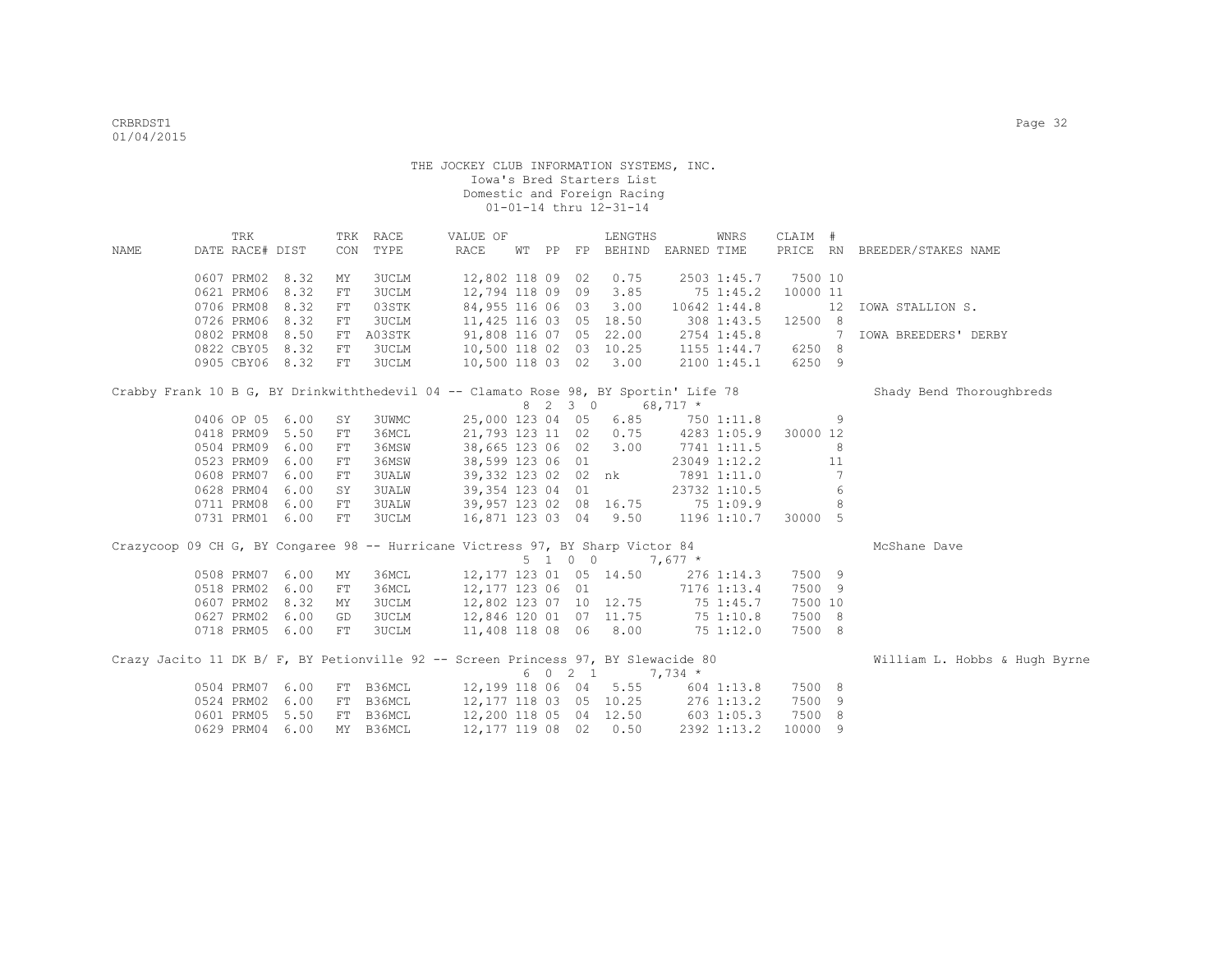|           | TRK                         |      |    | TRK RACE  | VALUE OF                                                                                   |  |         | LENGTHS                     |            | WNRS         | CLAIM # |                 |                              |
|-----------|-----------------------------|------|----|-----------|--------------------------------------------------------------------------------------------|--|---------|-----------------------------|------------|--------------|---------|-----------------|------------------------------|
| NAME      | DATE RACE# DIST             |      |    | CON TYPE  | RACE                                                                                       |  |         | WT PP FP BEHIND EARNED TIME |            |              |         |                 | PRICE RN BREEDER/STAKES NAME |
|           |                             |      |    |           |                                                                                            |  |         |                             |            |              |         |                 |                              |
|           | 0711 PRM03 6.00             |      |    | FT B36MCL | 12,200 119 01 03 6.50                                                                      |  |         |                             |            | 1447 1:13.2  | 7500 8  |                 |                              |
|           | 0807 PRM09 5.50             |      |    | SY B36MCL | 12,200 120 02 02 2.00                                                                      |  |         |                             |            | 2412 1:06.7  | 7500 8  |                 |                              |
|           |                             |      |    |           | Cream of Soup 08 GR/RO M, BY Alphabet Soup 91 -- Dazzling Crypto 99, BY Cryptoclearance 84 |  |         |                             |            |              |         |                 | River Ridge Ranch            |
|           |                             |      |    |           |                                                                                            |  | 5 1 0 0 |                             | $16,786$ * |              |         |                 |                              |
|           | 0120 OP 07 8.00             |      | FT | 4USTR     |                                                                                            |  |         | 21,000 118 08 07 12.25      |            | 70 1:38.9    |         | 11              |                              |
|           | 0308 FG 06 8.00 T YL B4UCLM |      |    |           | 18,300 120 01 04 2.25                                                                      |  |         |                             |            | 1098 1:39.1  | 25000 9 |                 |                              |
|           | 0326 FG 04 5.50 T FM B4USOC |      |    |           | 17,280 119 01 08 5.15                                                                      |  |         |                             |            | 0 1:05.1     |         | 8               |                              |
|           | 0427 PRM03 6.00             |      |    | FT B3USTR | 23, 222 120 03 01                                                                          |  |         |                             |            | 13988 1:11.1 |         | 6               |                              |
|           | 0509 PRM08 6.00             |      |    | FT B4USTK | 81,550 114 08 06 5.30                                                                      |  |         |                             |            | 1630 1:11.5  |         | 11              | MAMIE EISENHOWER S.          |
|           |                             |      |    |           | Cresco Hiflyer 06 CH M, BY Burbank 93 -- Starforjenn 97, BY Naevus Star 86                 |  |         |                             |            |              |         |                 | Priebe Berl E.               |
|           |                             |      |    |           |                                                                                            |  | 6 0 0 0 |                             | $120 *$    |              |         |                 |                              |
|           | 0426 FON04                  | 6.00 |    | FT B3UCLM |                                                                                            |  |         | 4,300 123 04 07 14.00       |            | 0 1:15.4     | 2500 9  |                 |                              |
|           | 0503 FON05                  | 6.00 |    | FT B3UCLM |                                                                                            |  |         | 4,000 123 05 05 9.00        |            | 120 1:14.2   | 2500 8  |                 |                              |
|           | 0801 CLS04                  | 6.00 |    | FT B3USTR |                                                                                            |  |         | 4,900 120 01 06 8.25        |            | 01:15.6      |         | 6               |                              |
|           | 0817 CLS07 6.00             |      |    | FT B3UCLM |                                                                                            |  |         | 3,800 124 07 08 7.05        |            | 0 1:14.4     | 2500 9  |                 |                              |
|           | 0824 CLS03 6.00             |      |    | FT B3UCLM |                                                                                            |  |         | 3,800 120 02 06 9.75        |            | 0 1:15.0     | 2500 6  |                 |                              |
|           | 0831 CLS03 8.32             |      |    | MY B3UCLM |                                                                                            |  |         | 3,800 120 06 06 39.50       |            | 01:50.0      | 2500 6  |                 |                              |
|           |                             |      |    |           | Crimsonluckytrick 06 B M, BY Crimson Hero 99 -- Esprit de Monaco 92, BY Icon 86            |  |         |                             |            |              |         |                 | Franklin Davenport & Alpha   |
| Davenport |                             |      |    |           |                                                                                            |  |         |                             |            |              |         |                 |                              |
|           |                             |      |    |           |                                                                                            |  | 8 1 2 1 |                             | $18,612$ * |              |         |                 |                              |
|           | 0515 PRM03 6.00             |      |    | MY B3UWCL |                                                                                            |  |         | 19,968 120 02 03 4.00       |            | 2395 1:12.6  | 7500 7  |                 |                              |
|           | 0529 PRM05                  | 6.00 |    | FT B3UCLM | 17,385 119 05 07 20.25                                                                     |  |         |                             |            | 75 1:10.9    | 7500 7  |                 |                              |
|           | 0614 PRM09                  | 6.00 |    | FT B3UCLM | 16,094 118 02 07 13.75                                                                     |  |         |                             |            | 751:11.8     | 7500 7  |                 |                              |
|           | 0626 PRM04                  | 5.50 |    | MY B3UCLM | 12,904 120 02 01                                                                           |  |         |                             |            | 8635 1:05.4  | 4000 6  |                 |                              |
|           | 0705 PRM01 6.00             |      |    | MY B4UCLM | 13,067 116 05 02 3.00                                                                      |  |         |                             |            | 3437 1:10.5  | 5000 7  |                 |                              |
|           | 0713 PRM04 6.00             |      |    | FT B3UCLM | 16,138 120 03 02 2.25                                                                      |  |         |                             |            | 3250 1:11.6  | 5000 5  |                 |                              |
|           | 0720 PRM07 2.00             |      |    | FT B3USTR | 31,710 118 03 05 4.30                                                                      |  |         |                             |            | 745 :21.8    |         | 7               |                              |
|           | 0808 PRM08 2.00             |      | FT | 3USTK     |                                                                                            |  |         | 30,000 119 05 07 5.85       |            | $0$ : 20.8   |         | $7\phantom{.0}$ | HEAVY S.                     |
|           |                             |      |    |           | Crooked D' Kate 10 B G, BY Rushin' to Altar 99 -- Kate d'Kate 92, BY D'Accord 79           |  |         |                             |            |              |         |                 | McClintock Loretta Fern      |
|           |                             |      |    |           |                                                                                            |  | 6 0 0 2 |                             | $5,135$ *  |              |         |                 |                              |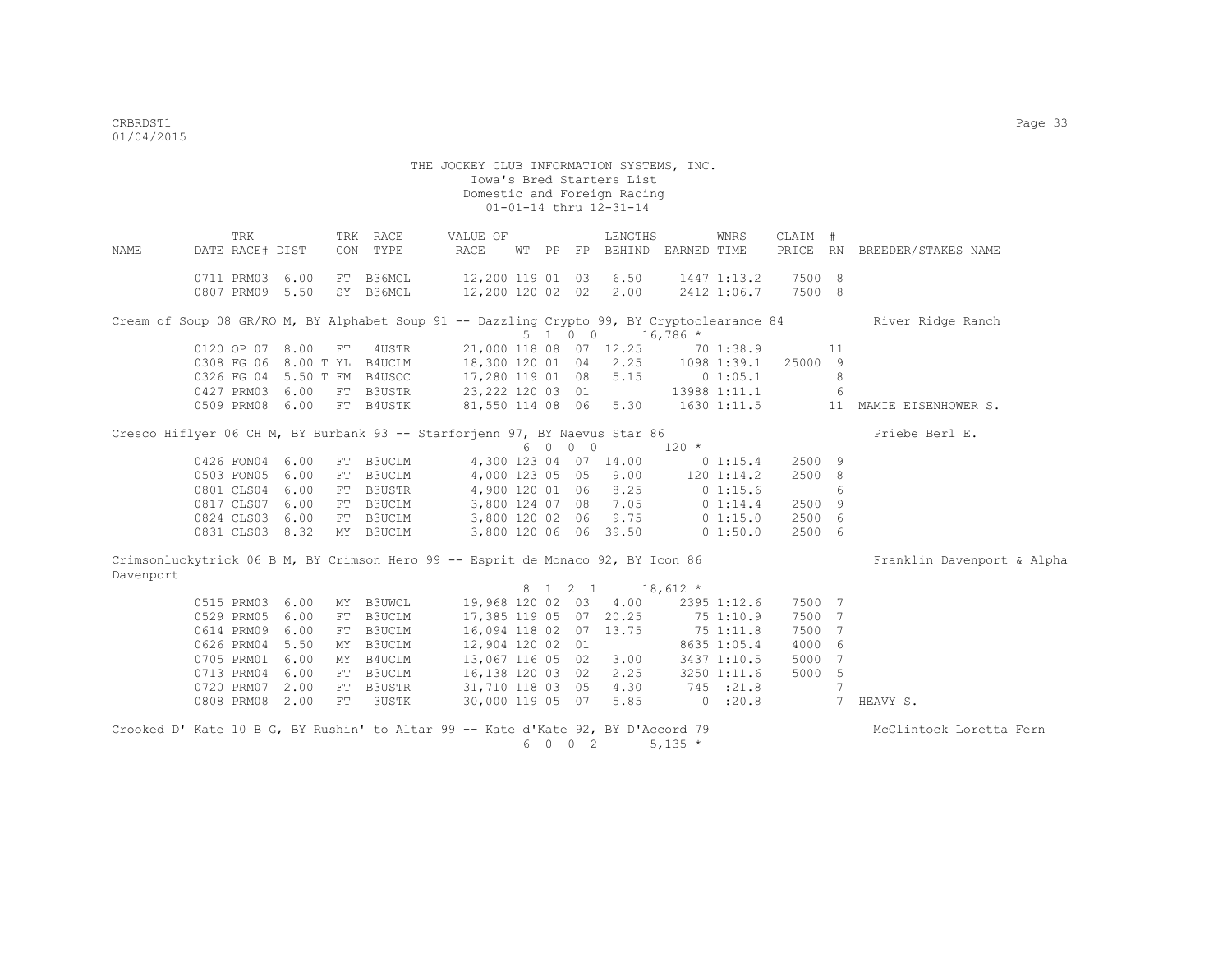| NAME                                                                                | TRK             |                      | CON | TRK RACE<br>TYPE | VALUE OF<br>RACE |  |         | LENGTHS<br>WT PP FP BEHIND EARNED TIME                  |         | WNRS              | CLAIM #  |                 |                               |
|-------------------------------------------------------------------------------------|-----------------|----------------------|-----|------------------|------------------|--|---------|---------------------------------------------------------|---------|-------------------|----------|-----------------|-------------------------------|
|                                                                                     | DATE RACE# DIST |                      |     |                  |                  |  |         |                                                         |         |                   |          |                 | PRICE RN BREEDER/STAKES NAME  |
|                                                                                     | 0504 PRM09 6.00 |                      | FT  | 36MSW            |                  |  |         | 38,665 123 01 06 12.85 75 1:11.5                        |         |                   |          | 8               |                               |
|                                                                                     | 0518 PRM02      | 6.00                 | FT  | 36MCL            |                  |  |         | 12,177 123 02 04 2.50                                   |         | 598 1:13.4 7500 9 |          |                 |                               |
|                                                                                     | 0531 PRM07      | 8.32                 | MY  | 36MCL            |                  |  |         | 12,221 123 03 04 10.60                                  |         | 608 1:46.5 7500 7 |          |                 |                               |
|                                                                                     | 0705 PRM08      | 6.00                 | GD  | 36MCL            |                  |  |         | 12,157 123 03 03 2.60                                   |         | 1424 1:12.7       | 10000 10 |                 |                               |
|                                                                                     | 0719 PRM09      | 6.00                 | FT  | 36MCL            |                  |  |         | 12,157 119 06 04 10.75 593 1:12.6 7500 10               |         |                   |          |                 |                               |
|                                                                                     | 0802 PRM02 6.00 |                      | FT  | 36MCL            |                  |  |         | 15,428 119 08 03 3.00                                   |         | 1837 1:13.2       | 10000 8  |                 |                               |
| C S I Iowa 06 CH G, BY Stephen Got Even 96 -- Lady Criminal 92, BY Criminal Type 85 |                 |                      |     |                  |                  |  |         |                                                         |         |                   |          |                 | McClintock Loretta F.         |
|                                                                                     |                 |                      |     |                  |                  |  |         | 8 1 1 1 1 10,802 *                                      |         |                   |          |                 |                               |
|                                                                                     |                 | 0209 TUP04 7.50 T FM |     | 4USST            |                  |  |         | 10,100 119 04 04 2.00                                   |         |                   |          |                 | $485$ 1:29.9 9 STARTER S.     |
|                                                                                     |                 | 0304 TUP08 8.00 T FM |     | 3USST            | 10,400 119 05 02 |  |         |                                                         |         |                   |          |                 | 3.00 1997 1:37.0 9 STARTER S. |
|                                                                                     |                 | 0326 TUP03 7.50 T FM |     | 3USST            | 9,900 119 03 01  |  |         |                                                         |         | $6015$ 1:30.0     |          | $7\overline{ }$ | STARTER S.                    |
|                                                                                     |                 | 0423 TUP05 8.00 T FM |     | 3USTR            |                  |  |         | 8,500 119 06 05 3.00                                    |         | 249 1:36.7        |          | 7               |                               |
|                                                                                     | 0525 SRP08 7.50 |                      | FT  | 3USOC            |                  |  |         | 9,200 123 05 05 7.30 184 1:30.6                         |         |                   |          | 9               |                               |
|                                                                                     |                 | 1110 TUP07 7.50 T FM |     | 3UCLM            |                  |  |         | 13,600 119 02 04 6.25 653 1:29.8 12500 9                |         |                   |          |                 |                               |
|                                                                                     |                 | 1201 TUP04 8.00 T FM |     | 3UCLM            |                  |  |         | 11,500 119 08 03 3.50 1104 1:35.7 10000 9               |         |                   |          |                 |                               |
|                                                                                     |                 | 1231 TUP02 8.00 MY   |     | <b>3UCLM</b>     |                  |  |         | 11,500 119 04 06 5.00                                   |         | $115$ $1:36.6$    | 10000 7  |                 |                               |
| Cutie's Cowboy 09 CH G, BY Winter Glitter 97 -- Cutie 97, BY Silver Ghost 82        |                 |                      |     |                  |                  |  |         |                                                         |         |                   |          |                 | Bogash Eugene                 |
|                                                                                     |                 |                      |     |                  |                  |  | 3 0 0 0 |                                                         | $410 *$ |                   |          |                 |                               |
|                                                                                     | 0801 CLS02 6.00 |                      | FT  | <b>3UMCL</b>     |                  |  |         | 3,800 123 06 04 9.25 190 1:16.2 5000 6                  |         |                   |          |                 |                               |
|                                                                                     | 0816 CLS02 6.50 |                      | FT  | 3UMCL            |                  |  |         | 4,400 123 05 08 28.75 0 1:21.2                          |         |                   | 10000 8  |                 |                               |
|                                                                                     | 0831 CLS04 8.32 |                      | MY  | 3UMCL            |                  |  |         | 4,400 123 05 04 30.00 220 1:52.4                        |         |                   | 10000 7  |                 |                               |
| Cutthroat Cutie 11 DK B/ F, BY Zanjero 04 -- Preciosa 98, BY Level Sands 91         |                 |                      |     |                  |                  |  |         |                                                         |         |                   |          |                 | McShane Dave                  |
|                                                                                     |                 |                      |     |                  |                  |  |         | $6 \quad 2 \quad 1 \quad 1 \quad 21,669 \quad ^{\star}$ |         |                   |          |                 |                               |
|                                                                                     | 0426 PRM05 5.50 |                      |     | FT B36MCL        |                  |  |         | 23,226 118 06 05 8.25                                   |         | 531 1:06.3        | 30000 10 |                 |                               |
|                                                                                     | 0517 PRM05      | 5.50                 | FT  | B36MCL           |                  |  |         | 12,177 118 02 01                                        |         | 7176 1:05.9       | 7500 9   |                 |                               |
|                                                                                     | 0608 PRM02      | 5.50                 | FT  | B3UCLM           |                  |  |         | 12,573 119 05 02 5.75                                   |         | 3168 1:05.3       | 20000 6  |                 |                               |
|                                                                                     | 0629 PRM03 5.50 |                      |     | MY B3UCLM        |                  |  |         | 14,087 119 03 06 6.00 75 1:06.3                         |         |                   | 15000    | 7               |                               |
|                                                                                     | 0713 PRM07      | 5.00                 | FT  | B3UCLM           |                  |  |         | 18,010 119 08 03 3.25 2149 :59.0                        |         |                   | 15000    | 8               |                               |
|                                                                                     | 0731 PRM03      | 5.00                 |     | FT B3UCLM        | 13,744 118 03 01 |  |         |                                                         |         | 8570 :58.9        | 7500     | $7\overline{ }$ |                               |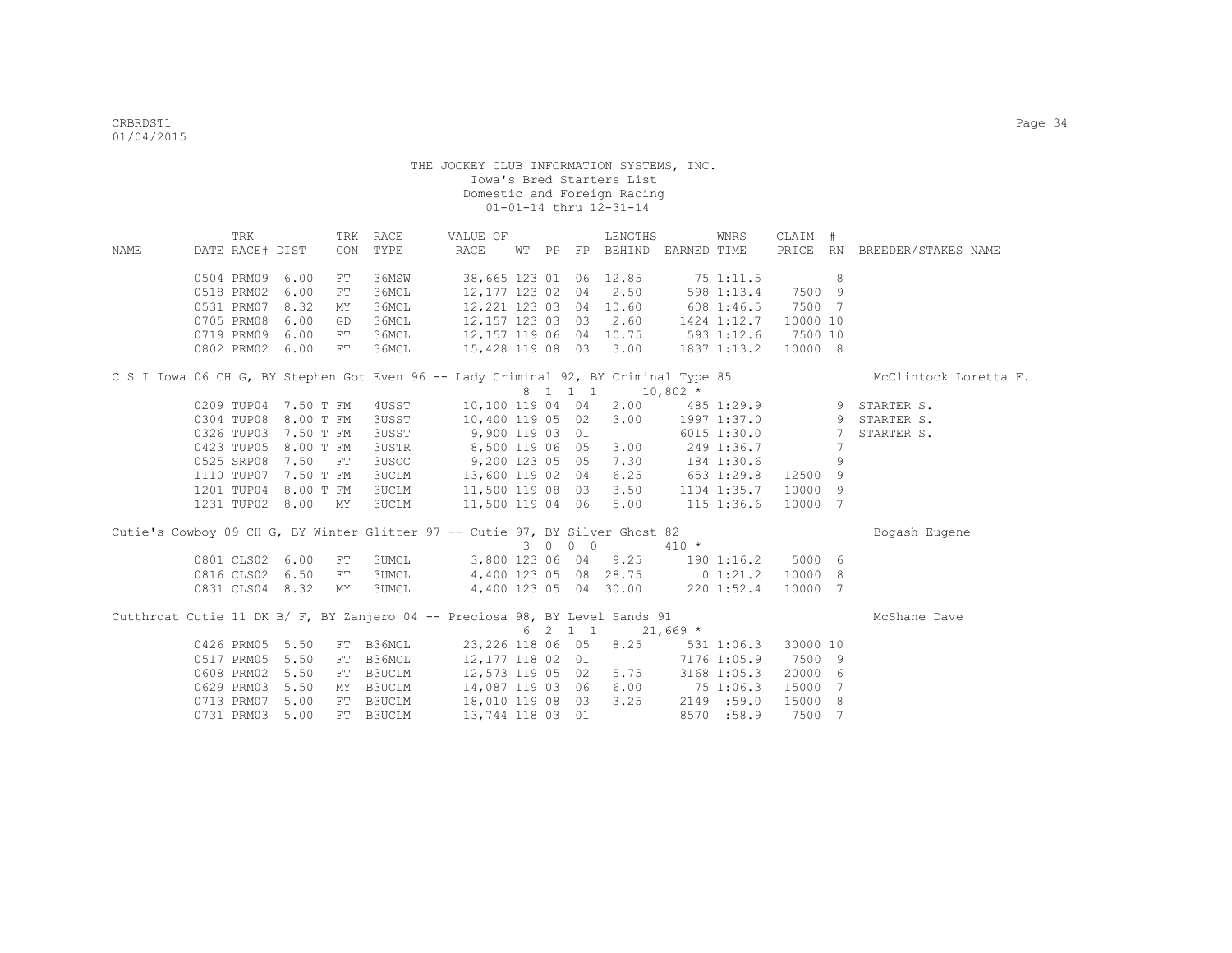|      | TRK                           |      |          | TRK RACE  | VALUE OF                                                                                          |  |         | LENGTHS |                                    | WNRS        | CLAIM #  |                 |                              |
|------|-------------------------------|------|----------|-----------|---------------------------------------------------------------------------------------------------|--|---------|---------|------------------------------------|-------------|----------|-----------------|------------------------------|
| NAME | DATE RACE# DIST               |      |          | CON TYPE  | RACE                                                                                              |  |         |         | WT PP FP BEHIND EARNED TIME        |             |          |                 | PRICE RN BREEDER/STAKES NAME |
|      |                               |      |          |           | Cycle Path 09 CH G, BY Songandaprayer 98 -- My Place Tonight 01, BY Out of Place 87               |  |         |         |                                    |             |          |                 | Hobbs William L.             |
|      |                               |      |          |           |                                                                                                   |  | 6 0 1 1 |         | $7,699*$                           |             |          |                 |                              |
|      | 0426 PRM03 6.00<br>0522 PRM01 | 5.50 | FT<br>FT | 3USTR     | 23,195 120 01 02<br>3UCLM 15,428 120 01 03 4.25 1837 1:05.6                                       |  |         | 3.25    |                                    | 4641 1:12.0 | 10000 8  | 7               |                              |
|      | 0606 PRM05                    | 6.00 |          |           | 3UWCL                                                                                             |  |         |         | 14, 158 121 01 05 12.50 325 1:10.7 |             | 7500     | 7               |                              |
|      | 0626 PRM07                    | 5.50 | FT<br>MY |           | 3UCLM 14, 114 119 06 04 4.50 696 1:04.6 7500 9                                                    |  |         |         |                                    |             |          |                 |                              |
|      | 0720 PRM05 6.00               |      | FT       |           |                                                                                                   |  |         |         |                                    |             |          |                 |                              |
|      | 0830 CBY04 5.50               |      | FT       |           | 3UCLM 14, 114 120 05 06 6.35 75 1:11.5 10000 9<br>3UCLM 12, 500 123 02 05 16.75 125 1:04.3 5000 7 |  |         |         |                                    |             |          |                 |                              |
|      |                               |      |          |           |                                                                                                   |  |         |         |                                    |             |          |                 |                              |
|      |                               |      |          |           | Damaris 12 B F, BY Bwana Charlie 01 -- Frankie's Lady 98, BY Meadowlake 83                        |  |         |         |                                    |             |          |                 | Poindexter Allen             |
|      |                               |      |          |           |                                                                                                   |  |         | 2 0 1 0 | $8,775$ *                          |             |          |                 |                              |
|      | 0601 PRM07                    | 4.50 | FT       |           | 02MSW 43,095 117 03 02 8.25                                                                       |  |         |         |                                    | 8700 :52.9  |          | -5              |                              |
|      | 0621 PRM03 5.00               |      |          | FT F02MSW | 38,622 118 06 08 21.35 75 :58.0                                                                   |  |         |         |                                    |             |          | 10              |                              |
|      |                               |      |          |           | Danas Harbor 09 DK B/ M, BY Lion Hearted 96 -- Boston Lass 00, BY Boston Harbor 94                |  |         |         |                                    |             |          |                 | Judge Tony                   |
|      |                               |      |          |           |                                                                                                   |  |         | 4 0 0 1 | $9,393*$                           |             |          |                 |                              |
|      | 0419 PRM09 5.50               |      |          | FT B36MSW |                                                                                                   |  |         |         | 38,619 123 09 04 6.25 1925 1:05.8  |             |          | 10              |                              |
|      | 0503 PRM06 6.00               |      |          |           | FT B36MSW 38,577 123 01 04 6.75 1916 1:12.8                                                       |  |         |         |                                    |             |          | 12              |                              |
|      | 0614 PRM04 6.00               |      |          |           |                                                                                                   |  |         |         |                                    |             |          | $7\overline{}$  |                              |
|      | 0731 PRM04 6.00               |      |          |           | FT B36MSW 38,687 123 05 05 12.35 895 1:12.5<br>FT B36MSW 38,687 123 05 05 12.35 895 1:12.5        |  |         |         |                                    |             |          | $7\phantom{.0}$ |                              |
|      |                               |      |          |           | Dayjur Who 08 B M, BY Dayjur 87 -- Distant Who 02, BY Distant View 91                             |  |         |         |                                    |             |          |                 | Rickert David                |
|      |                               |      |          |           |                                                                                                   |  | 7011    |         | $5,872$ *                          |             |          |                 |                              |
|      | 0426 PRM05 5.50               |      |          | FT B36MCL | 23, 226 123 03 07 9.25                                                                            |  |         |         | 75 1:06.3                          |             | 30000 10 |                 |                              |
|      | 0516 PRM02                    | 6.00 |          | FT B36MCL | 15,405 124 09 02 6.50                                                                             |  |         |         |                                    | 3042 1:12.8 | 15000 9  |                 |                              |
|      | 0612 PRM09                    | 6.00 | FT       | B36MCL    | 12,171 123 01 03                                                                                  |  |         | 3.30    | $1425$ $1:14.8$                    |             | 7500 10  |                 |                              |
|      | 0629 PRM01                    | 6.00 | MY       | B36MCL    | 23, 223 119 05 05                                                                                 |  |         |         | 26.25 538 1:11.6                   |             | 25000 6  |                 |                              |
|      | 0711 PRM03                    | 6.00 |          |           | FT B36MCL 12,200 123 06 04 7.00 603 1:13.2                                                        |  |         |         |                                    |             | 7500 8   |                 |                              |
|      | 0807 PRM09 5.50               |      |          |           | SY B36MCL 12,200 124 01 08 14.50 75 1:06.7                                                        |  |         |         |                                    |             | 7500 8   |                 |                              |
|      | 0816 CLS04 6.00               |      |          | FT B3UMCL | 3,800 125 02 05 9.75 114 1:15.6                                                                   |  |         |         |                                    |             | 5000 8   |                 |                              |
|      |                               |      |          |           |                                                                                                   |  |         |         |                                    |             |          |                 |                              |
|      |                               |      |          |           | Dazzle Me Jo 09 B G, BY Dazzling Falls 92 -- Love of Country 01, BY Commanchero 95                |  | 1 0 0 0 |         | $0 *$                              |             |          |                 | Frum Steve                   |
|      |                               |      |          |           |                                                                                                   |  |         |         |                                    |             |          |                 |                              |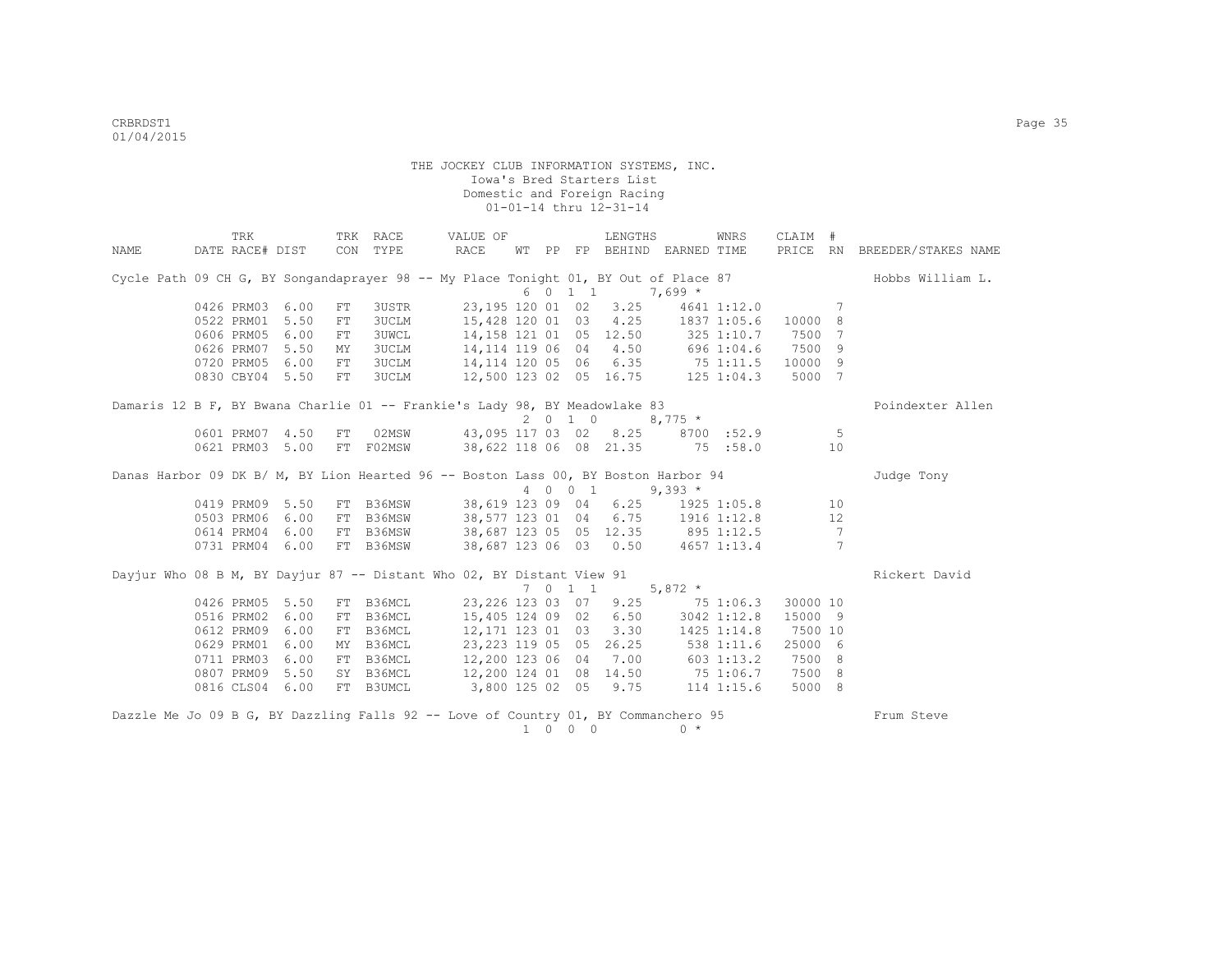|      | TRK                                                                                   |      |            | TRK RACE     | VALUE OF                         |  |         | LENGTHS                            |              | WNRS         | CLAIM # |                 |                                  |
|------|---------------------------------------------------------------------------------------|------|------------|--------------|----------------------------------|--|---------|------------------------------------|--------------|--------------|---------|-----------------|----------------------------------|
| NAME | DATE RACE# DIST                                                                       |      |            | CON TYPE     | RACE                             |  |         | WT PP FP BEHIND EARNED TIME        |              |              |         |                 | PRICE RN BREEDER/STAKES NAME     |
|      | 0322 FON06 6.00                                                                       |      | FT         | 3UCLM        | 5,200 123 05 08 26.75            |  |         |                                    |              | 01:13.8      | 5000 8  |                 |                                  |
|      | Dazzling Pioneer 09 CH M, BY Pioneering 93 -- Lovethatdazzle 02, BY Dazzling Falls 92 |      |            |              |                                  |  |         |                                    |              |              |         |                 | Richard Cosaert & Vickie Cosaert |
|      |                                                                                       |      |            |              |                                  |  | 6 0 2 2 |                                    | $11,030$ *   |              |         |                 |                                  |
|      | 0515 PRM03 6.00                                                                       |      |            | MY B3UWCL    |                                  |  |         | 19,968 120 04 04 7.50              |              | 998 1:12.6   |         | $7\phantom{.0}$ |                                  |
|      | 0529 PRM05                                                                            | 6.00 | FT         | B3UCLM       | 17,385 119 03 02                 |  |         | 5.00                               |              | 3471 1:10.9  | 7500 7  |                 |                                  |
|      | 0614 PRM09                                                                            | 6.00 |            | FT B3UCLM    | 16,094 118 06 03 9.00            |  |         |                                    |              | 1927 1:11.8  | 7500 7  |                 |                                  |
|      | 0704 PRM07                                                                            | 5.50 |            | FT B3UCLM    | 14,137 120 07 03 7.50            |  |         |                                    |              | 1681 1:05.2  | 7500 8  |                 |                                  |
|      | 0727 PRM04 6.00                                                                       |      |            | FT B3UCLM    | 10,893 120 03 02 nk              |  |         |                                    |              | 2878 1:12.9  | 4000 6  |                 |                                  |
|      | 0809 PRM01 6.00                                                                       |      |            | FT B3UCLM    | 11,756 120 04 07 11.55           |  |         |                                    | 751:11.2     |              | 5000 7  |                 |                                  |
|      | Deep in de Nile 11 B G, BY Humming 96 -- Which Witch 01, BY Accelerator 94            |      |            |              |                                  |  |         |                                    |              |              |         |                 | Hansen Donald C.                 |
|      |                                                                                       |      |            |              |                                  |  | 9 0 0 2 |                                    | $3,823$ *    |              |         |                 |                                  |
|      | 0425 PRM09 5.50                                                                       |      | FT         | 36MCL        |                                  |  |         | 23, 173 116 03 08 13.50            | 75 1:06.5    |              | 25000 8 |                 |                                  |
|      | 0509 PRM03 8.32                                                                       |      | FT         | 36MCL        |                                  |  |         | 15,471 116 04 03 13.00             | 1860 1:47.3  |              | 10000 6 |                 |                                  |
|      | 0608 PRM09                                                                            | 6.00 | FT         | 36MCL        |                                  |  |         | 12,200 119 04 04 4.25              |              | 603 1:14.1   | 7500 8  |                 |                                  |
|      | 0626 PRM03                                                                            | 6.00 | MΥ         | 36MCL        |                                  |  |         | 11,971 116 07 06 17.50             | 75 1:12.6    |              | 7500 8  |                 |                                  |
|      | 0713 PRM09                                                                            | 6.00 | ${\rm FT}$ | 36MCL        | 15,405 119 06 07 23.35           |  |         |                                    | 751:11.3     |              | 15000 9 |                 |                                  |
|      | 0802 CLS04 6.00                                                                       |      | FT         | 03MSW        | 6,100 120 03 03 9.50             |  |         |                                    |              | 732 1:16.4   |         | 6               |                                  |
|      | 0816 CLS02 6.50                                                                       |      | FT         | 3UMCL        | 4,400 118 03 04 8.75             |  |         |                                    |              | 220 1:21.2   | 10000 8 |                 |                                  |
|      | 0823 CLS01 8.32                                                                       |      | FT         | <b>3UMSW</b> | 6,100 121 06 05 26.25 183 1:48.0 |  |         |                                    |              |              |         | -7              |                                  |
|      | 0829 CLS04 6.00                                                                       |      | MY         | <b>3UMCL</b> | 3,800 118 06 06 18.50            |  |         |                                    | $0\;1:18.2$  |              | 5000 8  |                 |                                  |
|      | Demidofflight 10 CH G, BY Demidoff 90 -- Harmony Light 01, BY Colony Light 89         |      |            |              |                                  |  |         |                                    |              |              |         |                 | El Deeb Mohamed Dr.              |
|      |                                                                                       |      |            |              |                                  |  | 6 1 0 1 | $14,420$ *                         |              |              |         |                 |                                  |
|      | 0503 PRM05                                                                            | 6.00 | FT         | 3UCLM        | 19,322 120 07 01                 |  |         |                                    |              | 11583 1:12.8 | 15000 7 |                 |                                  |
|      | 0525 PRM04                                                                            | 6.00 | MΥ         | <b>3UCLM</b> |                                  |  |         | 27,068 123 05 07 25.25             |              | 75 1:09.9    | 15000 7 |                 |                                  |
|      | 0615 PRM01                                                                            | 6.00 | FT         | <b>3UCLM</b> |                                  |  |         | 19,989 123 03 05 16.55 463 1:11.4  |              |              | 7500 6  |                 |                                  |
|      | 0717 PRM04                                                                            | 6.00 | FT         | <b>3UCLM</b> |                                  |  |         | 16,009 120 07 05 7.25 367 1:11.3   |              |              | 5000 8  |                 |                                  |
|      | 0801 PRM07                                                                            | 6.00 | FT         | 3UCLM        |                                  |  |         | 15,428 120 06 03 10.75 1837 1:11.1 |              |              | 5000 8  |                 |                                  |
|      | 0817 CBY09 8.32                                                                       |      | FT         | <b>3UCLM</b> | 9,500 123 04 09 23.50            |  |         |                                    | $95\ 1:46.0$ |              | 4000 10 |                 |                                  |
|      | Demidoff's Destiny 10 B M, BY Demidoff 90 -- It's Destiny 93, BY Red Ransom 87        |      |            |              |                                  |  |         |                                    |              |              |         |                 | El Deeb Mohamed Dr.              |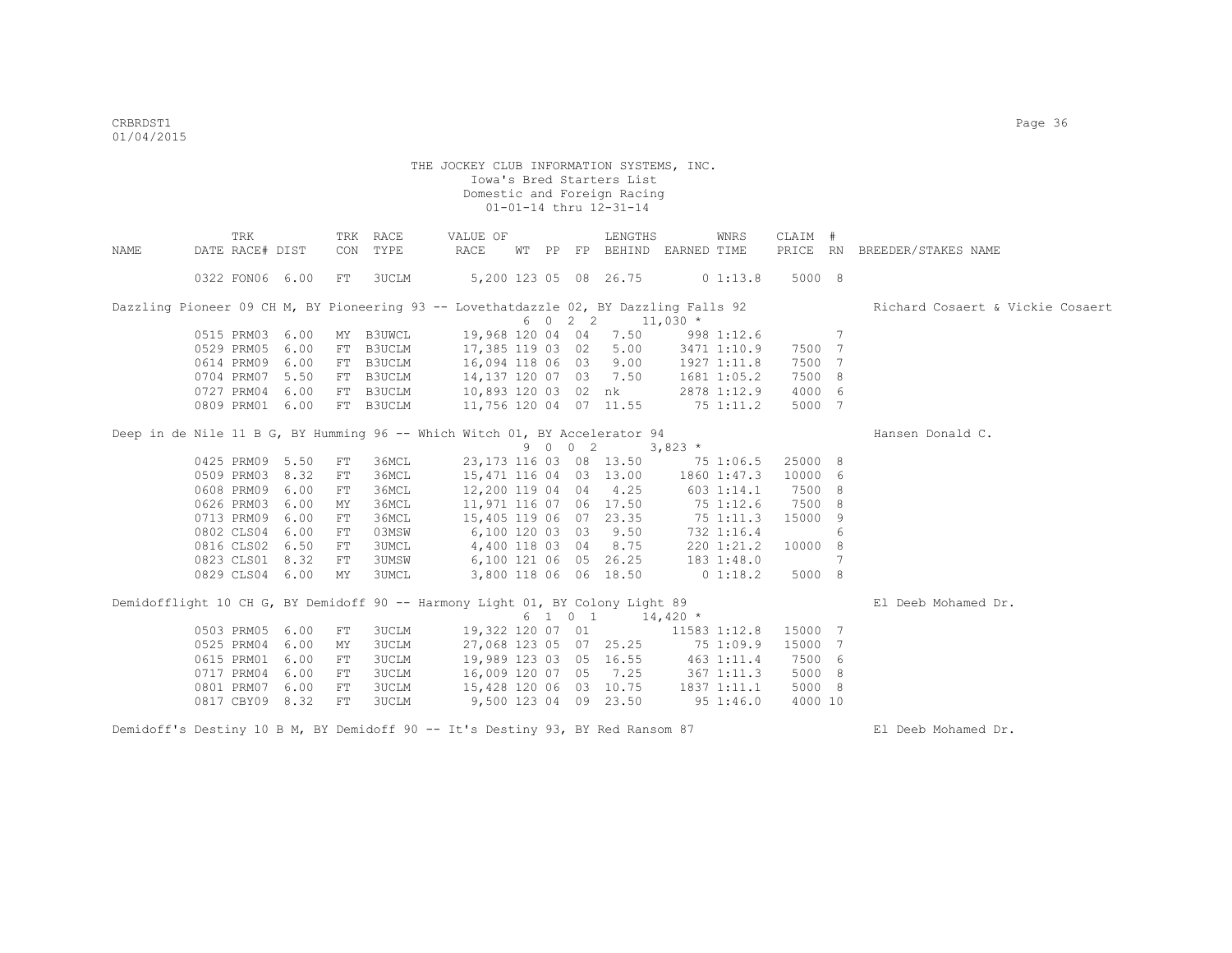THE JOCKEY CLUB INFORMATION SYSTEMS, INC. Iowa's Bred Starters List Domestic and Foreign Racing 01-01-14 thru 12-31-14 TRK TRK RACE VALUE OF LENGTHS WNRS CLAIM # NAME DATE RACE# DIST CON TYPE RACE WT PP FP BEHIND EARNED TIME PRICE RN BREEDER/STAKES NAME 2 0 0 0 675 \* 0808 CBY10 6.00 FT B3UMSW 27,000 123 01 05 14.25 405 1:13.6 6 0823 CBY05 5.50 FT B3UMSW 27,000 123 01 05 9.50 270 1:06.1 8 Demi'sghost 10 CH G, BY Demidoff 90 -- Office Romance 01, BY Bianconi 95 El Deeb Mohamed Dr.  $1 \t0 \t0 \t0 \t105 \t\t \star$ <br>10.500 123 01 10 25.85 105 0904 CBY04 6.00 FT 3UMCL 10,500 123 01 10 25.85 105 1:12.9 6250 10 Desanctus 12 DK B/ C, BY Offlee Wild 00 -- Bint Elusive 02, BY Elusive Quality 93 Poindexter Allen 1 0 0 0 533 \* 0807 PRM01 5.50 SY 02MCL 23,174 119 03 05 8.50 533 1:06.5 30000 8 Devil Himself 08 CH G, BY Devil His Due 89 -- Danzig Foxxy Woman 95, BY Dr. Danzig 82 J. R. Lewis & Beverly Lewis  $11$  0 2 3 9,534 \*<br>11,000 119 04 06 10.75 75 1 0419 PRM02 6.00 FT 3UCLM 11,000 119 04 06 10.75 75 1:12.4 7500 6<br>0501 PRM03 8.00 GD 3UCLM 11,264 120 01 03 4.00 1914 1:39.9 7500 4 0501 PRM03 8.00 GD 3UCLM 11,264 120 01 03 4.00 1914 1:39.9 7500 4 0510 HPO04 8.00 FT 3UAOC 17,200 121 09 03 2.60 1920 1:41.2 7500 9<br>0524 PRM03 8.32 FT 3UCLM 23,195 118 06 03 10.75 2785 1:45.0 7500 7 0524 PRM03 8.32 FT 3UCLM 23,195 118 06 03 10.75 2785 1:45.0 7500 7 0531 PRM09 8.50 MY 3UALW 39,288 120 05 05 6.85 906 1:47.2 9 0620 PRM03 8.32 FT 3UCLM 14,137 116 03 07 13.00 75 1:44.3 6500 8 0704 PRM05 8.00 FT 3UCLM 10,000 120 03 08 15.75 75 1:40.9 4000 9 0803 CLS01 8.32 FT 3UCLM 3,800 123 04 02 3.75 760 1:47.0 2500 5 0809 CLS02 8.32 SL 3UCLM 5,000 123 03 05 9.75 150 1:47.6 5000 6<br>0824 CLS06 8.32 FT 3UCLM 3,800 123 02 02 2.00 760 1:47.2 2500 6 0824 CLS06 8.32 FT 3UCLM 3,800 123 02 02 2.00 760 1:47.2 2500 6 0830 CLS04 6.50 FT 3UCLM 3,800 123 04 05 12.50 114 1:21.8 2500 7 Diable River 09 DK B/ G, BY Swing Lord 98 -- Geenarita 93, BY Festin (ARG) 86 Whindylea Farm  $9 \quad 3 \quad 1 \quad 1 \quad 12,095 \atop 3060 \quad 146.6$ <br>5,100 123 09 01 3060 146.6 0222 FON06 4.00 FT 3UCLM 5,100 123 09 01 3060 :46.6 5000 10<br>0322 FON06 6.00 FT 3UCLM 5,200 123 06 02 3.75 1040 1:13.8 5000 8 0322 FON06 6.00 FT 3UCLM 5,200 123 06 02 3.75 1040 1:13.8<br>0405 FON08 6.00 FT 3UCLM 5,200 123 07 09 3.75 0 1:14.6 0405 FON08 6.00 FT 3UCLM 5,200 123 07 09 3.75 0 1:14.6 5000 9 0503 FON02 6.00 FT 3UCLM 4,000 123 01 04 4.25 200 1:14.4 2500 6 0510 HPO05 8.00 FT 4UCLM 13,700 120 08 03 2.50 1500 1:40.4 3500 9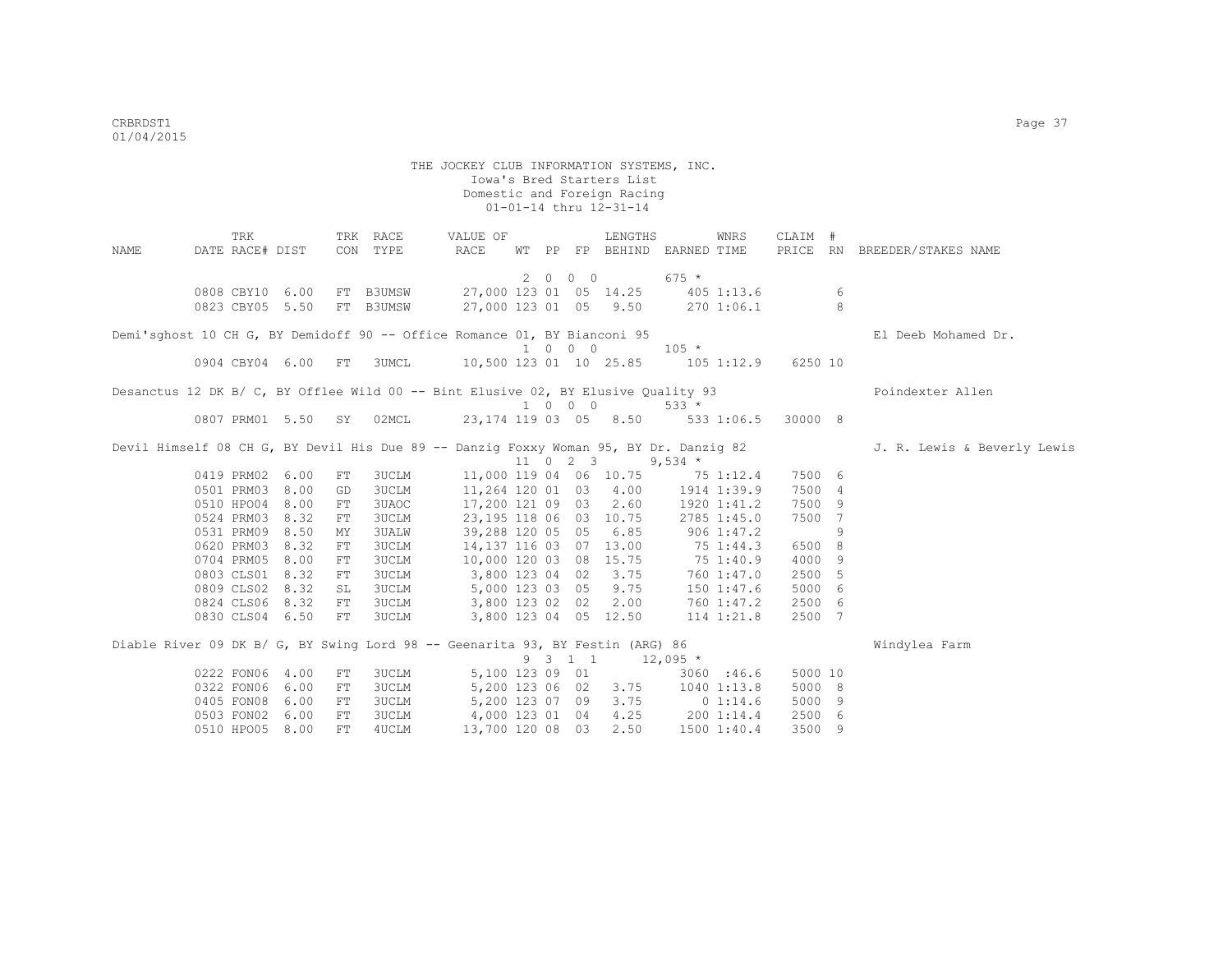|                                                                                   | TRK             |      |     | TRK RACE      | VALUE OF                                                   |  |                 | LENGTHS                                    |                | WNRS         | CLAIM #  |   |                     |
|-----------------------------------------------------------------------------------|-----------------|------|-----|---------------|------------------------------------------------------------|--|-----------------|--------------------------------------------|----------------|--------------|----------|---|---------------------|
| NAME                                                                              | DATE RACE# DIST |      | CON | TYPE          | RACE                                                       |  |                 | WT PP FP BEHIND EARNED TIME                |                |              | PRICE RN |   | BREEDER/STAKES NAME |
|                                                                                   | 0712 CBY03 8.32 |      | FT  | 3UCLM         | 11,500 123 05 07 44.75                                     |  |                 |                                            | $115$ $1:44.6$ |              | 6250 7   |   |                     |
|                                                                                   | 0802 CLS02      | 6.00 | FT  | 3UCLM         |                                                            |  | 5,000 123 03 01 |                                            | 3000 1:15.6    |              | 5000 6   |   |                     |
|                                                                                   | 0823 CLS03 6.50 |      | FT  | 3UCLM         |                                                            |  |                 | 5,700 123 05 06 5.25 0 1:20.4              |                |              | 5000 7   |   |                     |
|                                                                                   | 0829 CLS02 6.50 |      | MY  | 3UCLM         |                                                            |  |                 | 5,300 123 05 01 3180 1:23.4                |                |              | 5000 6   |   |                     |
| Diamond Star 08 CH M, BY Teton Forest 01 -- Crafty Diamond 02, BY Crafty Dude 89  |                 |      |     |               |                                                            |  |                 |                                            |                |              |          |   | Poindexter Allen    |
|                                                                                   |                 |      |     |               |                                                            |  |                 | $7 \t1 \t0 \t2 \t12,531 \t*$               |                |              |          |   |                     |
|                                                                                   | 0509 PRM02 5.50 |      | FT  | B3UCLM        |                                                            |  |                 | 11,672 120 03 04 11.75                     |                | 755 1:06.9   | 15000 6  |   |                     |
|                                                                                   | 0523 PRM03      | 6.00 |     | FT B3UCLM     |                                                            |  |                 | 18,022 120 08 07 19.50 75 1:11.6           |                |              | 12500 8  |   |                     |
|                                                                                   | 0614 PRM05      | 5.00 |     | FT B3UCLM     | 11,602 119 01 04 4.25                                      |  |                 |                                            | 697 1:00.2     |              | 10000 10 |   |                     |
|                                                                                   | 0628 PRM10      | 6.00 |     | SY B3UCLM     | 12,755 120 09 03 3.50                                      |  |                 |                                            | 1513 1:12.7    |              | 7500 9   |   |                     |
|                                                                                   | 0712 PRM02      | 6.00 |     | FT B3UCLM     | 12,221 117 01 03 12.00 1459 1:11.9                         |  |                 |                                            |                |              | 5000 7   |   |                     |
|                                                                                   | 0724 PRM02 6.00 |      |     | FT B3UCLM     | 12,868 120 06 04 2.25 641 1:13.6                           |  |                 |                                            |                |              | 7500 7   |   |                     |
|                                                                                   | 0808 PRM05 5.50 |      |     | FT B3UCLM     | 12,758 115 11 01 7391 1:06.1                               |  |                 |                                            |                |              | 5000 12  |   |                     |
|                                                                                   |                 |      |     |               |                                                            |  |                 |                                            |                |              |          |   |                     |
| Diesel's Prize 08 CH G, BY Pure Prize 98 -- Whisperifyoudare 97, BY Red Ransom 87 |                 |      |     |               |                                                            |  |                 |                                            |                |              |          |   | Roll Reroll Stables |
|                                                                                   |                 |      |     |               |                                                            |  |                 | $6 \quad 2 \quad 1 \quad 3 \quad 40.781$ * |                |              |          |   |                     |
|                                                                                   | 0426 PRM03      | 6.00 | FT  | 3USTR         | 23,195 120 05 01                                           |  |                 |                                            |                | 13923 1:12.0 |          | 7 |                     |
|                                                                                   | 0508 PRM02      | 6.00 | FT  | 4USOC         | 23,171 124 06 03 4.25 2773 1:11.9                          |  |                 |                                            |                |              |          | 8 |                     |
|                                                                                   | 0525 PRM04      | 6.00 | MY  | 3UCLM         | 27,068 123 02 02 2.50 5421 1:09.9                          |  |                 |                                            |                |              | 15000 7  |   |                     |
|                                                                                   | 0619 PRM04      | 6.00 | SY  | 3UCLM         | 30,317 123 03 03 6.50 3654 1:09.9                          |  |                 |                                            |                |              | 25000 6  |   |                     |
|                                                                                   | 0720 PRM09      | 6.00 | FT  | 3UAOC         | 39,268 120 02 03 11.25                                     |  |                 |                                            |                | 4700 1:09.7  | 12500 10 |   |                     |
|                                                                                   | 0803 PRM02 5.50 |      | FT  | 3UCLM         | 15,467 124 06 01                                           |  |                 |                                            |                | 10310 1:04.4 | 10000 7  |   |                     |
| Dina's Typhoon 08 DK B/ M, BY Pin Stripe 96 -- Dina's Chum 85, BY Chumming 80     |                 |      |     |               |                                                            |  |                 |                                            |                |              |          |   | Hansen Donald C.    |
|                                                                                   |                 |      |     |               |                                                            |  | 5 0 0 0         | $1,213$ *                                  |                |              |          |   |                     |
|                                                                                   | 0311 HOU07 8.32 |      | FT  | 4UCLM         | 11,500 118 03 08 39.55 100 1:42.5                          |  |                 |                                            |                |              | 15000 8  |   |                     |
|                                                                                   | 0501 PRM07      | 8.00 | GD  | B3UWCL        |                                                            |  |                 |                                            |                |              | 15000    | 7 |                     |
|                                                                                   | 0605 PRM02      | 8.32 | FT  | <b>B3UCLM</b> | 15,000 118 06 07 29.25 75 1:39.4<br>12,500 120 06 05 16.25 |  |                 |                                            |                | 373 1:45.1   | 5000     | 6 |                     |
|                                                                                   | 0614 PRM09      | 6.00 | FT  | B3UCLM        | 16,094 118 07 05 10.50                                     |  |                 |                                            |                | 370 1:11.8   | 7500 7   |   |                     |
|                                                                                   | 0808 PRM03      | 6.00 |     | FT B3UCLM     | 11,419 124 04 05 16.75                                     |  |                 |                                            |                | 295 1:12.2   | 5000 7   |   |                     |

Diplomaticapproach 11 GR/RO G, BY Tactical Cat 96 -- Ms Bessie 01, BY Pleasant Tap 87 Hobbs James M.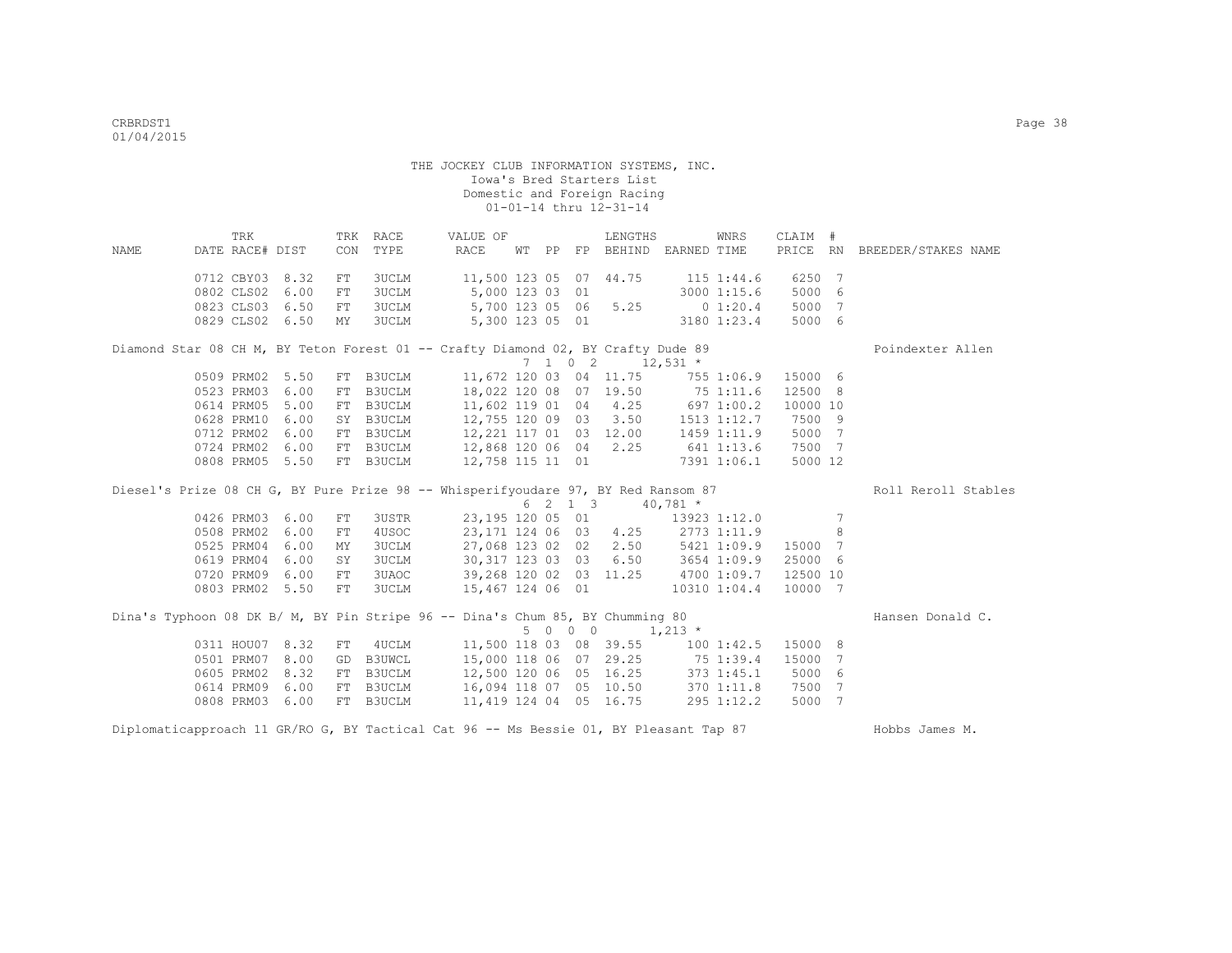|      | TRK             |      |      | TRK RACE                    | VALUE OF                                                                                                                                      |  |                   | LENGTHS                                       |            | WNRS                 | CLAIM #  |    |                              |
|------|-----------------|------|------|-----------------------------|-----------------------------------------------------------------------------------------------------------------------------------------------|--|-------------------|-----------------------------------------------|------------|----------------------|----------|----|------------------------------|
| NAME | DATE RACE# DIST |      |      | CON TYPE                    | RACE                                                                                                                                          |  |                   | WT PP FP BEHIND EARNED TIME                   |            |                      |          |    | PRICE RN BREEDER/STAKES NAME |
|      |                 |      |      |                             |                                                                                                                                               |  |                   | $6 \quad 1 \quad 0 \quad 0 \quad 15,075 \neq$ |            |                      |          |    |                              |
|      | 0425 PRM09 5.50 |      | FT   | 36MCL                       |                                                                                                                                               |  |                   | 23,173 118 02 01                              |            | 13865 1:06.5 30000 8 |          |    |                              |
|      | 0518 PRM07 6.00 |      | FT   | 3UCLM                       |                                                                                                                                               |  |                   | 17,943 118 05 08 13.10                        |            | 75 1:11.8 15000 11   |          |    |                              |
|      | 0526 PRM09 8.32 |      | FT   | 3UCLM                       |                                                                                                                                               |  |                   | 14, 114 115 02 04 10.85 696 1:44.5            |            |                      | 10000 9  |    |                              |
|      | 0607 PRM02      | 8.32 | MΥ   | 3UCLM                       | 12,802 118 08 05                                                                                                                              |  |                   | 2.50                                          |            | 289 1:45.7           | 7500 10  |    |                              |
|      | 0705 PRM04      | 8.32 | GD   | 3UCLM                       | 9,707 115 04 07 14.50 75 1:44.8                                                                                                               |  |                   |                                               |            |                      | 10000 9  |    |                              |
|      | 0718 PRM09 8.50 |      | FT   | 3UCLM                       |                                                                                                                                               |  |                   | 12,802 115 05 09 27.25 75 1:46.8              |            |                      | 7500 10  |    |                              |
|      |                 |      |      |                             | Disqualified 10 B M, BY Sky Classic 87 -- Ms Shawcolat 99, BY Mr. Shawklit 91                                                                 |  |                   |                                               |            |                      |          |    | Olson Rick L.                |
|      |                 |      |      |                             |                                                                                                                                               |  | 12    3    2    1 |                                               | $50,011$ * |                      |          |    |                              |
|      |                 |      |      | 0224 HOU06 5.00 T FM B4UCLM | 9,000 118 05 02                                                                                                                               |  |                   | 1.00                                          |            | 1740 :59.3 15000 8   |          |    |                              |
|      | 0406 HAW07 6.50 |      |      | FT B3UALW                   | 27,000 121 02 07                                                                                                                              |  |                   | 9.50                                          |            | 180 1:19.4           |          | 8  |                              |
|      | 0420 PRM09      | 6.00 |      | FT B3UWCL                   | 17,942 123 11 05                                                                                                                              |  |                   | 9.05                                          |            | 406 1:12.6           | 15000 11 |    |                              |
|      | 0516 PRM09      | 5.50 | FT   | B3UCLM                      | 17,987 124 08 06                                                                                                                              |  |                   | 3.85                                          |            | 75 1:06.1            | 15000    | 9  |                              |
|      | 0612 PRM03      | 8.00 | FT   | B3UCLM                      | 11,251 116 08 02                                                                                                                              |  |                   | 0.75                                          |            | 2737 1:42.8          | 10000    | 8  |                              |
|      | 0703 PRM01      | 8.50 | FT   | B3UCLM                      | 12,867 123 06 01                                                                                                                              |  |                   |                                               |            | 7683 1:49.4          | 10000    | 7  |                              |
|      | 0727 PRM05      | 8.00 | FT   | B3UCLM                      | 14,776 124 09 01                                                                                                                              |  |                   |                                               |            | 9744 1:42.1          | 15000    | 9  |                              |
|      | 0808 PRM09 6.00 |      | FT   | <b>B3UALW</b>               | 39,288 120 01 01                                                                                                                              |  |                   |                                               |            | 23556 1:11.6         |          | 9  |                              |
|      | 0901 CBY08      | 8.50 |      | FT B3UAOC                   | 29,100 119 02 03 18.75                                                                                                                        |  |                   |                                               |            | 3300 1:45.8          | 25000 4  |    |                              |
|      |                 |      |      |                             | 1009 HAW03 8.00 T FM B3UCLM 17,820 121 01 05 4.50 390 1:39.5 16000 9<br>1025 HAW01 5.50 T FM B3UCLM 14,180 121 06 07 10.60 100 1:03.9 16000 9 |  |                   |                                               |            |                      |          |    |                              |
|      |                 |      |      |                             |                                                                                                                                               |  |                   |                                               |            |                      |          |    |                              |
|      |                 |      |      |                             | 1105 HAW05 8.00 T FM B3UCLM 16,880 121 10 09 12.25 100 1:37.9                                                                                 |  |                   |                                               |            |                      | 16000 10 |    |                              |
|      |                 |      |      |                             | Dixie Surge 09 B G, BY Storm Surge 02 -- Dixie Kate 03, BY Dixieland Heat 90                                                                  |  |                   |                                               |            |                      |          |    | Schaben Jim                  |
|      |                 |      |      |                             |                                                                                                                                               |  |                   | 7 3 2 1                                       | $55,275$ * |                      |          |    |                              |
|      | 0420 PRM02 5.00 |      | FT   | 3UCLM                       |                                                                                                                                               |  |                   | 10,886 119 07 02 1.50                         |            | 2856 :59.3 7500 7    |          |    |                              |
|      | 0503 PRM02      | 6.00 | FT   | 3UCLM                       | 10,880 123 07 02                                                                                                                              |  |                   | 0.75                                          |            | 2835 1:12.2          | 7500 8   |    |                              |
|      | 0518 PRM07      | 6.00 | FT   | 3UCLM                       | 17,943 120 06 01                                                                                                                              |  |                   |                                               |            | 10569 1:11.8         | 12500 11 |    |                              |
|      | 0606 PRM09      | 6.00 | $FT$ | 3UCLM                       | 14,798 124 04 01                                                                                                                              |  |                   |                                               |            | 9809 1:11.0          | 15000 8  |    |                              |
|      | 0628 PRM04      | 6.00 | SY   | <b>3UALW</b>                | 39,354 120 06 03                                                                                                                              |  |                   | $4.25$ $4746$ $1:10.5$                        |            |                      |          | 6  |                              |
|      | 0720 PRM09      | 6.00 | FT   | 3UAOC                       | 39,268 123 05 05 12.25                                                                                                                        |  |                   |                                               |            | $904$ 1:09.7         |          | 10 |                              |
|      | 0809 PRM06 6.00 |      | FT   | 3UALW                       | 39,288 121 01 01                                                                                                                              |  |                   |                                               |            | 23556 1:10.1         |          | 9  |                              |
|      |                 |      |      |                             |                                                                                                                                               |  |                   |                                               |            |                      |          |    |                              |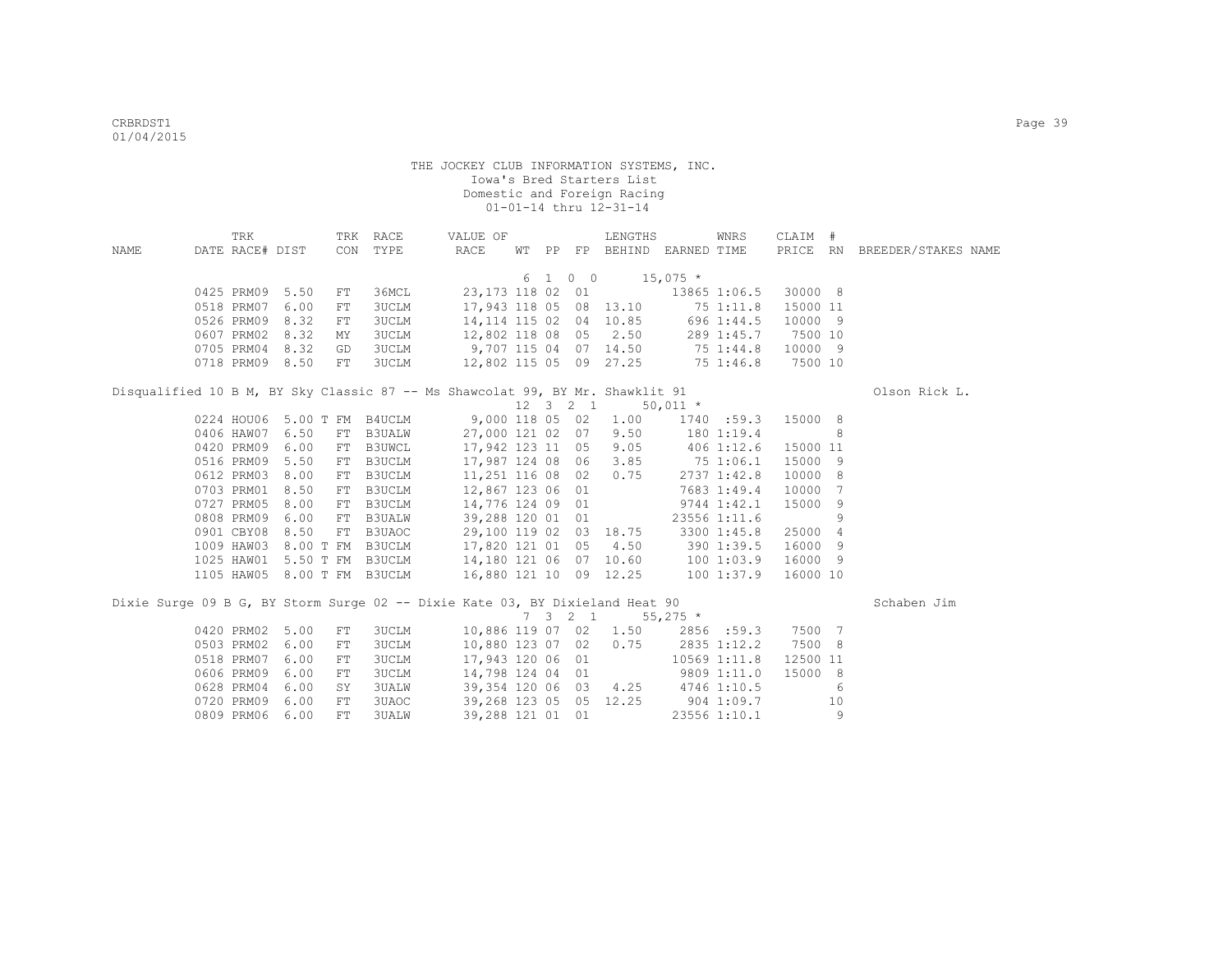|      | TRK                      |    | TRK RACE           | VALUE OF                                                                              |  | LENGTHS                      |                                               | WNRS | CLAIM # |                |                                                                                                              |
|------|--------------------------|----|--------------------|---------------------------------------------------------------------------------------|--|------------------------------|-----------------------------------------------|------|---------|----------------|--------------------------------------------------------------------------------------------------------------|
| NAME | DATE RACE# DIST CON TYPE |    |                    | RACE                                                                                  |  |                              | WT PP FP BEHIND EARNED TIME                   |      |         |                | PRICE RN BREEDER/STAKES NAME                                                                                 |
|      |                          |    |                    | Do It Like Kela 12 DK B/ F, BY Kela 98 -- I'll Do It My Way 97, BY Thunder Gulch 92   |  | $2 \t1 \t1 \t0 \t30,471 \t*$ |                                               |      |         |                | McClintock Loretta F.                                                                                        |
|      |                          |    |                    | 0725 PRM03 5.50 FT F02MCL 21,904 119 03 01 13143 1:07.0 25000 7                       |  |                              |                                               |      |         |                |                                                                                                              |
|      |                          |    |                    |                                                                                       |  |                              |                                               |      |         |                | 0802 PRM06 6.00 FT F02STK 86,641 117 04 02 1.25 17328 1:13.0 7 IOWA SORORITY S.                              |
|      |                          |    |                    | Doji Boy 09 CH G, BY American Spirit 96 -- Doji 90, BY Sunny Clime 72                 |  |                              |                                               |      |         |                | Figure 1 Ranch                                                                                               |
|      |                          |    |                    |                                                                                       |  |                              | $2\ 0\ 0\ 0\ 150\star$                        |      |         |                |                                                                                                              |
|      | 0502 PRM04 6.00          | FT |                    | 3UWCL 17,987 119 01 09 24.25 75 1:12.9 10000 9                                        |  |                              |                                               |      |         |                |                                                                                                              |
|      | 0518 PRM07 6.00          | FT |                    | 3UCLM 17,943 120 02 11 26.60 75 1:11.8 12500 11                                       |  |                              |                                               |      |         |                |                                                                                                              |
|      |                          |    |                    |                                                                                       |  | $7 \t1 \t0 \t1 \t22,115 \t*$ |                                               |      |         |                | Don't Claim Me 11 CH G, BY Added Edge 00 -- Shoot for the Loot 99, BY Demaloot Demashoot 90 Bolinger Michael |
|      | 0329 FON09 6.00          |    | FT                 | 03STK 15,175 119 06 06 10.25 0 1:14.6 7 BAXTER S.                                     |  |                              |                                               |      |         |                |                                                                                                              |
|      | 0523 CBY08 5.50          |    | 3UMSW<br>FT        | 27,000 119 06 08 15.75 270 1:05.9                                                     |  |                              |                                               |      |         | 8              |                                                                                                              |
|      | 0605 CBY08 5.50          |    | 03MSW<br>FT        | 28,350 122 01 04 6.00 1080 1:06.2                                                     |  |                              |                                               |      |         | 11             |                                                                                                              |
|      | 0628 CBY07 6.00          | SY | 03MSW              | 27,000 122 09 04 10.25 1080 1:12.3                                                    |  |                              |                                               |      |         | 9              |                                                                                                              |
|      | 0719 CBY05 6.00          |    | <b>3UMSW</b><br>FT | 27,000 121 01 01 16200 1:11.6                                                         |  |                              |                                               |      |         | 10             |                                                                                                              |
|      | 0823 CBY03 7.50 T FM     |    | 03ALW              | 37,300 118 05 07 17.00 350 1:30.9                                                     |  |                              |                                               |      |         | $\overline{7}$ |                                                                                                              |
|      | 0905 CBY05 5.50          | FT | 3UALW              | 28,500 117 07 03 15.75 3135 1:04.2                                                    |  |                              |                                               |      |         | $\overline{7}$ |                                                                                                              |
|      |                          |    |                    | Dontrattlemycage 07 CH G, BY Najran 99 -- Jaded Lane 01, BY Jade Hunter 84            |  |                              |                                               |      |         |                | Prairie Lane Farms                                                                                           |
|      |                          |    |                    |                                                                                       |  |                              | $7 \quad 1 \quad 0 \quad 1 \quad 9,505 \star$ |      |         |                |                                                                                                              |
|      | 0405 FON10 8.00          | FT | <b>3USTK</b>       |                                                                                       |  |                              |                                               |      |         |                | 22,400 123 07 06 5.60 0 1:42.2 10 DOWD MILE S.                                                               |
|      | 0503 FON11 9.00          |    | 4USTR<br>FT        | 11,800 122 07 05 9.75 300 1:54.6                                                      |  |                              |                                               |      |         | - 8            |                                                                                                              |
|      | 0703 CBY07 8.50 T FM     |    | <b>3UCLM</b>       | 22,000 119 07 09 11.00 220 1:42.2 16000 9                                             |  |                              |                                               |      |         |                |                                                                                                              |
|      | 0726 CBY07 7.50 T FM     |    | <b>3UCLM</b>       | 17,000 121 01 01 6800 1:30.3                                                          |  |                              |                                               |      | 10000 8 |                |                                                                                                              |
|      | 0809 CBY03 8.32 T FM     |    | <b>3UCLM</b>       | 17,000 119 01 06 1.60 170 1:41.9                                                      |  |                              |                                               |      | 10000 8 |                |                                                                                                              |
|      | 0906 CBY03 7.50 T FM     |    | 3UCLM              | 17,000 122 04 03 2.60 1870 1:30.2 10000 7                                             |  |                              |                                               |      |         |                |                                                                                                              |
|      | 0913 CBY12 11.00 T FM    |    | <b>3UCLM</b>       | 14,500 119 09 10 16.00 145 2:16.4 7500 10                                             |  |                              |                                               |      |         |                |                                                                                                              |
|      |                          |    |                    | Don't Tell Dad 06 B M, BY Out of Place 87 -- Dream the Blues 94, BY Cure the Blues 78 |  | 7 1 1 0                      | $3,500 *$                                     |      |         |                | McShane David                                                                                                |
|      | 0329 FON03 4.00          |    | FT B3UCLM          |                                                                                       |  |                              | 4,180 123 09 09 12.60 0 :46.4                 |      | 2500 9  |                |                                                                                                              |
|      |                          |    |                    |                                                                                       |  |                              |                                               |      |         |                |                                                                                                              |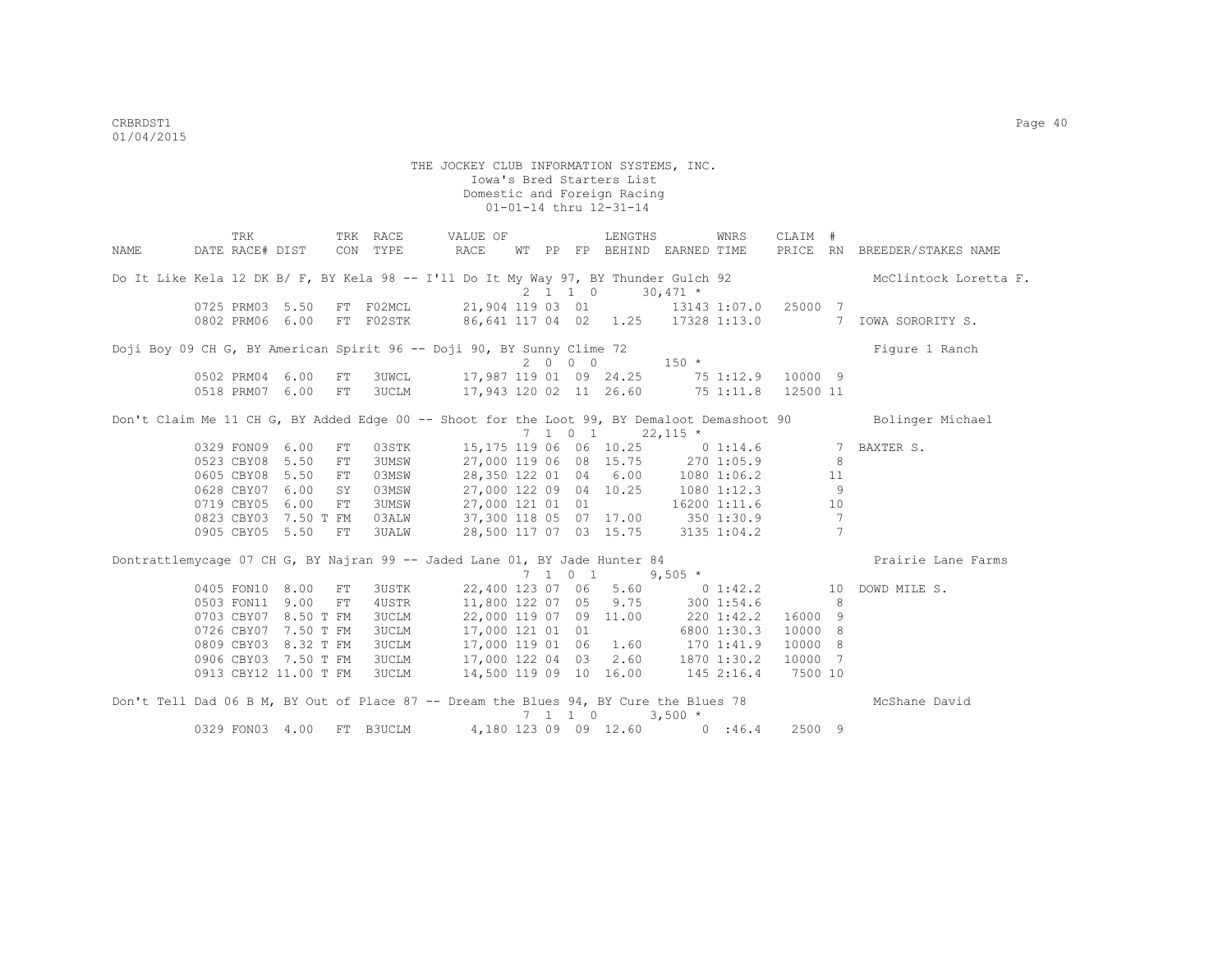|      | TRK             |      |            | TRK RACE     | VALUE OF                                                                        |  |                    | LENGTHS                |                             | WNRS        | CLAIM #  |     |                           |
|------|-----------------|------|------------|--------------|---------------------------------------------------------------------------------|--|--------------------|------------------------|-----------------------------|-------------|----------|-----|---------------------------|
| NAME | DATE RACE# DIST |      |            | CON TYPE     | RACE                                                                            |  |                    |                        | WT PP FP BEHIND EARNED TIME |             | PRICE RN |     | BREEDER/STAKES NAME       |
|      |                 |      |            |              |                                                                                 |  |                    |                        |                             |             |          |     |                           |
|      | 0411 FON08      | 6.50 |            | FT B3UCLM    | 4,720 124 08 08                                                                 |  |                    | 8.00                   |                             | $0\;1:22.2$ | 2500 9   |     |                           |
|      | 0726 WYO07      | 5.50 | FT         | 3UCLM        | 4,500 121 03 04                                                                 |  |                    | 8.25                   |                             | 270 1:03.8  | 5000     | 6   |                           |
|      | 0803 CLS07      | 6.00 |            | FT B3UCLM    | 3,800 124 06 02                                                                 |  |                    | 1.25                   |                             | 760 1:15.0  | 2500     | 7   |                           |
|      | 0817 CLS07      | 6.00 |            | FT B3UCLM    | 3,800 123 03 07                                                                 |  |                    | 6.55                   |                             | $0\;1:14.4$ | 2500     | -9  |                           |
|      | 0824 CLS03      | 6.00 |            | FT B3UCLM    | 3,800 120 01 01                                                                 |  |                    |                        |                             | 2280 1:15.0 | 2500 6   |     |                           |
|      | 0901 CLS08 6.00 |      |            | FT B3UCLM    |                                                                                 |  |                    | 3,800 123 03 04 8.75   |                             | 1901:16.2   | 2500 9   |     |                           |
|      |                 |      |            |              | Drew Boy 07 B G, BY Honour and Glory 93 -- Paris Lady 97, BY Roy 83             |  |                    |                        |                             |             |          |     | Okoboji Racing Stables II |
|      |                 |      |            |              |                                                                                 |  | 9 0 0 1            |                        | $1,061$ *                   |             |          |     |                           |
|      | 0221 FON09      | 4.00 | FT         | 3UCLM        |                                                                                 |  |                    | 4,000 123 10 08 7.85   |                             | 0.145.8     | 2500 10  |     |                           |
|      | 0315 FON05      | 6.00 | ${\rm FT}$ | <b>3UCLM</b> | 4,000 123 01 09 15.25                                                           |  |                    |                        |                             | $0\;1:13.6$ | 2500 10  |     |                           |
|      | 0404 FON03      | 4.00 | FT         | <b>3UCLM</b> | 4,000 123 04 07                                                                 |  |                    | 8.10                   |                             | 0:47.6      | 2500 9   |     |                           |
|      | 0612 PRM04      | 5.00 | FT         | 3UCLM        | 11,520 119 04 08                                                                |  |                    | 13.60                  |                             | 75 :59.4    | 4000 9   |     |                           |
|      | 0626 PRM07      | 5.50 | MY         | 3UCLM        | 14, 114 119 07 09                                                               |  |                    | 22.25                  |                             | 751:04.6    | 7500     | 9   |                           |
|      | 0724 PRM03      | 6.00 | FT         | <b>3UCLM</b> | 11,500 120 04 06                                                                |  |                    | 27.75                  |                             | 75 1:11.9   | 7500 7   |     |                           |
|      | 0802 CLS06      | 6.00 | FT         | 3UCLM        | 3,800 120 03 03                                                                 |  |                    | 1.25                   |                             | 456 1:14.8  | 2500     | 7   |                           |
|      | 0823 CLS08      | 6.00 | FT         | <b>3UCLM</b> |                                                                                 |  |                    | 3,800 120 04 04 7.25   |                             | 1901:15.4   | 2500 8   |     |                           |
|      | 0901 CLS03 6.00 |      | FT         | 3UCLM        |                                                                                 |  |                    | 4,085 123 01 04 23.50  |                             | 190 1:15.8  | 2500 5   |     |                           |
|      |                 |      |            |              |                                                                                 |  |                    |                        |                             |             |          |     |                           |
|      |                 |      |            |              | Dubai Kowboy 12 CH G, BY Kodiak Kowboy 05 -- Dubit 05, BY E Dubai 98            |  |                    |                        |                             |             |          |     | Downing Donald L.         |
|      |                 |      |            |              |                                                                                 |  | $3 \t 0 \t 1 \t 2$ |                        | $16,946$ *                  |             |          |     |                           |
|      | 0615 PRM06      | 4.50 | FT         | 02MSW        | 38,643 119 02 03                                                                |  |                    | 3.55                   |                             | 4633 :54.2  |          | - 9 |                           |
|      | 0706 PRM05      | 5.00 | FT         | 02MSW        | 38,622 119 08 02                                                                |  |                    | 4.75                   |                             | 7703 :59.2  |          | 10  |                           |
|      | 0718 PRM06 5.50 |      | ${\rm FT}$ | 02MSW        | 38,599 119 10 03                                                                |  |                    | 0.35                   |                             | 4610 1:07.2 |          | 11  |                           |
|      |                 |      |            |              | Due to Grace 11 CH F, BY Devil His Due 89 -- Scatman Gracie 04, BY Scatmandu 95 |  |                    |                        |                             |             |          |     | Hoopes F. Robert          |
|      |                 |      |            |              |                                                                                 |  | 2 0 0 1            |                        | $1,310$ *                   |             |          |     |                           |
|      | 1204 HAW02 6.00 |      |            |              | FT B3UMCL 18,600 122 07 06 23.50 150 1:11.3                                     |  |                    |                        |                             |             | 50000 7  |     |                           |
|      | 1227 HAW04 6.00 |      |            | FT 3UMCL     | $12,596$ 119 01 03 18.75 1160 1:11.3                                            |  |                    |                        |                             |             | 17500 8  |     |                           |
|      |                 |      |            |              |                                                                                 |  |                    |                        |                             |             |          |     |                           |
|      |                 |      |            |              | Dunnam 11 B G, BY Kipling 96 -- Blue Sky Vow 05, BY Broken Vow 97               |  |                    |                        |                             |             |          |     | Poindexter T'Breds Allen  |
|      |                 |      |            |              |                                                                                 |  | 4 1 1 0            |                        | $18,557$ *                  |             |          |     |                           |
|      | 0418 PRM05 5.50 |      | ${\rm FT}$ | 36MSW        |                                                                                 |  |                    | 38,575 118 12 09 21.55 |                             | 751:04.8    |          | 12  |                           |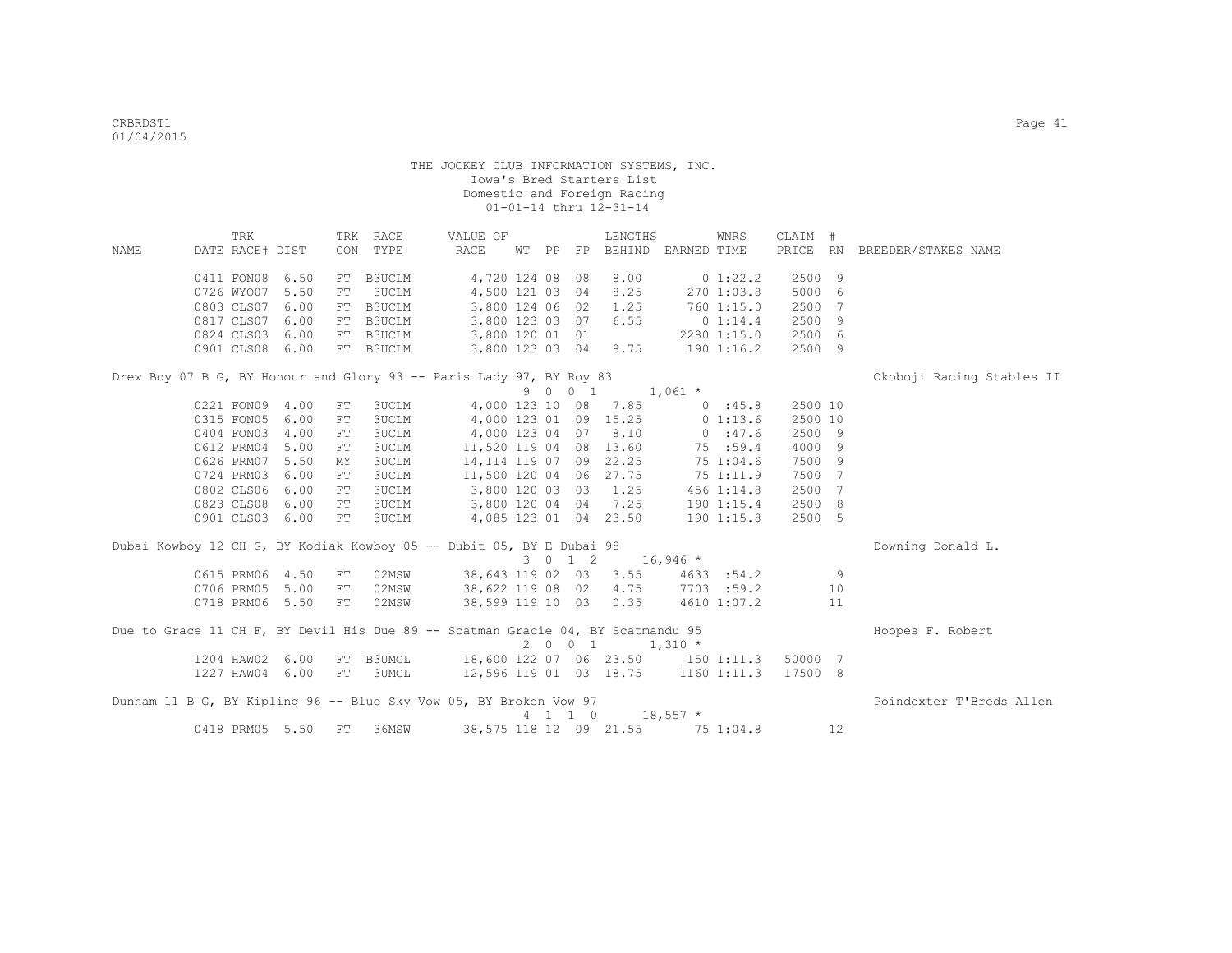| <b>NAME</b> | TRK<br>DATE RACE# DIST                                                                   |      | CON        | TRK RACE<br>TYPE | VALUE OF<br>RACE       | WT PP |         | LENGTHS<br>FP BEHIND EARNED TIME |               | WNRS            | CLAIM # |     | PRICE RN BREEDER/STAKES NAME |
|-------------|------------------------------------------------------------------------------------------|------|------------|------------------|------------------------|-------|---------|----------------------------------|---------------|-----------------|---------|-----|------------------------------|
|             | 0509 PRM09                                                                               | 6.00 | FT         | 36MCL            | 23, 174 118 05 02      |       |         | 2.25                             |               | 4622 1:13.2     | 30000 8 |     |                              |
|             | 0526 PRM04                                                                               | 6.00 | GD         | 36MCL            | 23,094 118 07 01       |       |         |                                  |               | 13785 1:11.5    | 30000 8 |     |                              |
|             | 0619 PRM09                                                                               | 8.32 | SY         | 3UALW            |                        |       |         | 39, 244 115 07 12 77.75          |               | 75 1:43.8       |         | 12  |                              |
|             | Duttons Pride 09 DK B/ G, BY Kafwain 00 -- Unbridled Contessa 01, BY Unbridled's Song 93 |      |            |                  |                        |       | 9 2 2 1 |                                  | $17,386$ *    |                 |         |     | DeBruycker Lloyd             |
|             | 0118 PEN04                                                                               | 8.32 | ${\rm FT}$ | 4UCLM            | 12,768 120 09 03       |       |         | 4.00                             |               | 1254 1:46.7     | 4000 11 |     |                              |
|             | 0221 PEN08                                                                               | 8.32 | SY         | 4UCLM            |                        |       |         | 11,400 120 05 07 22.05           |               | 01:46.6         | 4000 9  |     |                              |
|             | 0312 PEN02                                                                               | 8.50 | ${\rm FT}$ | 4UCLM            | 11,400 120 02 05       |       |         | 8.00                             | 342 1:49.2    |                 | 4000 7  |     |                              |
|             | 0426 TDN01                                                                               | 8.00 | FT         | <b>3UCLM</b>     | 9,100 118 03 02        |       |         | 4.00                             |               | 1820 1:39.6     | 4000 8  |     |                              |
|             | 0504 TDN01                                                                               | 6.00 | FT         | 3UCLM            | 9,600 118 03 01        |       |         |                                  |               | $5760$ $1:12.8$ | 4000 7  |     |                              |
|             | 0518 TDN05                                                                               | 5.50 | ${\rm FT}$ | 3USTR            | 13,000 118 03 02 nk    |       |         |                                  |               | 2600 1:05.6     |         | 7   |                              |
|             | 0531 TDN03                                                                               | 5.50 | ${\rm FT}$ | 3UCLM            | 9,100 120 05 01        |       |         |                                  |               | 5460 1:04.8     | 4000 6  |     |                              |
|             | 1212 TP 09                                                                               | 5.50 | FT         | 3UCLM            |                        |       |         | 7,500 124 02 07 11.75            | 75 1:05.6     |                 | 5000 9  |     |                              |
|             | 1221 TP 01 6.00                                                                          |      | FT         | <b>3UCLM</b>     | 7,680 124 04 06        |       |         | 8.05                             | $75 \t1:12.4$ |                 | 5000 12 |     |                              |
|             | Dynamic Within 08 CH G, BY Dehere 91 -- Rich Seam 92, BY Mining 84                       |      |            |                  |                        |       |         |                                  |               |                 |         |     | Hunt Stables, Inc.           |
|             |                                                                                          |      |            |                  |                        |       | 9 0 1 1 |                                  | $6,525$ *     |                 |         |     |                              |
|             | 0420 PRM06                                                                               | 6.00 | FT         | <b>3UWCL</b>     |                        |       |         | 19,946 120 03 05 13.80           |               | 458 1:11.2      | 7500 8  |     |                              |
|             | 0511 PRM09                                                                               | 6.00 | GD         | 3UCLM            | 19,946 120 07          |       | 07      | 7.25                             |               | $75$ 1:11.5     | 7500 8  |     |                              |
|             | 0522 PRM01                                                                               | 5.50 | ${\rm FT}$ | 3UCLM            | 15,428 120 03 06       |       |         | 7.50                             |               | 75 1:05.6       | 10000 8 |     |                              |
|             | 0530 PRM03                                                                               | 5.00 | FT         | <b>3UCLM</b>     | 14,568 120 03 03       |       |         | 7.30                             |               | 2162 : 58.2     | 5000 6  |     |                              |
|             | 0606 PRM02                                                                               | 6.00 | FT         | <b>3UWCL</b>     | 14,137 121 02 06       |       |         | 3.40                             |               | 751:12.0        | 7500    | - 8 |                              |
|             | 0621 PRM09                                                                               | 6.00 | FT         | 4UCLM            | 14,739 116 01 02       |       |         | 3.25                             |               | 2893 1:10.9     | 5000 10 |     |                              |
|             | 0703 PRM07                                                                               | 5.50 | ${\rm FT}$ | <b>3UCLM</b>     | 14,138 120 03 05       |       |         | 6.75                             |               | 3231:05.1       | 7500 8  |     |                              |
|             | 0713 PRM05                                                                               | 5.50 | FT         | <b>3UCLM</b>     | 12,500 120 04 07 10.25 |       |         |                                  |               | 75 1:04.3       | 5000 9  |     |                              |
|             | 0726 PRM03                                                                               | 6.00 | ${\rm FT}$ | <b>3UCLM</b>     |                        |       |         | 16,762 119 02 05 10.10           |               | 389 1:10.8      | 5000 6  |     |                              |
|             | Edgem 10 CH M, BY Added Edge 00 -- C J Baxter 05, BY Winter Glitter 97                   |      |            |                  |                        |       |         |                                  |               |                 |         |     | Rumbaugh Carroll             |
|             |                                                                                          |      |            |                  |                        |       | 8 1 1 0 |                                  | $10,890$ *    |                 |         |     |                              |
|             | 0501 PRM09                                                                               | 6.00 | GD         | B36MCL           |                        |       |         | 15, 311 123 03 07 12.50          |               | 75 1:13.6       | 15000 9 |     |                              |
|             | 0510 PRM03                                                                               | 8.00 | GD         | B36MCL           | 10,000 123 02 07 20.30 |       |         |                                  |               | 75 1:42.4       | 15000 8 |     |                              |
|             | 0524 PRM02                                                                               | 6.00 | FT         | B36MCL           | 12, 177 123 08 02      |       |         | 4.25                             |               | 2392 1:13.2     | 7500 9  |     |                              |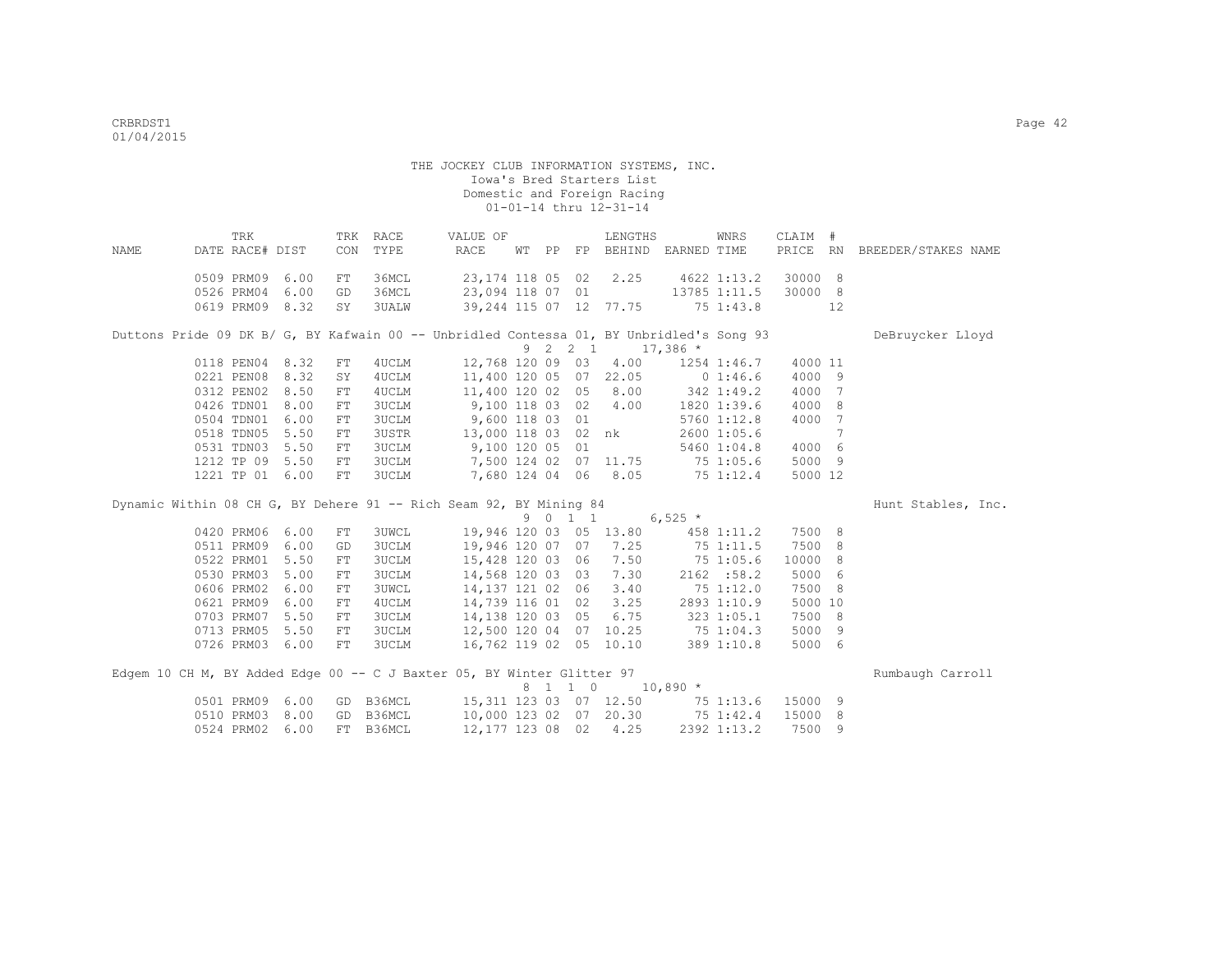|             | TRK             |      |            | TRK RACE      | VALUE OF                                                                           |       |                                         | LENGTHS                          |              | WNRS        | CLAIM #  |                |                     |
|-------------|-----------------|------|------------|---------------|------------------------------------------------------------------------------------|-------|-----------------------------------------|----------------------------------|--------------|-------------|----------|----------------|---------------------|
| <b>NAME</b> | DATE RACE# DIST |      | CON        | TYPE          | RACE                                                                               | WT PP |                                         | FP BEHIND EARNED TIME            |              |             | PRICE RN |                | BREEDER/STAKES NAME |
|             | 0612 PRM09      | 6.00 |            | FT B36MCL     | 12,171 123 08                                                                      |       | 04                                      | 6.80                             |              | 6071:14.8   | 7500 10  |                |                     |
|             | 0622 PRM03      | 8.00 | FT         | B36MCL        | 12,221 123 06 01                                                                   |       |                                         |                                  |              | 7293 1:43.7 | 10000 7  |                |                     |
|             | 0703 PRM01      | 8.50 |            | FT B3UCLM     | 12,867 123 05 07                                                                   |       |                                         | 22.05                            |              | 75 1:49.4   | 10000    | $\overline{7}$ |                     |
|             | 0717 PRM01      | 8.32 |            | FT B3UCLM     | 12,889 120 02                                                                      |       |                                         | 05 25.00                         |              | 298 1:46.2  | 7500 6   |                |                     |
|             | 0803 PRM07      | 8.00 |            | FT B3UCLM     | 14,035 123 07 07 16.75                                                             |       |                                         |                                  | 75 1:42.4    |             | 10000 9  |                |                     |
|             |                 |      |            |               | Edgem Out 10 B G, BY Added Edge 00 -- Run in Company 97, BY Evansville Slew 92     |       |                                         |                                  |              |             |          |                | Reisinger Gregg E.  |
|             |                 |      |            |               |                                                                                    |       | 5 0 0 2                                 |                                  | $4,470*$     |             |          |                |                     |
|             | 0613 PRM09      | 6.00 | FT         | 36MSW         |                                                                                    |       |                                         | 38,621 123 06 06 20.00           |              | 75 1:11.9   |          | 10             |                     |
|             | 0704 PRM04      | 8.32 | FT         | 36MSW         |                                                                                    |       |                                         | 38,666 123 05 05 17.75           |              | 893 1:45.8  |          | 8              |                     |
|             | 0717 PRM09      | 8.00 | FT         | 36MCL         | 13, 143 123 05 03                                                                  |       |                                         | 7.25                             | 1688 1:41.6  |             | 12500 9  |                |                     |
|             | 0725 PRM01      | 8.50 | ${\rm FT}$ | 36MCL         | 12,221 123 06 03                                                                   |       |                                         | 9.25                             |              | 1459 1:50.8 | 7500 7   |                |                     |
|             | 0807 PRM05      | 8.50 | SY         | 36MCL         | 15,449 124 03 05 19.75                                                             |       |                                         |                                  | $355$ 1:48.3 |             | 15000 7  |                |                     |
|             |                 |      |            |               | Edge of Thievery 10 DK B/ M, BY Added Edge 00 -- Jewel Thief 96, BY Housebuster 87 |       |                                         |                                  |              |             |          |                | McShane Dave D      |
|             |                 |      |            |               |                                                                                    |       | 8 3 1 0                                 |                                  | $15,788$ *   |             |          |                |                     |
|             | 0503 PRM06      | 6.00 |            | FT B36MSW     |                                                                                    |       |                                         | 38,577 123 10 09 16.75 75 1:12.8 |              |             |          | 12             |                     |
|             | 0524 PRM09      | 6.00 |            | FT B36MSW     | 38,687 123 07 07 44.75                                                             |       |                                         |                                  |              | 75 1:10.9   |          | -7             |                     |
|             | 0627 PRM10      | 6.00 |            | MY B36MCL     | 12, 177 119 09 05                                                                  |       |                                         | 9.50                             |              | 276 1:12.9  | 7500 9   |                |                     |
|             | 0711 PRM09      | 6.00 |            | FT B36MCL     | 12,177 123 04 04                                                                   |       |                                         | 6.75                             |              | 598 1:13.1  | 7500     | - 9            |                     |
|             | 0725 PRM04      | 6.00 |            | FT B36MCL     | 13,739 119 02                                                                      |       | 01                                      |                                  |              | 8504 1:14.1 | 7500     | - 8            |                     |
|             | 0809 CLS06      | 6.00 | MY         | B3UCLM        | 4,800 123 05                                                                       |       | 01                                      |                                  |              | 2880 1:16.8 | 5000     | $\overline{7}$ |                     |
|             | 0822 CLS07      | 6.50 | FT         | <b>B3UALW</b> | 7,210 123 04 02                                                                    |       |                                         | 3.50                             |              | 1380 1:21.8 |          | 7              |                     |
|             | 0830 CLS07      | 8.32 |            | FT B3UCLM     | 5,000 123 02 01                                                                    |       |                                         |                                  |              | 2000 1:49.8 | 5000 7   |                |                     |
|             |                 |      |            |               | Edgy Memorie 08 CH G, BY Added Edge 00 -- Autumn Memories 02, BY Salt Lake 89      |       |                                         |                                  |              |             |          |                | Special K Stable    |
|             |                 |      |            |               |                                                                                    | 5     | $\begin{matrix} 0 & 0 & 0 \end{matrix}$ |                                  | $4,731$ *    |             |          |                |                     |
|             | 0427 PRM05      | 6.00 | FT         | 3UAOC         | 39,957 118 01 04                                                                   |       |                                         | 0.85                             |              | 2001 1:12.0 |          | 8              |                     |
|             | 0516 PRM04      | 8.32 | ${\rm FT}$ | <b>3UALW</b>  |                                                                                    |       |                                         | 31,184 118 02 04 17.00           |              | 2205 1:42.3 |          | 6              |                     |
|             | 0607 PRM08      | 8.50 | MY         | A3USTK        | 84,000 118 05 08                                                                   |       |                                         | 20.85                            | $0\;1:44.5$  |             |          | - 8            | CYCLONES H.         |
|             | 0802 PRM10      | 8.50 | FT         | A4USTK        | 95,200 116 06 07 13.75                                                             |       |                                         |                                  | $0\;1:45.3$  |             |          | 8              | RALPH HAYES S.      |
|             | 0901 CBY02 8.00 |      | FT         | 3UALW         |                                                                                    |       |                                         | 35,000 118 02 05 15.50           |              | 525 1:37.0  |          | 6              |                     |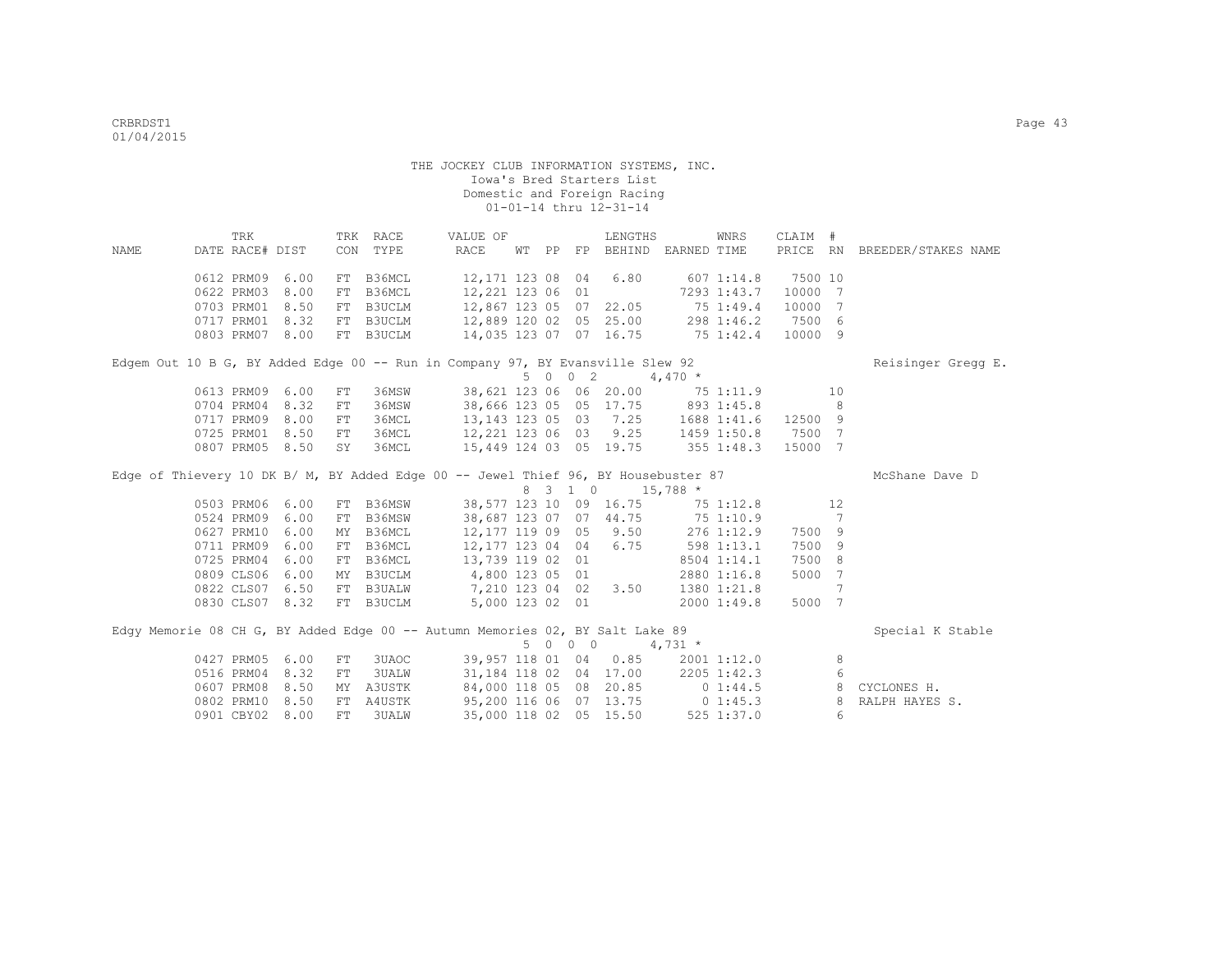|                                                                                      | TRK             |      |      | TRK RACE              |      | VALUE OF          |  |         | LENGTHS                      |                                       | WNRS        | CLAIM # |    |                              |
|--------------------------------------------------------------------------------------|-----------------|------|------|-----------------------|------|-------------------|--|---------|------------------------------|---------------------------------------|-------------|---------|----|------------------------------|
| NAME                                                                                 | DATE RACE# DIST |      |      | CON TYPE              | RACE |                   |  |         |                              | WT PP FP BEHIND EARNED TIME           |             |         |    | PRICE RN BREEDER/STAKES NAME |
| Ella's Glory 11 B F, BY Honour and Glory 93 -- Ella Eria (FR) 99, BY Bluebird 84     |                 |      |      |                       |      |                   |  |         |                              |                                       |             |         |    | Poindexter H. Allen          |
|                                                                                      |                 |      |      |                       |      |                   |  | 3 1 0 0 |                              | $10,895$ *                            |             |         |    |                              |
|                                                                                      | 0426 PRM09      | 6.00 |      | FT B3UALW             |      |                   |  |         |                              | 39,288 114 06 09 23.00 75 1:11.2      |             |         | 9  |                              |
|                                                                                      | 0511 PRM04 8.32 |      |      | MY B3UCLM             |      |                   |  |         |                              | 18,010 117 03 01 10745 1:46.0 15000 8 |             |         |    |                              |
|                                                                                      | 0620 PRM08 8.32 |      |      | FT B3UALW             |      |                   |  |         |                              | 39,288 115 05 09 31.75 75 1:43.9      |             |         | 9  |                              |
| El Tartanero 12 B G, BY Rushin' to Altar 99 -- Ring of Kerry 94, BY Housebuster 87   |                 |      |      |                       |      |                   |  |         |                              |                                       |             |         |    | Saldana Guadalupe            |
|                                                                                      |                 |      |      |                       |      |                   |  | 4 0 0 0 |                              | $5,852$ *                             |             |         |    |                              |
|                                                                                      | 0622 PRM09 5.00 |      | FT   | 02MSW                 |      |                   |  |         |                              | 38,643 113 06 04 11.85 1931 :59.2     |             |         | 9  |                              |
|                                                                                      | 0706 PRM05      | 5.00 | FT   | 02MSW                 |      |                   |  |         |                              | 38,622 119 01 04 10.00 1925 :59.2     |             |         | 10 |                              |
|                                                                                      | 0718 PRM06      | 5.50 | FT   | 02MSW                 |      |                   |  |         |                              | 38,599 119 02 04 2.10 1921 1:07.2     |             |         | 11 |                              |
|                                                                                      | 0802 PRM03 5.50 |      | FT   | 02MSW                 |      |                   |  |         |                              | 38,599 119 03 07 9.65 75 1:06.2       |             |         | 11 |                              |
| Emmy Got Even 12 DK B/ F, BY King of Scat 96 -- Emma Jane 05, BY Stephen Got Even 96 |                 |      |      |                       |      |                   |  |         |                              |                                       |             |         |    | Hobbs William L.             |
|                                                                                      |                 |      |      |                       |      |                   |  |         | $3 \t0 \t2 \t0 \t16,330 \t*$ |                                       |             |         |    |                              |
|                                                                                      | 0706 PRM09 5.00 |      |      | FT 02MSW              |      | 38,643 116 08 02  |  |         |                              | $6.00$ $7722$ :59.8                   |             |         | 9  |                              |
|                                                                                      | 0718 PRM06 5.50 |      |      | FT 02MSW              |      |                   |  |         |                              | 38,599 116 03 05 3.35 886 1:07.2      |             |         | 11 |                              |
|                                                                                      | 0802 PRM01 5.50 |      |      | FT F02MSW             |      |                   |  |         |                              | 38,643 119 02 02 1.75 7722 1:06.3     |             |         | 9  |                              |
| Excessive 11 B G, BY Zanjero 04 -- Be Good Or Be Gone 01, BY Gulch 84                |                 |      |      |                       |      |                   |  |         |                              |                                       |             |         |    | Poindexter T'Breds Allen     |
|                                                                                      |                 |      |      |                       |      |                   |  |         | 8 2 0 1 30,870 *             |                                       |             |         |    |                              |
|                                                                                      | 0419 PRM04 5.50 |      | FT   | 3UCLM                 |      |                   |  |         |                              | 23,840 117 03 04 7.50 1192 1:05.7     |             | 30000 7 |    |                              |
|                                                                                      | 0510 PRM02      | 8.00 | GD   | 3UAOC                 |      | 39,311 117 02 05  |  |         | 9.75                         |                                       | 908 1:40.1  |         | 8  |                              |
|                                                                                      | 0517 PRM03      | 8.00 | FT   | <b>3UCLM</b>          |      | 23,796 118 01 04  |  |         | 6.50                         |                                       | 1183 1:39.8 | 30000 9 |    |                              |
|                                                                                      | 0526 PRM09      | 8.32 | FT   | 3UCLM                 |      | 14, 114 117 05 01 |  |         |                              | 8346 1:44.5                           |             | 10000 9 |    |                              |
|                                                                                      | 0619 PRM09      | 8.32 | SY   | 3UALW                 |      |                   |  |         |                              | 39,244 115 04 06 10.10 75 1:43.8      |             |         | 12 |                              |
|                                                                                      | 0627 PRM01      | 8.50 | GD   | 3UCLM                 |      | 15,178 118 01 01  |  |         |                              | 9875 1:45.7 12500 7                   |             |         |    |                              |
|                                                                                      | 0712 PRM08      | 8.50 | FT 1 | 3UAOC <b>Security</b> |      | 39,268 118 04 03  |  |         |                              | $6.00$ $4700$ $1:45.7$                |             |         | 10 |                              |
|                                                                                      | 0802 PRM08 8.50 |      |      | FT A03STK             |      |                   |  |         |                              |                                       |             |         |    |                              |
| Fappicat 10 CH G, BY Storm Catcher 99 -- My Goodby Girl 00, BY Sefapiano 89          |                 |      |      |                       |      |                   |  |         |                              |                                       |             |         |    | Benda Robert T.              |
|                                                                                      |                 |      |      |                       |      |                   |  |         | 14 0 1 1                     | $4,781$ *                             |             |         |    |                              |
|                                                                                      | 0309 FON03 4.00 |      | FT   | 3UMSW                 |      |                   |  |         |                              | 7,400 123 06 02 6.50 1480 :47.0       |             |         | 9  |                              |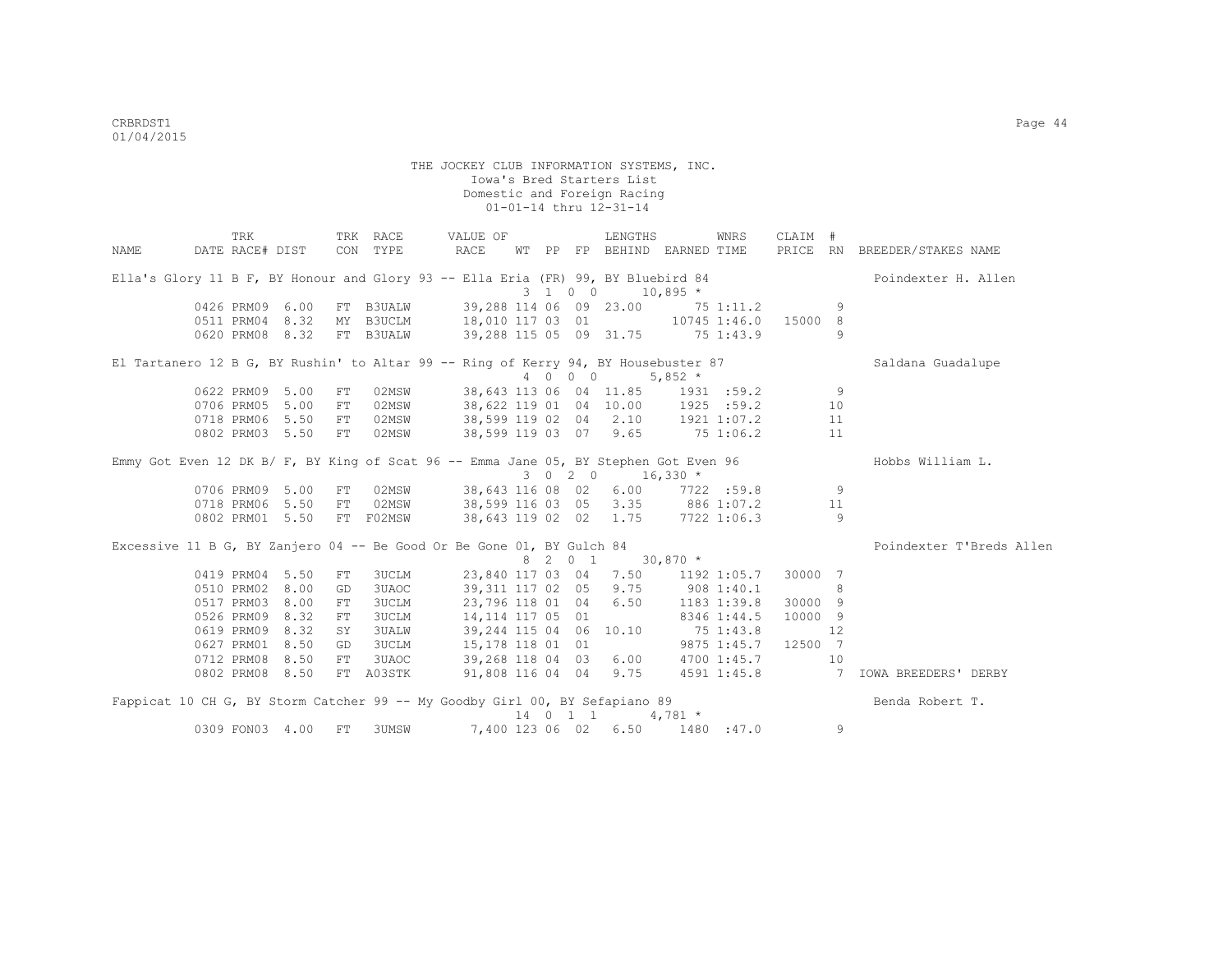|        | TRK                      |              | TRK        | RACE           | VALUE OF                                                                            |   |         | LENGTHS                     |             | WNRS         | CLAIM #            |                |                               |
|--------|--------------------------|--------------|------------|----------------|-------------------------------------------------------------------------------------|---|---------|-----------------------------|-------------|--------------|--------------------|----------------|-------------------------------|
| NAME   | DATE RACE# DIST          |              | CON        | TYPE           | RACE                                                                                |   |         | WT PP FP BEHIND EARNED TIME |             |              | PRICE RN           |                | BREEDER/STAKES NAME           |
|        |                          |              |            |                |                                                                                     |   |         |                             |             |              |                    |                |                               |
|        | 0323 FON03               | 4.00         | FT         | 3UMSW          |                                                                                     |   |         | 7,400 123 07 08 15.80       |             | 0:46.8       |                    | 9              |                               |
|        | 0411 FON03               | 6.00         | ${\rm FT}$ | 3UMSW          |                                                                                     |   |         | 7,400 123 02 08 19.25       |             | 0 1:15.0     |                    | 9              |                               |
|        | 0515 PRM09<br>0605 PRM05 | 6.00<br>5.50 | GD         | 36MCL<br>36MCL | 15,432 120 01 04 16.25                                                              |   |         |                             |             | 766 1:12.8   | 12500 8<br>7500 10 |                |                               |
|        |                          | 8.00         | FT         | 36MCL          | 12, 157 124 05 08 16.75                                                             |   |         | 39.75                       |             | 75 1:06.8    |                    | $\overline{7}$ |                               |
|        | 0615 PRM02               |              | FT         |                | 12,000 123 07 05                                                                    |   |         |                             |             | 355 1:42.1   | 15000<br>10000 8   |                |                               |
|        | 0626 PRM03               | 6.00         | MΥ         | 36MCL          | 11,971 123 01 03 11.50                                                              |   |         |                             |             | 1331 1:12.6  |                    |                |                               |
|        | 0705 PRM08               | 6.00<br>6.00 | GD         | 36MCL          | 12,157 123 09 07                                                                    |   |         | 7.90                        |             | 75 1:12.7    | 10000 10           |                |                               |
|        | 0719 PRM09               |              | FT         | 36MCL          | 12, 157 123 01 07 11.35<br>12, 177 123 09 08 15.50                                  |   |         |                             |             | 75 1:12.6    | 10000 10           |                |                               |
|        | 0727 PRM09<br>0802 PRM02 | 6.00<br>6.00 | FT         | 36MCL<br>36MCL |                                                                                     |   |         |                             |             | 75 1:14.7    | 7500 9<br>12500 8  |                |                               |
|        |                          | 5.50         | FT         |                | 15,428 123 06 07 11.00                                                              |   |         |                             |             | 75 1:13.2    |                    |                |                               |
|        | 0823 CBY08               |              | FT         | 3UMCL          | 10,500 123 09 08 36.25                                                              |   |         |                             |             | 105 1:06.3   | 6250 10            |                |                               |
|        | 0904 CBY04 6.00          |              | FT         | 3UMCL          | 10,500 123 09 08 14.10                                                              |   |         |                             |             | 105 1:12.9   | 6250 10            |                |                               |
|        | 1231 HAW05 5.50          |              | FT         | 3UMCL          | 8,824 117 03 05 17.75                                                               |   |         |                             |             | 264 1:03.3   | 7500 7             |                |                               |
|        |                          |              |            |                | Father Wayne 08 DK B/ G, BY E Dubai 98 -- Rocktheboat 96, BY Summer Squall 87       |   |         |                             |             |              |                    |                | Paradise Stable LLC           |
|        |                          |              |            |                |                                                                                     |   | 3 0 0 0 |                             | $1,616$ *   |              |                    |                |                               |
|        | 0703 PRM07 5.50          |              | FT         | 3UCLM          | 14,138 120 01 04                                                                    |   |         | 3.50                        |             | 701 1:05.1   | 7500 8             |                |                               |
|        | 0717 PRM04 6.00          |              | FT         | <b>3UCLM</b>   | 16,009 115 05 06                                                                    |   |         | 8.50                        |             | 75 1:11.3    | 5000 8             |                |                               |
|        | 0726 PRM03 6.00          |              | FT         | 3UCLM          | 16,762 119 03 04                                                                    |   |         | 5.85                        |             | 840 1:10.8   | 5000 6             |                |                               |
|        |                          |              |            |                |                                                                                     |   |         |                             |             |              |                    |                |                               |
|        |                          |              |            |                | Fat Tire 11 DK B/ G, BY Added Edge 00 -- Scarlett's Gift 03, BY Skywalker 82        |   |         |                             |             |              |                    |                | Hargens Bob                   |
|        |                          |              |            |                |                                                                                     |   | 6 1 1 0 | $23,108$ *                  |             |              |                    |                |                               |
|        | 0425 PRM09 5.50          |              | FT         | 36MCL          | 23,173 118 08 04                                                                    |   |         | 5.50                        |             | 1156 1:06.5  | 30000 8            |                |                               |
|        | 0509 PRM09 6.00          |              | ${\rm FT}$ | 36MCL          | 23,174 118 03 04                                                                    |   |         | 3.75                        | 844 1:13.2  |              | 30000 8            |                |                               |
|        | 0526 PRM04 6.00          |              | GD         | 36MCL          | 23,094 118 01 02                                                                    |   |         | 0.75                        | 4622 1:11.5 |              | 30000 8            |                |                               |
|        | 0613 PRM09 6.00          |              | FT         | 36MSW          | 38,621 119 09 05 10.25                                                              |   |         |                             | 889 1:11.9  |              |                    | 10             |                               |
|        | 0717 PRM02 6.00          |              | FT         | 36MSW          | 38,687 119 01 01                                                                    |   |         |                             |             | 15522 1:12.1 |                    | 7              |                               |
|        | 0809 PRM06 6.00          |              | FT         | <b>3UALW</b>   | 39,288 119 05 09 25.25                                                              |   |         |                             |             | 75 1:10.1    |                    | 9              |                               |
|        |                          |              |            |                |                                                                                     |   |         |                             |             |              |                    |                |                               |
|        |                          |              |            |                | First Class Flight 09 DK B/ M, BY Flight West 03 -- Classic Opener 97, BY Upmost 79 |   |         |                             |             |              |                    |                | Marlene M. Bryant & Robert M. |
| Bryant |                          |              |            |                |                                                                                     |   |         |                             |             |              |                    |                |                               |
|        |                          |              |            |                |                                                                                     | 9 | 2 0 2   |                             | $14,682$ *  |              |                    |                |                               |
|        | 0502 PRM09 6.00          |              | FT         | B3UCLM         | 17,987 116 05 09 15.25                                                              |   |         |                             |             | 75 1:13.3    | 10000 9            |                |                               |
|        | 0516 PRM09               | 5.50         | FT.        | B3UCLM         | 17,987 120 04 05                                                                    |   |         | 3.10                        |             | 411 1:06.1   | 10000 9            |                |                               |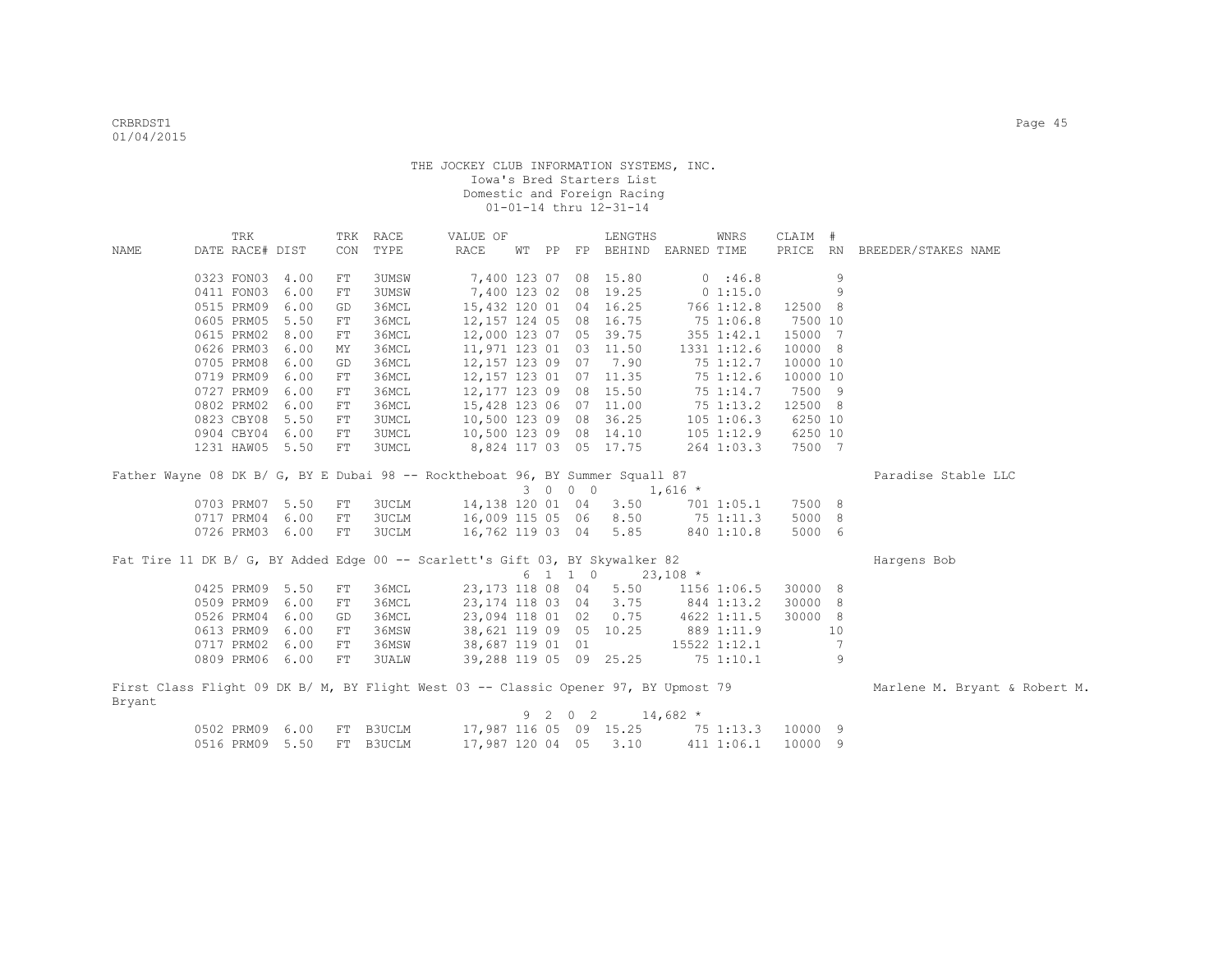|        | TRK             |  |    | TRK RACE     | VALUE OF                                                                                      |  | LENGTHS                                                                                                                                |            | WNRS        | CLAIM #          |                              |                               |
|--------|-----------------|--|----|--------------|-----------------------------------------------------------------------------------------------|--|----------------------------------------------------------------------------------------------------------------------------------------|------------|-------------|------------------|------------------------------|-------------------------------|
| NAME   | DATE RACE# DIST |  |    | CON TYPE     | RACE                                                                                          |  | WT PP FP BEHIND EARNED TIME                                                                                                            |            |             |                  |                              | PRICE RN BREEDER/STAKES NAME  |
|        | 0605 PRM07 6.00 |  |    | FT B3UCLM    | 17,922 119 10 07                                                                              |  | 8.55                                                                                                                                   |            | 75 1:12.3   | 10000 12         |                              |                               |
|        | 0620 PRM06 6.00 |  |    | FT B3UCLM    | 17,922 120 05 04                                                                              |  | 6.25                                                                                                                                   |            | 876 1:11.6  | 10000 12         |                              |                               |
|        | 0628 PRM10 6.00 |  |    | SY B3UCLM    | 12,755 123 08 01                                                                              |  |                                                                                                                                        |            | 7566 1:12.7 | 10000 9          |                              |                               |
|        | 0713 PRM06 5.50 |  |    | FT B3UCLM    | 11,749 123 04 09 12.55                                                                        |  |                                                                                                                                        |            | 75 1:05.8   | 15000 11         |                              |                               |
|        | 0815 CLS08 6.00 |  |    |              |                                                                                               |  |                                                                                                                                        | 828 1:15.4 |             |                  | $7\phantom{.0}$              |                               |
|        | 0822 CLS07 6.50 |  |    |              |                                                                                               |  |                                                                                                                                        |            | 4140 1:21.8 |                  | $\overline{7}$               |                               |
|        | 0830 CLS05 6.00 |  |    | FT B3UCLM    | FT B3UALW 6,900 123 03 03 0.50<br>FT B3UALW 7,210 123 03 01<br>FT B3UCLM 5,300 123 04 03 1.75 |  |                                                                                                                                        |            | 636 1:16.8  | 5000 7           |                              |                               |
|        |                 |  |    |              | First Flight West 09 DK B/ G, BY Flight West 03 -- Taro Tigress 02, BY Tiger Talk 93          |  |                                                                                                                                        |            |             |                  |                              | Marlene M. Bryant & Robert M. |
| Bryant |                 |  |    |              |                                                                                               |  |                                                                                                                                        |            |             |                  |                              |                               |
|        |                 |  |    |              |                                                                                               |  | 5 0 0 0                                                                                                                                | $375 *$    |             |                  |                              |                               |
|        | 0531 PRM02 6.00 |  | FT | 36MCL        | 15,449 119 06 07 42.10 75 1:12.5 12500 7                                                      |  |                                                                                                                                        |            |             |                  |                              |                               |
|        | 0608 PRM09 6.00 |  | FT | 36MCL        |                                                                                               |  |                                                                                                                                        |            | 75 1:14.1   | 7500 8           |                              |                               |
|        | 0620 PRM09 6.00 |  | FT | 36MCL        |                                                                                               |  |                                                                                                                                        |            | 75 1:14.4   | 7500 10          |                              |                               |
|        | 0725 PRM09 6.00 |  | FT | 36MCL        |                                                                                               |  |                                                                                                                                        |            | 75 1:12.8   | 7500 7           |                              |                               |
|        | 0801 PRM03 5.00 |  | FT | 36MCL        |                                                                                               |  |                                                                                                                                        |            |             | 10000 8          |                              |                               |
|        |                 |  |    |              | Flashy Em 10 DK B/ G, BY Flashy Bull 03 -- Emma Jane 05, BY Stephen Got Even 96               |  |                                                                                                                                        |            |             |                  |                              | Hobbs William L.              |
|        |                 |  |    |              |                                                                                               |  | $9 \quad 1 \quad 3 \quad 1 \quad 20,455 \star$                                                                                         |            |             |                  |                              |                               |
|        | 0427 PRM05 6.00 |  | FT | 3UAOC        |                                                                                               |  | 39, 957 120 04 06 3.00<br>39, 333 119 04 03 1.00 4735 1:12.1<br>84, 000 117 02 07 16.10 0 1:44.5<br>1.000 116 05 6.75 910 1:45.4 16000 |            |             |                  | 8                            |                               |
|        | 0515 PRM08 6.00 |  | GD | 4 UALW       |                                                                                               |  |                                                                                                                                        |            |             |                  | $7\phantom{.0}\phantom{.0}7$ |                               |
|        | 0607 PRM08 8.50 |  | MY | A3USTK       |                                                                                               |  |                                                                                                                                        |            |             |                  | 8                            | CYCLONES H.                   |
|        | 0629 PRM05 8.32 |  | MY | 4UAOC        |                                                                                               |  |                                                                                                                                        |            |             | 16000 7          |                              |                               |
|        | 0712 PRM08 8.50 |  | FT | 3UAOC        |                                                                                               |  |                                                                                                                                        |            |             | 10000 10         |                              |                               |
|        | 0726 PRM03 6.00 |  | FT | 3UCLM        |                                                                                               |  | 16,762 123 06 02 hd                                                                                                                    |            | 3360 1:10.8 | 7500 6           |                              |                               |
|        | 0814 CBY05 6.00 |  | FT | <b>3UCLM</b> | 13,585 123 08 01                                                                              |  |                                                                                                                                        |            | 7500 1:12.7 | 5000 8           |                              |                               |
|        | 0830 CBY06 6.00 |  | FT | 3UCLM        | 9,500 123 03 02 4.00                                                                          |  |                                                                                                                                        |            | 1900 1:10.6 | 4000 9           |                              |                               |
|        | 0911 CBY08 6.50 |  | FT | <b>3UCLM</b> | 9,500 123 05 02 1.00                                                                          |  |                                                                                                                                        |            | 19001:19.0  | 4000 9           |                              |                               |
|        |                 |  |    |              | Fleet Performer 11 DK B/ F, BY Repent 99 -- Fit Performer 97, BY Fit to Fight 79              |  |                                                                                                                                        |            |             |                  |                              | Hunsburger Joel B.            |
|        |                 |  |    |              |                                                                                               |  | 11 2 2 2 45,222 $\star$                                                                                                                |            |             |                  |                              |                               |
|        | 0122 DED05 6.50 |  |    |              | FT F03MCL 17,480 121 03 07 1.25                                                               |  |                                                                                                                                        |            |             | 0 1:21.4 20000 7 |                              |                               |
|        | 0503 PRM06 6.00 |  |    | FT B36MSW    | 38,577 118 04 03 3.25 4598 1:12.8                                                             |  |                                                                                                                                        |            |             |                  | 12                           |                               |
|        | 0517 PRM09 8.00 |  |    | FT B36MSW    | 38,643 118 07 02                                                                              |  | 1.25                                                                                                                                   |            | 7722 1:41.6 |                  | 9                            |                               |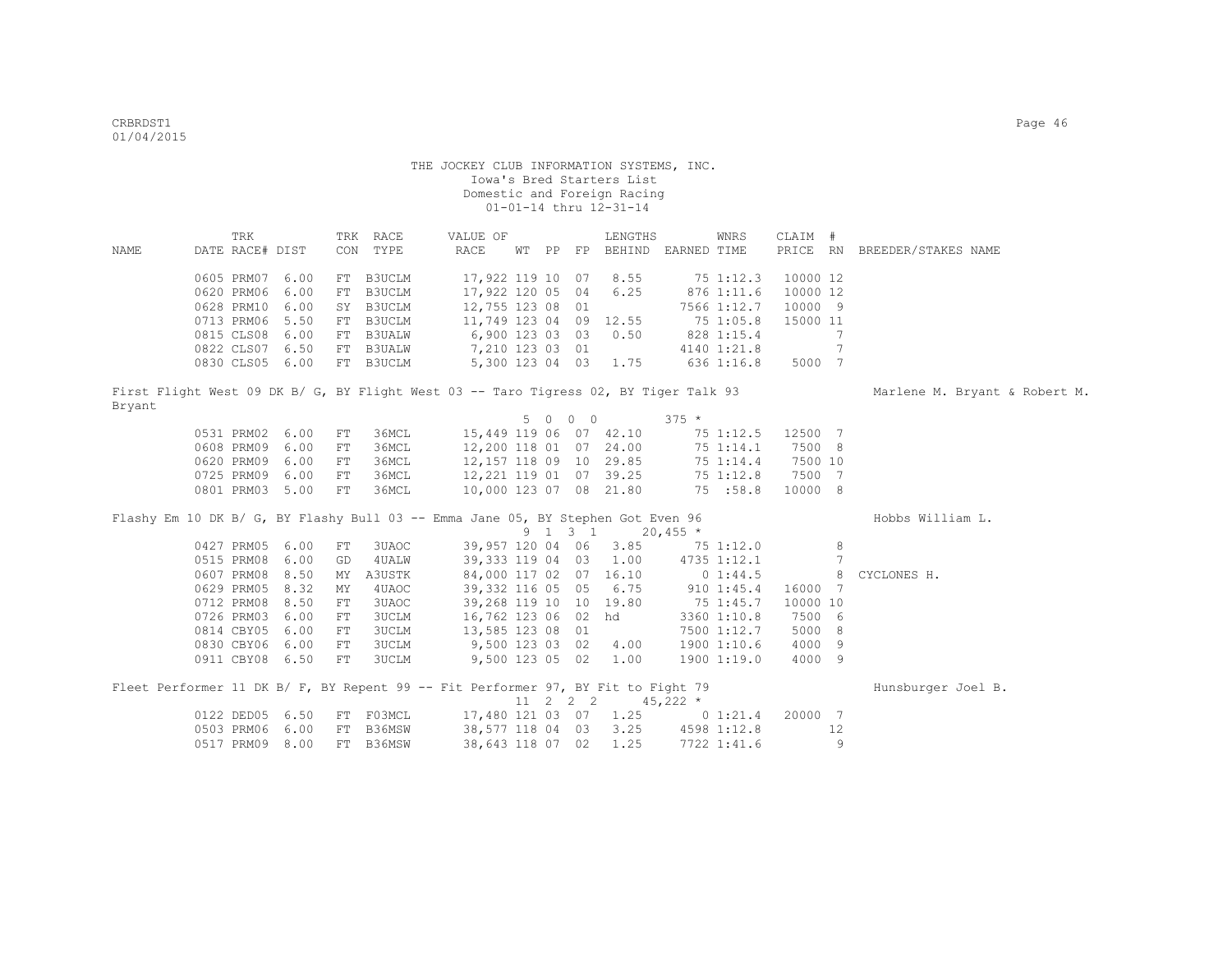| NAME      | DATE RACE# DIST                                           | TRK |                                              |    | TRK RACE<br>CON TYPE                                                              | VALUE OF<br>RACE                                                                              |  |                             | LENGTHS<br>WT PP FP BEHIND EARNED TIME |                | WNRS                                       | CLAIM #                        |                                       | PRICE RN BREEDER/STAKES NAME   |
|-----------|-----------------------------------------------------------|-----|----------------------------------------------|----|-----------------------------------------------------------------------------------|-----------------------------------------------------------------------------------------------|--|-----------------------------|----------------------------------------|----------------|--------------------------------------------|--------------------------------|---------------------------------------|--------------------------------|
|           | 0613 PRM01<br>0703 PRM03<br>0802 PRM07                    |     | 8.00<br>8.32<br>8.32                         | FT | FT B36MSW<br>B36MSW<br>FT F03STK                                                  | 32,214 118 05 FF<br>38,687 118 05 02<br>91,825 116 04 07 32.00                                |  |                             | DNF<br>0.50                            |                | 898 1:42.7<br>7761 1:46.3<br>01:43.5       |                                | 6<br>$\overline{7}$<br>$\overline{7}$ | IOWA BREEDERS' OAKS            |
|           | 0823 CBY02<br>1022 HAW08<br>1105 HAW01 8.32<br>1120 HAW05 |     | 7.50 T FM B3UMSW<br>8.50 T YL B3UCLM<br>8.32 |    | FT B3UCLM<br>FT B3UCLM                                                            | 28,620 120 05 01<br>12,260 118 09 03<br>11,660 118 05 01<br>13,660 118 09 07 11.25 100 1:43.7 |  |                             | 8.00                                   |                | 16200 1:33.0<br>1200 1:50.0<br>6600 1:46.2 | 20000 10<br>15000 7<br>25000 9 | 12                                    |                                |
|           | 1212 HAW05 6.00                                           |     |                                              |    | FT B3UCLM                                                                         |                                                                                               |  |                             | 19,448 121 01 06 12.10 143 1:10.7      |                |                                            | 25000 7                        |                                       |                                |
| Syndicate |                                                           |     |                                              |    | Fools Money 10 B G, BY Magna Graduate 02 -- Finding Nina 04, BY Sharkey 87        |                                                                                               |  |                             |                                        |                |                                            |                                |                                       | Bill Hutchins & Magna Graduate |
|           |                                                           |     |                                              |    |                                                                                   |                                                                                               |  |                             | 6 1 0 2                                | $9,874$ *      |                                            |                                |                                       |                                |
|           | 0605 PRM05 5.50                                           |     |                                              | FT | 36MCL                                                                             | 12,157 124 07 01                                                                              |  |                             |                                        |                | 7118 1:06.8                                | 7500 10                        |                                       |                                |
|           | 0627 PRM02 6.00                                           |     |                                              | GD | <b>3UCLM</b>                                                                      |                                                                                               |  |                             | 12,846 123 04 03 4.75                  |                | 1525 1:10.8                                | 10000 8                        |                                       |                                |
|           | 0718 PRM04 5.50                                           |     |                                              | FT | 3UWCL                                                                             | 19,946 123 02 07 17.55                                                                        |  |                             |                                        | 75 1:04.9      |                                            | 20000 8                        |                                       |                                |
|           | 0803 PRM09 6.00                                           |     |                                              | FT | <b>3UCLM</b>                                                                      | 12,844 124 07 05 4.35                                                                         |  |                             |                                        |                | 293 1:12.2                                 | 7500 8                         |                                       |                                |
|           | 1018 NP 08                                                |     | 6.50                                         | FT | 3UCLM                                                                             | 9,457 122 06 09 12.00                                                                         |  |                             |                                        |                | $106$ $1:20.4$                             | 7000 10                        |                                       |                                |
|           | 1025 NP 12 6.00                                           |     |                                              | FT | 3UCLM                                                                             | 10,069 122 02 03 1.75                                                                         |  |                             |                                        |                | 757 1:13.2                                 | 7000 10                        |                                       |                                |
|           |                                                           |     |                                              |    | Four Reasons 12 CH F, BY First Samurai 03 -- Carson's Pearl 05, BY Carson City 87 |                                                                                               |  | $1 \quad 0 \quad 0 \quad 0$ |                                        | $85 *$         |                                            |                                |                                       | Paradise Stable LLC            |
|           |                                                           |     | 1023 RP 06 6.00                              |    | FT F02MSW                                                                         | 28,000 119 10 10 30.55                                                                        |  |                             |                                        | 85 1:10.3      |                                            |                                | 12                                    |                                |
|           |                                                           |     |                                              |    | Foxy Fleda 10 B M, BY Added Edge 00 -- Sandyville Slew 01, BY Slew City Slew 84   |                                                                                               |  | 7 0 1 1                     |                                        | $15,450$ *     |                                            |                                |                                       | Rosewood Farm Inc.             |
|           | 0426 PRM09 6.00                                           |     |                                              | FT | <b>B3UALW</b>                                                                     | 39,288 116 03 02                                                                              |  |                             | 8.25                                   |                | 7852 1:11.2                                |                                | 9                                     |                                |
|           | 0518 PRM08                                                |     | 6.00                                         | FT | <b>B3UALW</b>                                                                     | 39,288 120 01 04                                                                              |  |                             | 6.25                                   | 1963 1:11.6    |                                            |                                | 9                                     |                                |
|           | 0605 PRM08                                                |     | 8.32                                         |    | FT B3UALW                                                                         | 30,500 120 06 05 10.50                                                                        |  |                             |                                        | $910$ $1:44.6$ |                                            |                                | 7                                     |                                |
|           | 0620 PRM08                                                |     | 8.32                                         |    | FT B3UALW                                                                         | 39,288 120 04 04 11.50                                                                        |  |                             |                                        |                | 1963 1:43.9                                |                                | 9                                     |                                |
|           | 0628 PRM01 8.32                                           |     |                                              |    | SY B3UCLM                                                                         | 19,322 120 07 03 8.00                                                                         |  |                             |                                        |                | 2317 1:43.9                                | 15000 7                        |                                       |                                |
|           | 0717 PRM03 8.32                                           |     |                                              |    | FT B3UCLM                                                                         | 12,515 120 06 06 5.85                                                                         |  |                             |                                        | 75 1:46.8      |                                            | 10000 8                        |                                       |                                |
|           | 0809 PRM03                                                |     | 8.50                                         |    | FT B3UCLM                                                                         | 17,858 118 02 05                                                                              |  |                             | 9.80                                   |                | 370 1:46.4                                 | 12500 8                        |                                       |                                |

Freeze Your Kela 09 CH G, BY Kela 98 -- Eighty Below Eve 96, BY Now Listen 87 River Ridge Ranch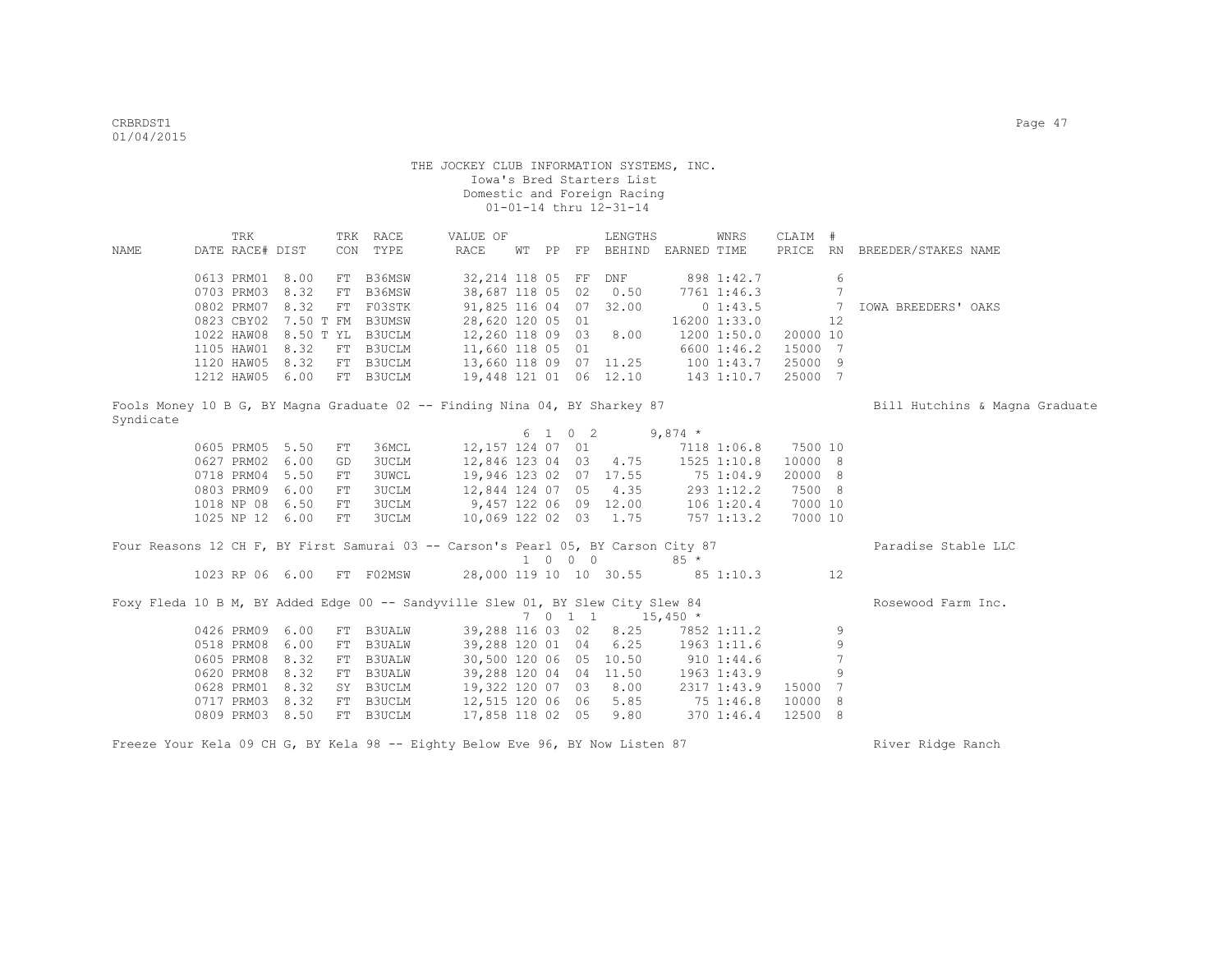| NAME      | TRK<br>DATE RACE# DIST |                            |            | TRK RACE<br>CON TYPE                                                          | VALUE OF<br>RACE       | WT PP |                             | LENGTHS<br>FP BEHIND EARNED TIME           |            | WNRS         | CLAIM #  |                 | PRICE RN BREEDER/STAKES NAME |
|-----------|------------------------|----------------------------|------------|-------------------------------------------------------------------------------|------------------------|-------|-----------------------------|--------------------------------------------|------------|--------------|----------|-----------------|------------------------------|
|           |                        |                            |            |                                                                               |                        |       | $7 \quad 1 \quad 1 \quad 0$ |                                            | $42,151$ * |              |          |                 |                              |
|           | 0427 PRM05             | 6.00                       | FT         | 3UAOC                                                                         |                        |       |                             | 39,957 117 07 02 hd                        |            | 8002 1:12.0  | 30000 8  |                 |                              |
|           | 0601 PRM08             | 5.50                       | FT         | 3UAOC                                                                         | 39,957 120 03 07 9.55  |       |                             |                                            | 75 1:03.7  |              | 25000 8  |                 |                              |
|           | 0607 PRM08             | 8.50                       |            | MY A3USTK                                                                     | 84,000 117 06 04 12.50 |       |                             |                                            |            | 4200 1:44.5  |          | 8               | CYCLONES H.                  |
|           | 0626 PRM08             | 8.32                       | SY         | <b>3UALW</b>                                                                  | 43,096 118 03 01       |       |                             |                                            |            | 26470 1:43.6 |          | 6               |                              |
|           | 0802 PRM10             | 8.50                       |            | FT A4USTK                                                                     | 95,200 118 01 06 13.50 |       |                             |                                            |            | 1904 1:45.3  |          |                 | RALPH HAYES S.               |
|           | 0830 CBY03 8.32        |                            | FT         | 3UAOC                                                                         |                        |       |                             | 30,000 120 02 04 9.25 1200 1:42.6 25000 10 |            |              |          |                 |                              |
|           |                        | 0913 CBY11 7.50 T FM 3UAOC |            |                                                                               |                        |       |                             | 30,000 120 01 07 1.70 300 1:28.7           |            |              | 25000 12 |                 |                              |
|           |                        |                            |            |                                                                               |                        |       |                             |                                            |            |              |          |                 |                              |
| Haroldson |                        |                            |            | Fridaynite in Boyd 06 CH G, BY Doug Fir 99 -- La Me 93, BY North Prospect 80  |                        |       |                             |                                            |            |              |          |                 | Lowell Haroldson & Janis     |
|           |                        |                            |            |                                                                               |                        |       | 9 0 1 1                     | $1,880$ *                                  |            |              |          |                 |                              |
|           | 0228 FON06 6.00        |                            | FT         | 3UCLM                                                                         |                        |       |                             | 4,720 124 01 04 3.75                       |            | 200 1:14.2   | 2500 9   |                 |                              |
|           | 0315 FON05             | 6.00                       | ${\rm FT}$ | 3UCLM                                                                         | 4,000 124 06 03        |       |                             | 0.75                                       |            | 480 1:13.6   | 2500 10  |                 |                              |
|           | 0328 FON01             | 6.00                       | FT.        | 3UCLM                                                                         | 4,000 123 06 02        |       |                             | 1.25                                       |            | 800 1:13.8   | 2500 7   |                 |                              |
|           | 0411 FON09             | 6.50                       | FT         | <b>3UCLM</b>                                                                  | 4,000 123 02 04        |       |                             | 4.00                                       |            | 200 1:21.0   | 2500 10  |                 |                              |
|           | 0425 FON03             | 6.00                       | FT         | <b>3UCLM</b>                                                                  | 4,000 123 01 04        |       |                             | 2.60                                       |            | 200 1:14.2   | 2500 8   |                 |                              |
|           | 0503 FON07             | 6.00                       | ${\rm FT}$ | 3UCLM                                                                         |                        |       |                             | 4,000 123 04 07 8.00 0 1:13.6              |            |              | 2500 9   |                 |                              |
|           | 0802 CLS08             | 6.00                       | FT         | 3UCLM                                                                         |                        |       |                             | 3,800 123 03 08 15.75 0 1:14.6             |            |              | 2500 8   |                 |                              |
|           | 0815 CLS09 6.00        |                            | FT         | 3UCLM                                                                         |                        |       |                             | 4,484 121 04 06 16.05 0 1:13.8             |            |              | 2500 9   |                 |                              |
|           | 0830 CLS04 6.50        |                            | FT         | 3UCLM                                                                         |                        |       |                             | 3,800 123 02 07 28.25 0 1:21.8             |            |              | 2500 7   |                 |                              |
|           |                        |                            |            | Full Potential 12 DK B/ F, BY Congo King 03 -- Miss Jonessa 95, BY Roanoke 87 |                        |       |                             |                                            |            |              |          |                 | Anderberg Bertil             |
|           |                        |                            |            |                                                                               |                        |       |                             | 2 0 0 0 2,250 $*$                          |            |              |          |                 |                              |
|           |                        | 0601 PRM07 4.50            |            | FT 02MSW                                                                      |                        |       |                             | 43,095 118 05 04 17.75 2175 :52.9          |            |              |          | 5               |                              |
|           |                        | 0703 PRM05 5.00            |            | FT F02MSW 38,643 118 03 06 10.75 75 1:00.1                                    |                        |       |                             |                                            |            |              |          | $\overline{9}$  |                              |
|           |                        |                            |            | Ganzumacher 10 B G, BY Kafwain 00 -- Spotted Feather 97, BY Meadowlake 83     |                        |       |                             |                                            |            |              |          |                 | Hartz Jeff                   |
|           |                        |                            |            |                                                                               |                        |       | $7 \quad 1 \quad 2 \quad 0$ |                                            | $39,028$ * |              |          |                 |                              |
|           | 0418 PRM05 5.50        |                            | FT         | 36MSW                                                                         |                        |       |                             | 38,575 123 07 08 15.30 75 1:04.8 12        |            |              |          |                 |                              |
|           | 0502 PRM06             | 6.00                       | FT         | 36MSW                                                                         |                        |       |                             | 38,622 123 03 02 4.50 7703 1:11.2          |            |              |          | 10              |                              |
|           | 0523 PRM07             | 6.00                       | FT         | 36MSW                                                                         | 38,666 123 03 02 2.00  |       |                             |                                            |            | 7742 1:11.6  |          | 8               |                              |
|           | 0605 PRM04             | 8.50                       | FT         | 36MSW                                                                         | 38,687 123 06 01       |       |                             |                                            |            | 23283 1:48.6 |          | $7\phantom{.0}$ |                              |
|           | 0619 PRM09 8.32        |                            | SY         | 3UALW                                                                         |                        |       |                             | 39,244 123 08 07 10.35                     |            | 75 1:43.8    |          | 12              |                              |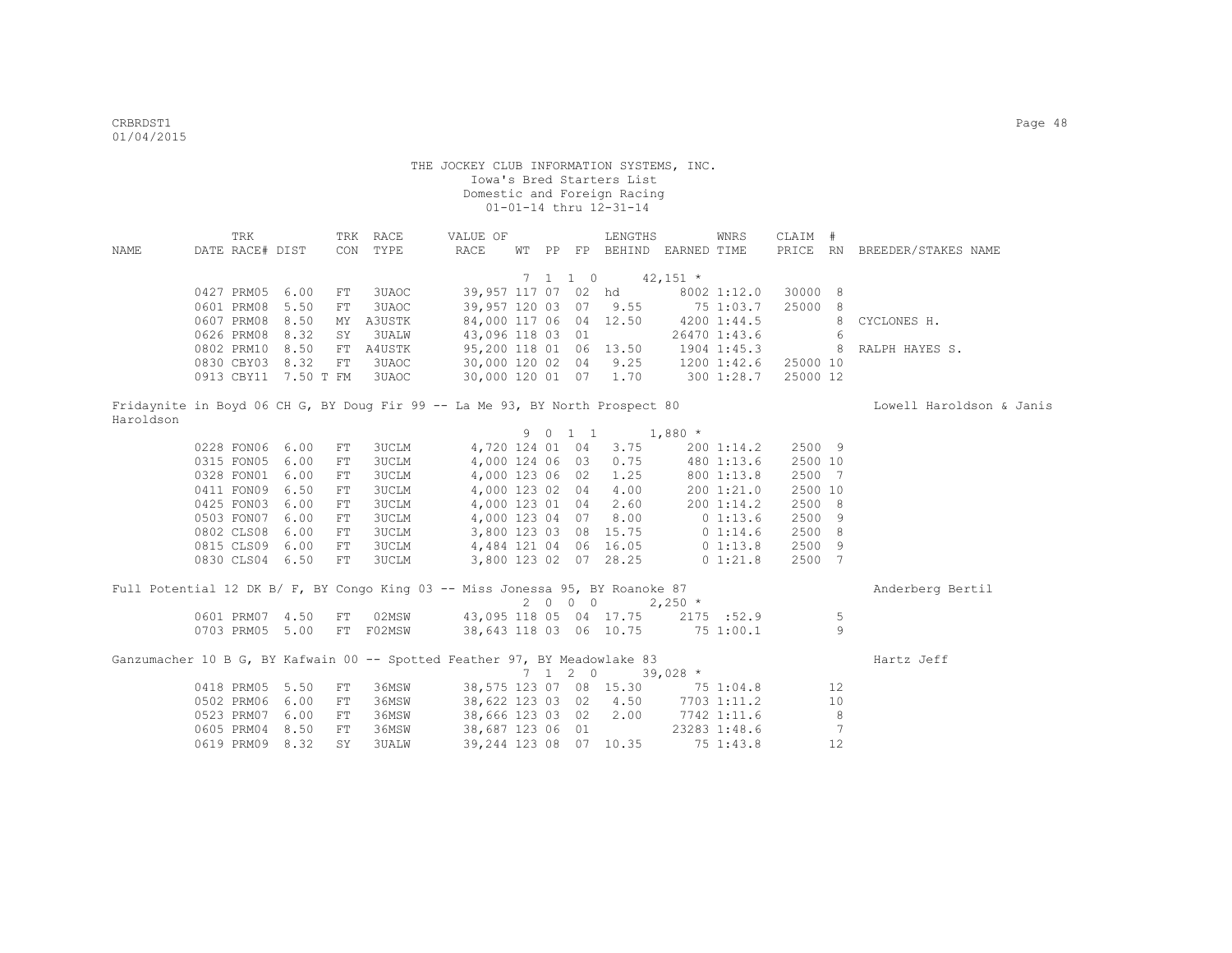THE JOCKEY CLUB INFORMATION SYSTEMS, INC. Iowa's Bred Starters List Domestic and Foreign Racing 01-01-14 thru 12-31-14 TRK TRK RACE VALUE OF LENGTHS WNRS CLAIM # NAME DATE RACE# DIST CON TYPE RACE WT PP FP BEHIND EARNED TIME PRICE RN BREEDER/STAKES NAME 0629 PRM05 8.32 MY 4UAOC 39,332 122 02 07 38.00 75 1:45.4 7 0720 PRM09 6.00 FT 3UAOC 39,268 123 04 08 13.25 75 1:09.7 10 Garman's Guy 12 GR/RO G, BY Wild Gold 90 -- Cozzie Rozzie 07, BY Cat Thief 96 Clark Dick  $4$  0 1 2 11,832  $*$ <br>38,643 119 01 07 15.30 75 :54.2 0615 PRM06 4.50 FT 02MSW 38,643 119 01 07 15.30 75 :54.2 9<br>0706 PRM05 5.00 FT 02MSW 38,622 119 10 03 7.00 4622 :59.2 10 0706 PRM05 5.00 FT 02MSW 38,622 119 10 03 7.00 4622 :59.2 10<br>0727 PRM02 5.50 FT 02MCL 21,881 119 05 02 no 4362 1:09.7 25000 8 0727 PRM02 5.50 FT 02MCL 0807 PRM01 5.50 SY 02MCL 23,174 119 06 03 2.50 2773 1:06.5 30000 8 Ghazi Up 04 B G, BY Ghazi 89 -- Lady Badria 89, BY Upmost 79 River Ridge Ranch 4 0 0 0 553 \* 0419 PRM02 6.00 FT 3UCLM 11,000 119 05 05 9.50 328 1:12.4 7500 6 0504 PRM04 6.00 FT 3UCLM 12,500 117 03 06 14.75 75 1:10.4 5000 8 0517 PRM01 5.50 FT 3UCLM 13,171 120 06 06 6.10 75 1:04.6 5000 6<br>0621 PRM09 6.00 FT 4UCLM 14,739 116 07 10 23.55 75 1:10.9 5000 10 0621 PRM09 6.00 FT 4UCLM Ginger Added 08 B M, BY Added Edge 00 -- G. U. Ginger 93, BY Fred Astaire 83 Special K Stable 7 1 1 0 49,751 \* 0418 PRM08 6.00 FT B3UALW 51,508 118 08 07 6.25 75 1:11.5 11 0509 PRM08 6.00 FT B4USTK 81,550 120 02 05 3.80 2447 1:11.5 11 MAMIE EISENHOWER S. 0525 PRM08 6.00 MY B3UALW 32,816 118 08 04 3.75 2195 1:10.6 8<br>0606 PRM08 8.50 FT B3USTK 82,875 120 02 02 1.25 16575 1:45.9 7 HAWKEYES H. 0606 PRM08 8.50 FT B3USTK 82,875 120 02 02 1.25 16575 1:45.9 7<br>0619 PRM08 8.32 SY B3UAOC 41.042 119 05 01 26470 1:43.2 6 0619 PRM08 8.32 SY B3UAOC 41,042 119 05 01 26470 1:43.2 0710 PRM07 8.00 FT B3UALW 41,269 123 04 06 17.00 75 1:38.8 7 0802 PRM09 8.32 FT B4USTK 95,725 118 02 06 9.50 1914 1:43.0 8 DONNA REED S. Ginger Bug 10 DK B/ M, BY Added Edge 00 -- Cindy Windy 02, BY Miracle Heights 89 Dean Jerry  $\begin{array}{cccc} 9 & 3 & 0 & 1 & 9,846 \star \\ 4,600 & 123 & 04 & 05 & 5.55 & 138 \end{array}$ 0308 FON01 4.00 FT B3UMCL 4,600 123 04 05 5.55 138 :47.6 10000 10<br>0322 FON02 4.00 FT B3UMCL 4,600 123 05 03 0.75 552 :48.2 10000 8 0322 FON02 4.00 FT B3UMCL 0412 FON01 6.00 FT B3UMCL 4,600 123 07 01 2760 1:14.8 10000 9

0516 PRM09 5.50 FT B3UCLM 17,987 120 06 08 13.10 75 1:06.1 15000 9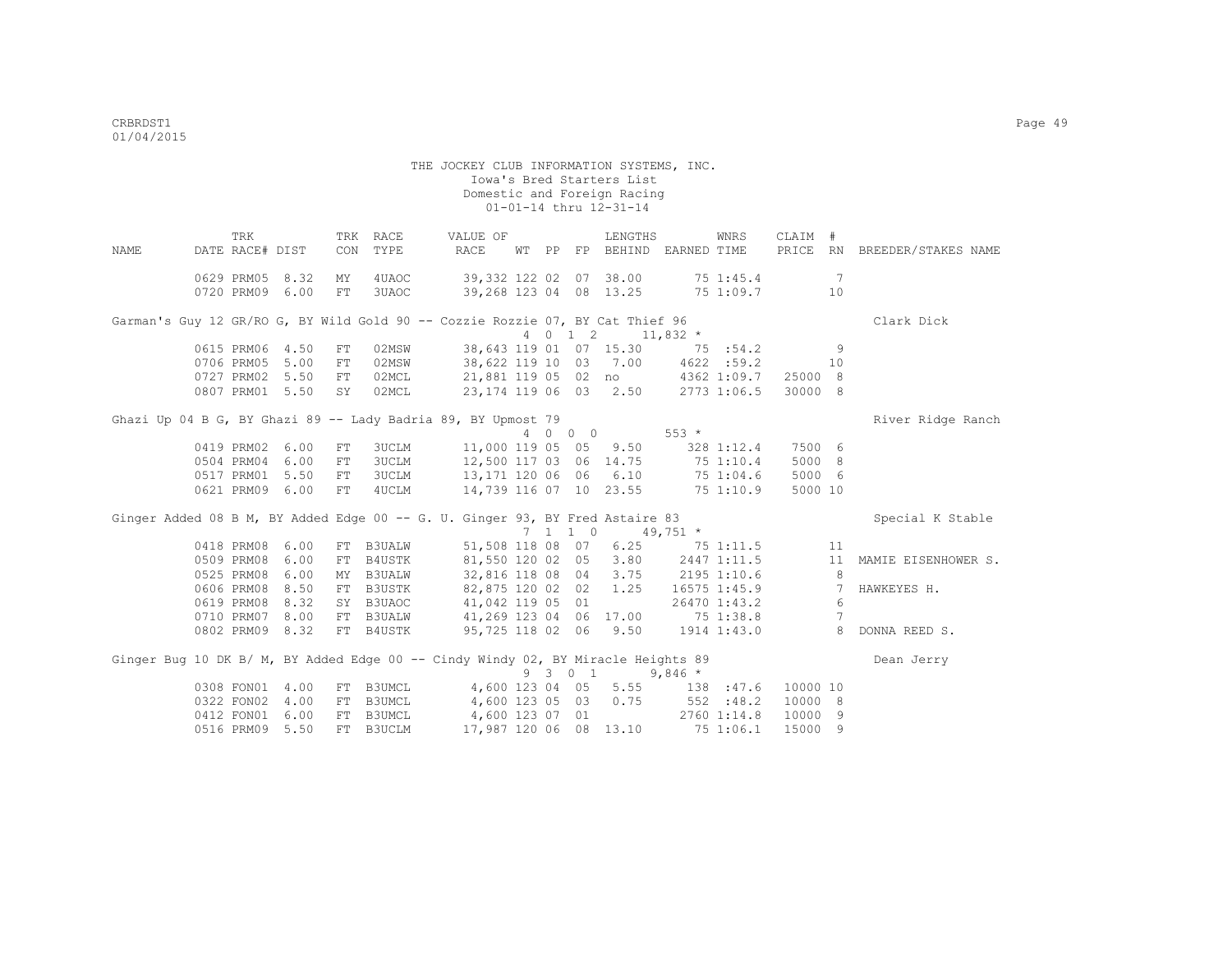| NAME                                                                                | TRK<br>DATE RACE# DIST |      | TRK RACE<br>CON TYPE | VALUE OF<br>RACE                               |  |                 | LENGTHS                      | WT PP FP BEHIND EARNED TIME        | WNRS               | CLAIM #        |                 | PRICE RN BREEDER/STAKES NAME |
|-------------------------------------------------------------------------------------|------------------------|------|----------------------|------------------------------------------------|--|-----------------|------------------------------|------------------------------------|--------------------|----------------|-----------------|------------------------------|
|                                                                                     |                        |      |                      |                                                |  |                 |                              |                                    |                    |                |                 |                              |
|                                                                                     | 0605 PRM07             | 6.00 | FT B3UCLM            |                                                |  |                 | 17,922 119 02 06 8.05        |                                    | 75 1:12.3          | 10000 12       |                 |                              |
|                                                                                     | 0620 PRM06             | 6.00 | FT B3UCLM            |                                                |  |                 |                              | 17,922 120 04 11 14.10 75 1:11.6   |                    | 10000 12       |                 |                              |
|                                                                                     | 0628 PRM10             | 6.00 | SY B3UCLM            |                                                |  |                 |                              | 12,755 120 02 05 7.00 291 1:12.7   |                    | 7500 9         |                 |                              |
|                                                                                     | 0802 CLS05             | 6.00 | FT B3UCLM            | 4,800 123 01 01                                |  |                 |                              |                                    | 2880 1:15.0 5000 7 |                |                 |                              |
|                                                                                     | 0815 CLS05 6.00        |      | FT B3UCLM            | 5,000 123 06 01                                |  |                 |                              |                                    | 3000 1:14.2        | 5000 8         |                 |                              |
| Glitters Gone Wild 10 B M, BY Winter Glitter 97 -- Laabity Spirit 98, BY Laabity 91 |                        |      |                      |                                                |  |                 |                              |                                    |                    |                |                 | Bogash Gene                  |
|                                                                                     |                        |      |                      |                                                |  |                 | 7 0 0 4                      | $4,759*$                           |                    |                |                 |                              |
|                                                                                     | 0501 PRM09             | 6.00 | GD B36MCL            | 15,311 119 04 03 6.50                          |  |                 |                              |                                    | 1815 1:13.6        | 10000 9        |                 |                              |
|                                                                                     | 0516 PRM02             | 6.00 | FT B36MCL            | 15,405 120 06 07 16.05 75 1:12.8               |  |                 |                              |                                    |                    | 12500 9        |                 |                              |
|                                                                                     | 0524 PRM02             | 6.00 | FT B36MCL            | 12,177 123 05 04 8.25 598 1:13.2               |  |                 |                              |                                    |                    | 7500 9         |                 |                              |
|                                                                                     | 0608 PRM06             | 8.50 | FT B36MCL            | 13,505 123 08 08 31.85 75 1:49.4               |  |                 |                              |                                    |                    | 20000 8        |                 |                              |
|                                                                                     | 0801 CLS06             | 6.00 | FT B3UMSW            |                                                |  |                 |                              | 6,100 123 04 03 5.00 732 1:17.2    |                    |                | 6               |                              |
|                                                                                     | 0815 CLS03 6.50        |      | FT B3UMSW            | 6,100 123 04 03 8.00 732 1:21.0                |  |                 |                              |                                    |                    |                | $7\phantom{.0}$ |                              |
|                                                                                     | 0829 CLS01 6.00        |      | MY B3UMSW            | 6,100 123 05 03 0.75 732 1:20.6                |  |                 |                              |                                    |                    |                | $\overline{7}$  |                              |
| Going Platinum 12 GR/RO G, BY Mine for Gold 05 -- Sea of Love 97, BY Rubiano 87     |                        |      |                      |                                                |  |                 |                              |                                    |                    |                |                 | Moser Robert L Jr.           |
|                                                                                     |                        |      |                      |                                                |  |                 | $1 \t 0 \t 1 \t 4,633 \star$ |                                    |                    |                |                 |                              |
|                                                                                     |                        |      |                      | 0706 PRM09 5.00 FT 02MSW 38,643 119 09 03 6.25 |  |                 |                              |                                    | 4633:59.8          |                | 9               |                              |
| Golden Tiago 11 CH F, BY Tiago 04 -- Rich Man's Girl 05, BY Touch Gold 94           |                        |      |                      |                                                |  |                 |                              |                                    |                    |                |                 | Bogash Eugene                |
|                                                                                     |                        |      |                      |                                                |  | $7 \t1 \t2 \t2$ |                              | $56,486$ *                         |                    |                |                 |                              |
|                                                                                     | 0327 OP 08 6.00        |      | SY F03AOC            | 61,000 115 08 09 28.10 305 1:11.1 100000 9     |  |                 |                              |                                    |                    |                |                 |                              |
|                                                                                     | 0425 PRM06             | 5.50 | FT B3UALW            | 39,288 115 03 02 0.75                          |  |                 |                              |                                    | 7852 1:05.7        |                | 9               |                              |
|                                                                                     | 0516 PRM08             | 6.00 | FT F03STK            | 68,900 118 07 03 3.75                          |  |                 |                              |                                    | 6890 1:11.3        |                | $7^{\circ}$     | BOB BRYANT S.                |
|                                                                                     | 0607 PRM09             | 6.00 | MY B3UALW            | 39,288 116 02 02 6.75                          |  |                 |                              |                                    | 7852 1:11.3        |                | 9               |                              |
|                                                                                     | 0620 PRM08             | 8.32 | FT B3UALW            | 39,288 115 01 05 12.75 906 1:43.9              |  |                 |                              |                                    |                    |                | 9               |                              |
|                                                                                     | 0719 PRM07             | 6.00 | FT B3UAOC            | 39,268 116 03 01                               |  |                 |                              |                                    | 23498 1:11.0       |                | 10              |                              |
|                                                                                     | 0802 PRM07 8.32        |      | FT F03STK            |                                                |  |                 |                              | 91,825 120 06 03 10.25 9183 1:43.5 |                    | $\overline{7}$ |                 | IOWA BREEDERS' OAKS          |
| Goldie's Gal 11 B F, BY Bravo Bull 97 -- Goldie's Sis 03, BY Mutakddim 91           |                        |      |                      |                                                |  |                 |                              |                                    |                    |                |                 | Iowa State University        |
|                                                                                     |                        |      |                      |                                                |  |                 | 9 0 0 0                      | $1,572$ *                          |                    |                |                 |                              |
|                                                                                     | 0426 PRM05 5.50        |      | FT B36MCL            |                                                |  |                 | 23, 226 118 02 10 25.50      |                                    | 75 1:06.3          | 30000 10       |                 |                              |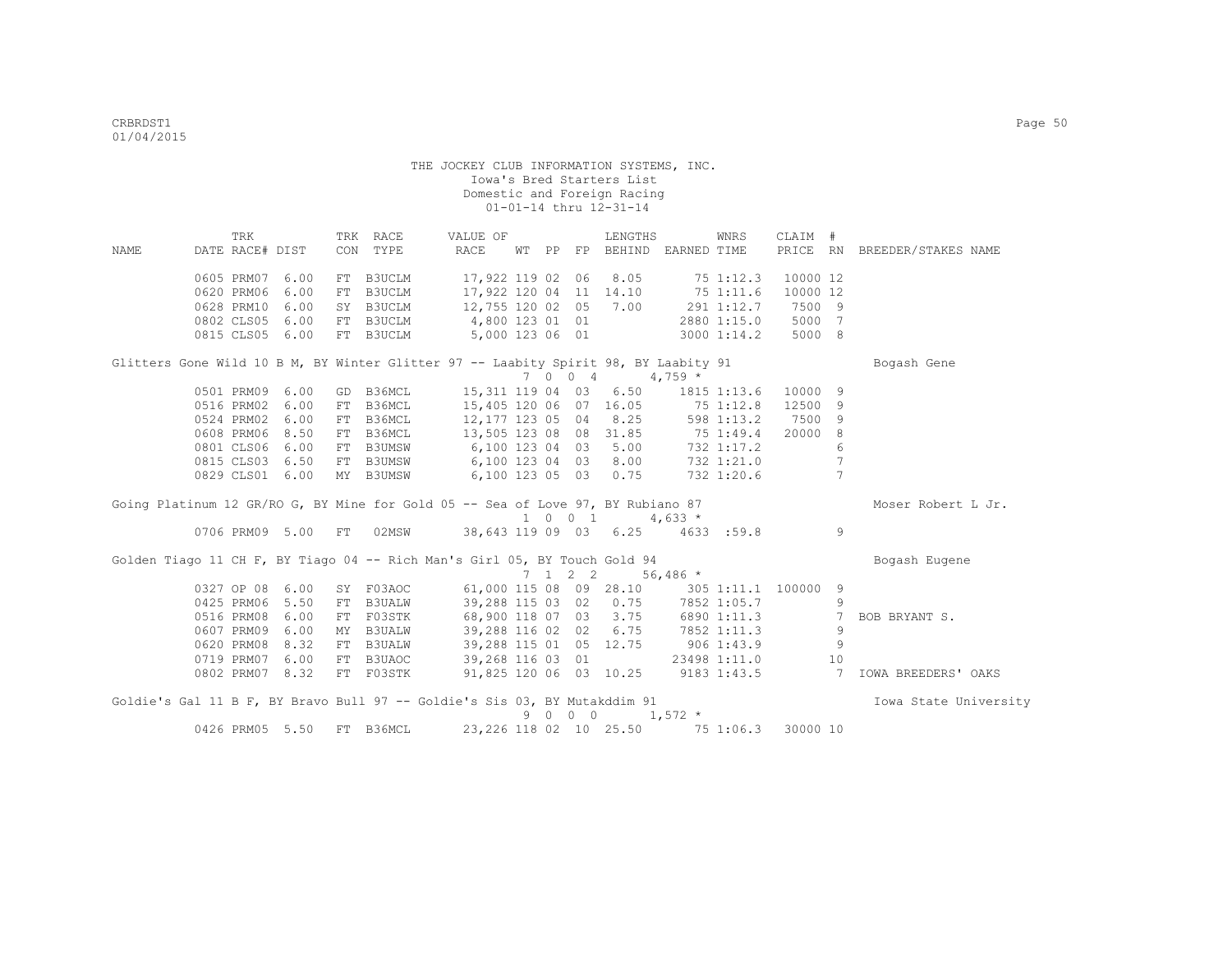|                                                                                          | TRK             |      |    | TRK RACE                  | VALUE OF               |              |                 | LENGTHS                |                                  | WNRS           | CLAIM #  |                 |                              |  |
|------------------------------------------------------------------------------------------|-----------------|------|----|---------------------------|------------------------|--------------|-----------------|------------------------|----------------------------------|----------------|----------|-----------------|------------------------------|--|
| NAME                                                                                     | DATE RACE# DIST |      |    | CON TYPE                  | RACE                   | WT PP        |                 |                        | FP BEHIND EARNED TIME            |                |          |                 | PRICE RN BREEDER/STAKES NAME |  |
|                                                                                          |                 |      |    |                           |                        |              |                 |                        |                                  |                |          |                 |                              |  |
|                                                                                          | 0517 PRM05      | 5.50 |    | FT B36MCL                 |                        |              |                 | 12,177 118 03 08 22.25 |                                  | 751:05.9       | 7500 9   |                 |                              |  |
|                                                                                          | 0601 PRM05      | 5.50 | FT | B36MCL                    | 12,200 118 02          |              |                 | 07 30.50               |                                  | 75 1:05.3      | 7500     | 8               |                              |  |
|                                                                                          | 0613 PRM06      | 5.00 | FT | B36MCL                    | 12,177 119 02          |              |                 | 07 19.25               |                                  | 751:00.8       | 10000    | 9               |                              |  |
|                                                                                          | 0705 PRM03      | 5.00 | GD | B36MCL                    | $9,500$ 114 03         |              |                 | 08 13.05               |                                  | 75 : 59.9      | 7500     | 8               |                              |  |
|                                                                                          | 0725 PRM04      | 6.00 |    | FT B36MCL                 |                        |              |                 | 13,739 115 05 04 7.50  |                                  | 709 1:14.1     | 7500     | 8               |                              |  |
|                                                                                          | 0807 PRM09      | 5.50 |    | SY B36MCL                 |                        |              |                 | 12,200 120 03 05 10.50 |                                  | 278 1:06.7     | 7500     | 8               |                              |  |
|                                                                                          | 0821 CBY01      | 5.50 |    | FT B3UMCL                 | 10,500 119 07 05 9.75  |              |                 |                        |                                  | 105 1:07.1     | 6250     | 7               |                              |  |
|                                                                                          | 0920 FP 02 6.00 |      |    | FT B3UMSW                 | 13,490 118 05 05 26.75 |              |                 |                        |                                  | $105$ 1:12.2   |          | $7\phantom{.0}$ |                              |  |
| Gold Raj 10 B M, BY Bravo Bull 97 -- Gold Quarry 03, BY Touch Gold 94                    |                 |      |    |                           |                        |              |                 |                        |                                  |                |          |                 | Iowa State University        |  |
|                                                                                          |                 |      |    |                           |                        |              |                 |                        | 8 1 0 1 13,487 *                 |                |          |                 |                              |  |
|                                                                                          | 0124 OP 02      | 6.00 | FT | B3UMCL                    |                        |              |                 |                        | 17,000 124 01 07 12.50 85 1:13.7 |                | 16000 9  |                 |                              |  |
|                                                                                          | 0214 OP 09      | 8.50 | FT | B3UMCL                    |                        |              |                 |                        | 17,500 124 01 07 44.75 70 1:48.5 |                | 16000 10 |                 |                              |  |
|                                                                                          | 0306 OP 02      | 8.50 | FT | B3UMCL                    | 18,000 123 01 04 15.50 |              |                 |                        |                                  | 9001:48.7      | 12500 10 |                 |                              |  |
|                                                                                          | 0329 OP 02      | 8.00 | GD | B3UMCL                    |                        |              |                 | 18,000 123 06 04 14.75 |                                  | 9001:42.0      | 12500 9  |                 |                              |  |
|                                                                                          | 0605 CBY05      |      |    | 7.50 T FM B3UMSW          | 28,485 123 03 04 7.00  |              |                 |                        |                                  | 1080 1:32.5    |          | 9               |                              |  |
|                                                                                          | 0718 CBY04      |      |    | 7.50 T FM B3UMCL          | 14,500 123 06 03 2.50  |              |                 |                        |                                  | 1595 1:31.3    | 20000 9  |                 |                              |  |
|                                                                                          | 0815 CBY04      |      |    | 7.50 T FM B3UMCL          | 14,500 123 06 01       |              |                 |                        |                                  | 8700 1:31.0    | 20000 9  |                 |                              |  |
|                                                                                          |                 |      |    | 0901 CBY03 8.32 FT B3UCLM | 10,830 123 05 06 40.50 |              |                 |                        |                                  | $157$ $1:45.9$ | 6250 6   |                 |                              |  |
|                                                                                          |                 |      |    |                           |                        |              |                 |                        |                                  |                |          |                 |                              |  |
| Gold Territory 08 CH M, BY Indian Territory 98 -- Gold Queen 96, BY Gold Spring (ARG) 88 |                 |      |    |                           |                        |              |                 |                        |                                  |                |          |                 | Special K Stable             |  |
|                                                                                          |                 |      |    |                           |                        |              | 9 1 2 3         |                        | $4.420*$                         |                |          |                 |                              |  |
|                                                                                          | 0114 BEU04      | 5.50 | MY | B3UCLM                    |                        |              | 3,000 124 01 01 |                        |                                  | 1800 1:07.6    | 2500 8   |                 |                              |  |
|                                                                                          | 0127 BEU06      | 6.00 | FT | B3UCLM                    |                        |              |                 | 3,000 126 02 02 hd     |                                  | 6001:12.2      | 2500     | 6               |                              |  |
|                                                                                          | 0217 BEU05      | 5.50 | FT | B3UCLM                    |                        | 3,300 124 02 |                 | 02 hd                  |                                  | 660 1:05.9     | 4000     | 5               |                              |  |
|                                                                                          | 0310 BEU01      | 5.50 | FT | B3UCLM                    |                        |              |                 | 3,000 124 01 03 3.00   |                                  | 300 1:09.8     | 2500     | 5               |                              |  |
|                                                                                          | 0325 BEU03      | 6.00 |    | FT B3UCLM                 |                        |              |                 | 3,300 124 04 03 10.00  |                                  | 330 1:13.8     | 4000     | $\overline{4}$  |                              |  |
|                                                                                          | 0408 BEU04      | 5.50 | MY | B3UCLM                    | 3,000 123 07           |              | 03              | 5.25                   |                                  | 300 1:06.4     | 2500     | 8               |                              |  |
|                                                                                          | 0422 BEU08      | 6.00 | FT | B3UCLM                    | 3,000 123 01           |              |                 | 04 5.00                |                                  | 1501:14.1      | 2500     | 7               |                              |  |
|                                                                                          | 0525 BTP03      | 5.50 |    | FT B3UCLM                 |                        |              |                 | 7,000 124 05 05 8.25   |                                  | 210 1:07.2     | 4000     | 5               |                              |  |
|                                                                                          | 0613 BTP01      | 6.00 |    | GD B3UCLM                 |                        |              |                 | 7,000 124 03 07 12.25  |                                  | 701:12.9       | 4000     | $\overline{7}$  |                              |  |

Good Smoke 11 CH G, BY Noble Causeway 02 -- Valedictorian Girl 02, BY Honor Grades 88 Gary E Lucas & Joan Lucas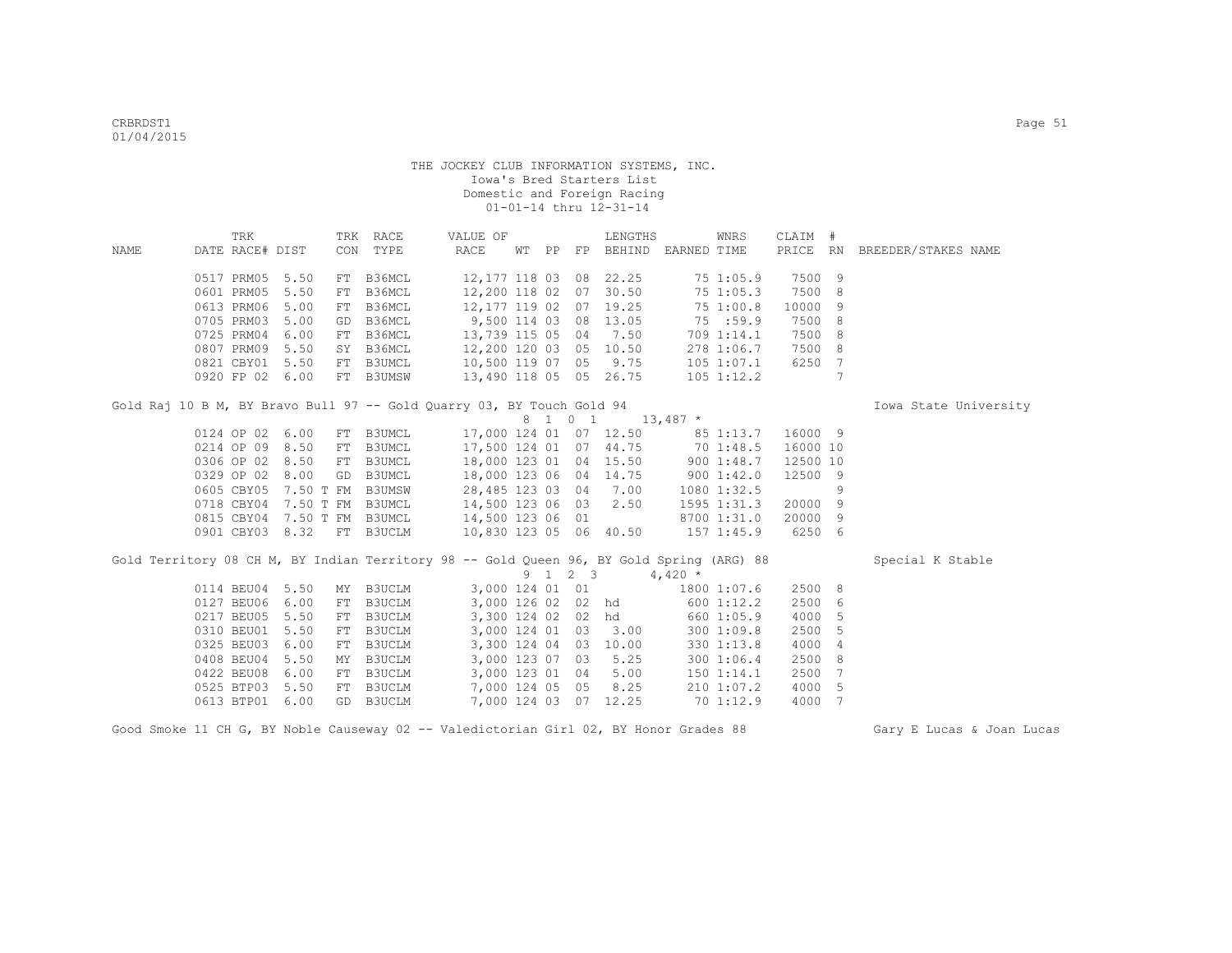|      | TRK             |                      |    | TRK RACE                 | VALUE OF                                                                                 |   |                     | LENGTHS                                                               |                    | WNRS               | CLAIM #        |                |                              |
|------|-----------------|----------------------|----|--------------------------|------------------------------------------------------------------------------------------|---|---------------------|-----------------------------------------------------------------------|--------------------|--------------------|----------------|----------------|------------------------------|
| NAME |                 |                      |    | DATE RACE# DIST CON TYPE | RACE                                                                                     |   |                     | WT PP FP BEHIND EARNED TIME                                           |                    |                    |                |                | PRICE RN BREEDER/STAKES NAME |
|      |                 |                      |    |                          |                                                                                          |   |                     |                                                                       |                    |                    |                |                |                              |
|      |                 |                      |    |                          |                                                                                          | 9 | $0 \quad 1 \quad 0$ | $4,777$ *                                                             |                    |                    |                |                |                              |
|      | 0517 PRM07 5.50 |                      | FT | 36MSW                    |                                                                                          |   |                     | 30,000 118 05 07 26.35 75 1:05.4                                      |                    |                    | $\sim$ 7       |                |                              |
|      | 0613 PRM09 6.00 |                      | FT | 36MSW                    |                                                                                          |   |                     | 38,621 119 04 09 27.50                                                | 75 1:11.9          |                    |                | 10             |                              |
|      | 0621 PRM07 8.32 |                      | FT | 36MCL                    |                                                                                          |   |                     | 13,335 118 01 04 13.00                                                | 697 1:46.1         |                    | 15000 10       |                |                              |
|      | 0704 PRM04 8.32 |                      | FT | 36MSW                    | 38,666 118 06 07 32.25 75 1:45.8                                                         |   |                     |                                                                       |                    |                    | $\sim$ 8       |                |                              |
|      | 0725 PRM01 8.50 |                      | FT | 36MCL                    | 12, 221 119 05 04 13.50 608 1:50.8 7500 7                                                |   |                     |                                                                       |                    |                    |                |                |                              |
|      | 0803 PRM03 8.00 |                      | FT | 36MCL                    | 11,641 116 05 02 7.00                                                                    |   |                     |                                                                       |                    | 2857 1:42.4 7500 7 |                |                |                              |
|      |                 | 0828 CBY02 7.50 T FM |    | <b>3UMCL</b>             | 14,500 119 05 07 9.00 145 1:31.8<br>14,500 119 10 10 12.45 145 1:31.8                    |   |                     |                                                                       |                    |                    | 20000 12       |                |                              |
|      |                 | 0911 CBY01 7.50 T FM |    | 3UMCL                    |                                                                                          |   |                     |                                                                       |                    |                    | 20000 11       |                |                              |
|      |                 | 1129 RET05 8.50 T FM |    | 3UMSW                    | 14,500 118 03 12 39.40 100 1:45.6                                                        |   |                     |                                                                       |                    |                    | 12             |                |                              |
|      |                 |                      |    |                          | Governors Jet 09 DK B/ G, BY Governor Vasquez 00 -- Cresco Jester 00, BY Night Runner 93 |   |                     |                                                                       |                    |                    |                |                | Priebe Berl E.               |
|      |                 |                      |    |                          |                                                                                          |   | 3 0 0 0             | $\sim$ 0 $*$                                                          |                    |                    |                |                |                              |
|      | 0425 FON07 6.00 |                      | FT | 3UCLM                    |                                                                                          |   |                     | 5,100 123 02 07 8.60 0 1:16.6                                         |                    |                    | 5000 9         |                |                              |
|      | 0808 CLS07 6.00 |                      | FT | 3UALW                    |                                                                                          |   |                     | 6,700 126 02 06 10.60 0 1:14.6                                        |                    |                    | 6 <sup>6</sup> |                |                              |
|      | 0815 CLS07 6.00 |                      | FT | 3UCLM                    |                                                                                          |   |                     | 4,800 123 02 07 10.75 0 1:14.6                                        |                    |                    | 5000 8         |                |                              |
|      |                 |                      |    |                          |                                                                                          |   |                     |                                                                       |                    |                    |                |                |                              |
|      |                 |                      |    |                          | Governors Star 07 B M, BY Governor Vasquez 00 -- Starforjenn 97, BY Naevus Star 86       |   |                     |                                                                       |                    |                    |                |                | Priebe Berl E.               |
|      |                 |                      |    |                          |                                                                                          |   | 7 0 0 0             |                                                                       | $971 *$            |                    |                |                |                              |
|      | 0307 FON03 6.00 |                      |    | FT B3UCLM                |                                                                                          |   |                     | 6,136 123 07 07 10.70                                                 | 0 1:15.0           |                    | 5000 8         |                |                              |
|      | 0329 FON07 6.00 |                      |    | FT B3UCLM                |                                                                                          |   |                     | 5, 200 123 06 04 10.00 260 1:15.0<br>5, 800 124 05 07 11.50 58 1:04.6 |                    |                    | 5000 8         |                |                              |
|      | 0621 ARP06 5.50 |                      |    | FT B3UCLM                |                                                                                          |   |                     |                                                                       |                    |                    | 3200 9         |                |                              |
|      | 0718 ARP07 6.00 |                      |    | FT B3UCLM                |                                                                                          |   |                     | 5,800 124 04 08 16.50                                                 | 58 1:12.0          |                    | 3200 9         |                |                              |
|      | 0801 CLS03 6.00 |                      |    | FT B3UCLM                | 5,000 123 06 04                                                                          |   |                     | 5.00                                                                  |                    | $250$ $1:15.4$     | 5000 6         |                |                              |
|      | 0822 CLS07 6.50 |                      |    |                          | FT B3UALW 7,210 123 05 04 7.25                                                           |   |                     |                                                                       |                    | 345 1:21.8         |                | $\overline{7}$ |                              |
|      | 0829 CLS05 6.00 |                      |    | MY B3UCLM                |                                                                                          |   |                     | 5,000 123 08 FF DNF 0 1:16.2                                          |                    |                    | 5000 8         |                |                              |
|      |                 |                      |    |                          | Graceful Bert 08 B G, BY King of Scat 96 -- Vicki Lynn 94, BY David's Dream Boy 92       |   |                     |                                                                       |                    |                    |                |                | McOueary Betsy B.            |
|      |                 |                      |    |                          |                                                                                          |   |                     | $9 \quad 1 \quad 1 \quad 3 \quad 22,433 \star$                        |                    |                    |                |                |                              |
|      | 0418 PRM09 5.50 |                      | FT | 36MCL                    |                                                                                          |   |                     | 21,793 120 06 01 12850 1:05.9                                         |                    |                    | 25000 12       |                |                              |
|      | 0502 PRM04 6.00 |                      | FT |                          | 3UWCL 17,987 123 07 03 1.50 2137 1:12.9                                                  |   |                     |                                                                       |                    |                    | 15000 9        |                |                              |
|      | 0517 PRM03 8.00 |                      | FT | <b>3UCLM</b>             | 23,796 123 02 03                                                                         |   |                     |                                                                       | $6.25$ 2839 1:39.8 |                    | 30000 9        |                |                              |
|      | 0526 PRM09 8.32 |                      | FT | 3UCLM                    | 14, 114 120 04 02                                                                        |   |                     | 7.25 2782 1:44.5                                                      |                    |                    | 10000 9        |                |                              |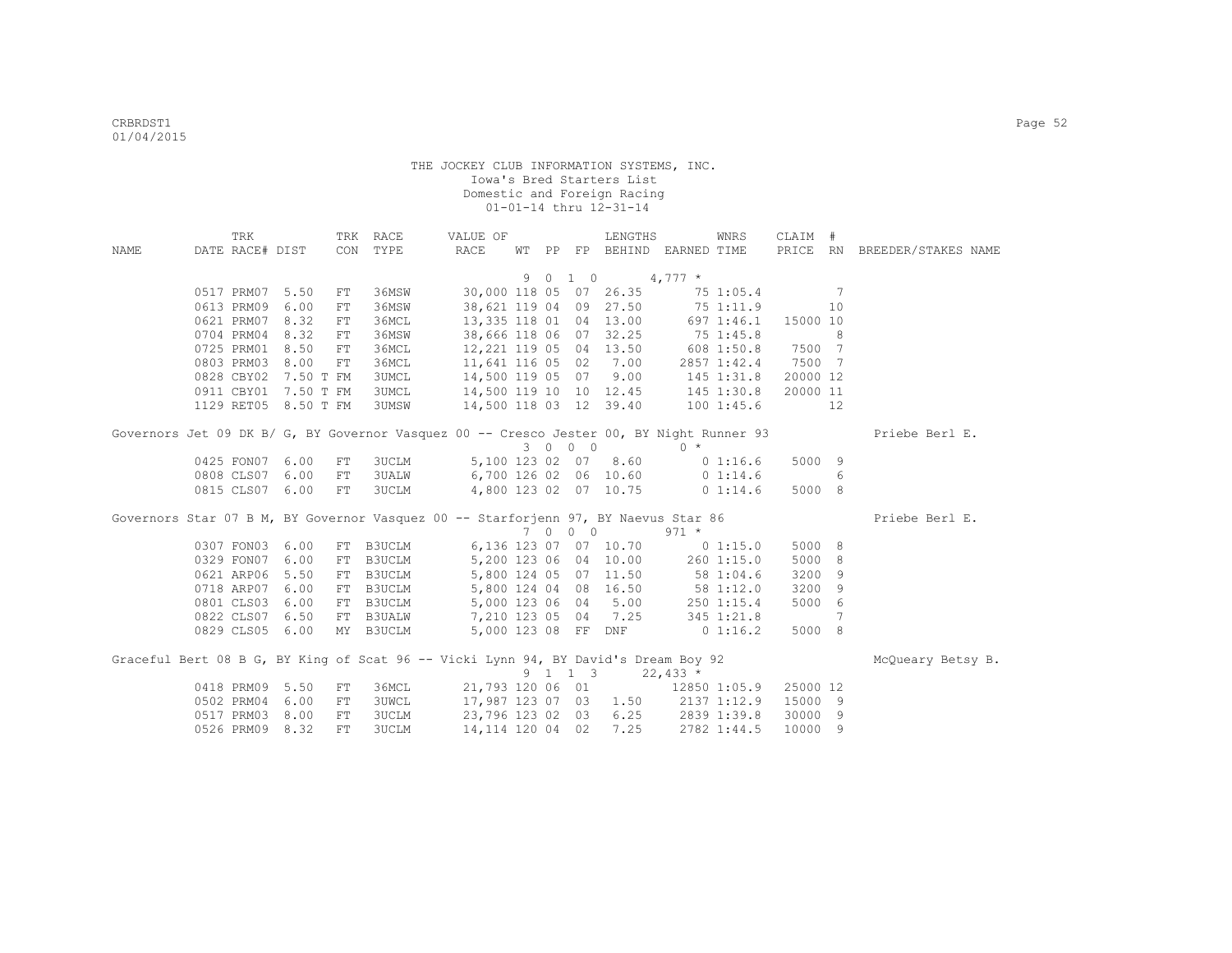| NAME | TRK<br>DATE RACE# DIST      |           | CON        | TRK RACE<br>TYPE | VALUE OF<br>RACE                                                                        | WT PP |          |    | LENGTHS                | FP BEHIND EARNED TIME                      | WNRS            | CLAIM #        |                | PRICE RN BREEDER/STAKES NAME      |
|------|-----------------------------|-----------|------------|------------------|-----------------------------------------------------------------------------------------|-------|----------|----|------------------------|--------------------------------------------|-----------------|----------------|----------------|-----------------------------------|
|      | 0612 PRM02                  | 6.00      | ${\rm FT}$ | 3UCLM            | 17,987 120 05                                                                           |       |          | 06 | 8.35                   |                                            | 75 1:12.7       | 12500 9        |                |                                   |
|      | 0621 PRM06                  | 8.32      | ${\rm FT}$ | 3UCLM            | 12,794 120 02 07                                                                        |       |          |    | 8.85                   |                                            | 75 1:45.2       | 10000 11       |                |                                   |
|      | 0704 PRM09                  | 8.50      | ${\rm FT}$ | 3UCLM            | 12,779 120 01 07 11.10                                                                  |       |          |    |                        |                                            | 75 1:47.6       | 7500 11        |                |                                   |
|      | 0718 PRM09                  | 8.50      | ${\rm FT}$ | 3UCLM            | 12,802 118 10 08 18.50                                                                  |       |          |    |                        |                                            | 75 1:46.8       | 7500 10        |                |                                   |
|      | 0803 PRM09                  | 6.00      | FT         | <b>3UCLM</b>     | 12,844 117 06 03 1.25                                                                   |       |          |    |                        |                                            | $1525$ $1:12.2$ | 5000 8         |                |                                   |
|      |                             |           |            |                  | G Rae 07 DK B/ M, BY E Dubai 98 -- Diamond Motel 90, BY Bates Motel 79                  |       |          |    |                        |                                            |                 |                |                | DeBruycker Lloyd                  |
|      |                             |           |            |                  |                                                                                         |       | 10 0 3 0 |    |                        | $3,217$ *                                  |                 |                |                |                                   |
|      | 0307 HAW07 5.50             |           | ${\rm FT}$ | <b>B4UWCL</b>    | 10,100 123 07 05 13.50                                                                  |       |          |    |                        |                                            | 300 1:05.7      |                | 8              |                                   |
|      | 0323 HAW07 5.50             |           | FT         | B4UCLM           | 9,220 121 06 09 27.25                                                                   |       |          |    |                        |                                            | 1001:06.3       | 4000 9         |                |                                   |
|      | 0418 PRM02 6.00             |           | FT         | <b>B3UWCL</b>    | 12,500 120 06 08 14.30                                                                  |       |          |    |                        | 75 1:12.8                                  |                 | 5000 8         |                |                                   |
|      | 0719 GF 09 5.25             |           | ${\rm FT}$ | <b>B3UALW</b>    | 3,400 125 07 02                                                                         |       |          |    | 1.25                   |                                            | 731 1:08.4      |                | $\overline{7}$ |                                   |
|      | 0726 GF 10 5.25             |           |            | FT B3UALW        | 3,400 125 01 02                                                                         |       |          |    | 1.25                   |                                            | 680 1:06.8      |                | 8              |                                   |
|      | 0810 ABT10 5.00 T FM        |           |            | 3UALW            | 3,000 120 04 02                                                                         |       |          |    | 1.25                   |                                            | 711 : 59.2      |                | 8              |                                   |
|      | 0817 ABT10 7.00 T FM B3USTK |           |            |                  | 4,000 120 06 04                                                                         |       |          |    | 8.25                   |                                            | 220 1:30.3      |                | 8              | BEULAH MAE S.                     |
|      | 0907 LBG08                  | 5.00      |            | FT B3UCLM        | 3,250 127 06 07                                                                         |       |          |    | 9.35                   |                                            | 0 1:01.2        | 3200 8         |                |                                   |
|      | 0927 LBG07                  | 5.50      |            | FT B3USTK        |                                                                                         |       |          |    | 8,900 120 02 05 13.40  |                                            | 239 1:07.2      |                | 6              | B CUP FILLIES AND MARES SPRINT S. |
|      | 1013 LBG03 6.00             |           |            | FT B3UCLM        |                                                                                         |       |          |    | 3,000 121 06 04 3.25   |                                            | 161 1:11.1      | 2000 8         |                |                                   |
|      |                             |           |            |                  | Granite Ridge 11 GR/RO G, BY Rockport Harbor 02 -- Dracken 04, BY Millennium Allstar 98 |       | 7 0 2 1  |    |                        | $17,226$ *                                 |                 |                |                | Richard Bremer & Cheryl Sprick    |
|      | 0427 PRM06 5.50             |           | SY         | 3UALW            | 39,246 116 08 10 23.30                                                                  |       |          |    |                        |                                            | 751:05.0        |                | 11             |                                   |
|      | 0518 PRM07                  | 6.00      | ${\rm FT}$ | <b>3UCLM</b>     | 17,943 116 08 03 2.60                                                                   |       |          |    |                        |                                            | 2114 1:11.8     | 12500 11       |                |                                   |
|      | 0612 PRM02                  | 6.00      | ${\rm FT}$ | <b>3UCLM</b>     | 17,987 116 03 02                                                                        |       |          |    | 4.00                   |                                            | 3562 1:12.7     | 15000 9        |                |                                   |
|      | 0706 PRM08                  | 8.32      | FT         | 03STK            |                                                                                         |       |          |    | 84,955 115 08 07 24.55 |                                            | 0 1:44.8        |                | 12             | IOWA STALLION S.                  |
|      | 0720 CBY08                  | 6.50      | FT         | 03STK            |                                                                                         |       |          |    | 55,000 122 02 02 11.00 |                                            |                 | 11000 1:17.9 8 |                | MTA STALLION AUCTION LADDIE S.    |
|      | 0816 CBY02                  | 7.50 T FM |            | <b>3UCLM</b>     | 19,000 119 07 09 15.25                                                                  |       |          |    |                        | 190 1:29.2                                 |                 | 20000 9        |                |                                   |
|      | 0905 CBY05 5.50             |           | FT         | <b>3UALW</b>     |                                                                                         |       |          |    |                        | 28,500 117 06 05 19.25 285 1:04.2          |                 |                | 7              |                                   |
|      |                             |           |            |                  | Gray Edge 09 GR/RO M, BY Added Edge 00 -- Robin's Red Tiger 98, BY Peteski 90           |       |          |    |                        |                                            |                 |                |                | Rumbaugh Carroll                  |
|      |                             |           |            |                  |                                                                                         |       |          |    | 6 2 0 1 20,884 *       |                                            |                 |                |                |                                   |
|      | 0523 PRM03                  | 6.00      |            | FT B3UCLM        |                                                                                         |       |          |    |                        | 18,022 120 07 03 12.50 2149 1:11.6 12500 8 |                 |                |                |                                   |
|      | 0605 PRM07                  | 6.00      |            | FT B3UCLM        | 17,922 123 07 11 22.30                                                                  |       |          |    |                        | $75$ 1:12.3                                |                 | 15000 12       |                |                                   |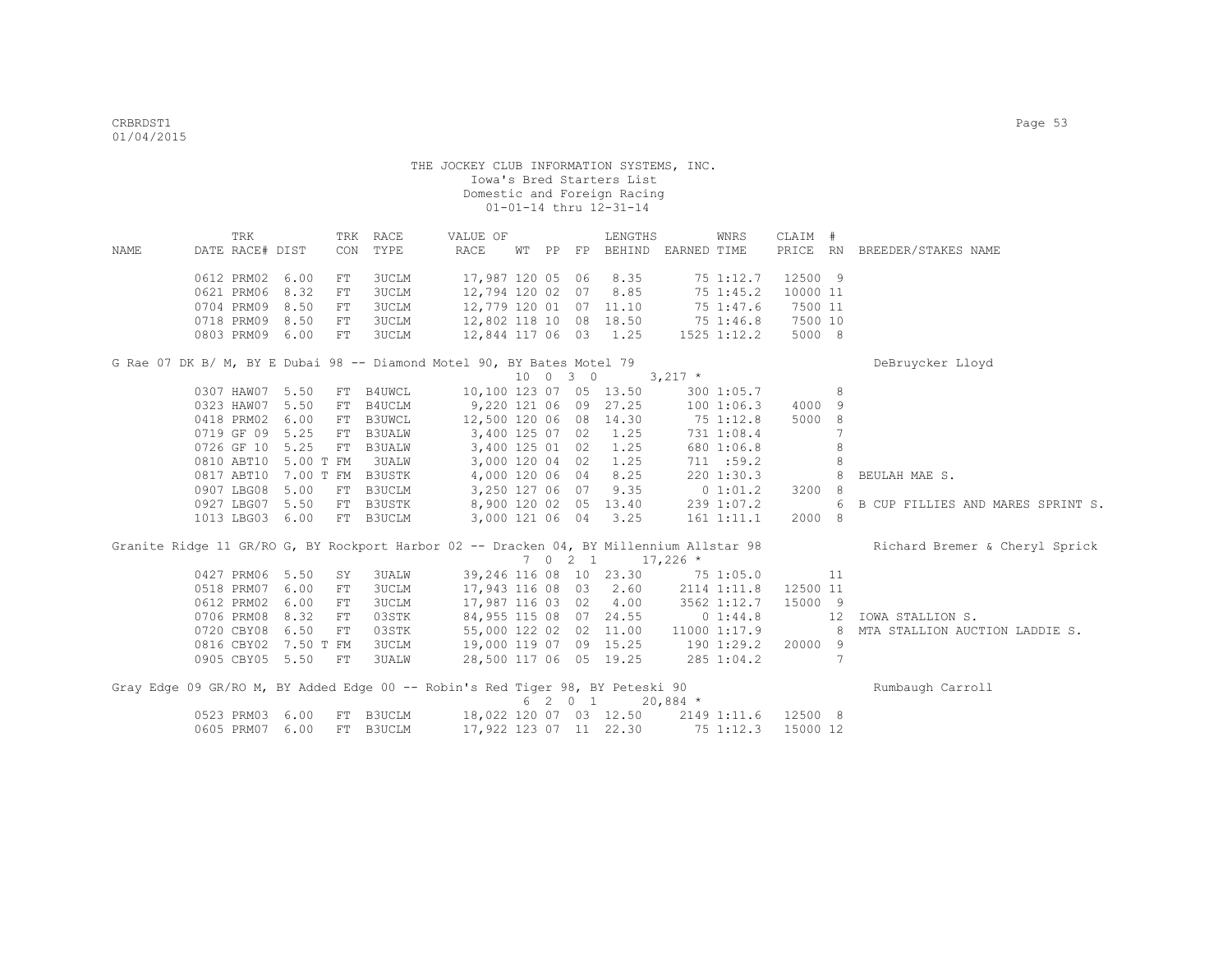|      |                                                                                       | TRK |      |            | TRK RACE      | VALUE OF                                                              |    |         | LENGTHS                  |            | WNRS          | CLAIM # |                 |                              |
|------|---------------------------------------------------------------------------------------|-----|------|------------|---------------|-----------------------------------------------------------------------|----|---------|--------------------------|------------|---------------|---------|-----------------|------------------------------|
| NAME | DATE RACE# DIST                                                                       |     |      |            | CON TYPE      | RACE                                                                  | WТ |         | PP FP BEHIND EARNED TIME |            |               |         |                 | PRICE RN BREEDER/STAKES NAME |
|      | 0622 PRM04                                                                            |     | 8.32 |            | FT B3UCLM     | 13,854 120 05 01                                                      |    |         |                          |            | $9005$ 1:45.3 | 15000   | 7               |                              |
|      | 0706 PRM06                                                                            |     | 8.32 | FT         | <b>B3UCLM</b> | 13,950 123 06 01                                                      |    |         | $9505$ 1:44.5            |            |               | 12500 6 |                 |                              |
|      | 0727 PRM08 8.32                                                                       |     |      |            | FT B3UAOC     | 33, 231 123 06 06 14.55 75 1:44.7                                     |    |         |                          |            |               |         | 7               |                              |
|      | 0808 PRM09 6.00                                                                       |     |      |            | FT B3UALW     | 39,288 120 04 06 10.25 75 1:11.6                                      |    |         |                          |            |               |         | 9               |                              |
|      | Great Anticipation 11 CH G, BY Added Edge 00 -- Beauty Times 05, BY Salt Lake 89      |     |      |            |               |                                                                       |    |         |                          |            |               |         |                 | Anderberg Bertil             |
|      |                                                                                       |     |      |            |               |                                                                       |    |         | 8 1 0 2 14,718 *         |            |               |         |                 |                              |
|      | 0425 PRM09 5.50                                                                       |     |      | FT         | 36MCL         | 23,173 118 04 03 1.25                                                 |    |         |                          |            | 2773 1:06.5   | 30000 8 |                 |                              |
|      | 0509 PRM09 6.00                                                                       |     |      | FT         | 36MCL         | 23,174 118 04 07 4.10                                                 |    |         |                          |            | 75 1:13.2     | 30000 8 |                 |                              |
|      | 0531 PRM02                                                                            |     | 6.00 | FT         | 36MCL         | 15,449 118 07 01                                                      |    |         |                          |            | 9243 1:12.5   | 15000 7 |                 |                              |
|      | 0620 PRM04                                                                            |     | 8.32 | FT         | <b>3UCLM</b>  | 11,648 118 07 06 14.10                                                |    |         |                          |            | 75 1:44.1     | 15000 9 |                 |                              |
|      | 0718 PRM05                                                                            |     | 6.00 | ${\rm FT}$ | 3UCLM         | 11,408 118 03 03 3.75 1701 1:12.0                                     |    |         |                          |            |               | 7500 8  |                 |                              |
|      | 0803 PRM01                                                                            |     | 6.00 | ${\rm FT}$ | 3UCLM         | 12,867 118 03 04 10.75                                                |    |         |                          | 641 1:11.4 |               | 7500 7  |                 |                              |
|      | 0824 CBY05                                                                            |     | 5.50 | FT         | 3UCLM         | 10,500 119 06 06 6.95 105 1:06.3                                      |    |         |                          |            |               | 6250 9  |                 |                              |
|      | 0906 CBY06 6.00                                                                       |     |      | FT         | 3UCLM         | $10,800$ 119 05 08 8.35 105 1:12.3                                    |    |         |                          |            |               | 6250 12 |                 |                              |
|      | Greenback Dollar 12 GR/RO G, BY Holy Bull 91 -- Velva 01, BY Gold Legend 90           |     |      |            |               |                                                                       |    |         |                          |            |               |         |                 | Hobbs William L.             |
|      |                                                                                       |     |      |            |               |                                                                       |    |         | 1 0 0 1                  | 4,633 $*$  |               |         |                 |                              |
|      | 0622 PRM09 5.00 FT                                                                    |     |      |            |               | 02MSW 38,643 118 08 03 11.35 4633 :59.2 9                             |    |         |                          |            |               |         |                 |                              |
|      | Groomcatcher 08 CH G, BY Storm Catcher 99 -- October Eve 02, BY Runaway Groom 79      |     |      |            |               |                                                                       |    |         |                          |            |               |         |                 | Bain Larry                   |
|      |                                                                                       |     |      |            |               |                                                                       |    | 4 0 0 0 |                          | $744 *$    |               |         |                 |                              |
|      | 0620 PRM02                                                                            |     | 5.50 | FT         | 3UWCL         | 11,500 120 07 08 18.00 75 1:04.2                                      |    |         |                          |            |               |         | 9               |                              |
|      | 0704 PRM02                                                                            |     | 8.32 | FT         | 3UCLM         | 14,169 119 06 04 14.25 519 1:45.0                                     |    |         |                          |            |               | 7500 6  |                 |                              |
|      | 0719 PRM02 8.32                                                                       |     |      | FT         | 3UCLM         | 13,113 119 02 08 14.75 75 1:45.0                                      |    |         |                          |            |               | 7500 9  |                 |                              |
|      | 0731 PRM02 8.50                                                                       |     |      | FT         | 3UCLM         | 12,859 120 07 07 23.50 75 1:47.0                                      |    |         |                          |            |               | 4000 8  |                 |                              |
|      | Haforuhaforme 11 DK B/ F, BY Bravo Bull 97 -- Indian Heiress 03, BY Indian Charlie 95 |     |      |            |               |                                                                       |    |         |                          |            |               |         |                 | Iowa State University        |
|      |                                                                                       |     |      |            |               |                                                                       |    |         | 11 0 1 1                 | $27,810 *$ |               |         |                 |                              |
|      | 0418 PRM08                                                                            |     | 6.00 |            | FT B3UALW     | 51,508 116 06 11 25.75 75 1:11.5                                      |    |         |                          |            |               |         | 11              |                              |
|      | 0516 PRM08                                                                            |     | 6.00 |            | FT F03STK     | 68,900 121 05 07 18.95 0 1:11.3<br>32,494 116 04 04 20.75 2123 1:43.4 |    |         |                          |            |               |         | $7\phantom{0}$  | BOB BRYANT S.                |
|      | 0526 PRM07                                                                            |     | 8.32 | FT         | B3UALW        |                                                                       |    |         |                          |            |               |         | $6\overline{6}$ |                              |
|      | 0706 PRM08                                                                            |     | 8.32 | FT         | 03STK         | 84,955 114 10 02 nk                                                   |    |         |                          |            | 21285 1:44.8  |         |                 | 12 IOWA STALLION S.          |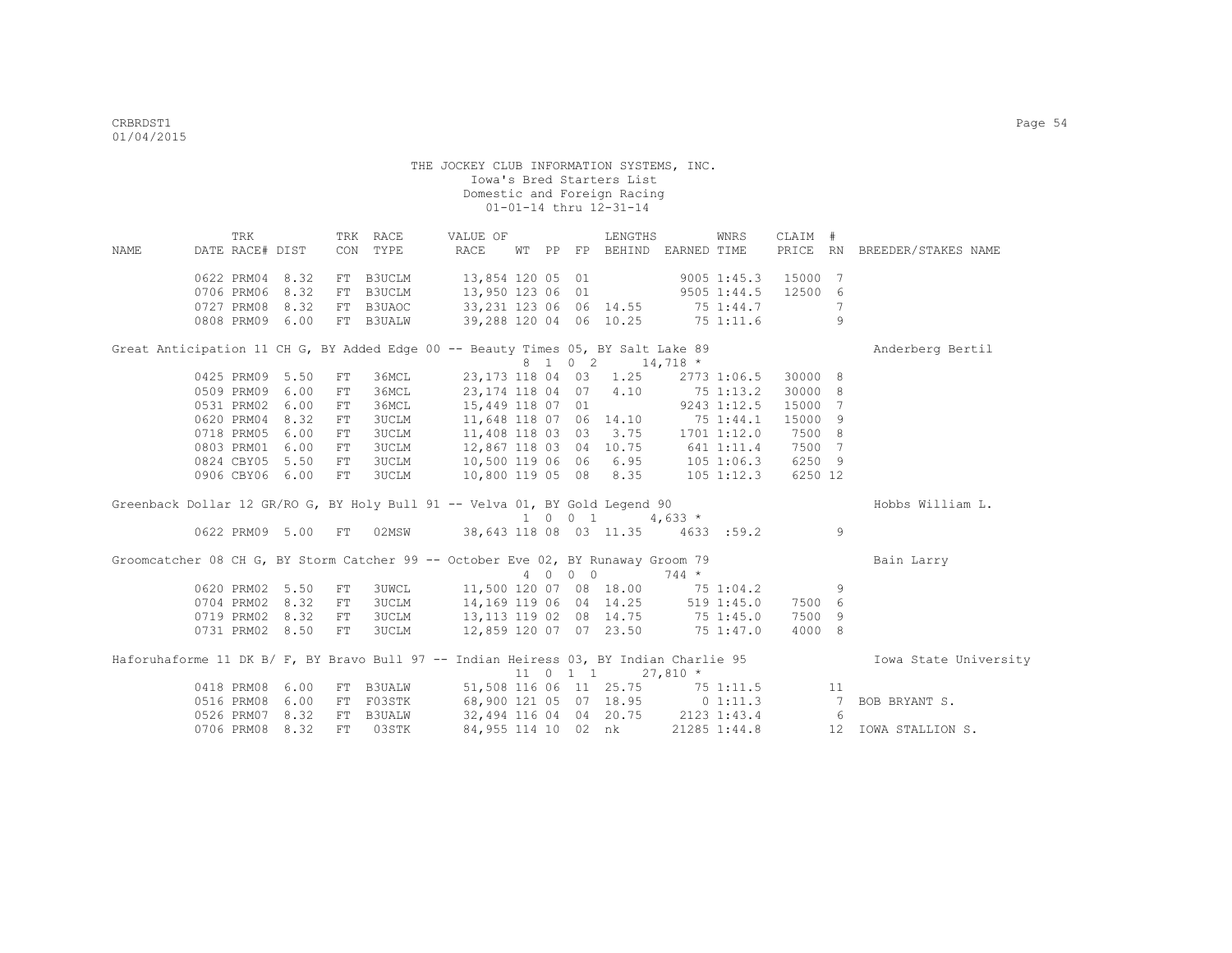|      | TRK                  |      |            | TRK RACE     | VALUE OF                                                                        |  |    | LENGTHS                                        |              | WNRS           | CLAIM #         |                 |                              |  |
|------|----------------------|------|------------|--------------|---------------------------------------------------------------------------------|--|----|------------------------------------------------|--------------|----------------|-----------------|-----------------|------------------------------|--|
| NAME | DATE RACE# DIST      |      |            | CON TYPE     | RACE                                                                            |  |    | WT PP FP BEHIND EARNED TIME                    |              |                |                 |                 | PRICE RN BREEDER/STAKES NAME |  |
|      | 0802 PRM07 8.32      |      | FT         | F03STK       | 91,825 116 07 05 18.75                                                          |  |    |                                                |              |                | 2755 1:43.5     |                 | 7 IOWA BREEDERS' OAKS        |  |
|      | 0817 CBY02           |      | 7.50 T FM  | B3UCLM       | 20,000 119 02 05 5.00                                                           |  |    |                                                |              | 200 1:30.8     | 20000           | 7               |                              |  |
|      | 1002 RP 01 8.00 T FM |      |            | B3UCLM       | 13,500 120 04 06 5.25                                                           |  |    |                                                | 85 1:39.0    |                | 15000           | 9               |                              |  |
|      | 1015 RP 05           | 8.00 | FT         | B3UCLM       | 11,000 120 07 06 12.85 85 1:39.4                                                |  |    |                                                |              |                | 7500            | 9               |                              |  |
|      | 1111 TUP06           | 6.00 | FT         | B3UCLM       | 7,200 116 01 05                                                                 |  |    | 5.75                                           |              | 210 1:10.8     | 6250            | 8               |                              |  |
|      | 1215 TUP04           |      | 8.00 T FM  | B3UCLM       | 7,200 115 02 03 3.60                                                            |  |    |                                                |              |                | 713 1:38.8 6250 | 6               |                              |  |
|      | 1229 TUP03 8.00      |      |            | FT B3UCLM    | 9,500 115 07 05 7.75 279 1:38.7                                                 |  |    |                                                |              |                | 10000           | 7               |                              |  |
|      |                      |      |            |              | Have We Met 06 B G, BY Stephen Got Even 96 -- Mickis Dancer 95, BY Marquetry 87 |  |    |                                                |              |                |                 |                 | McClintock Loretta F.        |  |
|      |                      |      |            |              |                                                                                 |  |    | $19 \quad 1 \quad 3 \quad 3 \quad 14,661 \neq$ |              |                |                 |                 |                              |  |
|      | 0101 TUP04 8.00      |      | FT         | 4UCLM        | 6,000 123 01 01 3646 1:37.3                                                     |  |    |                                                |              |                | 3000            | $\overline{7}$  |                              |  |
|      | 0125 TUP07           |      | 8.00 T FM  | 4 UALW       | 13,000 119 07 06 6.50 130 1:37.1                                                |  |    |                                                |              |                |                 | 8               |                              |  |
|      | 0203 TUP07           | 8.00 | FT         | 4UCLM        | 6,200 123 07 02 2.25                                                            |  |    |                                                |              | 1203 1:38.2    | 3200            | 8               |                              |  |
|      | 0211 TUP08           |      | 8.50 T FM  | 3UCLM        | 8,000 121 04 06 6.50                                                            |  |    |                                                | 80 1:42.6    |                | 6250            | 8               |                              |  |
|      | 0303 TUP02           | 8.00 | GD         | 3UCLM        | 6,200 121 07 03 12.50                                                           |  |    |                                                | $608$ 1:39.2 |                | 3200            | 7               |                              |  |
|      | 0316 TUP03           | 8.00 | FT         | 3UCLM        | $6,500$ 121 07 07 6.60 65 1:38.1                                                |  |    |                                                |              |                | 4000            | 8               |                              |  |
|      | 0413 TUP05           | 8.00 | FT         | <b>3UCLM</b> | 6,000 123 01 07 11.25 60 1:39.0                                                 |  |    |                                                |              |                | 3000            | 7               |                              |  |
|      | 0524 PRM03           | 8.32 | FT         | <b>3UCLM</b> |                                                                                 |  |    | 23, 195 120 02 05 13.25                        |              | $535$ $1:45.0$ | 10000           | 7               |                              |  |
|      | 0601 PRM03           | 8.00 | FT         | 4UCLM        | 11,586 116 07 03 8.25                                                           |  |    |                                                |              | 1888 1:40.1    | 4000            | $7\phantom{.0}$ |                              |  |
|      | 0608 PRM03           | 8.50 | FT         | 3UCLM        | 11,438 120 06 02 1.50                                                           |  |    |                                                |              | 3023 1:47.1    | 4000            | 6               |                              |  |
|      | 0620 PRM03           | 8.32 | ${\rm FT}$ | 3UCLM        | 14,137 120 02 05                                                                |  |    | 6.25                                           |              | 323 1:44.3     | 7500            | -8              |                              |  |
|      | 0716 CT 05           | 8.50 | FT         | <b>3UCLM</b> | 11,200 121 08 08 23.50                                                          |  |    |                                                | 1001:37.7    |                | 5000            | - 8             |                              |  |
|      | 0816 SUF02 8.32      |      | FT         | <b>3UCLM</b> | 8,820 124 01 06 12.75                                                           |  |    |                                                |              | $0\;1:47.5$    | 4000 10         |                 |                              |  |
|      | 0825 SUF06           | 6.00 | FT         | <b>3UCLM</b> | 8,820 124 04 03 8.00                                                            |  |    |                                                |              | 9001:12.5      | 4000 10         |                 |                              |  |
|      | 0904 SUF01           | 8.00 | FT.        | <b>3UCLM</b> | 8,820 124 02                                                                    |  | 02 | 6.00                                           |              | 1800 1:40.7    | 4000 6          |                 |                              |  |
|      | 0922 SUF07           | 8.00 | FT.        | <b>3UCLM</b> | 8,820 124 03 08 19.75                                                           |  |    |                                                |              | $0\;1:42.2$    | 4000 10         |                 |                              |  |
|      | 1017 LRL02           | 8.00 | ${\rm FT}$ | <b>3UCLM</b> | 15,000 120 05                                                                   |  |    | 06 11.00 300 1:38.9                            |              |                | 4500 8          |                 |                              |  |
|      | 1122 LRL04           | 7.00 | FT         | <b>3UCLM</b> | 15,000 116 10 09 10.85 0 1:25.5                                                 |  |    |                                                |              |                | 4500 11         |                 |                              |  |
|      | 1217 LRL05           | 8.00 | <b>MY</b>  | <b>3UCLM</b> |                                                                                 |  |    | 15,000 116 09 10 26.65                         |              | 0 1:41.0       | 4500 10         |                 |                              |  |

|  |  |  | Hawkeye Honey 09 DK B/ M, BY Sir Shackleton 01 -- Doubledownprincess 00, BY Mufti 78 |  |  |                                             |  |                                         |  | Eureka Thoroughbred Farm |  |
|--|--|--|--------------------------------------------------------------------------------------|--|--|---------------------------------------------|--|-----------------------------------------|--|--------------------------|--|
|  |  |  |                                                                                      |  |  | $12 \quad 1 \quad 1 \quad 3 \quad 16.041$ * |  |                                         |  |                          |  |
|  |  |  | 0201 HOU04 8.50 FT B4UCLM                                                            |  |  |                                             |  | 7,500 118 03 05 11.75 222 1:47.9 7500 6 |  |                          |  |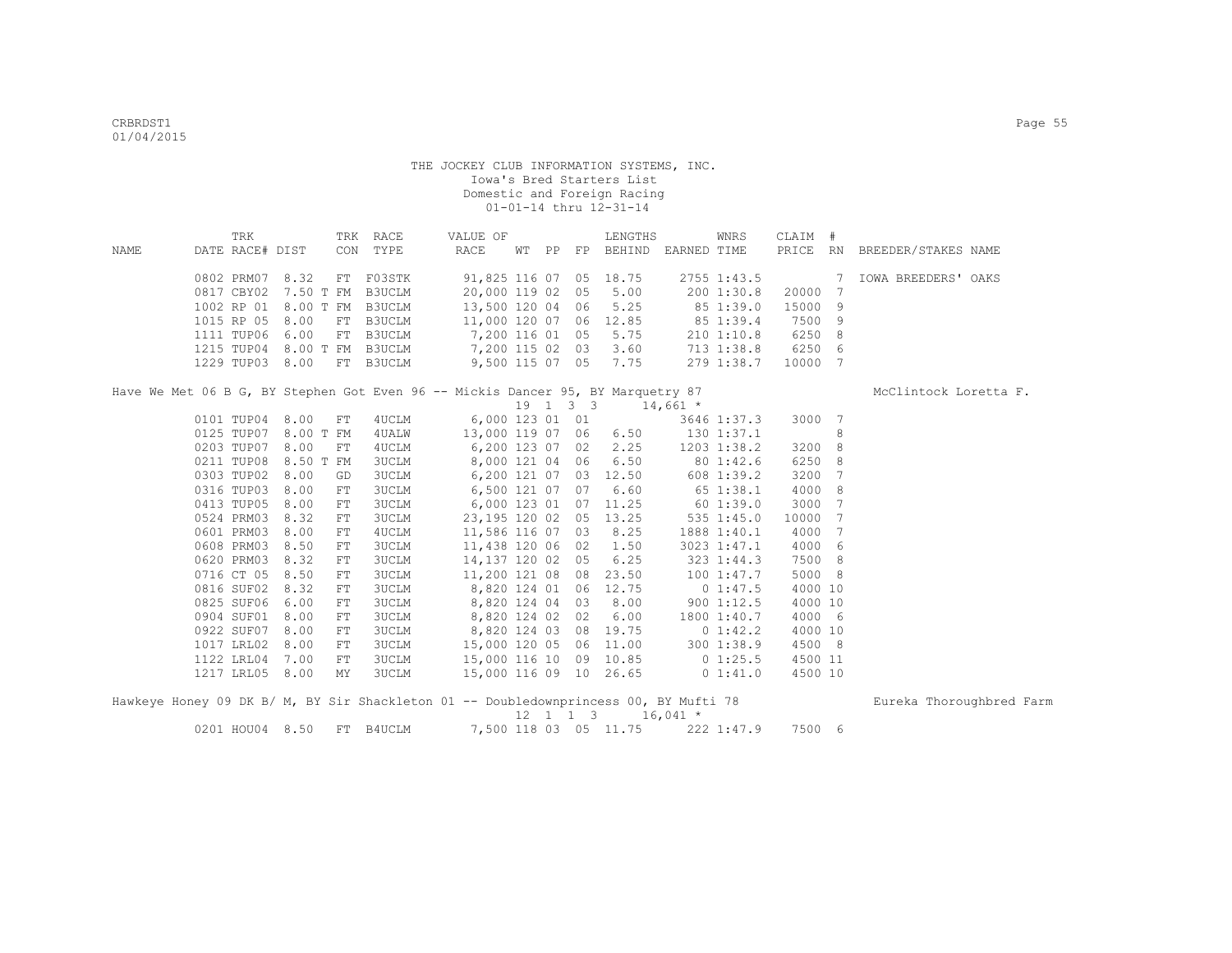|      | TRK             |                 |            | TRK RACE      | VALUE OF                                                                            |  |         | LENGTHS               |                                  | WNRS            | CLAIM # |                 |                              |  |
|------|-----------------|-----------------|------------|---------------|-------------------------------------------------------------------------------------|--|---------|-----------------------|----------------------------------|-----------------|---------|-----------------|------------------------------|--|
| NAME | DATE RACE# DIST |                 |            | CON TYPE      | RACE                                                                                |  |         |                       | WT PP FP BEHIND EARNED TIME      |                 |         |                 | PRICE RN BREEDER/STAKES NAME |  |
|      |                 |                 |            |               |                                                                                     |  |         |                       |                                  |                 |         |                 |                              |  |
|      |                 | 0304 HOU05 8.32 |            | SY B4UCLM     | 7,500 118 08                                                                        |  | 03      | 0.75                  |                                  | 770 1:46.7      | 7500 10 |                 |                              |  |
|      | 0318 WRD01      | 8.32            | FT         | B3UCLM        | 9,690 118 05 04                                                                     |  |         | 4.50                  |                                  | $510$ 1:49.7    | 7500 5  |                 |                              |  |
|      | 0523 CBY06      | 8.00            | FT         | B3UCLM        | 11,500 123 05 03 11.00                                                              |  |         |                       |                                  | $1265$ $1:42.2$ | 6250 7  |                 |                              |  |
|      | 0626 CBY10      | 8.32            | FT         | B3UCLM        | 11,500 123 05 02                                                                    |  |         | 7.00                  |                                  | 2300 1:47.2     | 6250 10 |                 |                              |  |
|      | 0710 CBY06      | 8.32            | FT         | B3UCLM        | 11,995 123 02 01                                                                    |  |         |                       |                                  | 6900 1:45.9     | 6250    | 7               |                              |  |
|      | 0725 CBY08      | 8.00            | ${\rm FT}$ | B3UCLM        | 13,200 123 06 04                                                                    |  |         | 12.75                 |                                  | 750 1:38.8      | 6250 6  |                 |                              |  |
|      | 0808 CBY09      | 8.32            | FT         | <b>B3UCLM</b> | 13,200 123 07 04                                                                    |  |         | 3.75                  |                                  | 750 1:46.8      | 6250    | -7              |                              |  |
|      |                 | 0824 CBY02 8.32 | FT         | B3UCLM        | 12,500 123 01 04                                                                    |  |         | 6.75                  |                                  | 6251:44.9       | 6250    | - 8             |                              |  |
|      | 0906 CBY01      | 8.32            | FT         | <b>B3UCLM</b> | 12,500 123 03 03                                                                    |  |         | 5.10                  |                                  | 1375 1:44.4     | 6250 6  |                 |                              |  |
|      |                 | 1016 RP 02 8.00 | FT         |               | B3UCLM 10,000 120 03 06                                                             |  |         | 9.25                  |                                  | 85 1:38.9       | 6250 9  |                 |                              |  |
|      |                 | 1029 RP 03 8.32 |            | FT B3UCLM     | 9,669 123 06 04                                                                     |  |         | 9.00                  |                                  | 489 1:42.8      | 5000 9  |                 |                              |  |
|      |                 |                 |            |               | He Can Do That 08 DK B/ G, BY Added Edge 00 -- Tsu Tsu Won 93, BY Air Forbes Won 79 |  |         |                       |                                  |                 |         |                 |                              |  |
|      |                 |                 |            |               |                                                                                     |  |         |                       |                                  |                 |         |                 | Wedig Coleen                 |  |
|      |                 |                 |            |               |                                                                                     |  | 9 1 3 1 |                       | $12,659$ *                       |                 |         |                 |                              |  |
|      |                 | 0503 PRM05 6.00 | ${\rm FT}$ | 3UCLM         | 19,322 117 05 07                                                                    |  |         | 9.80                  |                                  | 75 1:12.8       | 12500 7 |                 |                              |  |
|      | 0529 PRM03      | 8.32            | ${\rm FT}$ | 3UCLM         |                                                                                     |  |         |                       | 11,000 120 03 06 20.75 75 1:43.9 |                 | 7500 6  |                 |                              |  |
|      | 0620 PRM03      | 8.32            | ${\rm FT}$ | 3UCLM         | 14,137 116 06 02                                                                    |  |         | 2.50                  |                                  | 2802 1:44.3     | 6500    | - 8             |                              |  |
|      | 0704 PRM02      | 8.32            | ${\rm FT}$ | 3UCLM         | 14,169 119 03 02                                                                    |  |         | 2.50                  |                                  | 2830 1:45.0     | 7500    | 6               |                              |  |
|      | 0719 PRM02      | 8.32            | ${\rm FT}$ | <b>3UCLM</b>  | 13, 113 119 03 03                                                                   |  |         | 5.50                  |                                  | 1949 1:45.0     | 7500    | 9               |                              |  |
|      | 0807 PRM02      | 8.32            | SY         | <b>3UCLM</b>  | 12,000 118 02 05 15.75                                                              |  |         |                       |                                  | 358 1:43.3      | 5000    | 6               |                              |  |
|      | 0816 CLS07      | 6.50            | ${\rm FT}$ | <b>3UALW</b>  | 6,900 123 01 02                                                                     |  |         | 0.50                  |                                  | 1380 1:19.6     |         | 8               |                              |  |
|      | 0823 CLS05      | 6.00            | ${\rm FT}$ | <b>3UCLM</b>  | 5,000 123 04 01                                                                     |  |         |                       |                                  | 3000 1:14.2     | 5000 8  |                 |                              |  |
|      | 0830 CLS06      | 6.00            | FT         | <b>3UCLM</b>  | 3,800 123 05 04                                                                     |  |         | 7.50                  |                                  | 190 1:15.2      | 2500 6  |                 |                              |  |
|      |                 |                 |            |               | Hehasquts 09 DK B/ G, BY Kafwain 00 -- Miss Guts 99, BY American Chance 89          |  |         |                       |                                  |                 |         |                 | DeBruycker Lloyd             |  |
|      |                 |                 |            |               |                                                                                     |  | 6 1 0 0 |                       | $3,015$ *                        |                 |         |                 |                              |  |
|      | 0322 HAW07      | 6.00            | FT         | <b>3UALW</b>  | 31,920 121 01 07 16.00                                                              |  |         |                       |                                  | 280 1:12.5      |         | $7\phantom{.0}$ |                              |  |
|      | 0501 PRM08      | 6.00            | GD         | <b>3UALW</b>  | 30,500 117 06 07 13.50                                                              |  |         |                       | 75 1:10.6                        |                 |         | 7               |                              |  |
|      | 0525 PRM04      | 6.00            | MΥ         | <b>3UCLM</b>  | 27,068 120 04 05 12.50                                                              |  |         |                       | 6251:09.9                        |                 | 15000   | 7               |                              |  |
|      | 0626 PRM07      | 5.50            | ΜY         | <b>3UCLM</b>  | 14, 114 119 02 06 11.00                                                             |  |         |                       | 75 1:04.6                        |                 | 7500    | 9               |                              |  |
|      | 0720 GF 01      | 5.25            | ${\rm FT}$ | <b>3UCLM</b>  | 3,100 126 06 01                                                                     |  |         |                       |                                  | 1705 1:08.0     | 2000    | $6\overline{6}$ |                              |  |
|      |                 |                 |            |               |                                                                                     |  |         |                       |                                  |                 |         |                 |                              |  |
|      | 0727 GF 09      | 5.25            | ${\rm FT}$ | <b>3UALW</b>  |                                                                                     |  |         | 3,400 126 02 04 14.75 |                                  | 255 1:06.0      |         | 5               |                              |  |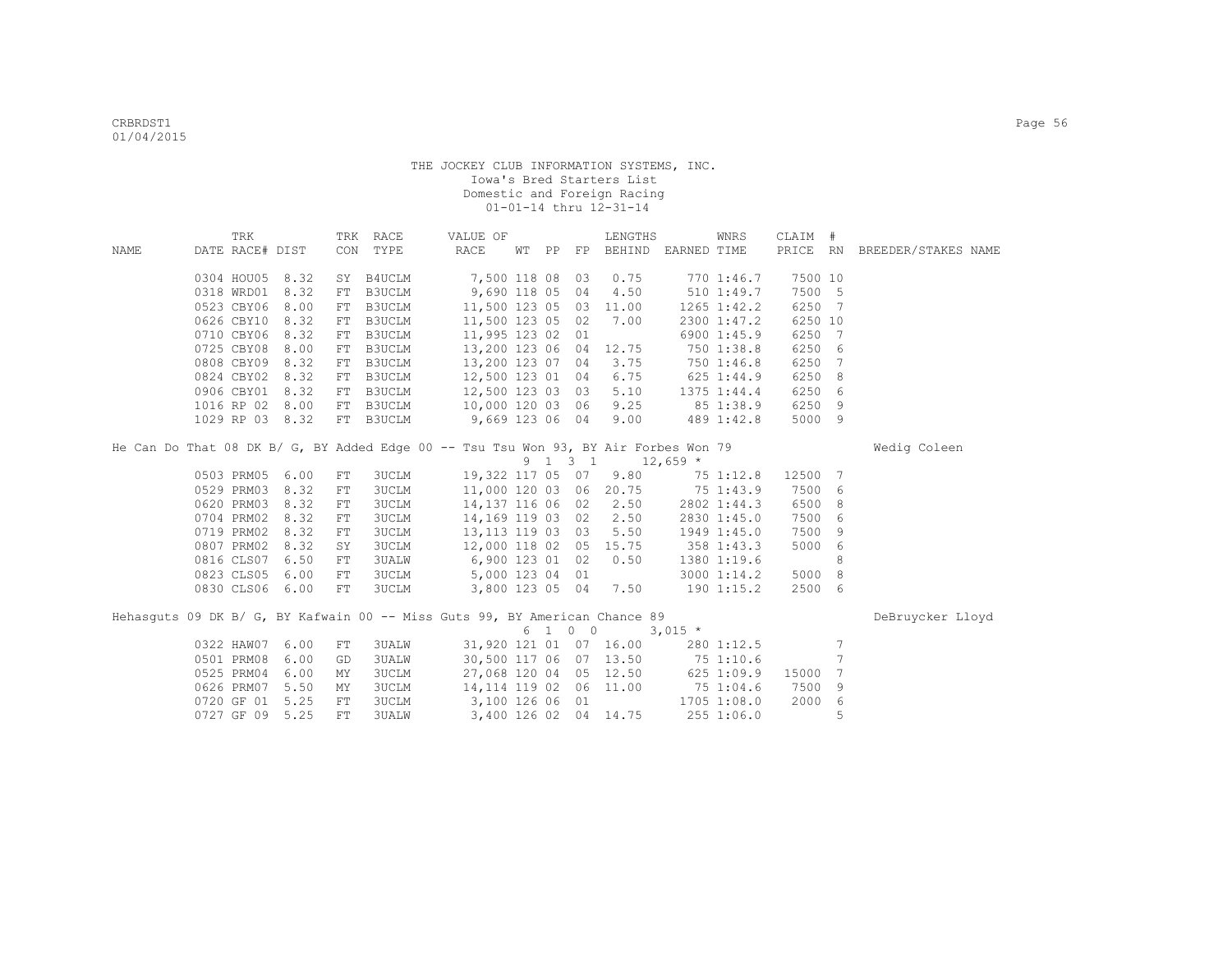|      | TRK                                                                                             |      |            | TRK RACE      | VALUE OF               |  |         | LENGTHS                          |            | <b>WNRS</b> | CLAIM #  |   |                              |
|------|-------------------------------------------------------------------------------------------------|------|------------|---------------|------------------------|--|---------|----------------------------------|------------|-------------|----------|---|------------------------------|
| NAME | DATE RACE# DIST                                                                                 |      |            | CON TYPE      | RACE                   |  |         | WT PP FP BEHIND EARNED TIME      |            |             | PRICE RN |   | BREEDER/STAKES NAME          |
|      | Helen Kopter 11 DK B/ F, BY Suave 01 -- Blake's Cat 04, BY Doug Fir 99                          |      |            |               |                        |  |         |                                  |            |             |          |   | Rick Olson & Suave Syndicate |
|      |                                                                                                 |      |            |               |                        |  | 8 1 1 0 |                                  | $9,116$ *  |             |          |   |                              |
|      | 0613 PRM06 5.00                                                                                 |      |            | FT B36MCL     |                        |  |         | 12,177 119 04 02 2.50            |            | 2392 1:00.8 | 10000 9  |   |                              |
|      | 0627 PRM10                                                                                      | 6.00 | MY         | B36MCL        | 12,177 119 07 07 13.50 |  |         |                                  |            | 75 1:12.9   | 10000 9  |   |                              |
|      | 0726 PRM09                                                                                      | 6.00 | FT         | B36MCL        | 12,157 119 07 05 20.00 |  |         |                                  | 274 1:12.9 |             | 7500 10  |   |                              |
|      | 0807 PRM09 5.50                                                                                 |      |            | SY B36MCL     | 12,200 117 05 07 14.00 |  |         |                                  |            | 75 1:06.7   | 5000 8   |   |                              |
|      | 0927 AP 05 5.50                                                                                 |      | FT         | B3UMCL        | 10,100 122 04 01       |  |         |                                  |            | 6000 1:06.0 | 7500 8   |   |                              |
|      | 1010 HAW05 6.00                                                                                 |      |            | FT B3UCLM     | 13,220 118 06 08 31.50 |  |         |                                  |            | 1001:11.3   | 10000 8  |   |                              |
|      | 1025 HAW03 6.00                                                                                 |      |            | FT B3UCLM     | 13,310 118 03 06 23.10 |  |         |                                  |            | 1001:12.5   | 10000 7  |   |                              |
|      | 1105 HAW09 5.50                                                                                 |      |            | FT B3UCLM     |                        |  |         | 8,536 119 01 10 10.35            |            | 100 1:07.4  | 5000 10  |   |                              |
|      | Here Comes Polly 09 DK B/ M, BY Evansville Slew 92 -- High Speed Ali 03, BY Allen's Prospect 82 |      |            |               |                        |  |         |                                  |            |             |          |   | Lepic Tom                    |
|      |                                                                                                 |      |            |               |                        |  |         | 10 0 3 3                         | $29,722$ * |             |          |   |                              |
|      | 0404 OP 07 6.00                                                                                 |      |            | FT B3USTR     |                        |  |         | 23,520 117 05 02 6.25            |            | 4800 1:10.8 |          | 5 |                              |
|      | 0427 PRM03                                                                                      | 6.00 | FT         | B3USTR        |                        |  |         | 23,222 120 06 03 5.00            |            | 2796 1:11.1 |          | 6 |                              |
|      | 0522 PRM02                                                                                      | 8.00 | FT         | <b>B3UALW</b> |                        |  |         | 31,960 116 05 03 2.25            |            | 5111 1:39.8 |          | 6 |                              |
|      | 0605 PRM09                                                                                      | 6.00 | FT         | B3UCLM        | 24,589 120 04 02 2.50  |  |         |                                  |            | 4842 1:11.0 | 30000 10 |   |                              |
|      | 0619 PRM08 8.32                                                                                 |      | SY         | B3UAOC        | 41,042 119 01 04 10.00 |  |         |                                  |            | 2205 1:43.2 |          | 6 |                              |
|      | 0807 PRM07 6.00                                                                                 |      |            | SY B3UAOC     | 40,000 116 03 02 3.25  |  |         |                                  |            | 8041 1:10.4 | 20000 6  |   |                              |
|      | 0906 CBY07 7.50 T FM B3UCLM                                                                     |      |            |               | 22,000 120 06 06 3.75  |  |         |                                  |            | 220 1:30.9  | 16000 7  |   |                              |
|      | 1008 RP 05 5.00 T FM B3UCLM                                                                     |      |            |               | 14,500 121 02 05 4.25  |  |         |                                  |            | 423 :56.7   | 10000 10 |   |                              |
|      | 1101 RP 05 7.50 T FM B3UCLM                                                                     |      |            |               | 17,500 120 09 06       |  |         | 4.25                             |            | 85 1:30.4   | 15000 10 |   |                              |
|      | 1206 RP 08 5.50                                                                                 |      |            | FT B3UCLM     | 12,449 120 03 03       |  |         | 0.75                             |            | 1199 1:05.0 | 7500 12  |   |                              |
|      | Here's a Clu 09 CH G, BY Sharkey 87 -- French Clu 02, BY Exclusivengagement 90                  |      |            |               |                        |  |         |                                  |            |             |          |   | MAMAS Thoroughbreds          |
|      |                                                                                                 |      |            |               |                        |  | 8 0 1 0 |                                  | $4,438$ *  |             |          |   |                              |
|      | 0503 PRM05 6.00                                                                                 |      | FT         | <b>3UCLM</b>  |                        |  |         | 19,322 120 03 05 5.80 445 1:12.8 |            |             | 15000 7  |   |                              |
|      | 0522 PRM01                                                                                      | 5.50 | FT         | 3UCLM         | 15,428 120 05 07 9.50  |  |         |                                  |            | 75 1:05.6   | 10000 8  |   |                              |
|      | 0606 PRM02                                                                                      | 6.00 | FT         | 3UWCL         | 14, 137 121 08 08 8.65 |  |         |                                  |            | 75 1:12.0   | 7500 8   |   |                              |
|      | 0621 PRM09 6.00                                                                                 |      | FT         | 4UCLM         | 14,739 116 08 06 16.25 |  |         |                                  |            | 75 1:10.9   | 5000 10  |   |                              |
|      | 0713 PRM03                                                                                      | 6.00 | FT         | 3UCLM         | 13, 113 120 09 06 8.25 |  |         |                                  |            | 75 1:12.0   | 10000 9  |   |                              |
|      | 0726 PRM04 6.00                                                                                 |      | ${\rm FT}$ | 3UCLM         | 11, 116 120 04 02 1.25 |  |         |                                  |            | 2878 1:12.4 | 4000 6   |   |                              |
|      | 0829 CBY04 6.00                                                                                 |      | FT         | <b>3UCLM</b>  | 11,500 123 06 04 13.75 |  |         |                                  |            | 690 1:11.5  | 6250     | 7 |                              |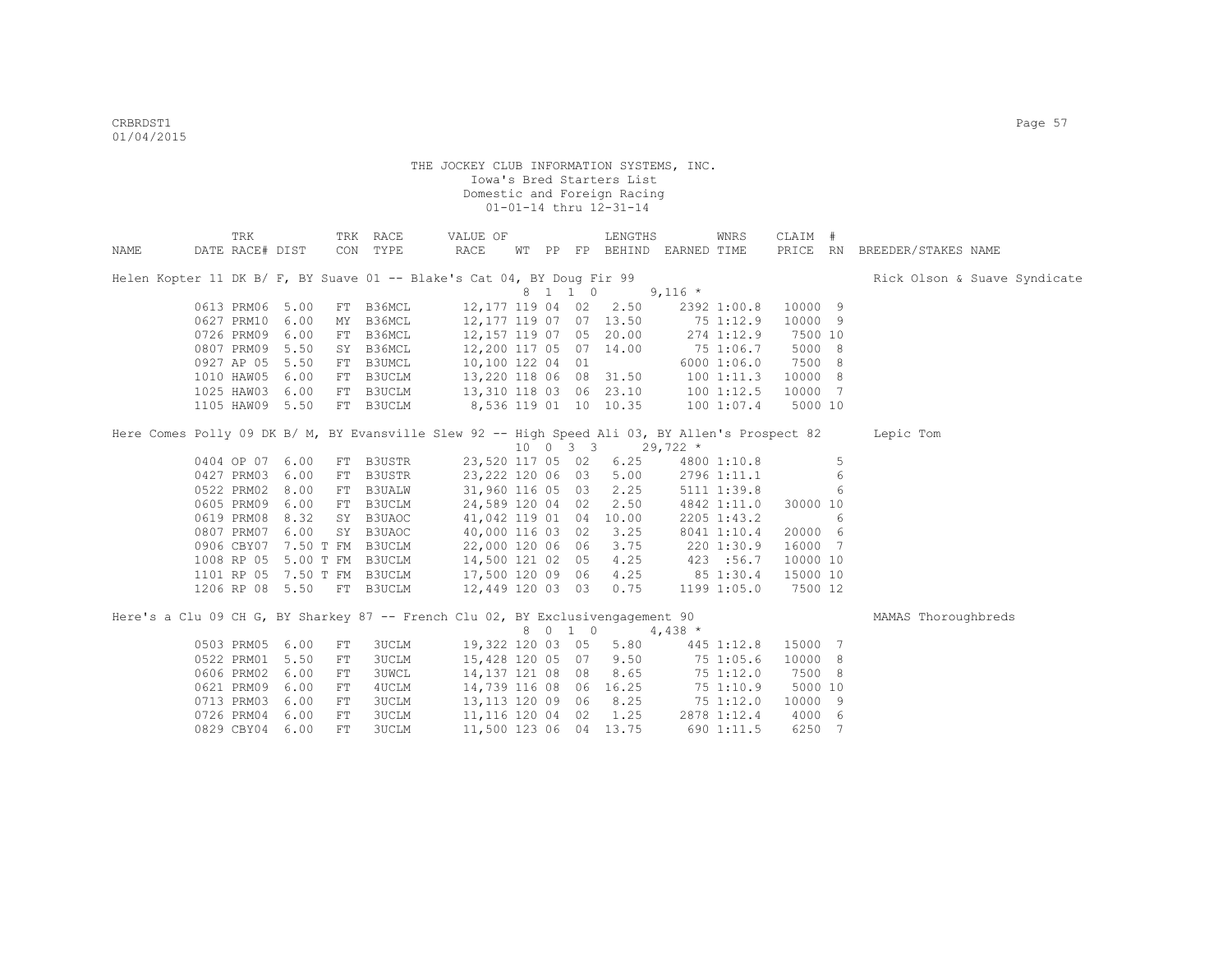|                                                                                        | TRK             |      | TRK | RACE         | VALUE OF                         |  |          | LENGTHS                     |              | WNRS           | CLAIM # |   |                               |
|----------------------------------------------------------------------------------------|-----------------|------|-----|--------------|----------------------------------|--|----------|-----------------------------|--------------|----------------|---------|---|-------------------------------|
| NAME                                                                                   | DATE RACE# DIST |      | CON | TYPE         | RACE                             |  |          | WT PP FP BEHIND EARNED TIME |              |                |         |   | PRICE RN BREEDER/STAKES NAME  |
|                                                                                        | 0911 CBY06 6.00 |      | FT  | 3UCLM        | 12,500 123 09 12 33.35           |  |          |                             |              | $125$ $1:11.3$ | 5000 12 |   |                               |
| Hesabigcat 06 CH G, BY Magic Cat 95 -- Strawberry Love 89, BY Strawberry Road (AUS) 79 |                 |      |     |              |                                  |  |          |                             |              |                |         |   | Hemmer Terrell                |
|                                                                                        |                 |      |     |              |                                  |  | 6 2 1 0  |                             | $5,615*$     |                |         |   |                               |
|                                                                                        | 0330 FON06 6.00 |      | FT  | <b>3UCLM</b> |                                  |  |          | 4,000 123 05 05 4.05        |              | $120$ $1:14.2$ | 2500 9  |   |                               |
|                                                                                        | 0618 BOI10 5.00 |      | FT  | 3UCLM        |                                  |  |          | 5,000 121 03 05 3.50        |              | 150 :58.5      | 2000 8  |   |                               |
|                                                                                        | 0712 WYO07 6.00 |      | FT  | 3UCLM        |                                  |  |          | 4,000 126 07 04 3.75        |              | 240 1:09.8     | 2500 8  |   |                               |
|                                                                                        | 0719 GF 07 5.25 |      | FT. | 7UCLM        | 3,100 126 04 01                  |  |          |                             |              | 1705 1:08.4    | 2000 6  |   |                               |
|                                                                                        | 0810 WYO04 5.00 |      | FT  | 3UCLM        | 4,000 126 05 01                  |  |          |                             |              | 2400 :56.1     | 2500 6  |   |                               |
|                                                                                        | 0816 SWF08 5.50 |      | FT  | 3UCLM        | 4,000 124 01 02 1.00             |  |          |                             |              | 10001:05.9     | 2500 5  |   |                               |
| Hesablumin 05 DK B/ G, BY Blumin Affair 91 -- Bay Symphony 91, BY Meadowlake 83        |                 |      |     |              |                                  |  |          |                             |              |                |         |   | David Anderson & James Barney |
|                                                                                        |                 |      |     |              |                                  |  | 4 0 0 0  |                             | $551 *$      |                |         |   |                               |
|                                                                                        | 0510 WRD03 5.00 |      | FT  | 3UCLM        |                                  |  |          | 8,700 124 09 10 13.75       | 80:58.9      |                | 5000 10 |   |                               |
|                                                                                        | 0702 FMT07 5.50 |      | FT  | 3UCLM        |                                  |  |          | 4,500 124 04 05 9.75        |              | 127 1:06.4     | 5000 8  |   |                               |
|                                                                                        | 0717 FMT08 8.00 |      | MY  | <b>3UCLM</b> | 4,770 122 07 04 7.25             |  |          |                             |              | 254 1:46.2     | 5000 8  |   |                               |
|                                                                                        | 0725 FMT06 8.00 |      | FT  | 3UCLM        | 4,770 122 03 07 17.25            |  |          |                             | 901:41.6     |                | 5000 9  |   |                               |
| Hes Not You 09 DK B/ G, BY Pollard's Vision 01 -- My Girl Selecto 02, BY Mi Selecto 85 |                 |      |     |              |                                  |  |          |                             |              |                |         |   | Poindexter Allen              |
|                                                                                        |                 |      |     |              |                                  |  | 11 0 1 1 |                             | $7,934$ *    |                |         |   |                               |
|                                                                                        | 0420 PRM06 6.00 |      | FT  | <b>3UWCL</b> | 19,946 120 04 07 14.80 75 1:11.2 |  |          |                             |              |                | 7500 8  |   |                               |
|                                                                                        | 0508 PRM02 6.00 |      | FT  | 4USOC        | 23,171 118 05 06 9.25            |  |          |                             | 75 1:11.9    |                |         | 8 |                               |
|                                                                                        | 0524 PRM03 8.32 |      | FT  | 3UCLM        | 23,195 117 05 06 13.50           |  |          |                             | 751:45.0     |                | 7500 7  |   |                               |
|                                                                                        | 0615 PRM01 6.00 |      | FT  | 3UCLM        | 19,989 120 01 03 5.05            |  |          |                             |              | 2406 1:11.4    | 7500 6  |   |                               |
|                                                                                        | 0620 PRM03 8.32 |      | FT  | <b>3UCLM</b> | 14,137 120 08 04 5.50            |  |          |                             |              | 701 1:44.3     | 7500 8  |   |                               |
|                                                                                        | 0704 PRM02      | 8.32 | FT  | <b>3UCLM</b> | 14, 169 119 05 06 31.75          |  |          |                             | 751:45.0     |                | 7500 6  |   |                               |
|                                                                                        | 0719 PRM02      | 8.32 | FT  | <b>3UCLM</b> | 13,113 119 01 02                 |  |          | 5.25                        |              | 3248 1:45.0    | 7500 9  |   |                               |
|                                                                                        | 0731 PRM02 8.50 |      | FT  | 3UCLM        | 12,859 120 08 04 16.00           |  |          |                             |              | 709 1:47.0     | 4000 8  |   |                               |
|                                                                                        | 0810 CBY05 8.32 |      | FT  | 3UCLM        | 10,000 123 01 04 13.50           |  |          |                             |              | 380 1:45.5     | 4000 9  |   |                               |
|                                                                                        | 0828 CBY06 6.50 |      | FT  | <b>3UCLM</b> | 11,500 123 08 08                 |  |          | 9.25                        | $95\ 1:20.1$ |                | 4000 9  |   |                               |
|                                                                                        | 0913 CBY06 6.50 |      | FT  | <b>3UCLM</b> |                                  |  |          | 9,500 123 09 11 29.35       | 951:18.0     |                | 4000 13 |   |                               |

Hesoso Furry 09 CH G, BY Doug Fir 99 -- Shesoso 02, BY King of Scat 96 Meyer Stacey L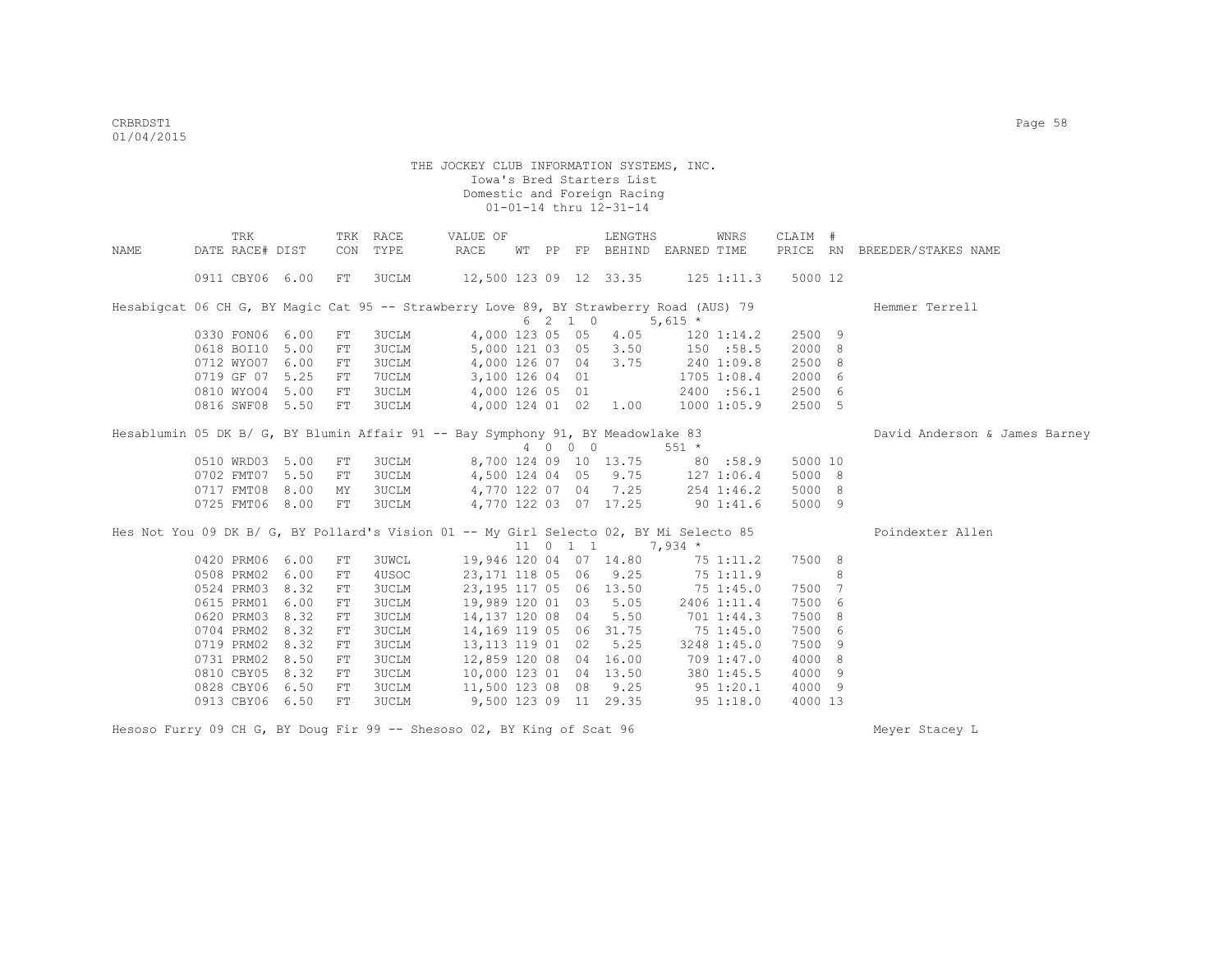|             | TRK             |                 |            | TRK RACE     | VALUE OF                                                                         |  |                             | LENGTHS                         |               | WNRS           | CLAIM # |                 |                                  |
|-------------|-----------------|-----------------|------------|--------------|----------------------------------------------------------------------------------|--|-----------------------------|---------------------------------|---------------|----------------|---------|-----------------|----------------------------------|
| <b>NAME</b> | DATE RACE# DIST |                 | CON        | TYPE         | RACE                                                                             |  |                             | WT PP FP BEHIND EARNED TIME     |               |                |         |                 | PRICE RN BREEDER/STAKES NAME     |
|             |                 |                 |            |              |                                                                                  |  | 8 0 1 2                     |                                 | 5,644 $*$     |                |         |                 |                                  |
|             | 0309 FON03      | 4.00            | FT         | <b>3UMSW</b> | 7,400 123 03 05                                                                  |  |                             | 7.00                            |               | 222 : 47.0     |         | 9               |                                  |
|             | 0328 FON03      | 6.00            | ${\rm FT}$ | 3UMSW        | 7,400 123 04 04                                                                  |  |                             | 7.75                            |               | 370 1:14.6     |         | 9               |                                  |
|             | 0425 PRM09      | 5.50            | FT         | 36MCL        | 23, 173 120 01 07 12.25                                                          |  |                             |                                 | 75 1:06.5     |                | 25000 8 |                 |                                  |
|             | 0605 PRM05      | 5.50            | FT         | 36MCL        | 12,157 124 04 03                                                                 |  |                             | 9.25                            |               | 1424 1:06.8    | 7500 10 |                 |                                  |
|             | 0620 PRM09      | 6.00            | FT         | 36MCL        | 12, 157 123 01 04                                                                |  |                             | 3.50                            |               | 593 1:14.4     | 7500 10 |                 |                                  |
|             | 0727 PRM09      | 6.00            | FT         | 36MCL        | 12,177 123 08 03                                                                 |  |                             | 3.00                            |               | 1435 1:14.7    | 7500 9  |                 |                                  |
|             | 0817 CLS03      | 6.00            | ${\rm FT}$ | 3UMSW        | 6,100 123 03 02                                                                  |  |                             | 4.75                            |               | 1220 1:14.6    |         | $7\phantom{.0}$ |                                  |
|             | 0831 CLS05 6.50 |                 | GD         | 3UMSW        | 6,100 123 06 04                                                                  |  |                             | 8.60                            |               | $305$ 1:24.8   |         | 7               |                                  |
|             |                 |                 |            |              |                                                                                  |  |                             |                                 |               |                |         |                 |                                  |
|             |                 |                 |            |              | Highest Good 09 B M, BY Future Storm 90 -- Cavalera 94, BY Key to the Mint 69    |  |                             |                                 |               |                |         |                 | McFarlin Teresa                  |
|             |                 |                 |            |              |                                                                                  |  | 4 0 0 0                     |                                 | $371 *$       |                |         |                 |                                  |
|             | 0124 OP 02 6.00 |                 |            | FT B3UMCL    | 17,000 124 09 09 28.75                                                           |  |                             |                                 |               | 85 1:13.7      | 16000 9 |                 |                                  |
|             | 0222 OP 04 6.00 |                 | FT         | B3UMCL       |                                                                                  |  |                             | 17,500 123 07 08 28.50          |               | $116$ $1:12.2$ | 12500 8 |                 |                                  |
|             | 0314 OP 03 6.00 |                 |            | FT B3UMCL    |                                                                                  |  |                             | 18,000 123 02 09 16.00          |               | $90 \t1:13.5$  | 12500 9 |                 |                                  |
|             | 0429 WRD03 6.00 |                 |            | FT B3UMCL    | 6,760 124 05 07 23.50                                                            |  |                             |                                 |               | 801:13.0       | 7500 7  |                 |                                  |
|             |                 |                 |            |              |                                                                                  |  |                             |                                 |               |                |         |                 |                                  |
|             |                 |                 |            |              | Holdmegold 12 CH G, BY Hold Me Back 06 -- Lovesmegold 00, BY Gold Legend 90      |  |                             |                                 |               |                |         |                 | Richard Cosaert & Vickie Cosaert |
|             |                 |                 |            |              |                                                                                  |  | $1 \quad 0 \quad 1 \quad 0$ |                                 | $7,683*$      |                |         |                 |                                  |
|             |                 | 0802 PRM03 5.50 | FT         | 02MSW        |                                                                                  |  |                             | 38,599 119 10 02 1.25           |               | 7683 1:06.2    |         | 11              |                                  |
|             |                 |                 |            |              | Hold the Charge 06 DK B/ G, BY Pine Bluff 89 -- Heister 89, BY Air Forbes Won 79 |  |                             |                                 |               |                |         |                 | Lane Thoroughbreds, L.C.         |
|             |                 |                 |            |              |                                                                                  |  | 6 2 0 2                     |                                 | $10,627$ *    |                |         |                 |                                  |
|             | 0524 BTP05      | 5.50            | FT         | <b>3UCLM</b> | 7,000 124 01 FF DNF                                                              |  |                             |                                 |               | 70 1:05.7      | 4000 12 |                 |                                  |
|             | 0731 BTP07      | 6.00            | ${\rm FT}$ | 3UCLM        | 7,000 124 02 03                                                                  |  |                             | 1.00                            |               | 700 1:12.4     | 4000 10 |                 |                                  |
|             | 0816 BTP05      | 6.50            | FT         | 3UCLM        | 7,000 124 07 01                                                                  |  |                             |                                 |               | 4200 1:19.4    | 4000 10 |                 |                                  |
|             | 0828 BTP05      | 8.32            | FT         | 3UCLM        | 7,000 124 01 03                                                                  |  |                             | 1.50                            |               | 7001:44.2      | 4000 10 |                 |                                  |
|             | 0915 MNR07      | 6.00            | FT         | 3UCLM        | 8,100 123 07 01                                                                  |  |                             |                                 |               | 4860 1:12.4    | 5000 8  |                 |                                  |
|             | 1102 TDN02 6.00 |                 | FT         | 3UCLM        |                                                                                  |  |                             | 9,700 118 08 08 27.75           | $97 \t1:12.8$ |                | 4000 8  |                 |                                  |
|             |                 |                 |            |              |                                                                                  |  |                             |                                 |               |                |         |                 |                                  |
|             |                 |                 |            |              | Holly and Fir 07 DK B/ M, BY Doug Fir 99 -- My Golly Molly 99, BY Tejano Run 92  |  | 6 0 1 0                     |                                 | $4,998$ *     |                |         |                 | Barr Three LLC                   |
|             | 0316 MNR04 6.00 |                 |            | GD B3UCLM    |                                                                                  |  |                             | 8,700 123 03 06 16.30 87 1:14.1 |               |                | 5000 7  |                 |                                  |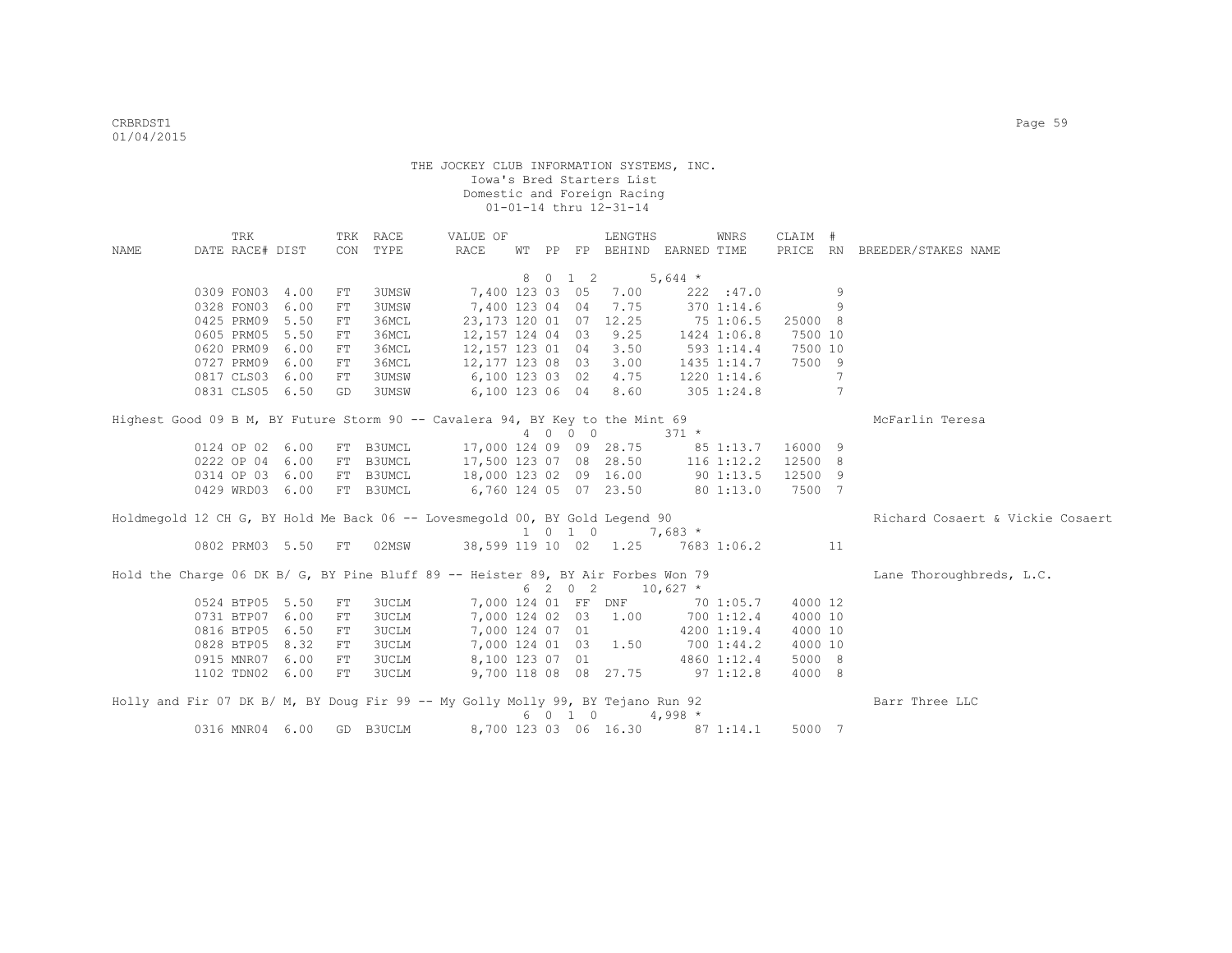|      | TRK                         |      |            | TRK RACE     | VALUE OF                                                                                 |  | LENGTHS                     |                | WNRS        | CLAIM # |                |                              |
|------|-----------------------------|------|------------|--------------|------------------------------------------------------------------------------------------|--|-----------------------------|----------------|-------------|---------|----------------|------------------------------|
| NAME | DATE RACE# DIST             |      |            | CON TYPE     | RACE                                                                                     |  | WT PP FP BEHIND EARNED TIME |                |             |         |                | PRICE RN BREEDER/STAKES NAME |
|      | 0503 PRM09 6.00             |      |            | FT B4UWCL    | 13,612 116 05 05 13.50                                                                   |  |                             |                | 370 1:11.4  | 10000 7 |                |                              |
|      | 0515 PRM03                  | 6.00 | MY         | B3UWCL       | 19,968 120 05 02 3.25                                                                    |  |                             | 3991 1:12.6    |             | 7500    | 7              |                              |
|      | 0529 PRM05                  | 6.00 | FT         | B3UCLM       | 17,385 116 02 05 12.50                                                                   |  |                             |                | 400 1:10.9  | 5000    | 7              |                              |
|      | 0612 PRM01 6.00             |      | FT         | B3UCLM       | 13,604 120 02 06 15.50                                                                   |  |                             | 75 1:13.9      |             | 4000    | $\overline{7}$ |                              |
|      | 0727 PRM04 6.00             |      | FT         | B3UCLM       | 10,893 120 04 06 20.75                                                                   |  |                             | 751:12.9       |             | 4000    | 6              |                              |
|      |                             |      |            |              | Hollywood Hitman 10 GR/RO G, BY City Zip 98 -- Hollywood and Wine 01, BY Tactical Cat 96 |  |                             |                |             |         |                | Shattuck/RPM Inc.            |
|      |                             |      |            |              |                                                                                          |  | $14$ 1 0 5 14,592 *         |                |             |         |                |                              |
|      | 0503 PRM05 6.00             |      | FT         | <b>3UCLM</b> | 19,322 120 06 03 1.55                                                                    |  |                             |                | 2317 1:12.8 | 15000 7 |                |                              |
|      | 0522 PRM01 5.50             |      | FT         | <b>3UCLM</b> | 15,428 123 07 05                                                                         |  | 5.75                        |                | 353 1:05.6  | 10000 8 |                |                              |
|      | 0606 PRM02                  | 6.00 | FT         | <b>3UWCL</b> | 14,137 121 05 03                                                                         |  | 0.35                        |                | 1681 1:12.0 | 7500 8  |                |                              |
|      | 0621 PRM09                  | 6.00 | FT         | 4UCLM        | 14,739 118 05 05                                                                         |  | 7.75                        | $334$ 1:10.9   |             | 5000 10 |                |                              |
|      | 0720 PRM05                  | 6.00 | FT         | <b>3UCLM</b> | 14,114 117 04 03                                                                         |  | 5.25                        |                | 1669 1:11.5 | 7500    | - 9            |                              |
|      | 0808 PRM08                  | 2.00 | FT         | <b>3USTK</b> | 30,000 124 06 05                                                                         |  | 2.35                        |                | 900 : 20.8  |         | 7              | HEAVY S.                     |
|      | 0830 NP 05 6.50             |      | FT         | 3UCLM        | 9,013 116 02 03                                                                          |  | 7.00                        |                | 781 1:19.1  | 4750 8  |                |                              |
|      | 0917 NP 04 6.00             |      | FT         | <b>3UCLM</b> | 9,133 116 09 01                                                                          |  |                             |                | 4648 1:12.2 | 4750 9  |                |                              |
|      | 0927 NP 08                  | 6.50 | GD         | <b>3UCLM</b> | 8,360 122 06 04                                                                          |  | 4.50                        |                | 359 1:19.0  | 5000 10 |                |                              |
|      | 1011 NP 01 6.00             |      | FT         | <b>3UCLM</b> | 7,880 122 03 05                                                                          |  | 9.10                        |                | 143 1:10.7  | 5000 6  |                |                              |
|      | 1024 NP 05                  | 6.00 | FT         | <b>3UCLM</b> | 10,009 118 09 03                                                                         |  | 7.00                        |                | 864 1:11.3  | 8000 10 |                |                              |
|      | 1130 TUP08                  | 5.00 | FT         | 3UCLM        | 6,500 123 02 05                                                                          |  | 4.50                        |                | 181 :57.6   | 3000 12 |                |                              |
|      | 1215 TUP08                  |      | 7.50 T FM  | 3UCLM        | 9,400 113 01 05                                                                          |  | 2.75                        |                | 273 1:30.3  | 7000 8  |                |                              |
|      | 1229 TUP04 6.00             |      | ${\rm FT}$ | 3USST        | 8,900 114 04 06                                                                          |  | 4.25                        | 89 1:09.9      |             |         | 8              | LAST CHANCE STARTER S.       |
|      |                             |      |            |              | Hollywood Hottie 11 DK B/ F, BY City Zip 98 -- Hollywood and Wine 01, BY Tactical Cat 96 |  |                             |                |             |         |                | Shattuck/RPM Inc.            |
|      |                             |      |            |              |                                                                                          |  | 14 2 3 2                    | $28,236$ *     |             |         |                |                              |
|      | 0330 OP 07 6.00             |      |            |              | FT F03MSW 60,000 121 08 10 13.40                                                         |  |                             |                | 200 1:11.3  |         | 11             |                              |
|      | 0419 PRM09 5.50             |      | FT         | B36MSW       | 38,619 118 02 07 16.25 75 1:05.8                                                         |  |                             |                |             |         | 10             |                              |
|      | 0510 PRM07 6.00             |      | FT         | B36MCL       | 23, 168 118 04 06 14.75 75 1:13.2                                                        |  |                             |                |             | 30000 8 |                |                              |
|      | 0529 PRM09                  | 6.00 | FT         | B36MCL       | 23, 151 118 03 05 15.00                                                                  |  |                             |                | 531 1:11.7  | 30000 9 |                |                              |
|      | 0619 PRM02 6.00             |      | SY         | B36MCL       | 15,449 119 06 04 13.75                                                                   |  |                             | $771$ $1:13.5$ |             | 15000   | $\overline{7}$ |                              |
|      | 0706 PRM01 8.00             |      | FT         | B36MCL       | 13,439 118 03 01                                                                         |  |                             |                | 8635 1:40.3 | 12500   | - 6            |                              |
|      | 0725 PRM07 8.50             |      | FT         | B3UCLM       | 10,731 119 03 04 15.25                                                                   |  |                             | 745 1:48.8     |             | 12500   | 8              |                              |
|      | 0817 CBY04 7.50 T FM B3UCLM |      |            |              | 19,000 120 04 03 2.00                                                                    |  |                             |                | 2090 1:31.4 | 20000   | 9              |                              |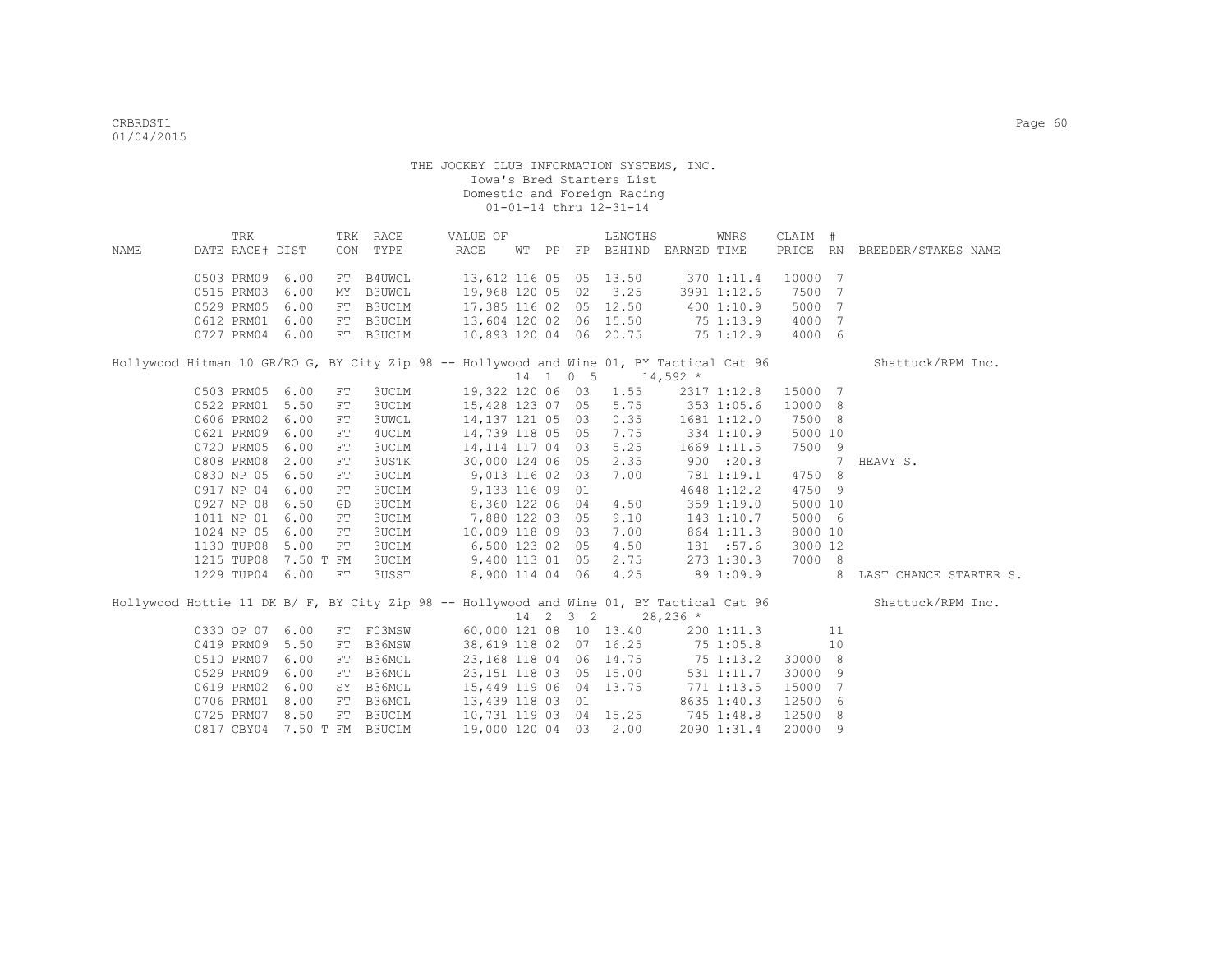|      | TRK                         |      |            | TRK RACE      | VALUE OF                                                                                   |  |         | LENGTHS                           |           | WNRS                | CLAIM #  |   |                               |
|------|-----------------------------|------|------------|---------------|--------------------------------------------------------------------------------------------|--|---------|-----------------------------------|-----------|---------------------|----------|---|-------------------------------|
| NAME | DATE RACE# DIST             |      |            | CON TYPE      | RACE                                                                                       |  |         | WT PP FP BEHIND EARNED TIME       |           |                     |          |   | PRICE RN BREEDER/STAKES NAME  |
|      | 0830 CBY02 8.00             |      |            | FT B3UCLM     |                                                                                            |  |         | 13,500 119 06 07 17.50 135 1:41.7 |           |                     | 12500 10 |   |                               |
|      | 0913 CBY07 8.32             |      | FT         | <b>B3UCLM</b> | 10,500 118 01 03 1.10                                                                      |  |         |                                   |           | $1050$ $1:47.2$     | 6250 12  |   |                               |
|      | 1018 TUP06 8.00 T FM B3UALW |      |            |               | 13,800 115 03 02 nk                                                                        |  |         |                                   |           | 2677 1:36.9         |          | 8 |                               |
|      | 1102 TUP06 7.50 T FM B3UCLM |      |            |               | 8,900 118 01 01                                                                            |  |         |                                   |           | 5352 1:30.3 10000 8 |          |   |                               |
|      |                             |      |            |               | 1123 TUP04 7.50 T FM B3UALW 13,800 118 02 02 nk                                            |  |         |                                   |           | 2732 1:31.8         |          | 6 |                               |
|      | 1216 TUP02 7.50 T FM B3UALW |      |            |               | 16,000 118 03 02 1.00                                                                      |  |         |                                   |           | 3168 1:30.1         |          | 6 |                               |
|      |                             |      |            |               |                                                                                            |  |         |                                   |           |                     |          |   |                               |
|      |                             |      |            |               | Holy Bomber 10 GR/RO G, BY Giacomo 02 -- Bid of Vengence 02, BY Stephen Got Even 96        |  |         |                                   |           |                     |          |   | Benda Robert                  |
|      |                             |      |            |               |                                                                                            |  |         | $15$ 1 0 2 14,719 *               |           |                     |          |   |                               |
|      | 0305 HAW03 8.32             |      | FT         | 3UMCL         |                                                                                            |  |         | 17,760 124 06 05 16.50            |           | 360 1:45.2 17500 6  |          |   |                               |
|      | 0326 HAW01 8.32             |      | ${\rm FT}$ | 3UMCL         |                                                                                            |  |         | 16,320 124 06 05 27.25            |           | 3601:46.6           | 17500 6  |   |                               |
|      | 0409 HAW07 8.32             |      | ${\rm FT}$ | 3UMCL         | 12,720 124 07 06 41.50                                                                     |  |         |                                   | 1201:45.1 |                     | 17500 7  |   |                               |
|      | 0427 PRM08                  | 8.00 | SY         | 3UMCL         | 13,361 123 01 03 4.50                                                                      |  |         |                                   |           | 1688 1:42.3         | 15000 9  |   |                               |
|      | 0509 PRM03 8.32             |      | FT         | 36MCL         | 15,471 124 01 01                                                                           |  |         |                                   |           | 9302 1:47.3         | 15000 6  |   |                               |
|      | 0524 CBY08 8.50 T FM        |      |            | 3UCLM         | 24,663 123 07 06 5.00                                                                      |  |         |                                   |           | 1901:45.4           | 20000 8  |   |                               |
|      | 0613 PRM05 8.32             |      | FT         | 3UCLM         | 14,500 123 01 05 9.00                                                                      |  |         |                                   |           | 430 1:45.6          | 30000 7  |   |                               |
|      | 0704 PRM09 8.50             |      | ${\rm FT}$ | 3UCLM         | 12,779 123 05 09 14.60                                                                     |  |         |                                   | 75 1:47.6 |                     | 10000 11 |   |                               |
|      | 0718 PRM09 8.50             |      | ${\rm FT}$ | 3UCLM         | 12,802 120 02 05 9.50                                                                      |  |         |                                   |           | 289 1:46.8          | 10000 10 |   |                               |
|      | 0801 PRM09 8.50             |      | FT         | 3UCLM         | 12,823 123 09 08 32.50                                                                     |  |         |                                   | 75 1:46.5 |                     | 10000 9  |   |                               |
|      | 0809 PRM07 16.00            |      | FT         | 3UCLM         | 38,150 117 05 06 59.75                                                                     |  |         |                                   |           | 700 3:35.2          | 7000 6   |   |                               |
|      | 0822 CBY05 8.32             |      | FT         | 3UCLM         | 10,500 123 01 07 18.75                                                                     |  |         |                                   |           | $105$ $1:44.7$      | 6250 8   |   |                               |
|      | 0905 CBY06 8.32             |      | FT         | 3UCLM         | 10,500 123 04 06 13.35                                                                     |  |         |                                   |           | $105$ $1:45.1$      | 6250 9   |   |                               |
|      | 1206 HAW04 8.50             |      | FT         | 3UCLM         | 8,336 121 02 03 1.50                                                                       |  |         |                                   |           | 820 1:48.5          | 5000 8   |   |                               |
|      | 1220 HAW05 8.32             |      | FT         | 3UCLM         | 9,120 121 02 06 18.25                                                                      |  |         |                                   |           | 1001:45.2           | 5000 8   |   |                               |
|      |                             |      |            |               | Honor Thy Wife 09 DK B/ M, BY Rushin' to Altar 99 -- Trail of Honor 00, BY Double Honor 95 |  |         |                                   |           |                     |          |   | McClintock Loretta F.         |
|      |                             |      |            |               |                                                                                            |  | 1 0 0 0 |                                   | $60 *$    |                     |          |   |                               |
|      |                             |      |            |               | 0103 TUP06 6.50 FT B4UMCL 6,000 123 09 07 14.75 60 1:17.4 5000 9                           |  |         |                                   |           |                     |          |   |                               |
|      |                             |      |            |               |                                                                                            |  |         |                                   |           |                     |          |   |                               |
|      |                             |      |            |               | Hoote Ki 11 CH G, BY Five Star Day 96 -- My Place Tonight 01, BY Out of Place 87           |  |         | $7 \t2 \t0 \t0 \t22,712 \t*$      |           |                     |          |   | William L. Hobbs & Hugh Byrne |
|      | 0509 PRM09 6.00 FT          |      |            | 36MCL         | 23, 174 118 06 01 13865 1:13.2                                                             |  |         |                                   |           |                     | 30000 8  |   |                               |
|      | 0608 PRM07 6.00 FT          |      |            | 3UALW         | 39,332 119 07 06 7.75 75 1:11.0                                                            |  |         |                                   |           |                     |          | 7 |                               |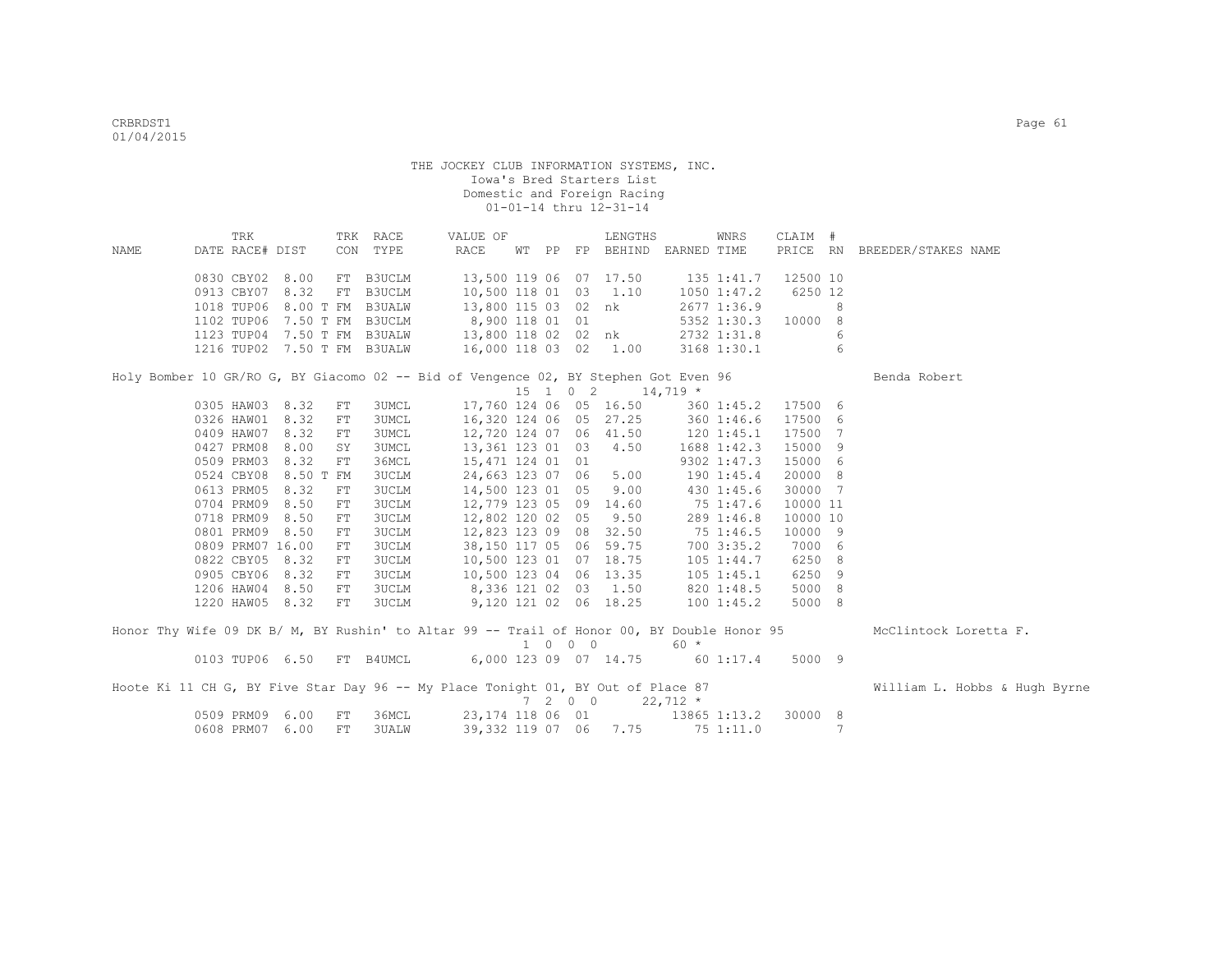|      | TRK             |      |     | TRK RACE     | VALUE OF                                                                            |    |    |         | LENGTHS                            |                    | WNRS        | CLAIM #          |     |                              |
|------|-----------------|------|-----|--------------|-------------------------------------------------------------------------------------|----|----|---------|------------------------------------|--------------------|-------------|------------------|-----|------------------------------|
| NAME | DATE RACE# DIST |      |     | CON TYPE     | RACE                                                                                | WΤ | PP |         | FP BEHIND EARNED TIME              |                    |             |                  |     | PRICE RN BREEDER/STAKES NAME |
|      | 0628 PRM04      | 6.00 | SY  | 3UALW        | 39,354 119 01 06 21.50                                                              |    |    |         |                                    | 75 1:10.5          |             |                  | 6   |                              |
|      | 0712 PRM06      | 8.32 | FT. | <b>3UCLM</b> | 11,286 118 08 07 29.00                                                              |    |    |         |                                    | 75 1:43.3          |             | 15000            | -8  |                              |
|      | 0725 PRM05      | 6.00 | FT. | <b>3UCLM</b> | 12,867 115 07 01                                                                    |    |    |         |                                    |                    |             | 7683 1:11.8 7500 | - 7 |                              |
|      | 0803 PRM08      | 6.00 | FT  | <b>3UCLM</b> | 12,265 120 08 04 0.85                                                               |    |    |         |                                    | 854 1:11.4 10000 8 |             |                  |     |                              |
|      | 0901 RP 09 5.50 |      | FT  | 3UCLM        | 14,242 120 03 07 9.50                                                               |    |    |         |                                    | 85 1:03.8          |             | 15000 9          |     |                              |
|      |                 |      |     |              | Hope Icanwin 11 B F, BY Bravo Bull 97 -- Cynthia Ann 03, BY Miswaki 78              |    |    |         |                                    |                    |             |                  |     | Iowa State University        |
|      |                 |      |     |              |                                                                                     |    |    | 4 0 0 0 |                                    | $944 *$            |             |                  |     |                              |
|      | 0601 PRM04 8.32 |      |     | FT B36MCL    | 12,000 118 01 06 35.75 75 1:46.7                                                    |    |    |         |                                    |                    |             | 15000 6          |     |                              |
|      | 0619 PRM02 6.00 |      | SY  | B36MCL       | 15,449 119 01 06 18.75 75 1:13.5                                                    |    |    |         |                                    |                    |             | 15000 7          |     |                              |
|      | 0704 PRM01 8.32 |      |     | FT B36MCL    | 10,223 118 02 04 13.00                                                              |    |    |         |                                    |                    | 719 1:48.8  | 15000 6          |     |                              |
|      | 0726 PRM09 6.00 |      |     | FT B36MCL    | 12,157 119 08 07 23.25 75 1:12.9 7500 10                                            |    |    |         |                                    |                    |             |                  |     |                              |
|      |                 |      |     |              | Hopping Scarlet 11 CH F, BY Silver Poet 04 -- Hopping Casey 05, BY Cloud Hopping 97 |    |    | 3 0 0 0 |                                    | $225 *$            |             |                  |     | Hunsburger Joel B.           |
|      | 0525 PRM02 6.00 |      |     | MY B36MCL    | 15,449 118 01 06 14.60 75 1:13.7                                                    |    |    |         |                                    |                    |             | 15000 7          |     |                              |
|      | 0612 PRM09 6.00 |      |     | FT B36MCL    | 12,171 119 09 10 22.05 75 1:14.8                                                    |    |    |         |                                    |                    |             | 7500 10          |     |                              |
|      | 0724 PRM09 8.32 |      |     | FT B36MCL    | 12,222 119 03 07 72.25 75 1:49.4                                                    |    |    |         |                                    |                    |             | 7500 7           |     |                              |
|      |                 |      |     |              | Husker Hater 10 DK B/ G, BY Wilko 02 -- Lonesome Lady 05, BY Running Stag 94        |    |    |         | $11 \t 0 \t 2 \t 0 \t 3,110 \t\t*$ |                    |             |                  |     | McShane Dave                 |
|      | 0309 FON07 6.00 |      | FT  | <b>3UALW</b> |                                                                                     |    |    |         | 8,500 123 01 10 22.75              |                    | 0 1:13.6    |                  | 10  |                              |
|      | 0322 FON04      | 6.50 | FT  | <b>3UCLM</b> |                                                                                     |    |    |         | 5,100 124 03 09 11.25              |                    | 0 1:21.0    | 5000 10          |     |                              |
|      | 0412 FON06      | 6.00 | FT  | <b>3UCLM</b> |                                                                                     |    |    |         | 5,100 123 06 02 8.25 1020 1:14.2   |                    |             | 5000 9           |     |                              |
|      | 0418 FON06      | 6.50 | FT  | <b>3UCLM</b> |                                                                                     |    |    |         | 5,100 123 07 06 11.75              |                    | 0 1:22.0    | 5000 8           |     |                              |
|      | 0526 ARP08      | 6.00 | FT  | 3UCLM        |                                                                                     |    |    |         | 6,400 124 02 07 10.60              |                    | 64 1:12.5   | 5000 8           |     |                              |
|      | 0606 ARP06 5.50 |      | GD  | <b>3UCLM</b> |                                                                                     |    |    |         | 5,800 124 04 04 5.50               |                    | 348 1:05.4  | 3200 5           |     |                              |
|      | 0620 ARP04 5.50 |      | FT  | <b>3UCLM</b> |                                                                                     |    |    |         | 6,400 124 04 04 4.50               |                    | 320 1:05.2  | 5000 9           |     |                              |
|      | 0706 ARP05      | 5.50 | FT  | <b>3UCLM</b> |                                                                                     |    |    |         | 5,800 124 06 06 12.25              |                    | 58 1:04.6   | 3200 10          |     |                              |
|      | 0719 WYO08      | 4.50 | FT  | <b>3UALW</b> |                                                                                     |    |    |         | 5,000 126 06 02 2.00               |                    | 1000 : 51.4 |                  | 9   |                              |
|      | 0727 WYO06 5.00 |      | FT  | <b>3UALW</b> |                                                                                     |    |    |         | 8,000 126 06 07 13.25              | 0:56.5             |             |                  | 7   |                              |
|      | 0809 WYO02 5.50 |      | FT. | <b>3UALW</b> |                                                                                     |    |    |         | 5,000 126 01 04 4.05               |                    | 300 1:04.4  |                  | 10  |                              |
|      |                 |      |     |              |                                                                                     |    |    |         |                                    |                    |             |                  |     |                              |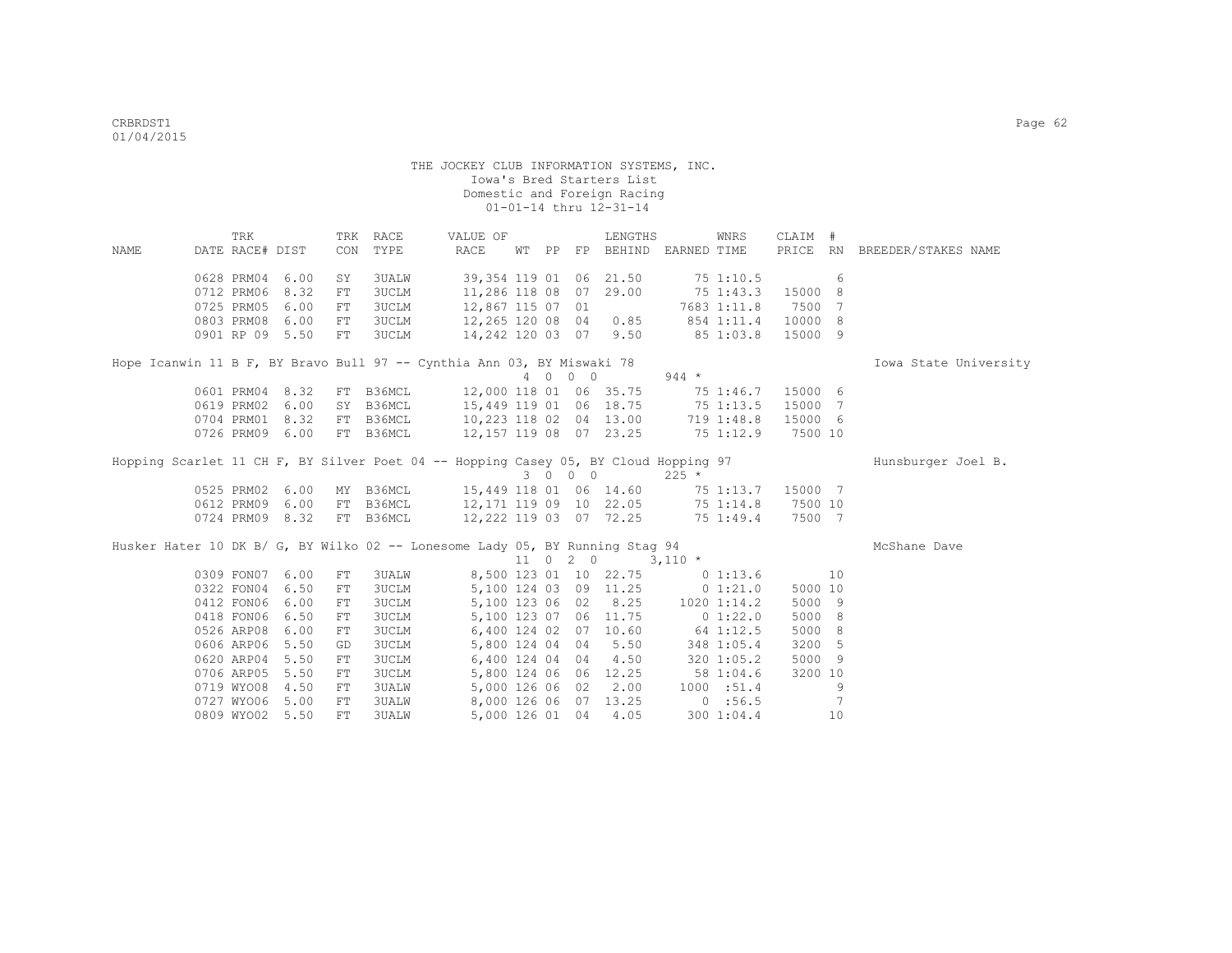|               | TRK                                                                              |      |            | TRK RACE      | VALUE OF               |  |         | LENGTHS                     |              | WNRS         | CLAIM #  |                |                                                                                                                             |
|---------------|----------------------------------------------------------------------------------|------|------------|---------------|------------------------|--|---------|-----------------------------|--------------|--------------|----------|----------------|-----------------------------------------------------------------------------------------------------------------------------|
| NAME          | DATE RACE# DIST                                                                  |      |            | CON TYPE      | RACE                   |  |         | WT PP FP BEHIND EARNED TIME |              |              |          |                | PRICE RN BREEDER/STAKES NAME                                                                                                |
|               |                                                                                  |      |            |               |                        |  |         |                             |              |              |          |                |                                                                                                                             |
|               | I B a Tigers Holly 10 DK B/ M, BY Tiger Talk 93 -- Iowa Rose 06, BY Rossini 97   |      |            |               |                        |  |         |                             |              |              |          |                | Noll Steve                                                                                                                  |
|               |                                                                                  |      |            |               |                        |  | 2000    |                             | $210 *$      |              |          |                |                                                                                                                             |
|               | 0526 CBY08 5.50                                                                  |      |            | FT B3UMCL     | 10,500 123 03 08 35.75 |  |         |                             | $105$ 1:06.6 |              | 6250 8   |                |                                                                                                                             |
|               | 0710 CBY07 6.00                                                                  |      |            | FT B3UMCL     | 10,500 123 06 12 47.00 |  |         |                             | $105$ 1:13.8 |              | 6250 12  |                |                                                                                                                             |
|               | Ice Hockey 07 CH G, BY Cactus Ridge 01 -- Sheso 01, BY Blumin Affair 91          |      |            |               |                        |  |         |                             |              |              |          |                | Hobbs William L.                                                                                                            |
|               |                                                                                  |      |            |               |                        |  | 6 0 1 2 |                             | $30,250$ *   |              |          |                |                                                                                                                             |
|               | 0419 PRM07 6.00                                                                  |      | FT         | 3UALW         | 51,529 118 06 03       |  |         | 2.50                        |              | 6181 1:10.6  |          | 10             |                                                                                                                             |
|               | 0510 PRM08                                                                       | 6.00 |            | FT A4USTK     | 77,775 120 07 06       |  |         | 2.80                        |              | 1555 1:10.2  |          | $7\phantom{0}$ | JOHN WAYNE S.                                                                                                               |
|               | 0607 PRM08 8.50                                                                  |      |            | MY A3USTK     | 84,000 121 07 02       |  |         | 8.25                        |              | 16800 1:44.5 |          | 8              | CYCLONES H.                                                                                                                 |
|               | 0626 PRM08                                                                       | 8.32 | SY         | 3UALW         | 43,096 118 05 05 15.75 |  |         |                             |              | $913$ 1:43.6 |          | 6              |                                                                                                                             |
|               | 0711 PRM08 6.00                                                                  |      | FT         | 3UALW         | 39,957 118 05 03 5.50  |  |         |                             |              | 4801 1:09.9  |          | 8              |                                                                                                                             |
|               | 0802 PRM10 8.50                                                                  |      |            | FT A4USTK     | 95,200 116 03 08 16.75 |  |         |                             |              | $0\;1:45.3$  |          | 8              | RALPH HAYES S.                                                                                                              |
|               |                                                                                  |      |            |               |                        |  |         |                             |              |              |          |                | I Forgot It's Name 11 DK B/ F, BY Run Away and Hide 06 -- Ms Shawcolat 99, BY Mr. Shawklit 91 Run Away and Hide Syndicate & |
| Rick L. Olson |                                                                                  |      |            |               |                        |  |         |                             |              |              |          |                |                                                                                                                             |
|               |                                                                                  |      |            |               |                        |  | 9 2 1 0 |                             | $44,870*$    |              |          |                |                                                                                                                             |
|               | 0511 PRM07 6.00                                                                  |      | MY         | B36MSW        | 38,666 119 01 02       |  |         | $3.00$ $7742$ $1:12.1$      |              |              |          | 8              |                                                                                                                             |
|               | 0614 PRM04                                                                       | 6.00 | FT         | B36MSW        | 38,687 119 06 01       |  |         |                             |              | 23283 1:12.5 |          | 7              |                                                                                                                             |
|               | 0706 PRM08 8.32                                                                  |      | FT         | 03STK         | 84,955 115 11 11 43.30 |  |         |                             |              | 0 1:44.8     |          | 12             | IOWA STALLION S.                                                                                                            |
|               | 0720 CBY08                                                                       | 6.50 | FT         | 03STK         |                        |  |         | 55,000 121 04 04 14.75      |              | 3300 1:17.9  |          | 8              | MTA STALLION AUCTION LADDIE S.                                                                                              |
|               | 0808 PRM09 6.00                                                                  |      | FT         | <b>B3UALW</b> | 39,288 119 02 09 27.75 |  |         |                             |              | 751:11.6     |          | 9              |                                                                                                                             |
|               | 0912 AP 02 5.00                                                                  |      | FT         | B3UCLM        | 14,000 119 04 01       |  |         |                             |              | 8400 :58.0   | 16000 5  |                |                                                                                                                             |
|               | 0928 AP 09 5.50                                                                  |      | FT         | <b>B3UALW</b> | 31,000 119 03 05       |  |         | 4.25                        | 9301:04.3    |              |          | 11             |                                                                                                                             |
|               | 1023 IND05 6.00                                                                  |      |            | FT B3UCLM     | 24,000 117 06 05       |  |         | 6.30                        |              | 720 1:10.5   | 25000 6  |                |                                                                                                                             |
|               | 1101 HAW04 5.00 T FM B3UCLM                                                      |      |            |               | 19,600 119 01 05       |  |         | 8.50                        |              | 420 :57.1    | 30000 7  |                |                                                                                                                             |
|               | Iftheslewfitz 10 B G, BY Seattle Fitz (ARG) 99 -- Alexie 02, BY Chief Seattle 97 |      |            |               |                        |  |         |                             |              |              |          |                | B-Fine LLC                                                                                                                  |
|               |                                                                                  |      |            |               |                        |  | 9 0 2 2 |                             | $28,390*$    |              |          |                |                                                                                                                             |
|               | 0424 PRM09 6.00                                                                  |      | MY         | 36MSW         | 38,665 123 08 03       |  |         | 3.75                        |              | 4645 1:12.2  |          | 8              |                                                                                                                             |
|               | 0504 PRM09 6.00                                                                  |      | FT         | 36MSW         | 38,665 123 08 03       |  |         | 3.75                        | 4645 1:11.5  |              |          | 8              |                                                                                                                             |
|               | 0523 PRM09 6.00                                                                  |      | FT         | 36MSW         | 38,599 123 08 04       |  |         | 5.00                        | 1921 1:12.2  |              |          | 11             |                                                                                                                             |
|               | 0605 PRM04                                                                       | 8.50 | ${\rm FT}$ | 36MSW         | 38,687 123 01 04       |  |         | 4.10                        |              | 1941 1:48.6  |          | 7              |                                                                                                                             |
|               | 0626 PRM09                                                                       | 6.00 | SY         | 36MCL         |                        |  |         | 23, 176 123 05 05 13.50     |              | 529 1:11.7   | 30000 10 |                |                                                                                                                             |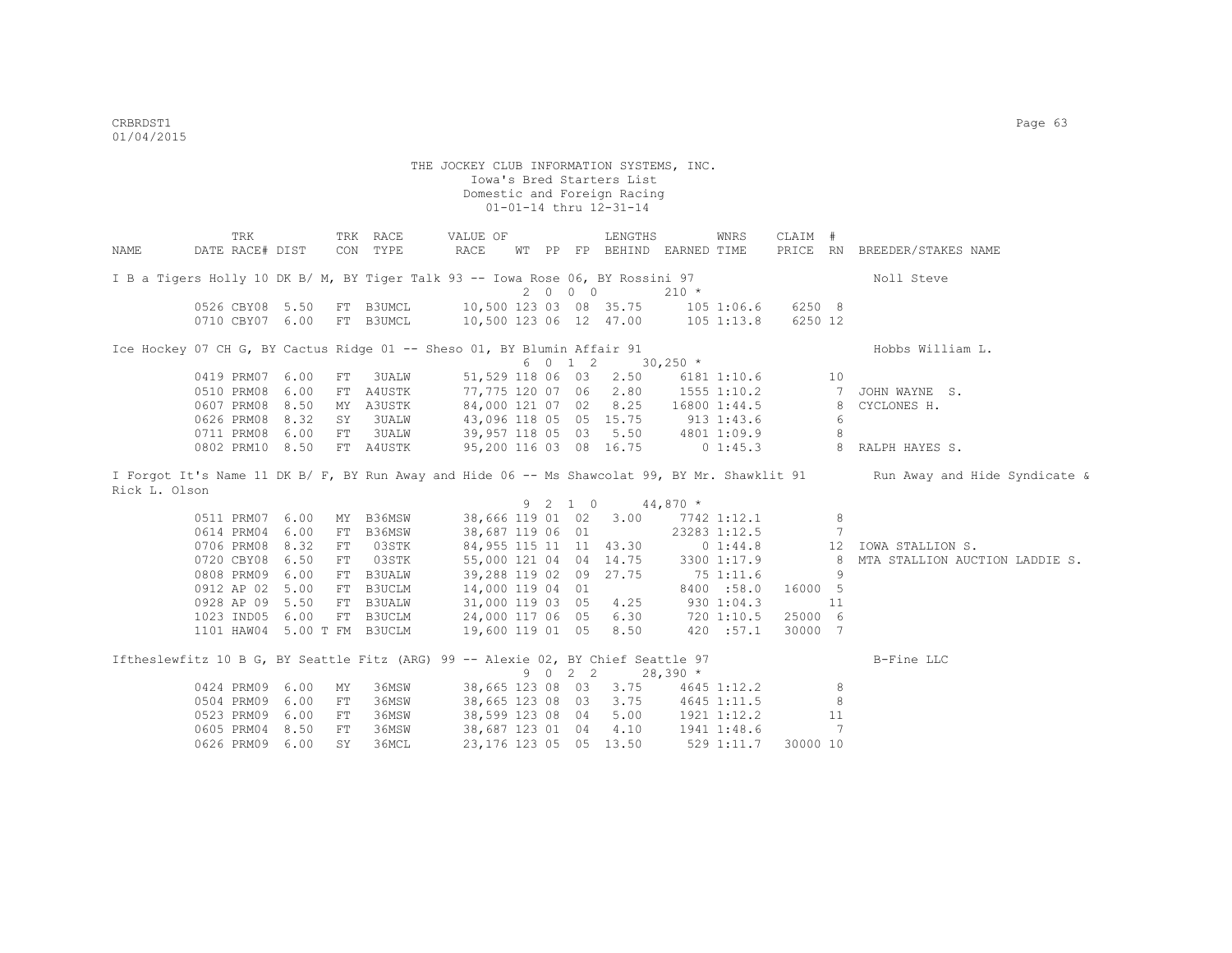|                                                                                       | TRK             |      | TRK        | RACE         |                 | VALUE OF         |  |         | LENGTHS                |                                           | WNRS           | CLAIM #  |    |                              |
|---------------------------------------------------------------------------------------|-----------------|------|------------|--------------|-----------------|------------------|--|---------|------------------------|-------------------------------------------|----------------|----------|----|------------------------------|
| NAME                                                                                  | DATE RACE# DIST |      | CON        | TYPE         | <b>RACE</b>     |                  |  |         |                        | WT PP FP BEHIND EARNED TIME               |                |          |    | PRICE RN BREEDER/STAKES NAME |
|                                                                                       |                 |      |            |              |                 |                  |  |         |                        |                                           |                |          |    |                              |
|                                                                                       | 0704 PRM04      | 8.32 | FT         | 36MSW        |                 | 38,666 123 07 02 |  |         | 6.75                   |                                           | 7742 1:45.8    |          | 8  |                              |
|                                                                                       | 0717 PRM02      | 6.00 | FT         | 36MSW        |                 |                  |  |         | 38,687 123 03 04 1.25  |                                           | 1941 1:12.1    |          | 7  |                              |
|                                                                                       | 0801 PRM04      | 6.00 | FT         | 36MSW        |                 |                  |  |         |                        | 38,709 123 03 04 12.30 1945 1:11.5        |                |          | 6  |                              |
|                                                                                       | 0807 PRM05 8.50 |      | SY         | 36MCL        |                 |                  |  |         |                        | 15,449 124 02 02 5.50 3081 1:48.3 15000 7 |                |          |    |                              |
|                                                                                       |                 |      |            |              |                 |                  |  |         |                        |                                           |                |          |    |                              |
| I'm Honour Grad 09 B G, BY Honour and Glory 93 -- Just Jill 01, BY Semoran 93         |                 |      |            |              |                 |                  |  |         |                        |                                           |                |          |    | Hemba Brad                   |
|                                                                                       |                 |      |            |              |                 |                  |  | 6 0 1 0 |                        | 6,533 $*$                                 |                |          |    |                              |
|                                                                                       | 0503 PRM05      | 6.00 | FT         | <b>3UCLM</b> |                 | 19,322 120 04 04 |  |         | 4.80                   |                                           | 9661:12.8      | 15000 7  |    |                              |
|                                                                                       | 0522 PRM01      | 5.50 | FT         | <b>3UCLM</b> |                 |                  |  |         | 15,428 116 08 04 5.00  |                                           | 766 1:05.6     | 7500 8   |    |                              |
|                                                                                       | 0606 PRM05      | 6.00 | ${\rm FT}$ | <b>3UWCL</b> |                 |                  |  |         |                        | 14,158 121 07 04 12.25 706 1:10.7         |                | 7500 7   |    |                              |
|                                                                                       | 0626 PRM07      | 5.50 | MY         | 3UCLM        |                 |                  |  |         |                        | 14, 114 119 03 07 12.00 75 1:04.6         |                | 7500 9   |    |                              |
|                                                                                       | 0808 PRM06      | 6.00 | FT         | 3UCLM        |                 |                  |  |         |                        | 12,515 115 07 02 1.75 3270 1:11.3         |                | 4000 8   |    |                              |
|                                                                                       | 0830 CBY04 5.50 |      | FT         | 3UCLM        |                 |                  |  |         |                        | 12,500 123 07 04 14.50 750 1:04.3         |                | 5000 7   |    |                              |
|                                                                                       |                 |      |            |              |                 |                  |  |         |                        |                                           |                |          |    |                              |
| Immigrant Eyes 08 B G, BY Scrimshaw 00 -- Rubietta 98, BY Rubiano 87                  |                 |      |            |              |                 |                  |  |         |                        |                                           |                |          |    | Sullivan Vince               |
|                                                                                       |                 |      |            |              |                 |                  |  | 8 1 0 1 |                        | 5,451 $*$                                 |                |          |    |                              |
|                                                                                       | 0424 PRM07      | 6.00 | MY         | <b>3UCLM</b> |                 |                  |  |         | 17,965 120 03 08 4.40  |                                           | 75 1:12.7      | 12500 10 |    |                              |
|                                                                                       | 0518 PRM07      | 6.00 | FT         | <b>3UCLM</b> |                 |                  |  |         | 17,943 123 03 06 8.85  |                                           | 75 1:11.8      | 15000 11 |    |                              |
|                                                                                       | 0607 PRM02      | 8.32 | MY         | <b>3UCLM</b> |                 |                  |  |         | 12,802 123 03 09 9.75  |                                           | 75 1:45.7      | 7500 10  |    |                              |
|                                                                                       | 0704 PRM09 8.50 |      | FT         | <b>3UCLM</b> |                 |                  |  |         | 12,779 120 08 03 3.75  |                                           | 1490 1:47.6    | 7500 11  |    |                              |
|                                                                                       | 0718 PRM09 8.50 |      | FT         | <b>3UCLM</b> |                 |                  |  |         | 12,802 117 09 07 17.50 |                                           | 75 1:46.8      | 7500 10  |    |                              |
|                                                                                       | 0801 PRM09      | 8.50 | FT         | <b>3UCLM</b> |                 |                  |  |         | 12,823 120 06 04 14.00 |                                           | $631$ $1:46.5$ | 7500 9   |    |                              |
|                                                                                       | 0808 CLS04 6.50 |      | FT         | 3UCLM        | 4,800 123 06 01 |                  |  |         |                        |                                           | 2880 1:21.6    | 5000 6   |    |                              |
|                                                                                       | 0830 CLS03 6.50 |      | FT         | 3UCLM        |                 |                  |  |         | 5,000 123 01 05 9.75   | $150$ $1:22.6$                            |                | 5000 7   |    |                              |
| Impeachment's Rose 12 CH F, BY Impeachment 97 -- Computer Hacker 01, BY Lear Fan 81   |                 |      |            |              |                 |                  |  |         |                        |                                           |                |          |    | Rockin' River Ranch Inc.     |
|                                                                                       |                 |      |            |              |                 |                  |  | 1 0 0 0 |                        | $75 *$                                    |                |          |    |                              |
|                                                                                       | 0717 PRM05 5.50 |      |            | FT F02MSW    |                 |                  |  |         |                        | 38,600 119 06 09 22.85 75 1:05.6          |                |          | 11 |                              |
|                                                                                       |                 |      |            |              |                 |                  |  |         |                        |                                           |                |          |    |                              |
| Impeachments Storm 10 CH M, BY Impeachment 97 -- Suzan Dan Duzan 00, BY Dr. Danzig 82 |                 |      |            |              |                 |                  |  | 7 0 0 1 |                        | $3,411$ *                                 |                |          |    | Wishon Glenda                |
|                                                                                       | 0420 PRM09      | 6.00 |            | FT B3UWCL    |                 |                  |  |         |                        | 17,942 123 10 06 10.80 75 1:12.6          |                |          | 11 |                              |
|                                                                                       | 0511 PRM04      | 8.32 |            | MY B3UCLM    |                 |                  |  |         | 18,010 120 04 06 12.75 |                                           | 75 1:46.0      | 15000 8  |    |                              |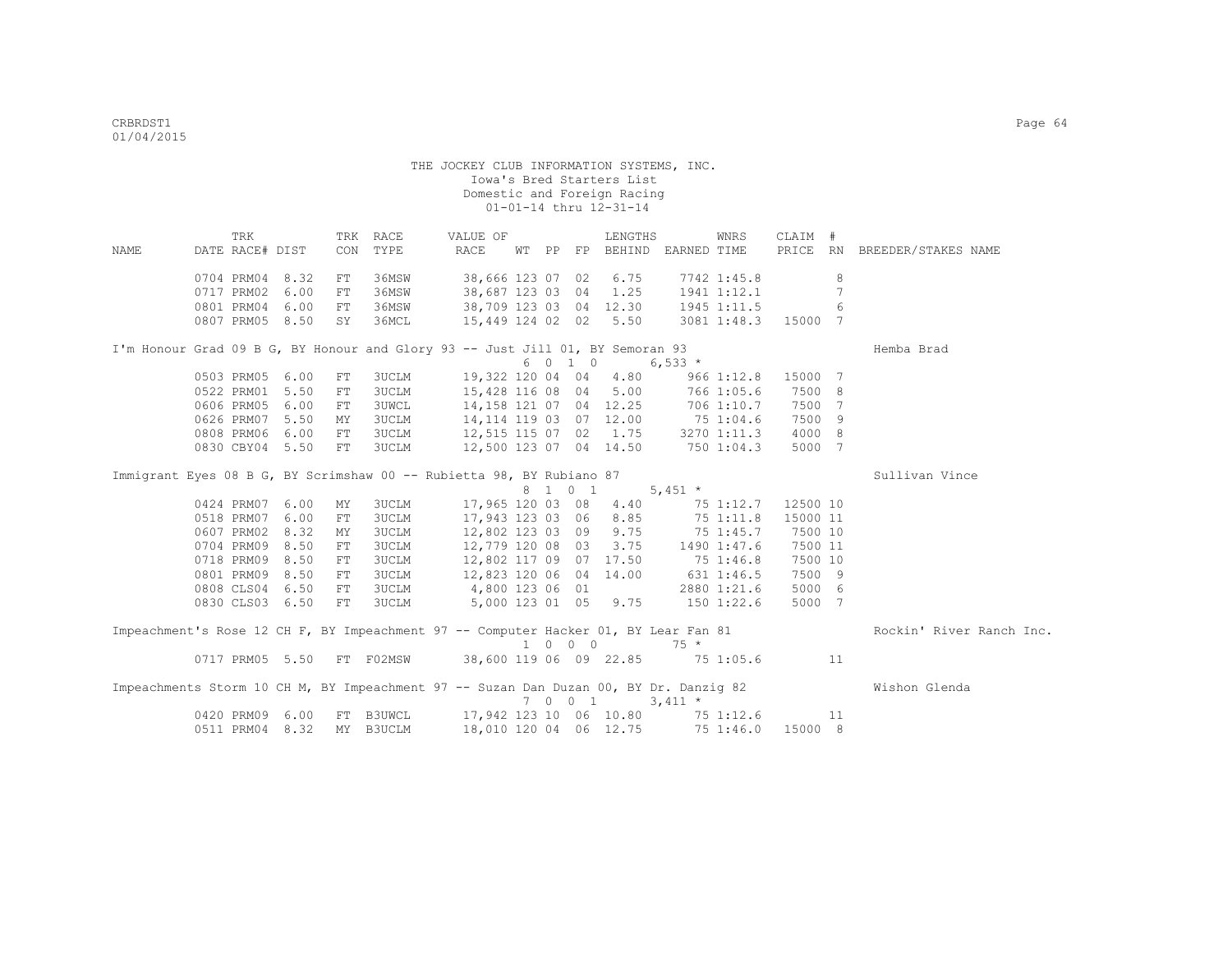|                                                                                    | TRK             |      |            | TRK RACE  | VALUE OF                |  |                 | LENGTHS               | WNRS                        | CLAIM #  |   |                                 |
|------------------------------------------------------------------------------------|-----------------|------|------------|-----------|-------------------------|--|-----------------|-----------------------|-----------------------------|----------|---|---------------------------------|
| NAME                                                                               | DATE RACE# DIST |      |            | CON TYPE  | RACE                    |  |                 |                       | WT PP FP BEHIND EARNED TIME |          |   | PRICE RN BREEDER/STAKES NAME    |
|                                                                                    |                 |      |            |           |                         |  |                 |                       |                             |          |   |                                 |
|                                                                                    | 0525 PRM09 8.00 |      |            | MY B3UCLM | 14,158 120 03 04        |  |                 | 4.50                  | 706 1:41.5                  | 10000 7  |   |                                 |
|                                                                                    | 0622 PRM04      | 8.32 |            | FT B3UCLM | 13,854 120 06           |  |                 | 07 24.25              | 75 1:45.3                   | 15000 7  |   |                                 |
|                                                                                    | 0717 PRM01      | 8.32 |            | FT B3UCLM | 12,889 120 03 06 27.75  |  |                 |                       | 75 1:46.2                   | 10000 6  |   |                                 |
|                                                                                    | 0803 PRM07      | 8.00 |            | FT B3UCLM |                         |  |                 | 14,035 117 05 03 3.25 | 1775 1:42.4                 | 10000 9  |   |                                 |
|                                                                                    | 0821 CBY08      | 8.32 |            | FT B3UCLM | 10,500 123 04 04 13.75  |  |                 |                       | 630 1:46.7                  | 6250 5   |   |                                 |
| In a Zone 11 B G, BY Lewis Michael 03 -- Waltz On By 96, BY Carson City 87         |                 |      |            |           |                         |  |                 |                       |                             |          |   | Lieber Todd                     |
|                                                                                    |                 |      |            |           |                         |  | 7 1 0 0         |                       | $3,300*$                    |          |   |                                 |
|                                                                                    | 0418 PRM09 5.50 |      | FT         | 36MCL     | 21,793 120 12 12 29.50  |  |                 |                       | 75 1:05.9                   | 30000 12 |   |                                 |
|                                                                                    | 0503 PRM03      | 6.00 | ${\rm FT}$ | 36MCL     | 15,471 119 06 06 43.75  |  |                 |                       | 75 1:13.8                   | 15000 6  |   |                                 |
|                                                                                    | 0605 PRM05      | 5.50 | FT         | 36MCL     | 12, 157 120 09 10 24.25 |  |                 |                       | 75 1:06.8                   | 7500 10  |   |                                 |
|                                                                                    | 0706 PRM03      | 5.00 | FT         | 36MCL     | 12,025 120 06 07 30.50  |  |                 |                       | 75 :58.4                    | 7500 7   |   |                                 |
|                                                                                    | 0727 FAR02      | 5.00 | GD         | 03MSW     | 2,500 122 08 04 8.75    |  |                 |                       | 200 1:02.3                  |          | 8 |                                 |
|                                                                                    | 0803 FAR02      | 6.00 | HY         | 3UMSW     | 2,000 122 04 04 24.50   |  |                 |                       | 1601:15.3                   |          | 9 |                                 |
|                                                                                    | 0831 CLS04 8.32 |      | MY         | 3UMCL     | 4,400 120 03 01         |  |                 |                       | 2640 1:52.4                 | 10000 7  |   |                                 |
| Indi's Bad Boy 11 DK B/ G, BY Nascar Guy 03 -- Hi Indi 04, BY Indy's Special 95    |                 |      |            |           |                         |  |                 |                       |                             |          |   | Loretta McClintock & Dan Brooks |
|                                                                                    |                 |      |            |           |                         |  | 4 0 0 0         |                       | $822 *$                     |          |   |                                 |
|                                                                                    | 0626 PRM03 6.00 |      | MY         | 36MCL     | 11,971 119 04 04 12.00  |  |                 |                       | 5971:12.6                   | 10000 8  |   |                                 |
|                                                                                    | 0717 PRM09      | 8.00 | FT         | 36MCL     | 13,143 118 07 07 21.80  |  |                 |                       | 75 1:41.6                   | 12500 9  |   |                                 |
|                                                                                    | 0727 PRM09      | 6.00 | FT         | 36MCL     | 12,177 119 02 07 11.00  |  |                 |                       | 75 1:14.7                   | 7500 9   |   |                                 |
|                                                                                    | 0807 PRM03 6.00 |      | SY         | 36MCL     | 14,332 116 06 06 22.00  |  |                 |                       | 75 1:11.8                   | 7500 6   |   |                                 |
| Indy Almighty 11 B F, BY Winter Glitter 97 -- Diamond Gail 97, BY Diablo 87        |                 |      |            |           |                         |  |                 |                       |                             |          |   | Bogash Gene                     |
|                                                                                    |                 |      |            |           |                         |  | $5 \t1 \t1 \t0$ |                       | $4,834$ *                   |          |   |                                 |
|                                                                                    | 0619 PRM02 6.00 |      |            | SY B36MCL | 15,449 119 07 07 22.00  |  |                 |                       | 75 1:13.5                   | 15000 7  |   |                                 |
|                                                                                    | 0711 PRM09      | 6.00 |            | FT B36MCL | 12,177 119 03 07 19.00  |  |                 |                       | 75 1:13.1                   | 7500 9   |   |                                 |
|                                                                                    | 0803 CLS03      | 6.00 |            | FT B3UMCL | 4,400 118 03 02 1.75    |  |                 |                       | 880 1:17.0                  | 10000 6  |   |                                 |
|                                                                                    | 0823 CLS02 6.00 |      |            | FT F03MSW | 6,100 120 05 01         |  |                 |                       | 3660 1:16.8                 |          | 8 |                                 |
|                                                                                    | 0901 CLS04 8.32 |      |            | FT B3UCLM | 4,800 118 04 05 28.50   |  |                 |                       | 144 1:51.2                  | 5000 6   |   |                                 |
| In Moms Honor 11 DK B/ C, BY Top Hit 98 -- Paradise Isle 05, BY In Excess (IRE) 87 |                 |      |            |           |                         |  | 3 0 0 0         |                       | 585 *                       |          |   | Jens F. Larsen LLC              |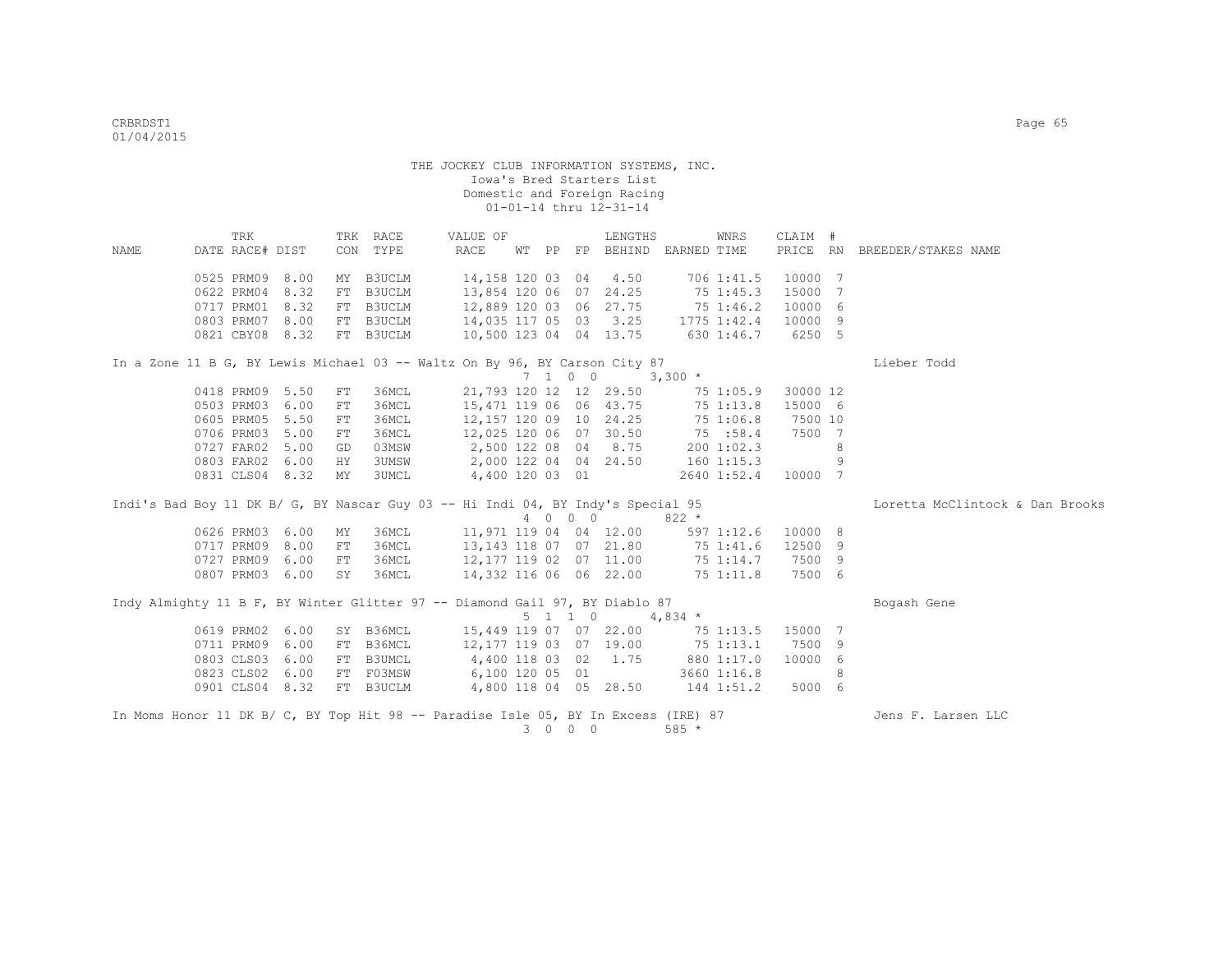|            | TRK             |                    |            | TRK RACE                                                                                 | VALUE OF               |  |                             | LENGTHS                                       |              | WNRS                         | CLAIM #   |   |                               |
|------------|-----------------|--------------------|------------|------------------------------------------------------------------------------------------|------------------------|--|-----------------------------|-----------------------------------------------|--------------|------------------------------|-----------|---|-------------------------------|
| NAME       | DATE RACE# DIST |                    | CON        | TYPE                                                                                     | RACE                   |  |                             | WT PP FP BEHIND EARNED TIME                   |              |                              | PRICE RN  |   | BREEDER/STAKES NAME           |
|            | 0711 FL 03 5.50 |                    |            | 3UMCL                                                                                    |                        |  |                             |                                               |              |                              | 5000 8    |   |                               |
|            | 0725 FL 03 6.00 |                    | FT<br>FT   | 3UMCL                                                                                    |                        |  |                             | 9,000 119 01 04 6.50<br>9,000 119 01 07 17.75 |              | 450 1:07.2<br>$135$ $1:13.6$ | 5000 7    |   |                               |
|            | 0819 FL 04 6.00 |                    | FT         | 3UMCL                                                                                    |                        |  |                             | 9,000 120 01 09 10.45                         |              | $0\;1:14.2$                  | 5000 10   |   |                               |
|            |                 |                    |            |                                                                                          |                        |  |                             |                                               |              |                              |           |   |                               |
|            |                 |                    |            | Intimeofhonor 10 CH G, BY March Time 01 -- Inpursuitofhonor 96, BY Hansel 88             |                        |  |                             |                                               |              |                              |           |   | McKibben Jr. Roger            |
|            |                 |                    |            |                                                                                          |                        |  |                             | 10 1 3 1                                      | $3,284$ *    |                              |           |   |                               |
|            | 0315 FON04 6.00 |                    | ${\rm FT}$ | 3UMCL                                                                                    |                        |  |                             | 4,000 123 01 07 12.25                         |              | 0 1:14.8                     | 5000 9    |   |                               |
|            | 0321 FON05 8.00 |                    | FT         | <b>3UMSW</b>                                                                             |                        |  |                             | 7,400 124 08 08 27.50                         |              | $0\;1:42.2$                  |           | 9 |                               |
|            | 0406 FON01 6.00 |                    | FT         | <b>3UMCL</b>                                                                             | 4,000 123 03 02        |  |                             | 2.00                                          |              | 800 1:16.8                   | 5000      | 7 |                               |
|            | 0427 FON02 6.00 |                    | FT         | <b>3UMCL</b>                                                                             | 4,000 123 02 05        |  |                             | 16.00                                         |              | 120 1:15.6                   | 5000 8    |   |                               |
|            | 0614 CPW07 5.50 |                    | GD         | <b>3UCLM</b>                                                                             | 2,100 124 04 01        |  |                             |                                               |              | $1050$ $1:10.6$              | 5000      | 7 |                               |
|            | 0621 CPW04 5.50 |                    | HY         | <b>3UCLM</b>                                                                             | 2,000 122 02 02        |  |                             | 5.50                                          | 500          |                              | 3200 8    |   |                               |
|            | 0705 CPW03 5.50 |                    | ${\rm FT}$ | <b>3UCLM</b>                                                                             | 2,200 124 06 03        |  |                             | 4.50                                          |              | 264 1:09.1                   | 2500 8    |   |                               |
|            | 0720 FAR02 5.00 |                    | SL         | <b>3UCLM</b>                                                                             | 2,000 126 01 08        |  |                             | 8.25                                          |              | 0 1:01.2                     | 2500 10   |   |                               |
|            | 0726 FAR03 6.00 |                    | SL         | 3UCLM                                                                                    |                        |  |                             | 2,200 126 03 02 hd                            |              | $550$ $1:15.3$               | 2500 5    |   |                               |
|            | 0830 CLS03 6.50 |                    | FT         | <b>3UCLM</b>                                                                             |                        |  |                             | 5,000 123 06 06 10.25                         | $0\;1:22.6$  |                              | 5000 7    |   |                               |
|            |                 |                    |            |                                                                                          |                        |  |                             |                                               |              |                              |           |   |                               |
|            |                 |                    |            | Into N Out Of 12 B C, BY Into Mischief 05 -- Shuffle Again 93, BY Wild Again 80          |                        |  |                             |                                               |              |                              |           |   | Zimmerman Rodney              |
|            |                 |                    |            |                                                                                          |                        |  | $1 \quad 0 \quad 0 \quad 0$ |                                               | $75 *$       |                              |           |   |                               |
|            |                 | 0802 PRM03 5.50 FT |            | 02MSW                                                                                    | 38,599 119 01 06 9.60  |  |                             |                                               | $75\,1:06.2$ |                              | $\sim$ 11 |   |                               |
|            |                 |                    |            | Intwinement 10 DK B/ G, BY Impeachment 97 -- Twining Lady 97, BY Twining 91              |                        |  |                             |                                               |              |                              |           |   | Windylea Farm & Rockin' River |
| Ranch Inc. |                 |                    |            |                                                                                          |                        |  |                             |                                               |              |                              |           |   |                               |
|            |                 |                    |            |                                                                                          |                        |  | $1 \quad 0 \quad 0 \quad 0$ |                                               | $0 *$        |                              |           |   |                               |
|            |                 | 0315 FON04 6.00 FT |            | 3UMCL                                                                                    |                        |  |                             | 4,000 123 04 08 13.25                         | $0\;1:14.8$  |                              | 5000 9    |   |                               |
|            |                 |                    |            | Iowa Blizzard 10 DK B/ G, BY Winter Glitter 97 -- Roadhouse Rose 00, BY Devil His Due 89 |                        |  |                             |                                               |              |                              |           |   | Williams Bryan                |
|            |                 |                    |            |                                                                                          |                        |  | 6 0 1 1                     |                                               | 4,684 $*$    |                              |           |   |                               |
|            | 0418 PRM09 5.50 |                    | FT         | 36MCL                                                                                    |                        |  |                             | 21,793 123 02 11 27.75 75 1:05.9              |              |                              | 30000 12  |   |                               |
|            | 0508 PRM07 6.00 |                    | MΥ         | 36MCL                                                                                    | 12,177 123 06 03 7.75  |  |                             |                                               | 1435 1:14.3  |                              | 7500 9    |   |                               |
|            | 0605 PRM05      | 5.50               | FT         | 36MCL                                                                                    | 12,157 124 03 04 10.25 |  |                             |                                               | 593 1:06.8   |                              | 7500 10   |   |                               |
|            | 0620 PRM09      | 6.00               | FT         | 36MCL                                                                                    | 12,157 123 02 09 22.35 |  |                             |                                               |              | 75 1:14.4                    | 7500 10   |   |                               |
|            | 0705 PRM08      | 6.00               | GD         | 36MCL                                                                                    | 12, 157 119 08 08 9.15 |  |                             |                                               |              | 75 1:12.7                    | 7500 10   |   |                               |
|            |                 |                    |            |                                                                                          |                        |  |                             |                                               |              |                              |           |   |                               |

0725 PRM01 8.50 FT 36MCL 12,221 123 01 02 6.50 2431 1:50.8 7500 7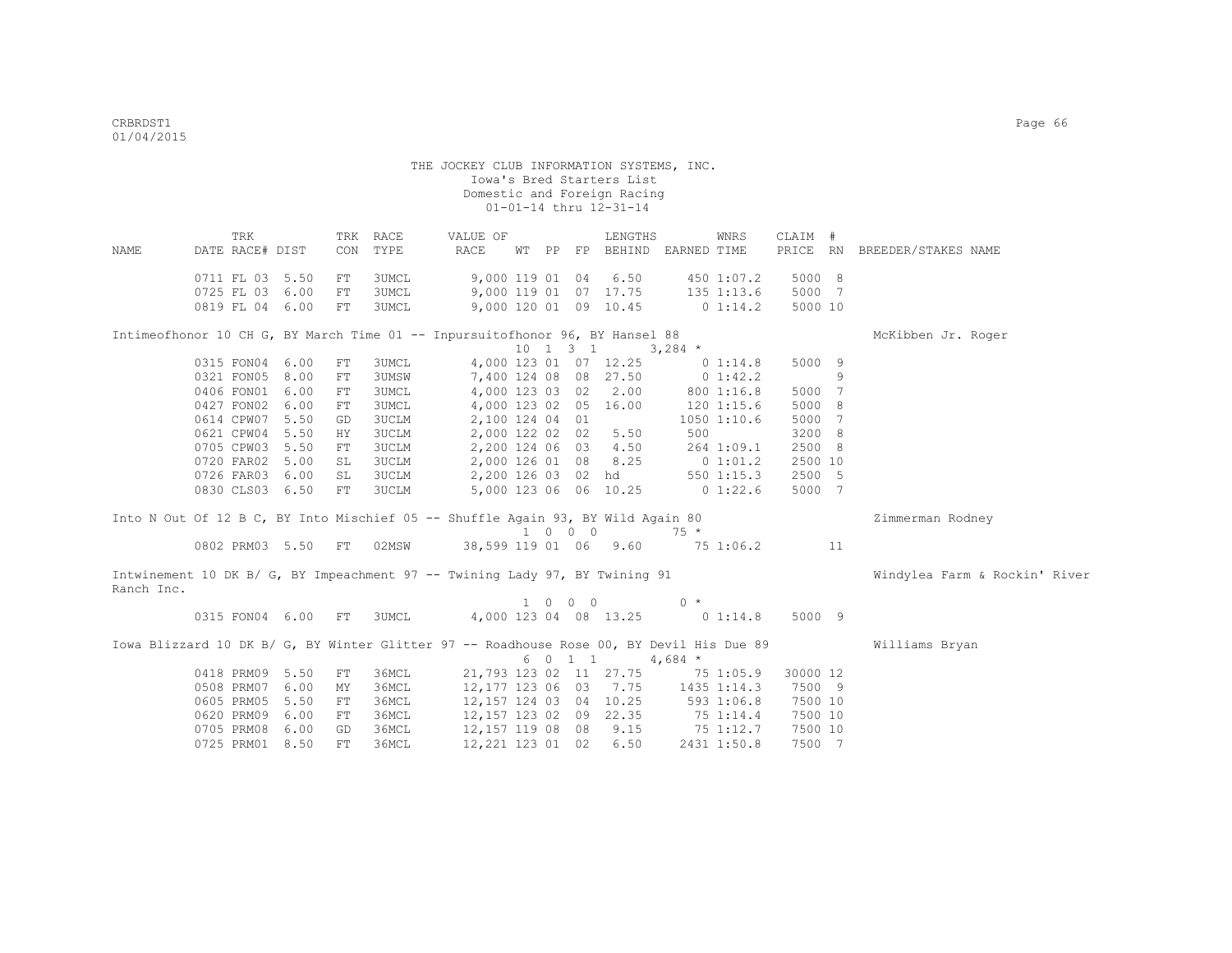| NAME | TRK<br>DATE RACE# DIST      |           |            | TRK RACE<br>CON TYPE | VALUE OF<br>RACE                                                                  |  |                             | LENGTHS<br>WT PP FP BEHIND EARNED TIME |                        | WNRS         | CLAIM #            |                | PRICE RN BREEDER/STAKES NAME                                                                                        |
|------|-----------------------------|-----------|------------|----------------------|-----------------------------------------------------------------------------------|--|-----------------------------|----------------------------------------|------------------------|--------------|--------------------|----------------|---------------------------------------------------------------------------------------------------------------------|
|      | 1022 KEE08 9.00             |           | FT         | 3UMCL                | 13,000 118 09 07 27.35                                                            |  | 2 0 0 0                     |                                        | $112 *$                |              | 52 1:52.9 15000 10 |                | Iowa Lot of Money 11 DK B/ G, BY Fusaichi Peqasus 97 -- Lion N Cheatin 06, BY Lion Hearted 96 Neuhedel Arthur James |
|      | 1115 CD 10 6.00             |           | FT         | 3UMCL                | 12,180 120 06 08 13.05                                                            |  |                             |                                        | 60 1:13.5              |              | 10000 12           |                |                                                                                                                     |
|      |                             |           |            |                      | Irish Shindig 12 B C, BY Broken Vow 97 -- Irish Party 04, BY Twining 91           |  | 1 0 0 0                     |                                        | $887 *$                |              |                    |                | Albaugh Family Stable, LLC                                                                                          |
|      | 0802 PRM03 5.50             |           | FT         | 02MSW                | 38,599 119 02 05 8.60                                                             |  |                             |                                        |                        | 887 1:06.2   |                    | 11             |                                                                                                                     |
|      |                             |           |            |                      | I Tour 10 DK B/ M, BY Colorful Tour 99 -- Close to Glory 95, BY I Enclose 80      |  |                             | 13 2 1 5                               | $37,369$ *             |              |                    |                | Chleborad Lynn                                                                                                      |
|      | 0418 PRM08                  | 6.00      | ${\rm FT}$ | <b>B3UALW</b>        |                                                                                   |  |                             | 51,508 118 11 08 10.75 75 1:11.5       |                        |              |                    | 11             |                                                                                                                     |
|      | 0510 PRM05                  | 8.50      | FT         | B3UAOC               |                                                                                   |  |                             | 32, 135 117 04 05 19.85 908 1:46.6     |                        |              |                    | 8              |                                                                                                                     |
|      | 0526 PRM07                  | 8.32      | FT         | <b>B3UALW</b>        |                                                                                   |  |                             | 32,494 117 06 03 6.25                  |                        | 5101 1:43.4  |                    | 6              |                                                                                                                     |
|      | 0606 PRM08                  | 8.50      | FT         | B3USTK               | 82,875 117 03 07 22.10                                                            |  |                             |                                        | $0\;1:45.9$            |              |                    | $\overline{7}$ | HAWKEYES H.                                                                                                         |
|      | 0619 PRM06                  | 8.32      |            | SY B3UCLM            | 17,173 120 04 02 1.50                                                             |  |                             |                                        |                        | 3436 1:44.5  | 15000 7            |                |                                                                                                                     |
|      | 0628 PRM01                  | 8.32      |            | SY B3UCLM            | 19,322 120 03 01                                                                  |  |                             |                                        |                        | 11583 1:43.9 | 15000 7            |                |                                                                                                                     |
|      | 0710 PRM07                  | 8.00      |            | FT B3UALW            | 41,269 123 07 07 22.75                                                            |  |                             |                                        |                        | 75 1:38.8    |                    | 7              |                                                                                                                     |
|      | 0720 PRM03                  | 8.32      |            | FT B3UCLM            | 17,956 123 05 03 6.75                                                             |  |                             |                                        |                        | 2175 1:46.0  | 10000 5            |                |                                                                                                                     |
|      | 0809 PRM03                  | 8.50      | FT         | B3UCLM               | 17,858 123 01 03                                                                  |  |                             | 0.80                                   |                        | 2134 1:46.4  | 12500 8            |                |                                                                                                                     |
|      | 0904 RP 05                  | 7.50 T FM |            | B3UCLM               | 17,500 120 09 09 11.55                                                            |  |                             |                                        |                        | 85 1:29.4    | 15000 9            |                |                                                                                                                     |
|      | 1003 RP 07                  |           |            | 8.00 T FM B3UCLM     | 15,298 120 06 01                                                                  |  |                             |                                        |                        | 8445 1:37.8  | 10000 10           |                |                                                                                                                     |
|      | 1101 RP 05 7.50 T FM B3UCLM |           |            |                      | 17,500 120 08 03                                                                  |  |                             | 2.50                                   |                        | 1878 1:30.4  | 15000 10           |                |                                                                                                                     |
|      | 1205 RP 07 8.32 FT B3UCLM   |           |            |                      | 15,155 120 08 03                                                                  |  |                             | 3.25                                   |                        | 1474 1:43.4  | 12500 12           |                |                                                                                                                     |
|      |                             |           |            |                      | Itsallaboutyou 11 B G, BY Harlington 02 -- Edey's Village 98, BY Silver Deputy 85 |  | $7 \quad 1 \quad 1 \quad 2$ |                                        | $22,744$ *             |              |                    |                | Dave McShane & Don Frazier                                                                                          |
|      | 0418 PRM09                  | 5.50      | FT         | 36MCL                | 21,793 118 10 03                                                                  |  |                             |                                        | $5.25$ $2570$ $1:05.9$ |              | 30000 12           |                |                                                                                                                     |
|      | 0502 PRM06                  | 6.00      | ${\rm FT}$ | 36MSW                |                                                                                   |  |                             | 38,622 118 10 06 15.50                 | 75 1:11.2              |              |                    | 10             |                                                                                                                     |
|      | 0530 PRM01                  | 8.00      | FT         | 36MCL                | 23, 213 118 04 01                                                                 |  |                             |                                        |                        | 13978 1:40.3 | 30000 6            |                |                                                                                                                     |
|      | 0619 PRM09                  | 8.32      | SY         | <b>3UALW</b>         |                                                                                   |  |                             | 39,244 118 01 10 23.40                 | $75 \t1:43.8$          |              |                    | 12             |                                                                                                                     |
|      | 0712 PRM06                  | 8.32      | FT         | 3UCLM                | 11,286 118 05 03 10.50                                                            |  |                             |                                        |                        | 1788 1:43.3  | 15000 8            |                |                                                                                                                     |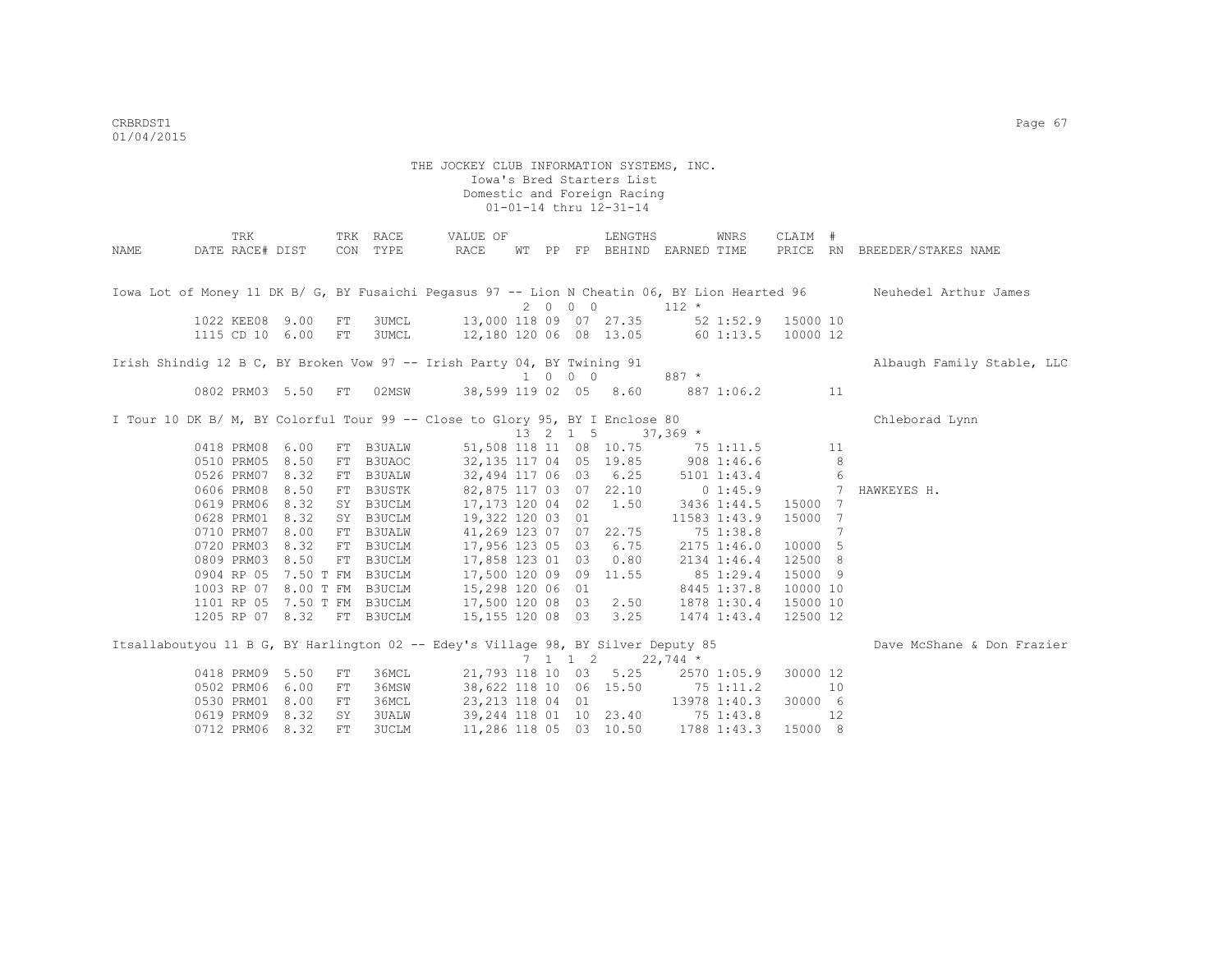|      | TRK             |      |     | TRK RACE      | VALUE OF                                                                            |  |         | LENGTHS                       |            | WNRS         | CLAIM #  |                 |                              |
|------|-----------------|------|-----|---------------|-------------------------------------------------------------------------------------|--|---------|-------------------------------|------------|--------------|----------|-----------------|------------------------------|
| NAME | DATE RACE# DIST |      | CON | TYPE          | RACE                                                                                |  |         | WT PP FP BEHIND EARNED TIME   |            |              |          |                 | PRICE RN BREEDER/STAKES NAME |
|      | 0727 PRM01 8.32 |      | FT  | 3UCLM         | 16,122 119 04 02 0.75 4183 1:46.4 30000 6                                           |  |         |                               |            |              |          |                 |                              |
|      | 0809 PRM06      | 6.00 | FT  | 3UALW         | 39,288 118 07 08 16.50                                                              |  |         |                               |            | 751:10.1     |          | 9               |                              |
|      |                 |      |     |               | Jackie Blu 10 DK B/ G, BY Wild Gold 90 -- Miss Feature 97, BY Prospect Feature 84   |  |         |                               |            |              |          |                 | Schutz Merrill               |
|      |                 |      |     |               |                                                                                     |  | 8 2 3 0 |                               | $54,975$ * |              |          |                 |                              |
|      | 0419 PRM04      | 5.50 | FT  | <b>3UCLM</b>  |                                                                                     |  |         | 23,840 120 01 01 14313 1:05.7 |            |              | 30000    | 7               |                              |
|      | 0510 PRM02      | 8.00 | GD  | 3UAOC         | 39, 311 118 01 06 19.75 75 1:40.1                                                   |  |         |                               |            |              |          | 8               |                              |
|      | 0522 PRM06      | 6.00 | FT  | 3UALW         | 39,332 123 03 01                                                                    |  |         |                               |            | 23673 1:11.1 |          | 7               |                              |
|      | 0711 PRM08      | 6.00 | FT  | 3UALW         | 39,957 123 04 07 10.00 75 1:09.9                                                    |  |         |                               |            |              |          | 8               |                              |
|      | 0720 PRM09      | 6.00 | FT  | 3UAOC         | 39,268 123 10 02 6.00 7833 1:09.7                                                   |  |         |                               |            |              | 12500 10 |                 |                              |
|      | 0807 PRM04      | 6.00 | SY. | 3UAOC         | 31,185 121 02 04 6.75                                                               |  |         |                               |            | 2206 1:09.7  | 12500 6  |                 |                              |
|      | 0821 CBY05      | 5.50 | FT  | 3UCLM         | 17,000 123 05 02 3.75 3400 1:04.7                                                   |  |         |                               |            |              | 10000 8  |                 |                              |
|      | 0912 CBY04 6.00 |      | FT  | 3UCLM         | 17,000 119 06 02 2.75 3400 1:11.3                                                   |  |         |                               |            |              | 10000 6  |                 |                              |
|      |                 |      |     |               | Jaco Ia 10 DK B/ M, BY Quest 99 -- Royal Epic 02, BY Tale of the Cat 94             |  |         |                               |            |              |          |                 | Rumbaugh Carroll             |
|      |                 |      |     |               |                                                                                     |  |         | 7 2 0 3 45,737 $*$            |            |              |          |                 |                              |
|      | 0425 PRM06      | 5.50 | FT  | <b>B3UALW</b> | 39,288 120 02 03 1.00                                                               |  |         |                               |            | 4711 1:05.7  |          | 9               |                              |
|      | 0518 PRM08      | 6.00 | FT  | <b>B3UALW</b> | 39,288 120 06 03 4.50                                                               |  |         |                               |            | 4711 1:11.6  |          | 9               |                              |
|      | 0607 PRM09      | 6.00 |     | MY B3UALW     | 39,288 120 06 08 16.85                                                              |  |         |                               | 75 1:11.3  |              |          | 9               |                              |
|      | 0627 PRM05      | 6.00 |     | MY B3UALW     | 39,342 120 02 01                                                                    |  |         |                               |            | 23732 1:11.7 |          | 6               |                              |
|      | 0713 PRM06      | 5.50 |     | FT B3UCLM     | 11,749 123 09 04 5.75 802 1:05.8                                                    |  |         |                               |            |              | 15000 11 |                 |                              |
|      | 0727 PRM07      | 6.00 |     | FT B3UCLM     | 16,168 123 01 03 9.25 1962 1:11.3                                                   |  |         |                               |            |              | 15000 8  |                 |                              |
|      | 0809 PRM04 6.00 |      |     | FT B3UCLM     | 16,389 123 09 01                                                                    |  |         |                               |            | 9744 1:10.8  | 15000 9  |                 |                              |
|      |                 |      |     |               | Jacques Command 10 CH G, BY Master Command 02 -- Vaquely Who 93, BY Hittias (GB) 84 |  |         |                               |            |              |          |                 | River Ridge Ranch            |
|      |                 |      |     |               |                                                                                     |  | 2 0 0 0 |                               | $150 *$    |              |          |                 |                              |
|      | 0424 PRM07 6.00 |      | MY  | 3UCLM         | 17,965 123 06 10 15.40 75 1:12.7 15000 10                                           |  |         |                               |            |              |          |                 |                              |
|      | 0526 PRM09 8.32 |      | FT  | 3UCLM         | 14, 114 120 08 09 62.85 75 1:44.5                                                   |  |         |                               |            |              | 10000 9  |                 |                              |
|      |                 |      |     |               | Jeffell 08 DK B/ M, BY Saarland 99 -- Rico Ends Well 98, BY Amerrico's Bullet 86    |  |         |                               |            |              |          |                 | High Point Bloodstock        |
|      |                 |      |     |               |                                                                                     |  | 8 2 2 0 |                               | $28,510 *$ |              |          |                 |                              |
|      | 0501 PRM07      | 8.00 | GD  | <b>B3UWCL</b> | 15,000 118 01 06 11.75 75 1:39.4                                                    |  |         |                               |            |              |          | $7\phantom{.0}$ |                              |
|      | 0517 PRM04      | 8.32 |     | FT B3UCLM     | 16,337 120 05 02 0.50                                                               |  |         |                               |            | 4307 1:44.6  | 15000 7  |                 |                              |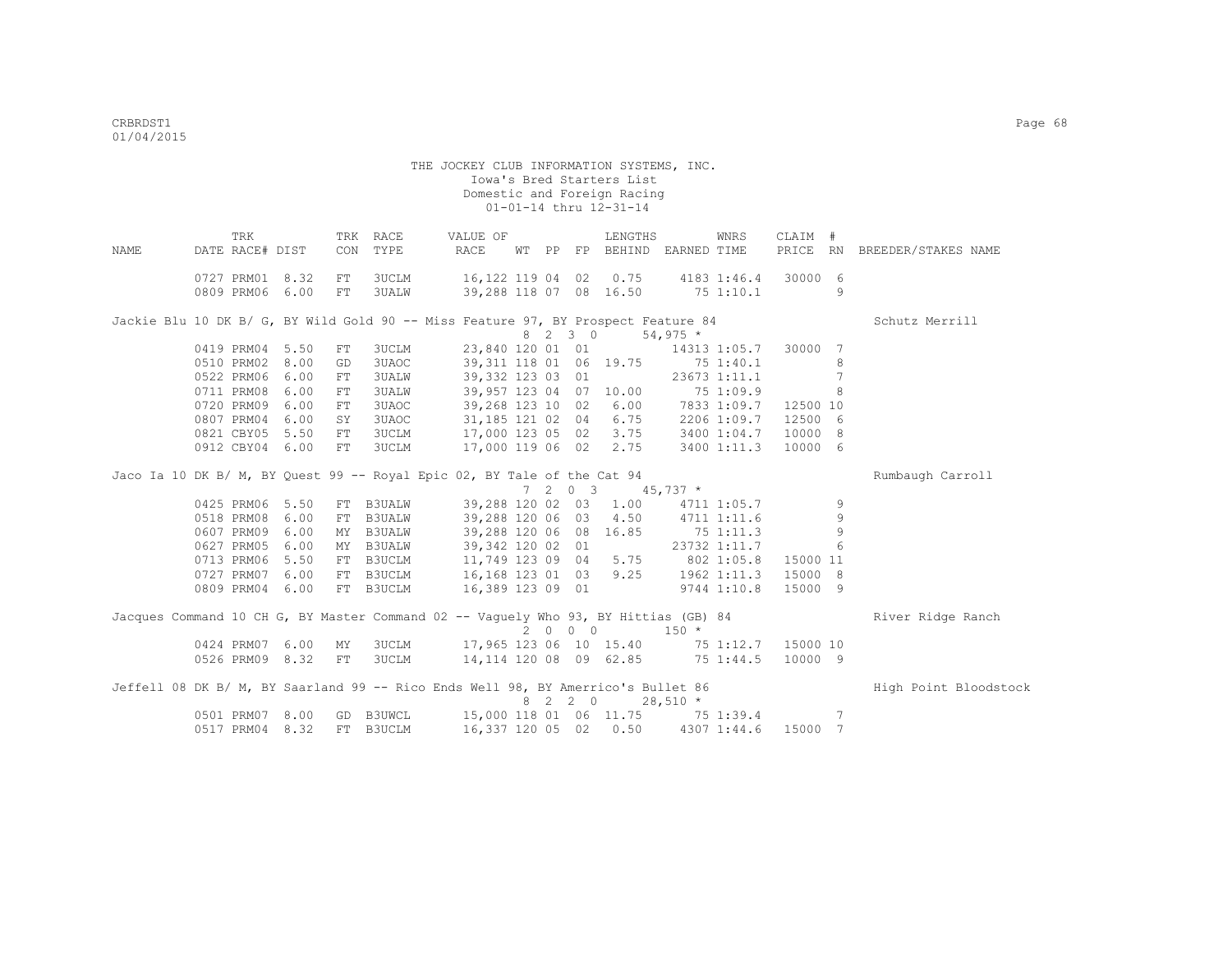|             | TRK                                                                            |      |      | TRK RACE      | VALUE OF               |  |                    | LENGTHS            |              | WNRS            | CLAIM # |                |                               |
|-------------|--------------------------------------------------------------------------------|------|------|---------------|------------------------|--|--------------------|--------------------|--------------|-----------------|---------|----------------|-------------------------------|
| <b>NAME</b> | DATE RACE# DIST                                                                |      |      | CON TYPE      | RACE                   |  | WT PP FP           | BEHIND EARNED TIME |              |                 |         |                | PRICE RN BREEDER/STAKES NAME  |
|             |                                                                                |      |      |               |                        |  |                    |                    |              |                 |         |                |                               |
|             | 0606 PRM08                                                                     | 8.50 |      | FT B3USTK     | 82,875 115 07 06 18.10 |  |                    |                    |              | 1658 1:45.9     |         | 7              | HAWKEYES H.                   |
|             | 0619 PRM06                                                                     | 8.32 | SY   | <b>B3UCLM</b> | 17,173 120 02 01       |  |                    |                    |              | 10310 1:44.5    | 15000   | 7              |                               |
|             | 0720 PRM03 8.32                                                                |      | FT   | B3UCLM        | 17,956 123 03 02       |  |                    | 5.50               |              | 3625 1:46.0     | 10000 5 |                |                               |
|             | 0809 PRM03 8.50                                                                |      | FT   | B3UCLM        | 17,858 123 04 04       |  |                    | 2.05               |              | 890 1:46.4      | 12500 8 |                |                               |
|             | 0824 CBY02 8.32                                                                |      |      | FT B3UCLM     | 12,500 123 03 01       |  |                    |                    |              | 7500 1:44.9     | 6250 8  |                |                               |
|             | 0911 CBY02 8.50 T FM B3UCLM                                                    |      |      |               | 15,220 119 03 08 6.30  |  |                    |                    |              | 145 1:43.0      | 7500 12 |                |                               |
|             | Jerrys Two Tickets 11 DK B/ G, BY Wando 00 -- Java Star 90, BY Java Gold 84    |      |      |               |                        |  |                    |                    |              |                 |         |                | McGraw Verle                  |
|             |                                                                                |      |      |               |                        |  | $5 \t 0 \t 2 \t 1$ |                    | $7,219*$     |                 |         |                |                               |
|             | 0605 PRM04 8.50                                                                |      | FT   | 36MSW         | 38,687 118 03 07 24.35 |  |                    |                    |              | 75 1:48.6       |         | 7              |                               |
|             | 0704 PRM04 8.32                                                                |      | FT   | 36MSW         | 38,666 118 08 08 47.25 |  |                    |                    |              | 75 1:45.8       |         | 8              |                               |
|             | 0713 PRM09 6.00                                                                |      | FT   | 36MCL         | 15,405 119 03 03 10.75 |  |                    |                    |              | $1825$ $1:11.3$ | 15000 9 |                |                               |
|             | 0725 PRM09 6.00                                                                |      | FT   | 36MCL         | 12,221 119 04 02 0.75  |  |                    |                    |              | 2431 1:12.8     | 10000 7 |                |                               |
|             | 0809 PRM02 8.32                                                                |      | FT   | 36MCL         | 10,873 119 03 02 hd    |  |                    |                    |              | 2813 1:46.9     | 12500 9 |                |                               |
|             |                                                                                |      |      |               |                        |  |                    |                    |              |                 |         |                |                               |
|             | Jewels Galore 11 DK B/ F, BY Flight West 03 -- Inca Jewel 06, BY Tiger Talk 93 |      |      |               |                        |  |                    |                    |              |                 |         |                | Marlene M. Bryant & Robert M. |
| Bryant      |                                                                                |      |      |               |                        |  |                    |                    |              |                 |         |                |                               |
|             |                                                                                |      |      |               |                        |  | 10 1 2 2           | $17,311$ *         |              |                 |         |                |                               |
|             | 0420 PRM04 5.50                                                                |      | FT   | B36MCL        | 23, 172 118 08 01      |  |                    |                    | 13864 1:06.9 |                 | 30000 8 |                |                               |
|             | 0502 PRM09 6.00                                                                |      | FT   | B3UCLM        | 17,987 118 01 08 15.00 |  |                    |                    |              | 75 1:13.3       | 15000 9 |                |                               |
|             | 0516 PRM09 5.50                                                                |      | FT   | B3UCLM        | 17,987 116 01 09 15.85 |  |                    |                    |              | 75 1:06.1       | 10000 9 |                |                               |
|             | 0612 PRM03 8.00                                                                |      | FT   | <b>B3UCLM</b> | 11,251 116 05 08 33.00 |  |                    |                    |              | 75 1:42.8       | 10000 8 |                |                               |
|             | 0628 PRM10 6.00                                                                |      |      | SY B3UCLM     | 12,755 119 06 09 18.50 |  |                    |                    |              | 75 1:12.7       | 10000 9 |                |                               |
|             | 0719 PRM01 6.00                                                                |      |      | FT B3UCLM     | 10,000 116 07 06       |  |                    | 9.25               |              | 75 1:12.9       | 7500    | 7              |                               |
|             | 0802 CLS05 6.00                                                                |      |      | FT B3UCLM     | 4,800 123 07 03        |  |                    | 4.25               |              | 576 1:15.0      | 5000    | 7              |                               |
|             | 0809 CLS04 6.00                                                                |      |      | SL B3UCLM     | 4,800 120 01 02        |  |                    | 4.00               |              | 960 1:15.4      | 5000    | 7              |                               |
|             | 0816 CLS05 6.00                                                                |      |      | FT B3UCLM     | 4,800 121 01 02        |  |                    | 1.00               |              | 960 1:14.6      | 5000    | $\overline{7}$ |                               |
|             | 0901 CLS04 8.32                                                                |      |      | FT B3UCLM     | 4,800 121 06 03        |  |                    | 7.00               |              | $576$ 1:51.2    | 5000 6  |                |                               |
|             |                                                                                |      |      |               |                        |  |                    |                    |              |                 |         |                |                               |
|             | Jifquick 08 B G, BY Limehouse 01 -- Jiffener 90, BY Derby Wish 82              |      |      |               |                        |  |                    |                    |              |                 |         |                | MAMAS Thoroughbreds           |
|             |                                                                                |      |      |               |                        |  | $5 \t1 \t1 \t0$    |                    | $32,028$ *   |                 |         |                |                               |
|             | 0508 PRM02 6.00                                                                |      | FT   | 4USOC         | 23, 171 116 04 02      |  |                    | 0.50               |              | 4621 1:11.9     |         | 8              |                               |
|             | 0601 PRM08 5.50                                                                |      | FT   | 3UAOC         | 39,957 120 05 01       |  |                    |                    |              | 24005 1:03.7    |         | $\,8\,$        |                               |
|             | 0703 PRM02 6.00                                                                |      | $FT$ | 4USOC         | 18,402 122 01 04       |  |                    | 8.10               |              | 1295 1:10.4     |         | $\overline{7}$ |                               |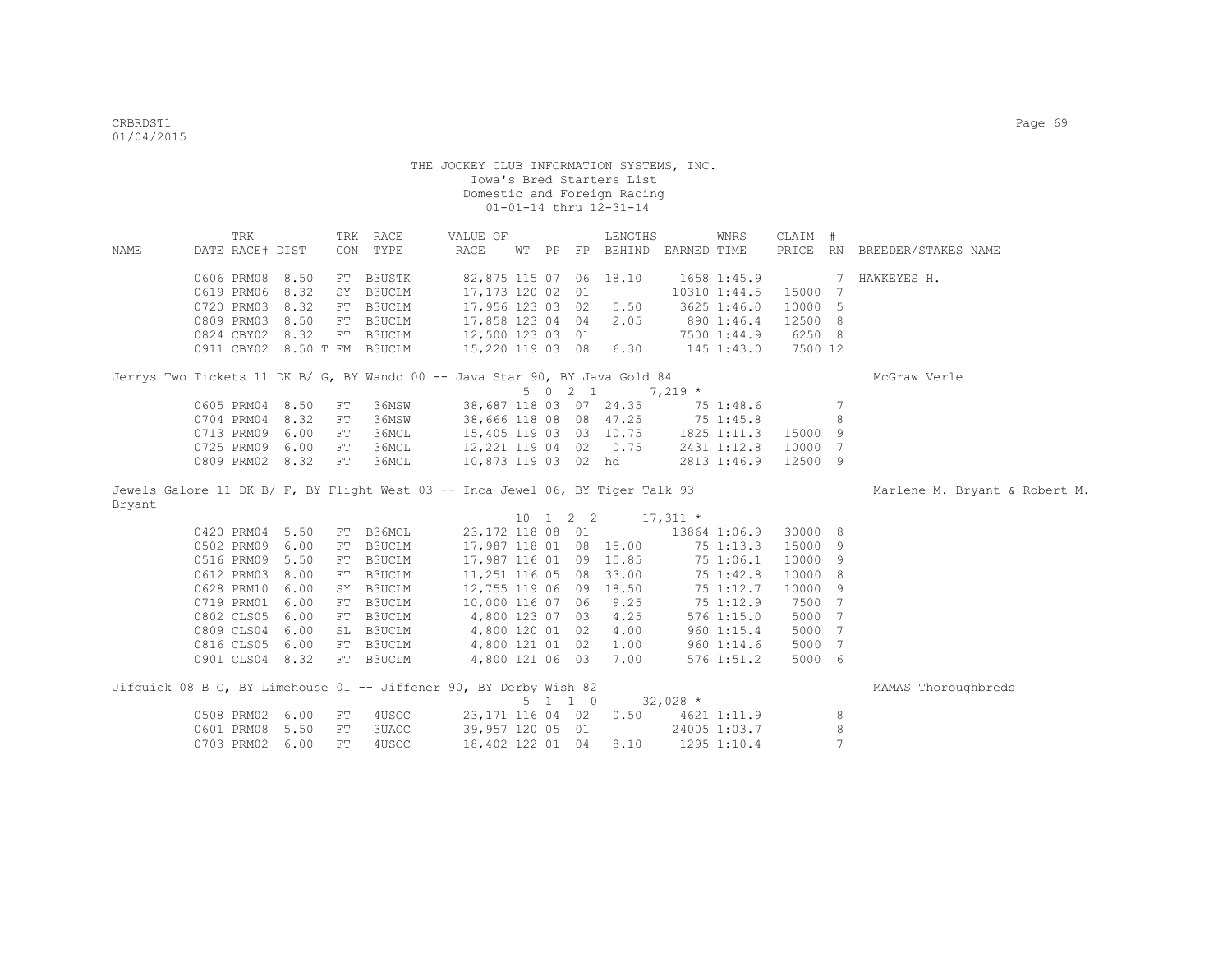THE JOCKEY CLUB INFORMATION SYSTEMS, INC. Iowa's Bred Starters List Domestic and Foreign Racing 01-01-14 thru 12-31-14 TRK TRK RACE VALUE OF LENGTHS WNRS CLAIM # NAME DATE RACE# DIST CON TYPE RACE WT PP FP BEHIND EARNED TIME PRICE RN BREEDER/STAKES NAME 0724 PRM06 2.00 FT 3USTR 25,558 123 03 04 3.50 1797 :21.5 8 0906 AP 09 5.00 T YL 3UALW 40,920 121 02 06 6.25 310 :58.9 7 Jockie Gold 11 GR/RO F, BY Giacomo 02 -- Good N Gold 05, BY Gold Case 94 MAMAS Thoroughbreds, LLC 0425 PRM06 5.50 FT B3UALW 39,288 115 05 09 9.35 75 39,288 115 05 09 9.35 75 1:05.7 9 0516 PRM08 6.00 FT F03STK 68,900 118 06 06 18.85 1378 1:11.3 7 BOB BRYANT S. Jokes N Jazz 09 CH M, BY It's No Joke 02 -- Randomizer 04, BY Elusive Quality 93 Robson Joseph Michael  $5002$   $16,578 *$ <br>51,508 118 02 09 11.50 75 0418 PRM08 6.00 FT B3UALW 51,508 118 02 09 11.50 75 1:11.5 11<br>0510 PRM05 8.50 FT B3UAOC 32,135 116 06 03 5.85 5268 1:46.6 8 0510 PRM05 8.50 FT B3UAOC 32,135 116 06 03 5.85 5268 1:46.6 8<br>0606 PRM08 8.50 FT B3USTK 82,875 120 04 03 6.00 8288 1:45.9 7 HAWKEYES H. 0606 PRM08 8.50 FT B3USTK 82,875 120 04 03 6.00 8288 1:45.9 7<br>0622 PRM08 8.32 FT B3UAIM 38.695 120 07 06 5.85 75 1:43.7 7 0622 PRM08 8.32 FT B3UALW 38,695 120 07 06 5.85 75 1:43.7 7 0802 PRM09 8.32 FT B4USTK 95,725 117 08 05 7.75 2872 1:43.0 8 DONNA REED S. Jolynn's Five Gems 10 CH M, BY Winter Glitter 97 -- Little Yeoman 99, BY Stalwart 79 Col. Cameron Roth & Iowa State University  $7 \quad 2 \quad 0 \quad 0 \quad 14,397$  \* 0420 PRM09 6.00 FT B3UWCL 17,942 120 02 10 13.65 75 1:12.6 12500 11 0502 PRM09 6.00 FT B3UCLM 17,987 120 02 05 11.00 411 1:13.3 15000 9 0516 PRM09 5.50 FT B3UCLM 17,987 124 05 01 10686 1:06.1 15000 9 0607 PRM03 6.00 MY B3UCLM 15,613 123 05 06 5.00 75 1:11.2 15000 6<br>0628 PRM01 8.32 SY B3UCLM 19,322 123 04 06 22.25 75 1:43.9 15000 7 0628 PRM01 8.32 SY B3UCLM 19,322 123 04 06 22.25 75 1:43.9 15000 7 0713 PRM06 5.50 FT B3UCLM 11,749 123 07 07 10.30 75 1:05.8 15000 11 0801 CLS05 6.00 FT B3UCLM 5,000 123 03 01 3000 1:15.4 5000 7 J T Raider 12 B C, BY Stephen Got Even 96 -- Solar Blues 98, BY Cure the Blues 78 Jacobsen Thoroughbreds  $2 \t 0 \t 1 \t 5.065 \star$ 0710 PRM03 5.00 FT 02MSW 31,426 118 06 03 5.50 4990 :59.3 9<br>0802 PRM03 5.50 FT 02MSW 38,599 119 05 08 9.75 75 1:06.2 11 0802 PRM03 5.50 FT 02MSW 38,599 119 05 08 9.75 75 1:06.2 Jumped the Harbor 10 DK B/ M, BY Jump Start 99 -- Above the Harbor 98, BY Petionville 92 Barnett Robert 6 1 2 2 80,963 \*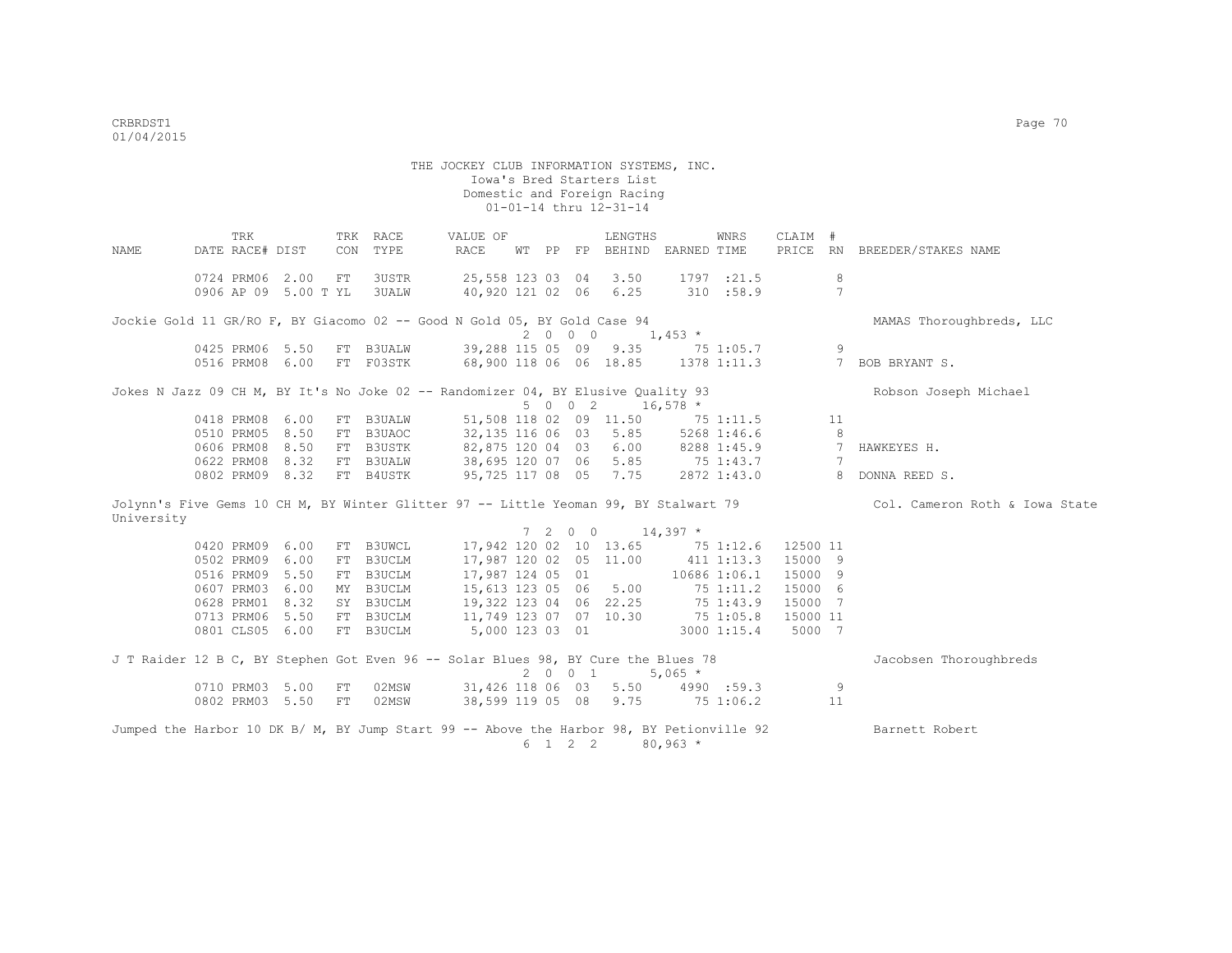|      | TRK             |                    |    | TRK RACE      | VALUE OF                                                                               |  |         | LENGTHS                                                |              | WNRS         | CLAIM #  |                 |                              |
|------|-----------------|--------------------|----|---------------|----------------------------------------------------------------------------------------|--|---------|--------------------------------------------------------|--------------|--------------|----------|-----------------|------------------------------|
| NAME | DATE RACE# DIST |                    |    | CON TYPE      | RACE                                                                                   |  |         | WT PP FP BEHIND EARNED TIME                            |              |              |          |                 | PRICE RN BREEDER/STAKES NAME |
|      | 0418 PRM08 6.00 |                    | FT | <b>B3UALW</b> |                                                                                        |  |         | 51,508 118 03 10 12.25                                 | $75$ 1:11.5  |              |          | 11              |                              |
|      | 0509 PRM08 6.00 |                    | FT | B4USTK        | 81,550 120 06 01                                                                       |  |         |                                                        |              | 48930 1:11.5 |          |                 | 11 MAMIE EISENHOWER S.       |
|      | 0615 PRM08 6.00 |                    | FT | <b>B3UALW</b> | 32,139 123 06 03 5.05                                                                  |  |         |                                                        |              | 5281 1:11.9  |          | 7               |                              |
|      | 0629 PRM07 6.00 |                    | MY | <b>B3UALW</b> |                                                                                        |  |         | 43,096 123 06 02 nk                                    |              | 8823 1:10.1  |          | 6               |                              |
|      | 0710 PRM07 8.00 |                    |    | FT B3UALW     | 41,269 120 06 02 nk                                                                    |  |         |                                                        |              | 8281 1:38.8  |          | $7\phantom{.0}$ |                              |
|      |                 | 0802 PRM09 8.32    |    | FT B4USTK     | 95,725 124 06 03 1.25                                                                  |  |         |                                                        |              | 9573 1:43.0  |          |                 | 8 DONNA REED S.              |
|      |                 |                    |    |               | Justaglance 08 B M, BY Star Dabbler 03 -- Taiga 98, BY Fort Chaffee 90                 |  |         |                                                        |              |              |          |                 | Kuehl John E.                |
|      |                 |                    |    |               |                                                                                        |  |         | $6 \quad 1 \quad 0 \quad 1 \quad 27,160 \quad ^{\ast}$ |              |              |          |                 |                              |
|      | 0426 PRM09 6.00 |                    |    | FT B3UALW     |                                                                                        |  |         | 39,288 116 04 01                                       |              | 23556 1:11.2 |          | $\overline{9}$  |                              |
|      | 0509 PRM08 6.00 |                    | FT | B4USTK        |                                                                                        |  |         | 81,550 120 03 10 11.80                                 |              | 01:11.5      |          | 11              | MAMIE EISENHOWER S.          |
|      | 0529 PRM05 6.00 |                    | FT | B3UCLM        |                                                                                        |  |         | 17,385 123 01 03 7.25 2083 1:10.9                      |              |              | 7500 7   |                 |                              |
|      | 0622 PRM01 6.00 |                    | FT | B4UCLM        |                                                                                        |  |         | 12,000 123 03 05 15.50 355 1:10.1                      |              |              | 5000 7   |                 |                              |
|      | 0713 PRM04 6.00 |                    | FT | B3UCLM        | 16,138 115 01 04 4.75 813 1:11.6                                                       |  |         |                                                        |              |              | 5000 5   |                 |                              |
|      | 0801 PRM07 6.00 |                    | FT | 3UCLM         | 15,428 117 05 05 12.10 353 1:11.1                                                      |  |         |                                                        |              |              | 5000 8   |                 |                              |
|      |                 |                    |    |               | Justalittlemore 11 DK B/ G, BY Shadow Hawk 99 -- Sue's Trauma 00, BY Verzy 82          |  |         |                                                        |              |              |          |                 | Roger Pelster & Leroy Bowman |
|      |                 |                    |    |               |                                                                                        |  | 2000    |                                                        | $433 *$      |              |          |                 |                              |
|      |                 | 0427 PRM08 8.00 SY |    |               | 3UMCL 13,361 118 05 06 20.75 75 1:42.3                                                 |  |         |                                                        |              |              | 15000 9  |                 |                              |
|      |                 | 0509 PRM03 8.32 FT |    |               | 36MCL 15,471 119 06 05 21.25 358 1:47.3                                                |  |         |                                                        |              |              | 15000 6  |                 |                              |
|      |                 |                    |    |               | Just Plain Nuts 08 B G, BY Trump an Ace 85 -- Max'i Quick 90, BY Viva Maxi 82          |  |         |                                                        |              |              |          |                 | Stumpf Daniel P.             |
|      |                 |                    |    |               |                                                                                        |  | 8 0 0 0 |                                                        | $1,888$ *    |              |          |                 |                              |
|      | 0501 PRM05 6.00 |                    | GD | 3UWCL         |                                                                                        |  |         | 10,000 123 08 06 14.75 75 1:12.0                       |              |              | 7500 8   |                 |                              |
|      | 0522 PRM03 8.00 |                    | FT | 3UCLM         |                                                                                        |  |         | 10,000 123 08 06 12.45                                 | $75\;1:41.3$ |              | 7500 9   |                 |                              |
|      | 0607 PRM02 8.32 |                    | MY | <b>3UCLM</b>  | 12,802 123 06 06 5.75                                                                  |  |         |                                                        | $75$ 1:45.7  |              | 7500 10  |                 |                              |
|      | 0621 PRM06 8.32 |                    | FT | <b>3UCLM</b>  | 12,794 120 03 04 6.60                                                                  |  |         |                                                        |              | 693 1:45.2   | 10000 11 |                 |                              |
|      | 0704 PRM09 8.50 |                    | FT | <b>3UCLM</b>  |                                                                                        |  |         | 12,779 120 02 08 11.85 75 1:47.6                       |              |              | 7500 11  |                 |                              |
|      | 0712 PRM06 8.32 |                    | FT | 3UCLM         |                                                                                        |  |         | 11,286 120 02 04 11.75 745 1:43.3                      |              |              | 15000 8  |                 |                              |
|      | 0726 PRM06 8.32 |                    | FT | 3UCLM         |                                                                                        |  |         | 11,425 118 08 07 21.85 75 1:43.5                       |              |              | 12500 8  |                 |                              |
|      | 0803 PRM04 8.32 |                    | FT | 3UCLM         | 9,500 120 06 08 11.50                                                                  |  |         |                                                        |              | 75 1:45.3    | 5000 8   |                 |                              |
|      |                 |                    |    |               | Just Sir Prize Me 09 B G, BY Pure Prize 98 -- Lady of Blue 94, BY Danziq Connection 83 |  |         |                                                        |              |              |          |                 | Lieber Todd M Dr.            |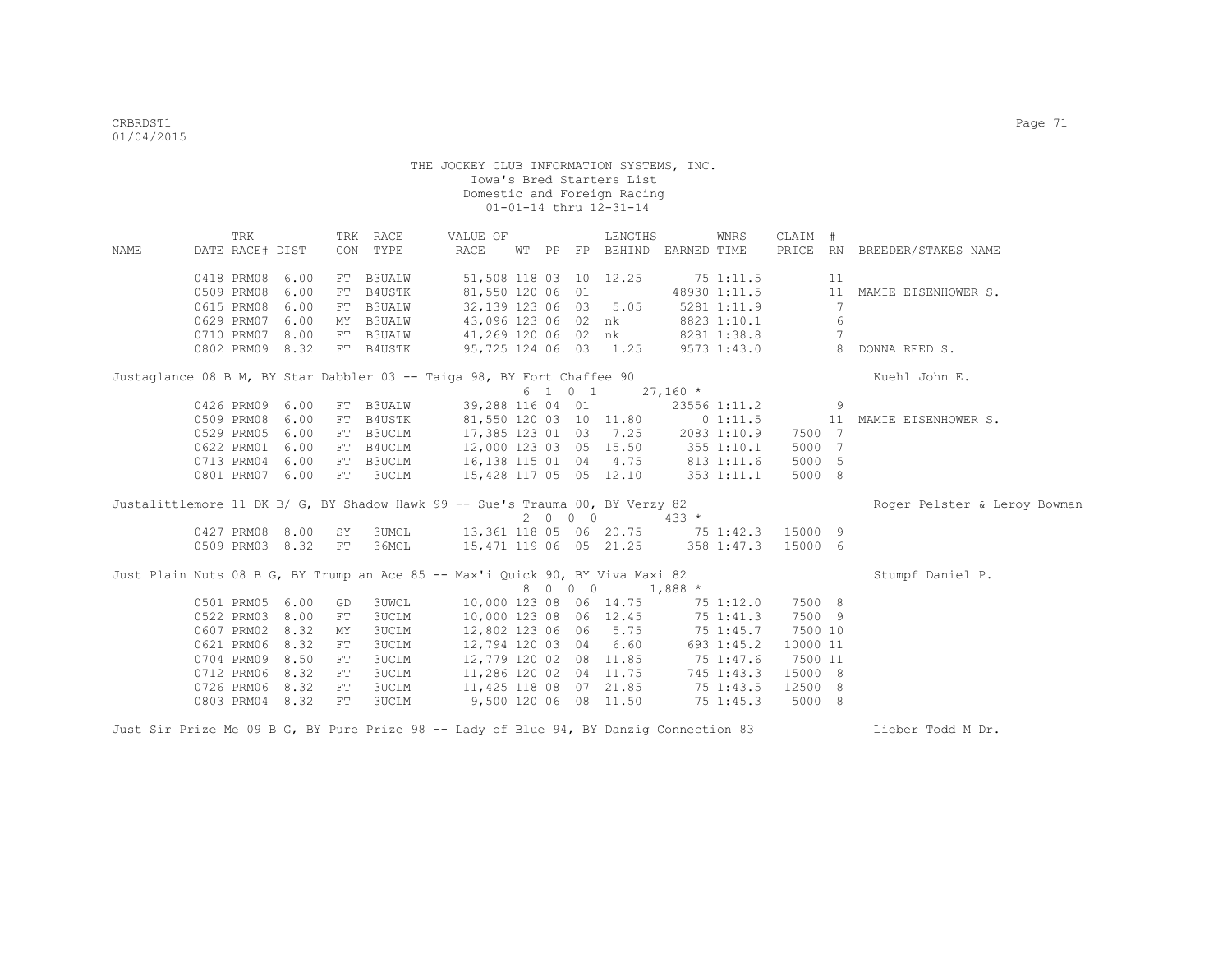| NAME | TRK<br>DATE RACE# DIST |                      |            | TRK RACE<br>CON TYPE | VALUE OF<br>RACE                                                                         |  |         | LENGTHS<br>WT PP FP BEHIND EARNED TIME |            | WNRS        | CLAIM #  |     | PRICE RN BREEDER/STAKES NAME    |
|------|------------------------|----------------------|------------|----------------------|------------------------------------------------------------------------------------------|--|---------|----------------------------------------|------------|-------------|----------|-----|---------------------------------|
|      |                        |                      |            |                      |                                                                                          |  |         |                                        |            |             |          |     |                                 |
|      |                        |                      |            |                      |                                                                                          |  |         | 7 1 0 1 10,789 *                       |            |             |          |     |                                 |
|      | 0424 PRM07 6.00        |                      | MY         | 3UCLM                |                                                                                          |  |         | 17,965 120 10 06 3.15                  |            | 75 1:12.7   | 12500 10 |     |                                 |
|      | 0517 PRM03             | 8.00                 | ${\rm FT}$ | 3UCLM                | 23,796 123 06 08 17.25                                                                   |  |         |                                        |            | 75 1:39.8   | 30000 9  |     |                                 |
|      | 0607 PRM02             | 8.32                 | ΜY         | 3UCLM                | 12,802 123 02 03                                                                         |  |         | 1.50                                   |            | 1502 1:45.7 | 7500 10  |     |                                 |
|      | 0704 PRM09             | 8.50                 | ${\rm FT}$ | <b>3UCLM</b>         | 12,779 120 07 01                                                                         |  |         |                                        |            | 7449 1:47.6 | 7500 11  |     |                                 |
|      | 0725 PRM02             | 8.50                 | ${\rm FT}$ | <b>3UCLM</b>         | 12,528 123 06 05 27.05                                                                   |  |         |                                        | 343 1:45.9 |             | 12500 6  |     |                                 |
|      | 0821 CBY02 8.32        |                      | FT         | <b>3UCLM</b>         |                                                                                          |  |         | 19,400 123 04 04 28.75                 |            | 1200 1:44.3 | 20000 4  |     |                                 |
|      |                        | 0904 CBY02 7.50 T GD |            | <b>3UCLM</b>         | 14,940 123 01 07 9.85                                                                    |  |         |                                        | 145 1:33.8 |             | 12500 9  |     |                                 |
|      |                        |                      |            |                      | Kaptain Kujo 11 DK B/ G, BY Singing Saint 04 -- Kotchi 02, BY Slew City Slew 84          |  |         |                                        |            |             |          |     | Leech James R.                  |
|      |                        |                      |            |                      |                                                                                          |  |         | 7 0 0 1                                | $2,622$ *  |             |          |     |                                 |
|      | 0502 PRM05 6.00        |                      | FT         | 3UCLM                | 18,500 116 02 07 20.75                                                                   |  |         |                                        |            | 75 1:10.4   | 25000 7  |     |                                 |
|      | 0517 PRM03 8.00        |                      | ${\rm FT}$ | <b>3UCLM</b>         |                                                                                          |  |         | 23,796 118 07 09 34.75                 |            | 75 1:39.8   | 30000 9  |     |                                 |
|      | 0530 PRM04 6.00        |                      | FT         | <b>3UCLM</b>         |                                                                                          |  |         | 18,053 115 02 03 3.50                  |            | 2172 1:11.8 | 15000 6  |     |                                 |
|      | 0612 PRM02 6.00        |                      | ${\rm FT}$ | 3UCLM                |                                                                                          |  |         | 17,987 116 01 09 33.20                 |            | 75 1:12.7   | 15000 9  |     |                                 |
|      | 0620 PRM04 8.32        |                      | ${\rm FT}$ | <b>3UCLM</b>         | 11,648 115 04 09 37.35                                                                   |  |         |                                        |            | 75 1:44.1   | 15000 9  |     |                                 |
|      | 0706 PRM02 5.50        |                      | FT         | <b>3UCLM</b>         | 9,500 115 07 07 16.35                                                                    |  |         |                                        |            | 75 1:03.9   | 5000 7   |     |                                 |
|      | 0803 PRM01 6.00        |                      | FT         | <b>3UCLM</b>         | 12,867 115 04 07 21.50                                                                   |  |         |                                        |            | 75 1:11.4   | 7500 7   |     |                                 |
|      |                        |                      |            |                      | Karaoke King 11 DK B/ G, BY Singing Saint 04 -- Prize Packet 03, BY Prized 86            |  |         |                                        |            |             |          |     | Windsor Thoroughbreds           |
|      |                        |                      |            |                      |                                                                                          |  | 5 0 0 1 |                                        | $4,166$ *  |             |          |     |                                 |
|      | 0523 PRM07 6.00        |                      | FT         | 36MSW                | 38,666 118 07 06 10.30                                                                   |  |         |                                        |            | 75 1:11.6   |          | 8   |                                 |
|      | 0608 PRM04 6.00        |                      | FT         | 36MCL                | 23,217 119 03 03 14.50                                                                   |  |         |                                        |            | 2796 1:11.6 | 30000 6  |     |                                 |
|      | 0626 PRM09             | 6.00                 | SY         | 36MCL                | 23,176 119 07 04 10.50 1145 1:11.7                                                       |  |         |                                        |            |             | 30000 10 |     |                                 |
|      | 0717 PRM02 6.00        |                      | FT         | 36MSW                | 38,687 119 07 07 17.00 75 1:12.1                                                         |  |         |                                        |            |             |          | - 7 |                                 |
|      | 0802 PRM02 6.00        |                      | FT         | 36MCL                | 15,428 119 04 06 6.50 75 1:13.2                                                          |  |         |                                        |            |             | 12500 8  |     |                                 |
|      |                        |                      |            |                      |                                                                                          |  |         |                                        |            |             |          |     |                                 |
|      |                        |                      |            |                      | Kaspian Warrior 12 DK B/ G, BY Notional 04 -- American Baby 02, BY Conquistador Cielo 79 |  | 2 0 0 0 |                                        | $578 *$    |             |          |     | Hicklin Christine Aaron Dr. DVM |
|      | 0622 PRM09 5.00        |                      | FT         | 02MSW                |                                                                                          |  |         | 38,643 118 09 06 12.90 75 :59.2        |            |             |          | 9   |                                 |
|      | 0727 PRM02 5.50        |                      | FT         | 02MCL                |                                                                                          |  |         | 21,881 119 06 05 6.80                  |            | 5031:09.7   | 25000 8  |     |                                 |
|      |                        |                      |            |                      | Kela Way 09 B G, BY Kela 98 -- I'll Do It My Way 97, BY Thunder Gulch 92                 |  |         |                                        |            |             |          |     | McClintock Loretta F.           |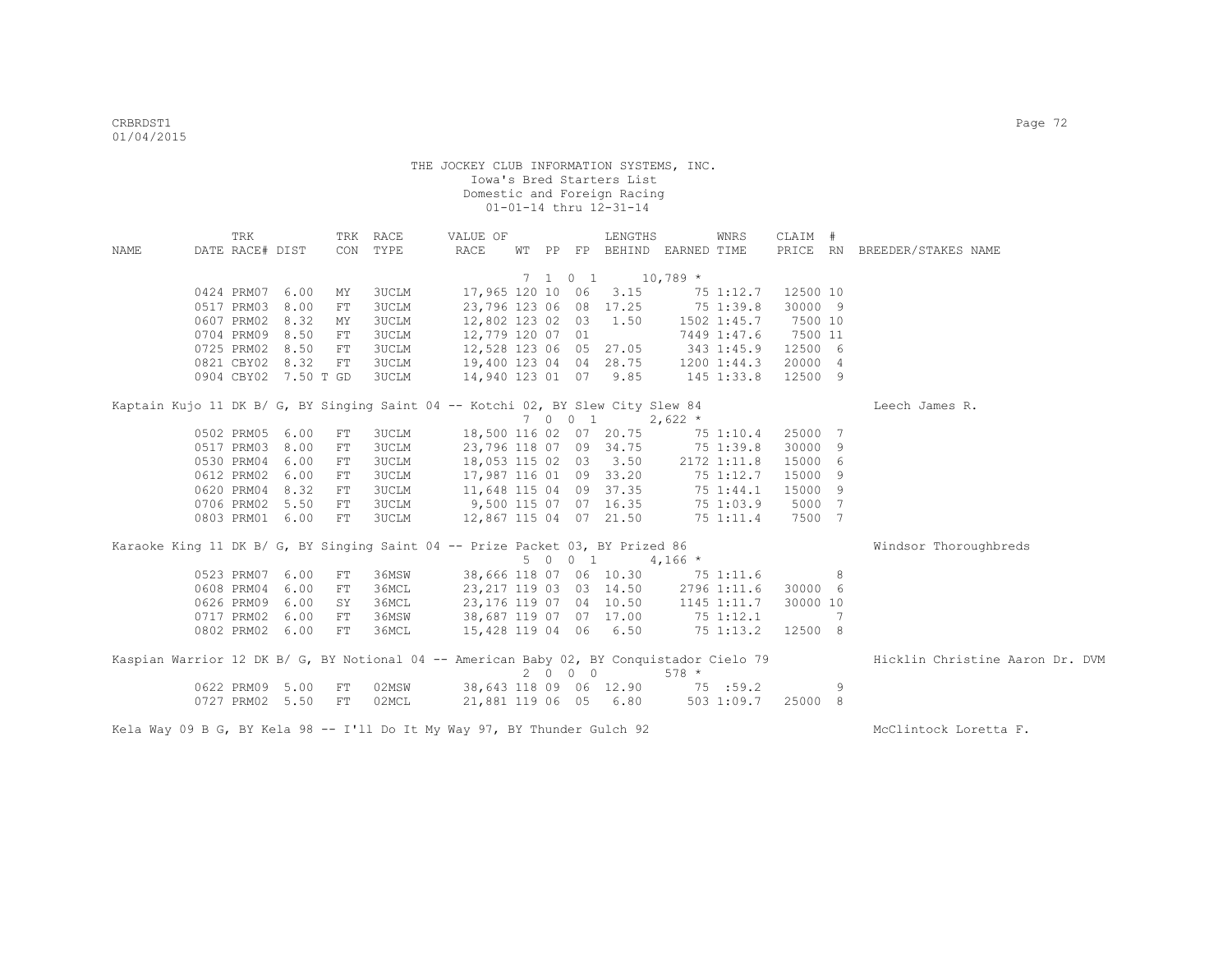|      | TRK                                                                                 |      |    | TRK RACE      | VALUE OF               |    |             |                             | LENGTHS                           |              | WNRS            | CLAIM #  |    |                               |
|------|-------------------------------------------------------------------------------------|------|----|---------------|------------------------|----|-------------|-----------------------------|-----------------------------------|--------------|-----------------|----------|----|-------------------------------|
| NAME | DATE RACE# DIST                                                                     |      |    | CON TYPE      | RACE                   | WТ | PP          | FP                          | BEHIND EARNED TIME                |              |                 |          |    | PRICE RN BREEDER/STAKES NAME  |
|      |                                                                                     |      |    |               |                        |    | $2 \quad 0$ | $0\quad 0$                  |                                   | $150 *$      |                 |          |    |                               |
|      | 0420 PRM02 5.00                                                                     |      | FT | <b>3UCLM</b>  | 10,886 119 05 07 13.30 |    |             |                             |                                   |              | 75 :59.3 7500 7 |          |    |                               |
|      | 0523 PRM05 5.50                                                                     |      | FT | <b>3UCLM</b>  | 14,199 123 08 06 6.75  |    |             |                             |                                   | 75 1:06.4    |                 | 12500 8  |    |                               |
|      | Kera Kera 12 DK B/ F, BY Sharp Humor 03 -- Camela Carson 02, BY Lord Carson 92      |      |    |               |                        |    |             |                             |                                   |              |                 |          |    | RPM Thoroughbreds             |
|      |                                                                                     |      |    |               |                        |    |             | 2001                        |                                   | $5,522$ *    |                 |          |    |                               |
|      | 0621 PRM03 5.00                                                                     |      | FT | F02MSW        |                        |    |             |                             | 38,622 118 05 05 12.25            |              | 889 :58.0       |          | 10 |                               |
|      | 0802 PRM01 5.50                                                                     |      |    | FT F02MSW     |                        |    |             |                             | 38,643 119 09 03 2.75 4633 1:06.3 |              |                 |          | 9  |                               |
|      | Kid Brock 12 B C, BY Summer Bird 06 -- Brenda's Slew 07, BY Straight Man 96         |      |    |               |                        |    |             |                             |                                   |              |                 |          |    | B-Fine Equine                 |
|      |                                                                                     |      |    |               |                        |    |             |                             | $2 \t1 \t1 \t0 \t41,661 \t\t*$    |              |                 |          |    |                               |
|      | 0706 PRM05 5.00                                                                     |      | FT | 02MSW         |                        |    |             |                             | 38,622 119 06 01 23108 :59.2      |              |                 |          | 10 |                               |
|      | 0802 PRM04                                                                          | 6.00 |    | FT A02STK     | 92,766 121 01 02 2.25  |    |             |                             |                                   |              |                 |          |    | 18553 1:11.3 6 IOWA CRADLE S. |
|      | Kid Kodiak 12 DK B/ G, BY Kodiak Kowboy 05 -- Jimini's Cricket 07, BY Pioneering 93 |      |    |               |                        |    |             |                             |                                   |              |                 |          |    | Leech Linda M.                |
|      |                                                                                     |      |    |               |                        |    |             | 2000                        |                                   | $150 *$      |                 |          |    |                               |
|      | 0613 PRM04 4.50                                                                     |      | FT | 02MSW         | 34,299 118 06 06 12.00 |    |             |                             |                                   |              | 75 :53.7        |          | 7  |                               |
|      | 0706 PRM05 5.00                                                                     |      | FT | 02MSW         | 38,622 119 09 08 15.25 |    |             |                             |                                   |              | 75 :59.2        |          | 10 |                               |
|      | Kims Star 10 DK B/ M, BY Autonomy (IRE) 97 -- Another Audible 03, BY Menifee 96     |      |    |               |                        |    |             |                             |                                   |              |                 |          |    | Gaede Milton                  |
|      |                                                                                     |      |    |               |                        |    |             | $9 \quad 2 \quad 2 \quad 0$ |                                   | $24,069$ *   |                 |          |    |                               |
|      | 0223 FON08                                                                          | 4.00 |    | FT B3UAOC     | 9,700 123 08 02 hd     |    |             |                             |                                   |              | 1940 :46.0      |          | 9  |                               |
|      | 0308 FON08                                                                          | 4.00 |    | FT B3USTK     | 10,650 118 05 02       |    |             |                             | 4.00                              |              | 2040 :45.4      |          | 8  | BOLD ACCENT S.                |
|      | 0425 PRM06                                                                          | 5.50 | FT | B3UALW        | 39,288 120 07 05       |    |             |                             | 3.25                              | $906$ 1:05.7 |                 |          | 9  |                               |
|      | 0518 PRM08                                                                          | 6.00 | FT | <b>B3UALW</b> | 39,288 120 02 09       |    |             |                             | 20.60                             | 75 1:11.6    |                 |          | 9  |                               |
|      | 0605 PRM09                                                                          | 6.00 | FT | B3UCLM        | 24,589 117 06 06       |    |             |                             | 6.75                              | 751:11.0     |                 | 25000 10 |    |                               |
|      | 0614 PRM09                                                                          | 6.00 | FT | B3UCLM        | 16,094 118 04 04       |    |             |                             | 9.75                              | 803 1:11.8   |                 | 7500     | 7  |                               |
|      | 0704 PRM07                                                                          | 5.50 | FT | B3UCLM        | 14,137 120 05 01       |    |             |                             |                                   |              | 8405 1:05.2     | 7500 8   |    |                               |
|      | 0713 PRM04                                                                          | 6.00 |    | FT B3UCLM     | 16,138 123 02 01       |    |             |                             |                                   |              | 9750 1:11.6     | 5000 5   |    |                               |
|      | 0803 PRM05                                                                          | 6.00 |    | FT B3UCLM     | 14,446 124 05 06 3.70  |    |             |                             |                                   | 75 1:11.2    |                 | 10000 7  |    |                               |
|      | King Jimmy 10 GR/RO G, BY Flight West 03 -- Powderet 00, BY H. J. Baker 92          |      |    |               |                        |    |             |                             |                                   |              |                 |          |    | Noll Steve                    |
|      |                                                                                     |      |    |               |                        | 6  | $\bigcirc$  | $\overline{3}$ 0            |                                   | $10,493$ *   |                 |          |    |                               |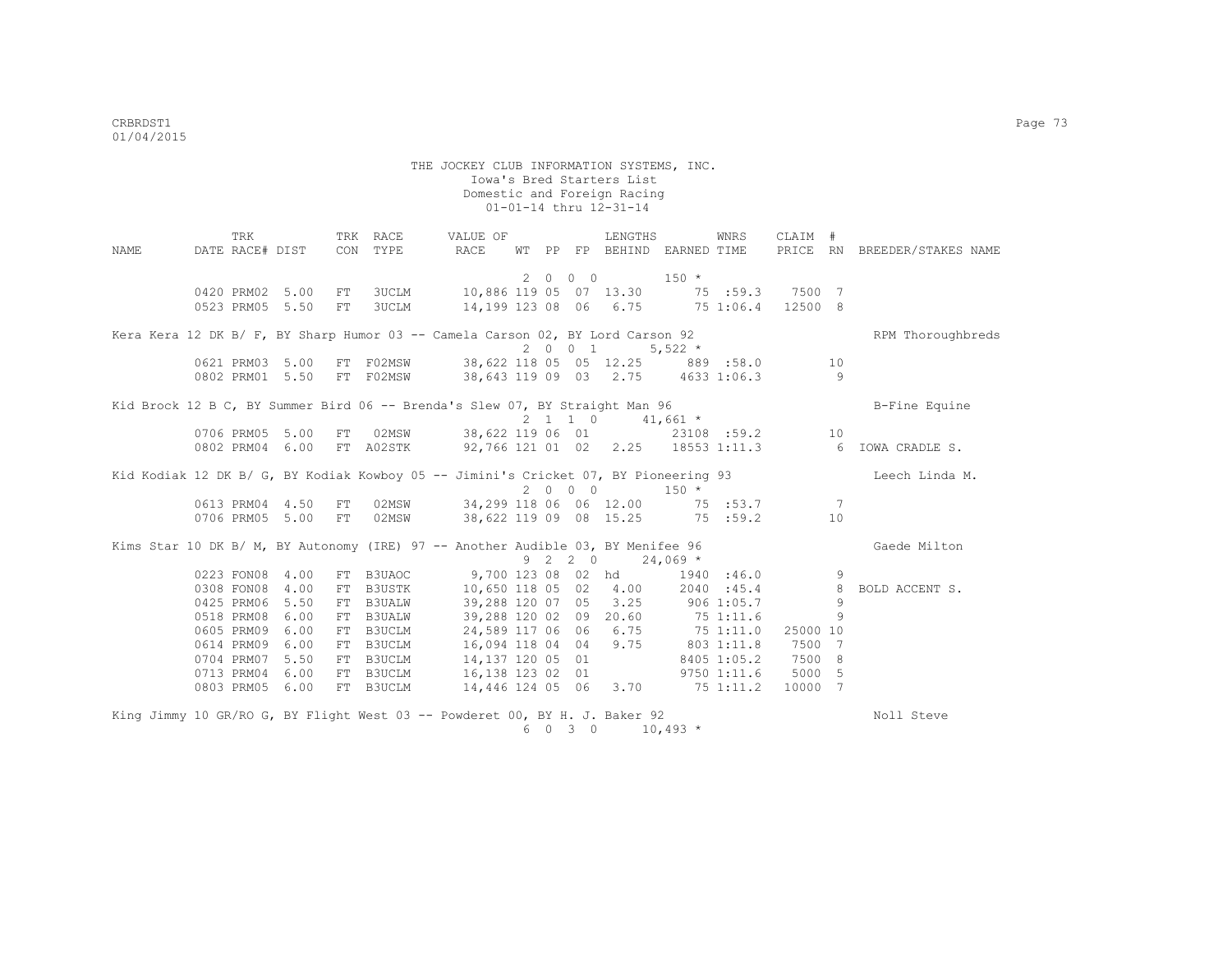|      | TRK             |      |     | TRK RACE     | VALUE OF                                                                   |  |         | LENGTHS                                                 |           | WNRS           | CLAIM #  |     |                                  |
|------|-----------------|------|-----|--------------|----------------------------------------------------------------------------|--|---------|---------------------------------------------------------|-----------|----------------|----------|-----|----------------------------------|
| NAME | DATE RACE# DIST |      | CON | TYPE         | RACE                                                                       |  |         | WT PP FP BEHIND EARNED TIME                             |           |                | PRICE RN |     | BREEDER/STAKES NAME              |
|      | 0424 PRM07      | 6.00 | MΥ  | 3UCLM        | 17,965 120 05 05                                                           |  |         | 2.65                                                    |           | 409 1:12.7     | 12500 10 |     |                                  |
|      | 0517 PRM03      | 8.00 | FT  | 3UCLM        | 23,796 123 05 02                                                           |  |         | 5.50                                                    |           | 4732 1:39.8    | 30000 9  |     |                                  |
|      | 0619 PRM09      | 8.32 | SY  | 3UALW        | 39,244 120 02 09 10.90                                                     |  |         |                                                         |           | 75 1:43.8      |          | 12  |                                  |
|      | 0704 PRM09      | 8.50 | FT  | 3UCLM        | 12,779 123 04 02                                                           |  |         | 2.50                                                    |           | 2483 1:47.6    | 10000 11 |     |                                  |
|      | 0718 PRM09      | 8.50 | FT  | <b>3UCLM</b> | 12,802 120 06 02                                                           |  |         | nk                                                      |           | 2503 1:46.8    | 10000 10 |     |                                  |
|      | 0801 PRM09 8.50 |      | FT  | 3UCLM        | 12,823 123 03 05 16.00                                                     |  |         |                                                         |           | 291 1:46.5     | 10000 9  |     |                                  |
|      |                 |      |     |              | King of Sharks 11 DK B/ G, BY Sun King 02 -- Sharlilly 01, BY Sharkey 87   |  |         |                                                         |           |                |          |     | Dennis E Schrader & Tracy Farmer |
|      |                 |      |     |              |                                                                            |  | 9 1 0 0 |                                                         | $7,946$ * |                |          |     |                                  |
|      | 0626 PRM05 6.00 |      | MΥ  | 36MCL        | 12,177 119 05 05                                                           |  |         | 4.25                                                    |           | $276$ 1:12.2   | 10000 9  |     |                                  |
|      | 0710 PRM09      | 6.00 | FT  | 36MCL        | 12, 113 119 02 10 24.20                                                    |  |         |                                                         |           | 751:12.0       | 7500 12  |     |                                  |
|      | 0719 PRM09      | 6.00 | FT  | 36MCL        | 12, 157 117 03 06 11.10                                                    |  |         |                                                         |           | 75 1:12.6      | 7500 10  |     |                                  |
|      | 0803 PRM03      | 8.00 | FT  | 36MCL        | 11,641 116 04 04 11.75                                                     |  |         |                                                         |           | 715 1:42.4     | 7500 7   |     |                                  |
|      | 0814 CBY09      | 8.32 | FT  | 3UMCL        | 11,100 123 08 01                                                           |  |         |                                                         |           | 6300 1:47.4    | 6250 8   |     |                                  |
|      | 0901 CBY04      | 8.00 | FT  | 3UCLM        | 19,000 120 03 07 12.25                                                     |  |         |                                                         |           | 190 1:40.0     | 20000 11 |     |                                  |
|      | 0913 CBY08      | 5.50 | FT  | 3UCLM        | 10,800 119 14 11 10.50                                                     |  |         |                                                         |           | 105 1:05.7     | 6250 14  |     |                                  |
|      | 0930 IND03      | 8.50 | FT  | 3UCLM        | 10,500 118 07 09 44.25                                                     |  |         |                                                         |           | $105$ $1:44.7$ | 6000 9   |     |                                  |
|      | 1023 IND03      | 8.00 | FT  | 3UCLM        | 10,500 117 08 09 46.25                                                     |  |         |                                                         |           | $105$ $1:38.8$ | 6000 9   |     |                                  |
|      |                 |      |     |              | Kiowa Storm 09 B G, BY Future Storm 90 -- Kiowa Cat 95, BY Mountain Cat 90 |  |         |                                                         |           |                |          |     | McFarlin Teresa                  |
|      |                 |      |     |              |                                                                            |  |         | $9 \quad 1 \quad 1 \quad 0 \quad 13,168 \quad ^{\star}$ |           |                |          |     |                                  |
|      | 0217 OP 01 6.00 |      | FT  | 3UWCL        |                                                                            |  |         | 28,500 118 07 05 12.35                                  |           | 855 1:12.1     | 25000 7  |     |                                  |
|      | 0314 OP 10 6.00 |      | FT  | 3UCLM        | 19,000 120 09 11 25.60                                                     |  |         |                                                         |           | 63 1:12.4      | 16000 11 |     |                                  |
|      | 0503 PRM05      | 6.00 | FT  | 3UCLM        | 19,322 120 01 06 6.30                                                      |  |         |                                                         |           | $75 \t1:12.8$  | 15000 7  |     |                                  |
|      | 0606 PRM02      | 6.00 | FT  | 3UWCL        | 14,137 121 04 01                                                           |  |         |                                                         |           | 8405 1:12.0    | 7500 8   |     |                                  |
|      | 0711 PRM04      | 5.00 | FT  | 3UCLM        | 15,220 123 04 05                                                           |  |         | 10.00                                                   |           | 358 :58.1      | 5000     | - 6 |                                  |
|      | 0717 PRM04      | 6.00 | FT  | 3UCLM        | 16,009 123 06 07                                                           |  |         | 8.75                                                    |           | 75 1:11.3      | 5000 8   |     |                                  |
|      | 0801 PRM07      | 6.00 | FT  | 3UCLM        | 15,428 123 04 02                                                           |  |         | 8.00                                                    |           | 3062 1:11.1    | 5000 8   |     |                                  |
|      | 0808 PRM01      | 6.00 | FT  | 3UCLM        | 15,668 121 04 07 15.55                                                     |  |         |                                                         |           | 75 1:10.5      | 10000 7  |     |                                  |
|      | 0820 PID03      | 6.00 | FT  | 3UCLM        | 16,440 119 05 07                                                           |  |         | 9.50                                                    |           | 200 1:10.6     | 7500 9   |     |                                  |

Kitava 12 CH F, BY Kitalpha 99 -- Sarouka 91, BY Beau's Eagle 76  $1 \t 0 \t 0 \t 0$  891 \* Black Oak Farm  $1\quad 0\quad 0\quad 0$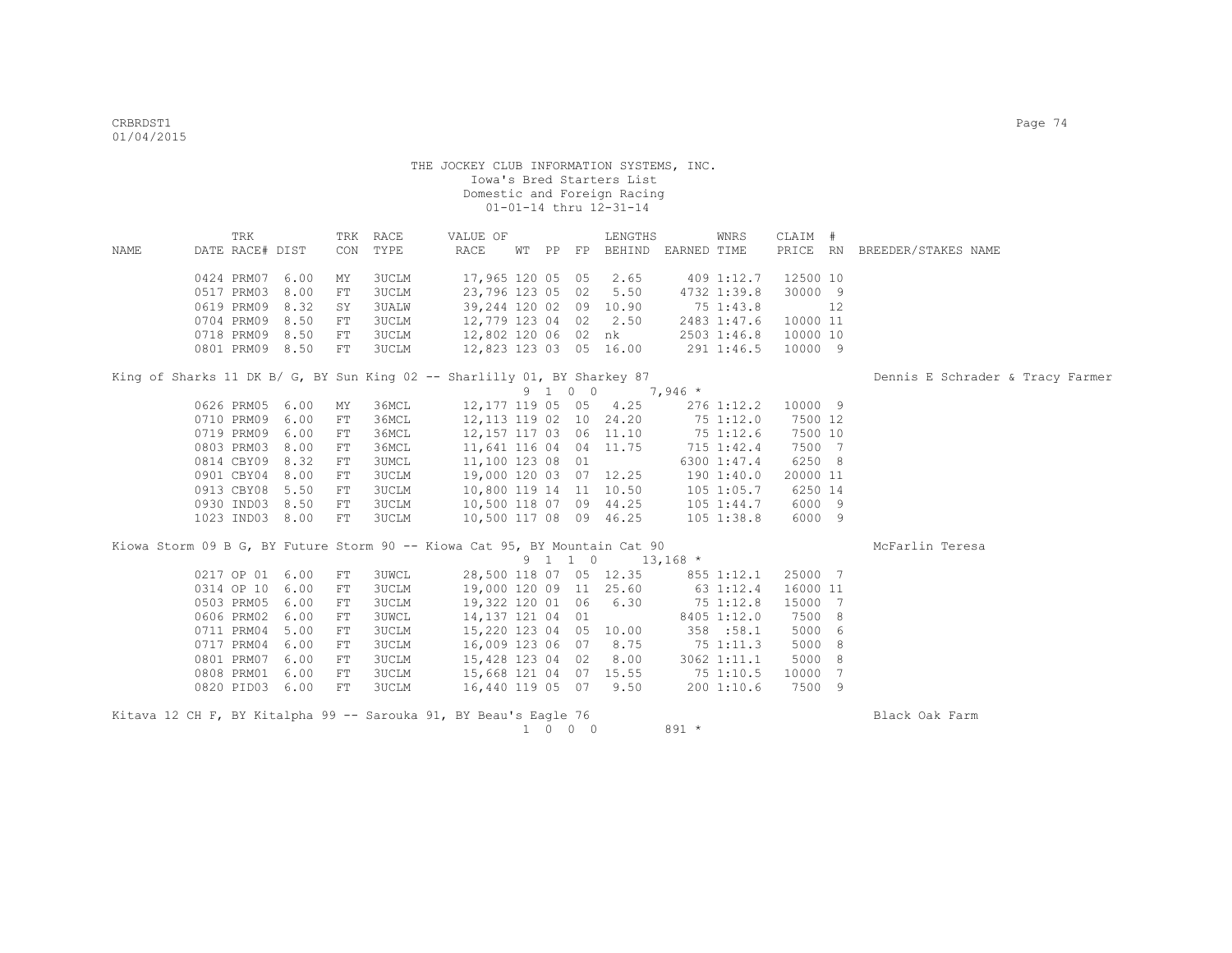|             | TRK                         |      |            | TRK RACE  | VALUE OF                                                                                |    |             |                             | LENGTHS                                        |             | WNRS         | CLAIM #  |    |                                 |
|-------------|-----------------------------|------|------------|-----------|-----------------------------------------------------------------------------------------|----|-------------|-----------------------------|------------------------------------------------|-------------|--------------|----------|----|---------------------------------|
| NAME        | DATE RACE# DIST             |      |            | CON TYPE  | <b>RACE</b>                                                                             | WТ | PP          |                             | FP BEHIND EARNED TIME                          |             |              |          |    | PRICE RN BREEDER/STAKES NAME    |
|             | 0703 PRM05 5.00             |      |            | FT F02MSW | 38,643 118 02 05 10.50                                                                  |    |             |                             |                                                |             | 891 1:00.1   |          | 9  |                                 |
|             |                             |      |            |           | Krimson Kid 11 CH G, BY Sun King 02 -- Procris 04, BY Jade Hunter 84                    |    |             |                             |                                                |             |              |          |    | Tracy Farmer & Schuyler Stables |
|             |                             |      |            |           |                                                                                         |    |             |                             | $7 \quad 1 \quad 0 \quad 1 \quad 11,385 \atop$ |             |              |          |    |                                 |
|             | 0329 FON09 6.00             |      | FT         | 03STK     | 15, 175 119 02 07 19.50                                                                 |    |             |                             |                                                |             | 0 1:14.6     | $\sim$ 7 |    | BAXTER S.                       |
|             | 0523 PRM09                  | 6.00 | ${\rm FT}$ | 36MSW     | 38,599 118 10 10 23.10                                                                  |    |             |                             |                                                |             | 75 1:12.2    |          | 11 |                                 |
|             | 0530 PRM01                  | 8.00 | ${\rm FT}$ | 36MCL     | 23,213 118 01 06 40.00                                                                  |    |             |                             |                                                |             | 75 1:40.3    | 30000 6  |    |                                 |
|             | 0629 PRM08                  | 6.00 | МY         | 36MCL     | 13, 216 119 01 03 5.50 1727 1:12.1                                                      |    |             |                             |                                                |             |              | 15000 6  |    |                                 |
|             | 0713 PRM09                  | 6.00 | FT         | 36MCL     | 15,405 119 01 06 23.25 75 1:11.3                                                        |    |             |                             |                                                |             |              | 15000 9  |    |                                 |
|             | 0807 PRM05                  | 8.50 | SY         | 36MCL     | 15,449 119 01 01                                                                        |    |             |                             |                                                | 9243 1:48.3 |              | 15000 7  |    |                                 |
|             | 0901 CBY06 8.00             |      | FT         | 3UCLM     | 19,000 119 03 09 21.00 190 1:40.6                                                       |    |             |                             |                                                |             |              | 20000 9  |    |                                 |
|             |                             |      |            |           | Kuemper Pride 12 GR/RO G, BY Dunkirk 06 -- Abc Me Win 03, BY Alphabet Soup 91           |    |             |                             |                                                |             |              |          |    | Warren Bush & Ron Eich          |
|             |                             |      |            |           |                                                                                         |    |             | $1 \quad 0 \quad 0 \quad 0$ |                                                | $75 *$      |              |          |    |                                 |
|             | 0802 PRM03 5.50             |      | FT         | 02MSW     | 38,599 119 11 11 13.00 75 1:06.2                                                        |    |             |                             |                                                |             |              |          | 11 |                                 |
|             |                             |      |            |           | Ladies' Last Trick 10 DK B/ M, BY Hat Trick (JPN) 01 -- Ladies Lunch 87, BY Affirmed 75 |    |             |                             |                                                |             |              |          |    | River Ridge Ranch               |
|             |                             |      |            |           |                                                                                         |    |             | 2000                        |                                                | $380 *$     |              |          |    |                                 |
|             |                             |      |            |           | 0622 CBY09 7.50 T GD B3UCLM 20,350 123 09 11 12.75 190 1:32.9                           |    |             |                             |                                                |             |              | 20000 12 |    |                                 |
|             | 0706 CBY08 8.50 T FM B3UCLM |      |            |           | 19,750 123 08 11 9.75 190 1:43.6                                                        |    |             |                             |                                                |             |              | 20000 12 |    |                                 |
|             |                             |      |            |           | Lady of Liberty 09 DK B/ M, BY Sun King 02 -- Lady Cordelia 98, BY Deerhound 88         |    |             |                             |                                                |             |              |          |    | Madison County Thoroughbred &   |
| Joyce Tighe |                             |      |            |           |                                                                                         |    |             |                             |                                                |             |              |          |    |                                 |
|             |                             |      |            |           |                                                                                         |    | $3 \quad 0$ | $0\quad 1$                  | $1,951$ *                                      |             |              |          |    |                                 |
|             | 0511 PRM04 8.32             |      |            | MY B3UCLM | 18,010 120 01 07 22.50 75 1:46.0                                                        |    |             |                             |                                                |             |              | 10000 8  |    |                                 |
|             | 0525 PRM09 8.00             |      |            | MY B3UCLM | 14,158 120 01 06 6.50 75 1:41.5 10000 7                                                 |    |             |                             |                                                |             |              |          |    |                                 |
|             | 0622 PRM04 8.32             |      |            | FT B3UCLM |                                                                                         |    |             |                             | 13,854 120 01 03 13.75 1801 1:45.3             |             |              | 15000 7  |    |                                 |
|             |                             |      |            |           | Lady Panther 10 B M, BY Catienus 94 -- Lady Day 04, BY Coronado's Quest 95              |    |             |                             |                                                |             |              |          |    | Black Oak Farm                  |
|             |                             |      |            |           |                                                                                         |    |             |                             |                                                | $32,170$ *  |              |          |    |                                 |
|             | 0426 PRM09 6.00             |      |            | FT B3UALW | 39,288 117 07 06 16.75                                                                  |    |             |                             |                                                | 75 1:11.2   |              |          | 9  |                                 |
|             | 0515 PRM03                  | 6.00 |            | MY B3UWCL | 19,968 120 07 01                                                                        |    |             |                             |                                                |             | 11973 1:12.6 | 7500 7   |    |                                 |
|             | 0529 PRM05                  | 6.00 |            | FT B3UCLM | 17,385 123 04 01                                                                        |    |             |                             |                                                |             | 10413 1:10.9 | 7500 7   |    |                                 |
|             | 0627 PRM05                  | 6.00 |            | MY B3UALW | 39,342 120 04 06                                                                        |    |             |                             | 6.25                                           |             | 75 1:11.7    |          | 6  |                                 |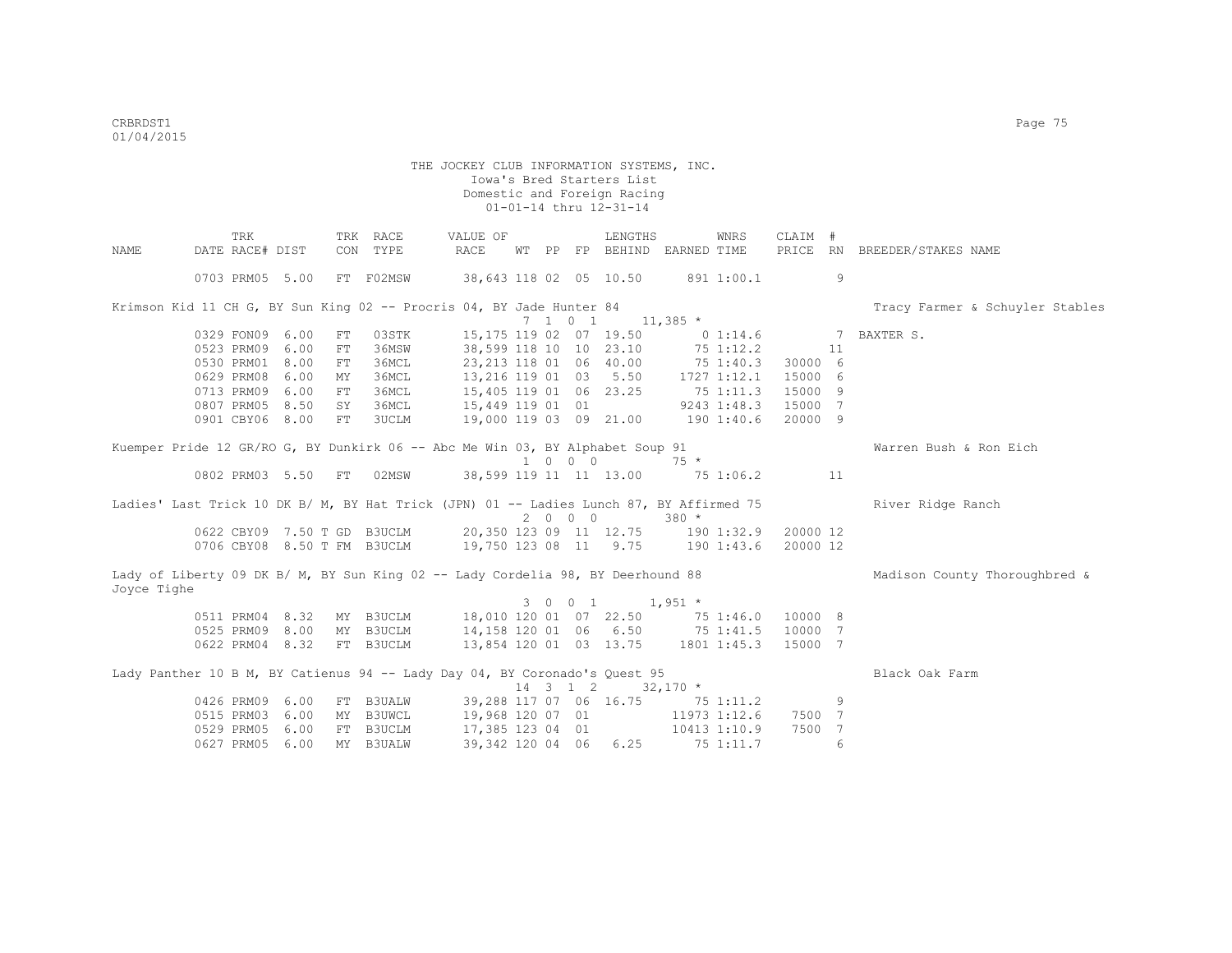|      | TRK             |                 |    | TRK RACE  | VALUE OF                                                                                 |  |         | LENGTHS                                        |            | WNRS           | CLAIM #  |    |                              |  |
|------|-----------------|-----------------|----|-----------|------------------------------------------------------------------------------------------|--|---------|------------------------------------------------|------------|----------------|----------|----|------------------------------|--|
| NAME | DATE RACE# DIST |                 |    | CON TYPE  | RACE                                                                                     |  |         | WT PP FP BEHIND EARNED TIME                    |            |                |          |    | PRICE RN BREEDER/STAKES NAME |  |
|      |                 |                 |    |           |                                                                                          |  |         |                                                |            |                |          |    |                              |  |
|      | 0719 PRM07      | 6.00            |    | FT B3UAOC | 39,268 123 09 06 13.00                                                                   |  |         |                                                | 751:11.0   |                | 12500 10 |    |                              |  |
|      | 0803 PRM05      | 6.00            | FT | B3UCLM    | 14,446 118 01 05                                                                         |  |         | 3.45                                           |            | 385 1:11.2     | 10000 7  |    |                              |  |
|      | 0826 MNR06      | 5.50            | FT | B3UCLM    | 8,400 120 05 02                                                                          |  |         | 1.50                                           |            | 1680 1:06.2    | 5000 6   |    |                              |  |
|      | 0916 MNR05      | 5.50            |    | FT B3UCLM | 8,400 120 04 05                                                                          |  |         | 6.10                                           |            | $168$ $1:06.3$ | 5000 7   |    |                              |  |
|      | 0924 MNR05      | 6.00            |    | FT B3UCLM | 8,400 120 04 03                                                                          |  |         | 6.25                                           |            | 840 1:13.8     | 5000 7   |    |                              |  |
|      | 1015 MNR04 5.50 |                 |    | MY B3UCLM | 8,400 120 04 03                                                                          |  |         | 6.75                                           |            | 840 1:05.8     | 5000 8   |    |                              |  |
|      | 1025 MNR02 5.50 |                 |    | FT B3UCLM | 8,400 120 03 01                                                                          |  |         |                                                |            | 4956 1:07.6    | 5000 9   |    |                              |  |
|      | 1209 MVR07 5.50 |                 |    | FT B3UCLM | 9,000 122 03 04                                                                          |  |         | 2.50                                           |            | 180 1:08.7     | 5000 12  |    |                              |  |
|      | 1223 MVR06 5.50 |                 |    |           | MY B3UCLM 8,500 122 03 08 14.10                                                          |  |         |                                                |            | 851:08.1       | 7500 9   |    |                              |  |
|      | 1229 MVR05      | 5.50            |    | FT B3UCLM |                                                                                          |  |         | 8,500 122 08 04 9.50                           |            | $425$ 1:08.4   | 4000 8   |    |                              |  |
|      |                 |                 |    |           | Lady Poet 11 CH F, BY Silver Poet 04 -- Ladyoftherockies 96, BY Fleet Sudan 84           |  |         |                                                |            |                |          |    | Murphy Mike                  |  |
|      |                 |                 |    |           |                                                                                          |  |         | $10 \quad 2 \quad 3 \quad 2 \quad 23,031 \neq$ |            |                |          |    |                              |  |
|      | 0405 HAW07      | 5.50            |    |           | FT B3UMSW 27,040 118 02 06 14.25 130 1:05.9                                              |  |         |                                                |            |                |          | -9 |                              |  |
|      | 0420 PRM04      | 5.50            | FT |           | B36MCL 23,172 118 03 02 2.25                                                             |  |         |                                                |            | 4621 1:06.9    | 30000 8  |    |                              |  |
|      | 0510 PRM07      | 6.00            | FT |           | B36MCL 23,168 118 02 02                                                                  |  |         | 2.25                                           |            | 4622 1:13.2    | 30000 8  |    |                              |  |
|      | 0525 PRM02      | 6.00            |    | MY B36MCL | 15,449 118 03 03                                                                         |  |         | 0.35                                           |            | 1849 1:13.7    | 15000 7  |    |                              |  |
|      | 0619 PRM02      | 6.00            |    | SY B36MCL | 15,449 119 02 01                                                                         |  |         |                                                |            | 9243 1:13.5    | 15000 7  |    |                              |  |
|      | 0712 PRM02      | 6.00            |    |           | FT B3UCLM 12, 221 119 07 06 14.85<br>FT B3UALW 2, 100 117 02 03 2.60<br>2, 100 117 02 03 |  |         |                                                | 75 1:11.9  |                | 5000 7   |    |                              |  |
|      | 0726 FAR06      | 5.00            |    |           |                                                                                          |  |         |                                                | 252 1:01.2 |                |          | 8  |                              |  |
|      | 0802 FAR03      | 5.00            |    |           | GD B3UCLM 2,000 117 04 01                                                                |  |         |                                                |            | 10001:02.0     | 2500 8   |    |                              |  |
|      | 0910 ASD07      | 6.00            |    |           | FT B3UWCL 6,790 119 03 02                                                                |  |         | 2.00                                           |            | 1184 1:14.2    | 3500 10  |    |                              |  |
|      | 0921 ASD08      | 6.00            |    | GD B3UWCL | 7,210 117 05 07 11.25                                                                    |  |         |                                                | 551:14.6   |                | 3500 8   |    |                              |  |
|      |                 |                 |    |           |                                                                                          |  |         |                                                |            |                |          |    |                              |  |
|      |                 |                 |    |           | La Reina de Iowa 11 B F, BY Kela 98 -- Five Stars (GB) 99, BY Bahamian Bounty (GB) 94    |  |         |                                                |            |                |          |    | McShane Dave                 |  |
|      |                 |                 |    |           |                                                                                          |  | 4 0 2 0 | $6,590*$                                       |            |                |          |    |                              |  |
|      | 0525 PRM02      | 6.00            |    |           | MY B36MCL 15,449 118 07 02 nk                                                            |  |         |                                                |            | 3081 1:13.7    | 15000 7  |    |                              |  |
|      | 0619 PRM02      | 6.00            |    |           | SY B36MCL 15,449 119 03 02 5.25                                                          |  |         |                                                |            | 3081 1:13.5    | 15000 7  |    |                              |  |
|      | 0712 PRM05      | 6.00            |    |           | FT B36MCL 15,428 119 02 05 11.50                                                         |  |         |                                                |            | 353 1:13.5     | 15000 8  |    |                              |  |
|      |                 | 0731 PRM04 6.00 |    |           | FT B36MSW 38,687 118 07 06 2.50 75 1:13.4                                                |  |         |                                                |            |                |          | 7  |                              |  |
|      |                 |                 |    |           | Larrys Lost Legend 08 B G, BY Added Edge 00 -- Iowa's Melanie 02, BY Skywalker 82        |  |         |                                                |            |                |          |    | Hunt Stables, Inc.           |  |
|      |                 |                 |    |           |                                                                                          |  | 3 1 0 0 |                                                | $23,776$ * |                |          |    |                              |  |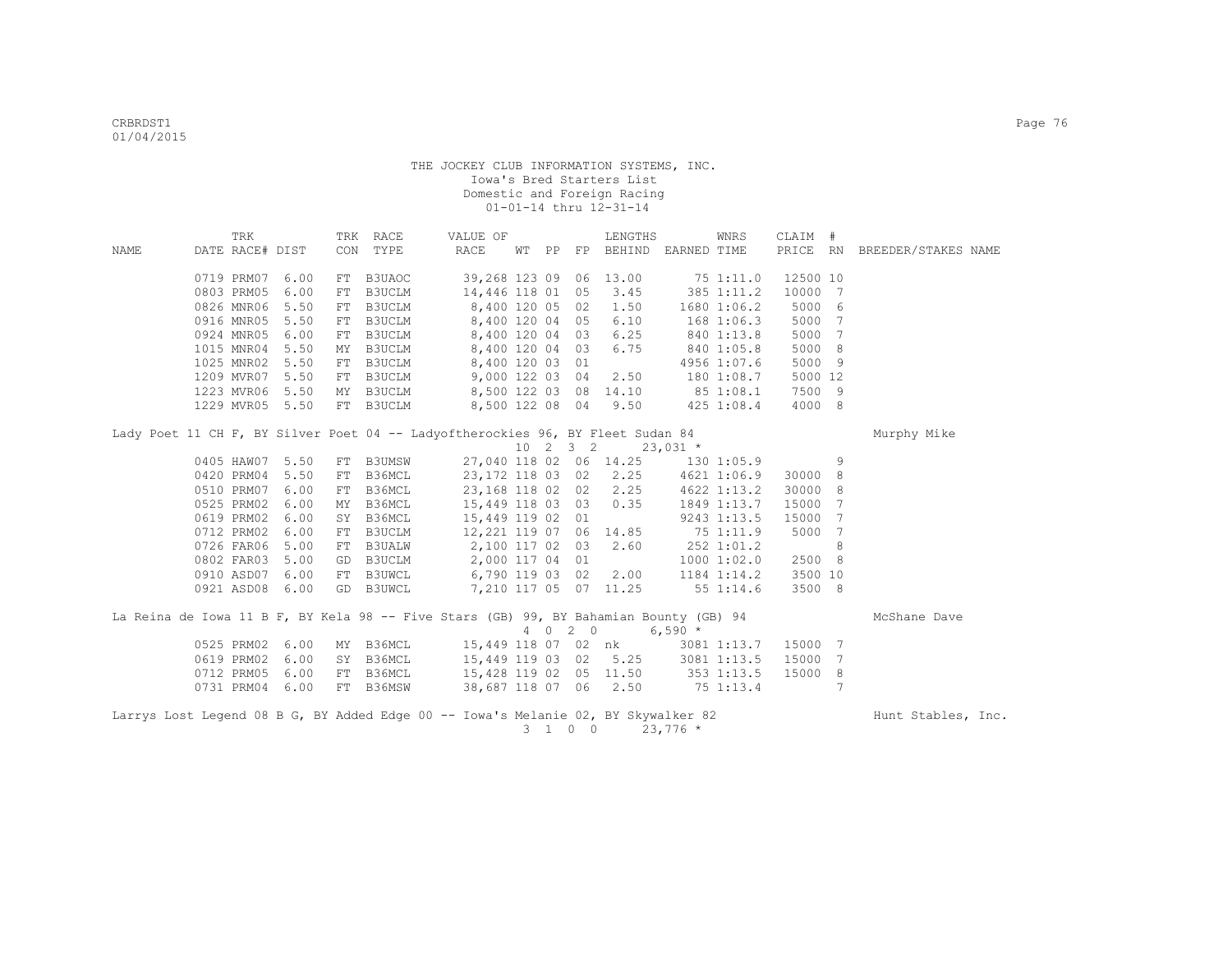| <b>NAME</b> | DATE RACE# DIST | TRK |           | CON        | TRK RACE<br>TYPE                    | VALUE OF<br>RACE                                                                      |  |         | LENGTHS<br>WT PP FP BEHIND EARNED TIME |             | WNRS                | CLAIM #        |    | PRICE RN BREEDER/STAKES NAME                                                                                 |
|-------------|-----------------|-----|-----------|------------|-------------------------------------|---------------------------------------------------------------------------------------|--|---------|----------------------------------------|-------------|---------------------|----------------|----|--------------------------------------------------------------------------------------------------------------|
|             |                 |     |           |            |                                     |                                                                                       |  |         |                                        |             |                     |                |    |                                                                                                              |
|             | 0308 OP 09 8.00 |     |           | ${\rm FT}$ | 4UWCL                               |                                                                                       |  |         | 22,000 116 08 09 13.25                 | 88 1:40.1   |                     | 12500 10       |    |                                                                                                              |
|             | 0406 OP 04 8.00 |     |           | SY         | <b>3UWCL</b>                        | 22,000 116 05 10 9.75                                                                 |  |         |                                        |             | $73 \t1:39.8$       | 10000 11       |    |                                                                                                              |
|             | 0510 PRM02 8.00 |     |           | GD         | 3UAOC                               |                                                                                       |  |         | 39,311 118 03 01                       |             | 23615 1:40.1        | 12500 8        |    |                                                                                                              |
|             |                 |     |           |            |                                     | Launch Light 07 B G, BY Bright Launch 93 -- Velva 01, BY Gold Legend 90               |  |         |                                        |             |                     |                |    | Hobbs William L.                                                                                             |
|             |                 |     |           |            |                                     |                                                                                       |  | 9 1 0 2 |                                        |             | $32,970 *$          |                |    |                                                                                                              |
|             | 0328 OP 09      |     | 6.00      | SY         | 3UAOC                               |                                                                                       |  |         | 62,000 117 08 08 15.25 413 1:10.6      |             |                     | 8 <sup>1</sup> |    |                                                                                                              |
|             | 0419 PRM07      |     | 6.00      | FT         | <b>3UALW</b>                        |                                                                                       |  |         | 51,529 118 01 05 4.75 1189 1:10.6      |             |                     |                | 10 |                                                                                                              |
|             | 0427 PRM05      |     | 6.00      | FT         | 3UAOC                               | 39,957 120 05 01                                                                      |  |         |                                        |             | 24005 1:12.0        | 30000 8        |    |                                                                                                              |
|             | 0510 PRM08      |     | 6.00      | FT         | A4USTK                              |                                                                                       |  |         | 77,775 120 05 07 15.80                 |             | 0 1:10.2            | $\sim$ 7       |    | JOHN WAYNE S.                                                                                                |
|             | 0525 PRM04      |     | 6.00      | MΥ         | <b>3UCLM</b>                        | 27,068 123 03 03                                                                      |  |         | 3.00                                   |             | 3253 1:09.9         | 15000 7        |    |                                                                                                              |
|             | 0619 PRM04      |     | 6.00      | SY         | <b>3UCLM</b>                        | 30,317 123 06 04                                                                      |  |         | 7.00                                   | 1522 1:09.9 |                     | 25000 6        |    |                                                                                                              |
|             | 0712 PRM04      |     | 6.00      | FT         | <b>3UCLM</b>                        | 19,921 120 03 03                                                                      |  |         | 3.75                                   |             | 2418 1:11.0         | 10000 5        |    |                                                                                                              |
|             | 1107 RP 03      |     | 5.00 T FM |            | <b>3UCLM</b>                        |                                                                                       |  |         | 21,500 121 11 10 11.30                 |             | 85 :57.3            | 20000 11       |    |                                                                                                              |
|             | 1212 RP 05 6.00 |     |           | FT         | <b>3UCLM</b>                        |                                                                                       |  |         | 24, 456 120 12 09 13.35 85 1:10.3      |             |                     | 20000 12       |    |                                                                                                              |
|             |                 |     |           |            |                                     |                                                                                       |  |         |                                        |             |                     |                |    | Lauren's Powerplay 11 DK B/ F, BY Hat Trick (JPN) 01 -- Flying Lauren 94, BY Storm Bird 78 River Ridge Ranch |
|             |                 |     |           |            |                                     |                                                                                       |  | 5 0 1 0 | $4,605$ *                              |             |                     |                |    |                                                                                                              |
|             | 0425 PRM06 5.50 |     |           |            | FT B3UALW                           | 39,288 116 08 07                                                                      |  |         | 5.10                                   |             | 75 1:05.7           |                | 9  |                                                                                                              |
|             | 0508 PRM09      |     | 6.00      |            | MY B3UCLM                           | 24,463 119 01 07 50.80                                                                |  |         |                                        |             | 75 1:11.9           | 35000 8        |    |                                                                                                              |
|             | 0518 PRM08      |     | 6.00      |            | FT B3UALW                           | 39,288 115 03 06                                                                      |  |         | 8.55                                   | 751:11.6    |                     |                | 9  |                                                                                                              |
|             | 0605 PRM07      |     | 6.00      |            |                                     | FT B3UCLM 17,922 119 05 04                                                            |  |         |                                        |             | $6.55$ $876$ 1:12.3 | 15000 12       |    |                                                                                                              |
|             | 0620 PRM06      |     | 6.00      |            | FT B3UCLM                           | 17,922 119 02 02                                                                      |  |         | 4.75                                   |             | 3504 1:11.6         | 15000 12       |    |                                                                                                              |
|             |                 |     |           |            |                                     | Leadin Rusher 11 B F, BY Rushin' to Altar 99 -- Julia Lacour 94, BY Quiet American 86 |  |         |                                        |             |                     |                |    | J K Farm                                                                                                     |
|             |                 |     |           |            |                                     |                                                                                       |  | 9 3 0 1 |                                        | $34,875$ *  |                     |                |    |                                                                                                              |
|             | 0313 DED10 5.00 |     |           |            | FT B35MSW                           |                                                                                       |  |         | 32,400 120 06 07 44.00 0 :58.4         |             |                     |                | 7  |                                                                                                              |
|             | 0529 PRM09      |     | 6.00      | FT         | B36MCL                              |                                                                                       |  |         | 23, 151 118 08 01 13806 1:11.7         |             |                     | 30000 9        |    |                                                                                                              |
|             | 0614 PRM01      |     | 6.00      |            | FT B3UCLM                           |                                                                                       |  |         | 18,415 118 04 01 12615 1:12.4          |             |                     | 30000 5        |    |                                                                                                              |
|             | 0706 PRM08      |     | 8.32      |            | FT 03STK                            |                                                                                       |  |         | 84,955 117 04 FF DNF 0 1:44.8          |             |                     |                | 12 | IOWA STALLION S.                                                                                             |
|             | 0809 PRM04      |     | 6.00      |            | FT B3UCLM<br>FT B3UCLM<br>FT B3UCLM |                                                                                       |  |         | 16,389 119 05 08 18.00 75 1:10.8       |             |                     | 15000 9        |    |                                                                                                              |
|             | 0828 CBY05      |     | 5.50      |            |                                     | 11,500 121 03 03 6.75                                                                 |  |         |                                        |             | 1265 1:06.7         | 6250 8         |    |                                                                                                              |
|             | 0911 CBY03      |     | 6.00      |            | FT B3UCLM                           | 11,500 119 02 01                                                                      |  |         |                                        |             | 6900 1:14.0         | 6250 9         |    |                                                                                                              |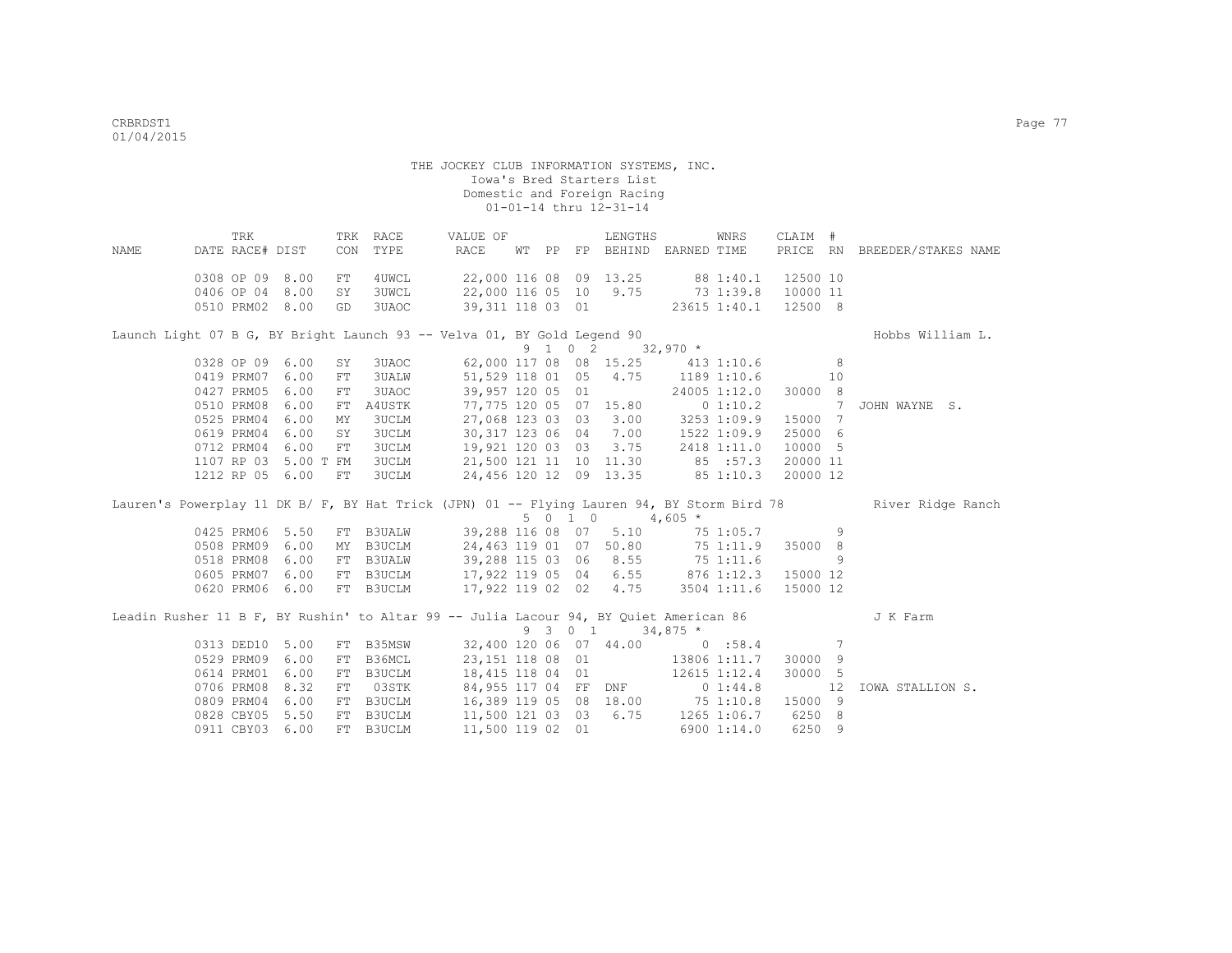THE JOCKEY CLUB INFORMATION SYSTEMS, INC. Iowa's Bred Starters List Domestic and Foreign Racing 01-01-14 thru 12-31-14 TRK TRK RACE VALUE OF LENGTHS WNRS CLAIM # NAME DATE RACE# DIST CON TYPE RACE WT PP FP BEHIND EARNED TIME PRICE RN BREEDER/STAKES NAME 0927 TDN08 6.00 FT B3UCLM 10,700 117 02 FF DNF 107 1:11.6 4000 9 1107 TDN02 5.50 GD B3UCLM 10,700 118 07 08 14.50 107 1:07.4 4000 8 Lexies Shark 08 DK B/ M, BY Sharkey 87 -- First Clu 00, BY Exclusivengagement 90 Carroll E. Konecne & Terri A. Main  $3 \t 0 \t 0 \t 225 \t \star$ <br>15,355 120 03 08 14,80 75 0525 PRM07 5.50 MY B3UCLM 15,355 120 03 08 14.80 75 1:05.1 15000 8 0615 PRM05 5.00 FT B4UCLM 11,836 116 03 06 11.50 75 :59.3 5000 6 0704 PRM07 5.50 FT B3UCLM 14,137 115 06 07 20.25 75 1:05.2 7500 8 Lightning Fir 08 CH G, BY Doug Fir 99 -- Angel Alert 97, BY Gold Alert 83 Rockin River Ranch Inc. & Nancy Crabtree 8 1 0 1 13,136 \* 0426 PRM03 6.00 FT 3USTR 23,195 120 07 05 13.65 535 1:12.0 7 0511 PRM09 6.00 GD 3UCLM 19,946 120 05 08 14.00 75 1:11.5 7500 8 0517 PRM01 5.50 FT 3UCLM 13,171 120 02 03 3.25 2162 1:04.6 5000 6 0530 PRM07 6.00 FT 3UCLM 12,776 120 06 04 3.05 890 1:11.6 5000 8 0614 PRM03 6.00 FT 3UCLM 11,000 120 02 07 9.25 75 1:11.8 4000 9<br>0703 PRM07 5.50 FT 3UCLM 14,138 120 06 01 8406 1:05.1 7500 8 0703 PRM07 5.50 FT 3UCLM 14,138 120 06 01 8406 1:05.1 7500 8 0712 PRM04 6.00 FT 3UCLM 19,921 120 04 04 8.00 918 1:11.0 7500 5 0731 PRM07 5.50 FT 3UCLM 12,000 120 01 06 12.25 75 1:04.2 4000 7 Lil Bit Cagey 12 CH G, BY Impeachment 97 -- Ladyinagildedcage 96, BY Gilded Time 90 Fox James L.  $2 \t0 \t0 \t150 \t\t \times$ <br>38,643 118 03 07 13.90 75 :59.2 0622 PRM09 5.00 FT 02MSW 38,643 118 03 07 13.90 75 :59.2 9 0706 PRM05 5.00 FT 02MSW 38,622 119 07 09 18.00 75 :59.2 10 Lil Clifford 12 DK B/ G, BY The Cliff's Edge 01 -- Sharlilly 01, BY Sharkey 87 Schrader Dennis Erwin  $2 0 0 0 150 *$  0622 PRM09 5.00 FT 02MSW 38,643 118 01 09 22.40 75 :59.2 9 21,881 119 01 08 32.55 75 1:09.7 25000 8 Lilly Kisses 10 DK B/ M, BY Impeachment 97 -- Goldenrod Kisses 02, BY Chequer 92 Windylea Farm  $11 \t0 \t1 \t2 \t8.073$  \* 0221 HAW04 8.32 MY B3UMCL 10,000 124 05 03 12.00 1000 1:47.4 8000 6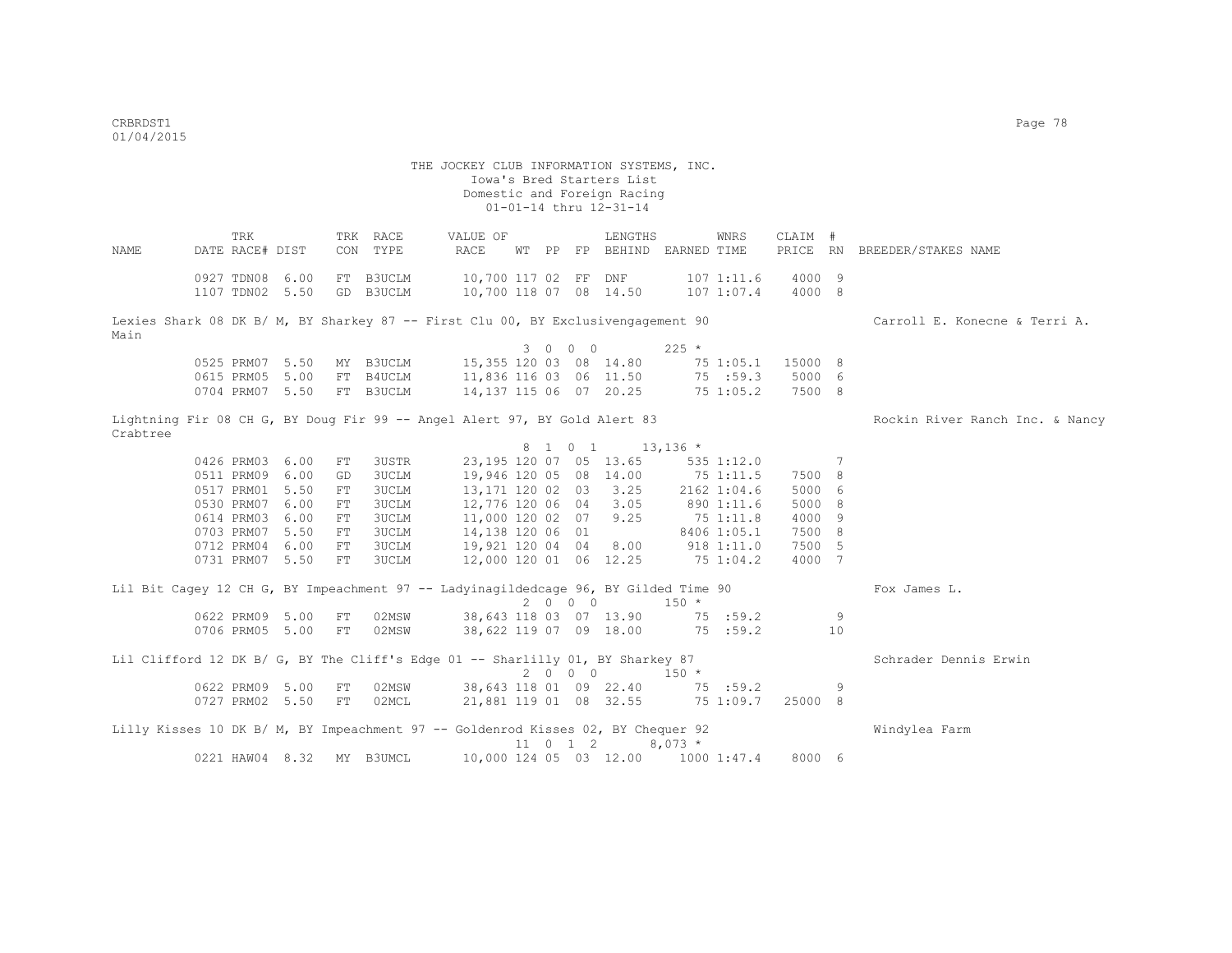|                                                                                    | TRK             |                 |    | TRK RACE     | VALUE OF                                    |  |          | LENGTHS                            |             | WNRS                   | CLAIM #  |    |                              |
|------------------------------------------------------------------------------------|-----------------|-----------------|----|--------------|---------------------------------------------|--|----------|------------------------------------|-------------|------------------------|----------|----|------------------------------|
| NAME                                                                               | DATE RACE# DIST |                 |    | CON TYPE     | RACE                                        |  |          | WT PP FP BEHIND EARNED TIME        |             |                        |          |    | PRICE RN BREEDER/STAKES NAME |
|                                                                                    |                 |                 |    |              |                                             |  |          |                                    |             |                        |          |    |                              |
|                                                                                    | 0308 HAW02      | 8.50            |    | FT B3UMCL    | 10,000 124 05 03                            |  |          | 7.50                               |             | 1000 1:50.5            | 8000 6   |    |                              |
|                                                                                    | 0322 HAW03      | 8.50            |    | FT B3UMSW    | 38,480 124 06                               |  | 04       | 18.75                              |             | 1300 1:51.0            |          | 6  |                              |
|                                                                                    | 0425 PRM07      | 8.00            |    | FT B36MSW    | 30,672 123 05 06                            |  |          | 34.25                              |             | 751:40.2               |          | 7  |                              |
|                                                                                    | 0517 PRM09      | 8.00            |    | FT B36MSW    |                                             |  |          | 38,643 123 08 07 27.75             |             | 75 1:41.6              |          | 9  |                              |
|                                                                                    | 0530 PRM01      | 8.00            | FT | 36MCL        | 23, 213 115 02 04                           |  |          | 23.75                              |             | 1165 1:40.3            | 25000 6  |    |                              |
|                                                                                    | 0608 PRM06      | 8.50            |    | FT B36MCL    | 13,505 123 04 04                            |  |          | 12.25                              | 745 1:49.4  |                        | 20000 8  |    |                              |
|                                                                                    | 0622 PRM03      | 8.00            |    | FT B36MCL    | 12,221 123 02 06                            |  |          | 7.50                               | 75 1:43.7   |                        | 10000 7  |    |                              |
|                                                                                    | 0703 PRM03      | 8.32            |    | FT B36MSW    |                                             |  |          | 38,687 123 06 06 15.50             | 75 1:46.3   |                        |          | 7  |                              |
|                                                                                    | 0724 PRM09      | 8.32            |    |              | FT B36MCL 12,222 123 07 04 11.00 608 1:49.4 |  |          |                                    |             |                        | 7500 7   |    |                              |
|                                                                                    |                 | 0808 PRM10 8.32 |    |              | FT B36MCL 10,748 124 04 02 1.50 1955 1:47.9 |  |          |                                    |             |                        | 12500 8  |    |                              |
| Lil Miss Kiss 11 GR/RO F, BY Smoke Glacken 94 -- Missmekissme 05, BY Sir Cat 93    |                 |                 |    |              |                                             |  |          |                                    |             |                        |          |    | RPM Thoroughbreds            |
|                                                                                    |                 |                 |    |              |                                             |  |          | 8 1 1 2 19,904 *                   |             |                        |          |    |                              |
|                                                                                    | 0316 OP 05 6.00 |                 |    | MY B3UCLM    | 31,000 116 02 04                            |  |          |                                    |             | $5.75$ $1550$ $1:13.4$ | 30000 10 |    |                              |
|                                                                                    | 0426 PRM09      | 6.00            |    | FT B3UALW    |                                             |  |          | 39,288 118 01 04 12.00 1963 1:11.2 |             |                        |          | 9  |                              |
|                                                                                    | 0508 PRM09      | 6.00            |    | MY B3UCLM    |                                             |  |          | 24,463 119 05 03 13.25 2929 1:11.9 |             |                        | 35000 8  |    |                              |
|                                                                                    | 0607 PRM09      | 6.00            |    | MY B3UALW    |                                             |  |          | 39,288 116 07 07 15.85             | 751:11.3    |                        |          | 9  |                              |
|                                                                                    | 0620 PRM06      | 6.00            |    | FT B3UCLM    | 17,922 119 01 05                            |  |          | 6.75                               |             | 404 1:11.6             | 15000 12 |    |                              |
|                                                                                    | 0703 PRM01      | 8.50            |    | FT B3UCLM    | 12,867 118 02 02                            |  |          | 4.75                               |             | 2561 1:49.4            | 10000 7  |    |                              |
|                                                                                    | 0717 PRM01 8.32 |                 |    |              | FT B3UCLM 12,889 116 04 03 4.25             |  |          |                                    | 1548 1:46.2 |                        | 10000 6  |    |                              |
|                                                                                    | 0803 PRM07 8.00 |                 |    | FT B3UCLM    | 14,035 114 02 01                            |  |          |                                    | 8874 1:42.4 |                        | 10000 9  |    |                              |
| Lil's Edge 10 DK B/ G, BY Added Edge 00 -- Sharlilly 01, BY Sharkey 87<br>Tonderum |                 |                 |    |              |                                             |  |          |                                    |             |                        |          |    | Dennis E Schrader & Paul     |
|                                                                                    |                 |                 |    |              |                                             |  | 10 0 1 1 | $14,093$ *                         |             |                        |          |    |                              |
|                                                                                    |                 | 0427 PRM06 5.50 | SY | 3UALW        | 39,246 120 11 04                            |  |          |                                    |             | 8.00 1954 1:05.0 11    |          |    |                              |
|                                                                                    | 0515 PRM08      | 6.00            | GD | 4UALW        | 39,333 123 05 05                            |  |          | 2.00                               |             | $911$ $1:12.1$         |          | 7  |                              |
|                                                                                    | 0531 PRM09      | 8.50            | MY | <b>3UALW</b> | 39,288 120 01 03                            |  |          | 1.25                               |             | 4711 1:47.2            |          | 9  |                              |
|                                                                                    | 0619 PRM09      | 8.32            | SY | <b>3UALW</b> | 39,244 120 12 05                            |  |          | 9.35                               |             | 9191:43.8              |          | 12 |                              |
|                                                                                    | 0629 PRM05      | 8.32            | MY | 4UAOC        | 39,332 118 03 04                            |  |          | 5.75                               |             | 1973 1:45.4            |          | 7  |                              |
|                                                                                    | 0712 PRM08      | 8.50            | FT | 3UAOC        | 39,268 119 06 08                            |  |          | 18.50                              |             | 75 1:45.7              |          | 10 |                              |
|                                                                                    | 0726 PRM06      | 8.32            | FT | <b>3UCLM</b> | 11,425 118 05 02                            |  |          | 6.75                               |             | 2980 1:43.5            | 12500 8  |    |                              |
|                                                                                    | 0817 CBY08      | 8.50            | SY | <b>3UCLM</b> | 19,000 123 01 06                            |  |          | 28.25                              | 190 1:49.7  |                        | 20000 7  |    |                              |
|                                                                                    | 0901 CBY04 8.00 |                 | FT | <b>3UCLM</b> | 19,000 123 01 06                            |  |          | 9.75                               |             | 190 1:40.0             | 20000 11 |    |                              |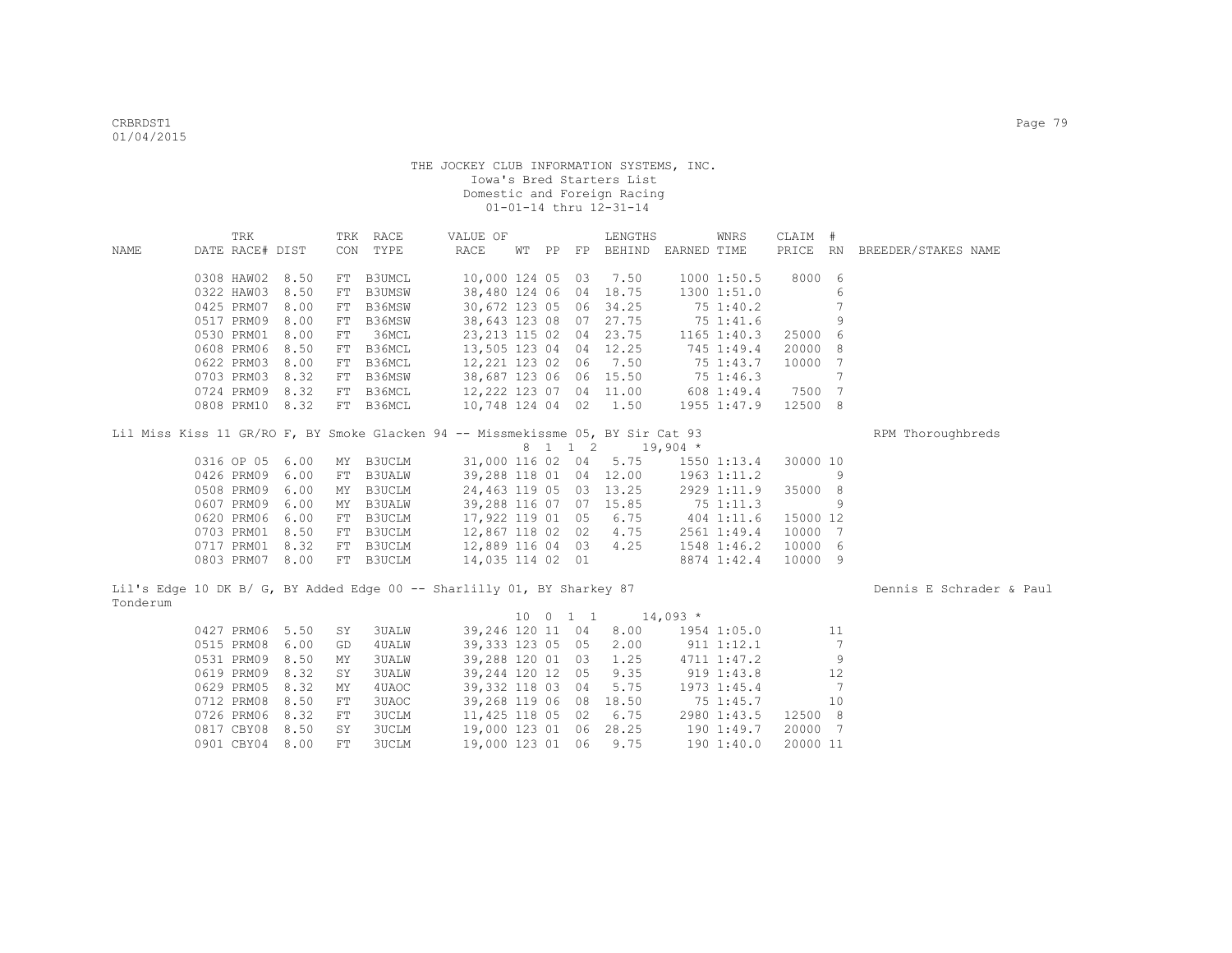critering the contract of the contract of the contract of the contract of the contract of the contract of the contract of the contract of the contract of the contract of the contract of the contract of the contract of the 01/04/2015

|                     | TRK                                                                                    |      |     | TRK RACE     | VALUE OF                                   |    |    |                             | LENGTHS                |                                           | WNRS                  | CLAIM #  |    |                                                                                                                            |
|---------------------|----------------------------------------------------------------------------------------|------|-----|--------------|--------------------------------------------|----|----|-----------------------------|------------------------|-------------------------------------------|-----------------------|----------|----|----------------------------------------------------------------------------------------------------------------------------|
| NAME                | DATE RACE# DIST                                                                        |      |     | CON TYPE     | RACE                                       | WТ | PP |                             | FP BEHIND              | EARNED TIME                               |                       | PRICE RN |    | BREEDER/STAKES NAME                                                                                                        |
|                     |                                                                                        |      |     |              |                                            |    |    |                             |                        |                                           |                       |          |    |                                                                                                                            |
|                     | 0913 CBY04 7.50 T FM 3UCLM                                                             |      |     |              | 19,000 123 09 10 9.45                      |    |    |                             |                        |                                           | 190 1:30.4            | 20000 12 |    |                                                                                                                            |
|                     |                                                                                        |      |     |              |                                            |    |    |                             |                        |                                           |                       |          |    |                                                                                                                            |
|                     |                                                                                        |      |     |              |                                            |    |    |                             |                        |                                           |                       |          |    | Lilystealsthesho 10 DK B/ M, BY Nobiz Like Shobiz 04 -- Monument Valley 97, BY Air Forbes Won 79 Elizabeth Valando & DNAce |
| Thoroughbreds, Ltd. |                                                                                        |      |     |              |                                            |    |    |                             |                        |                                           |                       |          |    |                                                                                                                            |
|                     |                                                                                        |      |     |              |                                            |    |    | $7 \t1 \t2 \t0$             |                        | $6,740*$                                  |                       |          |    |                                                                                                                            |
|                     | 0605 PRM09                                                                             | 6.00 |     | FT B3UCLM    |                                            |    |    |                             | 24,589 120 09 10 19.75 |                                           | 751:11.0              | 30000 10 |    |                                                                                                                            |
|                     | 0628 PRM01                                                                             | 8.32 |     | SY B3UCLM    |                                            |    |    |                             | 19,322 120 01 05 20.50 |                                           | 445 1:43.9            | 15000 7  |    |                                                                                                                            |
|                     | 0717 PRM03                                                                             | 8.32 |     | FT B3UCLM    | 12,515 120 08 02                           |    |    |                             | 0.75                   |                                           | 3270 1:46.8           | 10000 8  |    |                                                                                                                            |
|                     | 0727 PRM05                                                                             | 8.00 |     | FT B3UCLM    | 14,776 117 04 07                           |    |    |                             | 14.00                  | 75 1:42.1                                 |                       | 15000 9  |    |                                                                                                                            |
|                     | 0809 PRM03                                                                             | 8.50 |     | FT B3UCLM    |                                            |    |    |                             | 17,858 117 06 07 21.05 | 75 1:46.4                                 |                       | 12500 8  |    |                                                                                                                            |
|                     | 0822 CLS08                                                                             | 6.00 |     | FT B3UCLM    | 5,000 123 03 02                            |    |    |                             | 4.25                   | 800 1:14.8                                |                       | 5000 8   |    |                                                                                                                            |
|                     | 0830 CLS07 8.32                                                                        |      |     | FT B3UCLM    | 5,000 123 01 01                            |    |    |                             |                        |                                           | 2000 1:49.8           | 5000 7   |    |                                                                                                                            |
|                     |                                                                                        |      |     |              |                                            |    |    |                             |                        |                                           |                       |          |    |                                                                                                                            |
|                     | Lindsay Belle 10 CH M, BY Grand Reward 01 -- Makepeace 04, BY Jade Hunter 84           |      |     |              |                                            |    |    |                             |                        |                                           |                       |          |    | M & M Stables                                                                                                              |
|                     |                                                                                        |      |     |              |                                            |    |    | $7 \t1 \t4 \t0$             |                        | $20,369$ *                                |                       |          |    |                                                                                                                            |
|                     | 0420 PRM09                                                                             | 6.00 |     | FT B3UWCL    |                                            |    |    |                             | 17,942 123 06 11 15.40 |                                           | 75 1:12.6             | 15000 11 |    |                                                                                                                            |
|                     | 0502 PRM09                                                                             | 6.00 |     | FT B3UCLM    |                                            |    |    |                             | 17,987 116 07 02 4.25  |                                           | 3562 1:13.3           | 10000 9  |    |                                                                                                                            |
|                     | 0523 PRM03                                                                             | 6.00 |     | FT B3UCLM    |                                            |    |    |                             | 18,022 123 06 02 12.25 |                                           | 3594 1:11.6           | 15000 8  |    |                                                                                                                            |
|                     | 0628 PRM10                                                                             | 6.00 |     |              | SY B3UCLM 12,755 123 07 02 0.50            |    |    |                             |                        |                                           | 2522 1:12.7           | 10000 9  |    |                                                                                                                            |
|                     | 0712 PRM02                                                                             | 6.00 |     |              | FT B3UCLM 12, 221 117 02 01                |    |    |                             |                        |                                           | 7293 1:11.9           | 5000 7   |    |                                                                                                                            |
|                     | 0727 PRM07 6.00                                                                        |      |     |              | FT B3UCLM 16,168 123 08 06 13.65 75 1:11.3 |    |    |                             |                        |                                           |                       | 15000 8  |    |                                                                                                                            |
|                     | 0809 PRM04 6.00                                                                        |      |     | FT B3UCLM    |                                            |    |    |                             | 16,389 123 03 02 7.50  |                                           | 3248 1:10.8           | 15000 9  |    |                                                                                                                            |
|                     |                                                                                        |      |     |              |                                            |    |    |                             |                        |                                           |                       |          |    |                                                                                                                            |
|                     | Little Treat 11 DK B/ F, BY Winter Glitter 97 -- Trickntreat 88, BY Clever Trick 76    |      |     |              |                                            |    |    |                             |                        |                                           |                       |          |    | Bogash Gene                                                                                                                |
|                     |                                                                                        |      |     |              |                                            |    |    | $2\qquad 0\qquad 0\qquad 0$ |                        | $150 *$                                   |                       |          |    |                                                                                                                            |
|                     | 0627 PRM10 6.00                                                                        |      |     | MY B36MCL    |                                            |    |    |                             |                        | 12, 177 119 01 08 18.25 75 1:12.9 10000 9 |                       |          |    |                                                                                                                            |
|                     | 0712 PRM05 6.00                                                                        |      |     | FT B36MCL    |                                            |    |    |                             | 15,428 117 08 06 16.75 |                                           | 75 1:13.5             | 12500 8  |    |                                                                                                                            |
|                     |                                                                                        |      |     |              |                                            |    |    |                             |                        |                                           |                       |          |    |                                                                                                                            |
|                     | Lively's Last Ride 09 CH G, BY Winter Glitter 97 -- Lively Spirit 98, BY Storm Boot 89 |      |     |              |                                            |    |    |                             |                        |                                           |                       |          |    | Bogash Gene                                                                                                                |
|                     |                                                                                        |      |     |              |                                            |    |    |                             | 7 1 1 1                | $18,840*$                                 |                       |          |    |                                                                                                                            |
|                     | 0424 PRM07                                                                             | 6.00 | MY  | 3UCLM        |                                            |    |    |                             | 17,965 120 08 01       |                                           | 10628 1:12.7 12500 10 |          |    |                                                                                                                            |
|                     | 0511 PRM02                                                                             | 6.00 | МY  | 3UCLM        |                                            |    |    |                             |                        | 12,109 124 07 03 1.60 1962 1:10.8         |                       | 15000 8  |    |                                                                                                                            |
|                     | 0531 PRM09                                                                             | 8.50 | MY  | 3UALW        | 39,288 120 08 04                           |    |    |                             |                        | $1.35$ $1963$ $1:47.2$                    |                       |          | 9  |                                                                                                                            |
|                     | 0619 PRM09                                                                             | 8.32 | SY. | <b>3UALW</b> |                                            |    |    |                             | 39,244 120 06 08 10.85 |                                           | 75 1:43.8             |          | 12 |                                                                                                                            |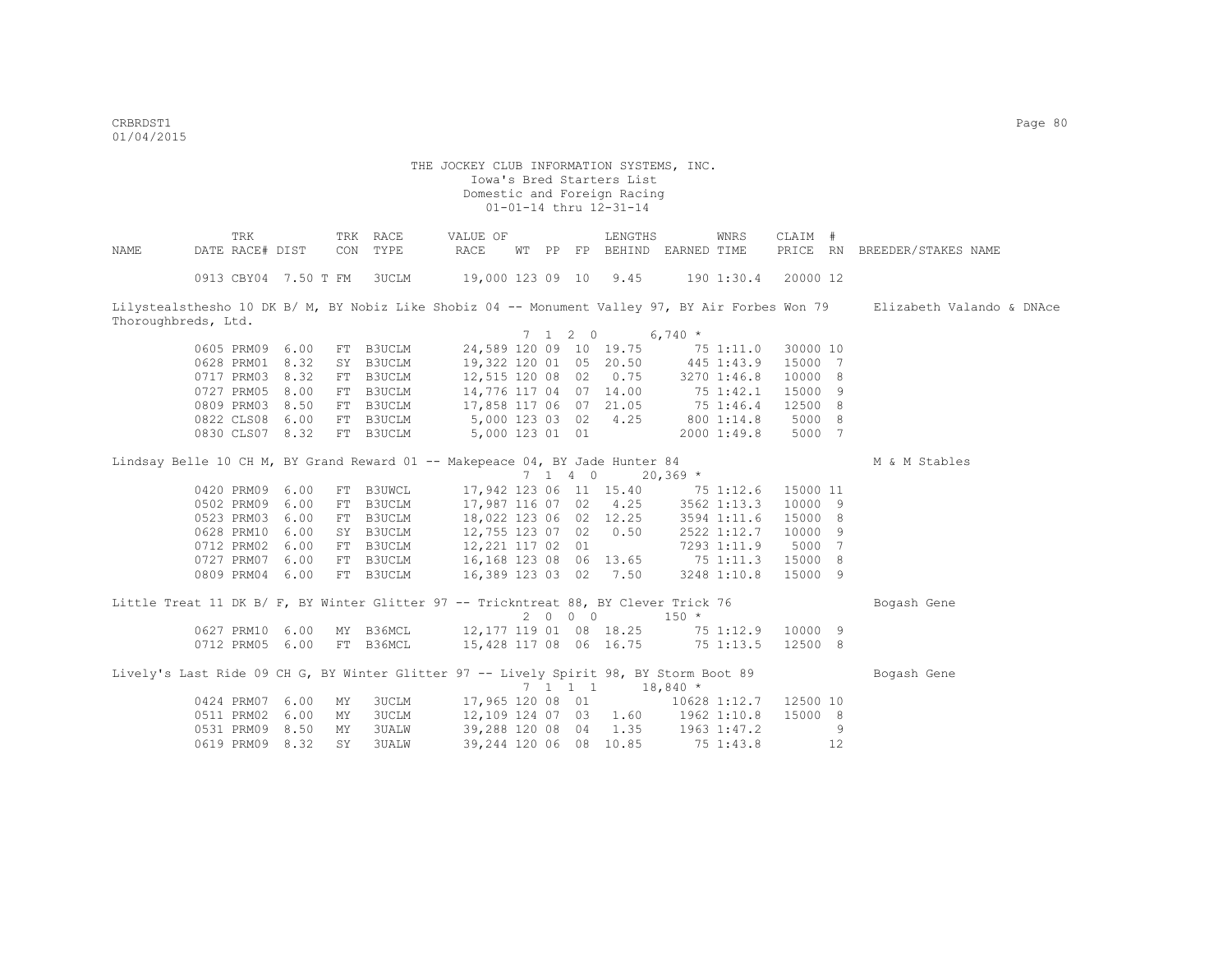|      | TRK                      |  | TRK RACE | VALUE OF |  | LENGTHS                     | WNRS        | CLAIM # |     |                              |  |
|------|--------------------------|--|----------|----------|--|-----------------------------|-------------|---------|-----|------------------------------|--|
| NAME | DATE RACE# DIST          |  | CON TYPE | RACE     |  | WT PP FP BEHIND EARNED TIME |             |         |     | PRICE RN BREEDER/STAKES NAME |  |
|      |                          |  |          |          |  |                             |             |         |     |                              |  |
|      | 0712 PRM08 8.50 FT 3UAOC |  |          |          |  | 39,268 119 02 07 14.75      | 75 1:45.7   |         | 10. |                              |  |
|      | 0725 PRM02 8.50 FT 3UCLM |  |          |          |  | 12,528 118 05 02 4.75       | 3313 1:45.9 | 12500 6 |     |                              |  |
|      | 0808 PRM04 8.50 FT 3UCLM |  |          |          |  | 11,756 120 05 04 13.25      | 824 1:45.0  | 15000 7 |     |                              |  |

Lolo 11 DK B/ F, BY Unbridled Energy 02 -- Lonely Chant 05, BY Tiznow 97 Donald E. Scharge & Lynn Chleborad

|  |            |                 |     |           |                         |  | 9 1 0 2 |       | $32,987$ *  |              |          |    |                                                                                                                  |
|--|------------|-----------------|-----|-----------|-------------------------|--|---------|-------|-------------|--------------|----------|----|------------------------------------------------------------------------------------------------------------------|
|  |            | 0503 PRM06 6.00 |     | FT B36MSW | 38,577 118 03 08 12.50  |  |         |       | $75$ 1:12.8 |              |          | 12 |                                                                                                                  |
|  | 0517 PRM09 | 8.00            | FT  | B36MSW    | 38,643 118 04 09        |  |         | 2.50  | 75 1:41.6   |              |          | 9  |                                                                                                                  |
|  | 0613 PRM01 | 8.00            | FT  | B36MSW    | 32, 214 118 04 03 12.75 |  |         |       | 5207 1:42.7 |              |          | 6  |                                                                                                                  |
|  | 0703 PRM03 | 8.32            | FT  | B36MSW    | 38,687 118 07 01        |  |         |       |             | 23283 1:46.3 |          |    |                                                                                                                  |
|  | 0802 PRM07 | 8.32            | FT. | F03STK    | 91,825 120 02 06        |  |         | 22.00 |             | 1835 1:43.5  |          |    | IOWA BREEDERS' OAKS                                                                                              |
|  | 0830 RP 06 | 8.00 T FM       |     | B3UCLM    | 15,000 119 06 08        |  |         | 9.00  |             | 85 1:38.8    | 25000 11 |    |                                                                                                                  |
|  | 0927 RP 05 | 7.50 T FM       |     | B3UCLM    | 15,000 119 07 07        |  |         | 3.70  | 851:29.6    |              | 25000 7  |    |                                                                                                                  |
|  | 1031 RP 02 | 7.50 T FM       |     | B3UCLM    | 13,500 120 07 03 1.25   |  |         |       |             | 1456 1:32.1  | 25000 8  |    |                                                                                                                  |
|  | 1203 RP 08 | 8.32            | FT  | B3UALW    | 36,600 120 03 05        |  |         | 9.25  |             | 886 1:43.6   |          | 11 |                                                                                                                  |
|  |            |                 |     |           |                         |  | 6 1 1 2 |       | $33,100 *$  |              |          |    | Lonely Lover 09 DK B/ M, BY Seeking the Best (IRE) 01 -- Orphan Lover 99, BY Friendly Lover 88 River Ridge Ranch |
|  | 0509 PRM08 | 6.00            | FT  | B4USTK    | 81,550 120 11 07        |  |         | 7.30  | $0\;1:11.5$ |              |          | 11 | MAMIE EISENHOWER S.                                                                                              |
|  | 0525 PRM08 | 6.00            | MY  | B3UALW    | 32,816 117 04 03        |  |         | 2.50  | 5268 1:10.6 |              |          | 8  |                                                                                                                  |
|  | 0605 PRM09 | 6.00            |     | FT B3UCLM | 24,589 120 05 01        |  |         |       |             | 14528 1:11.0 | 30000 10 |    |                                                                                                                  |
|  | 0629 PRM07 | 6.00            |     | MY B3UALW | 43,096 119 01 03        |  |         | 3.25  |             | 5294 1:10.1  |          | 6  |                                                                                                                  |
|  | 0807 PRM07 | 6.00            |     | SY B3UAOC | 40,000 117 02 04        |  |         | 7.75  |             | 2010 1:10.4  | 20000 6  |    |                                                                                                                  |
|  | 0912 CBY05 | 6.00            |     | FT B3UAOC | 36,000 119 01 02        |  |         | 2.00  |             | 6000 1:11.9  |          |    |                                                                                                                  |
|  |            |                 |     |           |                         |  |         |       |             |              |          |    |                                                                                                                  |

|                 |                          |          |        |                        |  | 4 0 1 0 | $3.604*$ |                     |  |
|-----------------|--------------------------|----------|--------|------------------------|--|---------|----------|---------------------|--|
|                 | 0418 PRM09 5.50 FT 36MCL |          |        | 21,793 118 04 07 14.00 |  |         |          | 75 1:05.9 30000 12  |  |
|                 | 0503 PRM03 6.00 FT 36MCL |          |        | 15,471 118 05 02 0.75  |  |         |          | 3101 1:13.8 15000 6 |  |
| 0515 PRM09 6.00 |                          | GD       | З 6МСІ | 15,432 119 05 05 16.35 |  |         |          | 353 1:12.8 15000 8  |  |
| 0615 PRM09 6.00 |                          | FT 36MCL |        | 15,405 119 09 07 18.25 |  |         |          | 75 1:12.4 15000 9   |  |

Long Road Home 12 B G, BY Colorful Tour 99 -- Mytrump 92, BY Lytrump 85 Idlewood Farm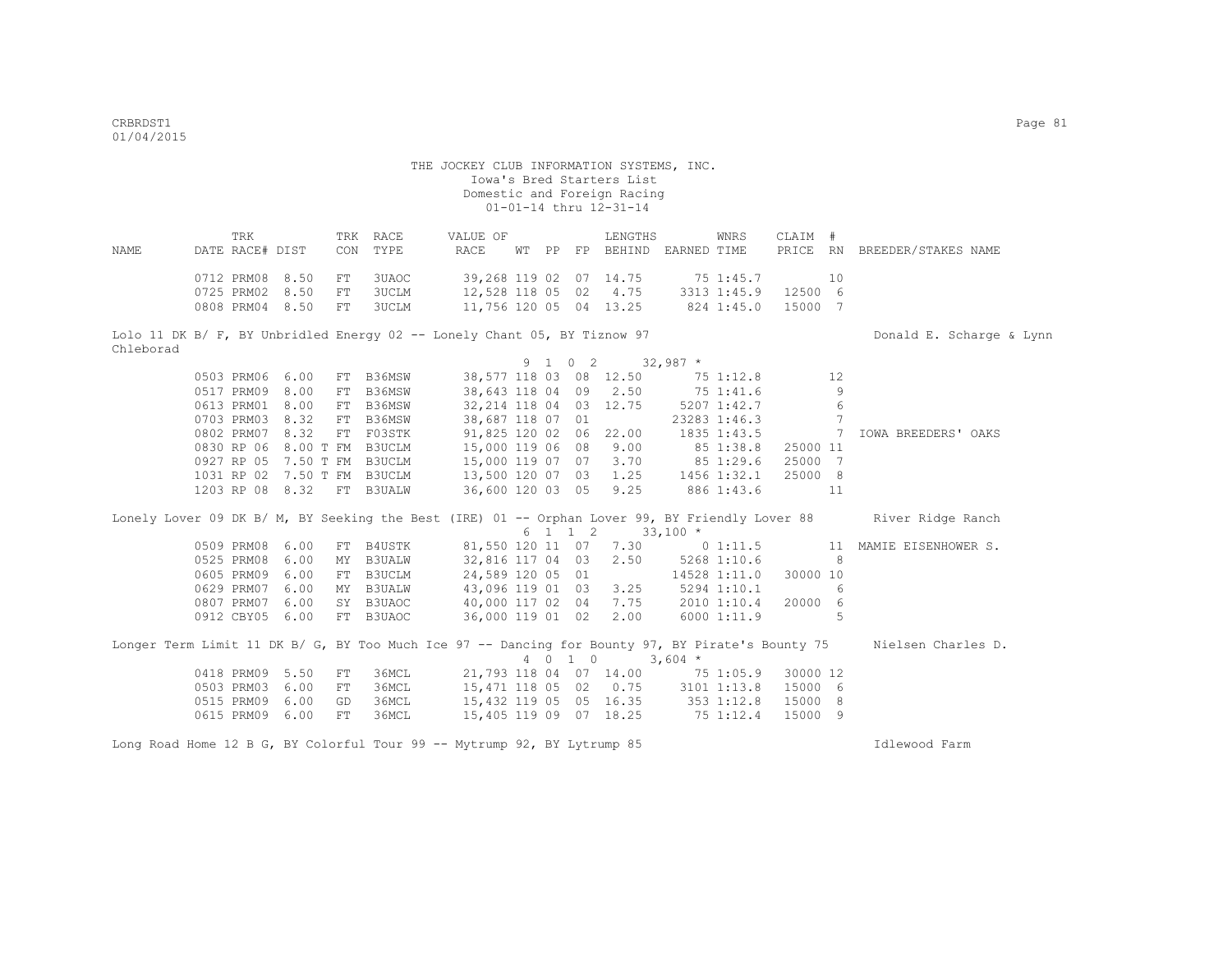| NAME | TRK<br>DATE RACE# DIST |      |            | TRK RACE<br>CON TYPE                                                                        | VALUE OF<br>RACE                  | WT PP |         | LENGTHS<br>FP BEHIND EARNED TIME |             | WNRS         | CLAIM # |     | PRICE RN BREEDER/STAKES NAME |
|------|------------------------|------|------------|---------------------------------------------------------------------------------------------|-----------------------------------|-------|---------|----------------------------------|-------------|--------------|---------|-----|------------------------------|
|      |                        |      |            |                                                                                             |                                   |       | 2000    |                                  | $150 *$     |              |         |     |                              |
|      | 0727 PRM02 5.50        |      | FT         | 02MCL                                                                                       | 21,881 119 03 06 7.80             |       |         |                                  |             | 75 1:09.7    | 25000 8 |     |                              |
|      | 0807 PRM01 5.50        |      | SY         | 02MCL                                                                                       | 23,174 119 05 07 12.50            |       |         |                                  |             | 75 1:06.5    | 30000 8 |     |                              |
|      |                        |      |            | Lorddemmi 10 CH G, BY Demidoff 90 -- Consequently 03, BY Bianconi 95                        |                                   |       |         |                                  |             |              |         |     | El Deeb Mohamed Dr.          |
|      |                        |      |            |                                                                                             |                                   |       | 8 1 2 1 |                                  | $15,214$ *  |              |         |     |                              |
|      | 0508 PRM07             | 6.00 | MΥ         | 36MCL                                                                                       | 12,177 123 04 04 11.75            |       |         |                                  |             | $598$ 1:14.3 | 7500 9  |     |                              |
|      | 0518 PRM02             | 6.00 | FT         | 36MCL                                                                                       | 12,177 123 07 02 nk               |       |         |                                  | 2392 1:13.4 |              | 7500 9  |     |                              |
|      | 0531 PRM02             | 6.00 | FT         | 36MCL                                                                                       | 15,449 119 01 03 8.25 1849 1:12.5 |       |         |                                  |             |              | 12500 7 |     |                              |
|      | 0615 PRM09             | 6.00 | ${\rm FT}$ | 36MCL                                                                                       | 15,405 120 02 06 17.25 75 1:12.4  |       |         |                                  |             |              | 12500 9 |     |                              |
|      | 0626 PRM05             | 6.00 | MY         | 36MCL                                                                                       | 12, 177 119 02 04 3.25 598 1:12.2 |       |         |                                  |             |              | 7500 9  |     |                              |
|      | 0710 PRM09             | 6.00 | FT         | 36MCL                                                                                       | 12, 113 123 01 02 12.50           |       |         |                                  |             | 2334 1:12.0  | 7500 12 |     |                              |
|      | 0725 PRM09             | 6.00 | FT         | 36MCL                                                                                       | 12,221 119 06 01                  |       |         |                                  |             | 7293 1:12.8  | 7500 7  |     |                              |
|      | 0803 PRM09 6.00        |      | FT         | 3UCLM                                                                                       | 12,844 120 05 07 12.60            |       |         |                                  |             | 75 1:12.2    | 5000 8  |     |                              |
|      |                        |      |            | Lostinthismoment 08 DK B/ M, BY Wild Gold 90 -- Kaylee Bailey 99, BY Mister Baileys (GB) 91 |                                   |       |         |                                  |             |              |         |     | Connolly Mike                |
|      |                        |      |            |                                                                                             |                                   | 9 5   |         | $1 \quad 1$                      | $28,572$ *  |              |         |     |                              |
|      | 0208 TUP03 8.00        |      | FT         | B3UCLM                                                                                      | 7,000 119 05 04                   |       |         | 3.75                             | 340 1:38.3  |              | 5000 8  |     |                              |
|      | 0303 TUP04 8.00        |      | GD         | B3UCLM                                                                                      | 6,200 119 04 01                   |       |         |                                  |             | 3729 1:40.6  | 3200 8  |     |                              |
|      | 0326 TUP02             | 6.50 | FT         | <b>B3UCLM</b>                                                                               | 8,000 119 02 01                   |       |         |                                  |             | 4861 1:17.5  | 6250 7  |     |                              |
|      | 0419 SRP06             | 7.00 | FT         | <b>B3UCLM</b>                                                                               | 7,300 123 02 03 1.25              |       |         |                                  | 730 1:26.2  |              | 5000 6  |     |                              |
|      | 0822 ALB06             | 7.00 | FT         | <b>B3UCLM</b>                                                                               | 10,200 120 04 02 1.25             |       |         |                                  |             | 2040 1:24.5  | 5000    | - 8 |                              |
|      | 0911 ALB07             | 7.00 | FT         | <b>B3UCLM</b>                                                                               | 10,475 120 01 06                  |       |         | 8.00                             | 102 1:22.5  |              | 5000    | 9   |                              |
|      | 1004 ALB06             | 6.50 | FT         | B3UCLM                                                                                      | 11,700 120 05 01                  |       |         |                                  | 7020 1:15.8 |              | 6250 9  |     |                              |
|      | 1018 ALB07             | 6.50 |            | FT B3USOC                                                                                   | 11,200 123 05 01 4480 1:15.9      |       |         |                                  |             |              |         | 9   |                              |
|      | 1230 TUP01 8.00        |      |            | FT B3UCLM                                                                                   | 8,500 119 04 01 5270 1:38.7       |       |         |                                  |             |              | 6250 5  |     |                              |
|      |                        |      |            | Lost in Time 08 CH G, BY King of Scat 96 -- Vaquely Who 93, BY Hittias (GB) 84              |                                   |       |         |                                  |             |              |         |     | River Ridge Ranch            |
|      |                        |      |            |                                                                                             |                                   |       | 4 0 0 0 |                                  | $1,152$ *   |              |         |     |                              |
|      | 0523 PRM09             | 6.00 | FT         | 36MSW                                                                                       |                                   |       |         | 38,599 123 03 11 27.60           |             | 75 1:12.2    |         | 11  |                              |
|      | 0713 PRM09             | 6.00 | FT         | 36MCL                                                                                       | 15,405 120 05 08 23.60            |       |         |                                  |             | 75 1:11.3    | 12500 9 |     |                              |
|      | 0726 PRM02             | 8.00 | FT         | 36MCL                                                                                       | 9,500 123 01 05 20.75             |       |         |                                  |             | 283 1:42.0   | 7500 6  |     |                              |
|      | 0807 PRM03             | 6.00 | SY         | 36MCL                                                                                       | 14,332 120 02 04 11.00            |       |         |                                  |             | 719 1:11.8   | 7500 6  |     |                              |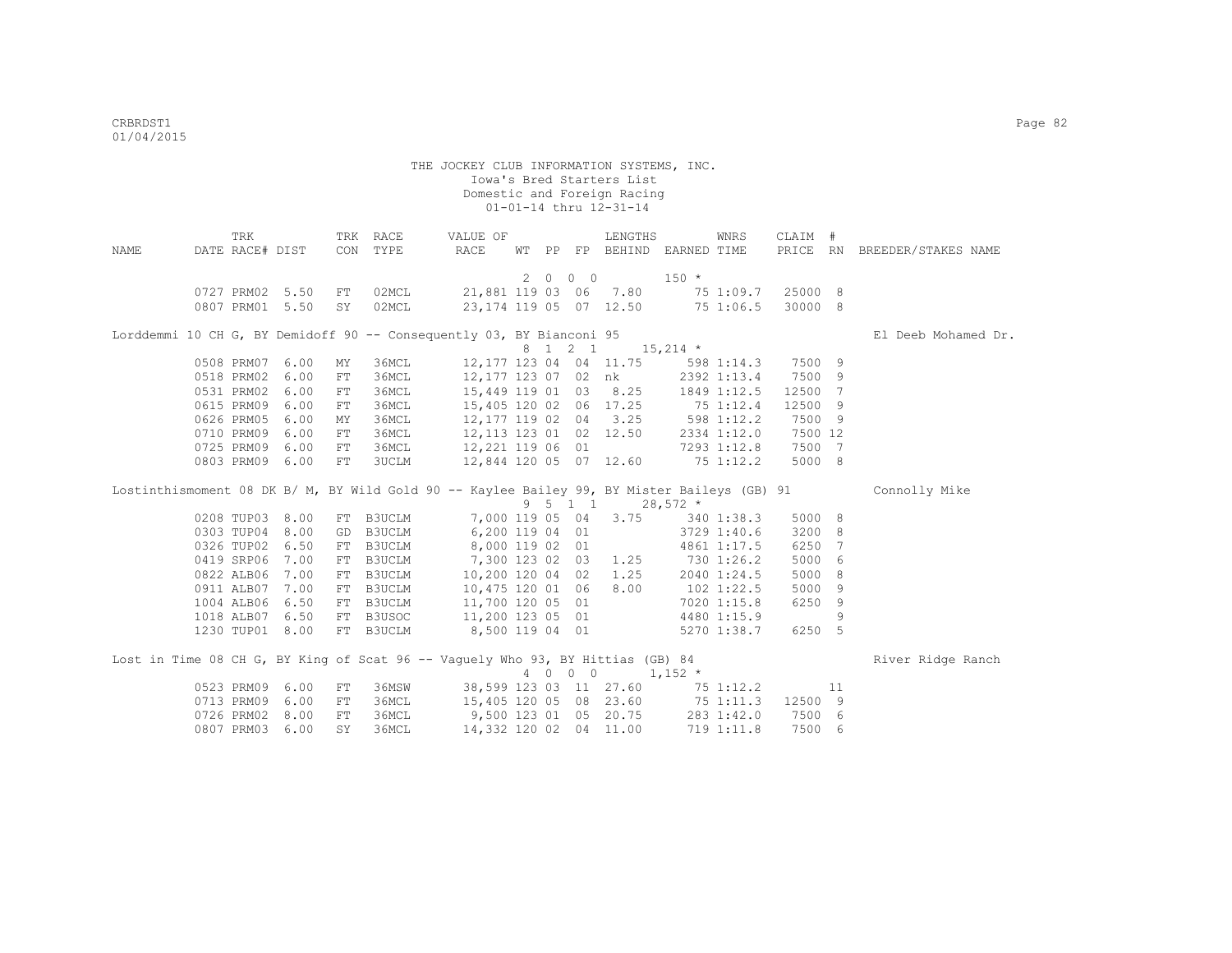|      | TRK                                                                                        |                  |    | TRK RACE  | VALUE OF                                                                                                                        |  |         | LENGTHS                                       |             | WNRS        | CLAIM # |    |                                  |
|------|--------------------------------------------------------------------------------------------|------------------|----|-----------|---------------------------------------------------------------------------------------------------------------------------------|--|---------|-----------------------------------------------|-------------|-------------|---------|----|----------------------------------|
| NAME | DATE RACE# DIST                                                                            |                  |    | CON TYPE  | RACE                                                                                                                            |  |         | WT PP FP BEHIND EARNED TIME                   |             |             |         |    | PRICE RN BREEDER/STAKES NAME     |
|      |                                                                                            |                  |    |           |                                                                                                                                 |  |         |                                               |             |             |         |    |                                  |
|      | Lovesavictory 07 DK B/ M, BY Victory Gallop 95 -- Lovesmegold 00, BY Gold Legend 90        |                  |    |           |                                                                                                                                 |  |         |                                               |             |             |         |    | Richard Cosaert & Vickie Cosaert |
|      |                                                                                            |                  |    |           |                                                                                                                                 |  | 9 2 1 1 |                                               | $7,019*$    |             |         |    |                                  |
|      | 0308 FON06 6.00                                                                            |                  |    | FT B3UCLM | 4,000 123 07 03                                                                                                                 |  |         | 2.50                                          |             | 480 1:14.2  | 2500 10 |    |                                  |
|      | 0315 FON11 6.50                                                                            |                  |    | FT B3UCLM | 4,180 123 04 01                                                                                                                 |  |         |                                               |             | 2400 1:20.4 | 2500 9  |    |                                  |
|      | 0328 FON07 6.00                                                                            |                  |    | FT B3UCLM | 4,000 123 06 02 0.75                                                                                                            |  |         |                                               | 800 1:15.2  |             | 2500 8  |    |                                  |
|      | 0411 FON08 6.50                                                                            |                  |    | FT B3UCLM | 4,720 123 07 04 1.50                                                                                                            |  |         |                                               |             | 200 1:22.2  | 2500 9  |    |                                  |
|      | 0426 FON04 6.00                                                                            |                  |    | FT B3UCLM | 4,300 123 09 04                                                                                                                 |  |         | 5.50                                          |             | 200 1:15.4  | 2500 9  |    |                                  |
|      | 0510 HPO03 6.00                                                                            |                  |    | FT B4UCLM | 10,600 122 03 06 2.60                                                                                                           |  |         |                                               |             | 300 1:13.6  | 2500 7  |    |                                  |
|      | 0801 CLS04                                                                                 | 6.00             |    | FT B3USTR | 4,900 120 04 04                                                                                                                 |  |         | 5.25                                          | 245 1:15.6  |             |         | 6  |                                  |
|      | 0808 CLS06                                                                                 | 6.00             |    | FT B3UCLM | 3,800 120 06 01                                                                                                                 |  |         |                                               |             | 2280 1:15.4 | 2500 6  |    |                                  |
|      | 0822 CLS03 6.00                                                                            |                  |    | FT B3UCLM | 3,971 123 04 05 9.00                                                                                                            |  |         |                                               |             | 114 1:15.0  | 2500 6  |    |                                  |
|      | Love Tapper 09 CH M, BY Pikepass 96 -- A Taping Canadian 00, BY Pleasant Tap 87            |                  |    |           |                                                                                                                                 |  |         |                                               |             |             |         |    | Woods Clyde                      |
|      |                                                                                            |                  |    |           |                                                                                                                                 |  |         | $5 \t0 \t0 \t0 \t1, 178 \t\t*$                |             |             |         |    |                                  |
|      | 0420 PRM04 5.50                                                                            |                  |    | FT B36MCL | 23,172 120 01 05 12.35                                                                                                          |  |         |                                               |             | 533 1:06.9  | 25000 8 |    |                                  |
|      | 0510 PRM07 6.00                                                                            |                  | FT | B36MCL    | 23,168 123 07 08 20.00 75 1:13.2                                                                                                |  |         |                                               |             |             | 30000 8 |    |                                  |
|      | 0612 PRM09 6.00                                                                            |                  |    | FT B36MCL |                                                                                                                                 |  |         |                                               |             |             |         |    |                                  |
|      | 0627 PRM10 6.00                                                                            |                  |    | MY B36MCL |                                                                                                                                 |  |         |                                               |             |             |         |    |                                  |
|      | 0904 CBY08 6.00                                                                            |                  |    | FT B3UMCL | 12,171 123 04 06 11.05 75 1:14.8 7500 10<br>12,177 119 06 09 32.00 75 1:12.9 7500 9<br>10,500 118 06 04 6.50 420 1:13.6 6250 10 |  |         |                                               |             |             |         |    |                                  |
|      | Love That Feeling 11 CH F, BY Showing Up 03 -- Feeling Easy 93, BY Easy Goer 86            |                  |    |           |                                                                                                                                 |  |         |                                               |             |             |         |    | Dixon Dan                        |
|      |                                                                                            |                  |    |           |                                                                                                                                 |  | 5 0 0 0 | $1,372$ *                                     |             |             |         |    |                                  |
|      | 0504 PRM03 6.00 FT B36MCL                                                                  |                  |    |           | 12,242 118 04 04 24.00                                                                                                          |  |         |                                               |             | 612 1:13.0  | 7500 6  |    |                                  |
|      | 0524 PRM02                                                                                 | 6.00             |    | FT B36MCL | 12,177 118 04 08 27.25                                                                                                          |  |         |                                               | $75$ 1:13.2 |             | 7500 9  |    |                                  |
|      | 0605 CBY04                                                                                 | 7.50 T FM B3UMSW |    |           | 29,700 119 02 06                                                                                                                |  |         | 5.35                                          |             | 270 1:32.2  |         | 9  |                                  |
|      | 0704 CBY07 8.32 T FM B3UMSW                                                                |                  |    |           | 28,350 118 11 10 26.55 270 1:40.5                                                                                               |  |         |                                               |             |             |         | 12 |                                  |
|      | 0718 CBY03 7.50 T FM B3UMCL                                                                |                  |    |           | 15,300 119 06 05 5.00 145 1:31.5                                                                                                |  |         |                                               |             |             | 20000 8 |    |                                  |
|      | Lovie Craves It 11 B F, BY Rushin' to Altar 99 -- Chocolate Lover 00, BY Friendly Lover 88 |                  |    |           |                                                                                                                                 |  |         |                                               |             |             |         |    | Wilhelmy Daryl                   |
|      |                                                                                            |                  |    |           |                                                                                                                                 |  |         | $7 \quad 1 \quad 1 \quad 1 \quad 11,296 \; *$ |             |             |         |    |                                  |
|      | 0504 PRM07 6.00                                                                            |                  |    | FT B36MCL |                                                                                                                                 |  |         | 12,199 118 03 08 10.55 75 1:13.8              |             |             | 7500 8  |    |                                  |
|      | 0517 PRM05 5.50                                                                            |                  |    | FT B36MCL |                                                                                                                                 |  |         | 12, 177 118 08 07 17.75                       |             | 751:05.9    | 7500 9  |    |                                  |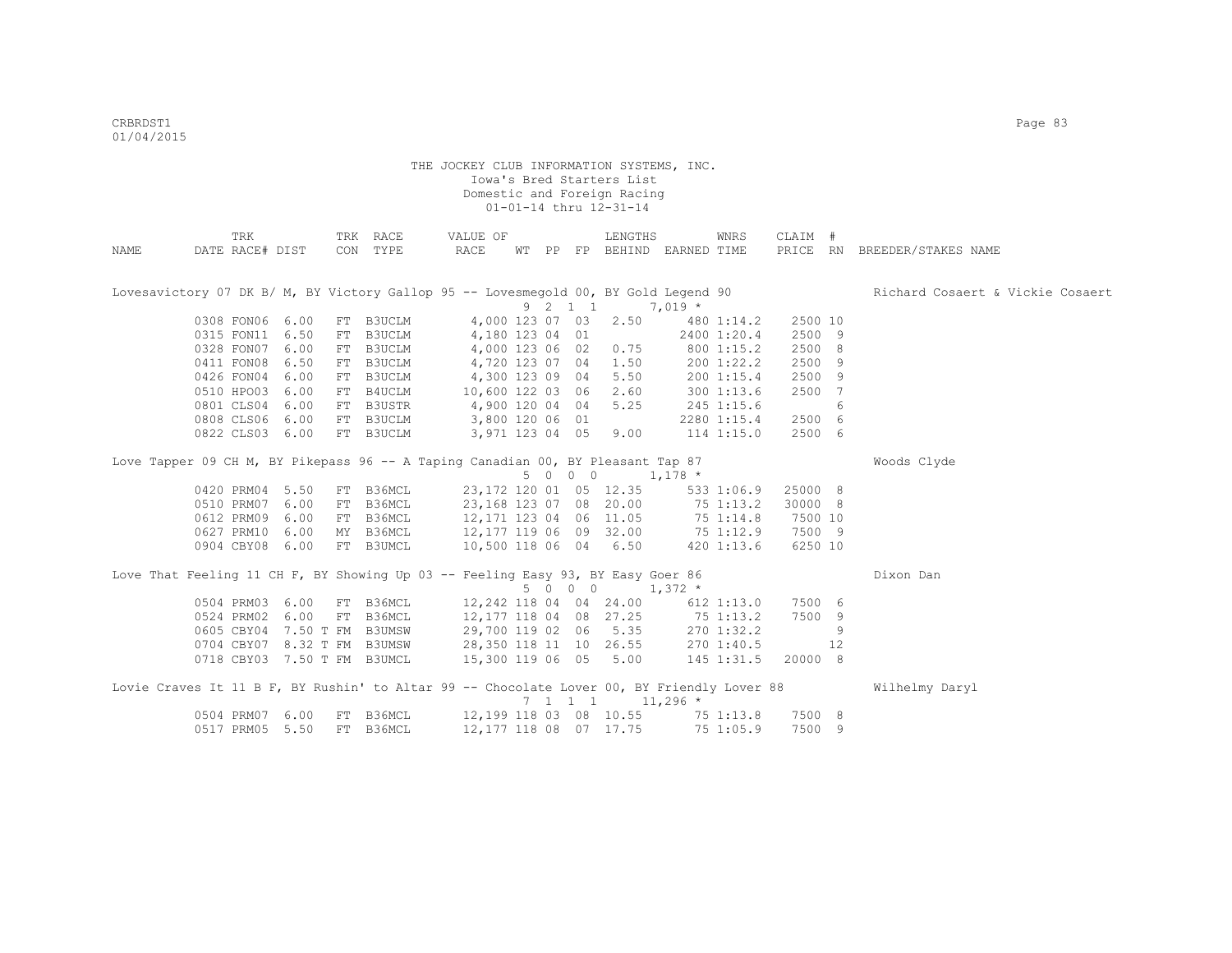|                                                                                                | TRK             |                    |    | TRK RACE                                                     | VALUE OF         |  |                             | LENGTHS                                 |             | WNRS        | CLAIM # |                 |                              |
|------------------------------------------------------------------------------------------------|-----------------|--------------------|----|--------------------------------------------------------------|------------------|--|-----------------------------|-----------------------------------------|-------------|-------------|---------|-----------------|------------------------------|
| NAME                                                                                           | DATE RACE# DIST |                    |    | CON TYPE                                                     | RACE             |  |                             | WT PP FP BEHIND EARNED TIME             |             |             |         |                 | PRICE RN BREEDER/STAKES NAME |
|                                                                                                |                 |                    |    |                                                              |                  |  |                             |                                         |             |             |         |                 |                              |
|                                                                                                | 0601 PRM05 5.50 |                    |    | FT B36MCL                                                    |                  |  |                             | 12,200 118 06 03 12.00                  |             | 1447 1:05.3 | 7500 8  |                 |                              |
|                                                                                                | 0612 PRM09      | 6.00               |    | FT B36MCL                                                    | 12,171 119 02 02 |  |                             | 3.25                                    |             | 2373 1:14.8 | 7500 10 |                 |                              |
|                                                                                                | 0629 PRM04      | 6.00               |    | MY B36MCL                                                    | 12,177 119 03 01 |  |                             |                                         |             | 7176 1:13.2 | 10000 9 |                 |                              |
|                                                                                                |                 | 0712 PRM02 6.00    |    | FT B3UCLM                                                    |                  |  |                             | 12, 221 119 06 07 20.60 75 1:11.9       |             |             | 5000 7  |                 |                              |
|                                                                                                |                 | 0808 PRM05 5.50    |    | FT B3UCLM                                                    |                  |  |                             | 12,758 118 07 10 9.75 75 1:06.1 7500 12 |             |             |         |                 |                              |
| L' s Imprint 11 DK B/ C, BY Rockport Harbor 02 -- Prairie Mistress 05, BY Peaks and Valleys 92 |                 |                    |    |                                                              |                  |  |                             |                                         |             |             |         |                 | Juckette Linda               |
|                                                                                                |                 |                    |    |                                                              |                  |  |                             | $3 \t 0 \t 0 \t 1,243 \t \star$         |             |             |         |                 |                              |
|                                                                                                | 0717 PRM02      | 6.00               | FT | 36MSW                                                        |                  |  |                             | 38,687 119 04 06 13.00 75 1:12.1        |             |             |         | $7\phantom{.0}$ |                              |
|                                                                                                | 0801 PRM04      | 6.00               | FT | 36MSW                                                        |                  |  |                             | 38,709 118 05 05 18.55 898 1:11.5       |             |             |         | 6               |                              |
|                                                                                                |                 | 0821 CBY03 8.50    | FT | 3UMSW                                                        |                  |  |                             | 27,000 118 02 09 76.00 270 1:46.8       |             |             |         | $\circ$         |                              |
| Lubbers Run 12 B F, BY Added Edge 00 -- Wild Bubbles 01, BY Wild Event 93                      |                 |                    |    |                                                              |                  |  |                             |                                         |             |             |         |                 | C & G Thoroughbreds          |
|                                                                                                |                 |                    |    |                                                              |                  |  | $1 \quad 0 \quad 0 \quad 0$ |                                         | $75 *$      |             |         |                 |                              |
|                                                                                                |                 | 0615 PRM06 4.50 FT |    |                                                              |                  |  |                             | 02MSW 38,643 118 07 08 17.30 75 :54.2   |             |             |         | 9               |                              |
| Lu Bird 11 B F, BY Maze Craze 98 -- Hummalu 05, BY Humming 96                                  |                 |                    |    |                                                              |                  |  |                             |                                         |             |             |         |                 | McClelland Barbara Jean      |
|                                                                                                |                 |                    |    |                                                              |                  |  | 5 0 0 0                     | $375$ *                                 |             |             |         |                 |                              |
|                                                                                                |                 | 0516 PRM02 6.00    |    | FT B36MCL                                                    |                  |  |                             | 15,405 119 07 09 38.55 75 1:12.8        |             |             | 15000 9 |                 |                              |
|                                                                                                |                 | 0525 PRM02 6.00    |    | MY B36MCL                                                    |                  |  |                             | 15,449 118 02 07 26.85                  |             | $75$ 1:13.7 | 15000 7 |                 |                              |
|                                                                                                |                 | 0601 PRM02 5.50    |    | FT B36MCL                                                    |                  |  |                             | 12,200 118 05 08 33.35                  |             | 75 1:06.2   | 7500 8  |                 |                              |
|                                                                                                |                 | 0613 PRM06 5.00    |    | FT B36MCL                                                    |                  |  |                             | 12,177 114 07 08 19.50                  |             | 75 1:00.8   | 10000 9 |                 |                              |
|                                                                                                |                 | 0724 PRM09 8.32    |    | FT B36MCL                                                    |                  |  |                             | 12,222 120 04 06 31.00                  |             | 75 1:49.4   | 7500 7  |                 |                              |
| Lucy Got Even 12 B F, BY Stephen Got Even 96 -- Stormhill 00, BY Storm Boot 89                 |                 |                    |    |                                                              |                  |  |                             |                                         |             |             |         |                 | Hemba Brad                   |
|                                                                                                |                 |                    |    |                                                              |                  |  | $1 \quad 0 \quad 0 \quad 0$ |                                         | $75 *$      |             |         |                 |                              |
|                                                                                                |                 |                    |    | 0621 PRM03 5.00 FT F02MSW 38,622 118 09 06 20.25 75 :58.0 10 |                  |  |                             |                                         |             |             |         |                 |                              |
| Luvabullheiress 10 B M, BY Bravo Bull 97 -- Indian Heiress 03, BY Indian Charlie 95            |                 |                    |    |                                                              |                  |  |                             |                                         |             |             |         |                 | Iowa State University        |
|                                                                                                |                 |                    |    |                                                              |                  |  | $10 \t 0 \t 3 \t 1$         |                                         | $13,849$ *  |             |         |                 |                              |
|                                                                                                |                 | 0420 PRM04 5.50    |    | FT B36MCL                                                    |                  |  |                             | 23,172 123 05 06 13.10 75 1:06.9        |             |             | 30000 8 |                 |                              |
|                                                                                                | 0509 PRM03      | 8.32               |    | FT 36MCL                                                     |                  |  |                             | 15,471 119 02 02 8.75 3101 1:47.3       |             |             | 15000 6 |                 |                              |
|                                                                                                |                 | 0530 PRM01 8.00    |    | FT 36MCL                                                     |                  |  |                             | 23, 213 115 05 03 22.00                 | 2796 1:40.3 |             | 25000 6 |                 |                              |
|                                                                                                |                 |                    |    |                                                              |                  |  |                             |                                         |             |             |         |                 |                              |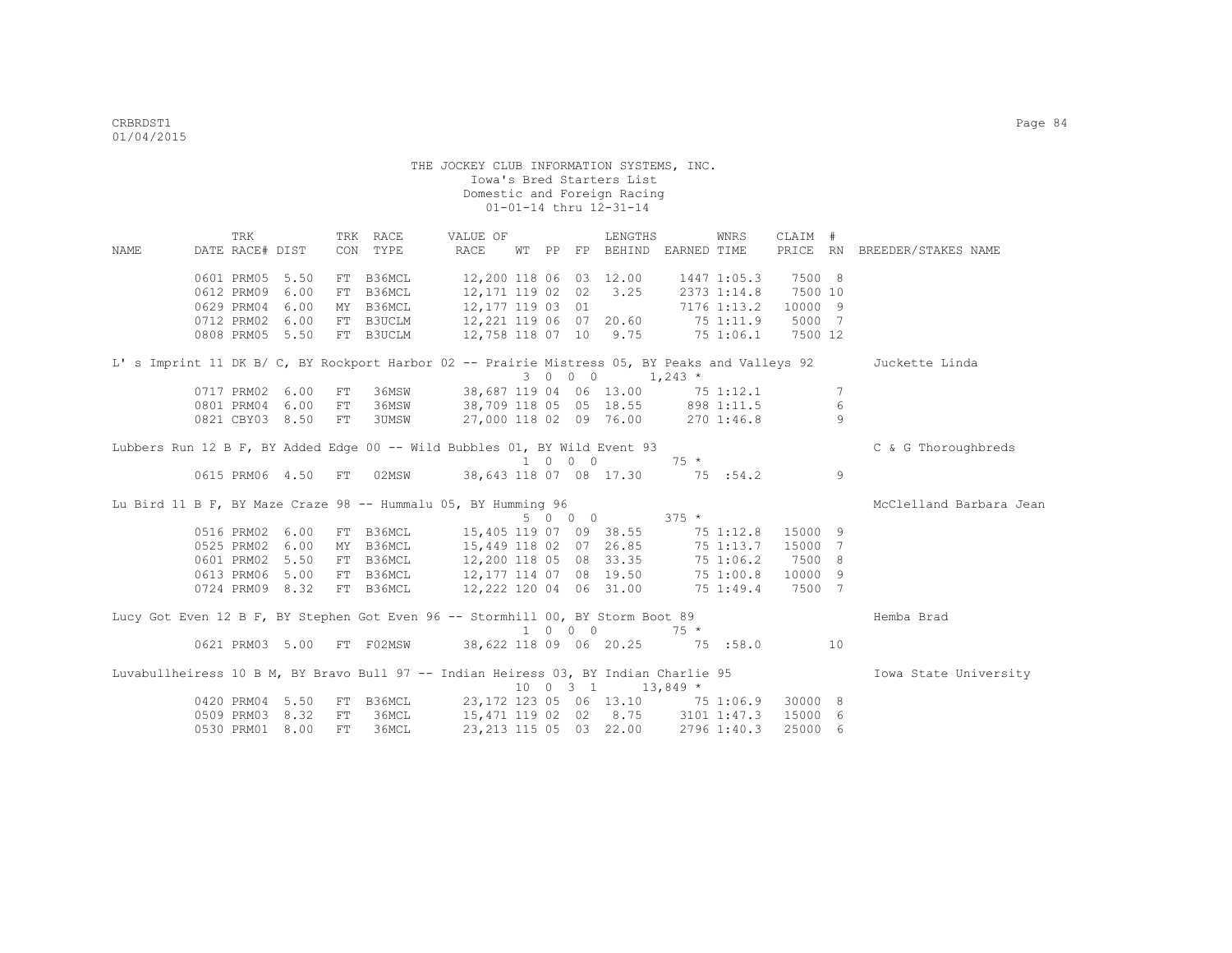|      | TRK             |                 |            | TRK RACE                                                                        | VALUE OF               |  |    | LENGTHS                                         |             | WNRS           | CLAIM #  |                |                                  |
|------|-----------------|-----------------|------------|---------------------------------------------------------------------------------|------------------------|--|----|-------------------------------------------------|-------------|----------------|----------|----------------|----------------------------------|
| NAME | DATE RACE# DIST |                 | CON        | TYPE                                                                            | RACE                   |  |    | WT PP FP BEHIND                                 | EARNED TIME |                | PRICE RN |                | BREEDER/STAKES NAME              |
|      | 0608 PRM06      | 8.50            | FT         | B36MCL                                                                          | 13,505 123 07 06 13.60 |  |    |                                                 |             | 75 1:49.4      | 20000 8  |                |                                  |
|      | 0622 PRM03      | 8.00            | FT         | B36MCL                                                                          | 12,221 123 07          |  | 05 | 5.75                                            |             | 280 1:43.7     | 10000    | $\overline{7}$ |                                  |
|      | 0703 PRM03      | 8.32            | ${\rm FT}$ | B36MSW                                                                          | 38,687 123 01 04       |  |    | 10.00                                           |             | 1941 1:46.3    |          | 7              |                                  |
|      | 0713 PRM02      | 8.32            | FT         | B36MCL                                                                          | 10,342 123 04 02       |  |    | 2.00                                            |             | 2712 1:46.8    | 7500 7   |                |                                  |
|      | 0724 PRM09      | 8.32            | FT         | B36MCL                                                                          | 12,222 123 05 02       |  |    | 2.75                                            |             | 2431 1:49.4    | 7500 7   |                |                                  |
|      |                 | 0808 PRM10 8.32 | FT         | B36MCL                                                                          | 10,748 124 03 05       |  |    | 9.25                                            |             | 293 1:47.9     | 12500 8  |                |                                  |
|      | 0829 CBY02 8.00 |                 |            | GD B3UMCL                                                                       | 14,500 123 05 07 26.50 |  |    |                                                 |             | 145 1:42.0     | 20000 8  |                |                                  |
|      |                 |                 |            | Madera Style 10 CH G, BY Forestry 96 -- Mountian Style 98, BY Mt. Livermore 81  |                        |  |    |                                                 |             |                |          |                | McClintock Loretta               |
|      |                 |                 |            |                                                                                 |                        |  |    | 8 1 2 2 15,449 *                                |             |                |          |                |                                  |
|      | 0626 PRM05 6.00 |                 | MY         | 36MCL                                                                           | 12,177 119 04 03 3.00  |  |    |                                                 |             | 1435 1:12.2    | 7500 9   |                |                                  |
|      | 0705 PRM08      | 6.00            | GD         | 36MCL                                                                           | 12,157 123 04 01       |  |    |                                                 |             | 7118 1:12.7    | 10000 10 |                |                                  |
|      | 0718 PRM05      | 6.00            | FT         | <b>3UCLM</b>                                                                    | 11,408 123 02 02       |  |    | 3.25                                            |             | 2835 1:12.0    | 7500 8   |                |                                  |
|      | 0803 PRM01      | 6.00            | ${\rm FT}$ | <b>3UCLM</b>                                                                    | 12,867 124 07 02       |  |    | 8.50                                            |             | 2561 1:11.4    | 7500 7   |                |                                  |
|      | 0905 RP 08      | 6.50            | MΥ         | <b>3UCLM</b>                                                                    | 10,000 123 02 08       |  |    | 10.30                                           |             | 85 1:18.8      | 7500 9   |                |                                  |
|      | 0920 RP 09      | 5.50            | FT         | <b>3UCLM</b>                                                                    | 11,375 123 02 03       |  |    | 6.00                                            |             | 1034 1:05.1    | 7500 12  |                |                                  |
|      | 1101 RP 04      | 6.00            | ${\rm FT}$ | <b>3UCLM</b>                                                                    | 10,000 123 03 05       |  |    | 4.75                                            |             | 296 1:11.7     | 7500 7   |                |                                  |
|      | 1120 RP 07 5.50 |                 | FT         | <b>3UCLM</b>                                                                    | 10,825 123 09 08       |  |    | 8.25                                            |             | 851:06.0       | 7500 10  |                |                                  |
|      |                 |                 |            | Madrid Macho Man 09 DK B/ G, BY Wild Gold 90 -- Houston Belle 92, BY Houston 86 |                        |  |    |                                                 |             |                |          |                | Dr. Kim Houlding & Staker Family |
|      |                 |                 |            |                                                                                 |                        |  |    | $10 \quad 1 \quad 0 \quad 0 \quad 11,944 \star$ |             |                |          |                |                                  |
|      | 0322 SUN06 5.50 |                 | FT         | 3UALW                                                                           | 25,750 122 08 08 16.75 |  |    |                                                 |             | 75 1:03.3      |          | 8              |                                  |
|      | 0419 PRM04      | 5.50            | ${\rm FT}$ | <b>3UCLM</b>                                                                    |                        |  |    | 23,840 116 06 07 11.30 75 1:05.7                |             |                | 25000 7  |                |                                  |
|      | 0502 PRM04      | 6.00            | ${\rm FT}$ | <b>3UWCL</b>                                                                    | 17,987 120 09 04       |  |    | 5.25                                            |             | 891 1:12.9     | 15000 9  |                |                                  |
|      | 0523 PRM05      | 5.50            | ${\rm FT}$ | 3UCLM                                                                           | 14,199 120 05 01       |  |    |                                                 |             | 8939 1:06.4    | 12500 8  |                |                                  |
|      | 0606 PRM09      | 6.00            | ${\rm FT}$ | 3UCLM                                                                           | 14,798 124 01 04       |  |    | 9.25                                            |             | 818 1:11.0     | 15000 8  |                |                                  |
|      | 0620 PRM02      | 5.50            | ${\rm FT}$ | 3UWCL                                                                           | 11,500 123 03 06       |  |    | 15.00                                           |             | 75 1:04.2      | 12500 9  |                |                                  |
|      | 0718 PRM02      | 8.32            | ${\rm FT}$ | <b>3UCLM</b>                                                                    | 11,500 120 06 08       |  |    | 39.00                                           |             | 75 1:42.9      | 15000 8  |                |                                  |
|      | 0801 PRM07      | 6.00            | ${\rm FT}$ | <b>3UCLM</b>                                                                    | 15,428 120 08 04       |  |    | 10.85                                           |             | 766 1:11.1     | 5000 8   |                |                                  |
|      | 0829 CBY04      | 6.00            | FT         | 3UCLM                                                                           | 11,500 123 05 07 34.75 |  |    |                                                 |             | $115$ $1:11.5$ | 6250     | $\overline{7}$ |                                  |
|      | 0911 CBY07      | 6.00            | FТ         | <b>3UCLM</b>                                                                    | 11,500 123 05 13       |  |    | 15.15                                           |             | $115$ $1:12.7$ | 6250 14  |                |                                  |

Maggie's Hero 07 B G, BY Crimson Hero 99 -- Perfect Intentions 90, BY Mr. Redoy 74 Shannon Pat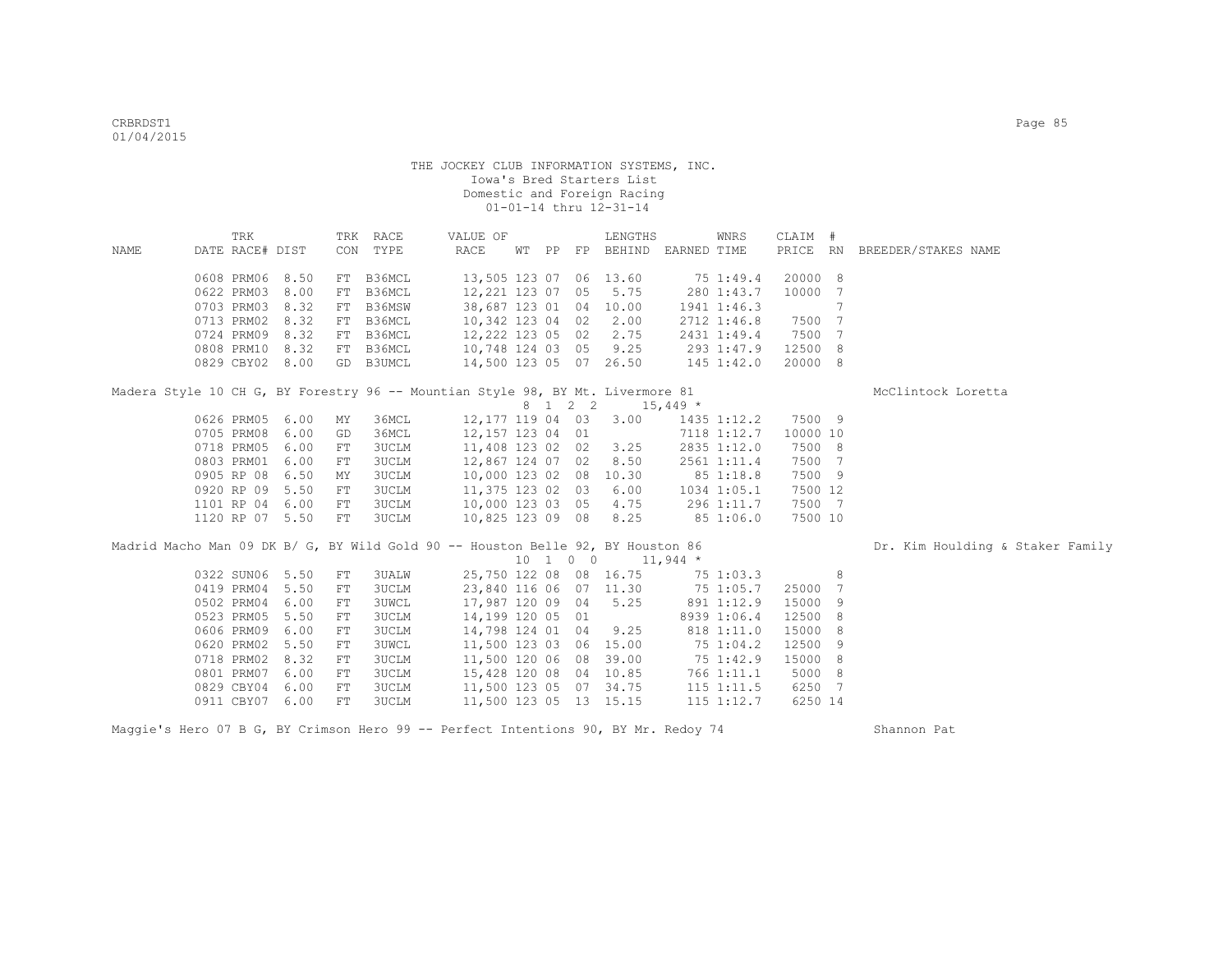|                                                                                        | TRK             |                      |            | TRK RACE     | VALUE OF                          |    |            | LENGTHS                         |           | WNRS           | CLAIM #  |    |                              |
|----------------------------------------------------------------------------------------|-----------------|----------------------|------------|--------------|-----------------------------------|----|------------|---------------------------------|-----------|----------------|----------|----|------------------------------|
| NAME                                                                                   | DATE RACE# DIST |                      |            | CON TYPE     | <b>RACE</b>                       |    |            | WT PP FP BEHIND EARNED TIME     |           |                |          |    | PRICE RN BREEDER/STAKES NAME |
|                                                                                        |                 |                      |            |              |                                   |    |            |                                 |           |                |          |    |                              |
|                                                                                        |                 |                      |            |              |                                   | 50 | $0\quad 0$ |                                 | $941 *$   |                |          |    |                              |
|                                                                                        | 0113 BEU04 5.00 |                      | МY         | <b>3UALW</b> |                                   |    |            | 7,100 124 03 05 15.50           |           | 2131:00.1      |          | 6  |                              |
|                                                                                        | 0121 BEU04      | 6.00                 | FT         | 3UCLM        | 3,000 124 05 04                   |    |            | 9.00                            |           | $150$ $1:13.0$ | 2500 6   |    |                              |
|                                                                                        | 0129 BEU03 8.00 |                      | ${\rm FT}$ | <b>3UALW</b> |                                   |    |            | 7,100 124 01 04 21.35           |           | 355 1:37.7     |          | 5  |                              |
|                                                                                        | 0217 BEU03      | 6.00                 | FT         | <b>3UCLM</b> |                                   |    |            | 3,800 124 02 04 7.75 190 1:11.2 |           |                | 7500 5   |    |                              |
|                                                                                        | 0304 BEU08 6.00 |                      | FT         | 3UCLM        |                                   |    |            | 3,300 124 05 08 3.35            |           | 33 1:17.6      | 4000 10  |    |                              |
| Magic and More 11 B G, BY Ghazi 89 -- Tricky Truth 00, BY Proudest Romeo 90            |                 |                      |            |              |                                   |    |            |                                 |           |                |          |    | River Ridge Ranch            |
|                                                                                        |                 |                      |            |              |                                   |    |            | 7 0 1 0 12,501 *                |           |                |          |    |                              |
|                                                                                        | 0427 PRM06 5.50 |                      | SY         | 3UALW        |                                   |    |            | 39,246 115 06 06 8.55 75 1:05.0 |           |                |          | 11 |                              |
|                                                                                        | 0517 PRM08      | 6.00                 | ${\rm FT}$ | A03STK       |                                   |    |            | 68,383 115 02 04 13.55          |           | 3419 1:10.3    |          | 6  | GRAY'S LAKE S.               |
|                                                                                        | 0608 PRM07      | 6.00                 | ${\rm FT}$ | 3UALW        |                                   |    |            | 39,332 116 04 07 8.00 75 1:11.0 |           |                |          | 7  |                              |
|                                                                                        | 0706 PRM08      | 8.32                 | ${\rm FT}$ | 03STK        | 84,955 118 07 04 6.75             |    |            |                                 |           | 5322 1:44.8    |          | 12 | IOWA STALLION S.             |
|                                                                                        | 0802 PRM08 8.50 |                      | FT         | A03STK       | 91,808 117 01 07 34.75 0 1:45.8 7 |    |            |                                 |           |                |          |    | <b>IOWA BREEDERS' DERBY</b>  |
|                                                                                        | 0901 CBY06 8.00 |                      | $FT$       | <b>3UCLM</b> | 19,000 119 02 06 15.50 190 1:40.6 |    |            |                                 |           |                | 20000 9  |    |                              |
|                                                                                        |                 | 0913 CBY04 7.50 T FM |            | <b>3UCLM</b> |                                   |    |            | 19,000 119 06 02 2.00           |           | 3420 1:30.4    | 20000 12 |    |                              |
| Magic for Madeline 12 B F, BY Governor Vasquez 00 -- Starforjenn 97, BY Naevus Star 86 |                 |                      |            |              |                                   |    |            |                                 |           |                |          |    | Priebe Berl E.               |
|                                                                                        |                 |                      |            |              |                                   |    | 4 0 0 0    | $1,080$ *                       |           |                |          |    |                              |
|                                                                                        | 0802 CBY06 5.00 |                      | FT         | F02MSW       |                                   |    |            | 27,000 121 01 06 21.75          |           | 270 :59.4      |          | 10 |                              |
|                                                                                        | 0816 CBY05 5.50 |                      | FT         | F02MSW       |                                   |    |            | 27,000 119 07 09 29.75          |           | 270 1:05.8     |          | 11 |                              |
|                                                                                        | 0829 CBY01 6.50 |                      | GD         | F02MSW       |                                   |    |            | 27,000 120 07 06 18.25          |           | 270 1:20.4     |          | 10 |                              |
|                                                                                        | 0912 CBY03 5.50 |                      |            | FT F02MSW    | 27,000 120 04 06 12.75            |    |            |                                 |           | 2701:06.8      |          | 8  |                              |
| Major Edge 08 CH G, BY Added Edge 00 -- Lady Syndahl 91, BY Sail Me Again 84           |                 |                      |            |              |                                   |    |            |                                 |           |                |          |    | Kurtz Dale L. DVM            |
|                                                                                        |                 |                      |            |              |                                   |    | 8 1 3 1    |                                 | 5,234 $*$ |                |          |    |                              |
|                                                                                        | 0223 FON06 4.00 |                      | FT         | <b>3UCLM</b> |                                   |    |            | 4,000 123 01 06 4.10            | 0.3666    |                | 2500 9   |    |                              |
|                                                                                        | 0308 FON04 6.50 |                      | FT         | <b>3UCLM</b> |                                   |    |            | 4,000 123 09 02 nk              |           | 800 1:20.0     | 2500 9   |    |                              |
|                                                                                        | 0321 FON07 8.00 |                      | FT         | 3UCLM        |                                   |    |            | 4,180 123 08 09 nk              |           | $0\;1:40.6$    | 2500     | 9  |                              |
|                                                                                        | 0419 FON07 8.32 |                      | ${\rm FT}$ | 3UCLM        |                                   |    |            | 4,000 123 06 03 4.25            |           | 480 1:46.4     | 2500     | 9  |                              |
|                                                                                        | 0503 FON03 8.32 |                      | FT         | 3UCLM        |                                   |    |            | 4,720 123 03 02 0.50            |           | 800 1:45.2     | 2500 8   |    |                              |
|                                                                                        | 0802 CLS06 6.00 |                      | FT         | 3UCLM        | 3,800 120 05 02                   |    |            | 0.75                            |           | 760 1:14.8     | 2500     | 7  |                              |
|                                                                                        | 0815 CLS09      | 6.00                 | FT         | <b>3UCLM</b> | 4,484 121 03 05                   |    |            | 5.80                            |           | 114 1:13.8     | 2500 9   |    |                              |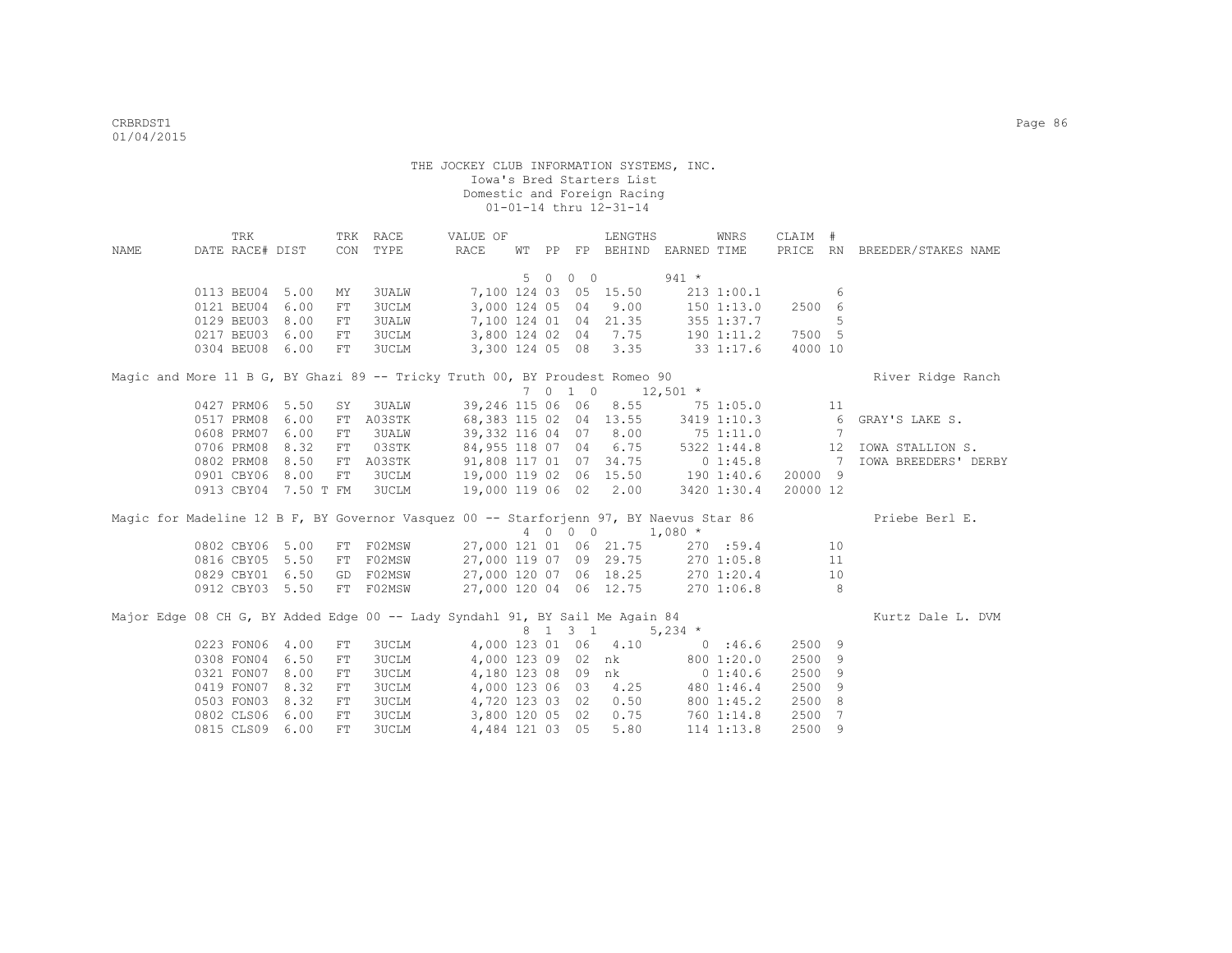|       | TRK                         |      |            | TRK RACE     | VALUE OF                                                                                 |  |         | LENGTHS                                          |            | WNRS        | CLAIM #   |                 |                              |
|-------|-----------------------------|------|------------|--------------|------------------------------------------------------------------------------------------|--|---------|--------------------------------------------------|------------|-------------|-----------|-----------------|------------------------------|
| NAMF. | DATE RACE# DIST             |      |            | CON TYPE     | RACE                                                                                     |  |         | WT PP FP BEHIND EARNED TIME                      |            |             |           |                 | PRICE RN BREEDER/STAKES NAME |
|       | 0830 CLS06 6.00             |      | FT         | 3UCLM        | 3,800 120 01 01 2280 1:15.2 2500 6                                                       |  |         |                                                  |            |             |           |                 |                              |
|       |                             |      |            |              | Makoshika 11 DK B/ G, BY Rainmaker 99 -- Stepperupper 03, BY Trippi 97                   |  |         |                                                  |            |             |           |                 | Black Oak Farm               |
|       |                             |      |            |              |                                                                                          |  |         | $7 \quad 1 \quad 1 \quad 3 \quad 53,757 \quad *$ |            |             |           |                 |                              |
|       | 0321 HAW02 6.00             |      | FT         | 03AOC        | 28,000 118 03 05 10.50 840 1:10.7                                                        |  |         |                                                  |            |             | 75000 6   |                 |                              |
|       | 0427 PRM06 5.50             |      | SY         | 3UALW        | 39,246 117 01 01 23439 1:05.0                                                            |  |         |                                                  |            |             | $\sim$ 11 |                 |                              |
|       | 0517 PRM08 6.00             |      | FT         | A03STK       | 68,383 118 03 02 12.00 13677 1:10.3 6                                                    |  |         |                                                  |            |             |           |                 | GRAY'S LAKE S.               |
|       | 0607 CBY03 6.00             |      | MY         | 03AOC        | 28,500 120 01 03 10.00 3135 1:12.4                                                       |  |         |                                                  |            |             | 50000 6   |                 |                              |
|       | 0629 CBY05 6.00             |      | FT         | 03AOC        | 28,500 120 03 03 17.75 3135 1:10.4                                                       |  |         |                                                  |            |             | 50000 7   |                 |                              |
|       | 0802 PRM08 8.50             |      |            | FT A03STK    | $91,808$ 120 02 03 5.00 9181 1:45.8                                                      |  |         |                                                  |            |             |           |                 | 7 IOWA BREEDERS' DERBY       |
|       | 0823 CBY03 7.50 T FM        |      |            | 03ALW        | 37,300 120 06 06 16.75 350 1:30.9                                                        |  |         |                                                  |            |             |           | $7\phantom{.0}$ |                              |
|       |                             |      |            |              | Maren's Melody 11 GR/RO F, BY Unbridled's Song 93 -- Maren's Meadow 05, BY Meadowlake 83 |  |         |                                                  |            |             |           |                 | River Ridge Ranch            |
|       |                             |      |            |              |                                                                                          |  | 5 0 0 0 |                                                  | $698 *$    |             |           |                 |                              |
|       | 0503 PRM06 6.00             |      |            |              | FT B36MSW 38,577 118 02 11 20.75 75 1:12.8                                               |  |         |                                                  |            |             |           | 12              |                              |
|       | 0511 PRM07 6.00             |      | MY         | B36MSW       | 38,666 119 06 06 27.05 75 1:12.1                                                         |  |         |                                                  |            |             |           | 8               |                              |
|       | 0614 PRM04 6.00             |      | FT         | B36MSW       | 38,687 119 02 06 23.60 75 1:12.5                                                         |  |         |                                                  |            |             |           | $\overline{7}$  |                              |
|       | 1112 TUP03 5.50             |      |            | FT B3UMOC    | 12,000 120 04 05 11.25 353 1:05.0                                                        |  |         |                                                  |            |             |           | 7               |                              |
|       | 1208 TUP05 7.50 T FM B3UMOC |      |            |              | 12,000 120 06 08 19.25 120 1:31.0                                                        |  |         |                                                  |            |             |           | 10              |                              |
|       |                             |      |            |              | Marry Me Next 11 DK B/ G, BY Rushin' to Altar 99 -- Queansco 02, BY Humming 96           |  |         |                                                  |            |             |           |                 | McClintock Loretta F.        |
|       |                             |      |            |              |                                                                                          |  |         | $11 \quad 1 \quad 4 \quad 2 \quad 18,559 \star$  |            |             |           |                 |                              |
|       | 0425 PRM09 5.50             |      | FT.        | 36MCL        | 23,173 118 06 06 11.50 75 1:06.5                                                         |  |         |                                                  |            |             | 30000 8   |                 |                              |
|       | 0522 PRM09 6.00             |      | FT         | 36MCL        | 15,384 118 07 07 18.00 75 1:13.2                                                         |  |         |                                                  |            |             | 15000 10  |                 |                              |
|       | 0608 PRM09                  | 6.00 | FT         | 36MCL        | 12,200 119 03 02 0.50 2412 1:14.1                                                        |  |         |                                                  |            |             | 7500 8    |                 |                              |
|       | 0620 PRM09                  | 6.00 | ${\rm FT}$ | 36MCL        | 12,157 118 05 01                                                                         |  |         |                                                  |            | 7118 1:14.4 | 7500 10   |                 |                              |
|       | 0719 GF 05                  | 5.25 | FT         | <b>3UALW</b> | 3,000 124 01 07 14.50 75 1:09.0                                                          |  |         |                                                  |            |             |           | 7               |                              |
|       | 0720 GF 06 5.25             |      | FT         | <b>3UALW</b> | 3,000 122 03 03 2.75 390 1:08.6                                                          |  |         |                                                  |            |             |           | 5               |                              |
|       | 0727 GF 08 5.25             |      | ${\rm FT}$ | <b>3UCLM</b> | 3,000 122 05 03 1.50 360 1:07.4 3200 6                                                   |  |         |                                                  |            |             |           |                 |                              |
|       | 0817 ABT12 8.00 T FM        |      |            | 03STK        | 20,000 120 09 02 1.50                                                                    |  |         |                                                  |            | 4771 1:40.0 |           | 9               | ALBERTA DERBY                |
|       | 0912 LBG03 6.00             |      | GD         | <b>3UALW</b> | 3,200 120 03 02 3.75                                                                     |  |         |                                                  | 754 1:11.6 |             |           | 8               |                              |
|       | 0928 LBG08 6.00             |      | FT         | <b>3UALW</b> | 3,000 120 05 04 4.00 161 1:12.0                                                          |  |         |                                                  |            |             |           | 8               |                              |
|       | 1012 LBG06 8.50             |      | FT.        | 03STK        |                                                                                          |  |         | 10,200 121 03 02 1.25                            |            | 2368 1:49.3 |           |                 | 6 AMTOTE OPEN DERBY          |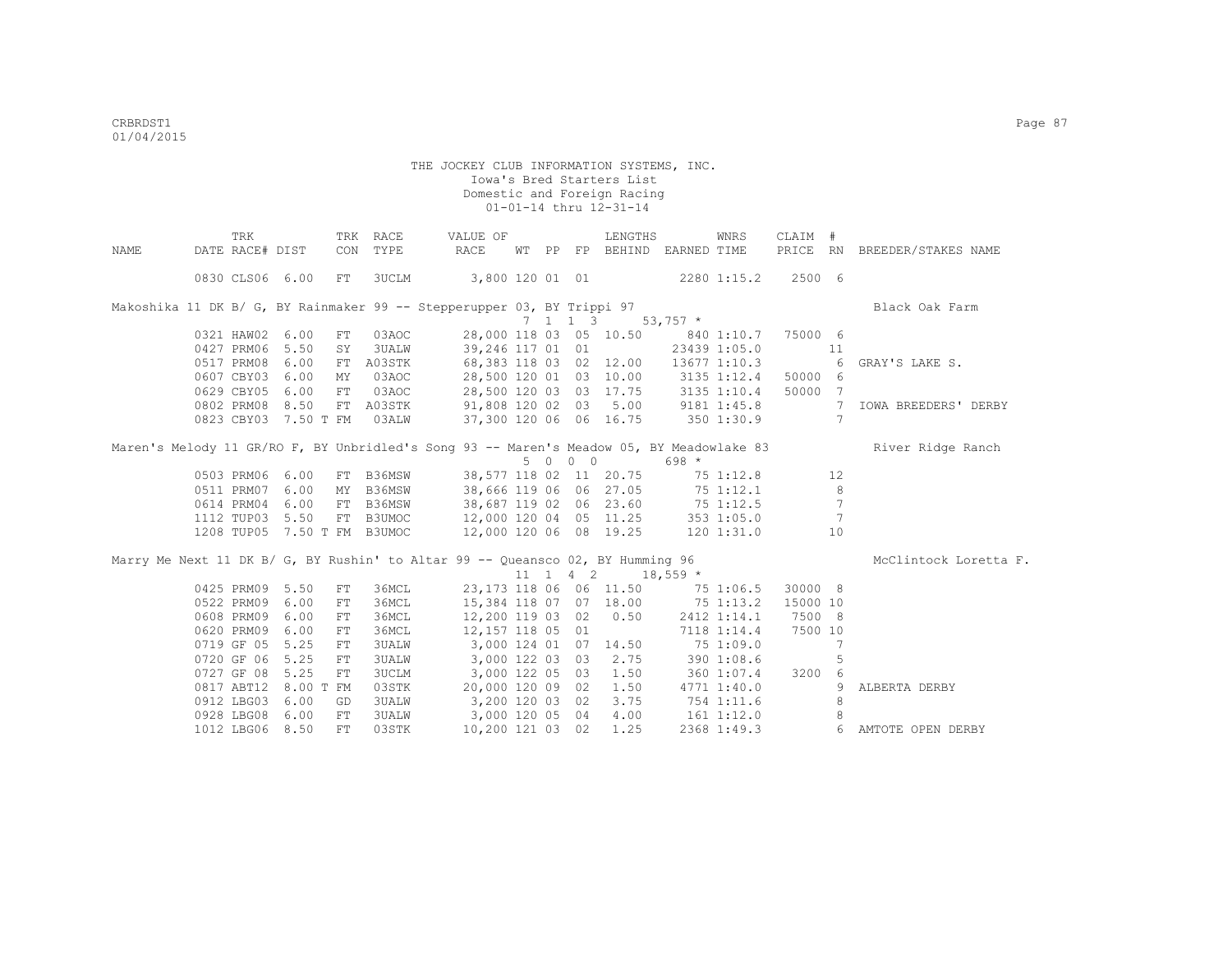|      | TRK                                                                                             |      |     | TRK RACE  | VALUE OF                           |  |                             | LENGTHS                          |                | WNRS        | CLAIM #  |    |                              |
|------|-------------------------------------------------------------------------------------------------|------|-----|-----------|------------------------------------|--|-----------------------------|----------------------------------|----------------|-------------|----------|----|------------------------------|
| NAME | DATE RACE# DIST                                                                                 |      |     | CON TYPE  | RACE                               |  |                             | WT PP FP BEHIND EARNED TIME      |                |             |          |    | PRICE RN BREEDER/STAKES NAME |
|      | Marry Me Oueen 09 B G, BY Rushin' to Altar 99 -- Oueansco 02, BY Humming 96                     |      |     |           |                                    |  |                             |                                  |                |             |          |    | McClintock Loretta F.        |
|      |                                                                                                 |      |     |           |                                    |  | 4 0 0 0                     |                                  | $583 *$        |             |          |    |                              |
|      | 0730 NP 07 6.00                                                                                 |      | FT. | 3UCLM     |                                    |  |                             | 8,816 119 09 05 14.75            | 147 1:11.4     |             | 7000 9   |    |                              |
|      | 0830 NP 08 6.00                                                                                 |      | FT  | 3UCLM     |                                    |  |                             | 8,936 119 07 05 3.35             | $147$ $1:15.0$ |             | 7000 10  |    |                              |
|      | 0919 NP 07 6.50                                                                                 |      | FT  | 3UCLM     | 9,704 120 05 05 4.45 146 1:19.6    |  |                             |                                  |                |             | 7000 10  |    |                              |
|      | 1008 NP 08 6.00                                                                                 |      | FT  | 3UCLM     | 10,088 120 03 05 10.25 143 1:11.7  |  |                             |                                  |                |             | 7000 10  |    |                              |
|      | Mast Confusion 12 DK B/ G, BY Mast Track 04 -- Grenadine 08, BY Touch Gold 94                   |      |     |           |                                    |  |                             |                                  |                |             |          |    | Bogash Eugene                |
|      |                                                                                                 |      |     |           |                                    |  | 2 0 0 0                     |                                  | $1,795$ *      |             |          |    |                              |
|      | 0613 PRM04 4.50                                                                                 |      | FТ  |           | 02MSW 34,299 119 03 05 17.00       |  |                             |                                  |                | 895 : 53.7  |          | 7  |                              |
|      | 0720 PRM06 5.50                                                                                 |      | FT  | 02MSW     | 30,675 121 03 05 14.50 900 1:07.3  |  |                             |                                  |                |             |          | 5  |                              |
|      | Matchlock 12 DK B/ G, BY Matt's Broken Vow 05 -- Topper Too 04, BY Peaks and Valleys 92         |      |     |           |                                    |  |                             |                                  |                |             |          |    | Kark Emil                    |
|      |                                                                                                 |      |     |           |                                    |  | 3 0 0 0                     |                                  | $825 *$        |             |          |    |                              |
|      | 1009 IND04 6.00                                                                                 |      | GD  | 02MCL     | 15,000 118 04 10 21.30 75 1:11.4   |  |                             |                                  |                |             | 15000 10 |    |                              |
|      | 1030 IND03 5.50                                                                                 |      | FT  | 02MCL     | 15,000 118 09 04 8.25 750 1:05.0   |  |                             |                                  |                |             | 15000 9  |    |                              |
|      | 1116 CD 10 7.00                                                                                 |      | FT  | 02MCL     | 12,870 120 01 FF DNF 0 1:28.2      |  |                             |                                  |                |             | 15000 8  |    |                              |
|      | Maxnificent 12 CH G, BY Latent Heat 03 -- Celeritas 04, BY Stephen Got Even 96                  |      |     |           |                                    |  |                             |                                  |                |             |          |    | Hicklin Christine Aaron DVM  |
|      |                                                                                                 |      |     |           |                                    |  | $1 \quad 0 \quad 0 \quad 0$ |                                  | $75 *$         |             |          |    |                              |
|      | 0718 PRM06 5.50                                                                                 |      | FT  | 02MSW     |                                    |  |                             | 38,599 119 05 07 8.60 75 1:07.2  |                |             |          | 11 |                              |
|      | Maybe Someday Baby 08 CH M, BY Sam Lord's Castle 98 -- Someday Maybebaby 98, BY Fort Chaffee 90 |      |     |           |                                    |  | 6 0 0 3                     |                                  | $4,542$ *      |             |          |    | Hoopes F. Robert             |
|      | 0426 PRM05 5.50                                                                                 |      | FT  | B36MCL    | 23,226 120 10 06 8.50              |  |                             |                                  |                | 75 1:06.3   | 25000 10 |    |                              |
|      | 0516 PRM02                                                                                      | 6.00 | FT  | B36MCL    |                                    |  |                             | 15,405 124 08 08 17.80 75 1:12.8 |                |             | 15000 9  |    |                              |
|      | 0524 PRM02                                                                                      | 6.00 | FT  | B36MCL    | 12, 177 123 09 03 6.50 1435 1:13.2 |  |                             |                                  |                |             | 7500 9   |    |                              |
|      | 0612 PRM09                                                                                      | 6.00 | FT  | B36MCL    | 12, 171 123 05 07 12.80 75 1:14.8  |  |                             |                                  |                |             | 7500 10  |    |                              |
|      | 0711 PRM09 6.00                                                                                 |      | FT  | B36MCL    | 12,177 123 09 03 3.50              |  |                             |                                  |                | 1435 1:13.1 | 7500 9   |    |                              |
|      | 0807 PRM09                                                                                      | 5.50 |     | SY B36MCL | 12,200 124 07 03 2.25              |  |                             |                                  |                | 1447 1:06.7 | 7500 8   |    |                              |
|      |                                                                                                 |      |     |           |                                    |  |                             |                                  |                |             |          |    |                              |

M B Prize 12 CH F, BY Pure Prize 98 -- Steal the Sugar 04, BY Coronado's Quest 95 Hobbs William L.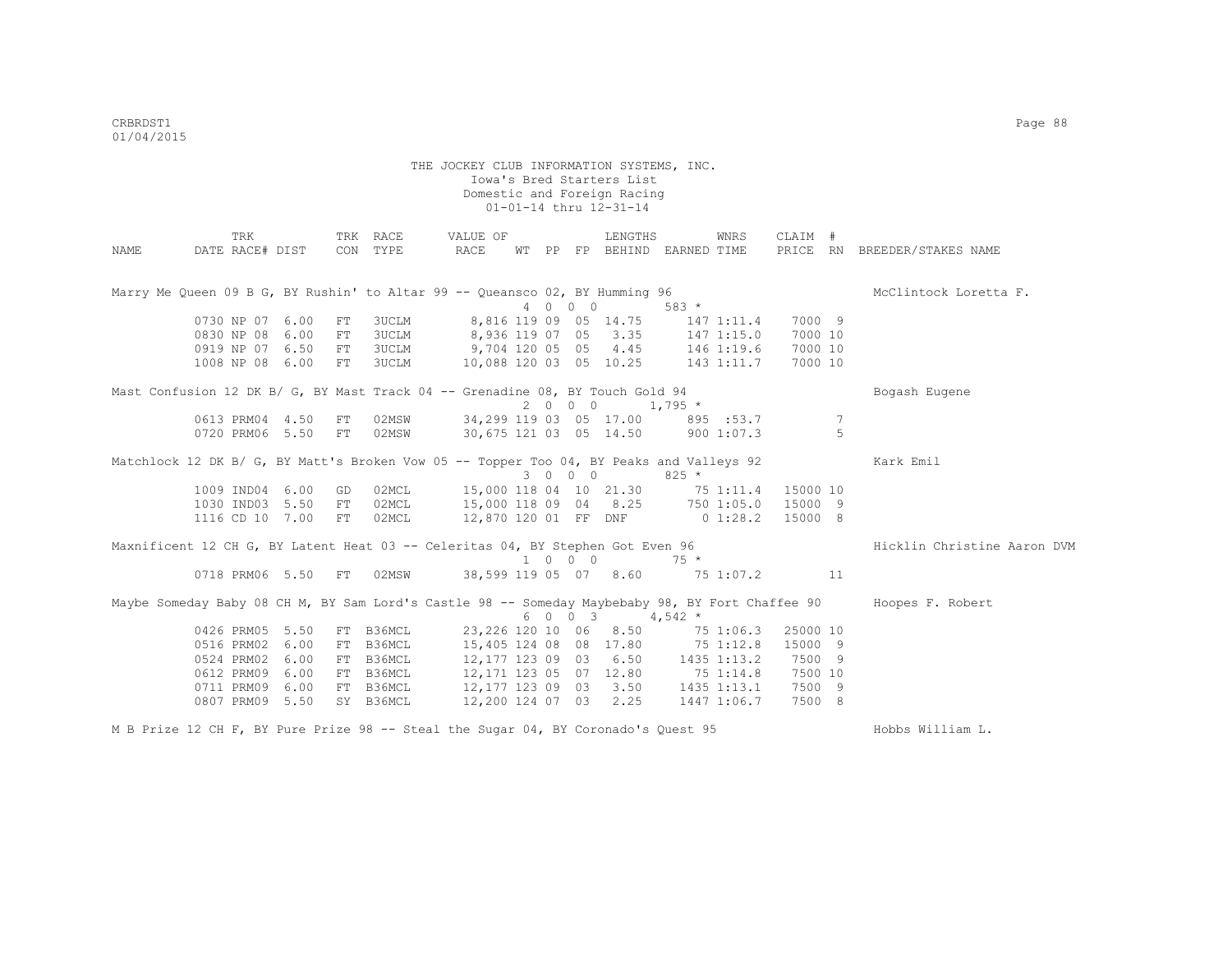|      | TRK             |      |            | TRK RACE     | VALUE OF                                                                                 |  |         | LENGTHS                           |           | WNRS        | CLAIM # |    |                              |
|------|-----------------|------|------------|--------------|------------------------------------------------------------------------------------------|--|---------|-----------------------------------|-----------|-------------|---------|----|------------------------------|
| NAME | DATE RACE# DIST |      |            | CON TYPE     | RACE                                                                                     |  |         | WT PP FP BEHIND EARNED TIME       |           |             |         |    | PRICE RN BREEDER/STAKES NAME |
|      |                 |      |            |              |                                                                                          |  |         |                                   |           |             |         |    |                              |
|      |                 |      |            |              |                                                                                          |  | 3 1 0 0 |                                   | $27,440*$ |             |         |    |                              |
|      | 0621 PRM03      | 5.00 |            | FT F02MSW    |                                                                                          |  |         | 38,622 118 01 01                  |           | 23108 :58.0 |         | 10 |                              |
|      | 0719 PRM08      | 5.50 | FT         | F02STK       |                                                                                          |  |         | 75,000 118 05 07 19.30 0 1:04.1   |           |             |         |    | 7 PRAIRIE GOLD LASSIE S.     |
|      | 0802 PRM06 6.00 |      |            | FT F02STK    |                                                                                          |  |         | 86,641 121 01 04 5.00 4332 1:13.0 |           |             |         |    | 7 IOWA SORORITY S.           |
|      |                 |      |            |              | Mi C You N Iowa 06 DK B/ G, BY Mi Cielo 90 -- Miss Iowa 97, BY Hermitage 88              |  |         |                                   |           |             |         |    | Jason Kindle & Travis Jobe   |
|      |                 |      |            |              |                                                                                          |  |         | 11 0 1 3                          | $3,163$ * |             |         |    |                              |
|      | 0118 BEU01      | 8.32 | FT         | 3UCLM        |                                                                                          |  |         | 3,000 124 04 03 8.75              |           | 3001:42.5   | 2500 5  |    |                              |
|      | 0201 BEU06      | 8.00 | FT         | 3UCLM        |                                                                                          |  |         | 3,000 124 02 07 21.85             |           | 30 1:40.2   | 2500 7  |    |                              |
|      | 0315 BEU08      | 6.00 | ${\rm FT}$ | 3UCLM        |                                                                                          |  |         | 3,300 124 07 07 14.50             |           | 33 1:13.8   | 4000 8  |    |                              |
|      | 0414 BEU06      | 6.00 | MΥ         | <b>3UCLM</b> | 3,300 123 06 03                                                                          |  |         | 4.75                              |           | 330 1:12.2  | 4000 6  |    |                              |
|      | 0422 BEU06      | 8.32 | ${\rm FT}$ | <b>3UCLM</b> | 3,300 123 05 02                                                                          |  |         | 2.75                              |           | 660 1:51.1  | 4000 5  |    |                              |
|      | 0530 BTP01      | 6.50 | ${\rm FT}$ | 3UCLM        | 7,000 124 02 04                                                                          |  |         | 4.00                              |           | 350 1:19.6  | 4000 6  |    |                              |
|      | 0626 BTP02      | 8.00 | FT         | 3UCLM        | 7,000 124 06 03                                                                          |  |         | 9.25                              |           | 700 1:39.5  | 4000 7  |    |                              |
|      | 0718 BTP01      | 8.32 | FT         | 3UCLM        | 7,000 124 03 04                                                                          |  |         | 8.00                              |           | 350 1:47.4  | 4000 5  |    |                              |
|      | 0828 BTP02      | 8.32 | FT         | 3UCLM        |                                                                                          |  |         | 7,000 124 04 07 12.75             |           | 70 1:44.3   | 4000 8  |    |                              |
|      | 0907 BTP07      | 8.00 | FT         | 3UCLM        |                                                                                          |  |         | 5,600 124 05 04 10.75             |           | 280 1:40.4  | 4000 6  |    |                              |
|      | 0928 BTP05 8.00 |      | FT         | 3UCLM        |                                                                                          |  |         | 6,200 122 02 07 12.80             |           | 60 1:39.0   | 5000 7  |    |                              |
|      |                 |      |            |              | Midnight Hank 07 DK B/ G, BY Wild Gold 90 -- Kaylee Bailey 99, BY Mister Baileys (GB) 91 |  |         |                                   |           |             |         |    | Madison County Thoroughbred  |
|      |                 |      |            |              |                                                                                          |  | 7 0 0 1 |                                   | $1,400*$  |             |         |    |                              |
|      | 0111 BEU02      | 5.00 | SY         | 3UCLM        |                                                                                          |  |         | 3,200 124 05 04 14.75             |           | 1601:01.9   | 3500 6  |    |                              |
|      | 0317 BEU08      | 5.50 | FT         | 3UCLM        | 3,000 124 06 04                                                                          |  |         | 4.75                              |           | 1501:08.2   | 2500 7  |    |                              |
|      | 0414 MNR07      | 5.00 | MY         | <b>3UCLM</b> | 9,000 120 02 05                                                                          |  |         | 6.75                              |           | 180 :59.8   | 5000 7  |    |                              |
|      | 0516 BTP06      | 6.00 | ΜY         | <b>3UCLM</b> | 7,000 122 02 03                                                                          |  |         | 5.00                              |           | 7001:13.1   | 4000 9  |    |                              |
|      | 0530 BTP03      | 6.50 | FT         | 3UCLM        | 7,000 122 06 06                                                                          |  |         | 9.25                              |           | 701:19.3    | 4000 7  |    |                              |
|      | 0731 BTP07      | 6.00 | FT         | <b>3UCLM</b> |                                                                                          |  |         | 7,000 124 07 09 7.50              |           | 70 1:12.4   | 4000 10 |    |                              |
|      | 0828 BTP07 5.50 |      | FT         | 3UCLM        |                                                                                          |  |         | 7,000 122 01 08 14.50             |           | 701:05.0    | 4000 9  |    |                              |
|      |                 |      |            |              | Ming Glo 04 DK B/ G, BY Brassy Wells 96 -- Track Lass 94, BY Track Barron 81             |  |         |                                   |           |             |         |    | Rumbaugh Carroll             |
|      |                 |      |            |              |                                                                                          |  | 3 0 0 0 |                                   | $500 *$   |             |         |    |                              |
|      | 0228 HAW09 8.32 |      | ${\rm FT}$ | 3UCLM        |                                                                                          |  |         | 10,200 121 09 07 13.75            | 1001:43.5 |             | 5000 9  |    |                              |
|      | 0314 HAW02 8.32 |      | FT         | 3UCLM        | 10,000 121 03 05 20.75                                                                   |  |         |                                   |           | 300 1:45.5  | 5000 6  |    |                              |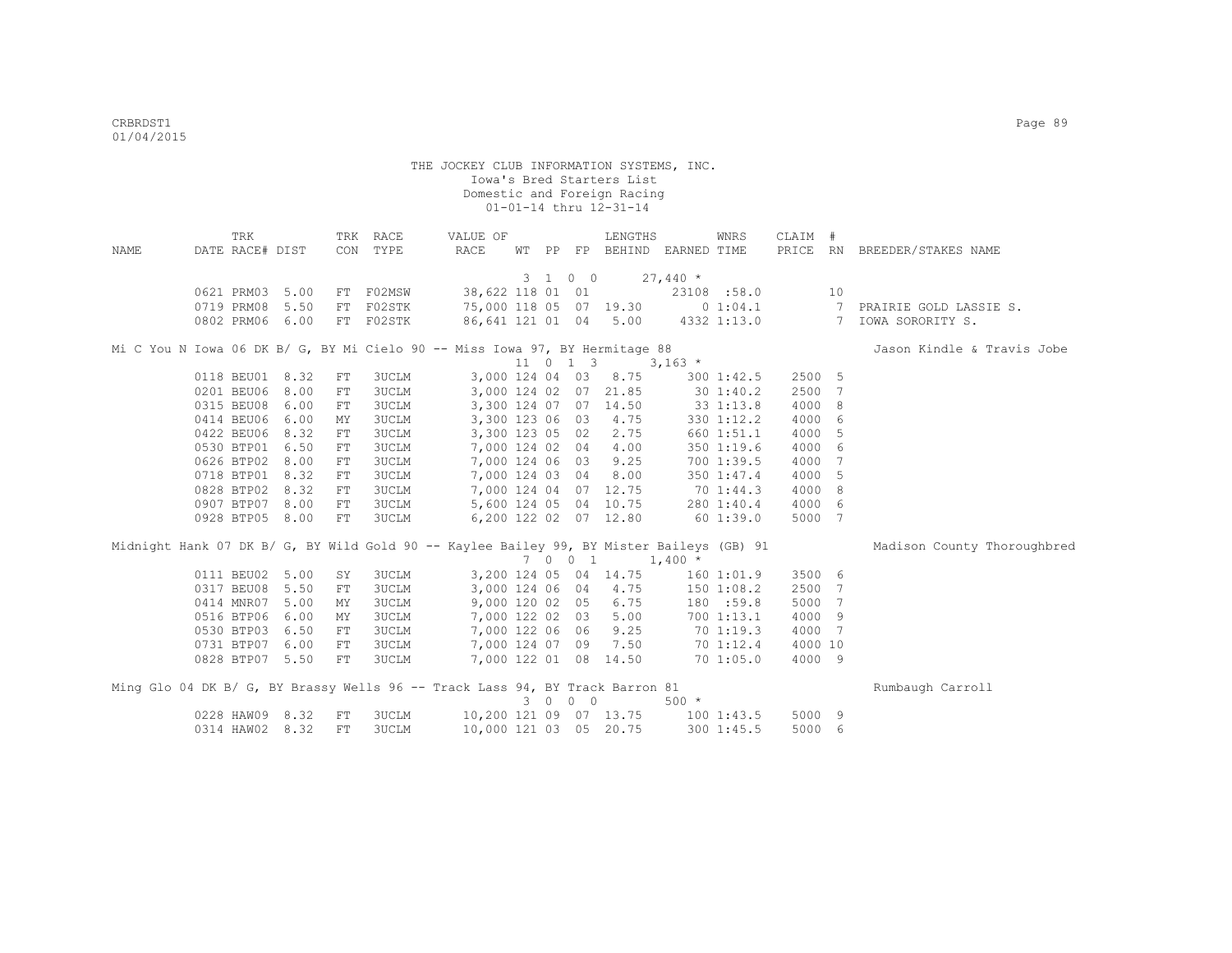|                                                                                     | TRK             |      |     | TRK RACE     | VALUE OF               |                  |          | LENGTHS                |                                       | WNRS        | CLAIM #  |    |                       |
|-------------------------------------------------------------------------------------|-----------------|------|-----|--------------|------------------------|------------------|----------|------------------------|---------------------------------------|-------------|----------|----|-----------------------|
| NAME                                                                                | DATE RACE# DIST |      | CON | TYPE         | RACE                   | WТ               |          |                        | PP FP BEHIND EARNED TIME              |             | PRICE RN |    | BREEDER/STAKES NAME   |
|                                                                                     | 0322 HAW06 8.32 |      | FT  | 4UCLM        | 10,100 113 06 07 21.25 |                  |          |                        | 1001:45.9                             |             | 5000 8   |    |                       |
| Mingo Beach 08 CH M, BY Added Edge 00 -- Chadwick Beach 96, BY Salt Lake 89         |                 |      |     |              |                        |                  |          |                        |                                       |             |          |    | Special K Stable      |
|                                                                                     |                 |      |     |              |                        |                  | 6 0 0 1  |                        | $2,777$ *                             |             |          |    |                       |
|                                                                                     | 0427 PRM03      | 6.00 |     | FT B3USTR    |                        |                  |          | 23,222 120 02 06 16.00 |                                       | 75 1:11.1   |          | 6  |                       |
|                                                                                     | 0525 PRM07      | 5.50 | MY  | B3UCLM       |                        |                  |          |                        | 15,355 120 08 06 11.80 75 1:05.1      |             | 15000 8  |    |                       |
|                                                                                     | 0530 PRM02      | 6.00 |     | FT B3UCLM    |                        |                  |          |                        | 11,000 116 06 05 9.75 328 1:11.1      |             | 6500 6   |    |                       |
|                                                                                     | 0615 PRM05      | 5.00 |     | FT B4UCLM    |                        |                  |          |                        | 11,836 116 04 03 5.50 1901 :59.3      |             | 5000 6   |    |                       |
|                                                                                     | 0622 PRM06      | 5.50 |     | FT B3USOC    |                        |                  |          |                        | 17,000 116 04 06 8.25 75 1:04.2 10000 |             |          | 7  |                       |
|                                                                                     | 0704 PRM07      | 5.50 |     | FT B3UCLM    |                        |                  |          |                        | $14,137$ 120 04 05 13.25 323 1:05.2   |             | 7500 8   |    |                       |
| Mingo Edge 09 B G, BY Added Edge 00 -- Princess Flo Jo 05, BY Chief Seattle 97      |                 |      |     |              |                        |                  |          |                        |                                       |             |          |    | Hunt Stables, Inc.    |
|                                                                                     |                 |      |     |              |                        |                  | 5 1 0 1  |                        | $2,116$ *                             |             |          |    |                       |
|                                                                                     | 0606 PRM05      | 6.00 | FT  | <b>3UWCL</b> | 14,158 117 03 07 16.75 |                  |          |                        | $75$ 1:10.7                           |             | 5000 7   |    |                       |
|                                                                                     | 0621 PRM09      | 6.00 | FT  | 4UCLM        |                        |                  |          |                        | 14,739 116 09 08 17.50 75 1:10.9      |             | 5000 10  |    |                       |
|                                                                                     | 0720 GF 01      | 5.25 | FT  | <b>3UCLM</b> |                        |                  |          |                        | 3,100 126 05 05 16.00 78 1:08.0       |             | 2000 6   |    |                       |
|                                                                                     | 0727 GF 05      | 5.25 | FT  | <b>3UCLM</b> |                        |                  |          |                        | 3,000 126 05 03 6.50 330 1:06.6       |             | 3200 7   |    |                       |
|                                                                                     | 0906 LBG07 6.00 |      | FT  | 3UCLM        |                        |                  |          | 3,200 120 07 01        |                                       | 1558 1:11.6 | 3200 7   |    |                       |
| Mingo's Backforty 09 B M, BY Added Edge 00 -- Ridemystocktofifty 94, BY Notebook 85 |                 |      |     |              |                        |                  |          |                        |                                       |             |          |    | Special K Stables     |
|                                                                                     |                 |      |     |              |                        |                  | 2000     |                        | $150 *$                               |             |          |    |                       |
|                                                                                     | 0516 PRM09 5.50 |      |     | FT B3UCLM    | 17,987 120 09 07 9.60  |                  |          |                        |                                       | 75 1:06.1   | 10000 9  |    |                       |
|                                                                                     | 0529 PRM07      | 5.00 |     | FT B3UCLM    |                        |                  |          |                        | 11,815 119 01 07 15.25 75 :58.7       |             | 15000 8  |    |                       |
| Miss Canaveral 11 B F, BY Canaveral 91 -- Virginia Miss 00, BY Mr. Greeley 92       |                 |      |     |              |                        |                  |          |                        |                                       |             |          |    | Iowa State University |
|                                                                                     |                 |      |     |              |                        |                  | 14 1 1 3 |                        | $15,158$ *                            |             |          |    |                       |
|                                                                                     | 0501 PRM09      | 6.00 |     | GD B36MCL    | 15,311 118 08 05       |                  |          | 9.50                   |                                       | 349 1:13.6  | 15000 9  |    |                       |
|                                                                                     | 0517 PRM09      | 8.00 | FT  | B36MSW       |                        |                  |          |                        | 38,643 118 01 05 13.75 891 1:41.6     |             |          | 9  |                       |
|                                                                                     | 0601 PRM05      | 5.50 | FT  | B36MCL       |                        |                  |          |                        | 12,200 118 07 02 11.00 2412 1:05.3    |             | 7500 8   |    |                       |
|                                                                                     | 0613 PRM06      | 5.00 | FT  | B36MCL       | 12,177 115 08 03 3.00  |                  |          |                        |                                       | 1435 1:00.8 | 7500     | -9 |                       |
|                                                                                     | 0629 PRM04      | 6.00 |     | MY B36MCL    | 12,177 115 07 03 1.00  |                  |          |                        |                                       | 1435 1:13.2 | 7500     | -9 |                       |
|                                                                                     | 0711 PRM09      | 6.00 |     | FT B36MCL    |                        |                  |          | 12,177 119 08 06 18.25 |                                       | 751:13.1    | 7500     | -9 |                       |
|                                                                                     | 0807 PRM09      | 5.50 |     | SY B36MCL    |                        | 12,200 116 04 01 |          |                        |                                       | 7235 1:06.7 | 5000 8   |    |                       |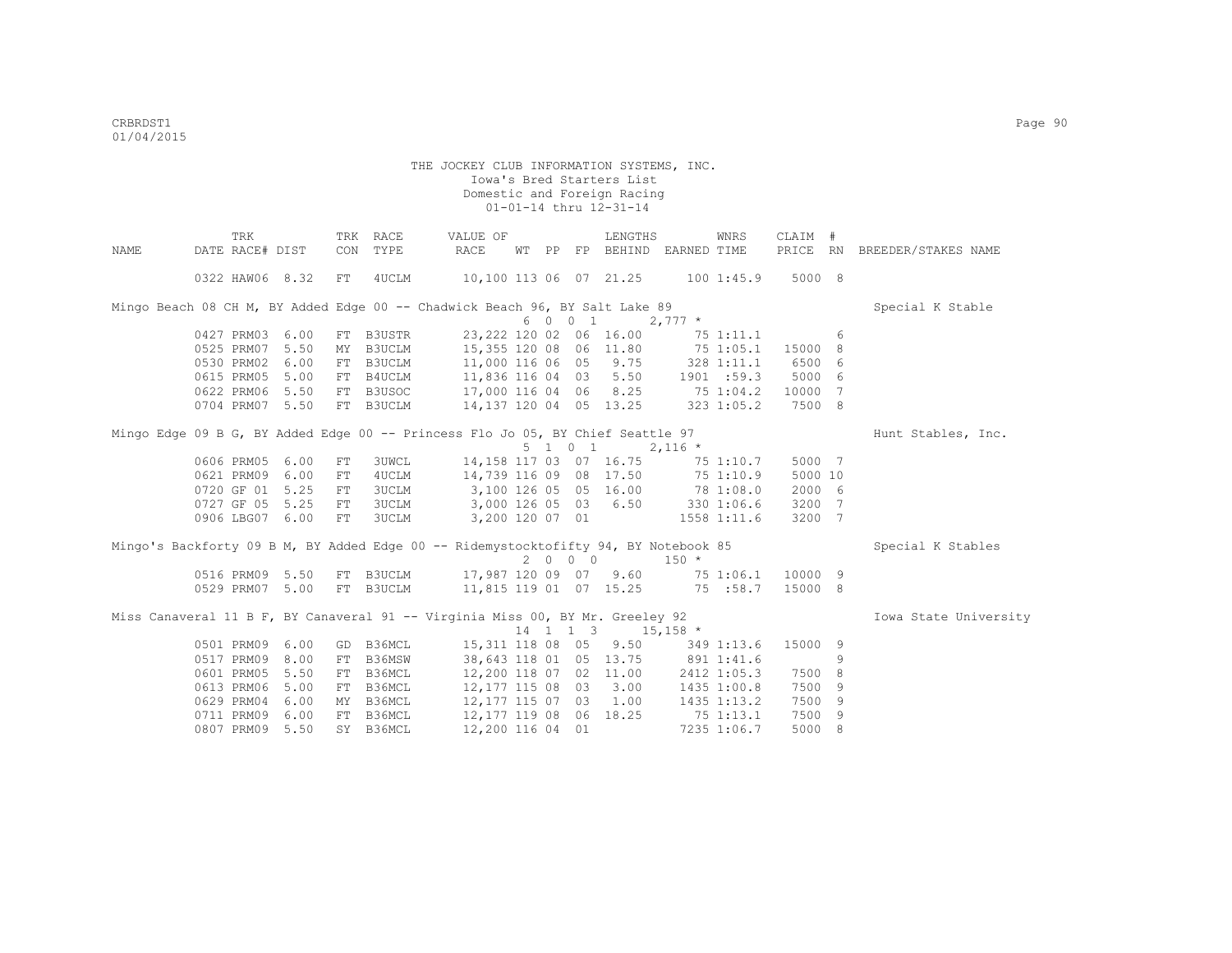|      | TRK                                                                                 |      | TRK RACE                                       | VALUE OF              |  |         | LENGTHS                           | WNRS               | CLAIM #  |            |                              |
|------|-------------------------------------------------------------------------------------|------|------------------------------------------------|-----------------------|--|---------|-----------------------------------|--------------------|----------|------------|------------------------------|
| NAME | DATE RACE# DIST                                                                     |      | CON TYPE                                       | RACE                  |  |         | WT PP FP BEHIND EARNED TIME       |                    |          |            | PRICE RN BREEDER/STAKES NAME |
|      |                                                                                     |      |                                                |                       |  |         |                                   |                    |          |            |                              |
|      | 0827 MNR08                                                                          | 6.00 | FT B3UCLM                                      | 7,600 121 08 05 4.75  |  |         |                                   | $152$ $1:15.2$     | 5000 9   |            |                              |
|      | 0917 MNR04                                                                          | 6.00 | FT B3UCLM                                      | 7,600 119 03 05       |  |         | 6.85                              | 152 1:14.1         | 5000 7   |            |                              |
|      | 0927 MNR06                                                                          | 8.00 | FT B3UCLM                                      | 7,600 119 01 06 45.00 |  |         |                                   | 76 1:44.0          | 5000 7   |            |                              |
|      | 1026 MNR08                                                                          | 6.00 | FT B3UCLM                                      |                       |  |         | 7,600 119 01 03 1.05              | 760 1:16.4         | 5000 8   |            |                              |
|      | 1115 MNR08                                                                          | 6.00 | FT B3UCLM                                      |                       |  |         | 7,600 119 09 09 25.00             | 76 1:14.9          | 5000 9   |            |                              |
|      | 1208 MVR02 6.00                                                                     |      | FT B3UCLM 5,500 123 05 07 15.30                |                       |  |         |                                   | 55 1:16.4          | 3500 8   |            |                              |
|      | 1216 MVR08 5.50                                                                     |      | SY B3UCLM 5,500 121 08 11 14.50                |                       |  |         |                                   | 551:10.3           | 3500 11  |            |                              |
|      | Miss Lucky 10 DK B/ M, BY Kafwain 00 -- Miss Guts 99, BY American Chance 89         |      |                                                |                       |  |         |                                   |                    |          |            | DeBruycker Lloyd             |
|      |                                                                                     |      |                                                |                       |  |         | 9 2 2 1 45,004 *                  |                    |          |            |                              |
|      | 0302 HAW05 5.50                                                                     |      | FT B3UALW                                      |                       |  |         | 29,120 122 03 04 1.75             | 1400 1:04.3        |          | 6          |                              |
|      | 0323 HAW05                                                                          | 6.00 | FT B3UALW                                      |                       |  |         | 34,720 121 06 05 10.00 840 1:12.7 |                    |          | 6          |                              |
|      | 0418 PRM08                                                                          | 6.00 | FT B3UALW                                      | 51,508 118 09 04      |  |         |                                   | $3.50$ 2570 1:11.5 |          | 11         |                              |
|      | 0605 PRM09                                                                          | 6.00 | FT B3UCLM                                      | 24,589 120 08 05      |  |         |                                   | 5.50 728 1:11.0    | 30000 10 |            |                              |
|      | 0719 PRM07                                                                          | 6.00 | FT B3UAOC                                      | 39,268 120 08 02      |  |         |                                   | $0.75$ 7833 1:11.0 | 12500 10 |            |                              |
|      | 0727 PRM07                                                                          | 6.00 | FT B3UCLM                                      | 16,168 120 07 01      |  |         |                                   | 9809 1:11.3        | 15000 8  |            |                              |
|      | 0807 PRM07                                                                          | 6.00 | SY B3UAOC                                      | 40,000 124 01 03      |  |         | 4.75                              | 4824 1:10.4        |          | 6          |                              |
|      | 0911 AP 03                                                                          | 5.00 |                                                | 18,000 121 04 01      |  |         |                                   | 10800 :58.9        | 25000 6  |            |                              |
|      | 0928 AP 09 5.50                                                                     |      | FT B3UCLM<br>FT B3UALW                         | 31,000 121 11 02      |  |         | 0.50                              | $6200$ $1:04.3$    | 11       |            |                              |
|      |                                                                                     |      |                                                |                       |  |         |                                   |                    |          |            |                              |
|      | Miss Marguerite 12 CH F, BY Entourage 04 -- Miss True Blue 03, BY Yes It's True 96  |      |                                                |                       |  |         | $1,390$ *                         |                    |          |            | Nielsen Charles David        |
|      |                                                                                     |      |                                                |                       |  | 4 0 0 0 |                                   |                    |          |            |                              |
|      | 0829 CBY01                                                                          | 6.50 | GD F02MSW                                      |                       |  |         | 27,000 120 08 05 14.75            | 270 1:20.4         | 10       |            |                              |
|      | 0912 CBY03 5.50                                                                     |      | FT F02MSW                                      |                       |  |         | 27,000 119 06 07 15.00            | 270 1:06.8         |          | $_{\rm 8}$ |                              |
|      | 1008 HAW04 8.00 T GD F02MCL 17,500 119 04 04 12.50 750 1:41.1                       |      |                                                |                       |  |         |                                   |                    | 50000 9  |            |                              |
|      | 1030 HAW02 8.00 T FM F02MCL 21,600 119 01 06 5.00 100 1:39.4                        |      |                                                |                       |  |         |                                   |                    | 50000 8  |            |                              |
|      | Miss Mingo 10 DK B/ M, BY Impeachment 97 -- She's Pure Genius 00, BY Beau Genius 85 |      |                                                |                       |  |         |                                   |                    |          |            | Fletcher Jason Allen         |
|      |                                                                                     |      |                                                |                       |  |         | $2 \t1 \t0 \t0 \t7,885 \t*$       |                    |          |            |                              |
|      | 0627 PRM10                                                                          | 6.00 | MY B36MCL 12,177 118 04 01 7176 1:12.9 10000 9 |                       |  |         |                                   |                    |          |            |                              |
|      | 0731 PRM05 5.00                                                                     |      | FT B3UCLM                                      |                       |  |         | 10,220 124 07 04 5.50 709 :58.5   |                    | 7500 8   |            |                              |
|      | Miss Nasty 08 B M, BY Mull of Kintyre 97 -- Red Locket 00, BY Red Ransom 87         |      |                                                |                       |  |         |                                   |                    |          |            | Okoboji Racing Stable II     |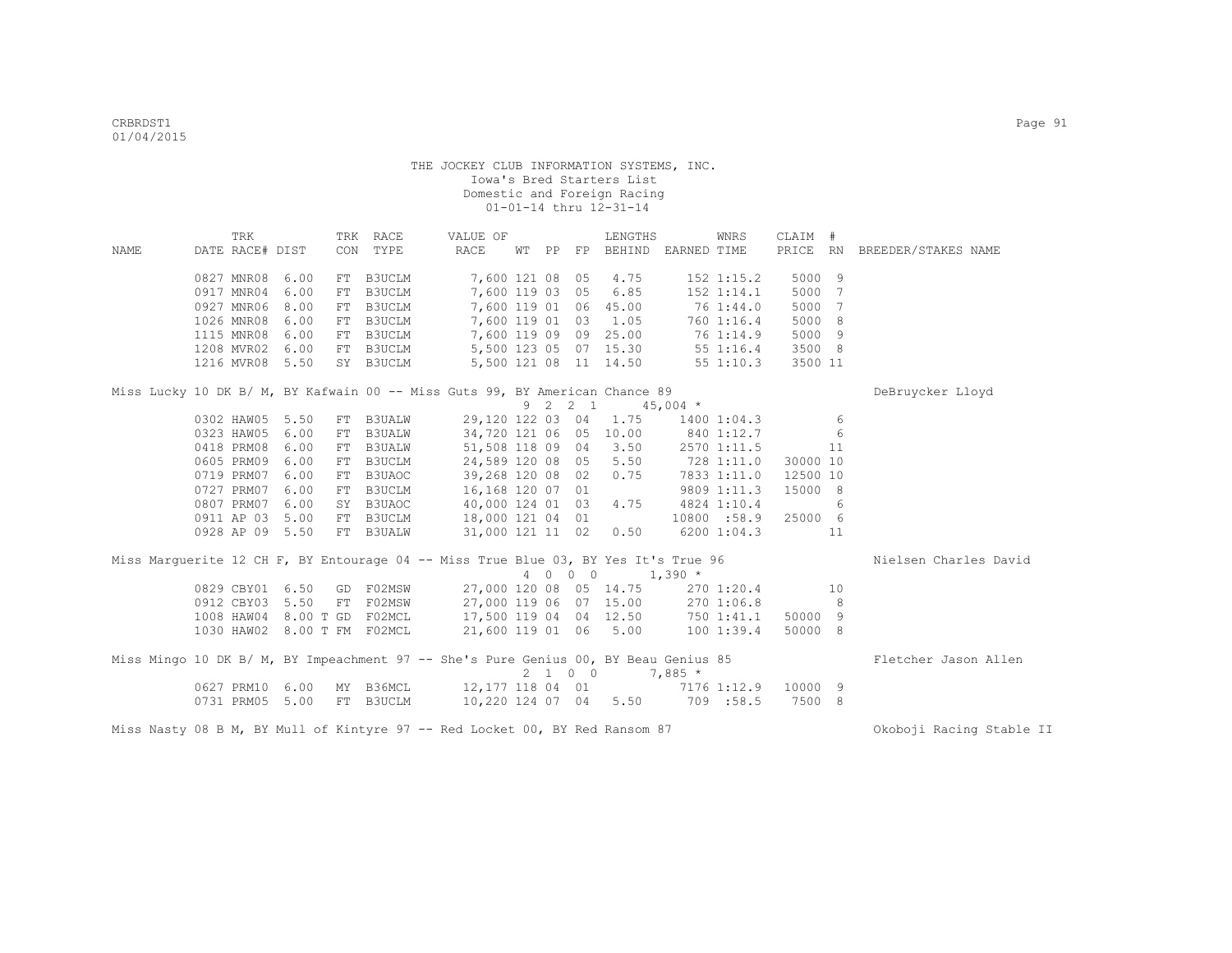THE JOCKEY CLUB INFORMATION SYSTEMS, INC. Iowa's Bred Starters List Domestic and Foreign Racing 01-01-14 thru 12-31-14 TRK TRK RACE VALUE OF LENGTHS WNRS CLAIM # NAME DATE RACE# DIST CON TYPE RACE WT PP FP BEHIND EARNED TIME PRICE RN BREEDER/STAKES NAME 1 0 0 0 461 \* 0515 PRM03 6.00 MY B3UWCL 19,968 120 06 05 8.00 461 1:12.6 7 Miss Sentry 11 DK B/ F, BY Einstein (BRZ) 02 -- Jiffener 90, BY Derby Wish 82 MAMAS Thoroughbreds, LLC 0629 PRM01 6.00 MY B36MCL 37,223 119 03 02 5.00 4661 0623, 223 119 03 02 5.00 4661 1:11.6 30000 6<br>38,687 118 04 01 23283 1:13.4 7 0731 PRM04 6.00 FT B36MSW 38,687 118 04 01 23283 1:13.4 7<br>0830 AP 06 8.00 TYL B3UALW 31,000 118 01 06 9.25 310 1:41.1 7 31,000 118 01 06 9.25 310 1:41.1 Miss Vashti 10 B M, BY Nobiz Like Shobiz 04 -- Fiji Honeymoon 03, BY Trippi 97 Christine Aaron Hicklin Mamakos & Jason Mamakos 8 2 1 2 29,202 \* 0516 PRM02 6.00 FT B36MCL 15,405 124 04 04 8.30 761 1:12.8 15000 9 0529 PRM09 6.00 FT B36MCL 23,151 123 09 02 7.75 4602 1:11.7 30000 9 0614 PRM04 6.00 FT B36MSW 38,687 123 07 04 5.85 1941 1:12.5 7 0629 PRM01 6.00 MY B36MCL 23,223 119 02 03 11.75 2796 1:11.6 25000 6 0712 PRM05 6.00 FT B36MCL 15,428 123 04 01 9185 1:13.5 15000 8 0724 PRM02 6.00 FT B3UCLM 12,868 123 07 01 7683 1:13.6 10000 7<br>0809 PRM04 6.00 FT B3UCLM 16,389 123 02 03 10.00 1949 1:10.8 15000 9 16,389 123 02 03 10.00 1949 1:10.8 15000 9 0905 CBY03 7.50 T GD B3UALW 34,200 121 06 08 18.10 285 1:32.2 8 Mr. Barry 07 B G, BY Broken Vow 97 -- Berry Berry 01, BY Defrere 92 Hunt Larry Sr. 19 3 3 2 78,377 \* 0123 OP 04 8.50 FT 4UCLM 17,200 119 06 05 8.75 516 1:49.0 7500 7 0220 OP 05 8.50 FT 4UWCL 17,500 116 02 06 9.10 50 1:47.0 7500 12 0306 OP 01 8.50 FT 4UCLM 18,000 116 05 07 11.50 120 1:47.1 7500 8 0327 OP 02 8.50 WF 3UCLM 18,200 119 02 04 7.75 910 1:46.2 7500 9<br>0420 PRM05 8.00 FT 4UCLM 12,500 116 06 05 13.75 373 1:40.8 5000 6 0420 PRM05 8.00 FT 4UCLM 12,500 116 06 05 13.75 373 1:40.8 5000 6<br>0511 PRM09 6.00 GD 3UCLM 19,946 120 03 01 11915 1:11.5 7500 8<br>0525 PRM04 6.00 MY 3UCLM 27,068 120 01 01 16263 1:09.9 15000 7 0511 PRM09 6.00 GD 3UCLM 0525 PRM04 6.00 MY 3UCLM 27,068 120 01 01 16263 1:09.9 15000 7<br>0601 PRM08 5.50 FT 3UAOC 39.957 120 07 02 1.25 8002 1:03.7 25000 8 0601 PRM08 5.50 FT 3UAOC 39,957 120 07 02 1.25 8002 1:03.7 0619 PRM04 6.00 SY 3UCLM 30,317 123 01 01 18272 1:09.9 25000 6 0704 PRM08 6.00 FT 3UALW 43,096 123 03 02 2.00 8823 1:10.3 6<br>0802 PRM05 6.00 FT 3USTK 78,325 118 02 03 3.35 7833 1:09.4 7 IOWA CLASSIC SPRINT S.

0802 PRM05 6.00 FT 3USTK 78,325 118 02 03 3.35 7833 1:09.4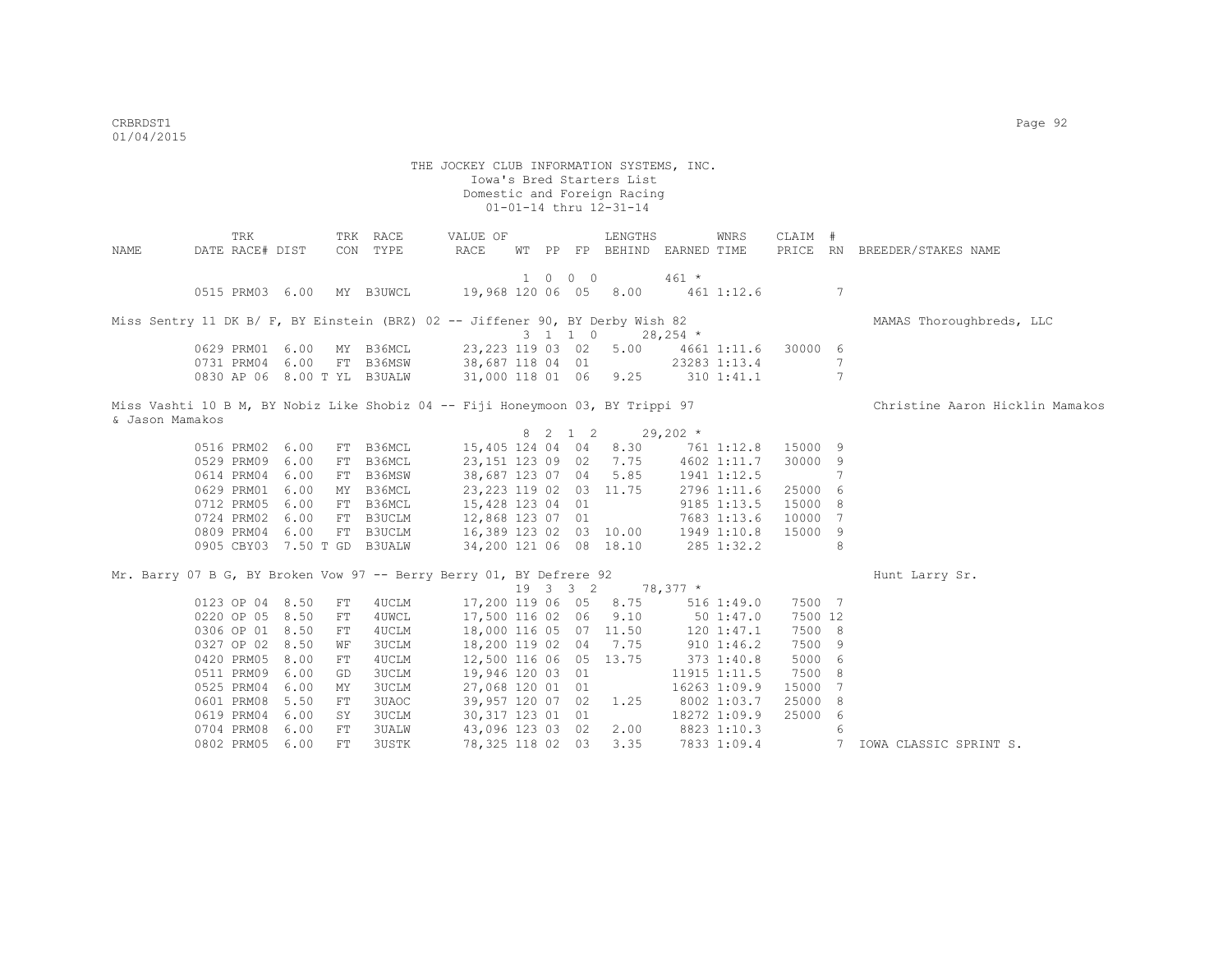|                  | TRK             |           |            | TRK RACE     | VALUE OF                                                                     |  |                              | LENGTHS                                         |             | WNRS         | CLAIM #  |                     |                              |
|------------------|-----------------|-----------|------------|--------------|------------------------------------------------------------------------------|--|------------------------------|-------------------------------------------------|-------------|--------------|----------|---------------------|------------------------------|
| NAME             | DATE RACE# DIST |           |            | CON TYPE     | RACE                                                                         |  |                              | WT PP FP BEHIND EARNED TIME                     |             |              |          |                     | PRICE RN BREEDER/STAKES NAME |
|                  |                 |           |            |              |                                                                              |  |                              |                                                 |             |              |          |                     |                              |
|                  | 0829 RP 07      | 6.00      | FT         | 3UCLM        | 24,457 120 08 07                                                             |  |                              | 5.55                                            |             | 85 1:10.1    | 20000 8  |                     |                              |
|                  | 0906 RP 03      | 7.00      | MΥ         | <b>3UCLM</b> | 12,660 120 05 02                                                             |  |                              | nk                                              |             | 2366 1:23.5  | 7500 7   |                     |                              |
|                  | 0920 RP 01      | 6.50      | FT         | 3USOC        | 13,500 120 02 04                                                             |  |                              | 0.70                                            |             | 804 1:17.1   |          | 6                   |                              |
|                  | 1010 RP 03      | 6.00      | SY         | <b>3UCLM</b> | 14,000 120 03 05                                                             |  |                              | 8.75                                            |             | 408 1:10.5   | 12500 10 |                     |                              |
|                  | 1018 RP 09      | 8.00      | FT         | 3UCLM        | 9,500 123 03 03                                                              |  |                              | 6.25                                            |             | 988 1:38.5   | 5000 11  |                     |                              |
|                  | 1113 RP 09      | 8.00      | ${\rm FT}$ | <b>3UCLM</b> | 8,500 123 02 04                                                              |  |                              | 1.10                                            |             | 479 1:41.2   | 5000 11  |                     |                              |
|                  | 1119 RP 06      | 6.00      | FT         | <b>3UCLM</b> | 9,500 120 07 09                                                              |  |                              | 5.85                                            | 851:11.8    |              | 5000 11  |                     |                              |
|                  | 1204 RP 07 6.50 |           | FT         | <b>3UCLM</b> |                                                                              |  |                              | 10,733 123 10 07 10.00                          | 85 1:17.5   |              | 5000 10  |                     |                              |
|                  |                 |           |            |              | Mr Derby 10 DK B/ G, BY Winter Glitter 97 -- Explict Star 04, BY Explicit 97 |  |                              |                                                 |             |              |          |                     | Eller Steve                  |
|                  |                 |           |            |              |                                                                              |  |                              | $6 \t1 \t0 \t0 \t9,311 \t\t*$                   |             |              |          |                     |                              |
|                  | 0626 PRM09 6.00 |           | SY         | 36MCL        |                                                                              |  |                              | 23, 176 123 01 09 17.25                         |             | 75 1:11.7    | 30000 10 |                     |                              |
|                  | 0713 PRM09      | 6.00      | FT         | 36MCL        | 15,405 123 04 09 25.10                                                       |  |                              |                                                 |             | 75 1:11.3    | 15000 9  |                     |                              |
|                  | 0727 PRM09      | 6.00      | FT         | 36MCL        | 12,177 123 06 05                                                             |  |                              | 6.25                                            |             | 276 1:14.7   | 7500 9   |                     |                              |
|                  | 0807 PRM03      | 6.00      | SY         | 36MCL        | 14,332 120 05 01                                                             |  |                              |                                                 |             | 8635 1:11.8  | 7500 6   |                     |                              |
|                  | 0824 CBY06      | 5.00 T FM |            | <b>3UCLM</b> |                                                                              |  |                              | 14,500 123 08 10 11.90 145 :58.1                |             |              | 12500 10 |                     |                              |
|                  | 0906 CBY06 6.00 |           | FT         | <b>3UCLM</b> |                                                                              |  |                              | 10,800 123 04 12 18.60                          |             | 105 1:12.3   | 6250 12  |                     |                              |
|                  |                 |           |            |              | Mr. Edge 10 DK B/ H, BY Added Edge 00 -- Beauty Times 05, BY Salt Lake 89    |  |                              |                                                 |             |              |          |                     |                              |
|                  |                 |           |            |              |                                                                              |  | $11 \quad 1 \quad 5 \quad 0$ |                                                 |             |              |          |                     | Anderberg Bertil             |
|                  | 0423 JAG01      |           |            | 4 UAV        |                                                                              |  |                              | $39,683*$<br>79,800 128 06 04 10.75 1020 2:17.6 |             |              |          |                     |                              |
|                  |                 | 2200m GD  |            |              |                                                                              |  |                              |                                                 |             |              |          | 6                   |                              |
|                  | 0513 JAG05      | 1730m GD  |            | 3UH77        | 87,000 123 06 04 6.05                                                        |  |                              |                                                 | $0\;1:46.4$ |              |          | 5                   |                              |
|                  | 0527 JAG06      | 2200m GD  |            | 4UH72        | 100,000 134 02 02 3.00                                                       |  |                              |                                                 |             | 3775 2:21.1  |          | 9<br>$\overline{4}$ |                              |
|                  | 0604 JAG06      | 2400m GD  |            | 3UAV         | 73,080 128 04 02 nk                                                          |  |                              |                                                 |             | 3144 2:32.9  |          |                     |                              |
|                  | 0719 JAG04      | 2200m GD  |            | 3UAV         | 174,000 132 05 04 26.85                                                      |  |                              |                                                 |             | 02:18.8      |          | $\overline{4}$      |                              |
|                  | 0810 JAG04      | 3200m GD  |            | 3UH 1        | 174,000 121 06 01                                                            |  |                              |                                                 |             | 14500 3:29.8 |          | 5                   |                              |
|                  | 0827 JAG01      | 2200m GD  |            | 3UH 1        | 79,800 132 03 02                                                             |  |                              | 1.50                                            |             | 2656 2:21.4  |          | 6                   |                              |
|                  | 0925 JAG04      | 2400m GD  |            | 3USTK        | 400,000 132 06 05 10.50                                                      |  |                              |                                                 |             | 2786 2:31.8  |          | $7\overline{ }$     | SKANSKA FALTRITTKLUBBENS     |
| JUBILEUMSLOPNING |                 |           |            |              |                                                                              |  |                              |                                                 |             |              |          |                     |                              |
|                  | 1012 TAB06      | 2000m GD  |            | 3UAV         | 400,000 130 07 05 15.10                                                      |  |                              |                                                 |             | 2764 2:03.8  |          | 8                   | SONGLINE CLASSIC             |
|                  | 1026 TAB02      | 2000m GD  |            | 3UH 2        | 190,000 130 01 02 no                                                         |  |                              |                                                 |             | 6068 2:06.9  |          | 8                   |                              |
|                  | 1109 JAG04      | 2400m GD  |            | 3UH76        | 95,000 137 05 02 hd                                                          |  |                              |                                                 |             | 2970 2:32.7  |          | 8                   |                              |

Mr. Montagu 10 DK B/ G, BY Noble Causeway 02 -- Justahamsandwich 02, BY Mutakddim 91 Prairie Lane Farms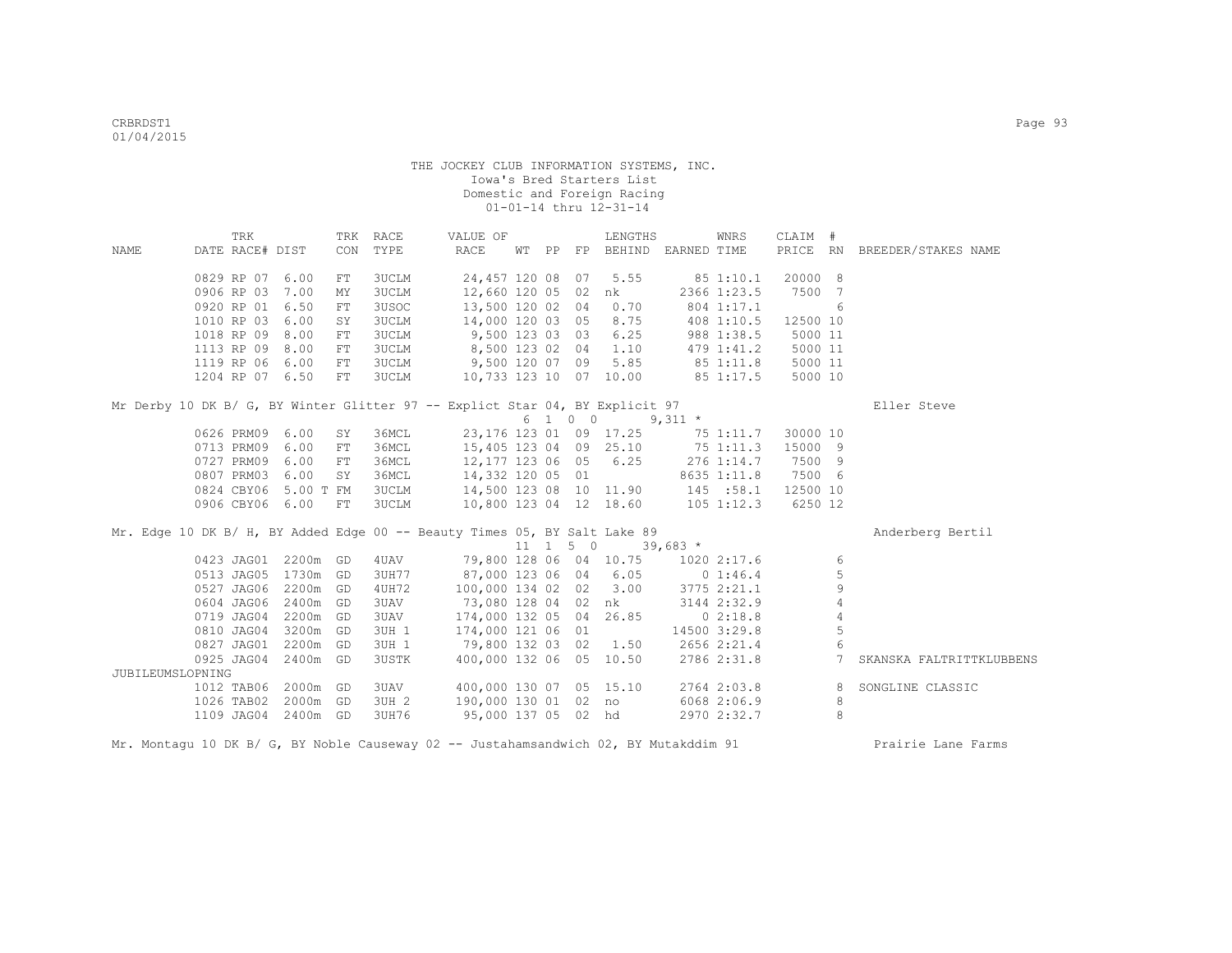|      | TRK             |                             |    | TRK RACE     | VALUE OF                                                                            |       |                 | LENGTHS                           |             | WNRS         | CLAIM #  |                 |                              |
|------|-----------------|-----------------------------|----|--------------|-------------------------------------------------------------------------------------|-------|-----------------|-----------------------------------|-------------|--------------|----------|-----------------|------------------------------|
| NAME | DATE RACE# DIST |                             |    | CON TYPE     | RACE                                                                                | WT PP |                 | FP BEHIND EARNED TIME             |             |              |          |                 | PRICE RN BREEDER/STAKES NAME |
|      |                 |                             |    |              |                                                                                     |       |                 |                                   |             |              |          |                 |                              |
|      |                 |                             |    |              |                                                                                     |       | 6 1 1 2         | $19,585$ *                        |             |              |          |                 |                              |
|      | 0509 PRM09 6.00 |                             | FT | 36MCL        | 23,174 120 07 03                                                                    |       |                 | 2.75                              |             | 2773 1:13.2  | 25000 8  |                 |                              |
|      | 0526 PRM04      | 6.00                        | GD | 36MCL        | 23,094 120 02 06 10.25                                                              |       |                 |                                   | $75$ 1:11.5 |              | 25000 8  |                 |                              |
|      | 0608 PRM04 6.00 |                             | FT | 36MCL        |                                                                                     |       |                 | 23, 217 120 04 02 14.00           |             | 4661 1:11.6  | 25000 6  |                 |                              |
|      | 0626 PRM09 6.00 |                             | SY | 36MCL        | 23,176 123 02 03 9.75                                                               |       |                 |                                   |             | 2796 1:11.7  | 30000 10 |                 |                              |
|      |                 | 0814 CBY04 8.50 T FM        |    | 3UMCL        | 14,500 123 08 04 5.00                                                               |       |                 |                                   |             | 580 1:44.6   | 20000 9  |                 |                              |
|      |                 | 0828 CBY02 7.50 T FM        |    | 3UMCL        | 14,500 123 03 01                                                                    |       |                 |                                   |             | 8700 1:31.8  | 20000 12 |                 |                              |
|      |                 |                             |    |              | Mr. Norfleet 10 B G, BY Northern Afleet 93 -- Captive Storm 03, BY Stormin Fever 94 |       |                 |                                   |             |              |          |                 | Idlewood Farm LLC            |
|      |                 |                             |    |              |                                                                                     |       | $5 \t1 \t2 \t0$ |                                   | $40,825$ *  |              |          |                 |                              |
|      | 0427 PRM06 5.50 |                             | SY | <b>3UALW</b> | 39,246 120 09 02                                                                    |       |                 | 6.25                              |             | 7813 1:05.0  |          | 11              |                              |
|      | 0515 PRM08      | 6.00                        | GD | 4UALW        |                                                                                     |       |                 | 39,333 119 07 02 0.75             |             | 7891 1:12.1  |          | $7\phantom{.0}$ |                              |
|      | 0608 PRM07 6.00 |                             | FT | <b>3UALW</b> | 39,332 120 01 01                                                                    |       |                 |                                   |             | 23673 1:11.0 |          | 7               |                              |
|      | 0711 PRM08 6.00 |                             | FT | <b>3UALW</b> | 39,957 123 06 05 8.75                                                               |       |                 |                                   |             | 9231:09.9    |          | $\,8\,$         |                              |
|      | 0901 CBY02 8.00 |                             | FT | <b>3UALW</b> | 35,000 118 03 06 18.00                                                              |       |                 |                                   |             | 525 1:37.0   |          | 6               |                              |
|      |                 |                             |    |              |                                                                                     |       |                 |                                   |             |              |          |                 |                              |
|      |                 |                             |    |              | M J Wyatt 11 DK B/ G, BY Winter Glitter 97 -- Aqqie O 04, BY Dignitas 89            |       |                 |                                   |             |              |          |                 | Rumbaugh Carroll             |
|      |                 |                             |    |              |                                                                                     |       | 8 0 0 2         | $5,301*$                          |             |              |          |                 |                              |
|      | 0503 PRM03      | 6.00                        | FT | 36MCL        | 15,471 116 04 03 5.50                                                               |       |                 |                                   |             | 1860 1:13.8  | 10000 6  |                 |                              |
|      | 0518 PRM02 6.00 |                             | FT | 36MCL        | 12,177 118 05 03                                                                    |       |                 | 2.25                              |             | 1435 1:13.4  | 7500 9   |                 |                              |
|      | 0530 PRM01      | 8.00                        | FT | 36MCL        | 23, 213 116 06 05 27.75                                                             |       |                 |                                   |             | 538 1:40.3   | 25000 6  |                 |                              |
|      | 0608 PRM09      | 6.00                        | FT | 36MCL        | 12,200 119 08 05                                                                    |       |                 | 5.75                              |             | 278 1:14.1   | 7500 8   |                 |                              |
|      | 0626 PRM05      | 6.00                        | MY | 36MCL        | 12,177 116 01 06 10.00                                                              |       |                 |                                   | 75 1:12.2   |              | 7500 9   |                 |                              |
|      | 0710 PRM09      | 6.00                        | FT | 36MCL        | 12, 113 119 12 05 14.20                                                             |       |                 |                                   | 269 1:12.0  |              | 7500 12  |                 |                              |
|      | 0719 PRM09      | 6.00                        | FT | 36MCL        |                                                                                     |       |                 | 12, 157 115 08 08 12.60 75 1:12.6 |             |              | 7500 10  |                 |                              |
|      | 0807 PRM05 8.50 |                             | SY | 36MCL        |                                                                                     |       |                 | 15,449 119 04 04 17.25            |             | 771 1:48.3   | 15000 7  |                 |                              |
|      |                 |                             |    |              |                                                                                     |       |                 |                                   |             |              |          |                 |                              |
|      |                 |                             |    |              | Mobilize 11 B F, BY War Front 02 -- Katy Smiles 02, BY Limit Out 95                 |       |                 |                                   |             |              |          |                 | Galyen Richard W. Mr. & Mrs. |
|      |                 |                             |    |              |                                                                                     |       | 6 1 1 3         |                                   | $40,595$ *  |              |          |                 |                              |
|      |                 | 0110 GP 10 8.00 T GD        |    | F03MSW       |                                                                                     |       |                 | 42,000 122 08 03 1.25             |             | 3780 1:38.3  |          | 11              |                              |
|      |                 | 0525 MTH04 8.50 T GD        |    | B3UMSW       |                                                                                     |       |                 | 35,620 117 02 02 2.75             |             | 7200 1:43.5  |          | 9               |                              |
|      |                 | 0629 MTH04 8.00 T FM B3UMSW |    |              | 36,620 117 09 03 0.75                                                               |       |                 |                                   |             | 3600 1:35.8  |          | 11              |                              |
|      |                 | 0725 SAR07 8.00 T FM B3UMSW |    |              | 83,000 118 07 09                                                                    |       |                 | 7.10                              |             | 415 1:36.3   |          | 9               |                              |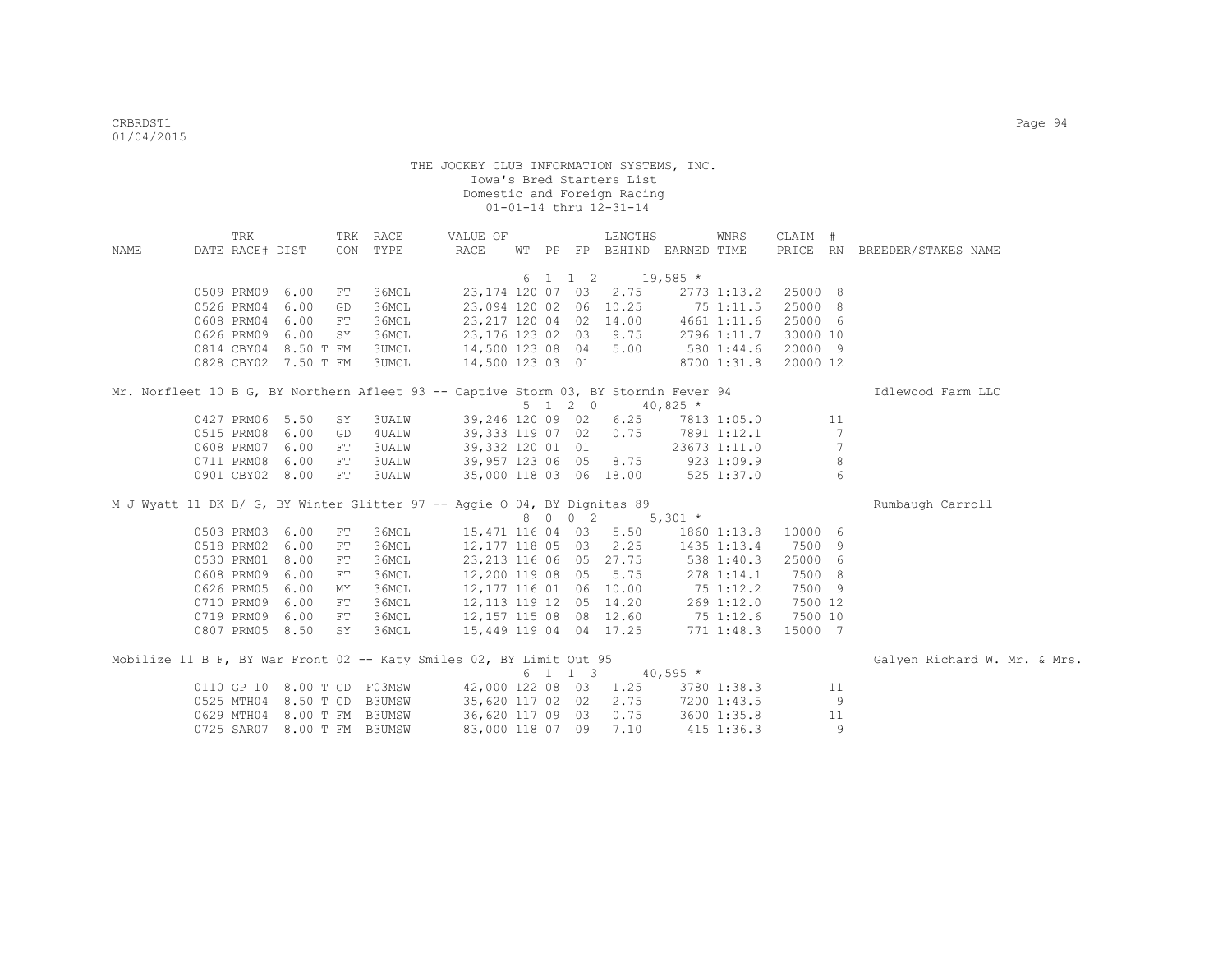|                                                                                 | TRK             |    | TRK RACE                    | VALUE OF                                                                          |  |         | LENGTHS                      |           | WNRS               | CLAIM #  |    |                                |
|---------------------------------------------------------------------------------|-----------------|----|-----------------------------|-----------------------------------------------------------------------------------|--|---------|------------------------------|-----------|--------------------|----------|----|--------------------------------|
| NAME                                                                            | DATE RACE# DIST |    | CON TYPE                    | <b>RACE</b>                                                                       |  |         | WT PP FP BEHIND EARNED TIME  |           |                    |          |    | PRICE RN BREEDER/STAKES NAME   |
|                                                                                 |                 |    | 0912 LRL07 8.50 T FM B3UMSW | 40,000 120 04 01                                                                  |  |         |                              |           | 22800 1:43.4       |          | 12 |                                |
|                                                                                 |                 |    | 1206 GP 01 8.50 T FM B3UALW | 35,400 118 09 03                                                                  |  |         |                              |           | $5.50$ 2800 1:42.4 |          | 14 |                                |
|                                                                                 |                 |    |                             |                                                                                   |  |         |                              |           |                    |          |    |                                |
|                                                                                 |                 |    |                             | Molly Seven 10 B M, BY Stormy Atlantic 94 -- Carson's Pearl 05, BY Carson City 87 |  |         |                              |           |                    |          |    | Paradise Stable LLC            |
|                                                                                 |                 |    |                             |                                                                                   |  | 7 0 1 1 |                              | $5,212$ * |                    |          |    |                                |
|                                                                                 | 0502 PRM01 5.00 |    | FT B3UWCL                   | 15,336 117 01 06 21.30                                                            |  |         |                              | 75 :58.5  |                    | 12500 6  |    |                                |
|                                                                                 | 0516 PRM03 5.00 |    | FT B3UCLM                   | 10,222 123 06 04 13.75                                                            |  |         |                              |           | 715 : 58.5         | 7500 7   |    |                                |
|                                                                                 | 0529 PRM07 5.00 |    | FT B3UCLM                   | 11,815 119 04 05 11.25                                                            |  |         |                              |           | 308 :58.7          | 15000 8  |    |                                |
|                                                                                 | 0614 PRM05 5.00 |    | FT B3UCLM                   | 11,602 119 10 02 0.50                                                             |  |         |                              |           | 2791 1:00.2        | 10000 10 |    |                                |
|                                                                                 | 0626 PRM01 5.50 |    | MY B3UCLM                   | 10,224 120 05 06 19.90                                                            |  |         |                              | 75 1:06.1 |                    | 7500 6   |    |                                |
|                                                                                 | 0713 PRM07 5.00 |    | FT B3UCLM                   | 18,010 116 06 07 9.75                                                             |  |         |                              | 75:59.0   |                    | 12500 8  |    |                                |
|                                                                                 | 0731 PRM05 5.00 |    | FT B3UCLM                   | 10,220 118 05 03 4.50                                                             |  |         |                              |           | 1173 :58.5         | 7500 8   |    |                                |
|                                                                                 |                 |    |                             |                                                                                   |  |         |                              |           |                    |          |    |                                |
|                                                                                 |                 |    |                             | Montana Rocky 12 CH C, BY Corinthian 03 -- Nikkiandme 05, BY Orientate 98         |  |         |                              |           |                    |          |    | Debruycker Lloyd               |
|                                                                                 |                 |    |                             |                                                                                   |  | 2000    |                              | $966 *$   |                    |          |    |                                |
|                                                                                 | 0622 PRM09 5.00 | FT | 02MSW                       | 38,643 118 07 05 12.85                                                            |  |         |                              |           | 891 :59.2          |          | 9  |                                |
|                                                                                 | 0706 PRM05 5.00 | FT | 02MSW                       | 38,622 119 03 07 14.50                                                            |  |         |                              |           | 75 :59.2           |          | 10 |                                |
|                                                                                 |                 |    |                             | Movin Gold 08 DK B/ G, BY Wild Gold 90 -- Rockin' Storm 94, BY Storm a Head 86    |  |         |                              |           |                    |          |    | Jack Peters & Charlotte Peters |
|                                                                                 |                 |    |                             |                                                                                   |  | 4 0 0 0 |                              | $335 *$   |                    |          |    |                                |
|                                                                                 | 0329 WRD09 6.00 | FT | 4UCLM                       |                                                                                   |  |         | 7,500 124 12 10 12.25        |           | 80 1:11.3          | 5000 12  |    |                                |
|                                                                                 | 0422 WRD05 6.00 | MY | 3UCLM                       | 8,550 124 06 11 12.25                                                             |  |         |                              |           | 80 1:12.3          | 5000 11  |    |                                |
|                                                                                 | 0607 FMT03 4.00 | FT | 3UCLM                       | 4,770 124 04 06 3.50                                                              |  |         |                              | 90:46.0   |                    | 5000 8   |    |                                |
|                                                                                 | 0822 RP 03 6.00 | FT | 3UCLM                       | 10,284 120 07 09 15.05                                                            |  |         |                              | 85 1:10.5 |                    | 5000 9   |    |                                |
|                                                                                 |                 |    |                             |                                                                                   |  |         |                              |           |                    |          |    |                                |
|                                                                                 |                 |    |                             | Must Be Sweet 09 CH M, BY Mustanfar 01 -- Salty But Sweet 97, BY Salt Lake 89     |  |         |                              |           |                    |          |    | J. K Farms                     |
|                                                                                 |                 |    |                             |                                                                                   |  |         | $3 \t1 \t0 \t0 \t24.544 \t*$ |           |                    |          |    |                                |
|                                                                                 | 0518 PRM08 6.00 |    | FT B3UALW                   | 39,288 120 09 01 23556 1:11.6                                                     |  |         |                              |           |                    |          | 9  |                                |
|                                                                                 | 0629 PRM07 6.00 |    | MY B3UALW                   | 43,096 123 04 05 7.75 913 1:10.1                                                  |  |         |                              |           |                    |          | 6  |                                |
|                                                                                 | 0807 PRM07 6.00 |    | SY B3UAOC                   | 40,000 116 04 06 14.50                                                            |  |         |                              | 751:10.4  |                    |          | 6  |                                |
| Mutti Blues 06 DK B/ G, BY Mutakddim 91 -- Rainbow Heart 89, BY Never a Lark 77 |                 |    |                             |                                                                                   |  |         |                              |           |                    |          |    | Leech Linda M.                 |
|                                                                                 |                 |    |                             |                                                                                   |  | 7 0 1 2 |                              | $7,510 *$ |                    |          |    |                                |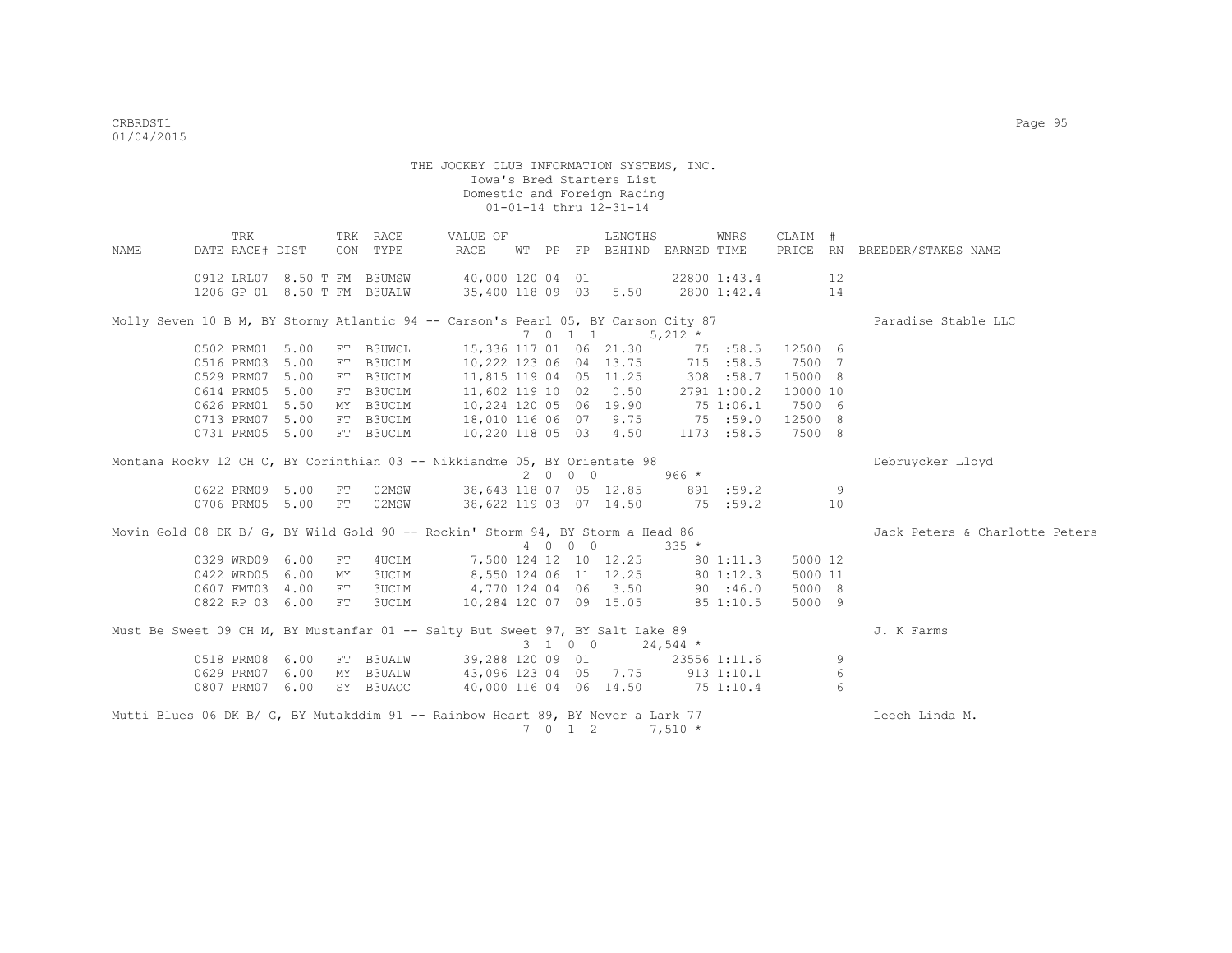|      | TRK                       |      |     | TRK RACE      | VALUE OF                                                                               |  |                             | LENGTHS                     |                | WNRS            | CLAIM #          |                 |                              |
|------|---------------------------|------|-----|---------------|----------------------------------------------------------------------------------------|--|-----------------------------|-----------------------------|----------------|-----------------|------------------|-----------------|------------------------------|
| NAME | DATE RACE# DIST           |      | CON | TYPE          | RACE                                                                                   |  |                             | WT PP FP BEHIND EARNED TIME |                |                 |                  |                 | PRICE RN BREEDER/STAKES NAME |
|      |                           |      |     |               |                                                                                        |  |                             |                             |                |                 |                  |                 |                              |
|      | 0426 PRM03                | 6.00 | FT  | 3USTR         | 23, 195 120 03 07 18.15                                                                |  |                             |                             |                | 751:12.0        |                  | $7\phantom{.0}$ |                              |
|      | 0515 PRM02                | 5.00 | MY  | 4UCLM         | 13,093 119 07                                                                          |  |                             | 06 4.65                     | 75 :58.8       |                 | 5000             | 7               |                              |
|      | 0526 PRM05                | 6.00 | GD  | 3UCLM         | 10,000 120 09 04 2.55                                                                  |  |                             |                             |                | 485 1:11.5      | 4000             | 9               |                              |
|      | 0614 PRM03                | 6.00 | FT  | 3UCLM         | 11,000 120 05 05 6.75                                                                  |  |                             |                             | $321$ $1:11.8$ |                 | 4000             | 9               |                              |
|      | 0629 PRM02                | 5.50 | MY  | 3UCLM         | 11,116 120 04 02 1.75                                                                  |  |                             |                             |                |                 | 2878 1:04.7 4000 | - 6             |                              |
|      | 0713 PRM03                | 6.00 | FT  | 3UCLM         | 13, 113 120 01 03 5.25                                                                 |  |                             |                             |                | 1949 1:12.0     | 10000            | -9              |                              |
|      | 0726 PRM01 6.00           |      | FT  | 3UCLM         | 10,536 120 01 03 2.35                                                                  |  |                             |                             |                | $1727$ $1:11.3$ | 4000 6           |                 |                              |
|      |                           |      |     |               | My Bella Notte 10 DK B/ M, BY Political Force 03 -- My Latifah 06, BY El Corredor 97   |  |                             |                             |                |                 |                  |                 | Poindexter H. Allen          |
|      |                           |      |     |               |                                                                                        |  | 10 2 2 0                    |                             | $33,390*$      |                 |                  |                 |                              |
|      | 0420 PRM09                | 6.00 |     | FT B3UWCL     | 17,942 123 09 02 4.25                                                                  |  |                             |                             |                | 3523 1:12.6     |                  | 11              |                              |
|      | 0502 PRM09                | 6.00 | FT  | B3UCLM        | 17,987 120 03 01                                                                       |  |                             |                             |                | 10686 1:13.3    | 15000 9          |                 |                              |
|      | 0525 PRM07                | 5.50 | MY  | B3UCLM        | 15,355 123 06 01                                                                       |  |                             |                             |                | 9809 1:05.1     | 15000 8          |                 |                              |
|      | 0607 PRM09                | 6.00 | MY  | <b>B3UALW</b> | 39,288 123 01 09 21.35 75 1:11.3                                                       |  |                             |                             |                |                 |                  | 9               |                              |
|      | 0627 PRM05                | 6.00 | MY  | <b>B3UALW</b> | 39,342 120 03 02 nk                                                                    |  |                             |                             |                | 7911 1:11.7     |                  | 6               |                              |
|      | 0719 PRM07                | 6.00 | FT  | B3UAOC        | 39,268 123 05 10 26.25 75 1:11.0                                                       |  |                             |                             |                |                 |                  | 10              |                              |
|      | 0801 PRM07                | 6.00 | FT  | 3UCLM         | 15,428 117 01 08 17.70 75 1:11.1                                                       |  |                             |                             |                |                 | 5000 8           |                 |                              |
|      | 0808 PRM09                | 6.00 | FT  | <b>B3UALW</b> | 39,288 120 07 05 5.50                                                                  |  |                             |                             |                | $906$ 1:11.6    |                  | 9               |                              |
|      | 0830 RP 05 8.32           |      |     | FT B3UCLM     | 8,968 122 09 05 9.60                                                                   |  |                             |                             |                | 245 1:43.8      | 5000 9           |                 |                              |
|      | 0918 RP 01 8.00           |      |     | FT B3UCLM     | 10,979 122 07 07 6.60                                                                  |  |                             |                             | 85 1:40.4      |                 | 5000 8           |                 |                              |
|      |                           |      |     |               |                                                                                        |  |                             |                             |                |                 |                  |                 |                              |
|      |                           |      |     |               | My Bria 11 B F, BY Jump Start 99 -- Acajou 03, BY Horse Chestnut (SAF) 95              |  | $1 \quad 0 \quad 0 \quad 0$ |                             | $826 *$        |                 |                  |                 | Poindexter H. Allen          |
|      | 1203 RP 07 6.00 FT B35MSW |      |     |               | 28,000 120 09 05 4.25                                                                  |  |                             |                             |                | 826 1:12.6      | $\sim$ 11        |                 |                              |
|      |                           |      |     |               |                                                                                        |  |                             |                             |                |                 |                  |                 |                              |
|      |                           |      |     |               | My Buddy Shack 11 CH G, BY Sir Shackleton 01 -- Itsy Bitsy Kitty 06, BY Formal Gold 93 |  |                             |                             |                |                 |                  |                 | Windsor Thoroughbreds        |
|      |                           |      |     |               |                                                                                        |  | 6 0 0 0                     |                             | $430 *$        |                 |                  |                 |                              |
|      | 0316 SUN11 5.50           |      | FT  | 35MCL         |                                                                                        |  |                             | 9,256 117 12 10 15.10       |                | 55 1:04.1       | 6500 12          |                 |                              |
|      | 0509 PRM03                | 8.32 | FT  | 36MCL         | 15,471 119 03 06 44.75                                                                 |  |                             |                             |                | 75 1:47.3       | 15000 6          |                 |                              |
|      | 0605 PRM05                | 5.50 | FT  | 36MCL         | 12,157 119 08 06 13.50                                                                 |  |                             |                             |                | 75 1:06.8       | 7500 10          |                 |                              |
|      | 0620 PRM09                | 6.00 | FT  | 36MCL         | 12,157 118 07 07 8.85                                                                  |  |                             |                             |                | 75 1:14.4       | 7500 10          |                 |                              |
|      | 0703 PRM09                | 8.32 | FT  | 36MCL         | 13,119 118 01                                                                          |  |                             | 08 26.50                    |                | 75 1:46.8       | 15000 10         |                 |                              |
|      | 0717 PRM09                | 8.00 | FT  | 36MCL         | 13, 143 118 01 09 29.55                                                                |  |                             |                             |                | 75 1:41.6       | 12500 9          |                 |                              |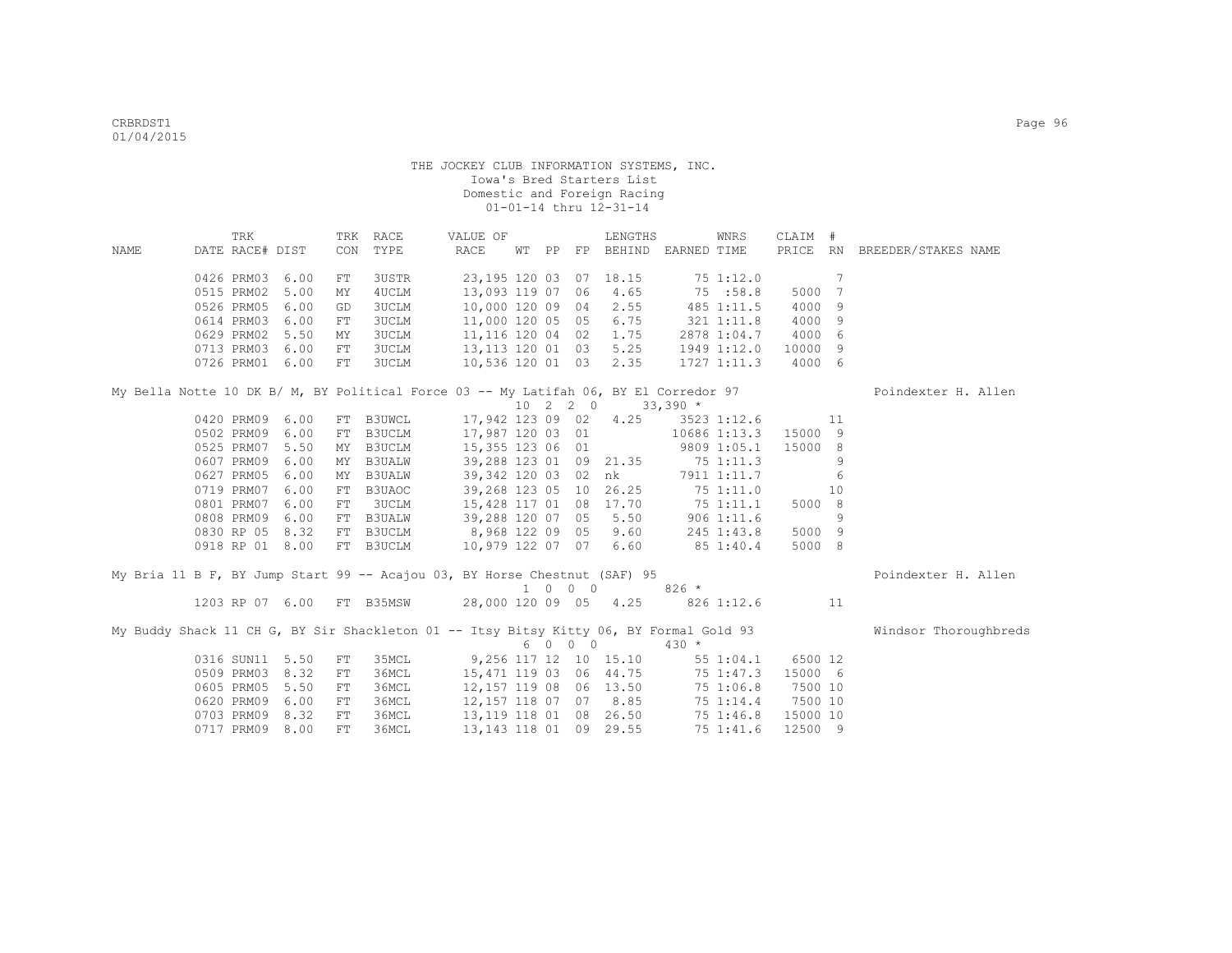|      | TRK                                                                                             |      |    | TRK RACE                            | VALUE OF                                                                            |  |          | LENGTHS                |                                                                       | WNRS         | CLAIM #  |    |                              |
|------|-------------------------------------------------------------------------------------------------|------|----|-------------------------------------|-------------------------------------------------------------------------------------|--|----------|------------------------|-----------------------------------------------------------------------|--------------|----------|----|------------------------------|
| NAME | DATE RACE# DIST                                                                                 |      |    | CON TYPE                            | RACE                                                                                |  |          |                        | WT PP FP BEHIND EARNED TIME                                           |              |          |    | PRICE RN BREEDER/STAKES NAME |
|      |                                                                                                 |      |    |                                     |                                                                                     |  |          |                        |                                                                       |              |          |    |                              |
|      | My Star Oasis 11 DK B/ F, BY Wild Gold 90 -- Star Escort 00, BY End Sweep 91                    |      |    |                                     |                                                                                     |  |          |                        |                                                                       |              |          |    | Hazen William E. Jr.         |
|      |                                                                                                 |      |    |                                     |                                                                                     |  | 5 0 0 0  |                        | $2,161$ *                                                             |              |          |    |                              |
|      | 0126 OP 06 6.00                                                                                 |      |    | FT F03MSW                           |                                                                                     |  |          |                        | 55,000 121 06 05 12.75 1650 1:12.6                                    |              |          | 8  |                              |
|      | 0217 OP 06 6.00                                                                                 |      |    | FT FO3MSW<br>FT FO3MSW<br>FT B36MSW |                                                                                     |  |          |                        | 57,000 119 06 11 22.25 190 1:12.4                                     |              |          | 11 |                              |
|      | 0308 OP 07 6.00                                                                                 |      |    |                                     |                                                                                     |  |          |                        | 60,000 120 06 12 19.80 171 1:11.5<br>38,619 118 10 06 13.50 75 1:05.8 |              |          | 12 |                              |
|      | 0419 PRM09 5.50                                                                                 |      |    |                                     |                                                                                     |  |          |                        |                                                                       |              |          | 10 |                              |
|      | 0503 PRM06 6.00                                                                                 |      |    | FT B36MSW                           |                                                                                     |  |          |                        | 38,577 118 07 06 8.25 75 1:12.8                                       |              |          | 12 |                              |
|      | Mystified Money 11 CH G, BY Save Big Money 03 -- Wideeyednmystified 05, BY Lord Carson 92       |      |    |                                     |                                                                                     |  |          |                        |                                                                       |              |          |    | Kevin Hulse & Tammie Hulse   |
|      |                                                                                                 |      |    |                                     |                                                                                     |  |          |                        | $10 \quad 1 \quad 0 \quad 1 \quad 10,882 \div$                        |              |          |    |                              |
|      | 0523 PRM09                                                                                      | 6.00 | FT | 36MSW                               |                                                                                     |  |          |                        | 38,599 118 09 09 21.60 75 1:12.2                                      |              |          | 11 |                              |
|      | 0608 PRM04                                                                                      | 6.00 | FT | 36MCL                               |                                                                                     |  |          |                        | 23, 217 119 01 06 22.50 75 1:11.6                                     |              | 30000 6  |    |                              |
|      | 0703 PRM09                                                                                      | 8.32 | FT | 36MCL                               |                                                                                     |  |          |                        | 13, 119 118 03 07 24. 25 75 1: 46. 8                                  |              | 15000 10 |    |                              |
|      | 0717 PRM09                                                                                      | 8.00 | FT | 36MCL                               | 13, 143 118 03 01                                                                   |  |          |                        |                                                                       | 8439 1:41.6  | 12500 9  |    |                              |
|      | 0801 PRM09                                                                                      | 8.50 | FT | 3UCLM                               |                                                                                     |  |          | 12,823 119 08 03 10.50 |                                                                       | 1513 1:46.5  | 10000 9  |    |                              |
|      | 0822 IND06 7.50 T FM                                                                            |      |    | <b>3UCLM</b>                        |                                                                                     |  |          |                        | 24,960 118 07 08 20.75 240 1:29.6                                     |              | 25000 8  |    |                              |
|      | 0912 IND03 8.32                                                                                 |      | FT | 3UCLM                               |                                                                                     |  |          | 18,000 118 01 07 14.75 |                                                                       | 180 1:44.5   | 15000 7  |    |                              |
|      | 0930 IND03 8.50                                                                                 |      | FT | 3UCLM                               |                                                                                     |  |          |                        | 10,500 118 06 08 30.50 105 1:44.7                                     |              | 6000 9   |    |                              |
|      | 1122 MNR06 8.00                                                                                 |      | FT | 3UCLM                               | 9,000 118 02 05 10.10                                                               |  |          |                        |                                                                       | 180 1:40.6   | 9000 7   |    |                              |
|      | 1204 TP 02 8.00                                                                                 |      | FT | 3UCLM                               | 6,500 120 04 10 33.35                                                               |  |          |                        | $0\;1:40.8$                                                           |              | 5000 10  |    |                              |
|      | Natalies Storm 09 DK B/ M, BY Storm Catcher 99 -- Natalies Commander 01, BY Deputy Commander 94 |      |    |                                     |                                                                                     |  |          |                        |                                                                       |              |          |    | Bain Larry D                 |
|      |                                                                                                 |      |    |                                     |                                                                                     |  | 10 4 0 0 |                        | $39,664$ *                                                            |              |          |    |                              |
|      | 0418 PRM02 6.00                                                                                 |      |    | FT B3UWCL                           |                                                                                     |  |          | 12,500 120 02 05 4.50  |                                                                       | 368 1:12.8   |          | 8  |                              |
|      | 0427 PRM03                                                                                      | 6.00 |    | FT B3USTR                           |                                                                                     |  |          | 23,222 120 05 05 13.50 |                                                                       | 538 1:11.1   |          | 6  |                              |
|      | 0516 PRM05                                                                                      | 5.50 |    |                                     | FT B3UCLM 12,776 120 03 04 3.65 890 1:05.1                                          |  |          |                        |                                                                       |              | 5000 8   |    |                              |
|      | 0529 PRM05                                                                                      | 6.00 |    | FT B3UCLM                           | 17,385 119 07 04 7.75                                                               |  |          |                        | 868 1:10.9                                                            |              | 7500 7   |    |                              |
|      | 0612 PRM01                                                                                      | 6.00 |    | FT B3UCLM                           | 13,604 120 03 01                                                                    |  |          |                        |                                                                       | 9114 1:13.9  | 4000 7   |    |                              |
|      | 0710 PRM04                                                                                      | 6.00 |    | FT B3UCLM                           | 15,446 123 01 01                                                                    |  |          |                        |                                                                       | 10311 1:11.3 | 5000 8   |    |                              |
|      | 0803 PRM05 6.00                                                                                 |      |    |                                     |                                                                                     |  |          |                        |                                                                       |              | 10000 7  |    |                              |
|      | 0828 CBY03 7.50 T FM B3UCLM                                                                     |      |    |                                     | FT B3UCLM 14,446 121 02 07 8.45 75 1:11.2<br>FM B3UCLM 14,500 119 01 01 8700 1:31.5 |  |          |                        |                                                                       |              | 7500 12  |    |                              |
|      | 0911 CBY02 8.50 T FM B3UCLM                                                                     |      |    |                                     | 15,220 119 04 01                                                                    |  |          |                        |                                                                       | 8700 1:43.0  | 7500 12  |    |                              |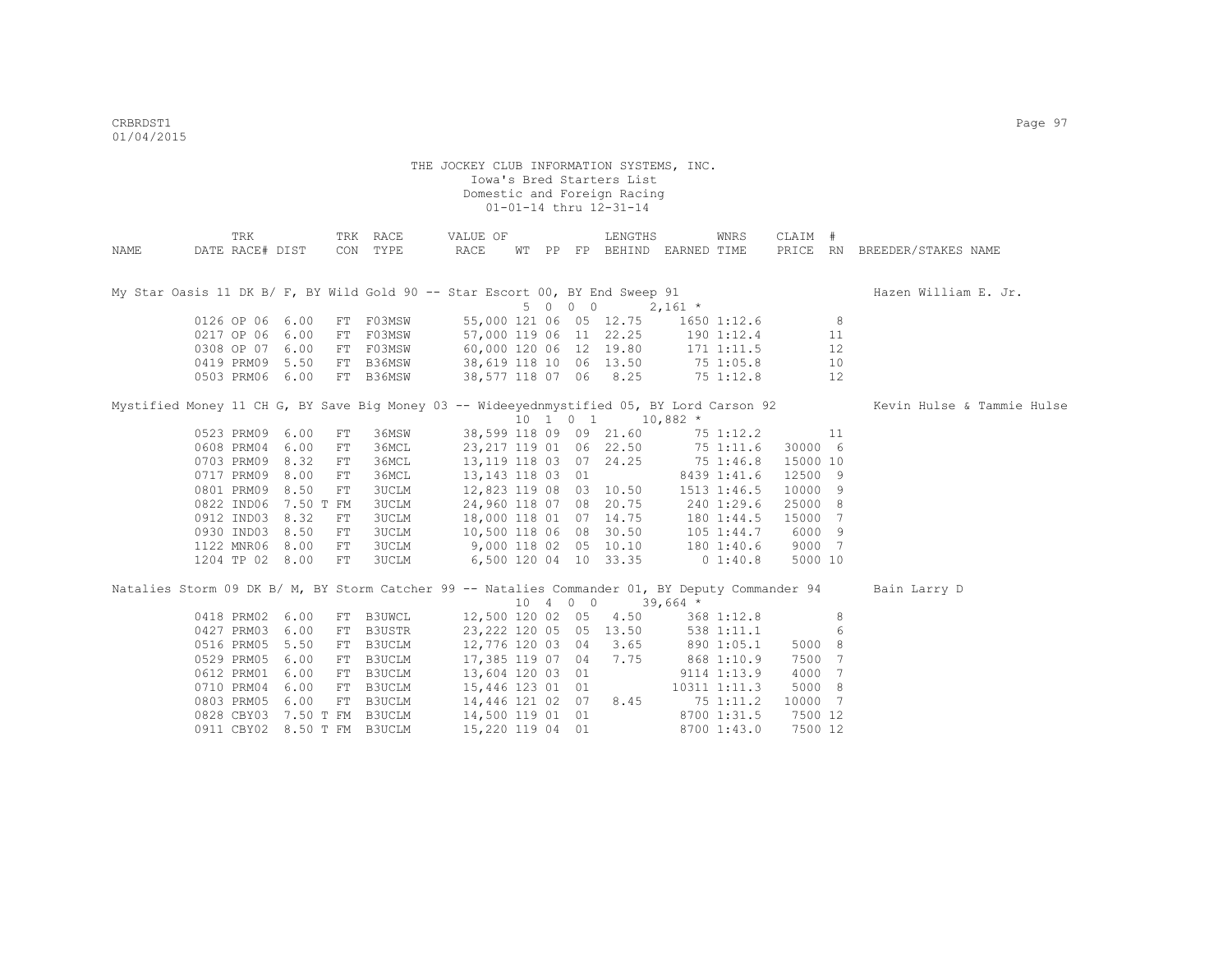|      | TRK                                                                                 |    | TRK RACE      | VALUE OF                               |  |                             | LENGTHS                           |                   | WNRS               | CLAIM #         |    |                               |
|------|-------------------------------------------------------------------------------------|----|---------------|----------------------------------------|--|-----------------------------|-----------------------------------|-------------------|--------------------|-----------------|----|-------------------------------|
| NAME | DATE RACE# DIST                                                                     |    | CON TYPE      | RACE                                   |  |                             | WT PP FP BEHIND EARNED TIME       |                   |                    |                 |    | PRICE RN BREEDER/STAKES NAME  |
|      |                                                                                     |    |               |                                        |  |                             |                                   |                   |                    |                 |    |                               |
|      | 1025 HAW01 5.50 T FM B3UCLM                                                         |    |               | 14,180 121 07 08 11.60                 |  |                             |                                   |                   | 100 1:03.9 16000 9 |                 |    |                               |
|      | Net Gain 12 B C, BY Include 97 -- Triple o' Five 05, BY Elusive Quality 93          |    |               |                                        |  |                             |                                   |                   |                    |                 |    | Lane Thoroughbreds LLC        |
|      |                                                                                     |    |               |                                        |  | 3 0 1 0                     |                                   | $19,350$ *        |                    |                 |    |                               |
|      | 1025 BEL07 6.50                                                                     | GD | 02MSW         |                                        |  |                             | 75,000 120 10 04 11.50            |                   | 3750 1:17.5        |                 | 10 |                               |
|      | 1119 AQU09 8.00                                                                     | FT |               | 02MSW 72,000 120 10 04 6.85            |  |                             |                                   |                   | 3600 1:37.4        |                 | 10 |                               |
|      | 1212 AQU02 8.32                                                                     | GD |               | 02MSW 60,000 120 05 02 no 12000 1:43.1 |  |                             |                                   |                   |                    | $6\overline{6}$ |    |                               |
|      |                                                                                     |    |               |                                        |  |                             |                                   |                   |                    |                 |    |                               |
|      | Nevaehs Rae 10 B M, BY Spring At Last 03 -- Lady Sky Racer 97, BY Skywalker 82      |    |               |                                        |  |                             |                                   |                   |                    |                 |    | Umdenstock Lonnie             |
|      |                                                                                     |    |               |                                        |  |                             | 10 5 1 4 107,558 *                |                   |                    |                 |    |                               |
|      | 0420 PRM09 6.00                                                                     |    | FT B3UWCL     | 17,942 123 08 03                       |  |                             | 4.30                              |                   | 2114 1:12.6        | 15000 11        |    |                               |
|      | 0511 PRM04 8.32                                                                     | MY | <b>B3UCLM</b> | 18,010 120 07 03                       |  |                             | 3.00                              | 2149 1:46.0       |                    | 15000 8         |    |                               |
|      | 0523 PRM03 6.00                                                                     |    | FT B3UCLM     | 18,022 123 05 01                       |  |                             |                                   | 10745 1:11.6      |                    | 15000 8         |    |                               |
|      | 0607 PRM03 6.00                                                                     |    | MY B3UCLM     | 15,613 123 06 01                       |  |                             | $9940$ 1:11.2                     |                   |                    | 15000 6         |    |                               |
|      | 0620 PRM08 8.32                                                                     |    | FT B3UALW     | 39,288 120 09 01                       |  |                             |                                   |                   | 23556 1:43.9       |                 | 9  |                               |
|      | 0629 PRM07 6.00                                                                     |    | MY B3UALW     | 43,096 123 02 01                       |  |                             |                                   |                   | 26470 1:10.1       |                 | 6  |                               |
|      | 0807 PRM07 6.00                                                                     |    | SY B3UAOC     | 40,000 120 06 01                       |  |                             |                                   |                   | 24122 1:10.4       | 20000 6         |    |                               |
|      | 0904 RP 02 5.00 T FM B3USOC                                                         |    |               | 21,500 124 03 02                       |  |                             | 1.75                              | 4266 :56.1        |                    |                 | 7  |                               |
|      | 0913 RP 05 5.00 T FM B3USOC                                                         |    |               | 17,500 121 06 03                       |  |                             | 1.80                              |                   | 1896 : 56.7        |                 | 8  |                               |
|      | 1010 RP 01 6.00                                                                     |    | SY B3UCLM     | 21,000 120 01 03                       |  |                             | 4.00                              |                   | 2300 1:11.1        | 20000 6         |    |                               |
|      | Never Hide 11 CH G, BY Run Away and Hide 06 -- Worldly Gal 94, BY Houston 86        |    |               |                                        |  |                             |                                   |                   |                    |                 |    | Run Away and Hide Syndicate & |
|      | High Point Bloodstock                                                               |    |               |                                        |  |                             |                                   |                   |                    |                 |    |                               |
|      |                                                                                     |    |               |                                        |  | 2001                        | $4,810 *$                         |                   |                    |                 |    |                               |
|      | 0427 PRM06 5.50                                                                     | SY | 3UALW         | 39,246 118 03 09 21.05 75 1:05.0       |  |                             |                                   |                   |                    |                 | 11 |                               |
|      | 0608 PRM07 6.00                                                                     | FT | 3UALW         |                                        |  |                             | 39,332 116 05 03 5.00             |                   | 4735 1:11.0        |                 | 7  |                               |
|      |                                                                                     |    |               |                                        |  |                             |                                   |                   |                    |                 |    |                               |
|      | Nine Lives Cat 12 B G, BY Bravo Bull 97 -- The Great Catsby 01, BY Tomorrows Cat 95 |    |               |                                        |  |                             |                                   |                   |                    |                 |    | Iowa State University         |
|      |                                                                                     |    |               |                                        |  | $1 \quad 0 \quad 0 \quad 0$ |                                   | $270 *$           |                    |                 |    |                               |
|      | 0830 CBY05 5.50                                                                     | FT | 02MSW         |                                        |  |                             | 27,000 120 06 09 74.50 270 1:05.0 |                   |                    |                 | 9  |                               |
|      | Noble Vision 10 B G, BY Noble Causeway 02 -- We Will See 04, BY Commendable 97      |    |               |                                        |  |                             |                                   |                   |                    |                 |    | Moeller Tom L                 |
|      |                                                                                     |    |               |                                        |  | 7 4 0 1                     |                                   | $34,139$ *        |                    |                 |    |                               |
|      | 0127 TUP05 7.50 T FM 4UMOC                                                          |    |               | 11,000 122 04 08                       |  |                             |                                   | $9.30$ 110 1:30.9 |                    |                 | 10 |                               |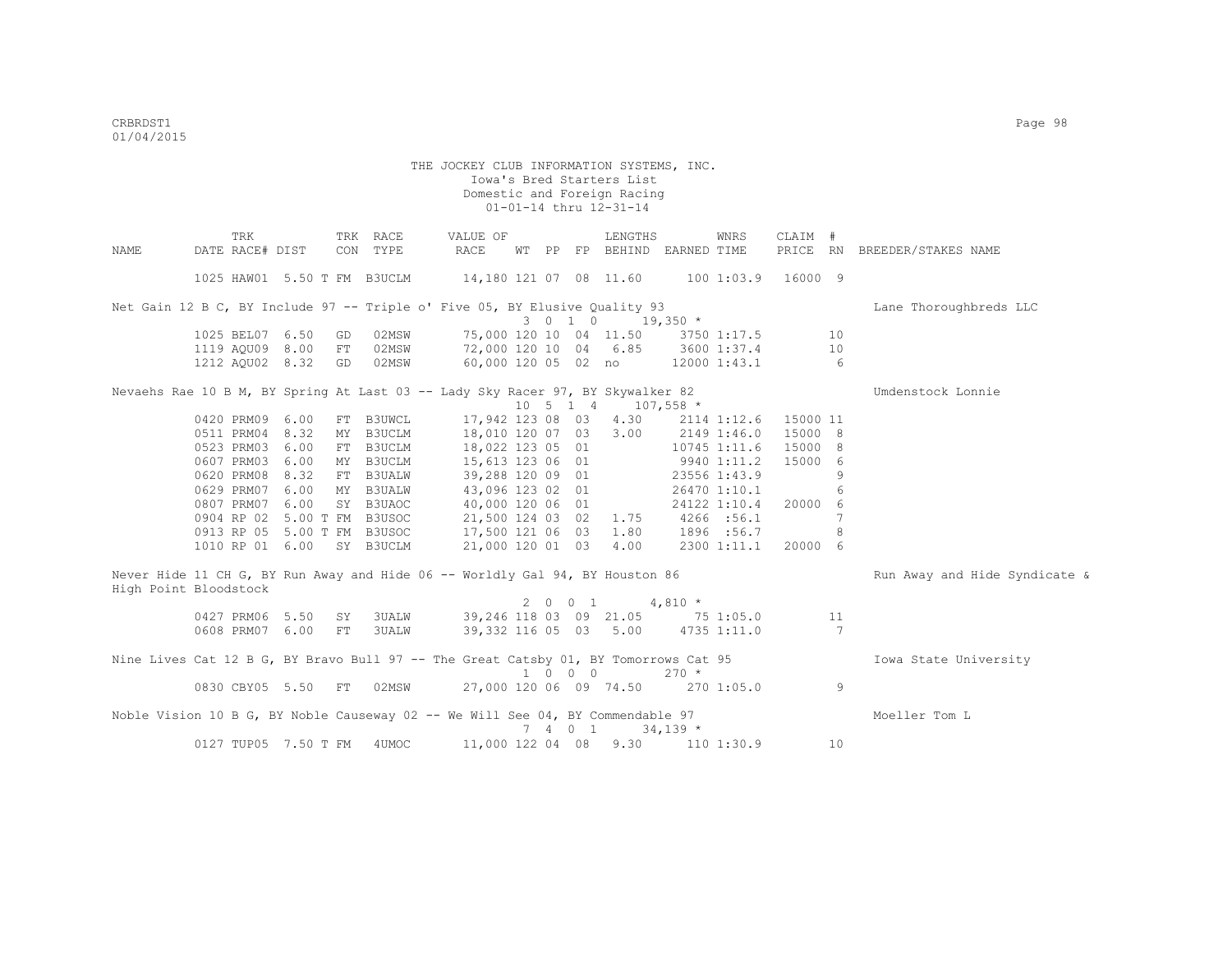|      | TRK                                                                                       |           |     | TRK RACE     | VALUE OF                |       |         | LENGTHS                |                    | WNRS            | CLAIM #  |                |                              |
|------|-------------------------------------------------------------------------------------------|-----------|-----|--------------|-------------------------|-------|---------|------------------------|--------------------|-----------------|----------|----------------|------------------------------|
| NAME | DATE RACE# DIST                                                                           |           | CON | TYPE         | RACE                    | WT PP |         | FP BEHIND EARNED TIME  |                    |                 |          |                | PRICE RN BREEDER/STAKES NAME |
|      |                                                                                           |           |     |              |                         |       |         |                        |                    |                 |          |                |                              |
|      | 0219 TUP08                                                                                | 8.00 T FM |     | 3UMOC        | 11,000 123 05 08 12.60  |       |         |                        | $110$ $1:37.3$     |                 |          | 10             |                              |
|      | 0508 PRM07                                                                                | 6.00      | MΥ  | 36MCL        | 12,177 123 03 01        |       |         |                        |                    | 7176 1:14.3     | 7500 9   |                |                              |
|      | 0607 PRM02                                                                                | 8.32      | MΥ  | <b>3UCLM</b> | 12,802 123 04 01        |       |         |                        |                    | 7508 1:45.7     | 7500 10  |                |                              |
|      | 0704 PRM02                                                                                | 8.32      | FT  | <b>3UCLM</b> | 14,169 123 02 03        |       |         | 3.25                   |                    | $1704$ $1:45.0$ | 7500 6   |                |                              |
|      | 0720 PRM05                                                                                | 6.00      | FT  | <b>3UCLM</b> | 14,114 120 06 01        |       |         |                        |                    | 8346 1:11.5     | 7500 9   |                |                              |
|      | 0801 PRM07                                                                                | 6.00      | FT  | <b>3UCLM</b> | 15,428 123 03 01        |       |         |                        |                    | $9185$ $1:11.1$ | 5000 8   |                |                              |
|      |                                                                                           |           |     |              |                         |       |         |                        |                    |                 |          |                |                              |
|      | No Mire Mas 10 DK B/ M, BY Seeking the Best (IRE) 01 -- La Otra 97, BY Personal Flag 83   |           |     |              |                         |       | 1 0 0 0 |                        | $75 *$             |                 |          |                | Kilpatrick Mark Alan         |
|      |                                                                                           |           |     |              |                         |       |         |                        |                    |                 |          |                |                              |
|      | 0726 PRM09 6.00 FT B36MCL                                                                 |           |     |              | 12,157 123 06 08 26.50  |       |         |                        |                    | 75 1:12.9       | 7500 10  |                |                              |
|      | Noodles 10 DK B/ G, BY Humming 96 -- Curable Cutie 99, BY Malthus 92                      |           |     |              |                         |       |         |                        |                    |                 |          |                | Hansen Donald C. DVM         |
|      |                                                                                           |           |     |              |                         |       | 9 1 0 1 |                        | $10,742$ *         |                 |          |                |                              |
|      | 0502 PRM04                                                                                | 6.00      | FT  | <b>3UWCL</b> | 17,987 120 03 06        |       |         | 8.75                   |                    | 75 1:12.9       |          | 9              |                              |
|      | 0518 PRM07                                                                                | 6.00      | FT  | <b>3UCLM</b> | 17,943 123 04 07 10.85  |       |         |                        |                    | $75$ $1:11.8$   | 15000 11 |                |                              |
|      | 0526 PRM09                                                                                | 8.32      | FT  | <b>3UCLM</b> | 14, 114 120 06 05 11.60 |       |         |                        |                    | 321 1:44.5      | 10000 9  |                |                              |
|      | 0612 PRM02                                                                                | 6.00      | FT  | <b>3UCLM</b> | 17,987 117 06 05        |       |         | 6.35                   |                    | 411 1:12.7      | 12500 9  |                |                              |
|      | 0627 PRM02                                                                                | 6.00      | GD  | <b>3UCLM</b> | 12,846 123 08 06        |       |         | 7.75                   | 75 1:10.8          |                 | 10000 8  |                |                              |
|      | 0705 PRM04                                                                                | 8.32      | GD  | <b>3UCLM</b> | 9,707 120 05 04         |       |         | 4.75                   |                    | 667 1:44.8      | 10000 9  |                |                              |
|      | 0718 PRM09                                                                                | 8.50      | FT  | <b>3UCLM</b> | 12,802 117 03 01        |       |         |                        |                    | 7508 1:46.8     | 7500 10  |                |                              |
|      | 0814 CBY07                                                                                | 6.00      | FT  | 3UCLM        | 11,500 123 06 03        |       |         | 7.25                   |                    | 1150 1:12.0     | 6250 10  |                |                              |
|      | 0823 CBY07 8.32                                                                           |           | FT  | 3UCLM        | 11,500 123 06 04        |       |         | 5.50                   |                    | 460 1:44.1      | 6250 10  |                |                              |
|      |                                                                                           |           |     |              |                         |       |         |                        |                    |                 |          |                |                              |
|      | No Time Limit 10 DK B/ G, BY Fullbridled 01 -- Paster's Dutchess 99, BY Paster's Caper 91 |           |     |              |                         |       |         |                        |                    |                 |          |                | Nielsen Charles D.           |
|      |                                                                                           |           |     |              |                         |       | 6 1 2 0 |                        | $44,240$ *         |                 |          |                |                              |
|      | 0427 PRM06                                                                                | 5.50      | SY  | 3UALW        | 39,246 120 02 07        |       |         |                        | $9.80$ $75$ 1:05.0 |                 |          | 11             |                              |
|      | 0510 PRM02                                                                                | 8.00      | GD  | 3UAOC        | 39, 311 118 07 02 3.75  |       |         |                        | 7872 1:40.1        |                 |          | 8              |                              |
|      | 0531 PRM09                                                                                | 8.50      | MY  | 3UALW        | 39,288 120 07 02        |       |         | 0.75                   | 7852 1:47.2        |                 |          | $\overline{9}$ |                              |
|      | 0619 PRM09                                                                                | 8.32      | SY  | 3UALW        | 39,244 120 03 01        |       |         |                        |                    | 23381 1:43.8    |          | 12             |                              |
|      | 0802 PRM10                                                                                | 8.50      | FT  | A4USTK       | 95,200 118 08 04        |       |         | 7.25                   |                    | 4760 1:45.3     |          | 8              | RALPH HAYES S.               |
|      | 0830 CBY03 8.32                                                                           |           | FT  | 3UAOC        |                         |       |         | 30,000 119 07 07 11.50 |                    | 300 1:42.6      |          | 10             |                              |
|      |                                                                                           |           |     |              |                         |       |         |                        |                    |                 |          |                |                              |

Odes of Pindar 10 DK B/ G, BY Nobiz Like Shobiz 04 -- American Baby 02, BY Conquistador Cielo 79 Christine Hicklin Mamakos & Elizabeth Valando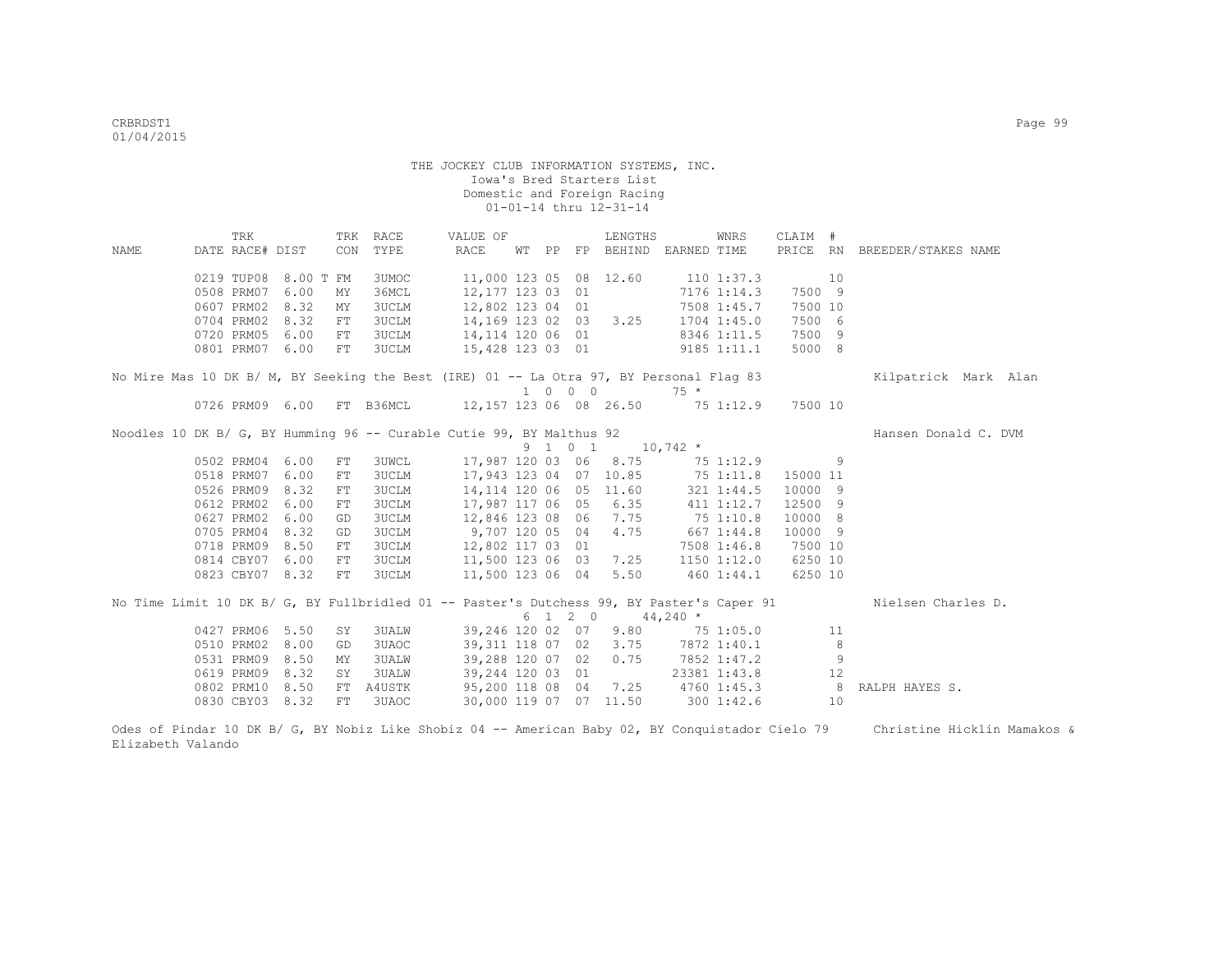| NAME | TRK<br>DATE RACE# DIST     |      |            | TRK RACE<br>CON TYPE | VALUE OF<br>RACE                                                                    | WT PP |         | LENGTHS                | FP BEHIND EARNED TIME                     | WNRS                | CLAIM #  |                 | PRICE RN BREEDER/STAKES NAME       |
|------|----------------------------|------|------------|----------------------|-------------------------------------------------------------------------------------|-------|---------|------------------------|-------------------------------------------|---------------------|----------|-----------------|------------------------------------|
|      |                            |      |            |                      |                                                                                     |       |         |                        | $2 \t 0 \t 0 \t 1,194 \t \star$           |                     |          |                 |                                    |
|      | 0509 PRM09 6.00            |      | FT         | 36MCL                |                                                                                     |       |         |                        | 23, 174 120 01 04 3.75 845 1:13.2 25000 8 |                     |          |                 |                                    |
|      | 0522 PRM09                 | 6.00 | FT         | 36MCL                |                                                                                     |       |         |                        | 15,384 123 09 05 3.50 349 1:13.2          |                     | 15000 10 |                 |                                    |
|      |                            |      |            |                      | O' Gilligan 11 DK B/ G, BY Impeachment 97 -- Ceecat 01, BY Sir Cat 93               |       |         |                        |                                           |                     |          |                 | McGraw Verle                       |
|      |                            |      |            |                      |                                                                                     |       | 6 0 0 0 |                        | $1,150$ *                                 |                     |          |                 |                                    |
|      | 0503 PRM03 6.00            |      | ${\rm FT}$ | 36MCL                |                                                                                     |       |         |                        | 15,471 116 03 04 15.25 775 1:13.8         |                     | 10000 6  |                 |                                    |
|      | 0518 PRM02 6.00            |      | FT         | 36MCL                | 12,177 118 04 09 11.75                                                              |       |         |                        |                                           | 75 1:13.4           | 7500 9   |                 |                                    |
|      | 0605 PRM05 5.50            |      | FT         | 36MCL                | 12,157 119 10 09 18.50                                                              |       |         |                        |                                           | 75 1:06.8           | 7500 10  |                 |                                    |
|      | 0703 PRM09 8.32            |      | FT         | 36MCL                | 13, 119 118 04 10 65.80                                                             |       |         |                        |                                           | 75 1:46.8           | 15000 10 |                 |                                    |
|      | 0724 PRM04 6.00            |      | FT         |                      | 36MCL 10,000 115 01 06 29.00 75 1:13.6 7500 6                                       |       |         |                        |                                           |                     |          |                 |                                    |
|      | 0802 PRM02 6.00            |      | FT         | 36MCL                | 15,428 115 02 08 21.50 75 1:13.2                                                    |       |         |                        |                                           |                     | 10000 8  |                 |                                    |
|      |                            |      |            |                      | Oh My Gravy 10 DK B/ G, BY Repent 99 -- My Place Tonight 01, BY Out of Place 87     |       |         |                        |                                           |                     |          |                 | Hobbs William L.                   |
|      |                            |      |            |                      |                                                                                     |       |         |                        | 8 0 4 0 4 5, 331 *                        |                     |          |                 |                                    |
|      | 0419 PRM07 6.00            |      | FT         | 3UALW                |                                                                                     |       |         | 51,529 118 10 09 10.00 | 75 1:10.6                                 |                     |          | 10              |                                    |
|      | 0504 PRM08                 | 8.32 | FT.        | 3UAOC                |                                                                                     |       |         | 31,000 120 07 07 15.60 | 751:42.1                                  |                     |          | $7\phantom{.0}$ |                                    |
|      | 0607 PRM08                 | 8.50 | MY         | A3USTK               |                                                                                     |       |         | 84,000 116 01 05 12.60 |                                           | 2520 1:44.5         |          | 8               | CYCLONES H.                        |
|      | 0626 PRM08                 | 8.32 | SY         | 3UALW                | 43,096 118 01 02                                                                    |       |         | nk                     |                                           | 8823 1:43.6         |          | 6               |                                    |
|      | 0710 PRM08                 | 8.50 | ${\rm FT}$ | 3UALW                | 40,212 120 03 02                                                                    |       |         | 0.50                   |                                           | 8498 1:46.4         |          | 7               |                                    |
|      | 0802 PRM10                 | 8.50 | FT         | A4USTK               | 95,200 116 04 02                                                                    |       |         |                        |                                           |                     |          |                 | 2.00 19040 1:45.3 8 RALPH HAYES S. |
|      | 0830 CBY03 8.32            |      | FT         | 3UAOC <b>Service</b> |                                                                                     |       |         |                        | 30,000 119 06 02 5.75 6000 1:42.6         |                     |          | 10              |                                    |
|      | 0913 CBY11 7.50 T FM 3UAOC |      |            |                      |                                                                                     |       |         |                        | 30,000 119 06 12 7.55 300 1:28.7          |                     |          | 12              |                                    |
|      |                            |      |            |                      |                                                                                     |       |         |                        |                                           |                     |          |                 |                                    |
|      |                            |      |            |                      | Old Aunt Esther 08 DK B/ M, BY Added Edge 00 -- Scarlett's Gift 03, BY Skywalker 82 |       | 3 0 0 0 |                        | $153 *$                                   |                     |          |                 | Hargens Bob                        |
|      | 0223 FON09 4.00            |      |            |                      | FT B3UCLM 5,100 123 05 08 6.05                                                      |       |         |                        | 0.36.8                                    |                     | 5000 9   |                 |                                    |
|      | 0314 FON02 4.00            |      |            | FT B3UCLM            | 5,100 123 07 08 4.95 0 :47.4                                                        |       |         |                        |                                           |                     | 5000 8   |                 |                                    |
|      | 0330 FON09 6.00            |      |            | FT B3UCLM            |                                                                                     |       |         |                        | 5,100 118 01 05 15.75 153 1:16.2          |                     | 5000 9   |                 |                                    |
|      |                            |      |            |                      |                                                                                     |       |         |                        |                                           |                     |          |                 |                                    |
|      |                            |      |            |                      | One Hot Tamolly 10 DK B/ M, BY Olmodavor 99 -- Flying High 04, BY Labeeb (GB) 92    |       |         |                        |                                           |                     |          |                 | Trimble Dick                       |
|      |                            |      |            |                      |                                                                                     |       |         |                        | 8 1 2 2 16,243 *                          |                     |          |                 |                                    |
|      | 0502 PRM09                 | 6.00 | <b>FT</b>  | <b>B3UCLM</b>        |                                                                                     |       |         | 17,987 120 08 03 7.00  |                                           | 2137 1:13.3 15000 9 |          |                 |                                    |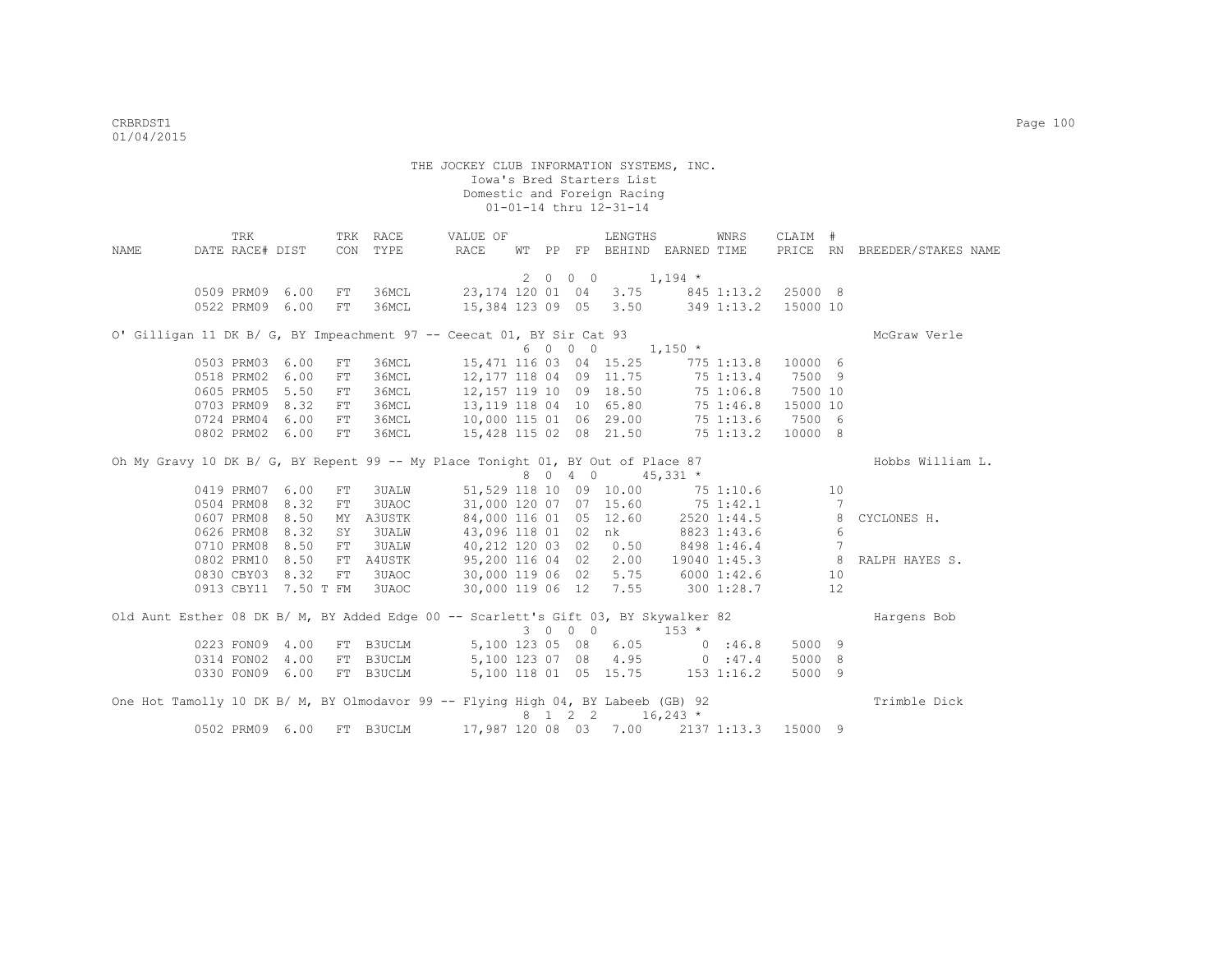|       |                 | TRK |      |            | TRK RACE                     | VALUE OF                                                                                |    |         | LENGTHS           |                                     | WNRS        | CLAIM #  |   |                                                                                                                    |
|-------|-----------------|-----|------|------------|------------------------------|-----------------------------------------------------------------------------------------|----|---------|-------------------|-------------------------------------|-------------|----------|---|--------------------------------------------------------------------------------------------------------------------|
| NAMF. | DATE RACE# DIST |     |      |            | CON TYPE                     | RACE                                                                                    | WТ |         |                   | PP FP BEHIND EARNED TIME            |             | PRICE RN |   | BREEDER/STAKES NAME                                                                                                |
|       | 0516 PRM09 5.50 |     |      | FT         | B3UCLM                       | 17,987 124 02 03 1.75                                                                   |    |         |                   |                                     | 2137 1:06.1 | 15000 9  |   |                                                                                                                    |
|       | 0605 PRM07 6.00 |     |      | FT         | <b>B3UCLM</b>                | 17,922 123 01 05                                                                        |    |         | 6.80              | 404 1:12.3                          |             | 15000 12 |   |                                                                                                                    |
|       | 0620 PRM06      |     | 6.00 | FT         | B3UCLM                       | 17,922 123 09 06                                                                        |    |         | 8.50              | 75 1:11.6                           |             | 15000 12 |   |                                                                                                                    |
|       | 0703 PRM01 8.50 |     |      | FT         | B3UCLM                       | 12,867 123 07 05                                                                        |    |         | 8.80              | $295$ 1:49.4                        |             | 10000 7  |   |                                                                                                                    |
|       | 0712 PRM02 6.00 |     |      | FT         | B3UCLM                       | 12,221 117 05 02 6.00                                                                   |    |         |                   |                                     | 2431 1:11.9 | 5000 7   |   |                                                                                                                    |
|       | 0808 PRM05 5.50 |     |      |            | FT B3UCLM                    | 12,758 119 10 02 nk 2464 1:06.1                                                         |    |         |                   |                                     |             | 7500 12  |   |                                                                                                                    |
|       | 0830 CBY07 5.50 |     |      |            | FT B3UCLM                    | 10,500 123 08 01                                                                        |    |         |                   | 63001:06.4                          |             | 6250 10  |   |                                                                                                                    |
|       |                 |     |      |            |                              | One Hundred Proof 08 B G, BY Friends Lake 01 -- Northern Lane 02, BY Northern Afleet 93 |    |         |                   |                                     |             |          |   | Prairie Lane Farms                                                                                                 |
|       | 0508 PRM02 6.00 |     |      |            |                              | 23, 171 116 02 08 29.00                                                                 |    |         | 7 0 0 1 4,872 $*$ |                                     |             |          | 8 |                                                                                                                    |
|       | 0524 PRM03 8.32 |     |      | FT<br>$FT$ | 4USOC                        |                                                                                         |    |         |                   | 751:11.9                            |             | 7500 7   |   |                                                                                                                    |
|       | 0606 PRM05 6.00 |     |      | FT         | <b>3UCLM</b><br><b>3UWCL</b> |                                                                                         |    |         |                   | 23, 195 118 03 04 12.00 1161 1:45.0 |             | 7500 7   |   |                                                                                                                    |
|       | 0620 PRM03 8.32 |     |      | FT         | <b>3UCLM</b>                 | 14, 137 120 07 08 22.50 75 1:44.3                                                       |    |         |                   | 14, 158 121 04 06 13.50 75 1:10.7   |             | 7500     | 8 |                                                                                                                    |
|       | 0717 PRM04      |     | 6.00 | FT         | <b>3UCLM</b>                 | 16,009 120 03 03 6.25 1907 1:11.3                                                       |    |         |                   |                                     |             | 5000     | 8 |                                                                                                                    |
|       | 0726 PRM04 6.00 |     |      | FT         | <b>3UCLM</b>                 | 11, 116 120 05 04 8.50 719 1:12.4                                                       |    |         |                   |                                     |             | 4000 6   |   |                                                                                                                    |
|       | 0803 PRM02 5.50 |     |      | FT         | <b>3UCLM</b>                 | 15,467 119 07 04                                                                        |    |         | 5.00              |                                     | 860 1:04.4  | 10000 7  |   |                                                                                                                    |
|       |                 |     |      |            |                              |                                                                                         |    |         |                   |                                     |             |          |   |                                                                                                                    |
|       |                 |     |      |            |                              | One Quick Trick 09 DK B/ G, BY Winter Glitter 97 -- Trickntreat 88, BY Clever Trick 76  |    |         | $2 \t0 \t1 \t1$   | $3,816$ *                           |             |          |   | Bogash Gene                                                                                                        |
|       | 0719 PRM09 6.00 |     |      | FT         | 36MCL                        | 12, 157 119 10 03 8.25 1424 1:12.6                                                      |    |         |                   |                                     |             | 7500 10  |   |                                                                                                                    |
|       | 0727 PRM09 6.00 |     |      | FT         | 36MCL                        | 12, 177 123 04 02 2.50 2392 1:14.7                                                      |    |         |                   |                                     |             | 7500 9   |   |                                                                                                                    |
|       |                 |     |      |            |                              |                                                                                         |    |         | 5 0 2 0 15,486 *  |                                     |             |          |   | Only a Pacemaker 11 B G, BY Seeking the Best (IRE) 01 -- Only Imagine 02, BY Honour and Glory 93 River Ridge Ranch |
|       | 0418 PRM09 5.50 |     |      | FT         | 36MCL                        | 21,793 118 07 04                                                                        |    |         |                   | $6.75$ $1071$ $1:05.9$              |             | 30000 12 |   |                                                                                                                    |
|       | 0526 PRM04 6.00 |     |      | GD         | 36MCL                        | 23,094 118 05 04                                                                        |    |         | 5.00              | $1156$ $1:11.5$                     |             | 30000 8  |   |                                                                                                                    |
|       | 0626 PRM09      |     | 6.00 | SY         | 36MCL                        | 23,176 115 10 02                                                                        |    |         | 8.00              | 4583 1:11.7                         |             | 25000 10 |   |                                                                                                                    |
|       | 0717 PRM02      |     | 6.00 | FT         | 36MSW                        | 38,687 119 02 05 1.50                                                                   |    |         |                   | 895 1:12.1                          |             |          | 7 |                                                                                                                    |
|       | 0801 PRM04 6.00 |     |      | FT         | 36MSW                        |                                                                                         |    |         |                   | 38,709 118 06 02 no 7781 1:11.5     |             |          | 6 |                                                                                                                    |
|       |                 |     |      |            |                              | Ooey Gooey 11 DK B/ G, BY Political Force 03 -- Rocktheboat 96, BY Summer Squall 87     |    | 6 1 3 0 |                   | 48,345 *                            |             |          |   | Paradise Stable LLC                                                                                                |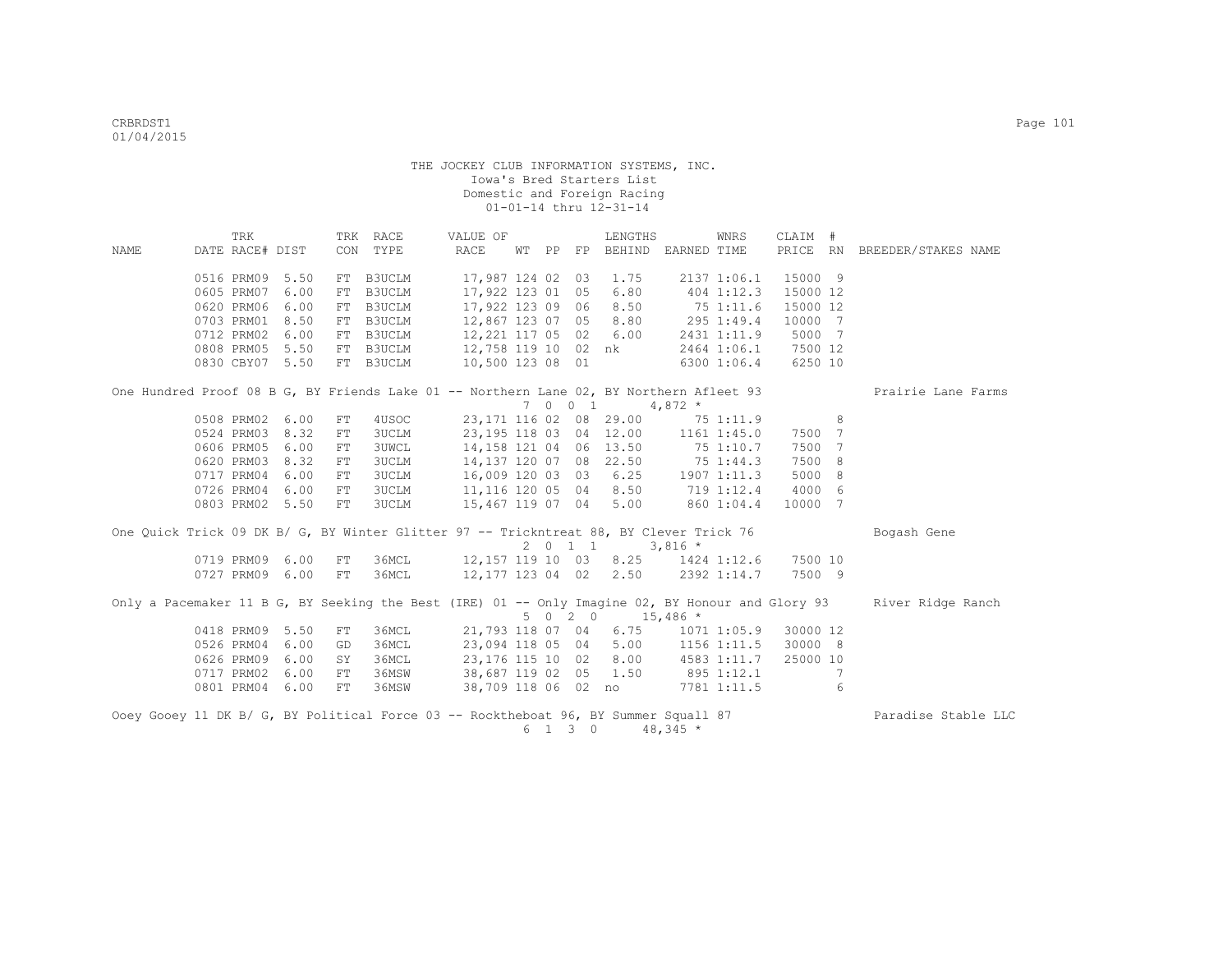|                                                                                        | TRK             |                      |    | TRK RACE     | VALUE OF                                       |                  |         | LENGTHS                 |                                     | WNRS | CLAIM #  |     |                              |
|----------------------------------------------------------------------------------------|-----------------|----------------------|----|--------------|------------------------------------------------|------------------|---------|-------------------------|-------------------------------------|------|----------|-----|------------------------------|
| <b>NAME</b>                                                                            | DATE RACE# DIST |                      |    | CON TYPE     | RACE                                           |                  |         |                         | WT PP FP BEHIND EARNED TIME         |      |          |     | PRICE RN BREEDER/STAKES NAME |
|                                                                                        | 0427 PRM06 5.50 |                      | SY | 3UALW        |                                                |                  |         | 39, 246 115 07 08 11.80 | 75 1:05.0                           |      |          | 11  |                              |
|                                                                                        | 0517 PRM03 8.00 |                      | FT | 3UCLM        |                                                | 23,796 118 03 01 |         |                         | 14196 1:39.8                        |      | 30000 9  |     |                              |
|                                                                                        | 0619 PRM09 8.32 |                      | SY | <b>3UALW</b> |                                                | 39,244 118 10 02 |         | 7.00                    | 7794 1:43.8                         |      |          | 12  |                              |
|                                                                                        | 0712 PRM08 8.50 |                      | FT | 3UAOC        |                                                | 39,268 118 08 02 |         | 5.75                    | 7833 1:45.7                         |      |          | 10  |                              |
|                                                                                        |                 | 0802 PRM08 8.50      |    |              | FT A03STK 91,808 117 03 02 2.75 18362 1:45.8 7 |                  |         |                         |                                     |      |          |     | <b>IOWA BREEDERS' DERBY</b>  |
|                                                                                        |                 | 0913 RP 08 7.50 T FM |    | <b>3UALW</b> | 35,775 119 09 10 19.20 85 1:28.9               |                  |         |                         |                                     |      |          | 10  |                              |
| Oprah's a Talker 12 B F, BY Stormy Atlantic 94 -- Oprah Winney 03, BY Royal Academy 87 |                 |                      |    |              |                                                |                  |         |                         |                                     |      |          |     | River Ridge Ranch            |
|                                                                                        |                 |                      |    |              |                                                |                  |         | 4 0 0 0 $2,351$ *       |                                     |      |          |     |                              |
|                                                                                        | 0703 PRM05 5.00 |                      |    | FT F02MSW    |                                                |                  |         |                         | 38,643 118 08 04 9.00 1931 1:00.1 9 |      |          |     |                              |
|                                                                                        | 0717 PRM05 5.50 |                      |    |              | FT F02MSW 38,600 119 08 07 14.00 75 1:05.6     |                  |         |                         |                                     |      |          | 11  |                              |
|                                                                                        | 0802 PRM01 5.50 |                      |    |              | FT F02MSW 38,643 119 05 06 12.75 75 1:06.3     |                  |         |                         |                                     |      |          | - 9 |                              |
|                                                                                        |                 | 0829 CBY01 6.50      |    | GD F02MSW    | 27,000 120 01 07 19.00 270 1:20.4              |                  |         |                         |                                     |      |          | 10  |                              |
| Oriental Fantasy 04 DK B/ M, BY Ghazi 89 -- Oriental Surprise 95, BY Royal Roberto 79  |                 |                      |    |              |                                                |                  |         |                         |                                     |      |          |     | Zimmerman Rodney             |
|                                                                                        |                 |                      |    |              |                                                |                  |         | 1 0 0 1                 | $8.159*$                            |      |          |     |                              |
|                                                                                        |                 | 0601 ST 69 1600mT GF |    |              | 3UHCP 550,000 115 02 03 1.50 8159 1:35.6       |                  |         |                         |                                     |      |          | 13  |                              |
| Oscar Bravo 12 CH F, BY King of Scat 96 -- Tequila Two Step 04, BY Shot of Gold 95     |                 |                      |    |              |                                                |                  |         |                         |                                     |      |          |     | Hobbs James M.               |
|                                                                                        |                 |                      |    |              |                                                |                  |         | 4 1 2 0 27,254 *        |                                     |      |          |     |                              |
|                                                                                        |                 | 0626 PRM06 4.50      |    | MY F02MSW    |                                                |                  |         |                         | 32,978 118 07 02 1.75 8933 :52.5    |      |          | - 8 |                              |
|                                                                                        |                 | 0703 PRM05 5.00      |    | FT F02MSW    |                                                |                  |         |                         | 38,643 118 09 09 14.50 75 1:00.1    |      |          | 9   |                              |
|                                                                                        |                 | 0725 PRM03 5.50      |    | FT F02MCL    | 21,904 119 05 02 3.75 4381 1:07.0              |                  |         |                         |                                     |      | 25000 7  |     |                              |
|                                                                                        | 0807 PRM01 5.50 |                      |    | SY 02MCL     | 23, 174 117 04 01 13865 1:06.5                 |                  |         |                         |                                     |      | 30000 8  |     |                              |
| Out of Hock 08 B M, BY Humming 96 -- Fillebunkport 90, BY Comet Kat 77                 |                 |                      |    |              |                                                |                  |         |                         |                                     |      |          |     | Hansen Donald C.             |
|                                                                                        |                 |                      |    |              |                                                |                  | 6 1 1 0 |                         | $12,858$ *                          |      |          |     |                              |
|                                                                                        | 0501 PRM09 6.00 |                      |    |              | GD B36MCL 15,311 119 05 01 9067 1:13.6         |                  |         |                         |                                     |      | 10000 9  |     |                              |
|                                                                                        | 0523 PRM03 6.00 |                      |    | FT B3UCLM    |                                                |                  |         |                         | 18,022 120 04 04 15.25 896 1:11.6   |      | 12500 8  |     |                              |
|                                                                                        |                 | 0620 PRM06 6.00      |    |              | FT B3UCLM 17,922 120 08 09 13.35 75 1:11.6     |                  |         |                         |                                     |      | 10000 12 |     |                              |
|                                                                                        | 0706 CBY07 8.32 |                      |    |              | FT B3UCLM 10,500 123 01 02 5.75 2100 1:47.6    |                  |         |                         |                                     |      | 6250 10  |     |                              |
|                                                                                        | 0717 PRM01 8.32 |                      |    | FT B3UCLM    | 12,889 120 06 04 8.00 645 1:46.2               |                  |         |                         |                                     |      | 10000 6  |     |                              |
|                                                                                        | 0808 PRM05 5.50 |                      |    | FT B3UCLM    |                                                |                  |         | 12,758 119 02 09 7.75   | 75 1:06.1                           |      | 7500 12  |     |                              |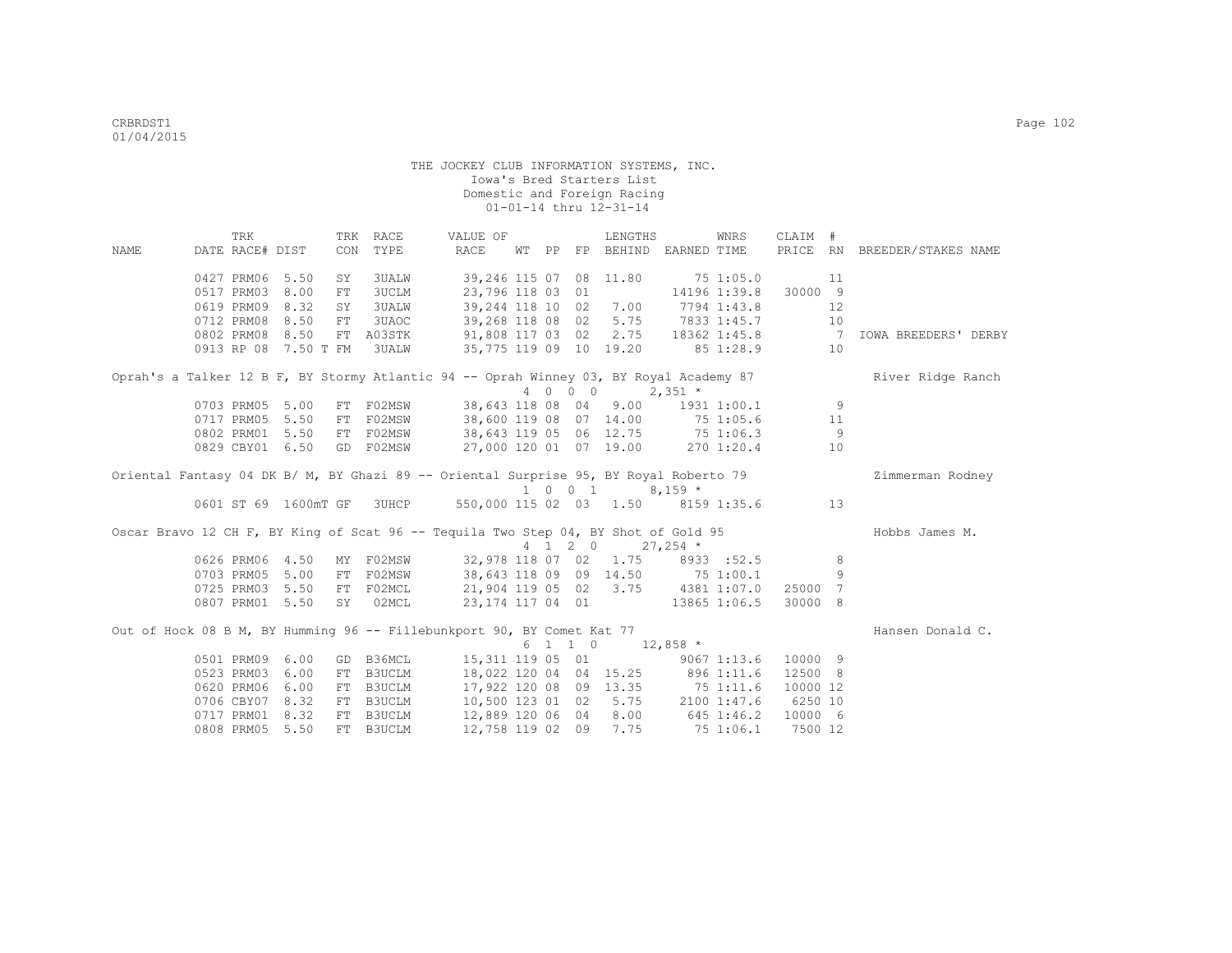|      | TRK                                                                                    |                  |     | TRK RACE      | VALUE OF                         |  |            | LENGTHS                         |                        | WNRS         | CLAIM #  |     |                              |
|------|----------------------------------------------------------------------------------------|------------------|-----|---------------|----------------------------------|--|------------|---------------------------------|------------------------|--------------|----------|-----|------------------------------|
| NAME | DATE RACE# DIST                                                                        |                  | CON | TYPE          | RACE                             |  |            | WT PP FP BEHIND EARNED TIME     |                        |              |          |     | PRICE RN BREEDER/STAKES NAME |
|      |                                                                                        |                  |     |               |                                  |  |            |                                 |                        |              |          |     |                              |
|      |                                                                                        |                  |     |               |                                  |  |            |                                 |                        |              |          |     |                              |
|      | Papa Brose 12 DK B/ G, BY Impeachment 97 -- Lady of Blue 94, BY Danzig Connection 83   |                  |     |               |                                  |  | 2000       |                                 | $150 *$                |              |          |     | Lieber Todd M Dr.            |
|      | 0718 PRM06 5.50                                                                        |                  | FT  | 02MSW         |                                  |  |            | 38,599 119 08 08 9.35           | 75 1:07.2              |              |          | 11  |                              |
|      | 0807 PRM01 5.50                                                                        |                  | SY  | 02MCL         | 23,174 119 07 06 11.75 75 1:06.5 |  |            |                                 |                        |              | 30000 8  |     |                              |
|      |                                                                                        |                  |     |               |                                  |  |            |                                 |                        |              |          |     |                              |
|      | Parading Gold 11 CH G, BY Parading 03 -- Chariot of Gold 95, BY Dr. Danzig 82          |                  |     |               |                                  |  |            |                                 |                        |              |          |     | Waresk Pat                   |
|      |                                                                                        |                  |     |               |                                  |  | 3 0 1 1    |                                 | $4,626$ *              |              |          |     |                              |
|      | 0725 PRM09 6.00                                                                        |                  | FT  | 36MCL         | 12,221 116 05 03                 |  |            |                                 | $3.25$ $1459$ $1:12.8$ |              | 7500 7   |     |                              |
|      | 0802 PRM02 6.00                                                                        |                  | FT  | 36MCL         |                                  |  |            | 15,428 116 05 02 2.00           |                        | 3062 1:13.2  | 10000 8  |     |                              |
|      | 0823 CBY08 5.50                                                                        |                  | FT  | 3UMCL         |                                  |  |            | 10,500 119 10 FF DNF 105 1:06.3 |                        |              | 6250 10  |     |                              |
|      |                                                                                        |                  |     |               |                                  |  |            |                                 |                        |              |          |     |                              |
|      | Passing Affair 10 B M, BY Blumin Affair 91 -- A Taping Canadian 00, BY Pleasant Tap 87 |                  |     |               |                                  |  |            |                                 |                        |              |          |     | Woods Clyde                  |
|      |                                                                                        |                  |     |               |                                  |  | 3 0 0 0    |                                 | $225 *$                |              |          |     |                              |
|      | 0425 PRM06                                                                             | 5.50             | FT  | <b>B3UALW</b> | 39,288 120 09 06                 |  |            | 5.00                            |                        | 75 1:05.7    |          | - 9 |                              |
|      | 0508 PRM09 6.00                                                                        |                  |     |               | MY B3UCLM 24,463 124 07 06 16.50 |  |            |                                 |                        | 75 1:11.9    | 35000 8  |     |                              |
|      | 0605 PRM07 6.00                                                                        |                  |     | FT B3UCLM     | 17,922 123 03 12 31.80           |  |            |                                 |                        | 75 1:12.3    | 15000 12 |     |                              |
|      |                                                                                        |                  |     |               |                                  |  |            |                                 |                        |              |          |     |                              |
|      | Passing the Grade 11 DK B/ F, BY Einstein (BRZ) 02 -- Blew Me Away 05, BY Indy King 99 |                  |     |               |                                  |  | $11$ 2 2 2 |                                 | $49,682$ *             |              |          |     | Hunsburger Joel B.           |
|      | 0103 DED05 7.00                                                                        |                  |     | FT F03MSW     | 28,300 121 01 03                 |  |            |                                 | 5.75 3080 1:28.3       |              |          | 9   |                              |
|      | 0213 DED01 5.00                                                                        |                  | FT  | F03MSW        | 30,400 121 02 02                 |  |            | 2.25                            |                        | 5900 :59.7   |          | 6   |                              |
|      | 0221 DED05                                                                             | 6.50             | FT  | F03MSW        | 31,000 121 05 01                 |  |            |                                 |                        | 18600 1:21.5 |          | 7   |                              |
|      | 0426 PRM09                                                                             | 6.00             | FT  | <b>B3UALW</b> | 39,288 118 09 05                 |  |            | 13.00                           |                        | 9061:11.2    |          | 9   |                              |
|      | 0508 PRM09                                                                             | 6.00             | MY  | B3UCLM        | 24,463 119 04 04                 |  |            | 14.75                           |                        | 1221 1:11.9  | 35000    | - 8 |                              |
|      | 0620 PRM08                                                                             | 8.32             |     | FT B3UALW     | 39,288 118 07 06                 |  |            | 14.00                           | 75 1:43.9              |              |          | 9   |                              |
|      | 0706 CBY08 8.50 T FM B3UCLM                                                            |                  |     |               | 19,750 118 06 04                 |  |            | 2.25                            | 760 1:43.6             |              | 20000 12 |     |                              |
|      | 0720 CBY06 8.32 T FM B3UCLM                                                            |                  |     |               | 22,000 121 07 03                 |  |            | 2.25                            |                        | 1900 1:40.6  | 20000 10 |     |                              |
|      | 0803 CBY09                                                                             | 7.50 T FM B3UCLM |     |               | 19,500 120 04 01                 |  |            |                                 |                        | 11400 1:30.4 | 20000 10 |     |                              |
|      | 0905 CBY03                                                                             | 7.50 T GD B3UALW |     |               | 34,200 117 02 02                 |  |            | 2.25                            |                        | 5700 1:32.2  |          | 8   |                              |
|      | 1108 HAW04                                                                             | 8.00 T FM B3UALW |     |               | 22,680 118 01 07                 |  |            | 8.50                            |                        | 140 1:37.1   |          | 8   |                              |

Passion Talk 04 CH M, BY Tiger Talk 93 -- Passion Pearl 91, BY Unreal Zeal 80 Nazworthy Gene O.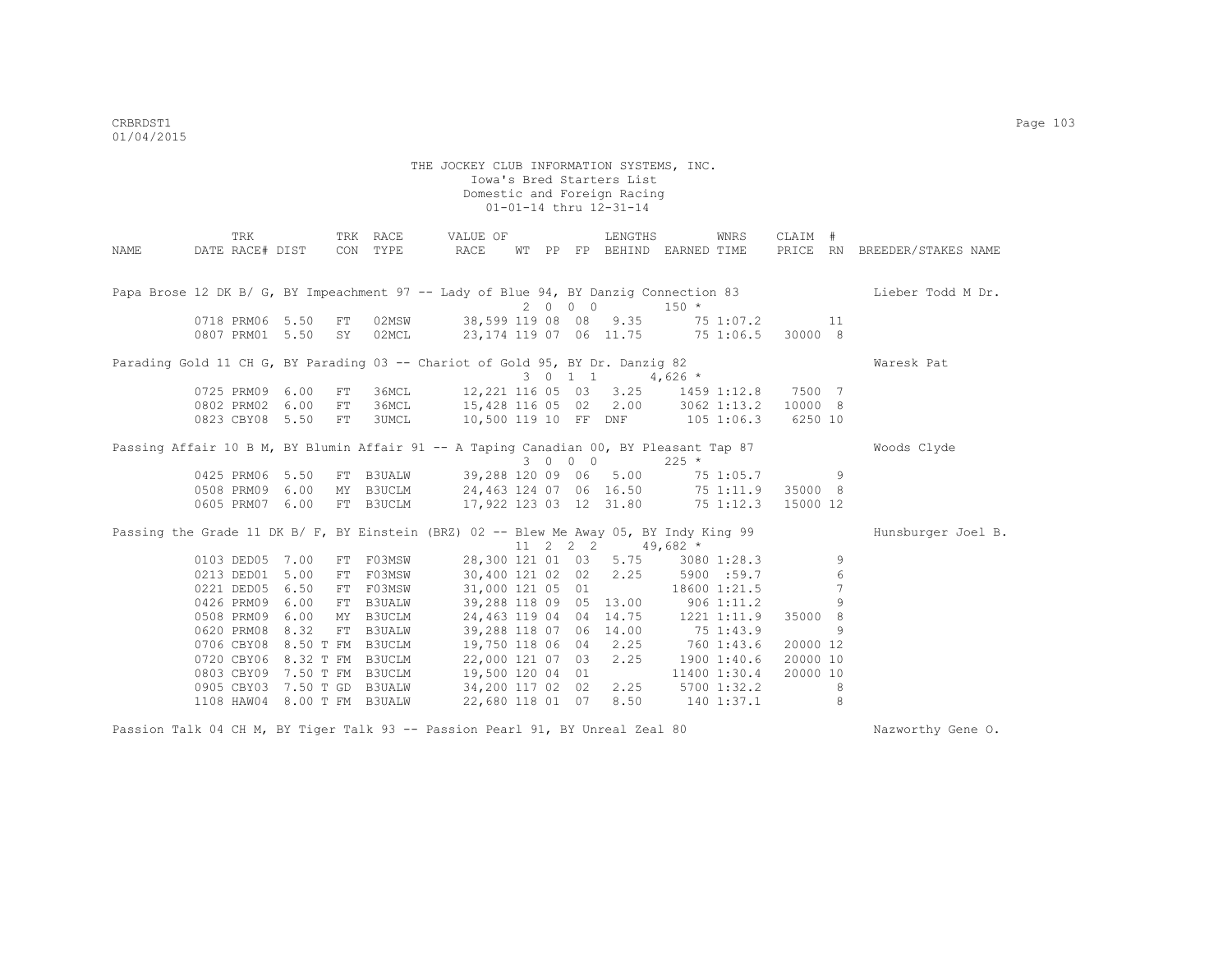|             | TRK        |                 |    | TRK RACE                    | VALUE OF                                                                           |  |                  | LENGTHS                     |                        | WNRS             | CLAIM #  |                |                                                     |  |
|-------------|------------|-----------------|----|-----------------------------|------------------------------------------------------------------------------------|--|------------------|-----------------------------|------------------------|------------------|----------|----------------|-----------------------------------------------------|--|
| <b>NAME</b> |            | DATE RACE# DIST |    | CON TYPE                    | RACE                                                                               |  |                  | WT PP FP BEHIND EARNED TIME |                        |                  |          |                | PRICE RN BREEDER/STAKES NAME                        |  |
|             |            |                 |    |                             |                                                                                    |  |                  |                             |                        |                  |          |                |                                                     |  |
|             |            |                 |    |                             |                                                                                    |  | $12 \t2 \t4 \t0$ |                             | $24,052$ *             |                  |          |                |                                                     |  |
|             |            |                 |    |                             | 0203 HOU09 8.00 T FM B4USTR 10,500 120 08 02                                       |  |                  | 1.00                        |                        | 2020 1:38.4      |          | 9              |                                                     |  |
|             |            |                 |    | 0217 HOU09 8.50 T FM B4USTR | 10,500 120 09 01                                                                   |  |                  |                             |                        | 6060 1:46.1      |          | 9              |                                                     |  |
|             |            |                 |    | 0418 LS 07 7.50 T FM B3UCLM | 14,000 118 09 08 4.30 100 1:30.4                                                   |  |                  |                             |                        |                  | 12500 11 |                |                                                     |  |
|             |            |                 |    | 0504 LS 07 8.00 T FM B3UCLM | 12,000 120 06 02                                                                   |  |                  |                             | $2.25$ $2300$ $1:36.8$ |                  | 10000 10 |                |                                                     |  |
|             |            |                 |    | 0516 LS 03 8.50 T FM B3USOC | 10,500 119 01 02                                                                   |  |                  |                             | $0.75$ 2040 1:45.6     |                  | 7500 8   |                |                                                     |  |
|             |            |                 |    | 0612 LS 07 8.00 T FM B3UCLM | 12,000 119 06 06 1.05                                                              |  |                  |                             | 100 1:38.7             |                  | 10000 10 |                |                                                     |  |
|             |            |                 |    | 0710 LS 07 7.50 T FM B3UCLM | 17,000 120 07 08 5.60                                                              |  |                  |                             | 100 1:29.3             |                  | 20000 9  |                |                                                     |  |
|             |            |                 |    | 0816 RP 07 8.00 T FM B3UCLM | $15,298$ 120 10 01<br>21,000 120 02 09 4.80                                        |  |                  |                             |                        | 8394 1:35.7      | 10000 11 |                |                                                     |  |
|             |            |                 |    | 0920 RP 06 8.00 T FM B3USOC |                                                                                    |  |                  |                             |                        | 85 1:36.9        | 20000 10 |                |                                                     |  |
|             |            |                 |    | 1025 RP 02 8.50 T FM B3USOC | 15,356 120 03 02 hd                                                                |  |                  |                             |                        | 2683 1:44.6      | 7500 6   |                |                                                     |  |
|             |            |                 |    | 1113 RP 08 8.50 T FM B3UALW | 37,819 123 06 07 4.00 85 1:44.1                                                    |  |                  |                             |                        |                  |          | 9              |                                                     |  |
|             |            | 1122 RP 09 8.00 |    | SY B3UCLM                   | 11,330 120 07 08 19.25 85 1:40.7                                                   |  |                  |                             |                        |                  | 5000 11  |                |                                                     |  |
|             |            |                 |    |                             | Patti's Dancer 10 CH G, BY Dance Master 97 -- Seadrift 03, BY Open Forum 94        |  |                  |                             |                        |                  |          |                | Benda Robert T.                                     |  |
|             |            |                 |    |                             |                                                                                    |  | 3 0 0 0          |                             | $75 *$                 |                  |          |                |                                                     |  |
|             |            | 0323 FON03 4.00 | FT | <b>3UMSW</b>                |                                                                                    |  |                  | 7,400 123 04 09 15.90       | 0.36.8                 |                  |          | 9              |                                                     |  |
|             |            | 0413 FON02 6.00 | MY | <b>3UMCL</b>                | 4,462 123 06 FF DNF 0 1:17.0                                                       |  |                  |                             |                        |                  | 10000 6  |                |                                                     |  |
|             |            | 0426 PRM02 5.50 | FT | 36MCL                       |                                                                                    |  |                  | 9,500 123 01 06 58.00       |                        | 75 1:06.8        | 7500 6   |                |                                                     |  |
|             |            |                 |    |                             |                                                                                    |  |                  |                             |                        |                  |          |                |                                                     |  |
|             |            |                 |    |                             | Patti's Edge 12 GR/RO G, BY Added Edge 00 -- Seadrift 03, BY Open Forum 94         |  |                  |                             |                        |                  |          |                | Benda Robert T.                                     |  |
|             |            |                 |    |                             |                                                                                    |  | 2000             |                             | $540 *$                |                  |          |                |                                                     |  |
|             |            | 0608 CBY07 3.50 | FT | 02MSW                       | 27,000 121 06 06 7.75 270 :40.8                                                    |  |                  |                             |                        |                  |          | 8              |                                                     |  |
|             |            | 0622 CBY04 3.50 | FT | 02MSW                       | 27,000 121 01 05 10.75                                                             |  |                  |                             |                        | $270 \quad 39.9$ |          | 8              |                                                     |  |
|             |            |                 |    |                             |                                                                                    |  |                  |                             |                        |                  |          |                |                                                     |  |
|             |            |                 |    |                             | Patty's Key 10 DK B/ G, BY Sir Shackleton 01 -- L L 's Key 97, BY Silver Deputy 85 |  |                  |                             |                        |                  |          |                | Lieber Todd M.                                      |  |
|             |            |                 |    |                             |                                                                                    |  | 6 1 2 0          |                             | $73,620*$              |                  |          |                |                                                     |  |
|             |            | 0322 FON10 6.00 | FT | 3USTK                       |                                                                                    |  |                  |                             |                        |                  |          |                | 29,500 120 04 08 6.75 0 1:12.8 10 BUDWEISER-TONDIS. |  |
|             | 0419 PRM07 | 6.00            | FT | 3UALW                       | 51,529 118 02 02                                                                   |  |                  | 2.25                        |                        | 10302 1:10.6     |          | 10             |                                                     |  |
|             | 0510 PRM08 | 6.00            | FT | A4USTK                      | 77,775 120 06 01                                                                   |  |                  |                             |                        | 46665 1:10.2     |          | $\overline{7}$ | JOHN WAYNE S.                                       |  |
|             | 0614 PRM07 | 6.00            | FT | 3UALW                       | 30,500 123 06 06 5.85 75 1:11.0                                                    |  |                  |                             |                        |                  |          | 8              |                                                     |  |
|             | 0704 PRM08 | 6.00            | FT | <b>3UALW</b>                | 43,096 123 01 05 9.00 913 1:10.3                                                   |  |                  |                             |                        |                  |          | 6              |                                                     |  |
|             | 0802 PRM05 | 6.00            | FT | 3USTK                       | 78,325 124 06 02                                                                   |  |                  | 3.25                        |                        |                  |          |                | 15665 1:09.4 7 IOWA CLASSIC SPRINT S.               |  |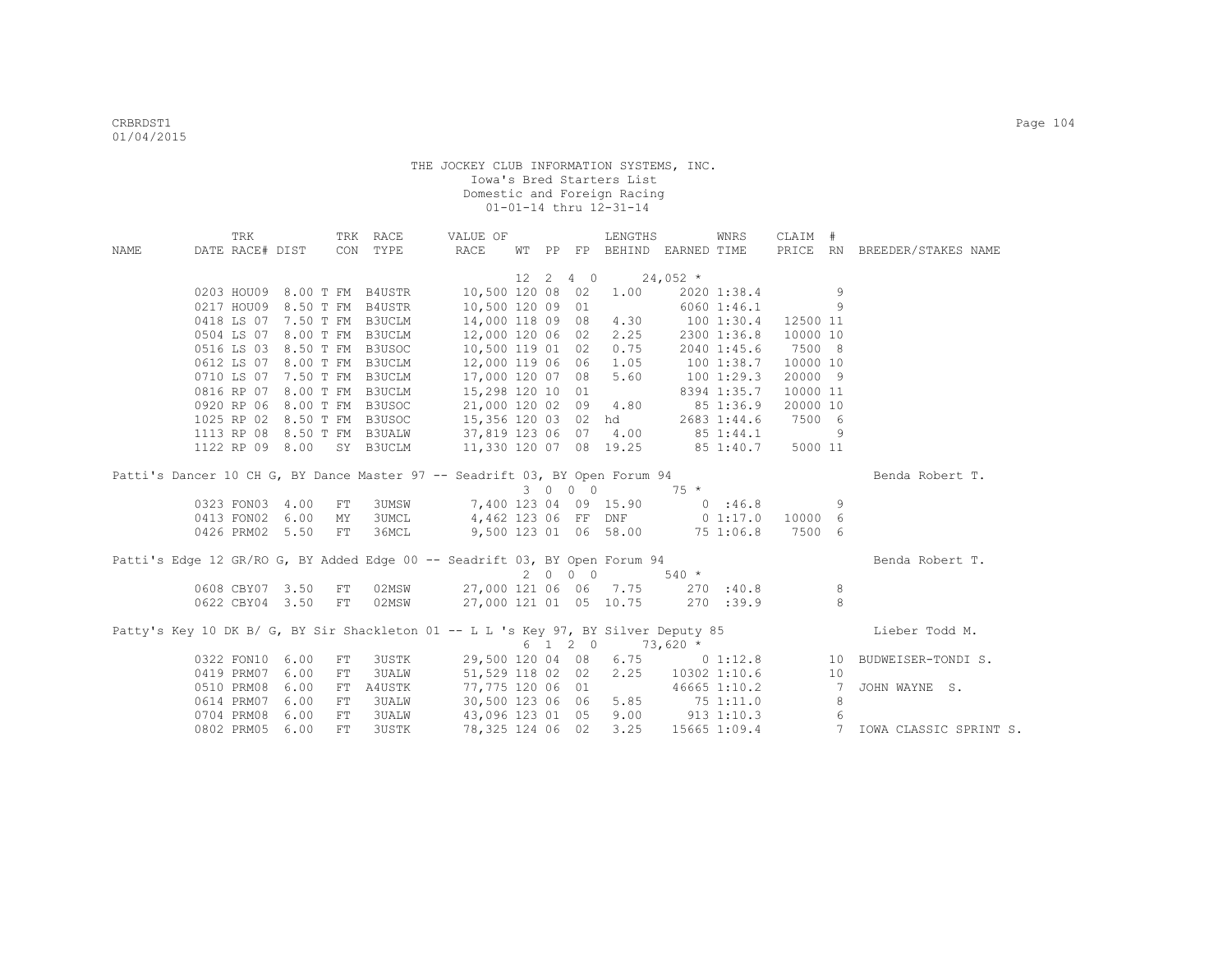| NAME | TRK<br>DATE RACE# DIST |                      |            | TRK RACE<br>CON TYPE                                                                    | VALUE OF<br>RACE       |  |          | LENGTHS<br>WT PP FP BEHIND EARNED TIME         |                | WNRS            | CLAIM #  |                 | PRICE RN BREEDER/STAKES NAME                                                                                              |
|------|------------------------|----------------------|------------|-----------------------------------------------------------------------------------------|------------------------|--|----------|------------------------------------------------|----------------|-----------------|----------|-----------------|---------------------------------------------------------------------------------------------------------------------------|
|      |                        |                      |            |                                                                                         |                        |  |          |                                                |                |                 |          |                 |                                                                                                                           |
|      |                        |                      |            |                                                                                         |                        |  |          |                                                |                |                 |          |                 | Peaks of Legend 09 CH G, BY Peaks and Valleys 92 -- Lovesme Legend 96, BY Gold Legend 90 Vickie Cosaert & Richard Cosaert |
|      |                        |                      |            |                                                                                         |                        |  |          | $7 \quad 1 \quad 1 \quad 3 \quad 19,827 \star$ |                |                 |          |                 |                                                                                                                           |
|      | 0420 PRM06 6.00        |                      | FT         | 3UWCL                                                                                   | 19,946 120 07 04 10.80 |  |          |                                                |                | 993 1:11.2      |          | 8               |                                                                                                                           |
|      | 0511 PRM09 6.00        |                      | GD         | 3UCLM                                                                                   | 19,946 120 01 03       |  |          | 1.75                                           |                | 2383 1:11.5     | 7500 8   |                 |                                                                                                                           |
|      | 0524 PRM03             | 8.32                 | ${\rm FT}$ | <b>3UCLM</b>                                                                            | 23,195 117 07 02       |  |          | 0.75                                           |                | 4641 1:45.0     | 7500 7   |                 |                                                                                                                           |
|      | 0620 PRM03             | 8.32                 | ${\rm FT}$ | 3UCLM                                                                                   | 14,137 120 04 01       |  |          |                                                |                | 8405 1:44.3     | 7500 8   |                 |                                                                                                                           |
|      | 0720 PRM01             | 8.50                 | FT         | 3UCLM                                                                                   | 12,912 123 01 03       |  |          | 9.25                                           |                | 2075 1:45.9     | 10000 6  |                 |                                                                                                                           |
|      | 0817 CBY09             | 8.32                 | FT         | 3UCLM                                                                                   | 9,500 123 07 03        |  |          | 3.75                                           |                | 9501:46.0       | 4000 10  |                 |                                                                                                                           |
|      | 0901 CBY05 8.50        |                      | FT         | <b>3UCLM</b>                                                                            | 9,500 123 08 04        |  |          | 7.25                                           |                | 380 1:45.7      | 4000 9   |                 |                                                                                                                           |
|      |                        |                      |            | Peqasus' Crown 10 DK B/ G, BY Fusaichi Peqasus 97 -- Copperfield 93, BY Tricky Creek 86 |                        |  |          |                                                |                |                 |          |                 | Ashby Thoroughbreds                                                                                                       |
|      |                        |                      |            |                                                                                         |                        |  |          | 9 2 0 1                                        | $37,671$ *     |                 |          |                 |                                                                                                                           |
|      | 0419 PRM04 5.50        |                      | FT         | 3UCLM                                                                                   |                        |  |          | 23,840 120 02 06 11.05                         |                | 75 1:05.7       | 30000 7  |                 |                                                                                                                           |
|      | 0502 PRM04 6.00        |                      | FT         | <b>3UWCL</b>                                                                            | 17,987 120 08 01       |  |          |                                                |                | 10686 1:12.9    | 15000 9  |                 |                                                                                                                           |
|      | 0522 PRM06             | 6.00                 | FT         | 3UALW                                                                                   |                        |  |          | 39, 332 123 05 05 11.50                        | $910$ $1:11.1$ |                 |          | 7               |                                                                                                                           |
|      | 0612 PRM07             | 8.00                 | FT         | 3UCLM                                                                                   | 12,045 120 02 03 6.00  |  |          |                                                |                | 1907 1:41.6     | 15000 7  |                 |                                                                                                                           |
|      | 0629 PRM05             | 8.32                 | МY         | 4UAOC                                                                                   | 39,332 116 04 01       |  |          |                                                |                | 23673 1:45.4    | 16000 7  |                 |                                                                                                                           |
|      | 0712 PRM08             | 8.50                 | FT         | 3UAOC                                                                                   |                        |  |          | 39,268 123 09 06 11.50                         |                | 75 1:45.7       |          | 10              |                                                                                                                           |
|      | 0809 PRM06             | 6.00                 | FT         | 3UALW                                                                                   |                        |  |          | 39,288 123 04 07 14.25                         | 751:10.1       |                 |          | 9               |                                                                                                                           |
|      | 0824 CBY08             | 8.32 T FM            |            | 3UCLM                                                                                   | 15,220 121 12 09       |  |          | 7.15 145 1:43.0                                |                |                 | 7500 12  |                 |                                                                                                                           |
|      |                        | 0911 CBY09 8.32      | FT         | <b>3UCLM</b>                                                                            | 12,500 123 09 10 30.30 |  |          |                                                |                | 125 1:44.9      | 6250 10  |                 |                                                                                                                           |
|      |                        |                      |            | Peqqy's Star 11 B G, BY Star Dabbler 03 -- Slew Peqqy Slew 02, BY Evansville Slew 92    |                        |  |          |                                                |                |                 |          |                 | Schrage Donald                                                                                                            |
|      |                        |                      |            |                                                                                         |                        |  | 10 3 0 0 |                                                | $45,348$ *     |                 |          |                 |                                                                                                                           |
|      | 0424 PRM09 6.00        |                      | MY         | 36MSW                                                                                   |                        |  |          | 38,665 118 07 05 5.35                          |                |                 |          |                 |                                                                                                                           |
|      | 0523 PRM09 6.00        |                      |            |                                                                                         |                        |  |          |                                                |                | 893 1:12.2      |          | 8               |                                                                                                                           |
|      |                        |                      | FT         | 36MSW                                                                                   |                        |  |          | 38,599 118 02 07 15.50                         | 75 1:12.2      |                 |          | 11              |                                                                                                                           |
|      | 0605 PRM04             | 8.50                 | FT         | 36MSW                                                                                   |                        |  |          | 38,687 118 07 05 16.60                         |                | 895 1:48.6      |          | $7\phantom{.0}$ |                                                                                                                           |
|      | 0704 PRM04             | 8.32                 | FT         | 36MSW                                                                                   | 38,666 118 03 01       |  |          |                                                |                | 23225 1:45.8    |          | 8               |                                                                                                                           |
|      | 0712 PRM08             | 8.50                 | FT         | 3UAOC                                                                                   | 39,268 118 07 05 9.25  |  |          |                                                |                | 904 1:45.7      |          | 10              |                                                                                                                           |
|      | 0727 PRM01             | 8.32                 | FT         | <b>3UCLM</b>                                                                            | 16, 122 119 02 04 6.50 |  |          |                                                |                | $1045$ $1:46.4$ | 30000 6  |                 |                                                                                                                           |
|      |                        | 0830 RP 09 8.00 T FM |            | 3UCLM                                                                                   | 15,000 119 03 01       |  |          |                                                |                | 8745 1:39.2     | 25000 10 |                 |                                                                                                                           |
|      | 0913 RP 08             | 7.50 T FM            |            | 3UALW                                                                                   | 35,775 119 10 09       |  |          | 16.70                                          |                | 85 1:28.9       |          | 10              |                                                                                                                           |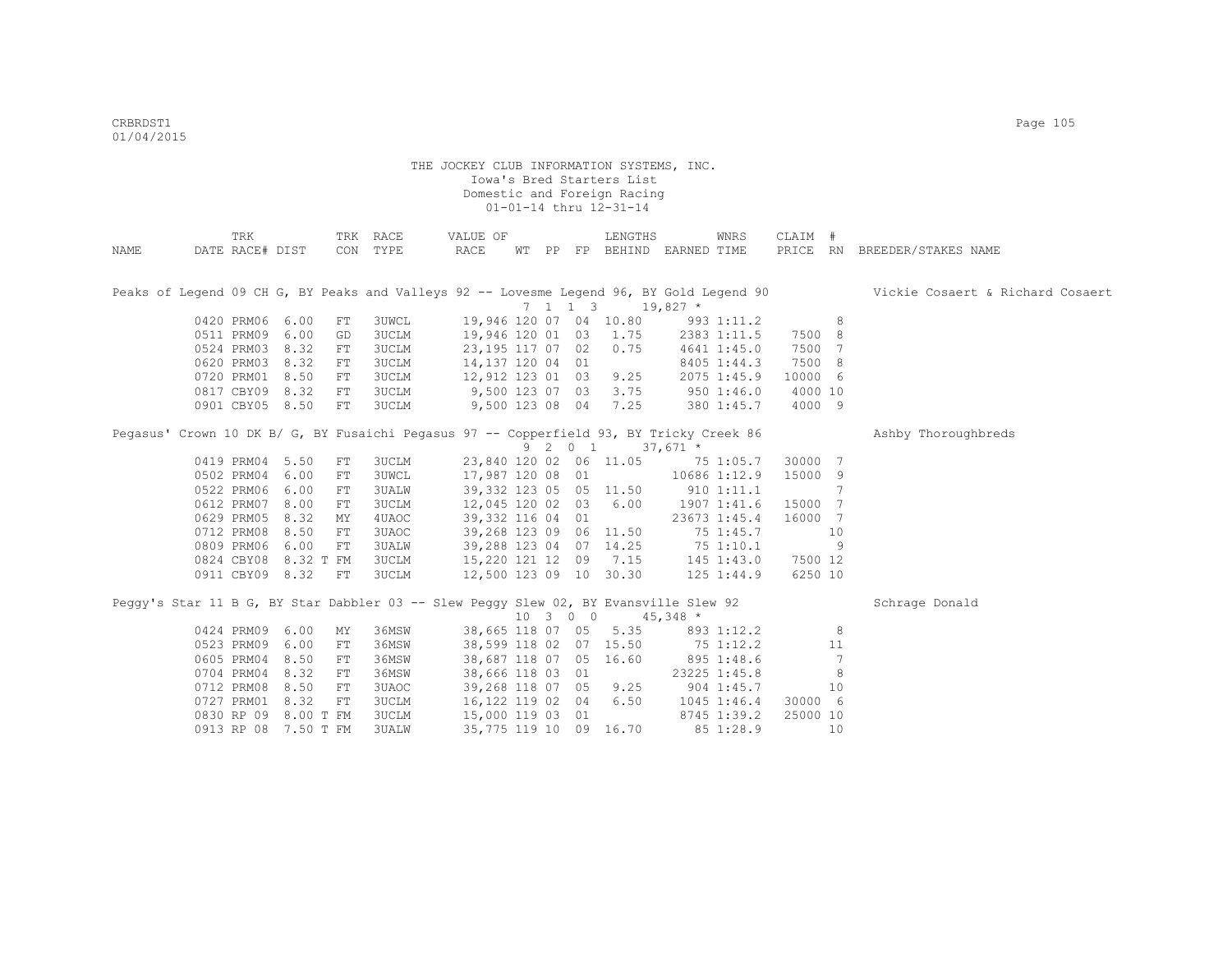THE JOCKEY CLUB INFORMATION SYSTEMS, INC. Iowa's Bred Starters List Domestic and Foreign Racing 01-01-14 thru 12-31-14 TRK TRK RACE VALUE OF LENGTHS WNRS CLAIM # NAME DATE RACE# DIST CON TYPE RACE WT PP FP BEHIND EARNED TIME PRICE RN BREEDER/STAKES NAME 1016 RP 03 7.50 T FM 3UCLM 16,000 120 05 01 9396 1:30.2 25000 9 1129 RP 06 8.00 FT 3UALW 32,475 120 11 08 8.35 85 1:39.1 11 Penny Pinchin Pat 09 DK B/ G, BY Wild Gold 90 -- Crafty Diamond 02, BY Crafty Dude 89 Poindexter Allen 7 1 0 1 31,806 \*<br>0427 PRM06 5.50 SY 3UALW 39,246 120 04 03 7.75 4688 002 10427 PRM06 5.500 120 120 04 04 03 7.75<br>1041 PRM06 39,333 119 01 01 12.673 1:12.1 12.1 0515 PRM08 6.00 GD 4UALW 39,333 119 01 01 23673 1:12.1 7<br>0601 PRM08 5.50 FT 3UAOC 39,957 124 04 05 5.55 923 1:03.7 8 0601 PRM08 5.50 FT 3UAOC 0619 PRM04 6.00 SY 3UCLM 30,317 119 04 06 8.60 75 1:09.9 20000 6 0711 PRM08 6.00 FT 3UALW 39,957 123 01 04 8.00 2001 1:09.9 8 0720 PRM09 6.00 FT 3UAOC 39,268 120 09 06 12.75 75 1:09.7 12500 10<br>0808 PRM01 6.00 FT 3UCLM 15,668 121 06 05 4.05 371 1:10.5 10000 7 0808 PRM01 6.00 FT 3UCLM 15,668 121 06 05 4.05 Pepper Prince 12 CH G, BY Sightseeing 04 -- Salt Princess 95, BY Salt Lake 89 Kirby Robert D. 1 0 0 1 4,610 \*<br>0802 PRM03 5.50 FT 02MSW 38,599 119 04 03 8.00 4610 08.599 119 04 03 8.00 4610 1:06.2 11 Piccolina 09 DK B/ M, BY Istan 02 -- Sylvia 94, BY Green Forest 79 Flise Handler & Brereton C. Jones 5 0 0 0 470 \* 1015 PM 07 6.00 SY B3UCLM 4,600 121 09 11 18.10 0 1:13.7 3200 12 1118 PM 07 5.50 FT B3UCLM 4,700 124 07 05 11.50 117 1:07.2 2500 10 1125 PM 09 6.00 WF B3UCLM 4,600 124 01 08 13.10 0 1:13.6 3200 8 1202 PM 05 6.00 FT B3UCLM 4,700 124 01 07 12.50 0 1:14.6 2500 10 1216 PM 09 6.00 FT B3UCLM 4,700 124 05 04 7.50 353 1:13.7 2500 10 Pikepass Express 10 B G, BY Pikepass 96 -- French Clu 02, BY Exclusivengagement 90 MAMAS Thoroughbreds  $4$  0 0 0 258  $*$ <br>8,732 124 09 08 14.25 0 1:14.8 0228 FON05 6.00 FT 3UMSW 8,732 124 09 08 14.25 0 1:14.8 10<br>0315 FON03 6.00 FT 3UMCL 4,000 123 03 05 5.80 120 1:14.8 5000 8 0315 FON03 6.00 FT 3UMCL 4,000 123 03 05 5.80 120 1:14.8 5000 8 0330 FON05 6.00 FT 3UMCL 4,600 123 04 05 6.35 138 1:15.4 10000 8 0406 FON01 6.00 FT 3UMCL 4,000 123 07 07 6.85 0 1:16.8 5000 7

Pirate On the Edge 10 CH G, BY Added Edge 00 -- Uno Lynn 03, BY Unome 92 Microsoft McQueary Betsy B Dr.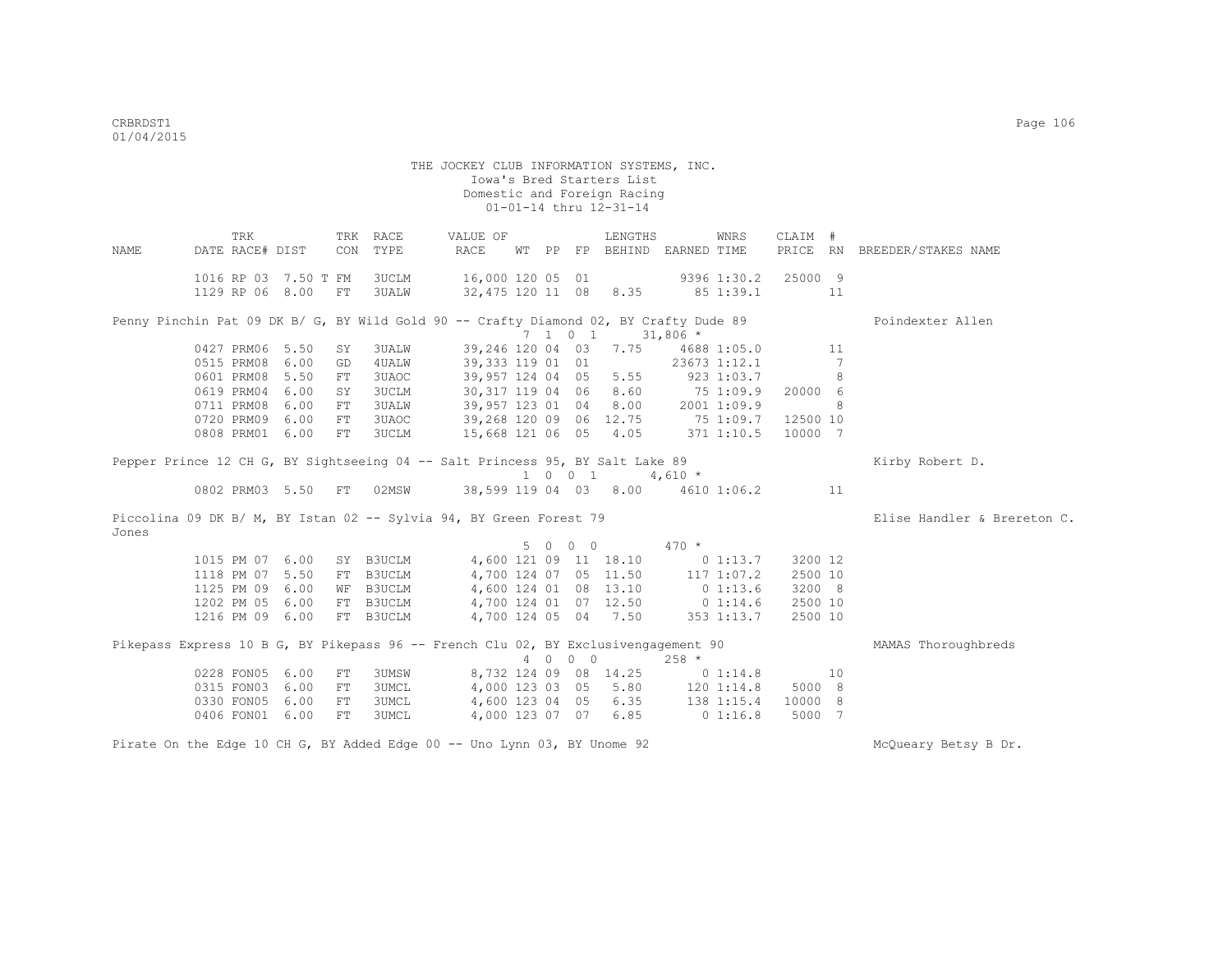|      | TRK             |                 |            | TRK RACE     | VALUE OF                                                                              |  |         | LENGTHS                     |                                                                                    | WNRS | CLAIM #  |    |                                                                                                                       |
|------|-----------------|-----------------|------------|--------------|---------------------------------------------------------------------------------------|--|---------|-----------------------------|------------------------------------------------------------------------------------|------|----------|----|-----------------------------------------------------------------------------------------------------------------------|
| NAME | DATE RACE# DIST |                 |            | CON TYPE     | RACE                                                                                  |  |         |                             | WT PP FP BEHIND EARNED TIME                                                        |      |          |    | PRICE RN BREEDER/STAKES NAME                                                                                          |
|      |                 |                 |            |              |                                                                                       |  | 5 0 1 0 | $5,931$ *                   |                                                                                    |      |          |    |                                                                                                                       |
|      | 0425 PRM09 5.50 |                 | FT         | 36MCL        | 23,173 123 05 02                                                                      |  |         | 0.50                        | 4621 1:06.5                                                                        |      | 30000 8  |    |                                                                                                                       |
|      | 0509 PRM09      | 6.00            | ${\rm FT}$ | 36MCL        |                                                                                       |  |         |                             |                                                                                    |      | 30000 8  |    |                                                                                                                       |
|      | 0523 PRM09 6.00 |                 | FT         | 36MSW        |                                                                                       |  |         |                             | 23,174 123 08 06 4.00 75 1:13.2<br>38,599 123 11 05 9.25 886 1:12.2                |      | 11       |    |                                                                                                                       |
|      | 0605 PRM04 8.50 |                 | FT         | 36MSW        |                                                                                       |  |         |                             |                                                                                    |      | $\sim$ 7 |    |                                                                                                                       |
|      |                 | 0705 PRM08 6.00 | GD         | 36MCL        |                                                                                       |  |         |                             | 38,687 123 05 06 22.85 75 1:48.6<br>12,157 119 06 05 4.90 274 1:12.7<br>274 1:12.7 |      | 7500 10  |    |                                                                                                                       |
|      |                 |                 |            |              |                                                                                       |  |         |                             |                                                                                    |      |          |    |                                                                                                                       |
|      |                 |                 |            |              | Poets Reason 11 CH G, BY Silver Poet 04 -- Heartbreak Reason 94, BY Thirty Six Red 87 |  |         |                             |                                                                                    |      |          |    | Murphy Mike                                                                                                           |
|      | 0620 PRM09 6.00 |                 | FT         | 36MCL        |                                                                                       |  | 8 1 2 1 | 12,157 118 10 06 5.35       | $3,745$ *<br>75 1:14.4                                                             |      | 7500 10  |    |                                                                                                                       |
|      | 0710 PRM09      | 6.00            | FT         | 36MCL        |                                                                                       |  |         |                             | 12, 113 119 03 12 32.20 75 1:12.0                                                  |      | 7500 12  |    |                                                                                                                       |
|      | 0727 FAR02 5.00 |                 | GD         | 03MSW        |                                                                                       |  |         |                             | 2,500 122 04 02 0.75 625 1:02.3                                                    |      | $\sim$ 8 |    |                                                                                                                       |
|      | 0803 FAR02 6.00 |                 | HY.        | <b>3UMSW</b> | 2,000 122 09 01                                                                       |  |         |                             | $1000$ $1:15.3$                                                                    |      | $\sim$ 9 |    |                                                                                                                       |
|      | 0827 ASD07 6.00 |                 | FT         | <b>3UWCL</b> | 8,044 119 09 06 6.85 55 1:12.6                                                        |  |         |                             |                                                                                    |      | 5000 10  |    |                                                                                                                       |
|      |                 | 0906 ASD06 5.50 | FT         | <b>3UWCL</b> | 7,984 119 07 08 11.00 55 1:05.4                                                       |  |         |                             |                                                                                    |      | 5000 9   |    |                                                                                                                       |
|      | 0917 ASD06      | 7.50            | FT         | 3UWCL        | 6,784 119 01 02 5.75 1240 1:36.4                                                      |  |         |                             |                                                                                    |      | 5000 7   |    |                                                                                                                       |
|      |                 | 0921 ASD06 6.00 | GD         | <b>3UWCL</b> | 6,784 119 07 03 2.50 620 1:14.2                                                       |  |         |                             |                                                                                    |      | 5000 7   |    |                                                                                                                       |
|      |                 |                 |            |              |                                                                                       |  |         |                             |                                                                                    |      |          |    |                                                                                                                       |
|      |                 |                 |            |              | Pointguard Rylie 12 CH F, BY Parading 03 -- Chariot of Gold 95, BY Dr. Danzig 82      |  |         |                             |                                                                                    |      |          |    | Glendalough LLC                                                                                                       |
|      |                 |                 |            |              | 0725 PRM03 5.50 FT F02MCL 21,904 116 07 04 10.50 1096 1:07.0 20000 7                  |  |         | $1 \t0 \t0 \t0 \t1,096 \t*$ |                                                                                    |      |          |    |                                                                                                                       |
|      |                 |                 |            |              |                                                                                       |  |         |                             |                                                                                    |      |          |    |                                                                                                                       |
|      |                 |                 |            |              | Porme Nuther T R 11 DK B/ G, BY Bob and John 03 -- Stephangjess 05, BY Yonaguska 98   |  |         |                             |                                                                                    |      |          |    | Warren Bush                                                                                                           |
|      |                 |                 |            |              |                                                                                       |  |         | 4 1 1 1 38,033 *            |                                                                                    |      |          |    |                                                                                                                       |
|      | 0215 OP 02 6.00 |                 | FT         | 03MSW        | 57,000 119 01 09 16.50 190 1:11.2                                                     |  |         |                             |                                                                                    |      |          | 11 |                                                                                                                       |
|      | 0418 PRM05      | 5.50            | FT         | 36MSW        | 38,575 118 09 02 1.50 7663 1:04.8                                                     |  |         |                             |                                                                                    |      |          | 12 |                                                                                                                       |
|      | 0517 PRM08      | 6.00            |            | FT A03STK    | 68,383 116 01 03 13.50 6838 1:10.3 6                                                  |  |         |                             |                                                                                    |      |          |    | GRAY'S LAKE S.                                                                                                        |
|      |                 | 0801 PRM04 6.00 | FT         | 36MSW        | 38,709 118 02 01                                                                      |  |         |                             | 23342 1:11.5 6                                                                     |      |          |    |                                                                                                                       |
|      |                 |                 |            |              |                                                                                       |  |         |                             |                                                                                    |      |          |    | Power Shaft 08 CH G, BY Wiseman's Ferry 99 -- Silver Delivery 97, BY Mt. Livermore 81 Halt's Thoroughbred Corporation |
|      |                 |                 |            |              |                                                                                       |  |         | $3 \t0 \t0 \t1 \t1,203$ *   |                                                                                    |      |          |    |                                                                                                                       |
|      | 0228 OP 06 5.50 |                 | FT         | <b>3UWCL</b> | 18,200 120 04 09 25.25 182 1:05.7 7500 10                                             |  |         |                             |                                                                                    |      |          |    |                                                                                                                       |
|      | 0313 OP 05 6.00 |                 | FT         | 3UCLM        |                                                                                       |  |         |                             | 18,200 120 05 08 20.00 121 1:11.9                                                  |      | 7500 8   |    |                                                                                                                       |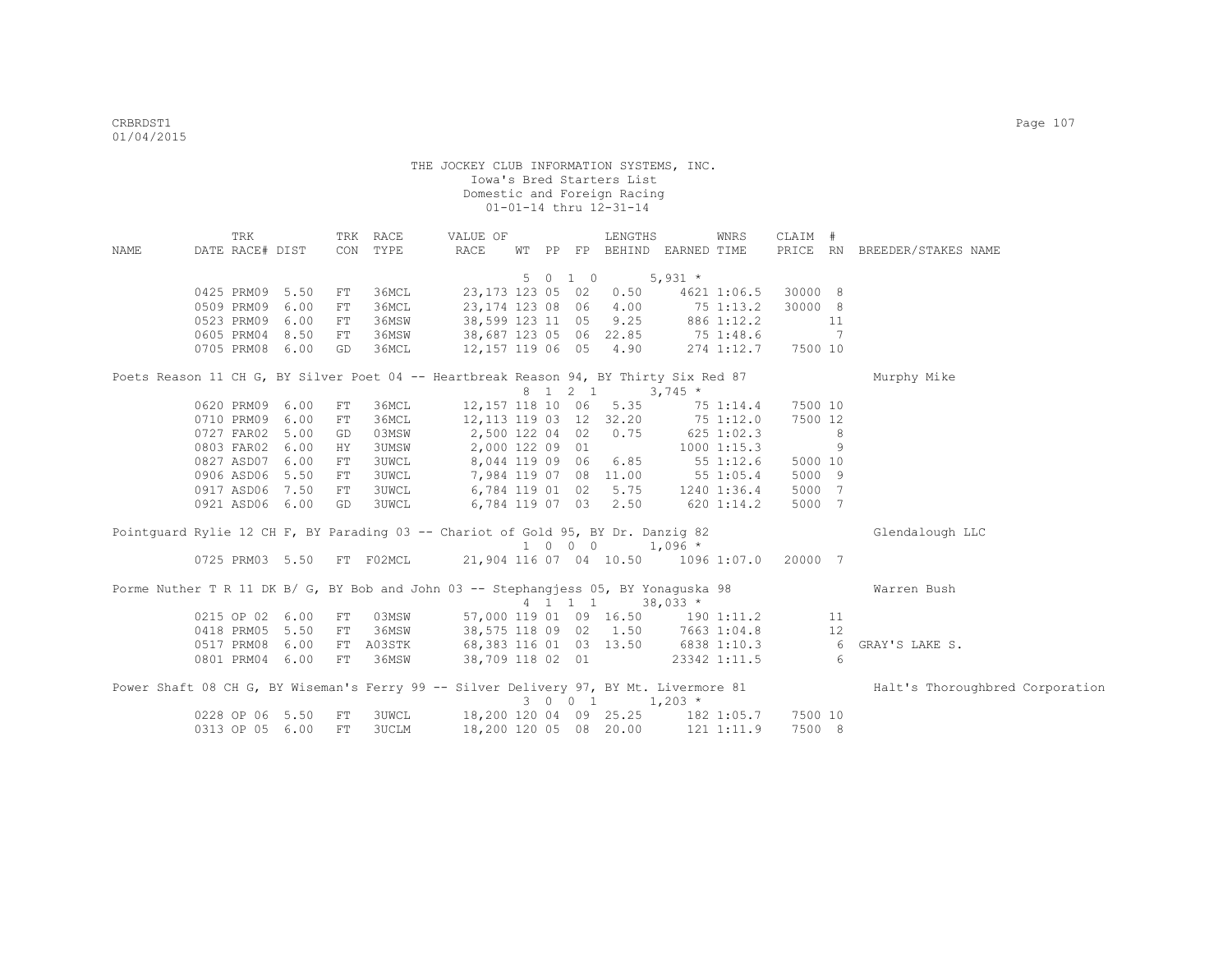|      | TRK                                                                                       |    | TRK RACE  | VALUE OF                         |  |         | LENGTHS                                                 |             | WNRS         | CLAIM #  |                                |
|------|-------------------------------------------------------------------------------------------|----|-----------|----------------------------------|--|---------|---------------------------------------------------------|-------------|--------------|----------|--------------------------------|
| NAME | DATE RACE# DIST                                                                           |    | CON TYPE  | RACE                             |  |         | WT PP FP BEHIND EARNED TIME                             |             |              | PRICE RN | BREEDER/STAKES NAME            |
|      | 0428 WRD08 6.00                                                                           | FT | 3UCLM     | 9,010 122 02 03 4.75             |  |         |                                                         |             | 900 1:11.0   | 7500 9   |                                |
|      | Pretty Girl Player 11 B F, BY Impeachment 97 -- Crafty Lil Player 05, BY Crafty Friend 93 |    |           |                                  |  |         |                                                         |             |              |          | Richard A. Goode & James Smith |
|      |                                                                                           |    |           |                                  |  | 6 0 0 0 |                                                         | $1,405$ *   |              |          |                                |
|      | 0501 PRM09 6.00                                                                           |    | GD B36MCL | 15,311 118 01 04 7.25            |  |         |                                                         |             | 757 1:13.6   | 15000 9  |                                |
|      | 0516 PRM02 6.00                                                                           |    | FT B36MCL | 15,405 119 03 06 14.80           |  |         |                                                         | 751:12.8    |              | 15000 9  |                                |
|      | 0601 PRM05 5.50                                                                           |    | FT B36MCL | 12,200 118 08 05 14.75           |  |         |                                                         |             | 278 1:05.3   | 7500 8   |                                |
|      | 0627 PRM10 6.00                                                                           |    | MY B36MCL | 12, 177 119 08 06 9.75           |  |         |                                                         | 75 1:12.9   |              | 10000 9  |                                |
|      | 0803 CLS03 6.00                                                                           |    | FT B3UMCL | 4,400 121 06 04 3.75             |  |         |                                                         |             | 220 1:17.0   | 10000 6  |                                |
|      | 0816 CLS04 6.00                                                                           |    | FT B3UMCL | 3,800 120 08 06 12.75            |  |         |                                                         | $0\;1:15.6$ |              | 5000 8   |                                |
|      | Princeofpaparazzi 10 B G, BY Autonomy (IRE) 97 -- Lady d'Or 01, BY Eastern Echo 88        |    |           |                                  |  |         |                                                         |             |              |          | Leerhoff Kara L                |
|      |                                                                                           |    |           |                                  |  |         | 10 0 0 1                                                | $3,698$ *   |              |          |                                |
|      | 0508 PRM07 6.00                                                                           | МY | 36MCL     |                                  |  |         | 12,177 123 05 08 17.75                                  |             | 75 1:14.3    | 7500 9   |                                |
|      | 0518 PRM02 6.00                                                                           | FT | 36MCL     | 12,177 123 09 07 10.00           |  |         |                                                         | 75 1:13.4   |              | 7500 9   |                                |
|      | 0605 PRM05 5.50                                                                           | FT | 36MCL     | 12,157 124 02 05 12.25           |  |         |                                                         |             | 274 1:06.8   | 7500 10  |                                |
|      | 0620 PRM09 6.00                                                                           | FT | 36MCL     | 12, 157 123 06 03 1.50           |  |         |                                                         |             | 1424 1:14.4  | 7500 10  |                                |
|      | 0705 PRM08 6.00                                                                           | GD | 36MCL     | 12, 157 119 05 04 2.65           |  |         |                                                         |             | 593 1:12.7   | 7500 10  |                                |
|      | 0719 PRM09 6.00                                                                           | FT | 36MCL     | 12, 157 119 07 05 11.00          |  |         |                                                         |             | 274 1:12.6   | 7500 10  |                                |
|      | 0802 PRM02 6.00                                                                           | FT | 36MCL     | 15,428 119 07 05 4.25            |  |         |                                                         |             | 353 1:13.2   | 10000 8  |                                |
|      | 0809 CBY10 6.00                                                                           | FT | 3UMCL     | 10,500 123 05 10 25.25           |  |         |                                                         |             | $105$ 1:13.6 | 6250 10  |                                |
|      | 0823 CBY08 5.50                                                                           | FT | 3UMCL     | 10,500 123 07 07 22.00           |  |         |                                                         |             | 105 1:06.3   | 6250 10  |                                |
|      | 0904 CBY04 6.00                                                                           | FT | 3UMCL     | 10,500 118 02 04 4.25            |  |         |                                                         |             | 420 1:12.9   | 6250 10  |                                |
|      | Princess Nevaeh 10 DK B/ M, BY Bull Market 00 -- Ring of Kerry 94, BY Housebuster 87      |    |           |                                  |  |         |                                                         |             |              |          | Clark Dick                     |
|      |                                                                                           |    |           |                                  |  |         | $7 \quad 1 \quad 0 \quad 1 \quad 10,370 \quad ^{\star}$ |             |              |          |                                |
|      | 0504 PRM03 6.00                                                                           |    | FT B36MCL | 12,242 123 05 01                 |  |         |                                                         |             | 7352 1:13.0  | 7500 6   |                                |
|      | 0523 PRM03 6.00                                                                           | FT | B3UCLM    | 18,022 120 02 06 19.00 75 1:11.6 |  |         |                                                         |             |              | 12500 8  |                                |
|      | 0608 PRM02 5.50                                                                           |    | FT B3UCLM | 12,573 124 03 05 13.85           |  |         |                                                         |             | 328 1:05.3   | 10000 6  |                                |
|      | 0629 PRM03 5.50                                                                           |    | MY B3UCLM | 14,087 123 06 04 2.50            |  |         |                                                         | 751 1:06.3  |              | 15000 7  |                                |
|      | 0711 PRM02 8.00                                                                           |    | FT B3UCLM | 13,414 118 02 03 7.75            |  |         |                                                         |             | 1714 1:42.3  | 10000 7  |                                |
|      | 0725 PRM07 8.50                                                                           |    | FT B3UCLM | 10,731 119 07 08 43.50           |  |         |                                                         | 75 1:48.8   |              | 12500 8  |                                |
|      | 0808 PRM05 5.50                                                                           |    | FT B3UCLM | 12,758 119 12 07                 |  |         | 7.40                                                    |             | 75 1:06.1    | 7500 12  |                                |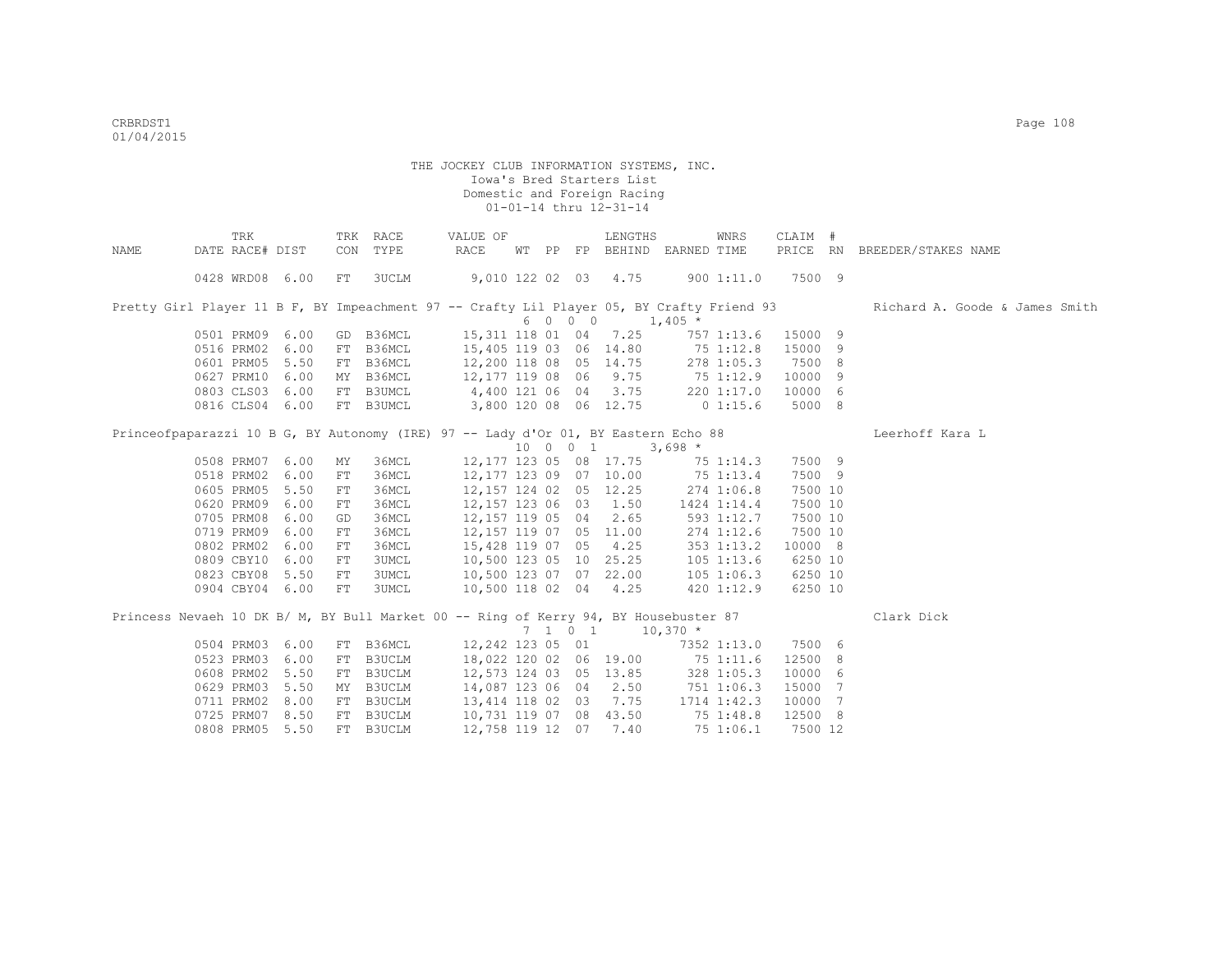|      | TRK             |                 |    | TRK RACE                    | VALUE OF                                                                               |       |                    | LENGTHS                 |                       | WNRS        | CLAIM # |    |                              |
|------|-----------------|-----------------|----|-----------------------------|----------------------------------------------------------------------------------------|-------|--------------------|-------------------------|-----------------------|-------------|---------|----|------------------------------|
| NAME | DATE RACE# DIST |                 |    | CON TYPE                    | RACE                                                                                   | WT PP |                    |                         | FP BEHIND EARNED TIME |             |         |    | PRICE RN BREEDER/STAKES NAME |
|      |                 |                 |    |                             |                                                                                        |       |                    |                         |                       |             |         |    |                              |
|      |                 |                 |    |                             |                                                                                        |       |                    |                         |                       |             |         |    |                              |
|      |                 |                 |    |                             | Propulsion 11 B G, BY Kipling 96 -- Valid Kris 02, BY Valid Wager 92                   |       |                    |                         |                       |             |         |    | Poindexter H. Allen          |
|      |                 |                 |    |                             |                                                                                        |       | $1 \t 0 \t 1 \t 0$ |                         | $5,566$ *             |             |         |    |                              |
|      |                 | 1120 RP 03 6.00 | FT | 35MSW                       | 28,000 120 07 02 2.00                                                                  |       |                    |                         |                       | 5566 1:12.7 |         | 7  |                              |
|      |                 |                 |    |                             |                                                                                        |       |                    |                         |                       |             |         |    |                              |
|      |                 |                 |    |                             | Put Her N a Formal 10 DK B/ M, BY Rushin' to Altar 99 -- Pay Me Now 95, BY Alysheba 84 |       |                    |                         |                       |             |         |    | McClintock Loretta F.        |
|      |                 |                 |    |                             |                                                                                        |       | 9 2 1 1            |                         | $26,013$ *            |             |         |    |                              |
|      | 0420 PRM04      | 5.50            | FT | B36MCL                      |                                                                                        |       |                    | 23, 172 123 06 03 11.00 |                       | 2773 1:06.9 | 30000 8 |    |                              |
|      | 0517 PRM09      | 8.00            | FT | B36MSW                      | 38,643 123 06 04                                                                       |       |                    | 6.75                    |                       | 1931 1:41.6 |         | 9  |                              |
|      | 0608 PRM06      | 8.50            | FT | B36MCL                      | 13,505 123 02 01                                                                       |       |                    |                         |                       | 8939 1:49.4 | 20000 8 |    |                              |
|      | 0620 PRM08      | 8.32            | FT | <b>B3UALW</b>               | 39,288 123 02                                                                          |       |                    | 07 17.50                |                       | 75 1:43.9   |         | 9  |                              |
|      | 0703 PRM01      | 8.50            | FT | B3UCLM                      | 12,867 123 01                                                                          |       | 04                 | 5.30                    | 641 1:49.4            |             | 10000   | 7  |                              |
|      | 0717 PRM01      | 8.32            | FT | B3UCLM                      | 12,889 123 01                                                                          |       | 01                 |                         |                       | 7742 1:46.2 | 10000 6 |    |                              |
|      | 0727 PRM05      | 8.00            | FT | B3UCLM                      | 14,776 124 05                                                                          |       |                    |                         | 04 10.00 812 1:42.1   |             | 15000 9 |    |                              |
|      |                 |                 |    | 0817 CBY02 7.50 T FM B3UCLM | 20,000 123 04 06 5.50 200 1:30.8                                                       |       |                    |                         |                       |             | 20000 7 |    |                              |
|      |                 |                 |    | 0904 CBY01 7.50 T GD B3UCLM | 14,500 123 08 02 3.75                                                                  |       |                    |                         |                       | 2900 1:33.9 | 12500 9 |    |                              |
|      |                 |                 |    |                             |                                                                                        |       |                    |                         |                       |             |         |    |                              |
|      |                 |                 |    |                             | Quean Hawk 12 B F, BY Shadow Hawk 99 -- Queansco 02, BY Humming 96                     |       |                    |                         |                       |             |         |    | McClintock Loretta F.        |
|      |                 |                 |    |                             |                                                                                        |       | 4 0 1 0            |                         | $9,838$ *             |             |         |    |                              |
|      | 0717 PRM05      | 5.50            | FT | F02MSW                      | 38,600 119 04 05 10.75 887 1:05.6                                                      |       |                    |                         |                       |             |         | 11 |                              |
|      | 0802 PRM01      | 5.50            | FT | F02MSW                      | 38,643 119 04 04 8.00                                                                  |       |                    |                         |                       | 1931 1:06.3 |         | 9  |                              |
|      | 0901 CBY01      | 5.50            | FT | F02MSW                      | 27,000 118 01 04 3.00                                                                  |       |                    |                         |                       | 1620 1:06.8 |         | 6  |                              |
|      |                 | 0912 CBY03 5.50 |    | FT F02MSW                   | 27,000 120 01 02                                                                       |       |                    | 4.75                    |                       | 5400 1:06.8 |         | 8  |                              |
|      |                 |                 |    |                             |                                                                                        |       |                    |                         |                       |             |         |    |                              |
|      |                 |                 |    |                             | Queen Key 10 DK B/ M, BY Blumin Affair 91 -- Lee Lee's Keys 03, BY Belong to Me 89     |       |                    |                         |                       |             |         |    | Wulf Craig                   |
|      |                 |                 |    |                             |                                                                                        |       | 6 1 0 1            |                         | $3,345$ *             |             |         |    |                              |
|      | 0405 FON04      | 4.00            | FT | <b>B3UMCL</b>               | 4,600 123 05 05                                                                        |       |                    | 5.00                    |                       | 138 :47.6   | 10000 9 |    |                              |
|      | 0425 FON01      | 4.00            | FT | B3UMCL                      | 4,600 123 02 05 10.75                                                                  |       |                    |                         | 138                   | :46.8       | 10000 8 |    |                              |
|      | 0503 FON01      | 4.00            | FT | B3UMCL                      | 4,600 123 02 05 9.00                                                                   |       |                    |                         | 138 : 47.2            |             | 10000 8 |    |                              |
|      | 0726 PRM09      | 6.00            | FT | B36MCL                      | 12,157 123 09 10                                                                       |       |                    | 33.75                   |                       | 75 1:12.9   | 7500 10 |    |                              |
|      | 0816 CLS04      | 6.00            | FT | <b>B3UMCL</b>               | 3,800 123 07 01                                                                        |       |                    |                         |                       | 2280 1:15.6 | 5000 8  |    |                              |
|      | 0830 CLS08      | 6.00            |    | FT B3UCLM                   | 4,800 123 08                                                                           |       | 03                 | 4.25                    |                       | 576 1:18.0  | 5000 8  |    |                              |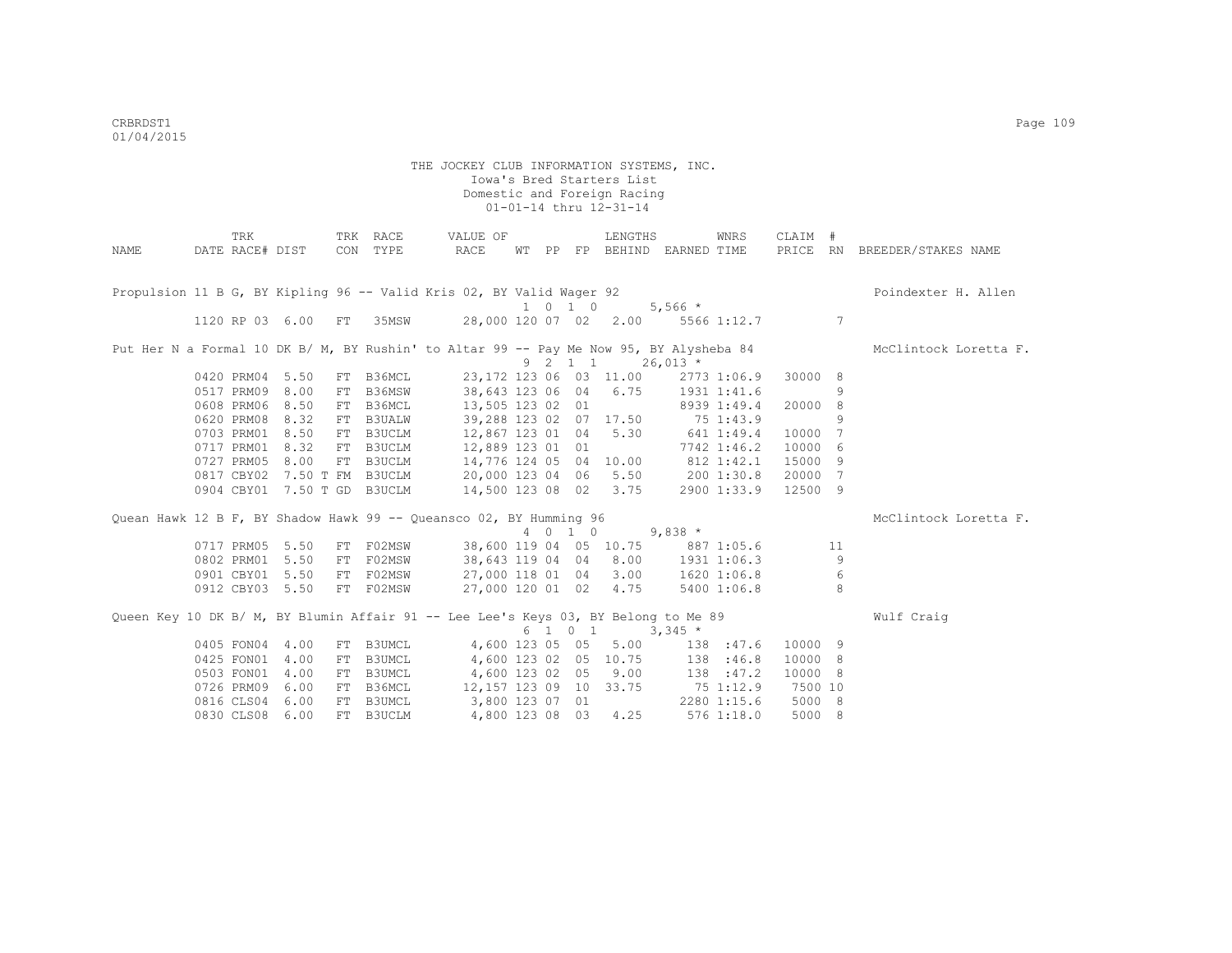|                                                                                         | TRK             |      |    | TRK RACE                  | VALUE OF                                |                  |  |         | LENGTHS                           |             | WNRS         | CLAIM #  |                |                              |
|-----------------------------------------------------------------------------------------|-----------------|------|----|---------------------------|-----------------------------------------|------------------|--|---------|-----------------------------------|-------------|--------------|----------|----------------|------------------------------|
| NAME                                                                                    | DATE RACE# DIST |      |    | CON TYPE                  | RACE                                    |                  |  |         | WT PP FP BEHIND EARNED TIME       |             |              |          |                | PRICE RN BREEDER/STAKES NAME |
| Queen Lilly Kay 09 CH M, BY Indy King 99 -- Lilly Cozzene 93, BY Cozzene 80             |                 |      |    |                           |                                         |                  |  |         |                                   |             |              |          |                | Bluestem Farm Inc.           |
|                                                                                         |                 |      |    |                           |                                         |                  |  | 5301    |                                   | $120,355$ * |              |          |                |                              |
|                                                                                         | 0418 PRM08      | 6.00 | FT | <b>B3UALW</b>             |                                         |                  |  |         | 51,508 118 01 01                  |             | 30849 1:11.5 |          | 11             |                              |
|                                                                                         | 0509 PRM08      | 6.00 | FT | B4USTK                    |                                         |                  |  |         | 81,550 123 09 03 1.50 8155 1:11.5 |             |              |          |                | 11 MAMIE EISENHOWER S.       |
|                                                                                         | 0606 PRM08 8.50 |      | FT | B3USTK                    | 82,875 123 01 01                        |                  |  |         |                                   |             | 49725 1:45.9 |          | $\overline{7}$ | HAWKEYES H.                  |
|                                                                                         | 0706 PRM07 8.32 |      |    |                           | FT B3UAOC 39,330 123 05 01 26840 1:42.5 |                  |  |         |                                   |             |              |          | 7              |                              |
|                                                                                         |                 |      |    | 0802 PRM09 8.32 FT B4USTK |                                         |                  |  |         | 95,725 124 04 04 2.00 4786 1:43.0 |             |              |          |                | 8 DONNA REED S.              |
| Quick Stevie 06 B G, BY Stephen Got Even 96 -- Star Be Quick 94, BY Stop the Music 70   |                 |      |    |                           |                                         |                  |  |         |                                   |             |              |          |                | McClintock Loretta F.        |
|                                                                                         |                 |      |    |                           |                                         |                  |  | 2000    |                                   | $150 *$     |              |          |                |                              |
|                                                                                         | 0511 PRM02 6.00 |      | MY | 3UCLM                     |                                         |                  |  |         | 12,109 118 05 06 16.35 75 1:10.8  |             |              | 15000 8  |                |                              |
|                                                                                         | 0608 PRM03 8.50 |      | FT | 3UCLM                     |                                         |                  |  |         | 11,438 120 04 06 21.50 75 1:47.1  |             |              | 4000 6   |                |                              |
| Radiant Arch 10 B G, BY Arch 95 -- Katy Smiles 02, BY Limit Out 95                      |                 |      |    |                           |                                         |                  |  |         |                                   |             |              |          |                | Galyen Richard W. Mr. & Mrs. |
|                                                                                         |                 |      |    |                           |                                         |                  |  |         | 8 1 1 2 18,394 *                  |             |              |          |                |                              |
|                                                                                         | 0418 PRM09 5.50 |      | FT | 36MCL                     |                                         |                  |  |         | 21,793 123 01 06 11.75 75 1:05.9  |             |              | 30000 12 |                |                              |
|                                                                                         | 0501 PRM04      | 5.50 | GD | 36MCL                     |                                         |                  |  |         | 23,195 123 07 04 6.50             |             | 1161 1:05.0  | 30000 7  |                |                              |
|                                                                                         | 0522 PRM09 6.00 |      | FT | 36MCL                     |                                         |                  |  |         | 15,384 123 04 02 0.50             |             | 3023 1:13.2  | 15000 10 |                |                              |
|                                                                                         | 0605 PRM04 8.50 |      | FT | 36MSW                     |                                         |                  |  |         | 38,687 123 02 03 2.35             |             | 4657 1:48.6  |          | 7              |                              |
|                                                                                         | 0626 PRM03 6.00 |      | MY | 36MCL                     |                                         | 11,971 123 03 01 |  |         |                                   |             | 7157 1:12.6  | 10000 8  |                |                              |
|                                                                                         | 0704 PRM09 8.50 |      | FT | 3UCLM                     |                                         |                  |  |         | 12,779 123 09 10 21.10            |             | 75 1:47.6    | 10000 11 |                |                              |
|                                                                                         | 0718 PRM03 6.00 |      | FT | 3UCLM                     |                                         |                  |  |         | 10,748 123 01 04 8.50 709 1:11.0  |             |              | 7500 8   |                |                              |
|                                                                                         | 0803 PRM01 6.00 |      | FT | 3UCLM                     |                                         |                  |  |         | 12,867 124 01 03 10.00            |             | 1537 1:11.4  | 7500 7   |                |                              |
| Raegen Harper 12 GR/RO F, BY Rockport Harbor 02 -- True Tear Drops 99, BY Is It True 86 |                 |      |    |                           |                                         |                  |  |         |                                   |             |              |          |                | Hunt Stables, Inc.           |
|                                                                                         |                 |      |    |                           |                                         |                  |  | 5 0 1 2 |                                   | $26,309$ *  |              |          |                |                              |
|                                                                                         | 0601 PRM07 4.50 |      | FT |                           | 02MSW                                   |                  |  |         | 43,095 115 02 03 11.75            |             | 5220 : 52.9  |          | 5              |                              |
|                                                                                         | 0614 PRM06 5.00 |      | FT | F02MSW                    |                                         |                  |  |         | 32,687 118 02 02 3.75             |             | 8657 :59.3   |          | 7              |                              |
|                                                                                         | 0621 PRM03 5.00 |      | FT | F02MSW                    |                                         |                  |  |         | 38,622 118 08 03 6.75             |             | 4622 :58.0   |          | 10             |                              |
|                                                                                         | 0705 PRM05 5.50 |      | GD | 02STK                     |                                         |                  |  |         | 96,131 116 08 04 7.50             |             | 5211 1:05.1  |          |                | 12 IOWA STALLION FUTURITY    |
|                                                                                         | 0802 PRM06 6.00 |      |    | FT F02STK                 |                                         |                  |  |         | 86,641 116 07 05 6.25             |             | 2599 1:13.0  |          |                | 7 IOWA SORORITY S.           |
| Ragincaginsuperman 10 B G, BY Good Reward 01 -- Waltz On By 96, BY Carson City 87       |                 |      |    |                           |                                         |                  |  |         |                                   |             |              |          |                | Lieber Todd                  |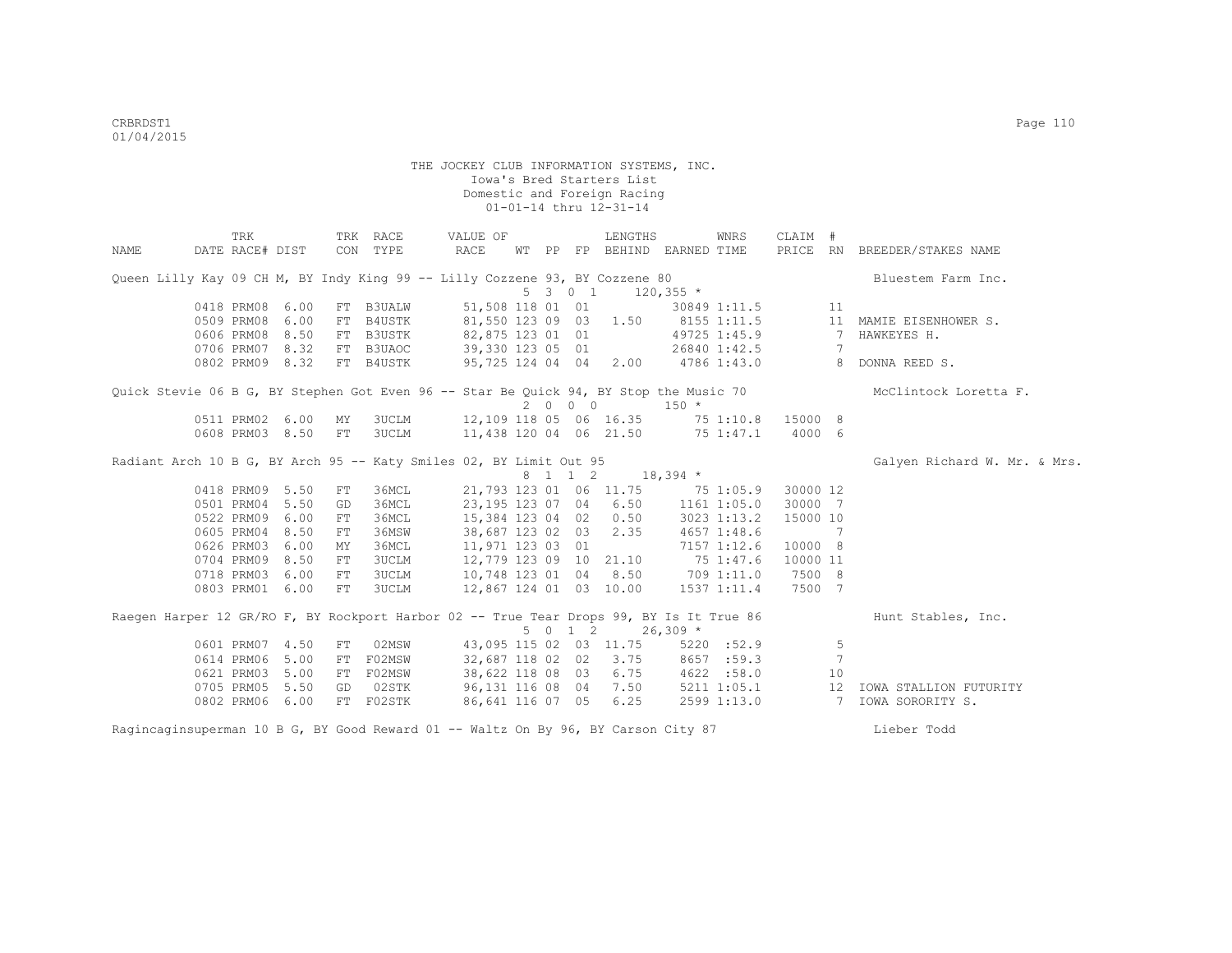|                                                                                           | TRK                      |                    |            | TRK RACE         | VALUE OF                                                    |    |                             | LENGTHS                  |                   | WNRS         | CLAIM #  |                     |                              |
|-------------------------------------------------------------------------------------------|--------------------------|--------------------|------------|------------------|-------------------------------------------------------------|----|-----------------------------|--------------------------|-------------------|--------------|----------|---------------------|------------------------------|
| NAME                                                                                      | DATE RACE# DIST          |                    |            | CON TYPE         | RACE                                                        | WТ |                             | PP FP BEHIND EARNED TIME |                   |              |          |                     | PRICE RN BREEDER/STAKES NAME |
|                                                                                           |                          |                    |            |                  |                                                             |    |                             |                          |                   |              |          |                     |                              |
|                                                                                           |                          |                    |            |                  |                                                             |    | 9 1 1 2                     |                          | $9,363$ *         |              |          |                     |                              |
|                                                                                           | 0411 FON03 6.00          |                    | FT         | 3UMSW            | 7,400 123 07 02                                             |    |                             | 2.75                     |                   | 1480 1:15.0  |          | 9                   |                              |
|                                                                                           | 0515 PRM09               | 6.00               | GD         | 36MCL            | 15,432 124 03                                               |    |                             | 06 17.35                 | 751:12.8          |              | 15000 8  |                     |                              |
|                                                                                           | 0608 PRM09               | 6.00               | ${\rm FT}$ | 36MCL            | 12,200 123 07 03 1.00                                       |    |                             |                          |                   | 1447 1:14.1  | 7500 8   |                     |                              |
|                                                                                           | 0626 PRM05               | 6.00               | MY         | 36MCL            | 12,177 123 09                                               |    |                             | 07 11.00                 | 75 1:12.2         |              | 10000 9  |                     |                              |
|                                                                                           | 0710 PRM09               | 6.00               | FT         | 36MCL            | 12,113 123 04 04 14.10                                      |    |                             |                          |                   | 584 1:12.0   | 7500 12  |                     |                              |
|                                                                                           | 0719 PRM09               | 6.00               | FT         | 36MCL            | 12, 157 123 02 09 13.85 75 1:12.6                           |    |                             |                          |                   |              | 10000 10 |                     |                              |
|                                                                                           | 0807 PRM03               | 6.00               | SY         | 36MCL            | 14,332 124 03 03 7.50                                       |    |                             |                          |                   | 1727 1:11.8  | 10000 6  |                     |                              |
|                                                                                           | 0817 CLS03               | 6.00               | FT         | 3UMSW            | 6,100 123 05 01                                             |    |                             |                          |                   | 3660 1:14.6  |          | 7                   |                              |
|                                                                                           | 0829 CLS08 6.00          |                    | MY         | 3UCLM            | 4,800 123 05 04 22.50 240 1:16.2                            |    |                             |                          |                   |              | 5000 6   |                     |                              |
|                                                                                           |                          |                    |            |                  |                                                             |    |                             |                          |                   |              |          |                     |                              |
| Rain On the Ice 11 DK B/ G, BY Too Much Ice 97 -- Rinalake 94, BY Salt Lake 89            |                          |                    |            |                  |                                                             |    |                             |                          |                   |              |          |                     | Nielsen Charles D.           |
|                                                                                           |                          |                    |            |                  |                                                             |    | $1 \quad 0 \quad 0 \quad 0$ |                          | $75 *$            |              |          |                     |                              |
|                                                                                           |                          | 0626 PRM09 6.00 SY |            | 36MCL            | 23,176 119 08 10 27.50 75 1:11.7                            |    |                             |                          |                   |              | 30000 10 |                     |                              |
| Rallydownthealley 10 CH M, BY Flower Alley 02 -- Danceinthestreets 00, BY Citidancer 87   |                          |                    |            |                  |                                                             |    |                             |                          |                   |              |          |                     | Ashby Thoroughbreds          |
|                                                                                           |                          |                    |            |                  |                                                             |    |                             | 9 3 2 1 103,669 *        |                   |              |          |                     |                              |
|                                                                                           | 0308 OP 04               | 6.00               |            | FT B3UALW        | 61,000 121 06 08                                            |    |                             |                          | $9.55$ 174 1:11.2 |              |          | 12                  |                              |
|                                                                                           | 0411 OP 06               | 6.00               | FT         | B3UCLM           | 36,000 121 06 03 2.50 3600 1:10.8                           |    |                             |                          |                   |              | 40000 9  |                     |                              |
|                                                                                           | 0426 PRM09               | 6.00               | FT         | <b>B3UALW</b>    | 39,288 119 08 07 18.25 75 1:11.2                            |    |                             |                          |                   |              |          | 9                   |                              |
|                                                                                           | 0508 PRM09               | 6.00               | MΥ         | B3UCLM           |                                                             |    |                             |                          |                   |              |          |                     |                              |
|                                                                                           |                          |                    |            |                  |                                                             |    |                             | 24,463 124 02 02 0.50    | 4882 1:11.9       |              | 35000    | 8                   |                              |
|                                                                                           | 0607 PRM09               | 6.00               | MY         | <b>B3UALW</b>    |                                                             |    |                             |                          |                   | 23556 1:11.3 |          | 9                   |                              |
|                                                                                           | 0622 PRM08               | 8.32               |            | FT B3UALW        | 39,288 120 03 01                                            |    |                             |                          |                   | 26405 1:43.7 |          | 7                   |                              |
|                                                                                           | 0710 PRM07               | 8.00               |            | FT B3UALW        | 38,695 120 03 01                                            |    |                             |                          |                   | 24843 1:38.8 |          | 7                   |                              |
|                                                                                           | 0802 PRM09               | 8.32               |            | FT B4USTK        | 41,269 123 05 01                                            |    |                             |                          |                   | 19145 1:43.0 |          | 8                   | DONNA REED S.                |
|                                                                                           | 0904 RP 04 6.00          |                    |            | FT B3UAOC        | 95,725 122 01 02 nk<br>39,353 123 06 05 4.50                |    |                             |                          |                   | 989 1:09.5   |          | 6                   |                              |
|                                                                                           |                          |                    |            |                  |                                                             |    |                             |                          |                   |              |          |                     |                              |
| Ranger Loots 12 DK B/ F, BY U S Ranger 04 -- Looking for Loot 02, BY Successful Appeal 96 |                          |                    |            |                  |                                                             |    |                             |                          |                   |              |          |                     | Debruycker Lloyd             |
|                                                                                           |                          |                    |            |                  |                                                             |    | 3 0 0 1                     |                          | $2,779*$          |              |          |                     |                              |
|                                                                                           | 0621 PRM03               | 5.00               | FT         | F02MSW           | 38,622 118 04 07 21.25 75 :58.0                             |    |                             |                          |                   |              |          | 10                  |                              |
|                                                                                           | 0725 PRM03<br>0802 PRM01 | 5.50<br>5.50       | FT<br>FT.  | F02MCL<br>F02MSW | 21,904 119 01 03 9.25 2629 1:07.0<br>38,643 119 03 07 16.75 |    |                             |                          | 75 1:06.3         |              | 25000    | $\overline{7}$<br>9 |                              |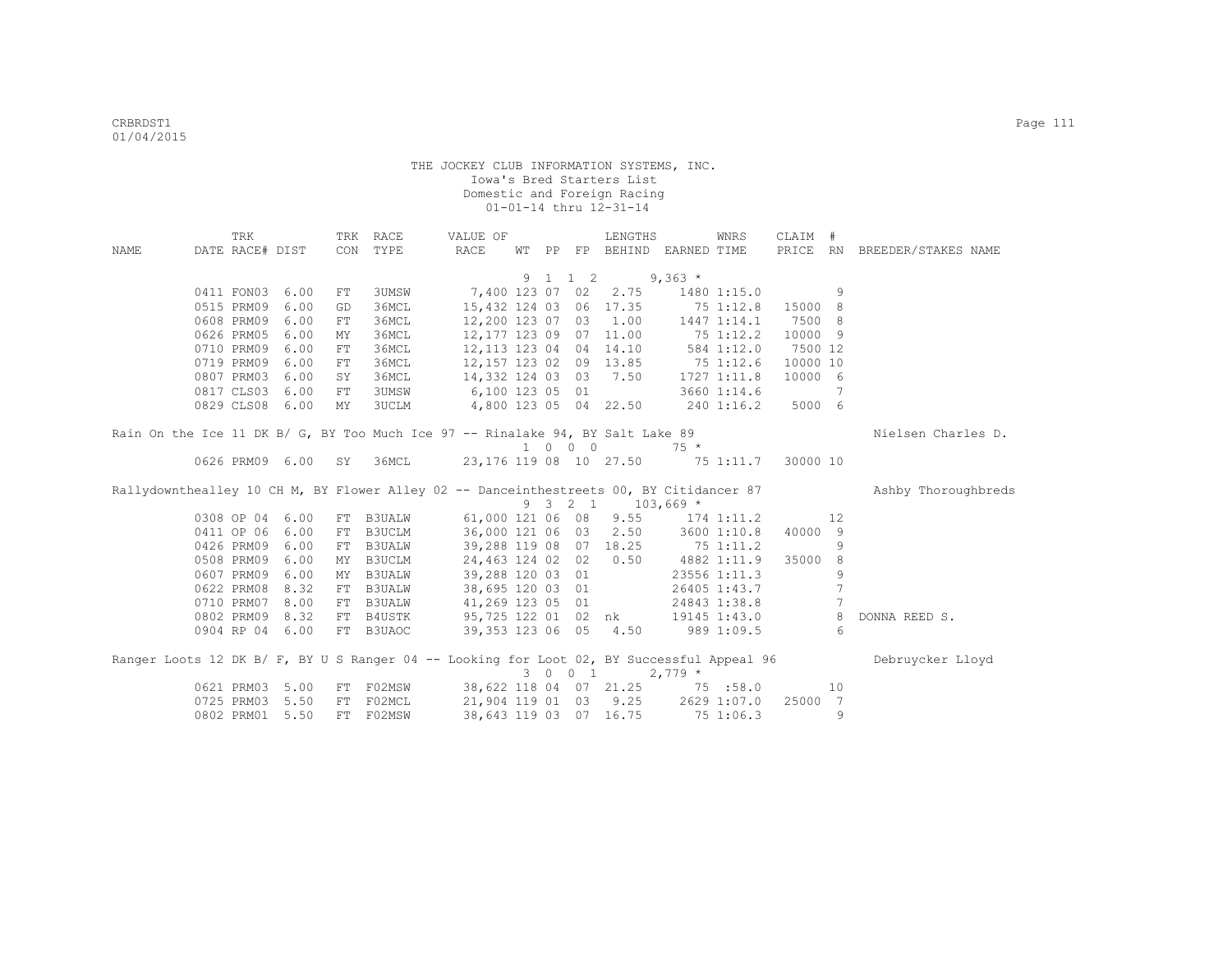|                                                                                           | TRK                  |              |            | TRK RACE     |                        | VALUE OF         |       |         | LENGTHS                |                                          | WNRS         | CLAIM #  |         |                                                                                                                  |
|-------------------------------------------------------------------------------------------|----------------------|--------------|------------|--------------|------------------------|------------------|-------|---------|------------------------|------------------------------------------|--------------|----------|---------|------------------------------------------------------------------------------------------------------------------|
| NAME                                                                                      | DATE RACE# DIST      |              | CON        | TYPE         | RACE                   |                  | WT PP |         |                        | FP BEHIND EARNED TIME                    |              |          |         | PRICE RN BREEDER/STAKES NAME                                                                                     |
| Rapido Corredor 06 CH G, BY Ecton Park 96 -- Gold Queen 96, BY Gold Spring (ARG) 88       |                      |              |            |              |                        |                  |       | 8 1 0 0 |                        | $4,172$ *                                |              |          |         | McShane David                                                                                                    |
|                                                                                           | 0530 PRM03 5.00      |              | FT         | <b>3UCLM</b> |                        |                  |       |         | 14,568 120 04 06 13.30 | 75 :58.2                                 |              | 5000 6   |         |                                                                                                                  |
|                                                                                           | 0621 PRM09           | 6.00         | FT         | 4UCLM        |                        |                  |       |         | 14,739 120 03 07 16.75 | 75 1:10.9                                |              | 5000 10  |         |                                                                                                                  |
|                                                                                           | 0704 PRM05           | 8.00         | ${\rm FT}$ | <b>3UCLM</b> |                        |                  |       |         | 10,000 121 08 06 9.25  | $75\;1:40.9$                             |              | 4000 9   |         |                                                                                                                  |
|                                                                                           | 0731 PRM02           | 8.50         | FT         | <b>3UCLM</b> | 12,859 120 04 05 17.00 |                  |       |         |                        | 293 1:47.0                               |              | 4000 8   |         |                                                                                                                  |
|                                                                                           | 0914 BTP04           | 8.00         | FT         |              | 3UCLM 5,500 124 04 01  |                  |       |         |                        |                                          | 3300 1:40.6  | 3500 8   |         |                                                                                                                  |
|                                                                                           | 1004 MNR06 8.00      |              | MΥ         | <b>3UCLM</b> |                        |                  |       |         |                        | 8,100 123 04 05 9.75 162 1:42.7          |              | 5000 7   |         |                                                                                                                  |
|                                                                                           | 1025 TDN01 8.00      |              | FT         | <b>3UCLM</b> |                        |                  |       |         |                        | 9,900 120 08 06 18.25 99 1:40.8          |              | 4000 8   |         |                                                                                                                  |
|                                                                                           | 1108 TDN08 8.18      |              | ${\rm FT}$ | 3UCLM        |                        |                  |       |         |                        | 9,500 120 04 11 21.50 93 1:43.5          |              | 4000 12  |         |                                                                                                                  |
| Rascal On Tour 09 CH M, BY Colorful Tour 99 -- Rascal's Lynnie 99, BY Raise a Rascal 85   |                      |              |            |              |                        |                  |       |         |                        |                                          |              |          |         | Chleborad Lynn                                                                                                   |
|                                                                                           |                      |              |            |              |                        |                  |       | 3 0 0 0 |                        | $334 *$                                  |              |          |         |                                                                                                                  |
|                                                                                           | 0829 MD 06 6.00      |              |            | FT B3UCLM    |                        |                  |       |         | 3,700 122 01 07 12.50  | 68 1:13.6                                |              | 5000 7   |         |                                                                                                                  |
|                                                                                           | 0906 MD 05 6.00      |              |            |              |                        |                  |       |         |                        | FT B3UALW 3,600 124 05 05 7.35 99 1:14.4 |              |          | 6       |                                                                                                                  |
|                                                                                           | 0913 MD 01 6.00      |              |            | FT B3UCLM    |                        |                  |       |         | 3,700 121 03 04 8.75   |                                          | 167 1:13.5   | 5000 5   |         |                                                                                                                  |
|                                                                                           |                      |              |            |              |                        |                  |       |         |                        |                                          |              |          |         | Ras's Rebel 11 B G, BY Seeking the Best (IRE) 01 -- Smiles for Sanna 04, BY Distorted Humor 93 River Ridge Ranch |
|                                                                                           |                      |              |            |              |                        |                  |       | 9 2 0 0 |                        | $37,359$ *                               |              |          |         |                                                                                                                  |
|                                                                                           | 0424 PRM09 6.00      |              | MΥ         | 36MSW        |                        |                  |       |         | 38,665 118 02 04 3.85  |                                          | 1936 1:12.2  |          | 8       |                                                                                                                  |
|                                                                                           | 0523 PRM07           | 6.00         | FT         | 36MSW        |                        |                  |       |         | 38,666 118 01 05 7.30  | 893 1:11.6                               |              |          | 8       |                                                                                                                  |
|                                                                                           | 0613 PRM09           | 6.00         | FT         | 36MSW        |                        | 38,621 119 01 01 |       |         |                        |                                          | 23108 1:11.9 |          | 10      |                                                                                                                  |
|                                                                                           | 0628 PRM04           | 6.00         | SY         | <b>3UALW</b> |                        | 39,354 119 03 04 |       |         | 7.25                   | 1977 1:10.5                              |              |          | 6       |                                                                                                                  |
|                                                                                           | 0720 PRM09           | 6.00         | ${\rm FT}$ | 3UAOC        |                        |                  |       |         | 39,268 119 06 09 19.50 | 75 1:09.7                                |              |          | 10<br>9 |                                                                                                                  |
|                                                                                           | 0809 PRM06           | 6.00         | ${\rm FT}$ | 3UALW        |                        |                  |       |         | 39,288 119 02 06 12.00 | 751:10.1                                 |              |          |         |                                                                                                                  |
|                                                                                           | 0823 CBY06           | 6.00<br>6.00 | ${\rm FT}$ | <b>3UCLM</b> |                        |                  |       |         | 19,000 120 07 06 20.00 | 1901:10.8                                |              | 20000 7  |         |                                                                                                                  |
|                                                                                           | 0906 CBY06           |              | FT         | 3UCLM        |                        |                  |       |         |                        | 10,800 119 07 10 17.35 105 1:12.3        |              | 6250 12  |         |                                                                                                                  |
|                                                                                           | 1129 RET09 5.00 T FM |              |            | 3UAOC        | 15,500 116 09 01       |                  |       |         |                        |                                          | 9000 : 58.7  | 18000 10 |         |                                                                                                                  |
| R Best Hero 10 B G, BY Seeking the Best (IRE) 01 -- Little Hero 97, BY Valley Crossing 88 |                      |              |            |              |                        |                  |       |         |                        |                                          |              |          |         | River Ridge Ranch                                                                                                |
|                                                                                           |                      |              |            |              |                        |                  |       | 2 0 0 0 |                        | $546 *$                                  |              |          |         |                                                                                                                  |
|                                                                                           | 0518 PRM02 6.00      |              | FT         | 36MCL        |                        |                  |       |         |                        | 12, 177 123 03 05 5.25 276 1:13.4        |              | 7500 9   | 12      |                                                                                                                  |
|                                                                                           | 0705 CBY08           | 8.32 T FM    |            | 3UMSW        |                        |                  |       |         | 27,000 123 11 11 48.00 |                                          | 2701:41.1    |          |         |                                                                                                                  |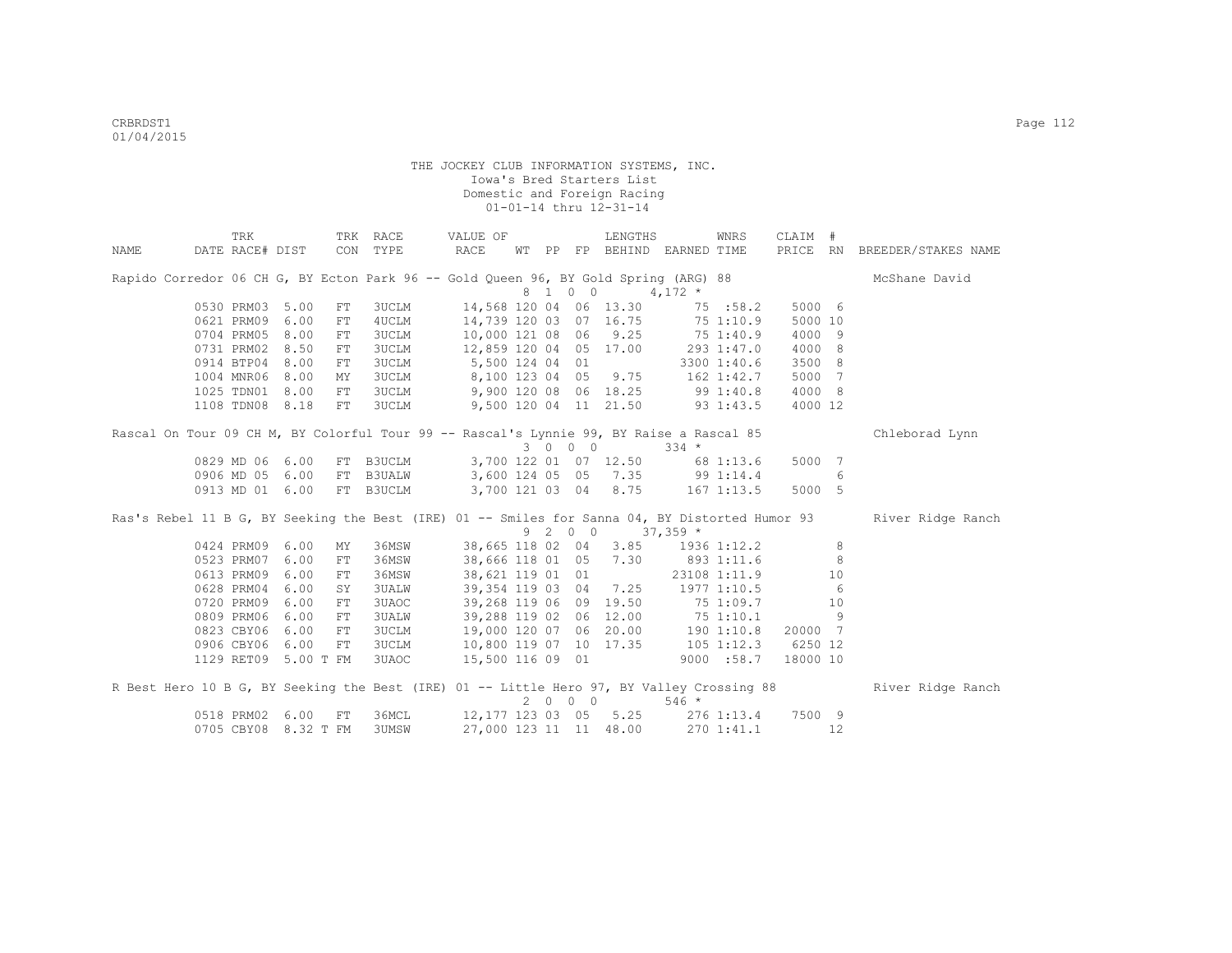| PRICE RN BREEDER/STAKES NAME<br>DATE RACE# DIST<br>CON TYPE<br>RACE<br>WT PP FP BEHIND EARNED TIME<br>NAME<br>Red Hot Cutie 08 DK B/ M, BY Humming 96 -- Curable Cutie 99, BY Malthus 92<br>Hansen Donald C. DVM<br>6 0 0 0<br>$700 *$<br>0228 HAW02 6.00<br>10,100 124 06 05 11.25<br>8000 8<br>FT B3UMCL<br>300 1:12.1<br>8000 7<br>0319 HAW04 6.00<br>B3UMCL<br>10,000 124 05 06 19.75<br>1001:14.5<br>GD<br>38,666 124 03 07 43.05<br>0511 PRM07 6.00<br>B36MSW<br>75 1:12.1<br>8<br>MY<br>12, 177 123 01 09 43.00<br>0524 PRM02 6.00<br>FT B36MCL<br>75 1:13.2<br>7500 9<br>0614 PRM04 6.00<br>B36MSW<br>38,687 123 04 07 40.35<br>75 1:12.5<br>7<br>FT<br>0629 PRM04 6.00<br>MY B36MCL<br>12,177 119 09 09 43.25<br>75 1:13.2<br>7500 9 | TRK |  | TRK RACE | VALUE OF |  | LENGTHS | WNRS | CLAIM # |  |
|-----------------------------------------------------------------------------------------------------------------------------------------------------------------------------------------------------------------------------------------------------------------------------------------------------------------------------------------------------------------------------------------------------------------------------------------------------------------------------------------------------------------------------------------------------------------------------------------------------------------------------------------------------------------------------------------------------------------------------------------------|-----|--|----------|----------|--|---------|------|---------|--|
|                                                                                                                                                                                                                                                                                                                                                                                                                                                                                                                                                                                                                                                                                                                                               |     |  |          |          |  |         |      |         |  |
|                                                                                                                                                                                                                                                                                                                                                                                                                                                                                                                                                                                                                                                                                                                                               |     |  |          |          |  |         |      |         |  |
|                                                                                                                                                                                                                                                                                                                                                                                                                                                                                                                                                                                                                                                                                                                                               |     |  |          |          |  |         |      |         |  |
|                                                                                                                                                                                                                                                                                                                                                                                                                                                                                                                                                                                                                                                                                                                                               |     |  |          |          |  |         |      |         |  |
|                                                                                                                                                                                                                                                                                                                                                                                                                                                                                                                                                                                                                                                                                                                                               |     |  |          |          |  |         |      |         |  |
|                                                                                                                                                                                                                                                                                                                                                                                                                                                                                                                                                                                                                                                                                                                                               |     |  |          |          |  |         |      |         |  |
|                                                                                                                                                                                                                                                                                                                                                                                                                                                                                                                                                                                                                                                                                                                                               |     |  |          |          |  |         |      |         |  |
|                                                                                                                                                                                                                                                                                                                                                                                                                                                                                                                                                                                                                                                                                                                                               |     |  |          |          |  |         |      |         |  |
|                                                                                                                                                                                                                                                                                                                                                                                                                                                                                                                                                                                                                                                                                                                                               |     |  |          |          |  |         |      |         |  |
|                                                                                                                                                                                                                                                                                                                                                                                                                                                                                                                                                                                                                                                                                                                                               |     |  |          |          |  |         |      |         |  |
|                                                                                                                                                                                                                                                                                                                                                                                                                                                                                                                                                                                                                                                                                                                                               |     |  |          |          |  |         |      |         |  |
| Rent a Cop 10 B G, BY Friends Lake 01 -- Ms Bessie 01, BY Pleasant Tap 87<br>Hobbs James M.                                                                                                                                                                                                                                                                                                                                                                                                                                                                                                                                                                                                                                                   |     |  |          |          |  |         |      |         |  |
| $11 \quad 2 \quad 1 \quad 1 \qquad 15,869$ *                                                                                                                                                                                                                                                                                                                                                                                                                                                                                                                                                                                                                                                                                                  |     |  |          |          |  |         |      |         |  |
| 19,946 120 02 08 18.55<br>0420 PRM06 6.00<br>7500 8<br><b>3UWCL</b><br>FT<br>75 1:11.2                                                                                                                                                                                                                                                                                                                                                                                                                                                                                                                                                                                                                                                        |     |  |          |          |  |         |      |         |  |
| 15,428 123 06 08 9.55 75 1:05.6<br>0522 PRM01 5.50<br><b>3UCLM</b><br>10000 8<br>FT                                                                                                                                                                                                                                                                                                                                                                                                                                                                                                                                                                                                                                                           |     |  |          |          |  |         |      |         |  |
| 14, 137 121 01 05 2.15<br>0606 PRM02 6.00<br>323 1:12.0<br>7500 8<br><b>3UWCL</b><br>FT                                                                                                                                                                                                                                                                                                                                                                                                                                                                                                                                                                                                                                                       |     |  |          |          |  |         |      |         |  |
| 14, 137 120 05 06 7.00 75 1:44.3<br>0620 PRM03 8.32<br>7500 8<br><b>3UCLM</b><br>FT                                                                                                                                                                                                                                                                                                                                                                                                                                                                                                                                                                                                                                                           |     |  |          |          |  |         |      |         |  |
| 14, 169 119 04 04 14.25<br>0704 PRM02 8.32<br>519 1:45.0<br>7500 6<br><b>3UCLM</b><br>FT                                                                                                                                                                                                                                                                                                                                                                                                                                                                                                                                                                                                                                                      |     |  |          |          |  |         |      |         |  |
| 0720 PRM05<br>6.00<br>14, 114 117 01 02 5.00<br>2782 1:11.5<br>7500 9<br><b>3UCLM</b><br>FT                                                                                                                                                                                                                                                                                                                                                                                                                                                                                                                                                                                                                                                   |     |  |          |          |  |         |      |         |  |
| 15,428 120 07 06 12.20<br>751:11.1<br>5000 8<br>0801 PRM07 6.00<br><b>3UCLM</b><br>FT                                                                                                                                                                                                                                                                                                                                                                                                                                                                                                                                                                                                                                                         |     |  |          |          |  |         |      |         |  |
| 0909 ZIA08<br>10,070 123 01 01<br>5000 7<br>6.00<br><b>3UCLM</b><br>6000 1:11.6<br>FT                                                                                                                                                                                                                                                                                                                                                                                                                                                                                                                                                                                                                                                         |     |  |          |          |  |         |      |         |  |
| 8,100 123 04 01<br>4000 10<br>0918 ALB09 7.00<br><b>3UCLM</b><br>4860 1:21.1<br>FT                                                                                                                                                                                                                                                                                                                                                                                                                                                                                                                                                                                                                                                            |     |  |          |          |  |         |      |         |  |
| 10,200 123 02 03 2.00 1020 1:21.7<br>5000 12<br>1018 ALB10<br>7.00<br>3UCLM<br>FT                                                                                                                                                                                                                                                                                                                                                                                                                                                                                                                                                                                                                                                             |     |  |          |          |  |         |      |         |  |
| 1110 ZIA08 6.50<br><b>3UCLM</b><br>9,960 123 01 07 10.25<br>651:17.2<br>5000 10<br>FT                                                                                                                                                                                                                                                                                                                                                                                                                                                                                                                                                                                                                                                         |     |  |          |          |  |         |      |         |  |
|                                                                                                                                                                                                                                                                                                                                                                                                                                                                                                                                                                                                                                                                                                                                               |     |  |          |          |  |         |      |         |  |
| Retour 09 B M, BY Colorful Tour 99 -- Kerry Dale 91, BY Cullendale 82<br>Pam Schutz                                                                                                                                                                                                                                                                                                                                                                                                                                                                                                                                                                                                                                                           |     |  |          |          |  |         |      |         |  |
| 4 0 1 0<br>$2,650$ *                                                                                                                                                                                                                                                                                                                                                                                                                                                                                                                                                                                                                                                                                                                          |     |  |          |          |  |         |      |         |  |
| 0301 HAW09 8.32<br>10,000 121 01 04 8.35<br>5000 7<br>FT B3UCLM<br>500 1:45.1                                                                                                                                                                                                                                                                                                                                                                                                                                                                                                                                                                                                                                                                 |     |  |          |          |  |         |      |         |  |
| 0329 HAW06 8.32<br>B3UCLM<br>10,300 121 07 02 1.50<br>2000 1:50.2<br>5000 10<br>FT                                                                                                                                                                                                                                                                                                                                                                                                                                                                                                                                                                                                                                                            |     |  |          |          |  |         |      |         |  |
| 30,500 120 03 07 51.50 75 1:43.3<br>0424 PRM08 8.32<br>MY B3UALW<br>7                                                                                                                                                                                                                                                                                                                                                                                                                                                                                                                                                                                                                                                                         |     |  |          |          |  |         |      |         |  |
| 0511 PRM04 8.32<br>18,010 124 08 08 29.50<br>75 1:46.0<br>15000 8<br>MY B3UCLM                                                                                                                                                                                                                                                                                                                                                                                                                                                                                                                                                                                                                                                                |     |  |          |          |  |         |      |         |  |
| Rich Reward 08 B M, BY Good Reward 01 -- Berry Berry 01, BY Defrere 92                                                                                                                                                                                                                                                                                                                                                                                                                                                                                                                                                                                                                                                                        |     |  |          |          |  |         |      |         |  |
| Hunt Larry Sr.<br>8<br>$\begin{matrix} 0 & 1 & 0 \end{matrix}$<br>5,463 $*$                                                                                                                                                                                                                                                                                                                                                                                                                                                                                                                                                                                                                                                                   |     |  |          |          |  |         |      |         |  |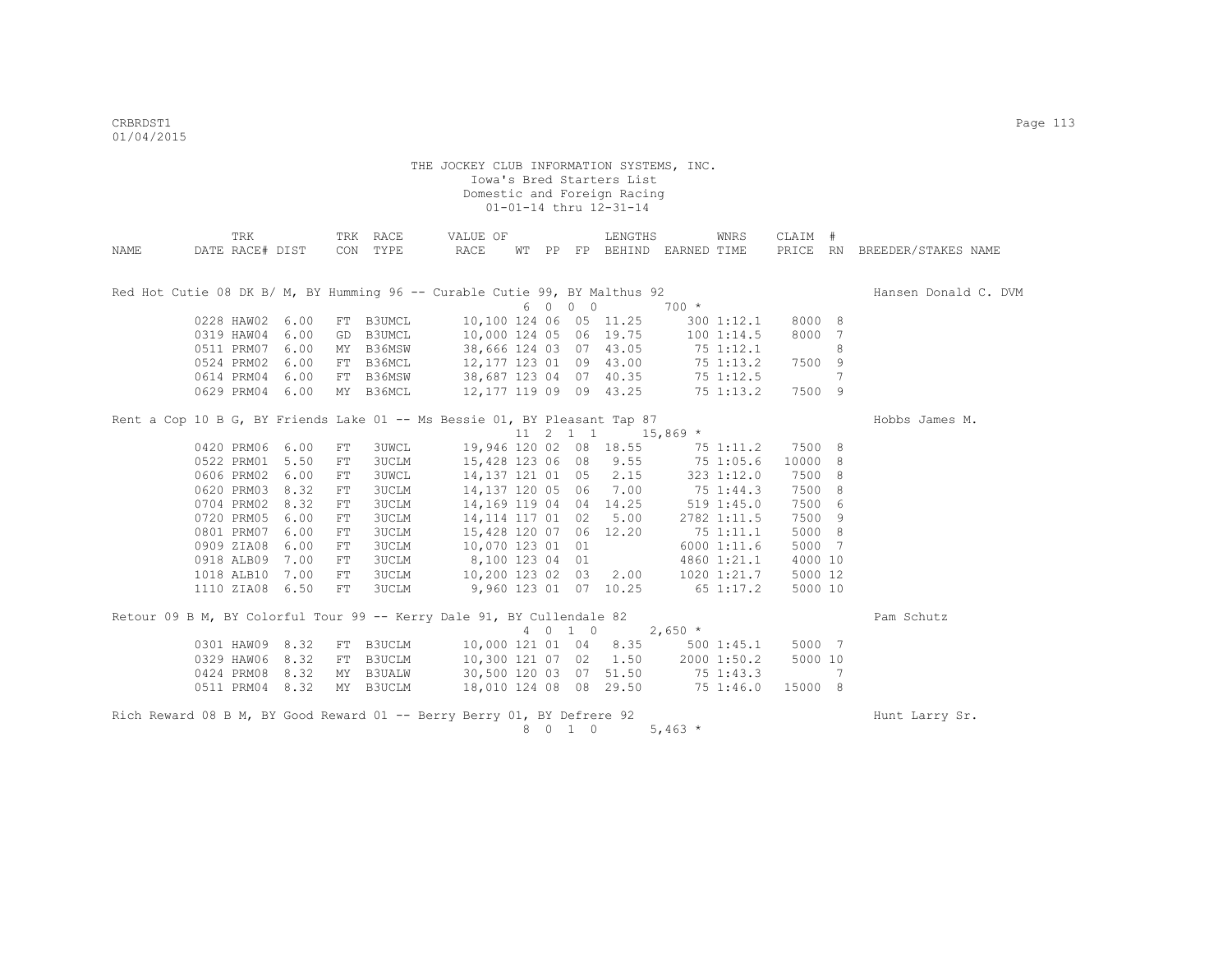|                                                                                    | TRK             |      |     | TRK RACE      | VALUE OF                          |  |         | LENGTHS                  |                                   | WNRS          | CLAIM #        |                                                                                                                 |
|------------------------------------------------------------------------------------|-----------------|------|-----|---------------|-----------------------------------|--|---------|--------------------------|-----------------------------------|---------------|----------------|-----------------------------------------------------------------------------------------------------------------|
| NAME                                                                               | DATE RACE# DIST |      |     | CON TYPE      | RACE                              |  |         |                          | WT PP FP BEHIND EARNED TIME       |               |                | PRICE RN BREEDER/STAKES NAME                                                                                    |
|                                                                                    |                 |      |     |               |                                   |  |         |                          |                                   |               |                |                                                                                                                 |
|                                                                                    | 0615 PRM05      | 5.00 |     | FT B4UCLM     |                                   |  |         | 11,836 116 01 04 10.25   |                                   | 792 :59.3     | 5000 6         |                                                                                                                 |
|                                                                                    | 0626 PRM04      | 5.50 | MY  | <b>B3UCLM</b> |                                   |  |         | 12,904 120 01 04 7.50    |                                   | 720 1:05.4    | 4000 6         |                                                                                                                 |
|                                                                                    | 0710 PRM04      | 6.00 | FT  | B3UCLM        |                                   |  |         | 15,446 120 06 06 8.50    |                                   | 75 1:11.3     | 5000 8         |                                                                                                                 |
|                                                                                    | 0727 PRM03      | 6.00 |     | FT B3UCLM     |                                   |  |         | 11,116 120 06 04 10.25   |                                   | 719 1:13.3    | 4000 6         |                                                                                                                 |
|                                                                                    | 0808 PRM03      | 6.00 |     | FT B3UCLM     | 11,419 124 03 02                  |  |         | 5.25                     |                                   | 2857 1:12.2   | 5000 7         |                                                                                                                 |
|                                                                                    | 0828 CBY05      | 5.50 |     | FT B3UCLM     | 11,500 123 05 06 15.25            |  |         |                          |                                   | 115 1:06.7    | 6250 8         |                                                                                                                 |
|                                                                                    | 0911 CBY03      | 6.00 | FT  | B3UCLM        | 11,500 123 01 05                  |  |         | 1.80                     | $115$ $1:14.0$                    |               | 6250 9         |                                                                                                                 |
|                                                                                    | 0920 FP 08      | 6.00 |     | FT B3UCLM     | 6,400 120 04 08 18.50             |  |         |                          | 701:12.0                          |               | 4000 9         |                                                                                                                 |
| Rico's Posse 07 GR/RO M, BY Posse 00 -- Rico Ends Well 98, BY Amerrico's Bullet 86 |                 |      |     |               |                                   |  |         |                          |                                   |               |                | High Point Bloodstock                                                                                           |
|                                                                                    |                 |      |     |               |                                   |  | 6 1 3 0 |                          | $23,088$ *                        |               |                |                                                                                                                 |
|                                                                                    | 0503 PRM09 6.00 |      | FT  | B4UWCL        | 13,612 119 03 02 2.25             |  |         |                          |                                   | 3582 1:11.4 7 |                |                                                                                                                 |
|                                                                                    | 0605 PRM09 6.00 |      | FT  | B3UCLM        | 24,589 117 01 04 4.75             |  |         |                          |                                   | 1210 1:11.0   | 25000 10       |                                                                                                                 |
|                                                                                    | 0628 PRM01 8.32 |      | SY  | B3UCLM        | 19,322 120 06 02 4.75 3861 1:43.9 |  |         |                          |                                   |               | 15000 7        |                                                                                                                 |
|                                                                                    | 0720 PRM03      | 8.32 |     | FT B3UCLM     | 17,956 118 02 01                  |  |         |                          |                                   | 10875 1:46.0  | 10000 5        |                                                                                                                 |
|                                                                                    | 0802 PRM09 8.32 |      |     | FT B4USTK     | 95,725 116 03 07 13.00 0 1:43.0   |  |         |                          |                                   |               | 8 <sup>1</sup> | DONNA REED S.                                                                                                   |
|                                                                                    | 0809 PRM03 8.50 |      |     | FT B3UCLM     | 17,858 123 05 02 0.75 3560 1:46.4 |  |         |                          |                                   |               | 12500 8        |                                                                                                                 |
|                                                                                    |                 |      |     |               |                                   |  |         |                          |                                   |               |                |                                                                                                                 |
|                                                                                    |                 |      |     |               |                                   |  |         |                          |                                   |               |                | River Ridge Diva 11 CH F, BY Old Fashioned 06 -- Three Point Legend 05, BY Mr. Greeley 92 Roseberry Robert Todd |
|                                                                                    |                 |      |     |               |                                   |  | 5 0 0 0 |                          | $390 *$                           |               |                |                                                                                                                 |
|                                                                                    | 0626 CBY06 5.50 |      |     | FT B3UMCL     | 10,500 119 04 06 18.25            |  |         |                          | $105$ 1:06.4                      |               | 6250 12        |                                                                                                                 |
|                                                                                    | 0719 CBY09      | 8.00 | FT  | <b>B3UMCL</b> | 10,500 119 04 05 11.50            |  |         |                          | 105 1:44.6                        |               | 6250 9         |                                                                                                                 |
|                                                                                    | 1029 TUP08      | 6.50 |     | FT B3UMCL     | 6,000 120 08 07 8.60 60 1:18.8    |  |         |                          |                                   |               | 5000 8         |                                                                                                                 |
|                                                                                    | 1108 TUP06      | 8.00 |     | FT B3UMCL     | 6,000 119 02 07 16.75 60 1:41.8   |  |         |                          |                                   |               | 5000 8         |                                                                                                                 |
|                                                                                    | 1128 TUP06 8.00 |      |     | FT B3UMCL     | $6,000$ 119 05 10 26.85 60 1:41.2 |  |         |                          |                                   |               | 5000 10        |                                                                                                                 |
|                                                                                    |                 |      |     |               |                                   |  |         |                          |                                   |               |                |                                                                                                                 |
| Roach 10 B G, BY Impeachment 97 -- Highley's Sadie 89, BY Seattle Dancer 84        |                 |      |     |               |                                   |  | 6 0 0 0 |                          |                                   |               |                | Hansen Donald C.                                                                                                |
|                                                                                    | 0522 PRM09 6.00 |      | FT  | 36MCL         | 15,384 123 06 10 27.50            |  |         |                          | $1,203$ *                         | 75 1:13.2     | 15000 10       |                                                                                                                 |
|                                                                                    |                 |      |     |               |                                   |  |         |                          |                                   |               |                |                                                                                                                 |
|                                                                                    | 0605 PRM05      | 5.50 | FT  | 36MCL         |                                   |  |         | $12,157$ 124 01 07 16.25 |                                   | 75 1:06.8     | 7500 10        |                                                                                                                 |
|                                                                                    | 0620 PRM09      | 6.00 | FT  | 36MCL         |                                   |  |         | 12, 157 123 03 07 8.85   |                                   | 75 1:14.4     | 7500 10        |                                                                                                                 |
|                                                                                    | 0710 PRM09      | 6.00 | FT  | 36MCL         |                                   |  |         |                          | 12, 113 123 08 07 18.70 75 1:12.0 |               | 7500 12        |                                                                                                                 |
|                                                                                    | 0725 PRM09      | 6.00 | FT. | 36MCL         |                                   |  |         | 12, 221 119 07 04 11.25  |                                   | 608 1:12.8    | 7500 7         |                                                                                                                 |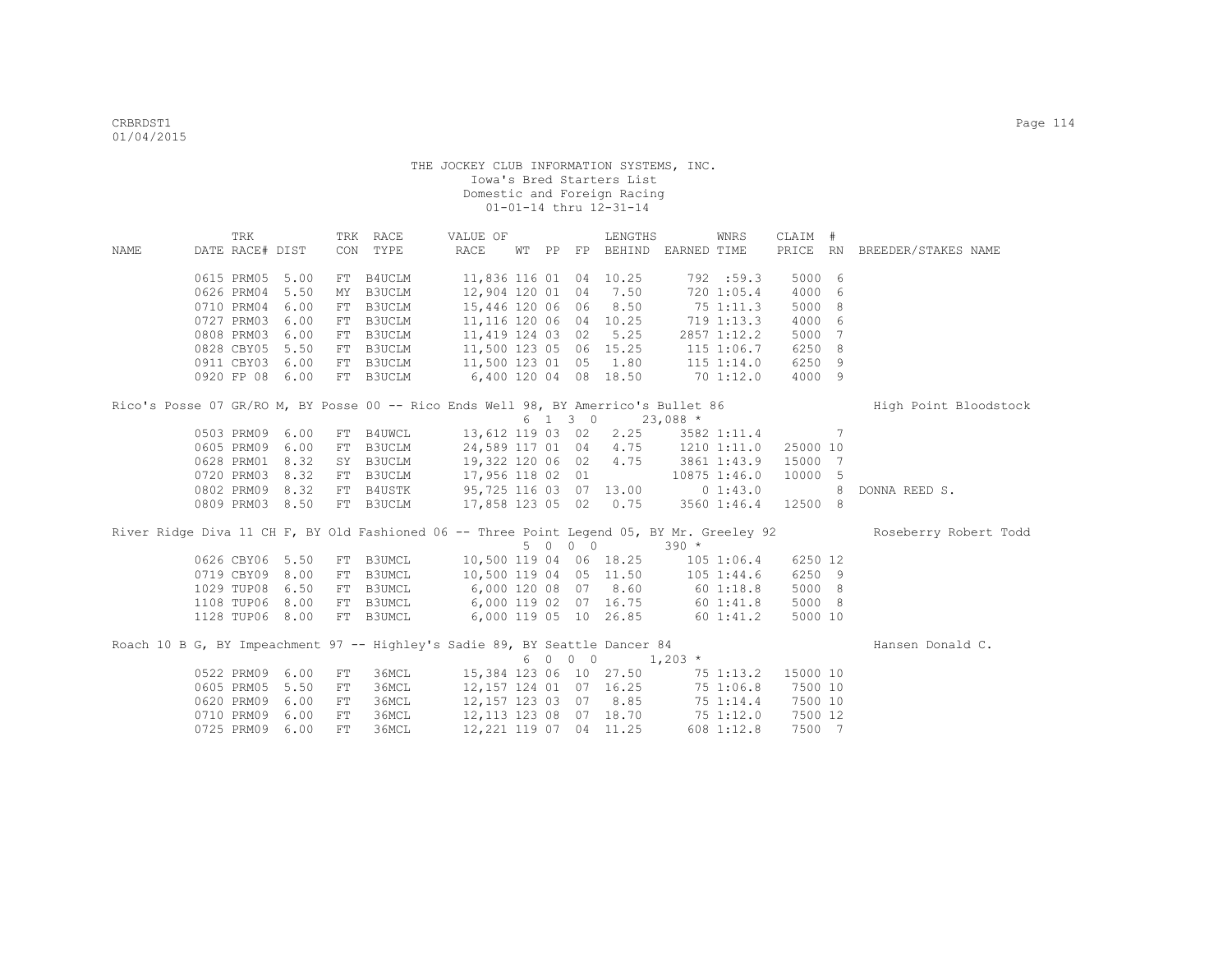|      | TRK             |                 | TRK        | RACE          | VALUE OF                                                                                   |  |                              | LENGTHS                          |               | WNRS        | CLAIM #  |                 |                     |
|------|-----------------|-----------------|------------|---------------|--------------------------------------------------------------------------------------------|--|------------------------------|----------------------------------|---------------|-------------|----------|-----------------|---------------------|
| NAME | DATE RACE# DIST |                 | CON        | TYPE          | RACE                                                                                       |  | WT PP FP                     | BEHIND EARNED TIME               |               |             | PRICE RN |                 | BREEDER/STAKES NAME |
|      |                 | 0803 PRM03 8.00 | FT         | 36MCL         | 11,641 120 03 05 31.75                                                                     |  |                              |                                  | $295$ 1:42.4  |             | 7500 7   |                 |                     |
|      |                 |                 |            |               | Rockin Afleet 09 DK B/ G, BY Northern Afleet 93 -- My Goodby Girl 00, BY Sefapiano 89      |  |                              |                                  |               |             |          |                 | Benda Robert        |
|      |                 |                 |            |               |                                                                                            |  | 14 0 5 1                     | $18,751$ *                       |               |             |          |                 |                     |
|      | 0222 FON09      | 4.00            | FT         | 3USTK         | 10,250 120 04 05                                                                           |  |                              | 4.50                             |               | 308 : 45.8  |          | 10              | GRASMICK S.         |
|      | 0309 FON08      | 6.00            | ${\rm FT}$ | 4 UALW        | 11,000 123 01 05                                                                           |  |                              | 8.75                             | $330$ 1:12.4  |             |          | 6               |                     |
|      | 0329 FON06      | 6.50            | ${\rm FT}$ | 3UAOC         | 9,700 123 02 02                                                                            |  |                              | 0.75                             |               | 1940 1:21.0 |          | 5               |                     |
|      | 0412 FON08      | 6.00            | ${\rm FT}$ | 3UAOC         | 9,700 123 06 02                                                                            |  |                              | 2.75                             |               | 1940 1:12.8 |          | $7\phantom{.0}$ |                     |
|      | 0427 PRM05      | 6.00            | FT         | 3UAOC         | 39,957 117 03 07                                                                           |  |                              | 7.10                             |               | 75 1:12.0   | 30000    | 8               |                     |
|      | 0508 PRM02      | 6.00            | FT         | 4USOC         | 23, 171 116 07 04                                                                          |  |                              | 6.00                             |               | 1155 1:11.9 | 15000    | 8               |                     |
|      | 0526 CBY03      | 7.50 T FM       |            | 3UAOC         | 30,000 119 07 09                                                                           |  |                              | 7.95                             |               | 3001:29.1   | 25000    | 9               |                     |
|      | 0606 PRM02      | 6.00            | ${\rm FT}$ | <b>3UWCL</b>  | 14,137 121 03 02                                                                           |  |                              | nk                               |               | 2802 1:12.0 | 7500     | 8               |                     |
|      | 0626 PRM07      | 5.50            | MΥ         | 3UCLM         | 14, 114 119 09 02                                                                          |  |                              | 1.00                             |               | 2782 1:04.6 | 7500     | 9               |                     |
|      | 0712 PRM04      | 6.00            | ${\rm FT}$ | 3UCLM         | 19,921 120 01 02                                                                           |  |                              | 3.00                             |               | 4030 1:11.0 | 10000    | 5               |                     |
|      | 0720 PRM05      | 6.00            | ${\rm FT}$ | <b>3UCLM</b>  | 14,114 120 07 04                                                                           |  |                              | 6.00                             | 696 1:11.5    |             | 10000    | 9               |                     |
|      | 0803 PRM02      | 5.50            | ${\rm FT}$ | 3UCLM         | 15,467 119 05 06                                                                           |  |                              | 10.10                            | $75 \t1:04.4$ |             | 10000    | 7               |                     |
|      | 0808 PRM01      | 6.00            | ${\rm FT}$ | 3UCLM         |                                                                                            |  |                              | 15,668 118 01 03 no              |               | 2148 1:10.5 | 10000    | 7               |                     |
|      |                 | 0821 CBY05 5.50 | FT         | <b>3UCLM</b>  | 17,000 119 07 05 7.10                                                                      |  |                              |                                  | 170 1:04.7    |             | 10000 8  |                 |                     |
|      |                 |                 |            |               | Rockport Jewell 10 GR/RO M, BY Rockport Harbor 02 -- Jewell's Eleven 02, BY Commendable 97 |  |                              |                                  |               |             |          |                 | Poindexter Allen    |
|      |                 |                 |            |               |                                                                                            |  | $10 \quad 1 \quad 1 \quad 1$ |                                  | $11,796$ *    |             |          |                 |                     |
|      |                 | 0426 PRM09 6.00 |            | FT B3UALW     |                                                                                            |  |                              | 39,288 118 05 08 18.75 75 1:11.2 |               |             |          | 9               |                     |
|      |                 | 0508 PRM09 6.00 | MY         | B3UCLM        | 24,463 120 08 05 15.00                                                                     |  |                              |                                  | 562 1:11.9    |             | 30000 8  |                 |                     |
|      | 0525 PRM09      | 8.00            | MY         | B3UCLM        | 14,158 120 06 07                                                                           |  |                              | 31.75                            | 75 1:41.5     |             | 10000    | 7               |                     |
|      | 0612 PRM03      | 8.00            | FT         | B3UCLM        | 11,251 118 01 06                                                                           |  |                              | 24.25                            |               | 75 1:42.8   | 10000    | 8               |                     |
|      | 0703 PRM01      | 8.50            | FT         | B3UCLM        | 12,867 119 03 03                                                                           |  |                              | 4.80                             |               | 1537 1:49.4 | 7500     | 7               |                     |
|      | 0717 PRM01      | 8.32            | FT         | B3UCLM        | 12,889 114 05 02                                                                           |  |                              | 2.00                             |               | 2581 1:46.2 | 7500     | 6               |                     |
|      | 0803 PRM07      | 8.00            | FT         | B3UCLM        | 14,035 117 04 08                                                                           |  |                              | 19.00                            | 75 1:42.4     |             | 10000    | 9               |                     |
|      | 0919 RP 01      | 8.00            | FT         | B3UCLM        | 10,550 122 04 04 19.50                                                                     |  |                              |                                  | 589 1:41.1    |             | 7500     | 7               |                     |
|      | 1004 RP 03      | 8.32            | FT         | <b>B3UCLM</b> | 10,000 122 07 04                                                                           |  |                              | 4.00                             | 584 1:45.6    |             | 7500     | 7               |                     |
|      |                 | 1024 RP 07 7.00 | FT         | B3UCLM        | 10,550 123 10 01                                                                           |  |                              |                                  |               | 5643 1:25.3 | 7500 12  |                 |                     |

Rocky Boy 11 DK B/ G, BY Rock Hard Ten 01 -- Galoshes 99, BY Storm Boot 89 Black Oak Farm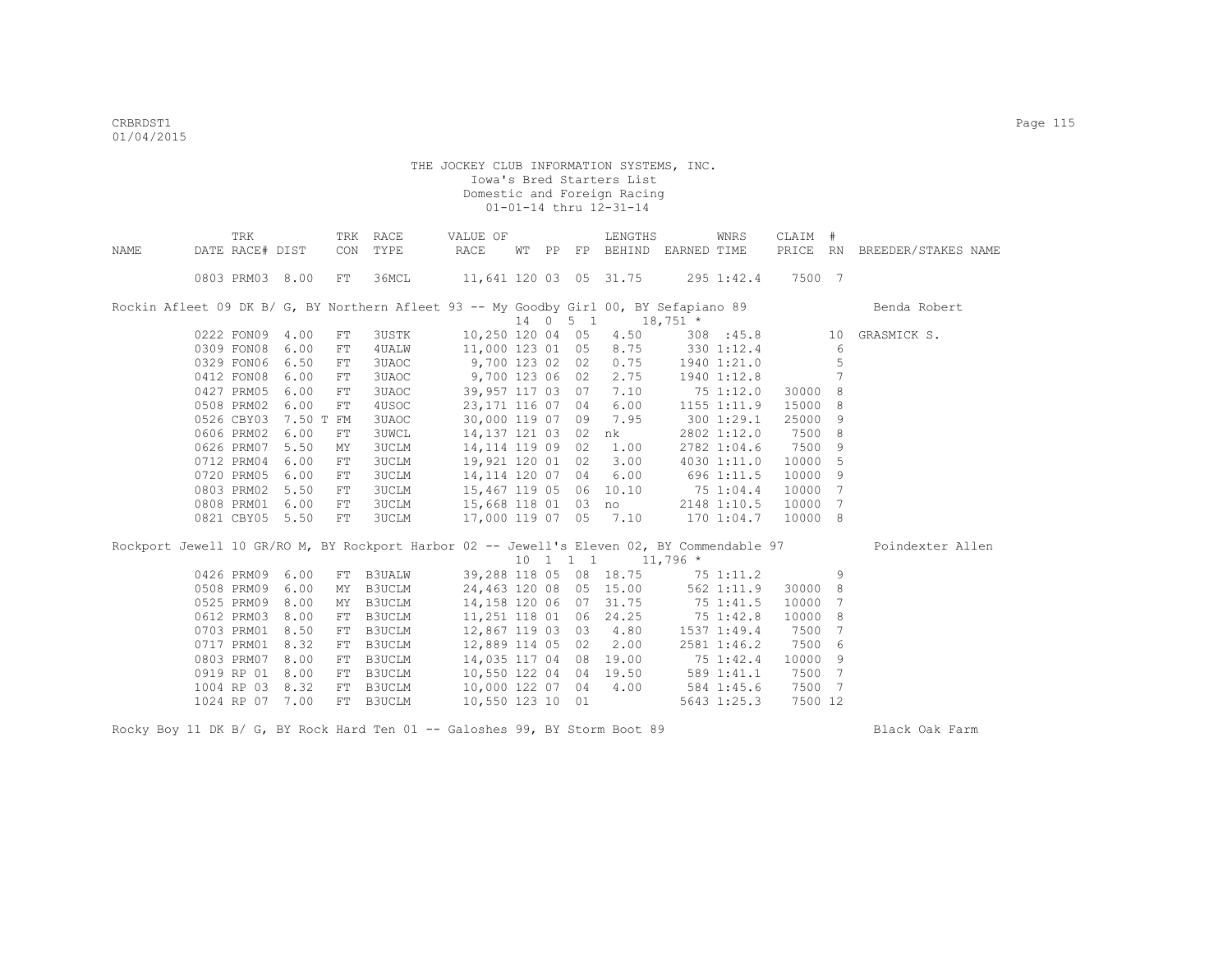|                                                                                    | TRK             |                      |     | TRK RACE     | VALUE OF               |              |                 | LENGTHS                     |            | WNRS            | CLAIM #  |                |                              |
|------------------------------------------------------------------------------------|-----------------|----------------------|-----|--------------|------------------------|--------------|-----------------|-----------------------------|------------|-----------------|----------|----------------|------------------------------|
| <b>NAME</b>                                                                        | DATE RACE# DIST |                      | CON | TYPE         | RACE                   |              |                 | WT PP FP BEHIND EARNED TIME |            |                 |          |                | PRICE RN BREEDER/STAKES NAME |
|                                                                                    |                 |                      |     |              |                        |              |                 |                             |            |                 |          |                |                              |
|                                                                                    |                 |                      |     |              |                        | $11 \quad 2$ | $0\quad 1$      |                             | $36,589$ * |                 |          |                |                              |
|                                                                                    | 0312 HAW03      | 6.00                 | MY  | 3UMSW        |                        |              |                 | 36,400 118 06 06 23.30      |            | 260 1:12.6      |          | 7              |                              |
|                                                                                    | 0424 PRM09      | 6.00                 | MY  | 36MSW        | 38,665 118 04          |              | 01              |                             |            | 23225 1:12.2    |          | 8              |                              |
|                                                                                    | 0517 PRM08      | 6.00                 | FT  | A03STK       | 68,383 118 04 05 24.80 |              |                 |                             |            | 2051 1:10.3     |          | 6              | GRAY'S LAKE S.               |
|                                                                                    | 0608 PRM07      | 6.00                 | FT  | 3UALW        | 39,332 117 03 05       |              |                 | 7.25                        |            | 910 1:11.0      |          | 7              |                              |
|                                                                                    | 0621 PRM02      | 6.00                 | FT  | 3UCLM        | 11,672 117 05 04       |              |                 | 7.25                        |            | 755 1:10.6      | 15000 6  |                |                              |
|                                                                                    | 0725 PRM05      | 6.00                 | FT  | 3UCLM        | 12,867 118 06 05       |              |                 | 6.50                        |            | 295 1:11.8      | 10000    | $\overline{7}$ |                              |
|                                                                                    | 0803 PRM01      | 6.00                 | FT  | 3UCLM        | 12,867 117 05          |              | 01              |                             |            | 7683 1:11.4     | 7500 7   |                |                              |
|                                                                                    | 0824 CBY06      | 5.00 T               | FM  | 3UCLM        | 14,500 120 09 08       |              |                 | 8.15                        |            | 145 : 58.1      | 12500 10 |                |                              |
|                                                                                    | 0911 CBY07      | 6.00                 | FT  | 3UCLM        | 11,500 119 12          |              | 05              | 4.05                        |            | $115$ $1:12.7$  | 6250 14  |                |                              |
|                                                                                    | 1004 TDN02      | 5.50                 | WF  | 3UCLM        | 10,500 115 07 03       |              |                 | 2.00                        |            | $1050$ $1:06.2$ | 4000 9   |                |                              |
|                                                                                    | 1210 CT 06      | 4.50                 | GD  | 3UCLM        | 10,500 118 04 08 11.50 |              |                 |                             |            | 100 : 54.0      | 5000 9   |                |                              |
|                                                                                    |                 |                      |     |              |                        |              |                 |                             |            |                 |          |                |                              |
| Rodger Wilko 11 CH G, BY Wilko 02 -- Explict Star 04, BY Explicit 97               |                 |                      |     |              |                        |              |                 |                             |            |                 |          |                | Eller Steve                  |
|                                                                                    |                 |                      |     |              |                        |              | 9 1 0 0         |                             | $10,519$ * |                 |          |                |                              |
|                                                                                    | 0418 PRM05 5.50 |                      | FT  | 36MSW        |                        |              |                 | 38,575 118 03 10 30.55      |            | 75 1:04.8       |          | 12             |                              |
|                                                                                    | 0502 PRM06      | 6.00                 | FT  | 36MSW        | 38,622 118 08          |              |                 | 10 35.25                    |            | 75 1:11.2       |          | 10             |                              |
|                                                                                    | 0523 PRM07      | 6.00                 | FT  | 36MSW        | 38,666 118 02 08 18.80 |              |                 |                             |            | 75 1:11.6       |          | 8              |                              |
|                                                                                    | 0615 PRM09      | 6.00                 | FT  | 36MCL        | 15,405 119 08          |              | 01              |                             |            | $9126$ $1:12.4$ | 15000 9  |                |                              |
|                                                                                    | 0706 PRM08      | 8.32                 | FT  | 03STK        | 84,955 116 02 10 36.80 |              |                 |                             |            | 0 1:44.8        |          | 12             | IOWA STALLION S.             |
|                                                                                    | 0718 PRM04      | 5.50                 | FT  | <b>3UWCL</b> | 19,946 116 01 05 9.30  |              |                 |                             | 458 1:04.9 |                 | 15000 8  |                |                              |
|                                                                                    | 0803 PRM01      | 6.00                 | FT  | 3UCLM        | 12,867 120 02 05 13.25 |              |                 |                             |            | 295 1:11.4      | 7500 7   |                |                              |
|                                                                                    | 0913 CBY08      | 5.50                 | FT  | 3UCLM        | 10,800 119 12 04       |              |                 | 4.25                        |            | $315$ $1:05.7$  | 6250 14  |                |                              |
|                                                                                    | 0927 AP 03 7.00 |                      | FT  | 3UCLM        | 10,890 120 08 08       |              |                 | 6.25                        |            | 1001:26.8       | 7500 11  |                |                              |
|                                                                                    |                 |                      |     |              |                        |              |                 |                             |            |                 |          |                |                              |
| Rolled Away 11 B G, BY Rockport Harbor 02 -- Merit 96, BY Meadowlake 83            |                 |                      |     |              |                        |              |                 |                             |            |                 |          |                | Buck Pond Farm               |
|                                                                                    |                 |                      |     |              |                        |              | 2000            |                             | $415 *$    |                 |          |                |                              |
|                                                                                    |                 | 0724 CBY04 7.50 T FM |     | 3UMSW        | 27,000 119 03 08 19.50 |              |                 |                             |            | 270 1:29.9      |          | 9              |                              |
|                                                                                    |                 | 0814 CBY04 8.50 T FM |     | 3UMCL        | 14,500 118 04 09 17.75 |              |                 |                             |            | 145 1:44.6      | 20000    | - 9            |                              |
| Rootie Tourtie 09 B G, BY Colorful Tour 99 -- Roo n Tigger Too 93, BY Jump Shot 79 |                 |                      |     |              |                        |              |                 |                             |            |                 |          |                | McOueary Betsy B Dr.         |
|                                                                                    |                 |                      |     |              |                        |              | $7 \t1 \t2 \t0$ |                             | $42,963$ * |                 |          |                |                              |
|                                                                                    | 0424 PRM09 6.00 |                      | MY  | 36MSW        | 38,665 123 06 02       |              |                 | 1.50                        |            | 7741 1:12.2     |          | 8              |                              |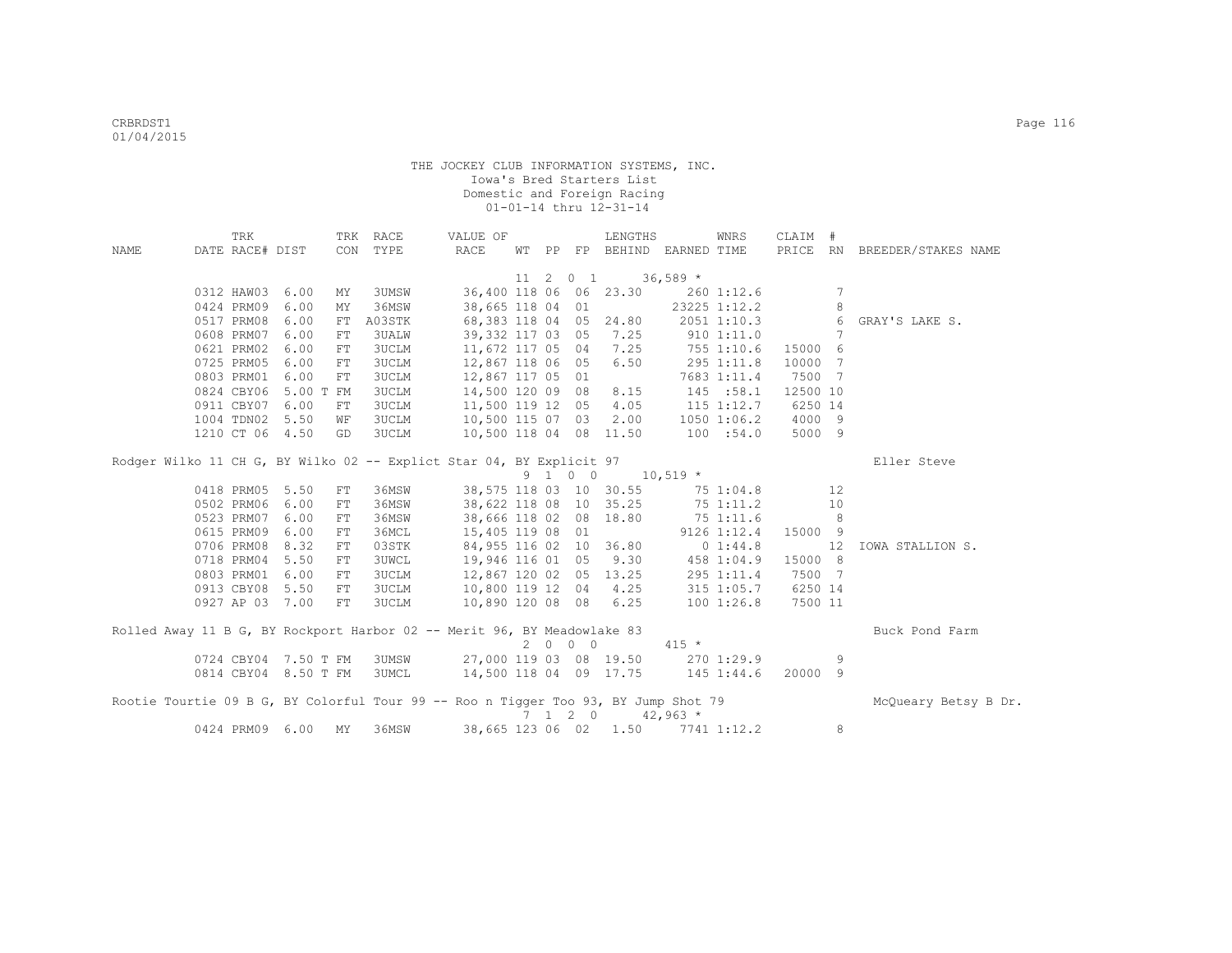|             | TRK                                                                           |      |     | TRK RACE     | VALUE OF               |                |                             | LENGTHS               |                    | WNRS         | CLAIM #  |                 |                         |
|-------------|-------------------------------------------------------------------------------|------|-----|--------------|------------------------|----------------|-----------------------------|-----------------------|--------------------|--------------|----------|-----------------|-------------------------|
| <b>NAME</b> | DATE RACE# DIST                                                               |      | CON | TYPE         | RACE                   |                | WT PP FP                    |                       | BEHIND EARNED TIME |              | PRICE RN |                 | BREEDER/STAKES NAME     |
|             | 0504 PRM09                                                                    | 6.00 | FT  | 36MSW        | 38,665 123 03 01       |                |                             |                       |                    | 23225 1:11.5 |          | 8               |                         |
|             | 0515 PRM08                                                                    | 6.00 | GD  | 4UALW        | 39,333 123 02 04       |                |                             | 1.50                  |                    | 1973 1:12.1  |          | $\overline{7}$  |                         |
|             | 0531 PRM09                                                                    | 8.50 | MY  | <b>3UALW</b> | 39,288 120 09 07 13.60 |                |                             |                       |                    | 75 1:47.2    |          | 9               |                         |
|             | 0628 PRM04                                                                    | 6.00 | SY  | <b>3UALW</b> | 39,354 123 02 02       |                |                             | 4.00                  |                    | 7911 1:10.5  |          | $6\phantom{1}6$ |                         |
|             | 0720 PRM09                                                                    | 6.00 | FT  | 3UAOC        | 39,268 120 07 07 13.00 |                |                             |                       | 751:09.7           |              |          | 10              |                         |
|             | 0809 PRM06 6.00                                                               |      | FT  | 3UALW        | 39,288 120 08 04 7.75  |                |                             |                       |                    | 1963 1:10.1  |          | 9               |                         |
|             |                                                                               |      |     |              |                        |                |                             |                       |                    |              |          |                 |                         |
|             | Rose Royce 05 DK B/ M, BY Yonaguska 98 -- Melrose Wine 91, BY Desert Wine 80  |      |     |              |                        |                | $1 \quad 0 \quad 0 \quad 0$ |                       | $270 *$            |              |          |                 | Shattuck/RPM Inc.       |
|             |                                                                               |      |     | <b>3USTK</b> |                        |                |                             | 6,750 123 05 06 31.50 |                    |              |          |                 | 7 VON ADAMS MEMORIAL S. |
|             | 0901 BKF08 6.00                                                               |      | FT  |              |                        |                |                             |                       |                    | $270$ 1:15.1 |          |                 |                         |
|             | Roses Plus 09 GR/RO M, BY Value Plus 01 -- Tiger Rose 02, BY Tiger Ridge 96   |      |     |              |                        |                |                             |                       |                    |              |          |                 | De Bruycher Lloyd       |
|             |                                                                               |      |     |              |                        |                | 4 0 1 0                     |                       | $7,840*$           |              |          |                 |                         |
|             | 0302 HAW05                                                                    | 5.50 |     | FT B3UALW    | 29,120 122 05 06       |                |                             | 9.75                  |                    | 5601:04.3    |          | 6               |                         |
|             | 0424 PRM06                                                                    | 6.00 |     | MY B3UALW    | 31,184 117 03 04       |                |                             | 9.00                  |                    | 2205 1:11.4  |          | 6               |                         |
|             | 0503 FON10                                                                    | 6.50 |     | FT B3USTK    | 25,000 123 02 02       |                |                             | 1.25                  |                    | 5000 1:20.0  |          | 6               | AL SWIHART MEMORIAL S.  |
|             | 0525 PRM08                                                                    | 6.00 |     | MY B3UALW    | 32,816 117 03 08 12.50 |                |                             |                       | 75 1:10.6          |              |          | 8               |                         |
|             | Royal Edge 10 B G, BY Added Edge 00 -- Lady Syndahl 91, BY Sail Me Again 84   |      |     |              |                        |                |                             |                       |                    |              |          |                 | Kurtz Dale L. DVM       |
|             |                                                                               |      |     |              |                        |                |                             | 6 1 1 1 1 14,999 *    |                    |              |          |                 |                         |
|             | 0424 PRM07                                                                    | 6.00 | MΥ  | 3UCLM        | 17,965 120 02 03       |                |                             | 1.60                  |                    | 2125 1:12.7  | 12500 10 |                 |                         |
|             | 0518 PRM07                                                                    | 6.00 | FT  | <b>3UCLM</b> | 17,943 123 09 02 hd    |                |                             |                       |                    | 3523 1:11.8  | 15000 11 |                 |                         |
|             | 0607 PRM04                                                                    | 6.00 | MY  | <b>3UCLM</b> | 10,731 117 01 04       |                |                             | 3.50                  |                    | 745 1:11.5   | 15000 8  |                 |                         |
|             | 0627 PRM02                                                                    | 6.00 | GD  | <b>3UCLM</b> | 12,846 123 06 01       |                |                             |                       |                    | 7625 1:10.8  | 10000 8  |                 |                         |
|             | 0720 PRM09                                                                    | 6.00 | FT  | 3UAOC        | 39,268 123 03 10 20.25 |                |                             |                       | 75 1:09.7          |              |          | 10              |                         |
|             | 0809 PRM06 6.00                                                               |      | FT  | <b>3UALW</b> | 39,288 120 06 05 10.25 |                |                             |                       |                    | $906$ 1:10.1 |          | 9               |                         |
|             | Roy's Rifle 11 B G, BY Ghazi 89 -- More of Me for You 97, BY Mt. Livermore 81 |      |     |              |                        |                |                             |                       |                    |              |          |                 | Highlander Stables, LLC |
|             |                                                                               |      |     |              |                        |                | 1 0 0 0                     |                       | $75 *$             |              |          |                 |                         |
|             | 0508 PRM07 6.00                                                               |      | MY  | 36MCL        | 12,177 118 07 07 15.50 |                |                             |                       | $75\;1:14.3$       |              | 7500 9   |                 |                         |
|             | R R Gold 05 B G, BY Wild Gold 90 -- Robin's Red Tiger 98, BY Peteski 90       |      |     |              |                        |                |                             |                       |                    |              |          |                 | Rumbaugh Carroll        |
|             |                                                                               |      |     |              |                        | $\overline{4}$ | $0\quad 2\quad 0$           |                       | $1,243$ *          |              |          |                 |                         |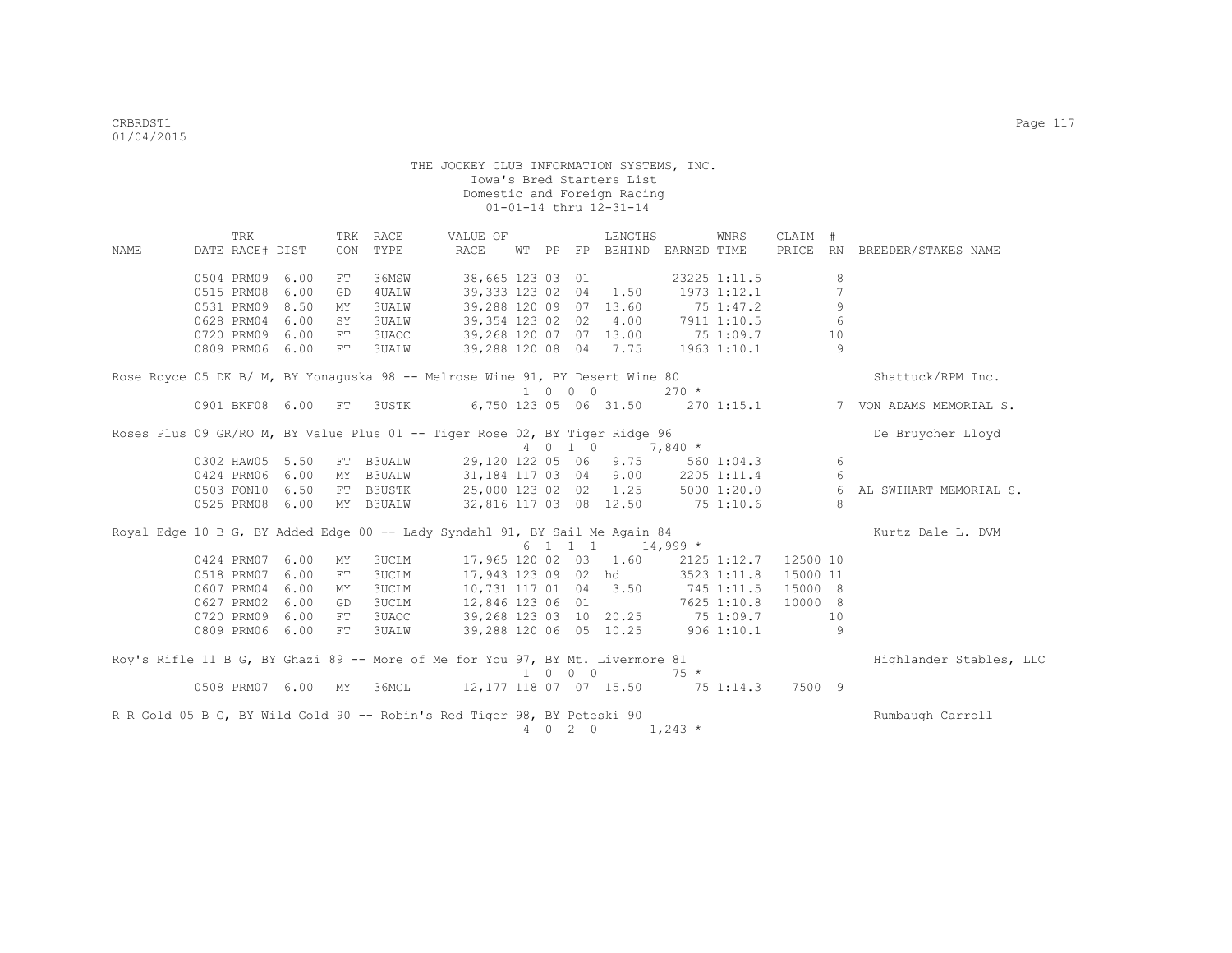| DATE RACE# DIST<br>CON<br>TYPE<br>RACE<br>WT PP FP BEHIND EARNED TIME<br>PRICE RN BREEDER/STAKES NAME<br>NAME<br>0615 CPW05 5.50<br>2,200 124 05 02<br>3UCLM<br>1.50<br>550 1:11.0<br>2500 6<br>HY<br>0622 CPW06 5.50<br>2,400 124 06 08<br>0 1:10.0<br>8<br>4 UALW<br>1.50<br>GD<br>0726 FAR05 5.50<br>2,100 126 05 02 nk<br>3UCLM<br>525 1:08.4<br>2500 10<br>SL<br>2,100 126 06 04 2.50<br>2500 6<br>0802 FAR02 6.00<br>8UCLM<br>168 1:14.4<br>GD<br>R R Mingo 11 GR/RO F, BY Kela 98 -- Robin's Red Tiger 98, BY Peteski 90<br>Rumbaugh Carroll<br>8 1 3 2<br>$22,705$ *<br>23, 226 116 07 02 4.75<br>0426 PRM05 5.50<br>FT B36MCL<br>25000 10<br>4602 1:06.3<br>0510 PRM07 6.00<br>FT B36MCL<br>23,168 118 01 03 4.50<br>2767 1:13.2<br>30000 8<br>0529 PRM09 6.00<br>30000 9<br>FT B36MCL<br>23, 151 118 06 03 11.75<br>2761 1:11.7<br>8.50<br>13,505 118 03 07 31.35<br>20000 8<br>0608 PRM06<br>FT B36MCL<br>75 1:49.4<br>0627 PRM10 6.00<br>B36MCL<br>12,177 119 03 02 nk<br>2392 1:12.9<br>10000 9<br>MY<br>0711 PRM09 6.00<br>7500 9<br>B36MCL<br>12,177 119 07 01<br>7176 1:13.1<br>FT<br>0731 PRM03 5.00<br>13,744 120 06 02 5.50<br>7500 7<br>FT B3UCLM<br>2857 :58.9<br>0808 PRM05 5.50<br>FT B3UCLM<br>12,758 120 05 08 7.50<br>75 1:06.1<br>7500 12<br>Rude Rudy 08 B G, BY Dazzling Falls 92 -- Rudy's Delight 99, BY Blumin Affair 91<br>Roger Pelster & LeRoy C. Bowman<br>6 1 1 0<br>$10,232$ *<br>23,094 123 03 07 11.25<br>0526 PRM04 6.00<br>36MCL<br>75 1:11.5<br>30000 8<br>GD<br>0615 PRM09 6.00<br>36MCL<br>15000 9<br>15,405 123 07 05 11.00<br>351 1:12.4<br>FT<br>0626 PRM09 6.00<br>36MCL<br>23,176 119 06 07 15.50<br>75 1:11.7<br>25000 10<br>SY<br>8.32<br>13,119 123 06 05 16.50<br>0703 PRM09<br>36MCL<br>182 1:46.8<br>15000 10<br>${\rm FT}$<br>0719 PRM09<br>6.00<br>36MCL<br>12,157 119 04 02 1.25<br>2373 1:12.6<br>7500 10<br>${\rm FT}$<br>0727 PRM09 6.00<br>36MCL<br>7500 9<br>FT<br>12,177 123 05 01<br>7176 1:14.7<br>R U My Friend 09 B M, BY Bellamy Road 02 -- Miss Gazelle 01, BY Forest Gazelle 91<br>Judge Terry W<br>1 0 0 0<br>$0 *$<br>8,500 123 07 08 8.30<br>9<br>0221 FON08 4.00<br>FT B3UALW<br>0.36.8<br>Runaway Walkaway 08 DK B/ G, BY Najran 99 -- Spotted Feather 97, BY Meadowlake 83<br>Hartz Jeff<br>8 1 4 0<br>$22,624$ *<br>19,946 120 06 02 3.75 3972 1:11.2<br>0420 PRM06 6.00<br>3UWCL<br>8<br>FT<br>0511 PRM09 6.00<br><b>3UCLM</b><br>19,946 120 02 05<br>4.75<br>7500 8<br>GD<br>458 1:11.5 | TRK |  | TRK RACE | VALUE OF |  | LENGTHS | WNRS | CLAIM # |  |
|--------------------------------------------------------------------------------------------------------------------------------------------------------------------------------------------------------------------------------------------------------------------------------------------------------------------------------------------------------------------------------------------------------------------------------------------------------------------------------------------------------------------------------------------------------------------------------------------------------------------------------------------------------------------------------------------------------------------------------------------------------------------------------------------------------------------------------------------------------------------------------------------------------------------------------------------------------------------------------------------------------------------------------------------------------------------------------------------------------------------------------------------------------------------------------------------------------------------------------------------------------------------------------------------------------------------------------------------------------------------------------------------------------------------------------------------------------------------------------------------------------------------------------------------------------------------------------------------------------------------------------------------------------------------------------------------------------------------------------------------------------------------------------------------------------------------------------------------------------------------------------------------------------------------------------------------------------------------------------------------------------------------------------------------------------------------------------------------------------------------------------------------------------------------------------------------------------------------------------------------------------------------------------------------------------------------------------------------------------------------------------------------------------------------------------------------------------------------------|-----|--|----------|----------|--|---------|------|---------|--|
|                                                                                                                                                                                                                                                                                                                                                                                                                                                                                                                                                                                                                                                                                                                                                                                                                                                                                                                                                                                                                                                                                                                                                                                                                                                                                                                                                                                                                                                                                                                                                                                                                                                                                                                                                                                                                                                                                                                                                                                                                                                                                                                                                                                                                                                                                                                                                                                                                                                                          |     |  |          |          |  |         |      |         |  |
|                                                                                                                                                                                                                                                                                                                                                                                                                                                                                                                                                                                                                                                                                                                                                                                                                                                                                                                                                                                                                                                                                                                                                                                                                                                                                                                                                                                                                                                                                                                                                                                                                                                                                                                                                                                                                                                                                                                                                                                                                                                                                                                                                                                                                                                                                                                                                                                                                                                                          |     |  |          |          |  |         |      |         |  |
|                                                                                                                                                                                                                                                                                                                                                                                                                                                                                                                                                                                                                                                                                                                                                                                                                                                                                                                                                                                                                                                                                                                                                                                                                                                                                                                                                                                                                                                                                                                                                                                                                                                                                                                                                                                                                                                                                                                                                                                                                                                                                                                                                                                                                                                                                                                                                                                                                                                                          |     |  |          |          |  |         |      |         |  |
|                                                                                                                                                                                                                                                                                                                                                                                                                                                                                                                                                                                                                                                                                                                                                                                                                                                                                                                                                                                                                                                                                                                                                                                                                                                                                                                                                                                                                                                                                                                                                                                                                                                                                                                                                                                                                                                                                                                                                                                                                                                                                                                                                                                                                                                                                                                                                                                                                                                                          |     |  |          |          |  |         |      |         |  |
|                                                                                                                                                                                                                                                                                                                                                                                                                                                                                                                                                                                                                                                                                                                                                                                                                                                                                                                                                                                                                                                                                                                                                                                                                                                                                                                                                                                                                                                                                                                                                                                                                                                                                                                                                                                                                                                                                                                                                                                                                                                                                                                                                                                                                                                                                                                                                                                                                                                                          |     |  |          |          |  |         |      |         |  |
|                                                                                                                                                                                                                                                                                                                                                                                                                                                                                                                                                                                                                                                                                                                                                                                                                                                                                                                                                                                                                                                                                                                                                                                                                                                                                                                                                                                                                                                                                                                                                                                                                                                                                                                                                                                                                                                                                                                                                                                                                                                                                                                                                                                                                                                                                                                                                                                                                                                                          |     |  |          |          |  |         |      |         |  |
|                                                                                                                                                                                                                                                                                                                                                                                                                                                                                                                                                                                                                                                                                                                                                                                                                                                                                                                                                                                                                                                                                                                                                                                                                                                                                                                                                                                                                                                                                                                                                                                                                                                                                                                                                                                                                                                                                                                                                                                                                                                                                                                                                                                                                                                                                                                                                                                                                                                                          |     |  |          |          |  |         |      |         |  |
|                                                                                                                                                                                                                                                                                                                                                                                                                                                                                                                                                                                                                                                                                                                                                                                                                                                                                                                                                                                                                                                                                                                                                                                                                                                                                                                                                                                                                                                                                                                                                                                                                                                                                                                                                                                                                                                                                                                                                                                                                                                                                                                                                                                                                                                                                                                                                                                                                                                                          |     |  |          |          |  |         |      |         |  |
|                                                                                                                                                                                                                                                                                                                                                                                                                                                                                                                                                                                                                                                                                                                                                                                                                                                                                                                                                                                                                                                                                                                                                                                                                                                                                                                                                                                                                                                                                                                                                                                                                                                                                                                                                                                                                                                                                                                                                                                                                                                                                                                                                                                                                                                                                                                                                                                                                                                                          |     |  |          |          |  |         |      |         |  |
|                                                                                                                                                                                                                                                                                                                                                                                                                                                                                                                                                                                                                                                                                                                                                                                                                                                                                                                                                                                                                                                                                                                                                                                                                                                                                                                                                                                                                                                                                                                                                                                                                                                                                                                                                                                                                                                                                                                                                                                                                                                                                                                                                                                                                                                                                                                                                                                                                                                                          |     |  |          |          |  |         |      |         |  |
|                                                                                                                                                                                                                                                                                                                                                                                                                                                                                                                                                                                                                                                                                                                                                                                                                                                                                                                                                                                                                                                                                                                                                                                                                                                                                                                                                                                                                                                                                                                                                                                                                                                                                                                                                                                                                                                                                                                                                                                                                                                                                                                                                                                                                                                                                                                                                                                                                                                                          |     |  |          |          |  |         |      |         |  |
|                                                                                                                                                                                                                                                                                                                                                                                                                                                                                                                                                                                                                                                                                                                                                                                                                                                                                                                                                                                                                                                                                                                                                                                                                                                                                                                                                                                                                                                                                                                                                                                                                                                                                                                                                                                                                                                                                                                                                                                                                                                                                                                                                                                                                                                                                                                                                                                                                                                                          |     |  |          |          |  |         |      |         |  |
|                                                                                                                                                                                                                                                                                                                                                                                                                                                                                                                                                                                                                                                                                                                                                                                                                                                                                                                                                                                                                                                                                                                                                                                                                                                                                                                                                                                                                                                                                                                                                                                                                                                                                                                                                                                                                                                                                                                                                                                                                                                                                                                                                                                                                                                                                                                                                                                                                                                                          |     |  |          |          |  |         |      |         |  |
|                                                                                                                                                                                                                                                                                                                                                                                                                                                                                                                                                                                                                                                                                                                                                                                                                                                                                                                                                                                                                                                                                                                                                                                                                                                                                                                                                                                                                                                                                                                                                                                                                                                                                                                                                                                                                                                                                                                                                                                                                                                                                                                                                                                                                                                                                                                                                                                                                                                                          |     |  |          |          |  |         |      |         |  |
|                                                                                                                                                                                                                                                                                                                                                                                                                                                                                                                                                                                                                                                                                                                                                                                                                                                                                                                                                                                                                                                                                                                                                                                                                                                                                                                                                                                                                                                                                                                                                                                                                                                                                                                                                                                                                                                                                                                                                                                                                                                                                                                                                                                                                                                                                                                                                                                                                                                                          |     |  |          |          |  |         |      |         |  |
|                                                                                                                                                                                                                                                                                                                                                                                                                                                                                                                                                                                                                                                                                                                                                                                                                                                                                                                                                                                                                                                                                                                                                                                                                                                                                                                                                                                                                                                                                                                                                                                                                                                                                                                                                                                                                                                                                                                                                                                                                                                                                                                                                                                                                                                                                                                                                                                                                                                                          |     |  |          |          |  |         |      |         |  |
|                                                                                                                                                                                                                                                                                                                                                                                                                                                                                                                                                                                                                                                                                                                                                                                                                                                                                                                                                                                                                                                                                                                                                                                                                                                                                                                                                                                                                                                                                                                                                                                                                                                                                                                                                                                                                                                                                                                                                                                                                                                                                                                                                                                                                                                                                                                                                                                                                                                                          |     |  |          |          |  |         |      |         |  |
|                                                                                                                                                                                                                                                                                                                                                                                                                                                                                                                                                                                                                                                                                                                                                                                                                                                                                                                                                                                                                                                                                                                                                                                                                                                                                                                                                                                                                                                                                                                                                                                                                                                                                                                                                                                                                                                                                                                                                                                                                                                                                                                                                                                                                                                                                                                                                                                                                                                                          |     |  |          |          |  |         |      |         |  |
|                                                                                                                                                                                                                                                                                                                                                                                                                                                                                                                                                                                                                                                                                                                                                                                                                                                                                                                                                                                                                                                                                                                                                                                                                                                                                                                                                                                                                                                                                                                                                                                                                                                                                                                                                                                                                                                                                                                                                                                                                                                                                                                                                                                                                                                                                                                                                                                                                                                                          |     |  |          |          |  |         |      |         |  |
|                                                                                                                                                                                                                                                                                                                                                                                                                                                                                                                                                                                                                                                                                                                                                                                                                                                                                                                                                                                                                                                                                                                                                                                                                                                                                                                                                                                                                                                                                                                                                                                                                                                                                                                                                                                                                                                                                                                                                                                                                                                                                                                                                                                                                                                                                                                                                                                                                                                                          |     |  |          |          |  |         |      |         |  |
|                                                                                                                                                                                                                                                                                                                                                                                                                                                                                                                                                                                                                                                                                                                                                                                                                                                                                                                                                                                                                                                                                                                                                                                                                                                                                                                                                                                                                                                                                                                                                                                                                                                                                                                                                                                                                                                                                                                                                                                                                                                                                                                                                                                                                                                                                                                                                                                                                                                                          |     |  |          |          |  |         |      |         |  |
|                                                                                                                                                                                                                                                                                                                                                                                                                                                                                                                                                                                                                                                                                                                                                                                                                                                                                                                                                                                                                                                                                                                                                                                                                                                                                                                                                                                                                                                                                                                                                                                                                                                                                                                                                                                                                                                                                                                                                                                                                                                                                                                                                                                                                                                                                                                                                                                                                                                                          |     |  |          |          |  |         |      |         |  |
|                                                                                                                                                                                                                                                                                                                                                                                                                                                                                                                                                                                                                                                                                                                                                                                                                                                                                                                                                                                                                                                                                                                                                                                                                                                                                                                                                                                                                                                                                                                                                                                                                                                                                                                                                                                                                                                                                                                                                                                                                                                                                                                                                                                                                                                                                                                                                                                                                                                                          |     |  |          |          |  |         |      |         |  |
|                                                                                                                                                                                                                                                                                                                                                                                                                                                                                                                                                                                                                                                                                                                                                                                                                                                                                                                                                                                                                                                                                                                                                                                                                                                                                                                                                                                                                                                                                                                                                                                                                                                                                                                                                                                                                                                                                                                                                                                                                                                                                                                                                                                                                                                                                                                                                                                                                                                                          |     |  |          |          |  |         |      |         |  |
|                                                                                                                                                                                                                                                                                                                                                                                                                                                                                                                                                                                                                                                                                                                                                                                                                                                                                                                                                                                                                                                                                                                                                                                                                                                                                                                                                                                                                                                                                                                                                                                                                                                                                                                                                                                                                                                                                                                                                                                                                                                                                                                                                                                                                                                                                                                                                                                                                                                                          |     |  |          |          |  |         |      |         |  |
|                                                                                                                                                                                                                                                                                                                                                                                                                                                                                                                                                                                                                                                                                                                                                                                                                                                                                                                                                                                                                                                                                                                                                                                                                                                                                                                                                                                                                                                                                                                                                                                                                                                                                                                                                                                                                                                                                                                                                                                                                                                                                                                                                                                                                                                                                                                                                                                                                                                                          |     |  |          |          |  |         |      |         |  |
|                                                                                                                                                                                                                                                                                                                                                                                                                                                                                                                                                                                                                                                                                                                                                                                                                                                                                                                                                                                                                                                                                                                                                                                                                                                                                                                                                                                                                                                                                                                                                                                                                                                                                                                                                                                                                                                                                                                                                                                                                                                                                                                                                                                                                                                                                                                                                                                                                                                                          |     |  |          |          |  |         |      |         |  |
|                                                                                                                                                                                                                                                                                                                                                                                                                                                                                                                                                                                                                                                                                                                                                                                                                                                                                                                                                                                                                                                                                                                                                                                                                                                                                                                                                                                                                                                                                                                                                                                                                                                                                                                                                                                                                                                                                                                                                                                                                                                                                                                                                                                                                                                                                                                                                                                                                                                                          |     |  |          |          |  |         |      |         |  |
|                                                                                                                                                                                                                                                                                                                                                                                                                                                                                                                                                                                                                                                                                                                                                                                                                                                                                                                                                                                                                                                                                                                                                                                                                                                                                                                                                                                                                                                                                                                                                                                                                                                                                                                                                                                                                                                                                                                                                                                                                                                                                                                                                                                                                                                                                                                                                                                                                                                                          |     |  |          |          |  |         |      |         |  |
|                                                                                                                                                                                                                                                                                                                                                                                                                                                                                                                                                                                                                                                                                                                                                                                                                                                                                                                                                                                                                                                                                                                                                                                                                                                                                                                                                                                                                                                                                                                                                                                                                                                                                                                                                                                                                                                                                                                                                                                                                                                                                                                                                                                                                                                                                                                                                                                                                                                                          |     |  |          |          |  |         |      |         |  |
|                                                                                                                                                                                                                                                                                                                                                                                                                                                                                                                                                                                                                                                                                                                                                                                                                                                                                                                                                                                                                                                                                                                                                                                                                                                                                                                                                                                                                                                                                                                                                                                                                                                                                                                                                                                                                                                                                                                                                                                                                                                                                                                                                                                                                                                                                                                                                                                                                                                                          |     |  |          |          |  |         |      |         |  |
|                                                                                                                                                                                                                                                                                                                                                                                                                                                                                                                                                                                                                                                                                                                                                                                                                                                                                                                                                                                                                                                                                                                                                                                                                                                                                                                                                                                                                                                                                                                                                                                                                                                                                                                                                                                                                                                                                                                                                                                                                                                                                                                                                                                                                                                                                                                                                                                                                                                                          |     |  |          |          |  |         |      |         |  |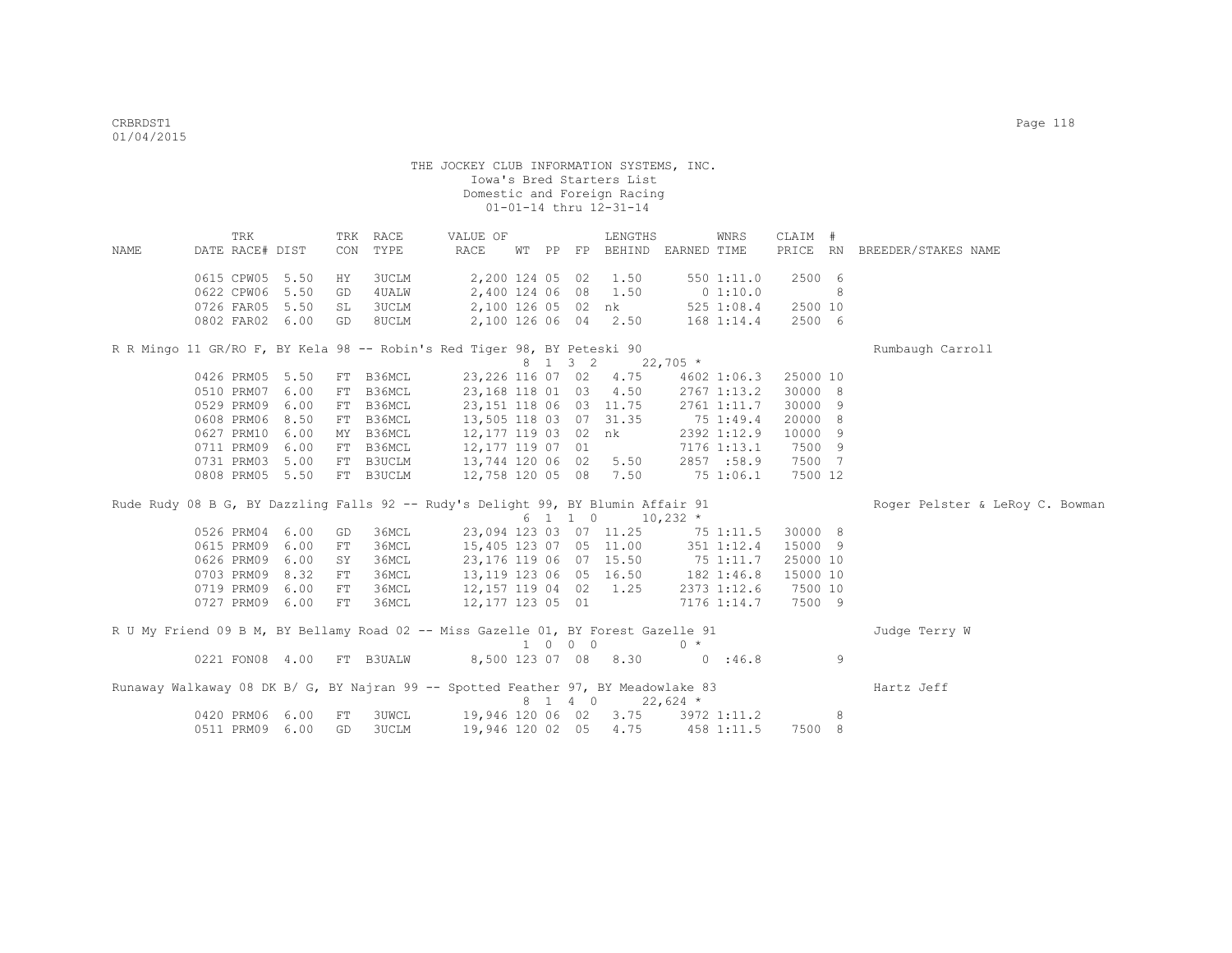|      | TRK                                                                                           |      |    | TRK RACE     | VALUE OF                           |    |    |         | LENGTHS                          |               | WNRS            | CLAIM #  |     |                           |
|------|-----------------------------------------------------------------------------------------------|------|----|--------------|------------------------------------|----|----|---------|----------------------------------|---------------|-----------------|----------|-----|---------------------------|
| NAME | DATE RACE# DIST                                                                               |      |    | CON TYPE     | RACE                               | WТ | PP |         | FP BEHIND EARNED TIME            |               |                 | PRICE RN |     | BREEDER/STAKES NAME       |
|      | 0522 PRM01                                                                                    | 5.50 | FT | 3UCLM        | 15,428 120 04 01                   |    |    |         |                                  |               | 9185 1:05.6     | 10000 8  |     |                           |
|      | 0615 PRM01                                                                                    | 6.00 | FT | 3UCLM        | 19,989 123 04 02                   |    |    |         | no                               |               | 4011 1:11.4     | 7500     | - 6 |                           |
|      | 0629 PRM05                                                                                    | 8.32 | MY | 4UAOC        | 39,332 116 07 06                   |    |    |         | 12.50                            | $75 \t1:45.4$ |                 | 16000    | 7   |                           |
|      | 0717 PRM04                                                                                    | 6.00 | FT | 3UCLM        | 16,009 123 04 02                   |    |    |         | 5.75                             |               | 3179 1:11.3     | 5000 8   |     |                           |
|      | 0808 PRM01                                                                                    | 6.00 | FT | 3UCLM        | 15,668 121 02 04                   |    |    |         | 3.30                             |               | 896 1:10.5      | 10000 7  |     |                           |
|      | 0829 CLS02 6.50                                                                               |      | MY | 3UCLM        | 5,300 123 04 02                    |    |    |         | 5.00                             |               | 848 1:23.4      | 5000 6   |     |                           |
|      | Running Commando 09 CH G, BY Added Edge 00 -- Larens Bid 00, BY Dawn Quixote 87               |      |    |              |                                    |    |    |         |                                  |               |                 |          |     | Rosenthal Katherine A.    |
|      |                                                                                               |      |    |              |                                    |    |    | 6 2 1 0 |                                  | $13,626$ *    |                 |          |     |                           |
|      | 0309 FON03 4.00                                                                               |      | FT | 3UMSW        | 7,400 123 07 01                    |    |    |         |                                  |               | 4440 :47.0      |          | 9   |                           |
|      | 0323 FON07                                                                                    | 6.00 | FT | <b>3UALW</b> | 8,500 124 06 01                    |    |    |         |                                  |               | $5100$ $1:14.2$ |          | 7   |                           |
|      | 0503 PRM05                                                                                    | 6.00 | FT | <b>3UCLM</b> | 19,322 123 02 02 no                |    |    |         |                                  |               | 3861 1:12.8     | 15000 7  |     |                           |
|      | 0525 PRM04                                                                                    | 6.00 | MY | <b>3UCLM</b> |                                    |    |    |         | 27,068 120 07 06 16.00 75 1:09.9 |               |                 | 15000 7  |     |                           |
|      | 0606 PRM09                                                                                    | 6.00 | FT | 3UCLM        |                                    |    |    |         | 14,798 121 08 06 10.75           |               | 75 1:11.0       | 15000    | -8  |                           |
|      | 0703 PRM07 5.50                                                                               |      | FT | <b>3UCLM</b> |                                    |    |    |         | 14,138 120 02 08 19.25           |               | 751:05.1        | 7500 8   |     |                           |
|      | Run Rachel 12 B F, BY Spring At Last 03 -- Afternoon Krystal 01, BY Afternoon Deelites 92     |      |    |              |                                    |    |    |         |                                  |               |                 |          |     | Lafoy Jeff                |
|      |                                                                                               |      |    |              |                                    |    |    | 3 0 0 1 |                                  | $5,470*$      |                 |          |     |                           |
|      | 0524 PRM01 4.50                                                                               |      | FT | 02MSW        |                                    |    |    |         | 31,395 117 03 03 22.75           |               | 5220 : 52.0     |          | 4   |                           |
|      | 0621 PRM03 5.00                                                                               |      |    | FT FO2MSW    |                                    |    |    |         | 38,622 118 02 10 36.60 75 :58.0  |               |                 |          | 10  |                           |
|      | 0824 MNR04 5.00                                                                               |      |    | FT FO2MSW    |                                    |    |    |         | 17,500 112 03 09 31.25           |               | $175$ $1:00.2$  |          | 9   |                           |
|      | Runthespellcheque 09 GR/RO M, BY Alphabet Soup 91 -- Monument Valley 97, BY Air Forbes Won 79 |      |    |              |                                    |    |    |         |                                  |               |                 |          |     | DNAce Thoroughbreds, LTD. |
|      |                                                                                               |      |    |              |                                    |    |    | 6 0 0 2 |                                  | $3,681$ *     |                 |          |     |                           |
|      | 0501 PRM09                                                                                    | 6.00 |    | GD B36MCL    | 15, 311 119 09 08 13.00            |    |    |         |                                  |               | 751:13.6        | 10000 9  |     |                           |
|      | 0524 PRM02                                                                                    | 6.00 |    | FT B36MCL    | 12,177 123 07 06 10.75             |    |    |         |                                  |               | 75 1:13.2       | 7500 9   |     |                           |
|      | 0612 PRM09                                                                                    | 6.00 |    | FT B36MCL    | 12, 171 123 07 08 14.30            |    |    |         |                                  |               | 75 1:14.8       | 7500 10  |     |                           |
|      | 0622 PRM03                                                                                    | 8.00 |    | FT B36MCL    | 12,221 120 04 03                   |    |    |         | 3.00                             | 1459 1:43.7   |                 | 7500 7   |     |                           |
|      | 0706 PRM01                                                                                    | 8.00 |    | FT B36MCL    | 13,439 123 02 03 14.00 1727 1:40.3 |    |    |         |                                  |               |                 | 12500 6  |     |                           |
|      | 0823 CBY02 7.50 T FM B3UMSW                                                                   |      |    |              |                                    |    |    |         | 28,620 123 06 05 6.00 270 1:33.0 |               |                 |          | 12  |                           |
|      | Rushin' Emerald 11 B F, BY Rushin' to Altar 99 -- Rubietta 98, BY Rubiano 87                  |      |    |              |                                    |    |    |         |                                  |               |                 |          |     |                           |
|      |                                                                                               |      |    |              |                                    |    |    | 8 1 2 0 |                                  | $18,801$ *    |                 |          |     | Sullivan Vince            |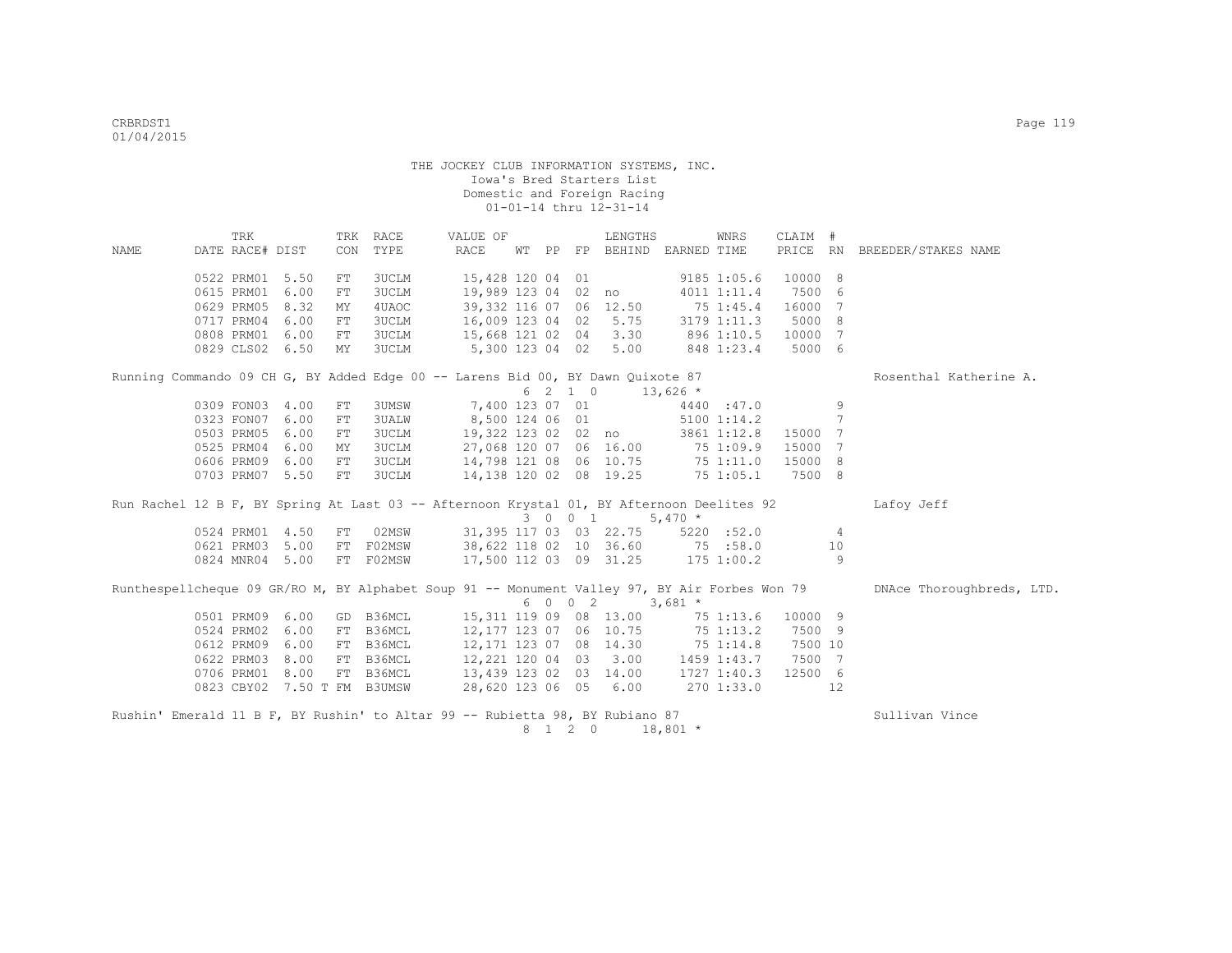|      | TRK                                                                                      |           |            | TRK RACE      | VALUE OF               |  | LENGTHS                                                                                                                                     |            | WNRS        | CLAIM #  |    |                              |
|------|------------------------------------------------------------------------------------------|-----------|------------|---------------|------------------------|--|---------------------------------------------------------------------------------------------------------------------------------------------|------------|-------------|----------|----|------------------------------|
| NAME | DATE RACE# DIST                                                                          |           |            | CON TYPE      | RACE                   |  | WT PP FP BEHIND EARNED TIME                                                                                                                 |            |             |          |    | PRICE RN BREEDER/STAKES NAME |
|      | 0302 HAW04 5.50                                                                          |           | FT         | <b>B3UMSW</b> |                        |  | 26,000 118 01 02 6.00                                                                                                                       |            | 5200 1:04.8 |          | 8  |                              |
|      | 0405 HAW07                                                                               | 5.50      | ${\rm FT}$ | B3UMSW        |                        |  | 27,040 118 07 02 4.75                                                                                                                       |            | 5200 1:05.9 |          | 9  |                              |
|      | 0503 PRM06                                                                               | 6.00      |            | FT B36MSW     |                        |  | 38,577 118 11 07 10.25                                                                                                                      | 751:12.8   |             |          | 12 |                              |
|      | 0524 PRM09 6.00                                                                          |           |            | FT B36MSW     |                        |  | 38,687 118 05 06 31.25                                                                                                                      | 75 1:10.9  |             |          | 7  |                              |
|      | 0613 PRM06                                                                               | 5.00      | ${\rm FT}$ | B36MCL        | 12, 177 119 03 01      |  |                                                                                                                                             |            | 7176 1:00.8 | 10000 9  |    |                              |
|      | 0626 PRM01                                                                               | 5.50      | MY         | B3UCLM        | 10,224 119 02 04       |  | 3.65                                                                                                                                        |            | 720 1:06.1  | 7500 6   |    |                              |
|      | 0712 PRM02                                                                               | 6.00      | FT         | B3UCLM        | 12,221 119 04 05 14.75 |  |                                                                                                                                             |            | 280 1:11.9  | 5000 7   |    |                              |
|      | 0731 PRM05                                                                               | 5.00      |            | FT B3UCLM     | 10,220 120 04 08 15.80 |  |                                                                                                                                             | 75 :58.5   |             | 7500 8   |    |                              |
|      | Rushin' Rubietta 10 B G, BY Rushin' to Altar 99 -- Rubietta 98, BY Rubiano 87            |           |            |               |                        |  |                                                                                                                                             |            |             |          |    | Sullivan Vince               |
|      |                                                                                          |           |            |               |                        |  | $13 \quad 5 \quad 1 \quad 0 \quad 44,696 \quad *$                                                                                           |            |             |          |    |                              |
|      | 0315 HAW05                                                                               | 6.00      | FT         | 3UAOC         |                        |  | 37,200 122 02 FF DNF                                                                                                                        |            | 600 1:11.2  |          | 6  |                              |
|      | 0405 HAW08                                                                               | 6.00      | FT         | 3UAOC         |                        |  | 30,000 122 05 09 13.25                                                                                                                      |            | 1501:10.1   |          | 9  |                              |
|      | 0515 PRM08                                                                               | 6.00      | GD         | 4 UALW        |                        |  | 39,333 119 06 07 6.00                                                                                                                       | 75 1:12.1  |             |          | 7  |                              |
|      | 0525 PRM04                                                                               | 6.00      | MΥ         | 3UCLM         |                        |  | 27,068 120 06 04 8.75                                                                                                                       |            | 1356 1:09.9 | 15000 7  |    |                              |
|      | 0606 PRM02                                                                               | 6.00      | ${\rm FT}$ | <b>3UWCL</b>  | 14,137 121 06 04       |  | 2.10                                                                                                                                        | 701 1:12.0 |             | 7500 8   |    |                              |
|      | 0621 PRM09                                                                               | 6.00      | FT         | 4UCLM         | 14,739 117 02 01       |  | $\label{eq:2} \frac{1}{\sqrt{2\pi}}\frac{1}{\sqrt{2\pi}}\sum_{i=1}^N\frac{1}{\sqrt{2\pi}}\int_{0}^{1}d\theta\,d\theta\,d\theta\,d\theta\,.$ |            | 8678 1:10.9 | 5000 10  |    |                              |
|      | 0717 PRM04                                                                               | 6.00      | ${\rm FT}$ | <b>3UCLM</b>  | 16,009 123 08 01       |  |                                                                                                                                             |            | 9536 1:11.3 | 5000 8   |    |                              |
|      | 0816 CBY04                                                                               | 6.00      | FT         | <b>3UCLM</b>  |                        |  | 12,500 123 03 02 hd                                                                                                                         |            | 2500 1:12.1 | 5000 7   |    |                              |
|      | 0912 CBY02                                                                               | 7.50 T FM |            | 3UCLM         | 14,500 119 04 04       |  | 1.60                                                                                                                                        |            | 580 1:29.0  | 7500 12  |    |                              |
|      | 1011 HAW09                                                                               | 6.00      | FT         | 3UCLM         | 9,024 121 03 10        |  | 8.70                                                                                                                                        | 0 1:12.0   |             | 5000 11  |    |                              |
|      | 1112 HAW03                                                                               | 6.50      | ${\rm FT}$ | <b>3UCLM</b>  | 10,000 121 04 01       |  |                                                                                                                                             |            | 6000 1:17.8 | 8000 6   |    |                              |
|      | 1217 HAW03                                                                               | 8.50      | FT         | 3USTR         | 11,737 121 04 01       |  | 7260 1:45.6                                                                                                                                 |            |             |          | 4  |                              |
|      | 1227 HAW03 6.00                                                                          |           | FT         | 3USTR         | 13,552 124 04 01       |  |                                                                                                                                             |            | 7260 1:10.4 |          | 6  |                              |
|      | Rushin' Style 11 BLK G, BY Rushin' to Altar 99 -- Mountian Style 98, BY Mt. Livermore 81 |           |            |               |                        |  |                                                                                                                                             |            |             |          |    | McClintock Loretta           |
|      |                                                                                          |           |            |               |                        |  | 9 0 0 1                                                                                                                                     | $3,002$ *  |             |          |    |                              |
|      | 0502 PRM06                                                                               | 6.00      | ${\rm FT}$ | 36MSW         |                        |  | 38,622 118 04 07 19.00 75 1:11.2                                                                                                            |            |             |          | 10 |                              |
|      | 0523 PRM09                                                                               | 6.00      | ${\rm FT}$ | 36MSW         |                        |  | 38,599 118 05 06 11.00 75 1:12.2                                                                                                            |            |             |          | 11 |                              |
|      | 0608 PRM04                                                                               | 6.00      | FT         | 36MCL         |                        |  | 23, 217 119 05 04 15.25 1165 1:11.6                                                                                                         |            |             | 30000 6  |    |                              |
|      | 0626 PRM09                                                                               | 6.00      | SY         | 36MCL         |                        |  | 23, 176 119 03 06 14.75 75 1:11.7                                                                                                           |            |             | 30000 10 |    |                              |
|      | 0713 PRM09                                                                               | 6.00      | ${\rm FT}$ | 36MCL         |                        |  | 15,405 116 09 05 20.50                                                                                                                      |            | 351 1:11.3  | 12500 9  |    |                              |
|      | 0727 PRM09                                                                               | 6.00      | FT         | 36MCL         |                        |  | 12, 177 119 03 04 4.75                                                                                                                      |            | 598 1:14.7  | 7500 9   |    |                              |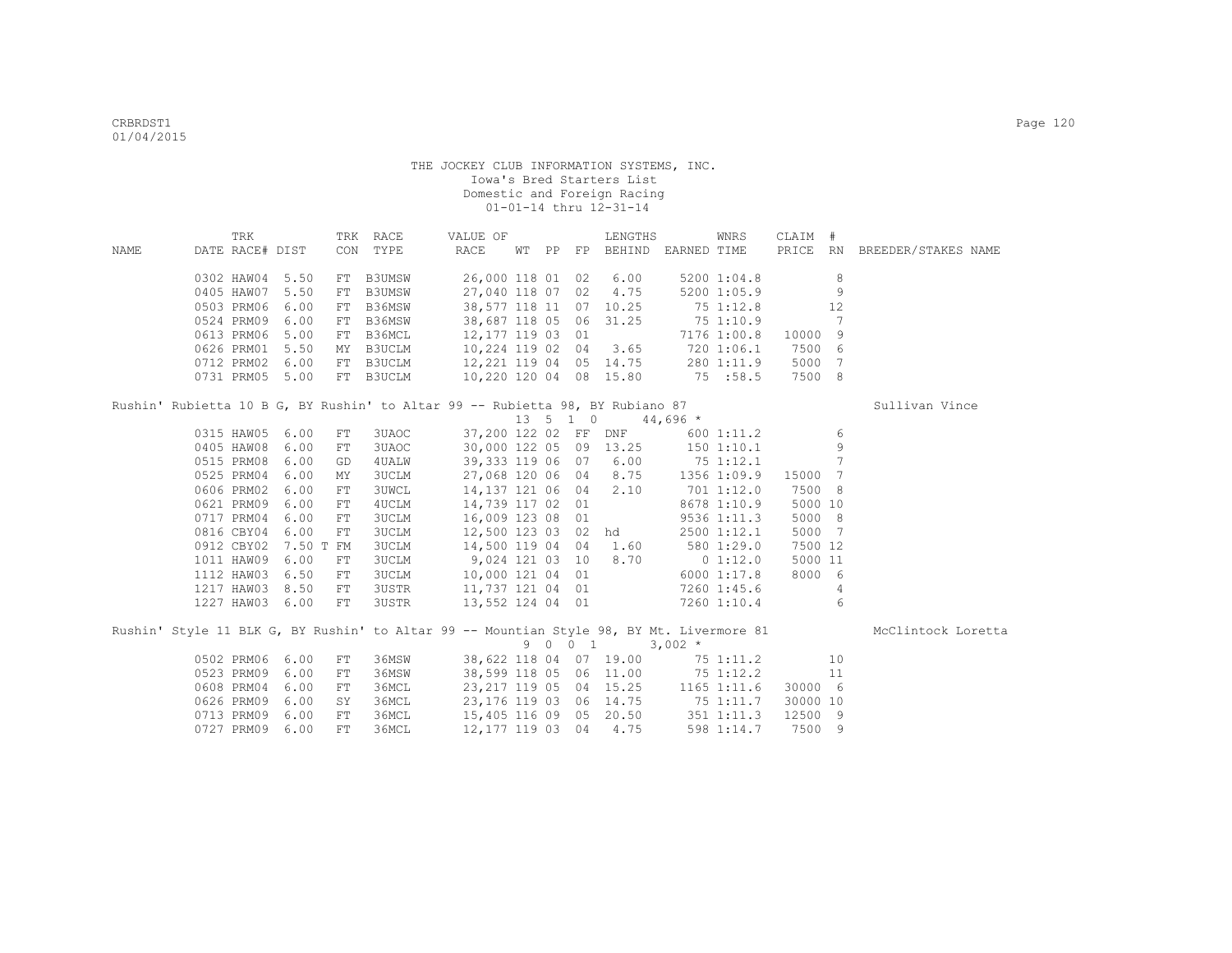THE JOCKEY CLUB INFORMATION SYSTEMS, INC. Iowa's Bred Starters List Domestic and Foreign Racing 01-01-14 thru 12-31-14 TRK TRK RACE VALUE OF LENGTHS WNRS CLAIM # NAME DATE RACE# DIST CON TYPE RACE WT PP FP BEHIND EARNED TIME PRICE RN BREEDER/STAKES NAME 0809 PRM02 8.32 FT 36MCL 10,873 119 07 08 33.85 75 1:46.9 12500 9 0822 CLS04 6.00 FT 3UMCL 4,400 120 06 05 2.85 132 1:16.4 10000 7 0829 CLS04 6.00 MY 3UMCL 3,800 120 04 03 9.25 456 1:18.2 5000 8 Rush to Register 10 DK B/ G, BY Rushin' to Altar 99 -- Lady Commando 99, BY Distinctive Pro 79 McClintock Loretta F.  $4 \overline{1}$  0 1 11,355 \*<br>21.793 123 09 08 15.75 75 1:05.9 30000 12 0418 PRM09 5.50 FT 36MCL 21,793 123 09 08 15.75 75 1:05.9 30000 12<br>0504 PRM09 6.00 FT 36MSW 38,665 123 07 07 13.35 75 1:11.5 8 0504 PRM09 6.00 FT 36MSW 0522 PRM09 6.00 FT 36MCL 15,384 123 02 01 9068 1:13.2 15000 10 0612 PRM02 6.00 FT 3UCLM 17,987 123 09 03 5.25 2137 1:12.7 15000 9 St Albert Abbey 12 DK B/ G, BY Nobiz Like Shobiz 04 -- Miner's Tomb 07, BY Cryptoclearance 84 Elizabeth J. Valando & Claim To Fame Stable  $5 \t 0 \t 1 \t 0 \t 5,862 \times$ <br>30,000 119 06 07 23.75 7 0809 PRM05 5.50 FT 02MSW 30,000 119 06 07 23.75 75 1:04.5 8<br>0919 RP 06 8.00 T FM 02MSW 28,000 119 09 02 0.75 5532 1:40.8 9 28,000 119 09 02 0.75 5532 1:40.8<br>28.000 120 05 09 30.25 85 1:42.5 1010 RP 05 8.00 SY 02MSW 28,000 120 05 09 30.25 85 1:42.5 10<br>1030 RP 01 8.00 T FM 02MCL 22.732 119 06 06 7.45 85 1:39.9 40000 7 1030 RP 01 8.00 T FM 02MCL 22,732 119 06 06 7.45<br>1206 RP 01 8.00 FT 02MCL 12,500 120 08 06 4.85 12,500 120 08 06 4.85 85 1:41.6 15000 10 Saint Greeley 12 CH G, BY Greeley's Conquest 04 -- Saint Chi Chi 04, BY Silver Deputy 85 Rockin' River Ranch & Glenda Wishon 3 1 0 0 30,204 \* 0601 PRM07 4.50 FT 02MSW 43,095 118 04 01 26100 :52.9 5<br>0719 PRM06 5.50 FT 02STK 75,000 118 04 05 10.50 2250 1:04.8 7 PRAIRIE GOLD JUVENILE S. 0719 PRM06 5.50 FT 02STK 75,000 118 04 05 10.50 2250 1:04.8 0802 PRM04 6.00 FT A02STK 92,766 121 04 06 19.50 1854 1:11.3 6 IOWA CRADLE S. Salute the Troops 11 DK B/ F, BY Elite Squadron 04 -- Dominant Desire 04, BY Exploit 96 Schutz Pamela  $6 \t0 \t1 \t0 \t3.656 \t*$ 0504 PRM07 6.00 FT B36MCL 12,199 118 02 06 7.30 75 1:13.8 7500 8<br>0517 PRM05 5.50 FT B36MCL 12,177 118 01 06 17.50 75 1:05.9 7500 9 0517 PRM05 5.50 FT B36MCL 12,177 118 01 06 17.50<br>0601 PRM02 5.50 FT B36MCL 12,200 118 06 07 13.60 0601 PRM02 5.50 FT B36MCL 12,200 118 06 07 13.60 75 1:06.2 7500 8<br>0622 PRM03 8.00 FT B36MCL 12,221 116 05 02 1.75 2431 1:43.7 7500 7 12,221 116 05 02 1.75 2431 1:43.7

 0706 PRM01 8.00 FT B36MCL 13,439 118 04 04 17.50 719 1:40.3 12500 6 0724 PRM09 8.32 FT B36MCL 12,222 119 01 05 23.75 281 1:49.4 7500 7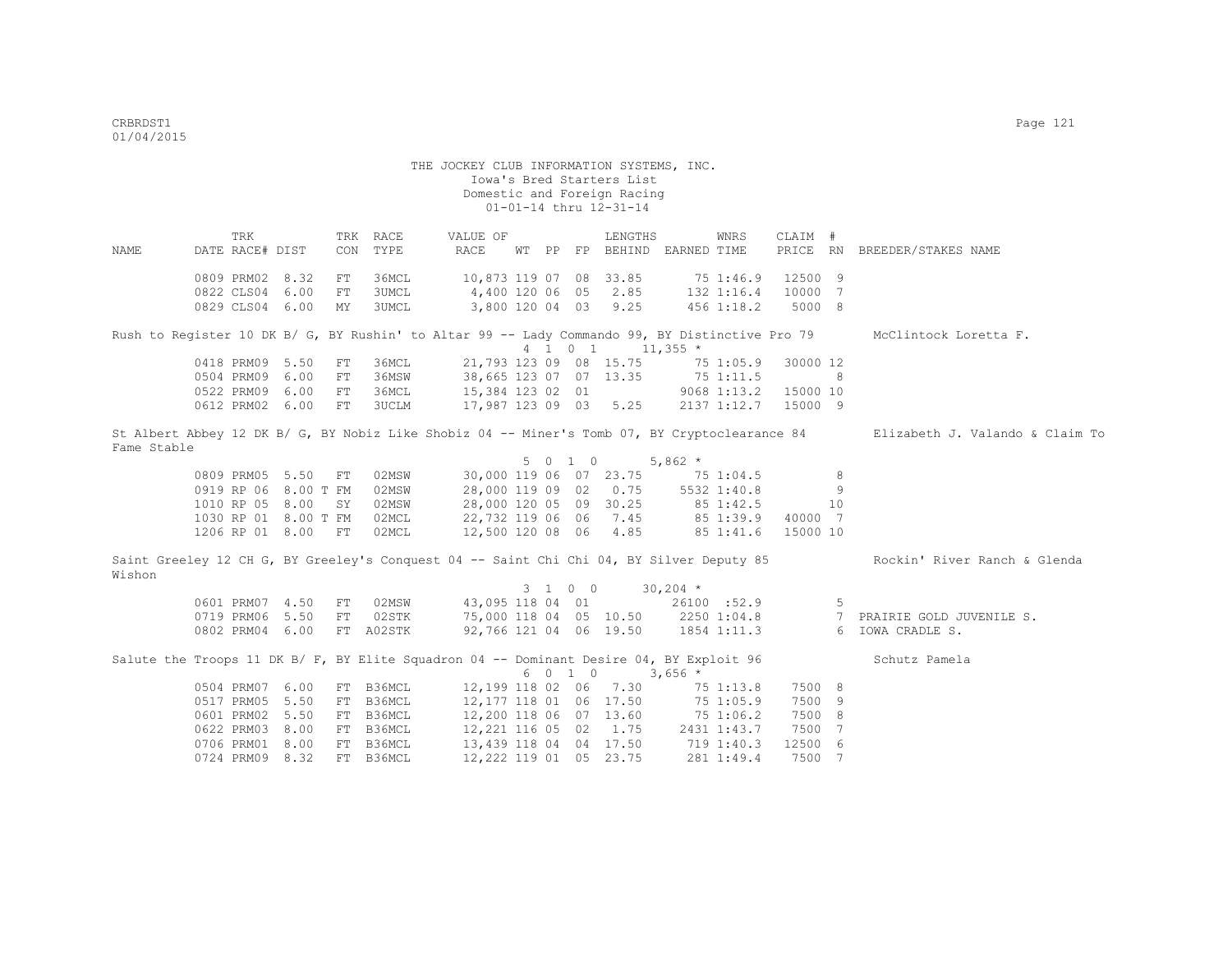|                                                                              | TRK             |      |            | TRK RACE  | VALUE OF                                     |  |                          | LENGTHS                           |            | WNRS         | CLAIM # |    |                              |
|------------------------------------------------------------------------------|-----------------|------|------------|-----------|----------------------------------------------|--|--------------------------|-----------------------------------|------------|--------------|---------|----|------------------------------|
| NAME                                                                         | DATE RACE# DIST |      |            | CON TYPE  | RACE                                         |  |                          | WT PP FP BEHIND EARNED TIME       |            |              |         |    | PRICE RN BREEDER/STAKES NAME |
|                                                                              |                 |      |            |           |                                              |  |                          |                                   |            |              |         |    |                              |
|                                                                              |                 |      |            |           |                                              |  |                          |                                   |            |              |         |    |                              |
| Sand Script 10 B G, BY E Dubai 98 -- Bookaparty 93, BY Mari's Book 78        |                 |      |            |           |                                              |  |                          |                                   |            |              |         |    | Okoboji Racing Stables II    |
|                                                                              |                 |      |            |           |                                              |  | $7 \t1 \t3 \t1$          |                                   | $25,435$ * |              |         |    |                              |
|                                                                              | 0419 PRM04 5.50 |      | FT         | 3UCLM     |                                              |  |                          | 23,840 120 05 02 5.50             |            | 4771 1:05.7  | 30000 7 |    |                              |
|                                                                              | 0522 PRM06 6.00 |      | FT         | 3UALW     |                                              |  |                          | 39,332 120 02 03 10.50            |            | 4735 1:11.1  |         | -7 |                              |
|                                                                              | 0530 PRM04 6.00 |      | FT         | 3UCLM     |                                              |  |                          | 18,053 120 04 02 1.00             |            | 3621 1:11.8  | 15000 6 |    |                              |
|                                                                              | 0621 PRM02 6.00 |      | FT         | 3UCLM     | 11,672 119 01 02 3.25                        |  |                          |                                   |            | 3023 1:10.6  | 15000 6 |    |                              |
|                                                                              | 0628 PRM02      | 6.00 | SY         | 3UCLM     | 13,020 120 02 01                             |  |                          |                                   |            | 9135 1:11.4  | 15000 4 |    |                              |
|                                                                              | 0717 PRM06 5.50 |      | ${\rm FT}$ | 3UCLM     | 11,500 123 05 07 9.50                        |  |                          |                                   |            | 75 1:04.3    | 15000 7 |    |                              |
|                                                                              | 0803 PRM08 6.00 |      | ${\rm FT}$ | 3UCLM     |                                              |  |                          | 12, 265 124 03 07 14.35 75 1:11.4 |            |              | 10000 8 |    |                              |
| Santa Fe Sue 09 CH M, BY Pioneering 93 -- Suzy 96, BY Broad Brush 83         |                 |      |            |           |                                              |  |                          |                                   |            |              |         |    | RPM Thoroughbreds            |
|                                                                              |                 |      |            |           |                                              |  | $7 \t1 \t2 \t1$          |                                   | $24,658$ * |              |         |    |                              |
|                                                                              | 0502 PRM01 5.00 |      |            | FT B3UWCL | 15,336 120 05 04                             |  |                          | 9.25                              |            | 1082 :58.5   | 15000 6 |    |                              |
|                                                                              | 0525 PRM07 5.50 |      | ΜY         | B3UCLM    | 15,355 120 04 03 2.80                        |  |                          |                                   |            | 1961 1:05.1  | 15000 8 |    |                              |
|                                                                              | 0607 PRM03      | 6.00 | MY         | B3UCLM    | 15,613 120 01 02 1.00                        |  |                          |                                   |            | 3313 1:11.2  | 15000 6 |    |                              |
|                                                                              | 0627 PRM04 6.00 |      |            | MY B3UCLM | 15,587 120 07 01                             |  |                          |                                   |            | 9875 1:11.6  | 15000 7 |    |                              |
|                                                                              | 0719 PRM07 6.00 |      |            | FT B3UAOC |                                              |  |                          | 39,268 123 02 07 13.75            |            | 751:11.0     |         | 10 |                              |
|                                                                              | 0808 PRM09 6.00 |      |            | FT B3UALW |                                              |  |                          |                                   |            | 7852 1:11.6  |         | 9  |                              |
|                                                                              |                 |      |            |           | 39,288 120 09 02 nk<br>12,500 123 09 04 6.25 |  |                          |                                   |            |              | 6250 9  |    |                              |
|                                                                              | 0829 CBY06 6.00 |      |            | FT B3UCLM |                                              |  |                          |                                   |            | 5001:12.6    |         |    |                              |
| Saturday 12 CH G, BY Any Given Saturday 04 -- Just Jill 01, BY Semoran 93    |                 |      |            |           |                                              |  |                          |                                   |            |              |         |    | Hemba Brad                   |
|                                                                              |                 |      |            |           |                                              |  | 3 1 1 1                  |                                   | $41,100$ * |              |         |    |                              |
|                                                                              | 0613 PRM04 4.50 |      | FT         | 02MSW     |                                              |  |                          | 34,299 118 07 02 1.00             |            | 8657 :53.7   |         | 7  |                              |
|                                                                              | 0706 PRM09 5.00 |      | FT         | 02MSW     | 38,643 119 05 01                             |  |                          |                                   |            | 23166 :59.8  |         | 9  |                              |
|                                                                              | 0802 PRM04 6.00 |      |            | FT A02STK |                                              |  |                          | 92,766 121 02 03 3.25             |            | 9277 1:11.3  |         | 6  | IOWA CRADLE S.               |
| Say a Hail Mary 11 B F, BY Run Away and Hide 06 -- Pulpinit 06, BY Pulpit 94 |                 |      |            |           |                                              |  |                          |                                   |            |              |         |    | Robson Thoroughbreds Joseph  |
|                                                                              |                 |      |            |           |                                              |  | $7\quad 2\quad 1\quad 0$ |                                   | $50,080$ * |              |         |    |                              |
|                                                                              | 0120 OP 09      | 6.00 |            | FT F03MSW |                                              |  |                          | 55,000 119 04 09 17.50            |            | 220 1:10.9   |         | 10 |                              |
|                                                                              | 0217 OP 06      | 6.00 | FT         | F03MSW    |                                              |  |                          | 57,000 119 04 08 14.25            | 190 1:12.4 |              |         | 11 |                              |
|                                                                              | 0419 PRM09 5.50 |      | FT         | B36MSW    | 38,619 118 04 01                             |  |                          |                                   |            | 23107 1:05.8 |         | 10 |                              |
|                                                                              | 0516 PRM08      | 6.00 | FT         | F03STK    | 68,900 118 04 02                             |  |                          | 1.25                              |            | 13780 1:11.3 |         | 7  | BOB BRYANT S.                |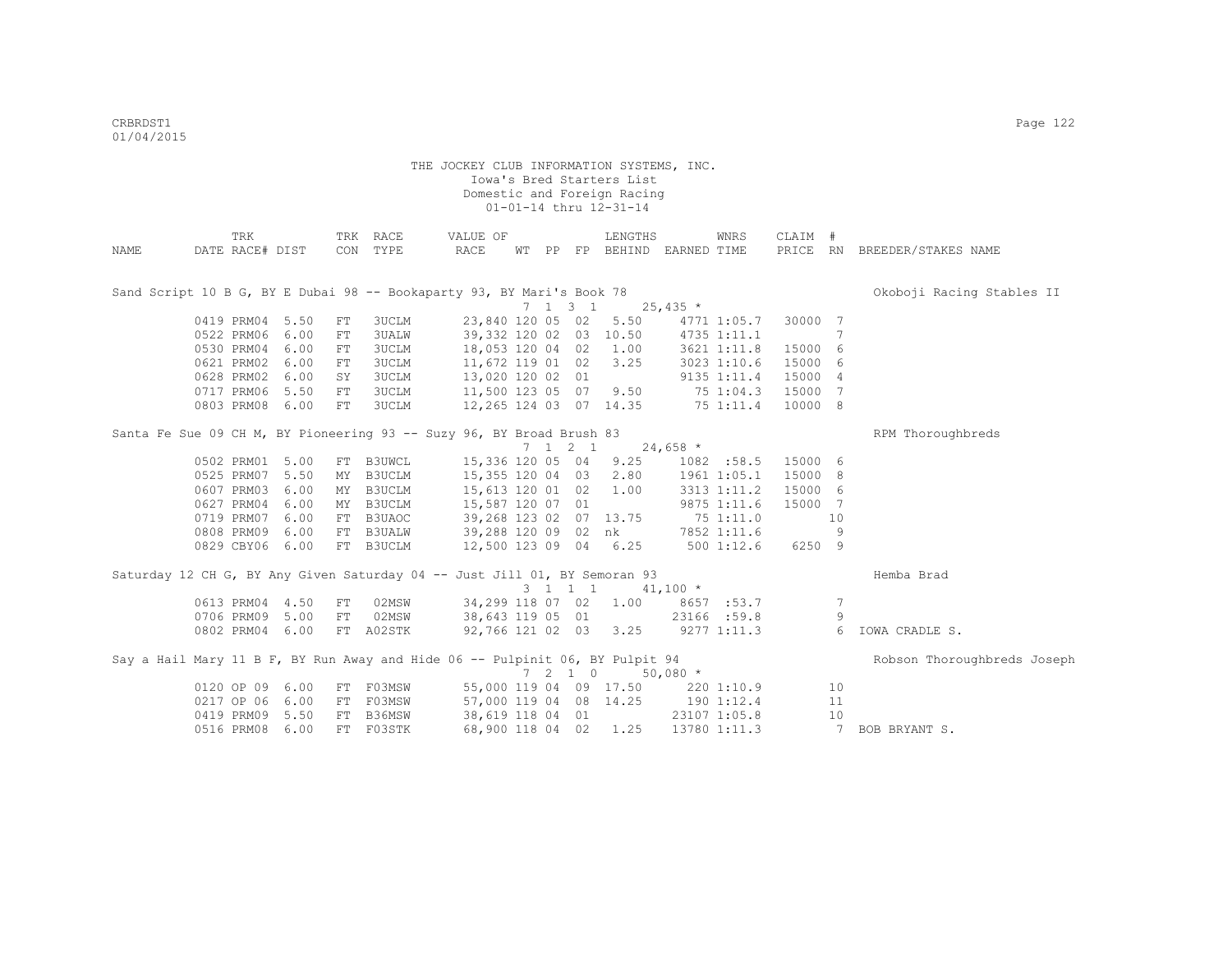THE JOCKEY CLUB INFORMATION SYSTEMS, INC. Iowa's Bred Starters List Domestic and Foreign Racing 01-01-14 thru 12-31-14 TRK TRK RACE VALUE OF LENGTHS WNRS CLAIM # NAME DATE RACE# DIST CON TYPE RACE WT PP FP BEHIND EARNED TIME PRICE RN BREEDER/STAKES NAME 0607 PRM09 6.00 MY B3UALW 39,288 119 04 06 14.35 75 1:11.3 9<br>0713 PRM07 5.00 FT B3UCLM 18,010 116 02 01 10745 :59.0 15000 8 0713 PRM07 5.00 FT B3UCLM 18,010 116 02 01 0808 PRM09 6.00 FT B3UALW 39,288 116 03 04 4.00 1963 1:11.6 9 Scandia Blade 09 DK B/ G, BY Added Edge 00 -- Pre Kerry Us 97, BY Pretensor 82 Dr. Kim Houlding & Staker Family  $1 \t 0 \t 0 \t 75 \t$  0803 PRM09 6.00 FT 3UCLM 12,844 119 01 08 16.10 75 1:12.2 7500 8 Scat 'n Go 10 CH G, BY King of Scat 96 -- Crafty Woman 02, BY Crafty Prospector 79 Gary E Lucas & Joan M Lucas  $\begin{array}{ccccccccc} & & 10 & 3 & 1 & 1 & 51,140 & * \\ 23,171 & 117 & 01 & 07 & 10.50 & 75 \end{array}$  0508 PRM02 6.00 FT 4USOC 23,171 117 01 07 10.50 75 1:11.9 15000 8 0522 PRM01 5.50 FT 3UCLM 15,428 123 02 02 2.75 3062 1:05.6 10000 8 0606 PRM05 6.00 FT 3UWCL 14,158 121 05 01 8463 1:10.7 7500 7 0615 PRM01 6.00 FT 3UCLM 19,989 123 02 01 12032 1:11.4 7500 6 0720 PRM09 6.00 FT 3UAOC 39,268 123 08 01 23498 1:09.7 12500 10 0802 PRM05 6.00 FT 3USTK 78,325 120 07 06 6.65 1566 1:09.4 7 IOWA CLASSIC SPRINT S. 0822 AP 08 5.00 FT 3UCLM 23,760 122 07 03 7.25 1800 :57.5 25000 7 0921 AP 08 6.00 FT 3UCLM 19,600 122 01 06 15.50 280 1:10.7 16000 6 1023 HAW02 5.50 FT 3UCLM 10,000 121 05 07 11.00 100 1:04.7 8000 7 1108 HAW09 6.50 FT 3UCLM 9,224 121 07 05 3.75 264 1:19.4 5000 11 Scat N Klassy 12 CH F, BY King of Scat 96 -- Shesa Klassy Devil 01, BY Devil's Bag 81 Muggli John 1 0 0 0 75 \* 0717 PRM05 5.50 FT F02MSW 38,600 120 05 11 41.85 75 1:05.6 11 Scherer Magic 10 DK B/ G, BY Doneraile Court 96 -- She's a Nasty One 04, BY Touch Gold 94 Robson Joe  $6010$   $16,246$   $*$ <br>0101 AQU05 8.32 FT 4UAOC 69,000 118 06 06 11.30 1380 01101 69,000 118 06 06 11.30 1380 1:42.7 6<br>55,000 118 04 06 7.65 550 1:10.9 50000 7 0130 AQU05 6.00 FT 4UCLM 55,000 118 04 06 7.65 550 1:10.9 50000 7<br>0419 PRM07 6.00 FT 3UALW 51.529 118 08 06 5.25 75 1:10.6 10 0419 PRM07 6.00 FT 3UALW 51,529 118 08 06 5.25 75 1:10.6 10 0510 PRM08 6.00 FT A4USTK 77,775 120 03 04 2.05 3889 1:10.2 0711 PRM08 6.00 FT 3UALW 39,957 118 08 02 5.25 8002 1:09.9 8

0802 PRM05 6.00 FT 3USTK 78,325 118 03 05 4.15 2350 1:09.4 7 IOWA CLASSIC SPRINT S.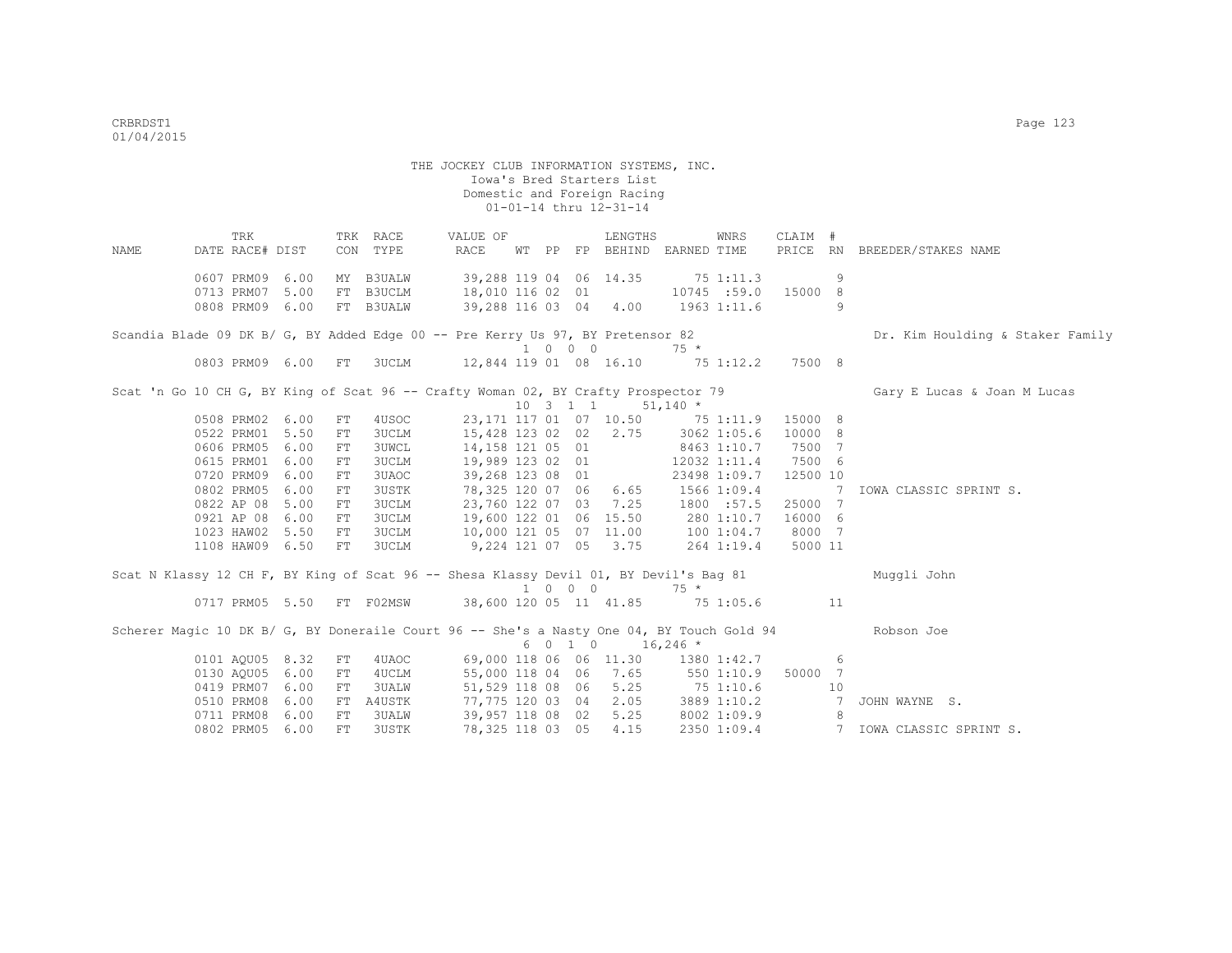|      | TRK             |           |            | TRK RACE     | VALUE OF                                                                                      |  |                     | LENGTHS                |                             | WNRS            | CLAIM #  |   |                              |
|------|-----------------|-----------|------------|--------------|-----------------------------------------------------------------------------------------------|--|---------------------|------------------------|-----------------------------|-----------------|----------|---|------------------------------|
| NAME | DATE RACE# DIST |           | CON        | TYPE         | RACE                                                                                          |  |                     |                        | WT PP FP BEHIND EARNED TIME |                 |          |   | PRICE RN BREEDER/STAKES NAME |
|      |                 |           |            |              |                                                                                               |  |                     |                        |                             |                 |          |   |                              |
|      |                 |           |            |              |                                                                                               |  |                     |                        |                             |                 |          |   |                              |
|      |                 |           |            |              | Score Baby Score 07 GR/RO G, BY Even the Score 98 -- Someday Maybebaby 98, BY Fort Chaffee 90 |  |                     |                        |                             |                 |          |   | Hoopes F. Robert             |
|      |                 |           |            |              |                                                                                               |  | 13 1 0 2            |                        | $8,215$ *                   |                 |          |   |                              |
|      | 0530 AP 08 7.00 |           | ${\rm FT}$ | 3UCLM        | 11,080 121 02 04                                                                              |  |                     | 4.40                   |                             | 550 1:26.3      | 5000 8   |   |                              |
|      | 0621 AP 04      | 7.00      | FT         | <b>3UCLM</b> | 10,790 121 02 03                                                                              |  |                     | 0.80                   |                             | $1050$ $1:26.3$ | 5000 10  |   |                              |
|      | 0712 AP 04      | 8.50      | ${\rm FT}$ | <b>3UCLM</b> | 10,590 121 06 08 13.00                                                                        |  |                     |                        |                             | 1001:48.2       | 5000 8   |   |                              |
|      | 0801 AP 09      | 7.00      | ${\rm FT}$ | <b>3UCLM</b> | 10,590 124 07 06                                                                              |  |                     | 5.85                   |                             | 1001:24.3       | 5000 8   |   |                              |
|      | 0814 AP 01      | 8.50      | FT         | <b>3UCLM</b> | 10,500 121 02 06                                                                              |  |                     | 17.75                  |                             | 210 1:47.9      | 5000 6   |   |                              |
|      | 0824 AP 04      | 8.00      | FT         | 3UCLM        | 10,590 124 01 03                                                                              |  |                     | 5.75                   |                             | 1050 1:39.2     | 5000 8   |   |                              |
|      | 0927 AP 07      | 7.00      | FT         | 3UCLM        | 10,990 124 06 11 10.95                                                                        |  |                     |                        |                             | 100 1:24.4      | 5000 12  |   |                              |
|      | 1024 HAW03      | 6.50      | ${\rm FT}$ | 3USTR        | 11,440 114 05 06                                                                              |  |                     | 13.25                  |                             | 220 1:17.6      |          | 6 |                              |
|      | 1106 HAW05      | 8.00 T FM |            | <b>3UCLM</b> | 10,300 121 01 09                                                                              |  |                     | 9.35                   |                             | 1001:37.1       | 8000 10  |   |                              |
|      | 1119 HAW08      | 8.50      | ${\rm FT}$ | <b>3UCLM</b> | 8,536 121 07 04                                                                               |  |                     | 3.60                   |                             | $410$ 1:46.4    | 5000 10  |   |                              |
|      | 1203 HAW06      | 8.32      | FT         | <b>3UCLM</b> |                                                                                               |  |                     | 8,536 124 05 08 10.60  |                             | 100 1:45.0      | 5000 10  |   |                              |
|      | 1217 MVR05      | 8.50      | MΥ         | 3UCLM        | 6,500 124 05 01                                                                               |  |                     |                        |                             | 3900 1:52.5     | 4000 12  |   |                              |
|      | 1227 MVR03 8.50 |           | FT         | <b>3UCLM</b> |                                                                                               |  |                     | 6,500 124 03 04 11.00  |                             | 325 1:54.7      | 4000 8   |   |                              |
|      |                 |           |            |              |                                                                                               |  |                     |                        |                             |                 |          |   |                              |
|      |                 |           |            |              | Seanjoebud 09 DK B/ G, BY Offlee Wild 00 -- Milady's Honor 98, BY Bound by Honor 91           |  |                     |                        |                             |                 |          |   | Francois Scott               |
|      |                 |           |            |              |                                                                                               |  | $11 \t 0 \t 2 \t 1$ |                        | $9.881 *$                   |                 |          |   |                              |
|      | 0320 OP 05 6.00 |           | FT         | <b>3UWCL</b> |                                                                                               |  |                     | 31,500 117 05 08 12.75 |                             | 210 1:10.8      | 30000 8  |   |                              |
|      | 0419 PRM04      | 5.50      | FT         | 3UCLM        |                                                                                               |  |                     | 23,840 120 07 03 7.00  |                             | 2863 1:05.7     | 30000 7  |   |                              |
|      | 0510 PRM02      | 8.00      | GD         | 3UAOC        | 39, 311 118 04 08 28.50                                                                       |  |                     |                        |                             | 75 1:40.1       |          | 8 |                              |
|      | 0612 PRM02      | 6.00      | ${\rm FT}$ | <b>3UCLM</b> | 17,987 120 02 08                                                                              |  |                     | 10.70                  | 75 1:12.7                   |                 | 15000 9  |   |                              |
|      | 0620 PRM04      | 8.32      | FT         | <b>3UCLM</b> | 11,648 120 03 02                                                                              |  |                     | 9.75                   |                             | 2958 1:44.1     | 15000 9  |   |                              |
|      | 0704 PRM09      | 8.50      | ${\rm FT}$ | <b>3UCLM</b> | 12,779 123 06 05                                                                              |  |                     | 4.85                   |                             | 286 1:47.6      | 10000 11 |   |                              |
|      | 0718 PRM09      | 8.50      | ${\rm FT}$ | 3UCLM        | 12,802 120 07 06                                                                              |  |                     | 13.50                  |                             | 75 1:46.8       | 10000 10 |   |                              |
|      | 0803 PRM09      | 6.00      | ${\rm FT}$ | <b>3UCLM</b> | 12,844 119 03 02                                                                              |  |                     | nk                     |                             | 2540 1:12.2     | 7500 8   |   |                              |
|      | 0907 CD 05      | 6.50      | FT         | <b>3UCLM</b> | 11,940 121 05 05                                                                              |  |                     | 8.75                   |                             | 360 1:18.4      | 7500 8   |   |                              |
|      | 0928 CD 10      | 6.00      | FT         | <b>3UCLM</b> | 12,060 111 04 05                                                                              |  |                     | 7.50                   |                             | 360 1:11.5      | 7500 10  |   |                              |
|      | 1030 IND06      | 6.00      | FT         | <b>3UCLM</b> | 10,500 119 11 07                                                                              |  |                     | 6.50                   |                             | 79 1:10.8       | 6000 11  |   |                              |
|      |                 |           |            |              |                                                                                               |  |                     |                        |                             |                 |          |   |                              |

Searchin for Dames 11 CH G, BY Talent Search 03 -- Devil's Dame 97, BY Devil His Due 89 Rockin' River Ranch Inc.  $3 \t1 \t1 \t0 \t13,739$  \*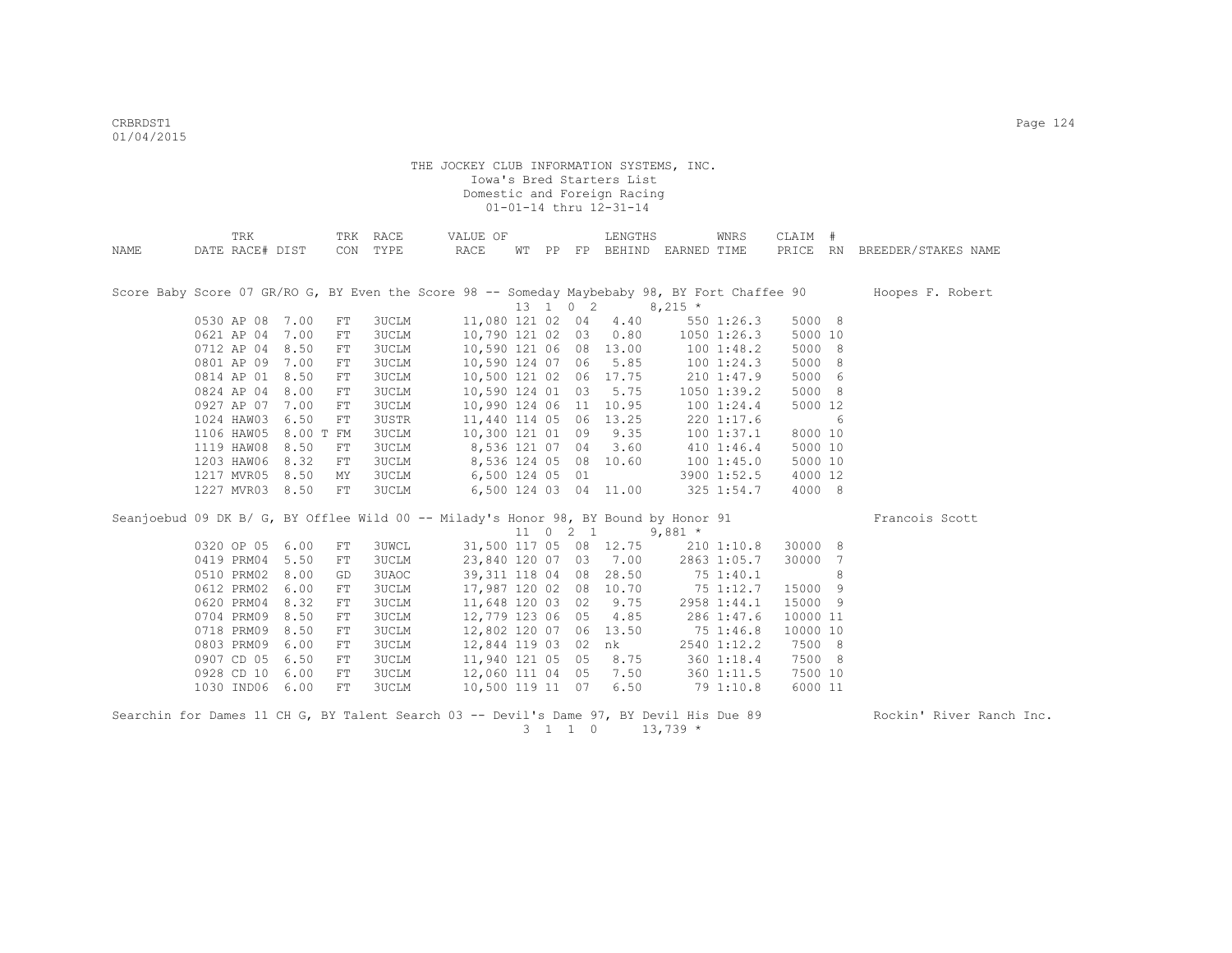|      | TRK             |      |            | TRK RACE     | VALUE OF                                                                              |  |         | LENGTHS                          |              | WNRS         | CLAIM #  |                |                               |
|------|-----------------|------|------------|--------------|---------------------------------------------------------------------------------------|--|---------|----------------------------------|--------------|--------------|----------|----------------|-------------------------------|
| NAME | DATE RACE# DIST |      | CON        | TYPE         | RACE                                                                                  |  |         | WT PP FP BEHIND EARNED TIME      |              |              |          |                | PRICE RN BREEDER/STAKES NAME  |
|      | 0522 PRM06 6.00 |      | FT         | 3UALW        |                                                                                       |  |         | 39,332 115 07 07 18.00           | 751:11.1     |              |          | 7              |                               |
|      | 0530 PRM04      | 6.00 | ${\rm FT}$ | <b>3UCLM</b> | 18,053 116 06 01                                                                      |  |         |                                  |              | 10862 1:11.8 | 15000 6  |                |                               |
|      | 0703 PRM07 5.50 |      | FT         | 3UCLM        |                                                                                       |  |         |                                  |              | 2802 1:05.1  | 7500 8   |                |                               |
|      |                 |      |            |              | 14,138 119 05 02 0.50                                                                 |  |         |                                  |              |              |          |                |                               |
|      |                 |      |            |              | Sea Shi Sharkey 09 B M, BY Sharkey 87 -- Etoile Blues 98, BY Cure the Blues 78        |  |         |                                  |              |              |          |                | Carroll E. Konecne & Terri A. |
| Main |                 |      |            |              |                                                                                       |  |         |                                  |              |              |          |                |                               |
|      |                 |      |            |              |                                                                                       |  | 6 1 1 2 | $21,573$ *                       |              |              |          |                |                               |
|      | 0502 PRM09      | 6.00 |            | FT B3UCLM    |                                                                                       |  |         | 17,987 120 04 07 13.00 75 1:13.3 |              |              | 15000 9  |                |                               |
|      | 0605 PRM07 6.00 |      |            | FT B3UCLM    | 17,922 119 04 03                                                                      |  |         | 1.55                             |              | 2102 1:12.3  | 10000 12 |                |                               |
|      | 0620 PRM06 6.00 |      |            | FT B3UCLM    | 17,922 123 03 01                                                                      |  |         |                                  |              | 10511 1:11.6 | 15000 12 |                |                               |
|      | 0719 PRM07 6.00 |      |            | FT B3UAOC    | 39,268 123 04 05                                                                      |  |         | 9.75                             | $904$ 1:11.0 |              |          | 10             |                               |
|      | 0727 PRM07 6.00 |      |            | FT B3UCLM    | 16, 168 123 05 02                                                                     |  |         | 8.50                             |              | 3270 1:11.3  | 15000 8  |                |                               |
|      | 0808 PRM09 6.00 |      |            | FT B3UALW    | 39,288 120 08 03                                                                      |  |         | 0.50                             |              | 4711 1:11.6  |          | 9              |                               |
|      |                 |      |            |              |                                                                                       |  |         |                                  |              |              |          |                |                               |
|      |                 |      |            |              | Seattle Connection 08 B M, BY Minor Saint 92 -- Tender Touch 89, BY Tarsal 77         |  |         |                                  |              |              |          |                | Norman Elmer A.               |
|      |                 |      |            |              |                                                                                       |  | 2 0 0 0 |                                  | $450 *$      |              |          |                |                               |
|      | 0704 PRM07 5.50 |      |            | FT B3UCLM    | 14,137 120 03 08 66.25                                                                |  |         |                                  |              | 75 1:05.2    | 7500 8   |                |                               |
|      | 0713 PRM04 6.00 |      |            | FT B3UCLM    | 16,138 120 04 05 33.50                                                                |  |         |                                  |              | 375 1:11.6   | 5000 5   |                |                               |
|      |                 |      |            |              |                                                                                       |  |         |                                  |              |              |          |                |                               |
|      |                 |      |            |              | Seely Rose 11 CH F, BY Corinthian 03 -- Unbridled Contessa 01, BY Unbridled's Song 93 |  |         |                                  |              |              |          |                | DeBruycker Lloyd              |
|      |                 |      |            |              |                                                                                       |  | 6 1 3 0 |                                  | $60,460$ *   |              |          |                |                               |
|      | 0319 HAW03 6.00 |      |            | GD B3UMSW    |                                                                                       |  |         | 27,040 118 03 04 12.00           |              | 1300 1:12.3  |          | 7              |                               |
|      | 0419 PRM09 5.50 |      |            | FT B36MSW    | 38,619 118 06 02 4.00                                                                 |  |         |                                  | 7702 1:05.8  |              |          | 10             |                               |
|      | 0524 PRM09      | 6.00 |            | FT B36MSW    | 38,687 118 02 01                                                                      |  |         |                                  |              | 23283 1:10.9 |          | 7              |                               |
|      | 0620 PRM08 8.32 |      |            | FT B3UALW    | 39,288 117 08 02                                                                      |  |         | 3.75                             |              | 7852 1:43.9  |          | 9              |                               |
|      | 0712 PRM08 8.50 |      |            | FT 3UAOC     | 39,268 116 03 04                                                                      |  |         | 8.50                             |              | 1958 1:45.7  |          | 10             |                               |
|      | 0802 PRM07 8.32 |      |            | FT F03STK    | 91,825 122 03 02 8.50                                                                 |  |         |                                  |              | 18365 1:43.5 |          | $\overline{7}$ | IOWA BREEDERS' OAKS           |
|      |                 |      |            |              | Sentir 11 GR/RO F, BY Johar 99 -- Cozzie Rozzie 07, BY Cat Thief 96                   |  |         |                                  |              |              |          |                | Clark Dick                    |
|      |                 |      |            |              |                                                                                       |  | 3 0 0 0 |                                  | $225 *$      |              |          |                |                               |
|      |                 |      |            |              |                                                                                       |  |         |                                  |              |              |          |                |                               |
|      | 0419 PRM09 5.50 |      |            | FT B36MSW    | 38,619 118 01 09 24.50                                                                |  |         |                                  |              | 75 1:05.8    |          | 10             |                               |
|      | 0517 PRM09 8.00 |      |            | FT B36MSW    | 38,643 118 05 08 58.25                                                                |  |         |                                  |              | 75 1:41.6    |          | 9              |                               |
|      | 0601 PRM02 5.50 |      |            | FT B36MCL    | 12,200 118 07 06 12.10                                                                |  |         |                                  |              | 75 1:06.2    | 7500 8   |                |                               |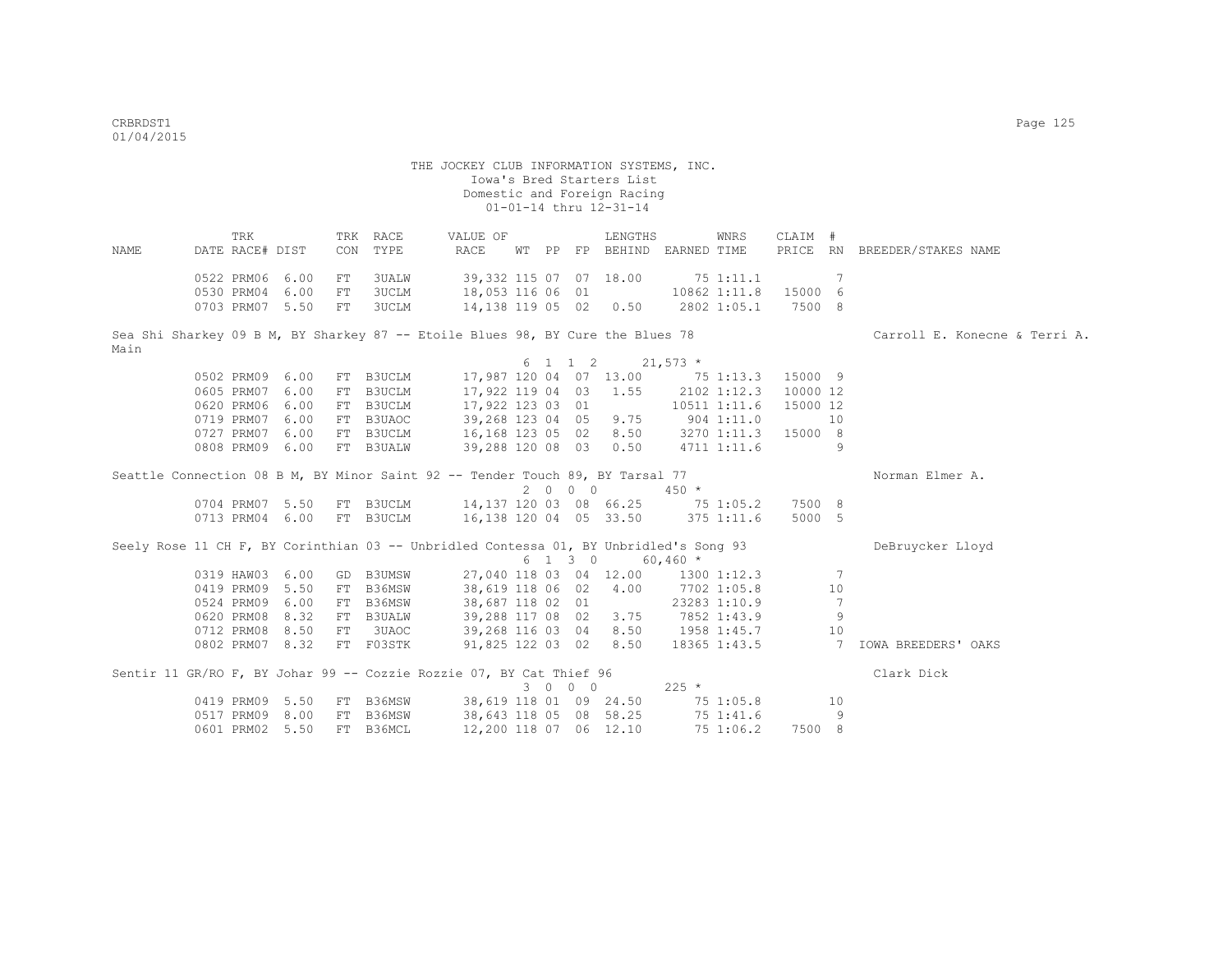| TRK        |            |                                                                                                                                                                                                                                                                                                                                                                                                                             | VALUE OF                                                                                                                                  |  |                                                                                                                                                                                                                    |                                                                                                                                                                                                                                                                                                                                                                                                                                                                                                         | WNRS                                                                                                                                     |                                                                                                                                                                                                                                                                                                                                                                                                             |                                                    |                                                                                                                                                                                                                         |
|------------|------------|-----------------------------------------------------------------------------------------------------------------------------------------------------------------------------------------------------------------------------------------------------------------------------------------------------------------------------------------------------------------------------------------------------------------------------|-------------------------------------------------------------------------------------------------------------------------------------------|--|--------------------------------------------------------------------------------------------------------------------------------------------------------------------------------------------------------------------|---------------------------------------------------------------------------------------------------------------------------------------------------------------------------------------------------------------------------------------------------------------------------------------------------------------------------------------------------------------------------------------------------------------------------------------------------------------------------------------------------------|------------------------------------------------------------------------------------------------------------------------------------------|-------------------------------------------------------------------------------------------------------------------------------------------------------------------------------------------------------------------------------------------------------------------------------------------------------------------------------------------------------------------------------------------------------------|----------------------------------------------------|-------------------------------------------------------------------------------------------------------------------------------------------------------------------------------------------------------------------------|
|            |            |                                                                                                                                                                                                                                                                                                                                                                                                                             | RACE                                                                                                                                      |  |                                                                                                                                                                                                                    |                                                                                                                                                                                                                                                                                                                                                                                                                                                                                                         |                                                                                                                                          |                                                                                                                                                                                                                                                                                                                                                                                                             |                                                    | PRICE RN BREEDER/STAKES NAME                                                                                                                                                                                            |
|            |            |                                                                                                                                                                                                                                                                                                                                                                                                                             |                                                                                                                                           |  |                                                                                                                                                                                                                    |                                                                                                                                                                                                                                                                                                                                                                                                                                                                                                         |                                                                                                                                          |                                                                                                                                                                                                                                                                                                                                                                                                             |                                                    | Richard Bremer & Cheryl Sprick                                                                                                                                                                                          |
|            |            |                                                                                                                                                                                                                                                                                                                                                                                                                             |                                                                                                                                           |  |                                                                                                                                                                                                                    |                                                                                                                                                                                                                                                                                                                                                                                                                                                                                                         |                                                                                                                                          |                                                                                                                                                                                                                                                                                                                                                                                                             |                                                    |                                                                                                                                                                                                                         |
|            |            |                                                                                                                                                                                                                                                                                                                                                                                                                             |                                                                                                                                           |  |                                                                                                                                                                                                                    |                                                                                                                                                                                                                                                                                                                                                                                                                                                                                                         |                                                                                                                                          |                                                                                                                                                                                                                                                                                                                                                                                                             |                                                    |                                                                                                                                                                                                                         |
|            |            |                                                                                                                                                                                                                                                                                                                                                                                                                             |                                                                                                                                           |  |                                                                                                                                                                                                                    |                                                                                                                                                                                                                                                                                                                                                                                                                                                                                                         |                                                                                                                                          |                                                                                                                                                                                                                                                                                                                                                                                                             |                                                    |                                                                                                                                                                                                                         |
|            |            |                                                                                                                                                                                                                                                                                                                                                                                                                             |                                                                                                                                           |  |                                                                                                                                                                                                                    |                                                                                                                                                                                                                                                                                                                                                                                                                                                                                                         |                                                                                                                                          |                                                                                                                                                                                                                                                                                                                                                                                                             |                                                    | Clark Dick                                                                                                                                                                                                              |
|            |            |                                                                                                                                                                                                                                                                                                                                                                                                                             |                                                                                                                                           |  |                                                                                                                                                                                                                    |                                                                                                                                                                                                                                                                                                                                                                                                                                                                                                         |                                                                                                                                          |                                                                                                                                                                                                                                                                                                                                                                                                             |                                                    |                                                                                                                                                                                                                         |
|            | FT         |                                                                                                                                                                                                                                                                                                                                                                                                                             |                                                                                                                                           |  |                                                                                                                                                                                                                    |                                                                                                                                                                                                                                                                                                                                                                                                                                                                                                         |                                                                                                                                          |                                                                                                                                                                                                                                                                                                                                                                                                             |                                                    |                                                                                                                                                                                                                         |
|            |            |                                                                                                                                                                                                                                                                                                                                                                                                                             |                                                                                                                                           |  |                                                                                                                                                                                                                    |                                                                                                                                                                                                                                                                                                                                                                                                                                                                                                         |                                                                                                                                          |                                                                                                                                                                                                                                                                                                                                                                                                             |                                                    |                                                                                                                                                                                                                         |
|            |            |                                                                                                                                                                                                                                                                                                                                                                                                                             |                                                                                                                                           |  |                                                                                                                                                                                                                    |                                                                                                                                                                                                                                                                                                                                                                                                                                                                                                         |                                                                                                                                          |                                                                                                                                                                                                                                                                                                                                                                                                             |                                                    |                                                                                                                                                                                                                         |
|            |            |                                                                                                                                                                                                                                                                                                                                                                                                                             |                                                                                                                                           |  |                                                                                                                                                                                                                    |                                                                                                                                                                                                                                                                                                                                                                                                                                                                                                         |                                                                                                                                          |                                                                                                                                                                                                                                                                                                                                                                                                             |                                                    |                                                                                                                                                                                                                         |
|            |            |                                                                                                                                                                                                                                                                                                                                                                                                                             |                                                                                                                                           |  |                                                                                                                                                                                                                    |                                                                                                                                                                                                                                                                                                                                                                                                                                                                                                         |                                                                                                                                          |                                                                                                                                                                                                                                                                                                                                                                                                             |                                                    |                                                                                                                                                                                                                         |
|            |            |                                                                                                                                                                                                                                                                                                                                                                                                                             |                                                                                                                                           |  |                                                                                                                                                                                                                    |                                                                                                                                                                                                                                                                                                                                                                                                                                                                                                         |                                                                                                                                          |                                                                                                                                                                                                                                                                                                                                                                                                             |                                                    |                                                                                                                                                                                                                         |
|            |            |                                                                                                                                                                                                                                                                                                                                                                                                                             |                                                                                                                                           |  |                                                                                                                                                                                                                    |                                                                                                                                                                                                                                                                                                                                                                                                                                                                                                         |                                                                                                                                          |                                                                                                                                                                                                                                                                                                                                                                                                             |                                                    |                                                                                                                                                                                                                         |
|            |            |                                                                                                                                                                                                                                                                                                                                                                                                                             |                                                                                                                                           |  |                                                                                                                                                                                                                    |                                                                                                                                                                                                                                                                                                                                                                                                                                                                                                         |                                                                                                                                          |                                                                                                                                                                                                                                                                                                                                                                                                             |                                                    | Hagemeier Larry D.                                                                                                                                                                                                      |
|            |            |                                                                                                                                                                                                                                                                                                                                                                                                                             |                                                                                                                                           |  |                                                                                                                                                                                                                    |                                                                                                                                                                                                                                                                                                                                                                                                                                                                                                         |                                                                                                                                          |                                                                                                                                                                                                                                                                                                                                                                                                             |                                                    |                                                                                                                                                                                                                         |
|            | FT         | 3UCLM                                                                                                                                                                                                                                                                                                                                                                                                                       |                                                                                                                                           |  | 7.60                                                                                                                                                                                                               |                                                                                                                                                                                                                                                                                                                                                                                                                                                                                                         |                                                                                                                                          |                                                                                                                                                                                                                                                                                                                                                                                                             |                                                    |                                                                                                                                                                                                                         |
|            | ${\rm FT}$ | 3UCLM                                                                                                                                                                                                                                                                                                                                                                                                                       |                                                                                                                                           |  | 4.50                                                                                                                                                                                                               |                                                                                                                                                                                                                                                                                                                                                                                                                                                                                                         |                                                                                                                                          |                                                                                                                                                                                                                                                                                                                                                                                                             |                                                    |                                                                                                                                                                                                                         |
|            | FT         | 3UCLM                                                                                                                                                                                                                                                                                                                                                                                                                       |                                                                                                                                           |  | 7.50                                                                                                                                                                                                               |                                                                                                                                                                                                                                                                                                                                                                                                                                                                                                         |                                                                                                                                          |                                                                                                                                                                                                                                                                                                                                                                                                             |                                                    |                                                                                                                                                                                                                         |
|            | ${\rm FT}$ | 3UCLM                                                                                                                                                                                                                                                                                                                                                                                                                       |                                                                                                                                           |  | 6.75                                                                                                                                                                                                               |                                                                                                                                                                                                                                                                                                                                                                                                                                                                                                         |                                                                                                                                          |                                                                                                                                                                                                                                                                                                                                                                                                             |                                                    |                                                                                                                                                                                                                         |
|            | FT         | 3UCLM                                                                                                                                                                                                                                                                                                                                                                                                                       |                                                                                                                                           |  | 4.10                                                                                                                                                                                                               |                                                                                                                                                                                                                                                                                                                                                                                                                                                                                                         |                                                                                                                                          |                                                                                                                                                                                                                                                                                                                                                                                                             |                                                    |                                                                                                                                                                                                                         |
|            | FT         | <b>3UCLM</b>                                                                                                                                                                                                                                                                                                                                                                                                                |                                                                                                                                           |  | 5.75                                                                                                                                                                                                               |                                                                                                                                                                                                                                                                                                                                                                                                                                                                                                         |                                                                                                                                          |                                                                                                                                                                                                                                                                                                                                                                                                             |                                                    |                                                                                                                                                                                                                         |
|            | ${\rm FT}$ | 3UCLM                                                                                                                                                                                                                                                                                                                                                                                                                       |                                                                                                                                           |  |                                                                                                                                                                                                                    |                                                                                                                                                                                                                                                                                                                                                                                                                                                                                                         |                                                                                                                                          |                                                                                                                                                                                                                                                                                                                                                                                                             |                                                    |                                                                                                                                                                                                                         |
|            |            |                                                                                                                                                                                                                                                                                                                                                                                                                             |                                                                                                                                           |  |                                                                                                                                                                                                                    |                                                                                                                                                                                                                                                                                                                                                                                                                                                                                                         |                                                                                                                                          |                                                                                                                                                                                                                                                                                                                                                                                                             |                                                    | Schrader Dennis E.                                                                                                                                                                                                      |
|            |            |                                                                                                                                                                                                                                                                                                                                                                                                                             |                                                                                                                                           |  |                                                                                                                                                                                                                    |                                                                                                                                                                                                                                                                                                                                                                                                                                                                                                         |                                                                                                                                          |                                                                                                                                                                                                                                                                                                                                                                                                             |                                                    |                                                                                                                                                                                                                         |
|            | FT         | 3UALW                                                                                                                                                                                                                                                                                                                                                                                                                       |                                                                                                                                           |  |                                                                                                                                                                                                                    |                                                                                                                                                                                                                                                                                                                                                                                                                                                                                                         |                                                                                                                                          |                                                                                                                                                                                                                                                                                                                                                                                                             |                                                    |                                                                                                                                                                                                                         |
|            | FT         | 3UAOC                                                                                                                                                                                                                                                                                                                                                                                                                       |                                                                                                                                           |  |                                                                                                                                                                                                                    |                                                                                                                                                                                                                                                                                                                                                                                                                                                                                                         |                                                                                                                                          |                                                                                                                                                                                                                                                                                                                                                                                                             |                                                    |                                                                                                                                                                                                                         |
| 0601 PRM08 | FT         | 3UAOC                                                                                                                                                                                                                                                                                                                                                                                                                       |                                                                                                                                           |  |                                                                                                                                                                                                                    |                                                                                                                                                                                                                                                                                                                                                                                                                                                                                                         |                                                                                                                                          |                                                                                                                                                                                                                                                                                                                                                                                                             | -8                                                 |                                                                                                                                                                                                                         |
|            | SY         | 3UCLM                                                                                                                                                                                                                                                                                                                                                                                                                       |                                                                                                                                           |  | 2.50                                                                                                                                                                                                               |                                                                                                                                                                                                                                                                                                                                                                                                                                                                                                         |                                                                                                                                          |                                                                                                                                                                                                                                                                                                                                                                                                             | - 6                                                |                                                                                                                                                                                                                         |
|            | MY         | 4UAOC                                                                                                                                                                                                                                                                                                                                                                                                                       |                                                                                                                                           |  | 2.00                                                                                                                                                                                                               |                                                                                                                                                                                                                                                                                                                                                                                                                                                                                                         |                                                                                                                                          |                                                                                                                                                                                                                                                                                                                                                                                                             | -7                                                 |                                                                                                                                                                                                                         |
|            | FT         | 3UALW                                                                                                                                                                                                                                                                                                                                                                                                                       |                                                                                                                                           |  | 9.25                                                                                                                                                                                                               |                                                                                                                                                                                                                                                                                                                                                                                                                                                                                                         |                                                                                                                                          |                                                                                                                                                                                                                                                                                                                                                                                                             | 8                                                  |                                                                                                                                                                                                                         |
|            | 0427 PRM05 | DATE RACE# DIST<br>0719 PRM04 5.50<br>0801 PRM05 5.50<br>0503 PRM06 6.00<br>0517 PRM05 5.50<br>0529 PRM09 6.00<br>0613 PRM06 5.00<br>0711 PRM03 6.00<br>0724 PRM09 8.32<br>0808 PRM10 8.32<br>0222 FON10 6.00<br>0308 FON10 6.00<br>0322 FON11 6.00<br>0412 FON04 8.00<br>0426 FON05 6.00<br>0816 CLS06 6.00<br>0830 CLS04 6.50<br>0322 HAW07 6.00<br>6.00<br>5.50<br>0619 PRM04 6.00<br>0629 PRM05 8.32<br>0711 PRM08 6.00 | TRK RACE<br>CON TYPE<br>F02MSW<br>FT<br>FT F02MSW<br>B36MSW<br>FT B36MCL<br>FT B36MCL<br>FT B36MCL<br>FT B36MCL<br>FT B36MCL<br>FT B36MCL |  | 10,748 124 08 03<br>5,200 123 09 05<br>5,200 123 03 03<br>5,200 123 06 03<br>5,200 123 05 03<br>5,200 123 08 05<br>3,800 123 01 05<br>31,920 121 02 05<br>39,957 120 08 05<br>39,957 120 01 04<br>30,317 119 02 02 | $2\qquad 0\qquad 0\qquad 0$<br>30,000 118 02 08 23.25<br>38,039 119 07 07 21.25<br>Shadow Heart 10 DK B/ M, BY Quest 99 -- Sunny Skies 94, BY Halo 69<br>7 0 1 2<br>12,177 123 07 02<br>8.25<br>23,151 123 01 06 15.50<br>12,177 123 01 FF DNF<br>12,200 123 03 06<br>9.50<br>12,222 123 02 03<br>7.50<br>1.75<br>Shadow Rage 07 DK B/ G, BY Rage 93 -- Shadow Bay 01, BY Archers Bay 95<br>7 0 0 3<br>3,800 123 07 06 13.00<br>9 2 1 2<br>9.75<br>1.60<br>5.50<br>39,332 116 01 03<br>39,957 118 07 06 | LENGTHS<br>Sew What 12 B F, BY Scat Daddy 04 -- Shadow Dance 02, BY Editor's Note 93<br>38,577 123 06 05 8.00<br>$2,298$ *<br>$30,351$ * | WT PP FP BEHIND EARNED TIME<br>$150 *$<br>$6,661$ *<br>884 1:12.8<br>2392 1:05.9<br>75 1:00.8<br>75 1:13.2<br>1459 1:49.4<br>1701 1:47.9<br>$156$ $1:13.6$<br>624 1:14.0<br>624 1:13.0<br>624 1:42.0<br>156 1:15.4<br>114 1:14.2<br>$0\;1:21.8$<br>Shamrock Edge 09 CH G, BY Added Edge 00 -- Irish Review 91, BY Sir Harry Lewis 84<br>840 1:12.5<br>923 1:12.0<br>6091 1:09.9<br>4735 1:45.4<br>75 1:09.9 | 75 1:06.6<br>75 1:05.9<br>75 1:11.7<br>2001 1:03.7 | CLAIM #<br>8<br>8<br>12<br>7500 9<br>30000 9<br>10000 9<br>7500 8<br>7500 7<br>12500 8<br>5000 10<br>5000 7<br>5000 10<br>5000 7<br>5000 8<br>2500 8<br>2500 7<br>$7\phantom{.0}$<br>30000 8<br>25000<br>25000<br>16000 |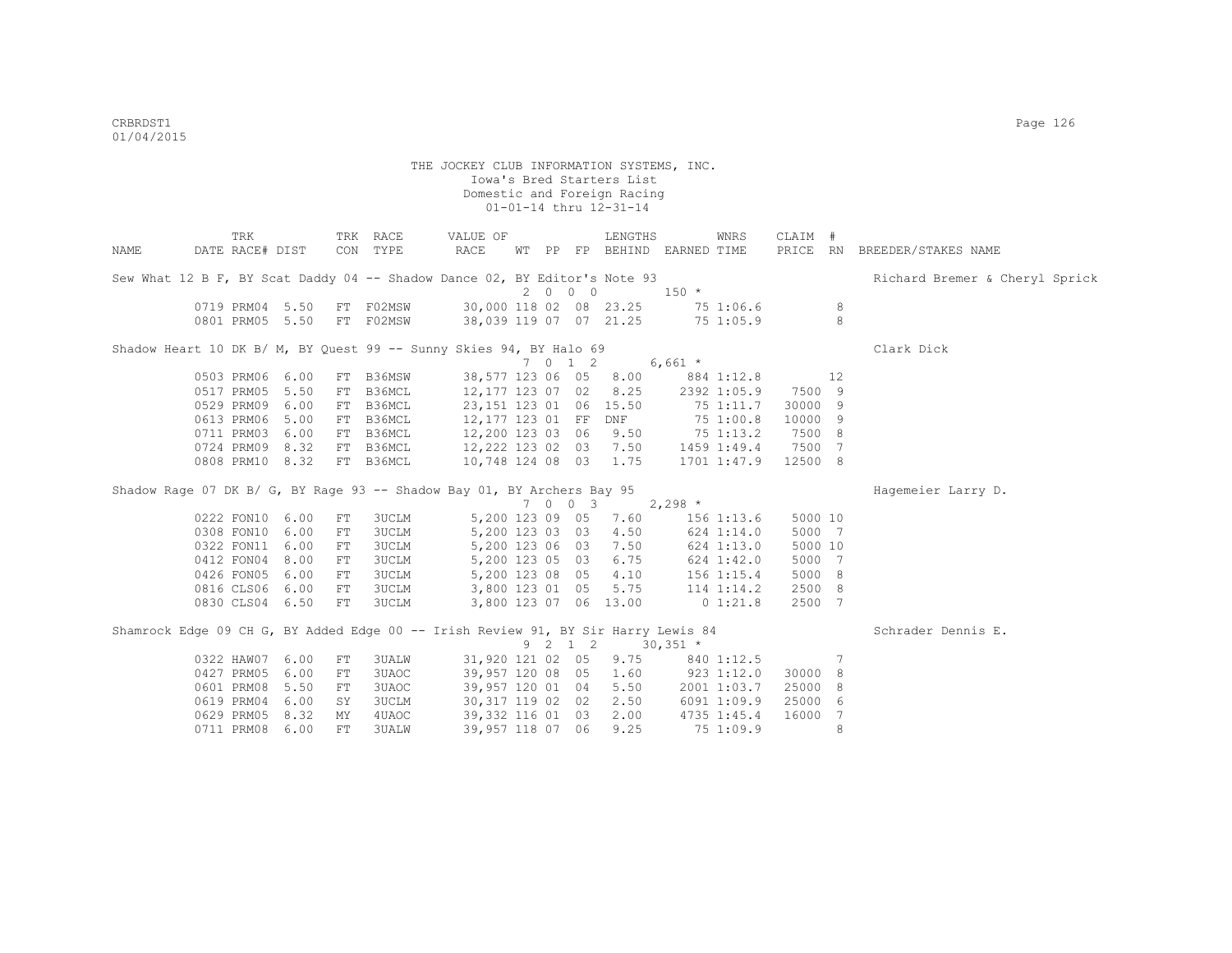THE JOCKEY CLUB INFORMATION SYSTEMS, INC. Iowa's Bred Starters List Domestic and Foreign Racing 01-01-14 thru 12-31-14 TRK TRK RACE WALUE OF LENGTHS WNRS CLAIM # NAME DATE RACE# DIST CON TYPE RACE WT PP FP BEHIND EARNED TIME PRICE RN BREEDER/STAKES NAME

 0726 PRM03 6.00 FT 3UCLM 16,762 123 05 01 10082 1:10.8 7500 6 0822 CLS02 6.00 FT 3UAOC 7,200 123 01 01 4320 1:13.4 15000 5 0901 CLS07 6.50 FT 3USTK 13,250 120 09 03 1.50 1284 1:21.6 9 LABOR DAY S. Shaniko Star 09 B M, BY Shaniko 01 -- Rubietta 98, BY Rubiano 87 Sullivan Vince  $5 \quad 2 \quad 1 \quad 2 \quad 12,716 \quad *$  0307 FON07 6.00 FT B3UCLM 5,100 123 06 03 3.50 612 1:13.6 5000 9 8,500 123 01 02 3.25 1700 1:13.6 8 0404 FON08 6.00 FT B3UALW 8,500 123 07 01 5100 1:15.4 10 0419 FON09 6.00 FT B3UALW 11,446 123 01 03 5.50 1164 1:14.0 7 0815 CLS08 6.00 FT B3UALW 6,900 123 04 01 4140 1:15.4 7 Sharkiowa 05 DK B/ G, BY Sharkey 87 -- Kiowa Cat 95, BY Mountain Cat 90 Mc Montanus McFarlin Teresa 1 0 0 0 34 \* 0530 MD 06 4.00 FT 3UCLM 3,700 126 09 08 7.25 34 :46.6 2000 10 Shark's Delight 09 DK B/ G, BY Nob Hill Deelite 03 -- Pretty Shark 03, BY Sharkey 87 Special K Stable  $6 \quad 2 \quad 1 \quad 0 \quad 23,995 \neq$  0424 PRM07 6.00 MY 3UCLM 17,965 120 09 02 hd 3542 1:12.7 12500 10 0518 PRM07 6.00 FT 3UCLM 17,943 120 10 04 4.35 881 1:11.8 12500 11 0612 PRM02 6.00 FT 3UCLM 17,987 117 07 01 10686 1:12.7 12500 9 0626 PRM07 5.50 MY 3UCLM 14,114 123 05 01 8346 1:04.6 7500 9 0712 PRM04 6.00 FT 3UCLM 19,921 123 02 05 9.75 465 1:11.0 10000 5 0801 PRM07 6.00 FT 3UCLM 15,428 123 02 07 13.95 75 1:11.1 5000 8 Shawniff 10 GR/RO G, BY Crafty Shaw 98 -- Jiffener 90, BY Derby Wish 82 MAMAS Thoroughbreds  $11 \t0 \t1 \t2 \t3 \t4 \t10 \t776 \t+$ 

|                    |               |       |                       |  | $\perp \perp$ 0 $\perp$ 8 40, 776 $\sim$ |             |             |
|--------------------|---------------|-------|-----------------------|--|------------------------------------------|-------------|-------------|
| 0330 HAW05 6.00    | $\mathbf{FT}$ | 3UMSW | 26,000 124 07 03 6.50 |  |                                          | 2600 1:11.7 | 7           |
| 0418 PRM05 5.50 FT |               | 36MSW | 38,575 123 10 03 9.25 |  |                                          | 4598 1:04.8 | 12          |
| 0502 PRM06 6.00 FT |               | 36MSW | 38,622 123 07 03 6.75 |  |                                          | 4622 1:11.2 | 10          |
| 0523 PRM07 6.00 FT |               | 36MSW | 38,666 123 06 03 2.05 |  |                                          | 4645 1:11.6 | 8           |
| 0605 PRM04 8.50    | FT            | 36MSW | 38,687 123 04 02 2.25 |  |                                          | 7761 1:48.6 | 7           |
| 0704 PRM04 8.32 FT |               | 36MSW | 38,666 123 01 03 8.25 |  |                                          | 4645 1:45.8 | $8^{\circ}$ |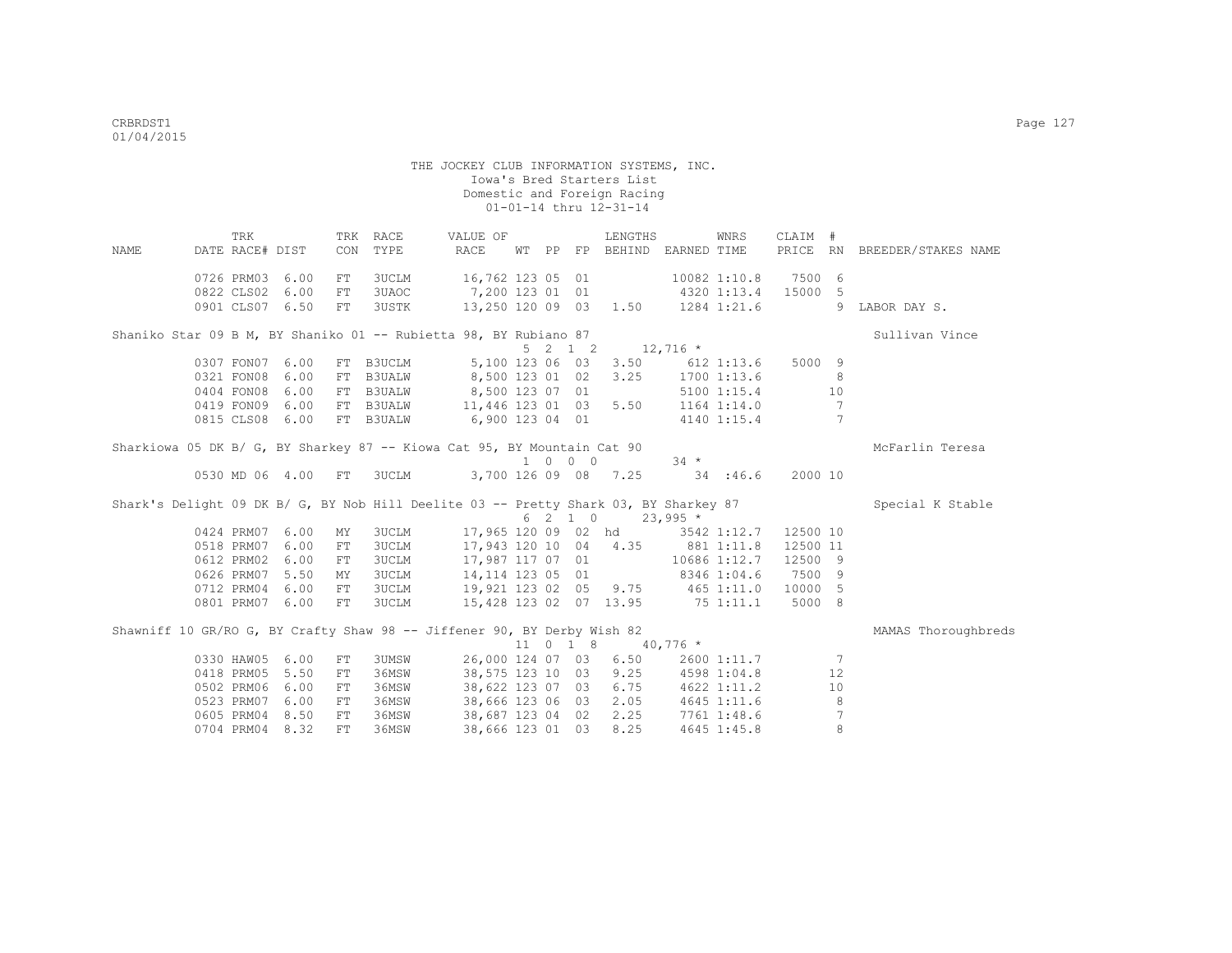| NAME                                                                                      | TRK<br>DATE RACE# DIST |                      |    | TRK RACE<br>CON TYPE | VALUE OF<br>RACE       |  | LENGTHS<br>WT PP FP BEHIND EARNED TIME |             | WNRS           | CLAIM #  |                 | PRICE RN BREEDER/STAKES NAME          |
|-------------------------------------------------------------------------------------------|------------------------|----------------------|----|----------------------|------------------------|--|----------------------------------------|-------------|----------------|----------|-----------------|---------------------------------------|
|                                                                                           |                        |                      |    |                      |                        |  |                                        |             |                |          |                 |                                       |
|                                                                                           | 0717 PRM02             | 6.00                 | FT | 36MSW                | 38,687 123 06 03 1.00  |  |                                        |             | 4657 1:12.1    |          | 7               |                                       |
|                                                                                           | 0801 PRM04             | 6.00                 | FT | 36MSW                | 38,709 123 01 03 2.30  |  |                                        |             | 4668 1:11.5    |          | 6               |                                       |
|                                                                                           | 0821 AP 07             | 6.00                 | FT | <b>3UMSW</b>         | 31,000 124 05 05       |  | 3.80                                   |             | 9301:11.3      |          | 9               |                                       |
|                                                                                           | 0901 AP 05             | 6.00                 | FT | <b>3UMCL</b>         |                        |  | 15,500 124 02 03 3.30                  |             | 1550 1:12.6    | 25000 7  |                 |                                       |
|                                                                                           |                        | 0928 AP 08 5.50 T FM |    | 3UMCL                |                        |  | 19,850 124 02 10 10.55                 |             | 1001:05.0      | 25000 12 |                 |                                       |
| Sheza Gamblin Fool 11 DK B/ F, BY Added Edge 00 -- Gamblin' Nan 97, BY Pleasant Colony 78 |                        |                      |    |                      |                        |  |                                        |             |                |          |                 | McShane Dave                          |
|                                                                                           |                        |                      |    |                      |                        |  | 7 1 0 1                                | $3,205$ *   |                |          |                 |                                       |
|                                                                                           | 0504 PRM03 6.00        |                      |    | FT B36MCL            |                        |  | 12,242 118 06 03 11.00                 |             | 1470 1:13.0    | 7500 6   |                 |                                       |
|                                                                                           | 0524 PRM02             | 6.00                 | FT | B36MCL               |                        |  | 12,177 118 06 07 18.00                 | $75$ 1:13.2 |                | 7500 9   |                 |                                       |
|                                                                                           | 0613 PRM06             | 5.00                 | FT | B36MCL               | 12,177 119 09 06 10.00 |  |                                        |             | 75 1:00.8      | 10000 9  |                 |                                       |
|                                                                                           | 0629 PRM04             | 6.00                 | MY | B36MCL               | 12,177 119 01 08 23.50 |  |                                        |             | 75 1:13.2      | 10000 9  |                 |                                       |
|                                                                                           | 0720 FAR08             | 6.00                 | SL | 3UMSW                | 2,500 117 07 04 10.00  |  |                                        |             | 200 1:15.1     |          | $7\phantom{.0}$ |                                       |
|                                                                                           | 0727 FAR06 5.50        |                      |    | GD B3UMCL            | $2,300$ 122 06 01      |  |                                        |             | 1150 1:10.0    | 4000 6   |                 |                                       |
|                                                                                           | 0802 FAR03 5.00        |                      |    | GD B3UCLM            | 2,000 117 05 04 3.00   |  |                                        |             | $160$ $1:02.0$ | 2500 8   |                 |                                       |
| Shock Hazard 11 B G, BY Dunkirk 06 -- Treetop Shock 06, BY Forestry 96                    |                        |                      |    |                      |                        |  |                                        |             |                |          |                 | Burden Creek Farm & Clifton Farm      |
| <b>LLC</b>                                                                                |                        |                      |    |                      |                        |  |                                        |             |                |          |                 |                                       |
|                                                                                           |                        |                      |    |                      |                        |  | $6 \t 4 \t 1 \t 1 \t 149,821 \t \star$ |             |                |          |                 |                                       |
|                                                                                           | 0418 PRM05             | 5.50                 | FT | 36MSW                |                        |  | 38,575 118 02 01                       |             | 22990 1:04.8   |          | 12              |                                       |
|                                                                                           | 0517 PRM08             | 6.00                 | FT | A03STK               |                        |  | 68,383 118 05 01                       |             | 41030 1:10.3   |          | 6               | GRAY'S LAKE S.                        |
|                                                                                           | 0601 PRM08             | 5.50                 | FT | 3UAOC                |                        |  | 39,957 119 08 03 3.00 4801 1:03.7      |             |                |          | 8               |                                       |
|                                                                                           | 0711 PRM08             | 6.00                 | FT | <b>3UALW</b>         | 39,957 119 03 01       |  |                                        |             | 24005 1:09.9   |          | 8               |                                       |
|                                                                                           | 0802 PRM05             | 6.00                 | FT | <b>3USTK</b>         |                        |  | 78,325 118 05 01                       |             |                |          |                 | 46995 1:09.4 7 IOWA CLASSIC SPRINT S. |
|                                                                                           | 0830 ALB08 5.50        |                      | FT | 03STK                |                        |  | 50,000 121 03 02 6.00                  |             |                |          |                 | 10000 1:02.2 7 DUKE CITY SPRINT S.    |
|                                                                                           |                        |                      |    |                      |                        |  |                                        |             |                |          |                 |                                       |
| Shootout Gal 11 B F, BY Impeachment 97 -- Fillebunkport 90, BY Comet Kat 77               |                        |                      |    |                      |                        |  |                                        |             |                |          |                 | Hansen Donald C.                      |
|                                                                                           |                        |                      |    |                      |                        |  | 5 1 0 0                                | $7,794$ *   |                |          |                 |                                       |
|                                                                                           | 0504 PRM07 6.00        |                      |    | FT B36MCL            |                        |  | 12,199 118 01 07 8.30 75 1:13.8        |             |                | 7500 8   |                 |                                       |
|                                                                                           | 0613 PRM06             | 5.00                 | FT | B36MCL               |                        |  | 12, 177 116 05 05 7.75                 |             | 276 1:00.8     | 7500 9   |                 |                                       |
|                                                                                           | 0629 PRM04             | 6.00                 | MY | B36MCL               | 12,177 119 02 06 18.00 |  |                                        |             | 75 1:13.2      | 10000 9  |                 |                                       |
|                                                                                           | 0711 PRM03             | 6.00                 |    | FT B36MCL            | 12,200 119 07 07 13.50 |  |                                        | 75 1:13.2   |                | 7500 8   |                 |                                       |
|                                                                                           | 0724 PRM09 8.32        |                      |    | FT B36MCL            | 12,222 119 06 01       |  |                                        |             | 7293 1:49.4    | 7500 7   |                 |                                       |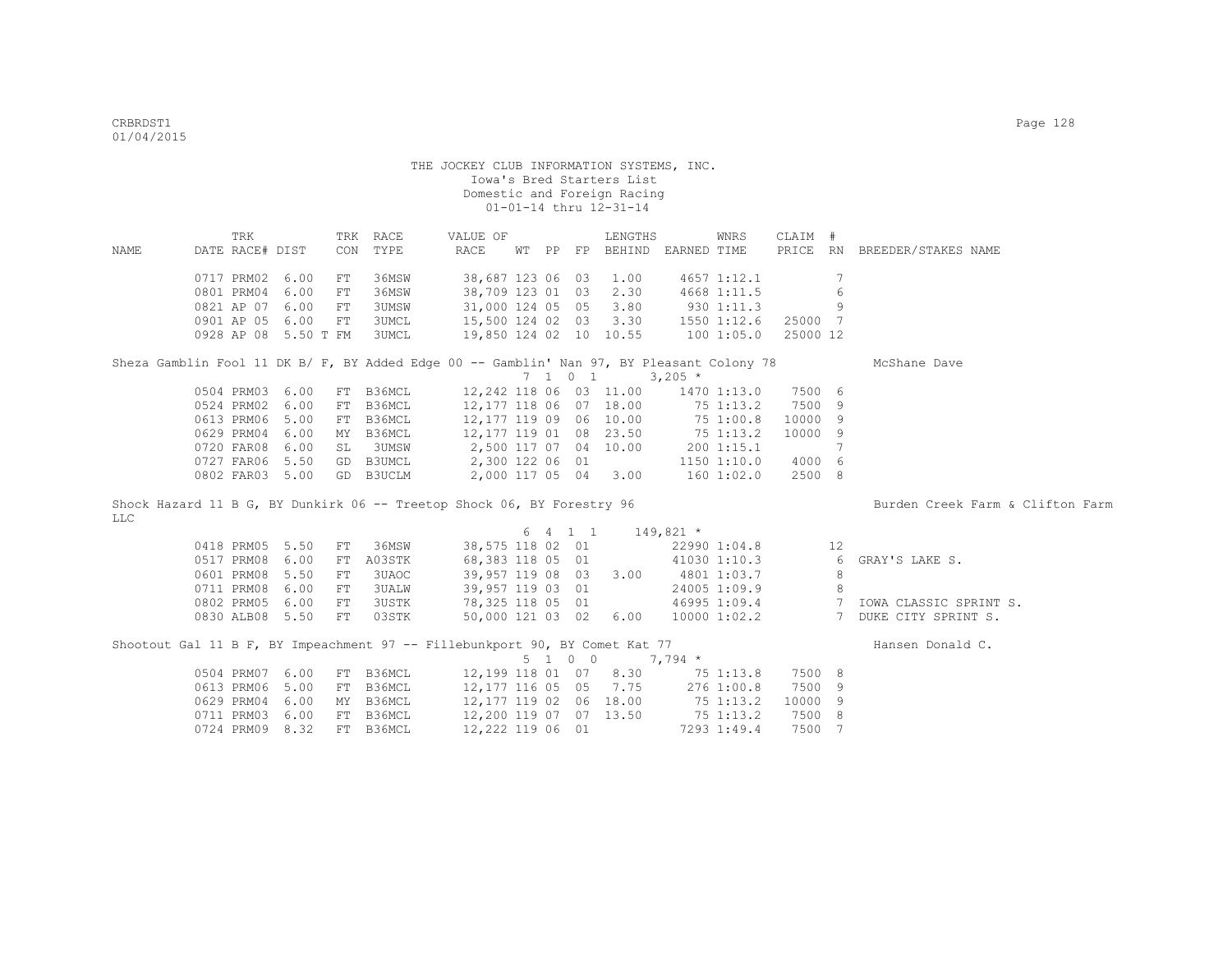CRBRDST1 Page 129 01/04/2015

|         | TRK             |      |    | TRK RACE  | VALUE OF                                                                            |    |                   | LENGTHS                  |             | WNRS        | CLAIM # |                 |                                                                                                                         |
|---------|-----------------|------|----|-----------|-------------------------------------------------------------------------------------|----|-------------------|--------------------------|-------------|-------------|---------|-----------------|-------------------------------------------------------------------------------------------------------------------------|
| NAME    | DATE RACE# DIST |      |    | CON TYPE  | RACE                                                                                | WТ |                   | PP FP BEHIND EARNED TIME |             |             |         |                 | PRICE RN BREEDER/STAKES NAME                                                                                            |
| Valando |                 |      |    |           |                                                                                     |    |                   |                          |             |             |         |                 | Show Me Quick 11 DK B/ F, BY Nobiz Like Shobiz 04 -- Salty Attraction 02, BY Golden Gear 91 Robert D. Kirby & Elizabeth |
|         |                 |      |    |           |                                                                                     |    | 9 1 3 1           | $16,507$ *               |             |             |         |                 |                                                                                                                         |
|         | 0504 PRM07 6.00 |      | FT | B36MCL    | 12,199 118 05 03                                                                    |    |                   | 5.50                     |             | 1447 1:13.8 | 7500 8  |                 |                                                                                                                         |
|         | 0517 PRM05      | 5.50 | FT | B36MCL    | 12,177 118 04 04 11.50                                                              |    |                   |                          |             | 598 1:05.9  | 7500    | - 9             |                                                                                                                         |
|         | 0601 PRM02 5.50 |      | FT | B36MCL    | 12,200 118 01 04                                                                    |    |                   | 7.60                     |             | 6031:06.2   | 7500 8  |                 |                                                                                                                         |
|         | 0622 PRM03 8.00 |      | FT | B36MCL    | 12,221 118 03 07 12.00                                                              |    |                   |                          | 75 1:43.7   |             | 10000 7 |                 |                                                                                                                         |
|         | 0711 PRM09 6.00 |      | FT | B36MCL    | 12,177 119 06 02                                                                    |    |                   | 2.25                     |             | 2392 1:13.1 | 7500 9  |                 |                                                                                                                         |
|         | 0726 PRM09 6.00 |      | FT | B36MCL    | 12,157 119 10 01                                                                    |    |                   |                          |             | 7118 1:12.9 | 7500 10 |                 |                                                                                                                         |
|         | 0808 PRM05      | 5.50 | FT | B3UCLM    | 12,758 116 01 05                                                                    |    |                   | 5.40                     |             | 284 1:06.1  | 5000 12 |                 |                                                                                                                         |
|         | 0830 CBY07 5.50 |      | FT | B3UCLM    | 10,500 119 03 02                                                                    |    |                   | 3.00                     |             | 2100 1:06.4 | 6250 10 |                 |                                                                                                                         |
|         | 0913 CBY07 8.32 |      |    | FT B3UCLM | 10,500 118 02 02                                                                    |    |                   | 1.00                     |             | 1890 1:47.2 | 6250 12 |                 |                                                                                                                         |
|         |                 |      |    |           | Sierra Mountain 12 B C, BY Congrats 00 -- Rasierra 05, BY Kafwain 00                |    | 1 0 0 0           |                          | $75 *$      |             |         |                 | DeBruycker Lloyd                                                                                                        |
|         | 0718 PRM06 5.50 |      | FT | 02MSW     | 38,599 119 11 11 26.85                                                              |    |                   |                          |             | 75 1:07.2   |         | 11              |                                                                                                                         |
|         |                 |      |    |           | Silent Rumor 11 DK B/ G, BY First Defence 04 -- Silent Singer 02, BY Secreniner 96  |    |                   |                          |             |             |         |                 | Linda M. Leech & Deb Leech                                                                                              |
|         |                 |      |    |           |                                                                                     |    | 4 0 0 0           |                          | $1,593*$    |             |         |                 |                                                                                                                         |
|         | 0427 PRM06 5.50 |      | SY | 3UALW     | 39,246 115 05 11 24.80 75 1:05.0                                                    |    |                   |                          |             |             |         | 11              |                                                                                                                         |
|         | 0517 PRM08      | 6.00 |    | FT A03STK | 68,383 118 06 06 28.05                                                              |    |                   |                          | 1368 1:10.3 |             |         | $6\overline{6}$ | GRAY'S LAKE S.                                                                                                          |
|         | 0531 PRM09 8.50 |      | MΥ | 3UALW     | 39,288 118 02 09 24.35                                                              |    |                   |                          |             | 75 1:47.2   |         | 9               |                                                                                                                         |
|         | 0718 PRM04 5.50 |      | FT | 3UWCL     | 19,946 116 06 08 22.55                                                              |    |                   |                          |             | 75 1:04.9   | 20000 8 |                 |                                                                                                                         |
| Farms   |                 |      |    |           | Silver Hummer 09 GR/RO M, BY Humming 96 -- Silver Expedition 03, BY Silver Charm 94 |    |                   |                          |             |             |         |                 | Rockin River Ranch & Windylea                                                                                           |
|         |                 |      |    |           |                                                                                     |    | 5 1 0 0           |                          | $6,240*$    |             |         |                 |                                                                                                                         |
|         | 0120 HOU07 8.32 |      |    | FT B4UCLM | 10,000 113 02 01                                                                    |    |                   |                          |             | 5880 1:46.6 | 15000 7 |                 |                                                                                                                         |
|         | 0131 HOU08 8.32 |      |    | FT B4UAOC | 22,500 113 02 06                                                                    |    |                   | 9.00                     |             | 1001:44.3   | 20000   | 7               |                                                                                                                         |
|         | 0218 HOU03 8.32 |      |    | FT B4UCLM |                                                                                     |    |                   | 10,500 115 06 06 4.50    |             | 100 1:45.5  | 15000   | - 6             |                                                                                                                         |
|         | 0407 WRD06 8.32 |      |    | GD 3UCLM  | 17,050 113 05 07 37.25                                                              |    |                   |                          |             | 80 1:43.1   | 15000   | 7               |                                                                                                                         |
|         | 0517 WRD08 9.50 |      |    | FT B3USTR | 24,000 120 03 08 61.50                                                              |    |                   |                          |             | 80 1:57.9   |         | 8               |                                                                                                                         |
|         |                 |      |    |           | Silver Mako 08 B M, BY Sharkey 87 -- Color of Silver 03, BY Silver Hawk 79          |    |                   |                          |             |             |         |                 | Trimble Dick W                                                                                                          |
|         |                 |      |    |           |                                                                                     | 5  | $0\quad 0\quad 0$ |                          | $1,662$ *   |             |         |                 |                                                                                                                         |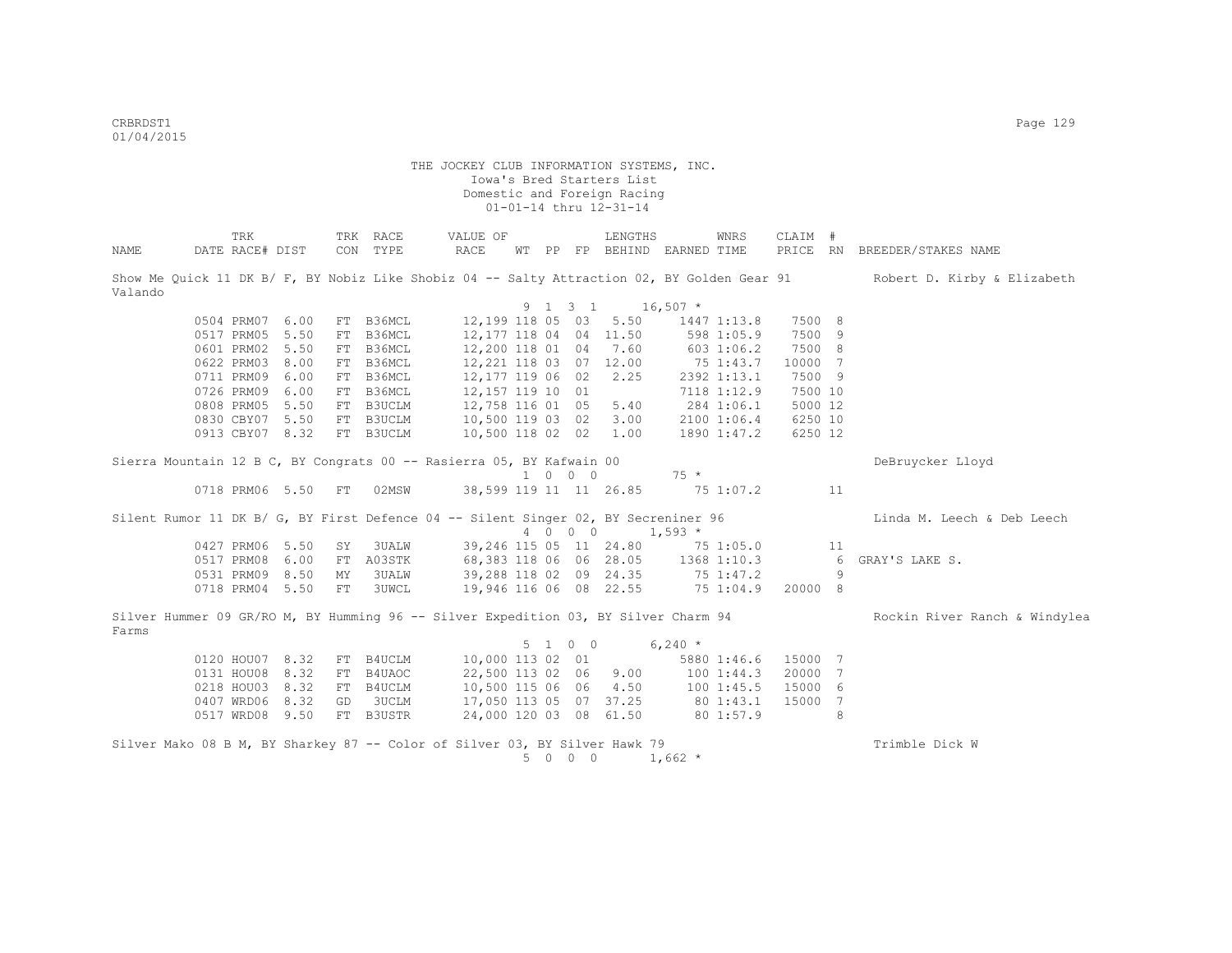TRK TRK RACE VALUE OF LENGTHS WNRS CLAIM # NAME DATE RACE# DIST CON TYPE RACE WT PP FP BEHIND EARNED TIME PRICE RN BREEDER/STAKES NAME 0516 PRM09 5.50 FT B3UCLM 17,987 120 07 04 3.00 891 1:06.1 10000 9<br>0525 PRM09 8.00 MY B3UCLM 14,158 120 04 05 5.00 325 1:41.5 10000 7 0525 PRM09 8.00 MY B3UCLM 14,158 120 04 05 5.00 325 1:41.5 10000 7 0620 PRM06 6.00 FT B3UCLM 17,922 120 07 08 13.25 75 1:11.6 10000 12 0703 PRM01 8.50 FT B3UCLM 12,867 120 04 06 20.05 75 1:49.4 7500 7 0724 PRM02 6.00 FT B3UCLM 12,868 120 03 05 8.50 296 1:13.6 7500 7 Sir Richey 09 B G, BY Good Reward 01 -- Rich Seam 92, BY Mining 84 Hunt Stables, Inc.  $1 \quad 0 \quad 0 \qquad 0$  0315 FON07 6.00 FT 3UCLM 6,165 123 05 10 14.40 0 1:13.8 5000 10 Sister Jessie 09 DK B/ M, BY Smoke Glacken 94 -- Sarouka 91, BY Beau's Eagle 76 Black Oak Farm 2 0 0 0 100 \* 0307 HAW07 5.50 FT B4UWCL 10,100 123 08 06 15.00 100 1:05.7 8 0502 PRM03 5.00 FT B3UCLM 11,000 118 05 06 13.25 0 :59.1 4000 6 Slamtastic 12 B F, BY Grand Slam 95 -- Salt Lake Dancer 95, BY Salt Lake 89 Fletcher Jason  $2 1 0 0 24,898 *$ <br>38,643 118 04 01 23166 0703 PRM05 5.00 FT F02MSW 38,643 118 04 01 23166 1:00.1 9<br>0802 PRM06 6.00 FT F02STK 86.641 121 02 06 6.75 1732 1:13.0 7 TOWA SORORTTY S. 0802 PRM06 6.00 FT F02STK 86,641 121 02 06 6.75 1732 1:13.0 Smitty's Girl Lil 12 CH F, BY Impeachment 97 -- Crafty Lil Player 05, BY Crafty Friend 93 Richard A. Goode & James Smith 1 0 0 0 75 \* 0703 PRM05 5.00 FT F02MSW 38,643 118 01 08 13.50 75 1:00.1 9 So King 09 CH M, BY King of Scat 96 -- Sheso 01, BY Blumin Affair 91 Hobbs William L. 7 1 0 0 3,350 \* 0314 FON03 4.00 FT B3UCLM 4,300 123 06 04 2.25 200 :46.8 2500 6 0329 FON03 4.00 FT B3UCLM 4,180 123 01 04 4.00 200 :46.4 2500 9<br>0502 PRM03 5.00 FT B3UCLM 11,000 120 02 05 6.25 330 :59.1 4000 6  $11,000$  120 02 05 6.25 0515 PRM03 6.00 MY B3UWCL 19,968 120 01 07 16.00 75 1:12.6 7500 7<br>0614 PRM09 6.00 FT B3UCLM 16,094 116 01 06 12.25 75 1:11.8 5000 7 0614 PRM09 6.00 FT B3UCLM 16,094 116 01 06 12.25 75 1:11.8 5000 7 0817 CLS07 6.00 FT B3UCLM 3,800 123 08 04 4.75 190 1:14.4 2500 9 0901 CLS02 6.00 FT B3UCLM 3,686 123 02 01 2280 1:14.8 2500 4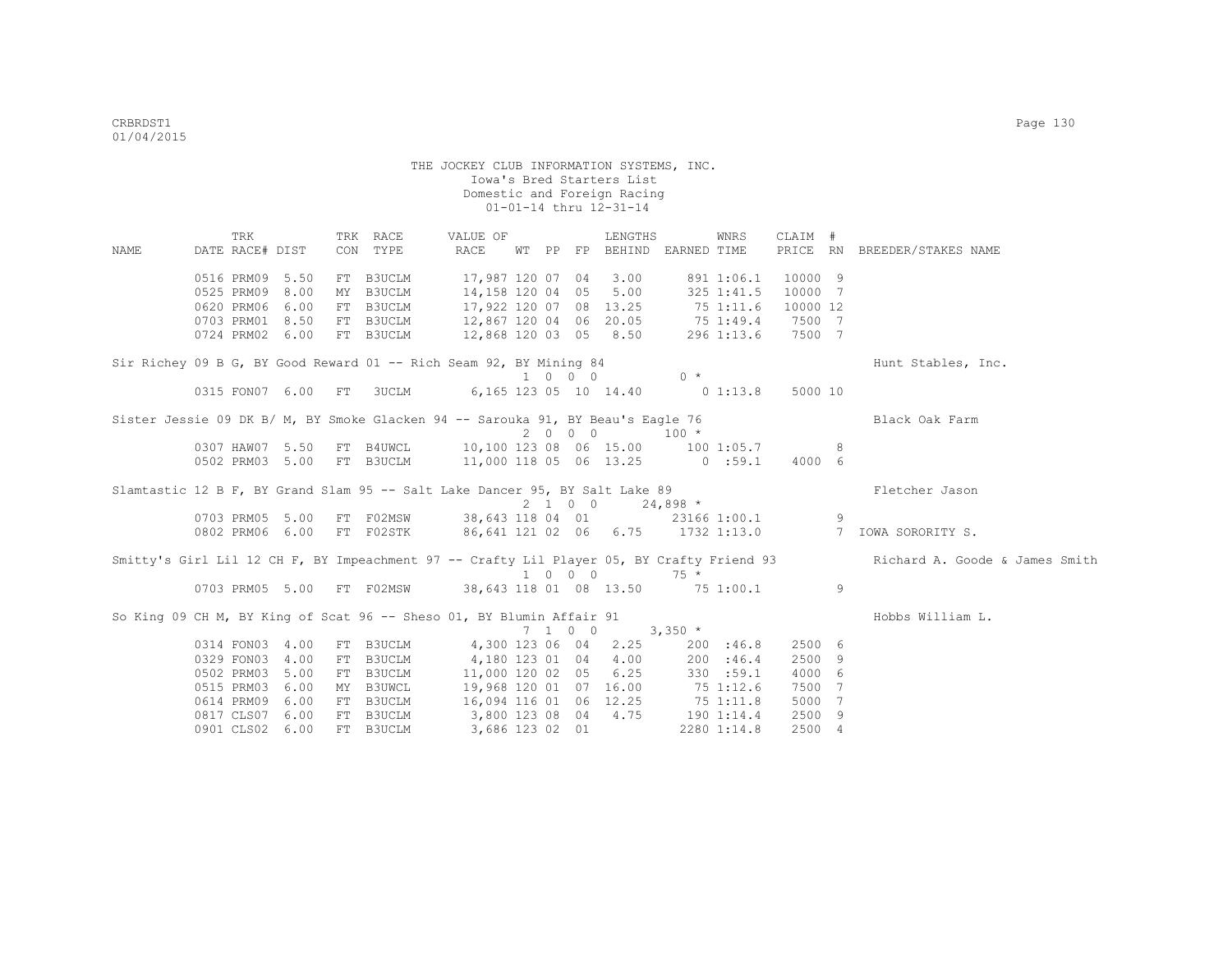|        | TRK             |                          |     | TRK RACE                                                                                                        | VALUE OF                                                                                                   |  |         | LENGTHS                                                                                                                              |           | WNRS                | CLAIM #  |                |                               |
|--------|-----------------|--------------------------|-----|-----------------------------------------------------------------------------------------------------------------|------------------------------------------------------------------------------------------------------------|--|---------|--------------------------------------------------------------------------------------------------------------------------------------|-----------|---------------------|----------|----------------|-------------------------------|
| NAME   | DATE RACE# DIST |                          | CON | TYPE                                                                                                            | RACE                                                                                                       |  |         | WT PP FP BEHIND EARNED TIME                                                                                                          |           |                     |          |                | PRICE RN BREEDER/STAKES NAME  |
|        |                 |                          |     |                                                                                                                 |                                                                                                            |  |         |                                                                                                                                      |           |                     |          |                |                               |
|        |                 |                          |     | Someplace Else 08 B M, BY Harlan's Holiday 99 -- Superfine City 02, BY Carson City 87<br>4 0 1 0 13,723 $\star$ |                                                                                                            |  |         |                                                                                                                                      |           |                     |          |                | Prairie Lane Farms            |
|        |                 |                          |     |                                                                                                                 |                                                                                                            |  |         | 4 0 1 0 13,723 *                                                                                                                     |           |                     |          |                |                               |
|        | 0418 PRM08 6.00 |                          |     | FT B3UALW                                                                                                       | 51,508 118 07 02                                                                                           |  |         |                                                                                                                                      |           | $1.50$ 10283 1:11.5 |          | 11             |                               |
|        | 0509 PRM08 6.00 |                          |     | FT B4USTK                                                                                                       | 81,550 116 04 08                                                                                           |  |         | 9.05                                                                                                                                 |           | 0 1:11.5            |          |                | 11 MAMIE EISENHOWER S.        |
|        | 0606 PRM08 8.50 |                          |     | FT B3USTK                                                                                                       |                                                                                                            |  |         |                                                                                                                                      |           |                     |          | $\overline{7}$ | HAWKEYES H.                   |
|        | 0710 PRM07 8.00 |                          |     | FT B3UALW                                                                                                       | 82,875 121 05 05 7.85 2485 1:45.9<br>82,875 121 05 05 7.85 2485 1:45.9<br>41,269 120 01 05 9.75 955 1:38.8 |  |         |                                                                                                                                      |           |                     |          | 7              |                               |
|        |                 |                          |     | Southwest Charmer 11 B G, BY Flight West 03 -- Charming Janie 02, BY Tiger Talk 93                              |                                                                                                            |  |         |                                                                                                                                      |           |                     |          |                | Marlene M. Bryant & Robert M. |
| Bryant |                 |                          |     |                                                                                                                 |                                                                                                            |  |         |                                                                                                                                      |           |                     |          |                |                               |
|        |                 |                          |     |                                                                                                                 |                                                                                                            |  | 1 0 0 0 |                                                                                                                                      | $75$ $*$  |                     |          |                |                               |
|        |                 | 0427 PRM08 8.00 SY 3UMCL |     |                                                                                                                 | 13,361 118 04 07 22.00 75 1:42.3 15000 9                                                                   |  |         |                                                                                                                                      |           |                     |          |                |                               |
|        |                 |                          |     | Spanish Letters 09 DK B/ G, BY Spanish Steps 01 -- Abc Me Win 03, BY Alphabet Soup 91                           |                                                                                                            |  |         |                                                                                                                                      |           |                     |          |                | Warren L. Bush & Ron Eich     |
|        |                 |                          |     |                                                                                                                 |                                                                                                            |  | 4 0 0 0 |                                                                                                                                      | $0 *$     |                     |          |                |                               |
|        | 0222 FON06 4.00 |                          | FT  | 3UCLM                                                                                                           |                                                                                                            |  |         | 5,100 123 03 09 10.30                                                                                                                | 0.3666    |                     | 5000 10  |                |                               |
|        | 0228 FON07 6.00 |                          | FT  | 3UCLM                                                                                                           |                                                                                                            |  |         |                                                                                                                                      |           |                     | 5000 8   |                |                               |
|        | 0321 FON06 4.00 |                          | FT  | 3UCLM                                                                                                           |                                                                                                            |  |         | ${\begin{array}{cccccc} 5,100 & 123 & 01 & 06 & 13.30 & & & 0 & 1:13.4 \\ 5,330 & 123 & 04 & 10 & 8.25 & & & 0 & :47.4 \end{array}}$ |           |                     | 5000 10  |                |                               |
|        | 0404 FON02 4.00 |                          | FT  | 3UCLM                                                                                                           |                                                                                                            |  |         | 5,483 123 07 08 10.60 0 :47.4                                                                                                        |           |                     | 5000 8   |                |                               |
|        |                 |                          |     |                                                                                                                 |                                                                                                            |  |         |                                                                                                                                      |           |                     |          |                |                               |
|        |                 |                          |     | Speakofthedevil 11 DK B/ G, BY Devil His Due 89 -- Home and Free 07, BY Aljabr 96                               |                                                                                                            |  |         |                                                                                                                                      |           |                     |          |                | Idlewood Farm                 |
|        |                 |                          |     |                                                                                                                 |                                                                                                            |  | 4 0 0 0 |                                                                                                                                      | $300 *$   |                     |          |                |                               |
|        | 0501 PRM04 5.50 |                          | GD  | 36MCL                                                                                                           | 23,195 118 03 06 19.25                                                                                     |  |         |                                                                                                                                      |           | 75 1:05.0           | 30000 7  |                |                               |
|        | 0522 PRM09 6.00 |                          | FT  | 36MCL                                                                                                           | 15,384 118 08 09 20.50                                                                                     |  |         |                                                                                                                                      |           | 75 1:13.2           | 15000 10 |                |                               |
|        | 0531 PRM07 8.32 |                          | MY  | 36MCL                                                                                                           | 12, 221 118 07 07 72.60                                                                                    |  |         |                                                                                                                                      |           | 75 1:46.5           | 7500 7   |                |                               |
|        | 0705 PRM08 6.00 |                          | GD  | 36MCL                                                                                                           | 12,157 116 07 10 25.15                                                                                     |  |         |                                                                                                                                      |           | 75 1:12.7           | 7500 10  |                |                               |
|        |                 |                          |     | Springbreaker 11 DK B/ G, BY Spring At Last 03 -- Temple Grove 93, BY Regal Intention 85                        |                                                                                                            |  |         |                                                                                                                                      |           |                     |          |                | Dave McShane & Don Frazier    |
|        |                 |                          |     |                                                                                                                 |                                                                                                            |  |         | $5 \t1 \t0 \t0 \t10,663 \t*$                                                                                                         |           |                     |          |                |                               |
|        | 0503 PRM03 6.00 |                          | FT  | 36MCL                                                                                                           | 15,471 118 01 01                                                                                           |  |         |                                                                                                                                      |           | 9302 1:13.8         | 15000 6  |                |                               |
|        | 0530 PRM04 6.00 |                          | FT  | 3UCLM                                                                                                           | 18,053 118 03 04 13.50 905 1:11.8                                                                          |  |         |                                                                                                                                      |           |                     | 15000 6  |                |                               |
|        | 0620 PRM04 8.32 |                          | FT  | 3UCLM                                                                                                           | 11,648 115 02 05 12.10                                                                                     |  |         |                                                                                                                                      |           | 3061:34.1           | 15000 9  |                |                               |
|        | 0705 PRM04 8.32 |                          | GD  | 3UCLM                                                                                                           | 9,707 118 06 FF DNF                                                                                        |  |         |                                                                                                                                      | 75 1:44.8 |                     | 10000 9  |                |                               |
|        | 0718 PRM09 8.50 |                          | FT. | 3UCLM                                                                                                           | 12,802 118 04 10 40.00                                                                                     |  |         |                                                                                                                                      |           | 75 1:46.8           | 10000 10 |                |                               |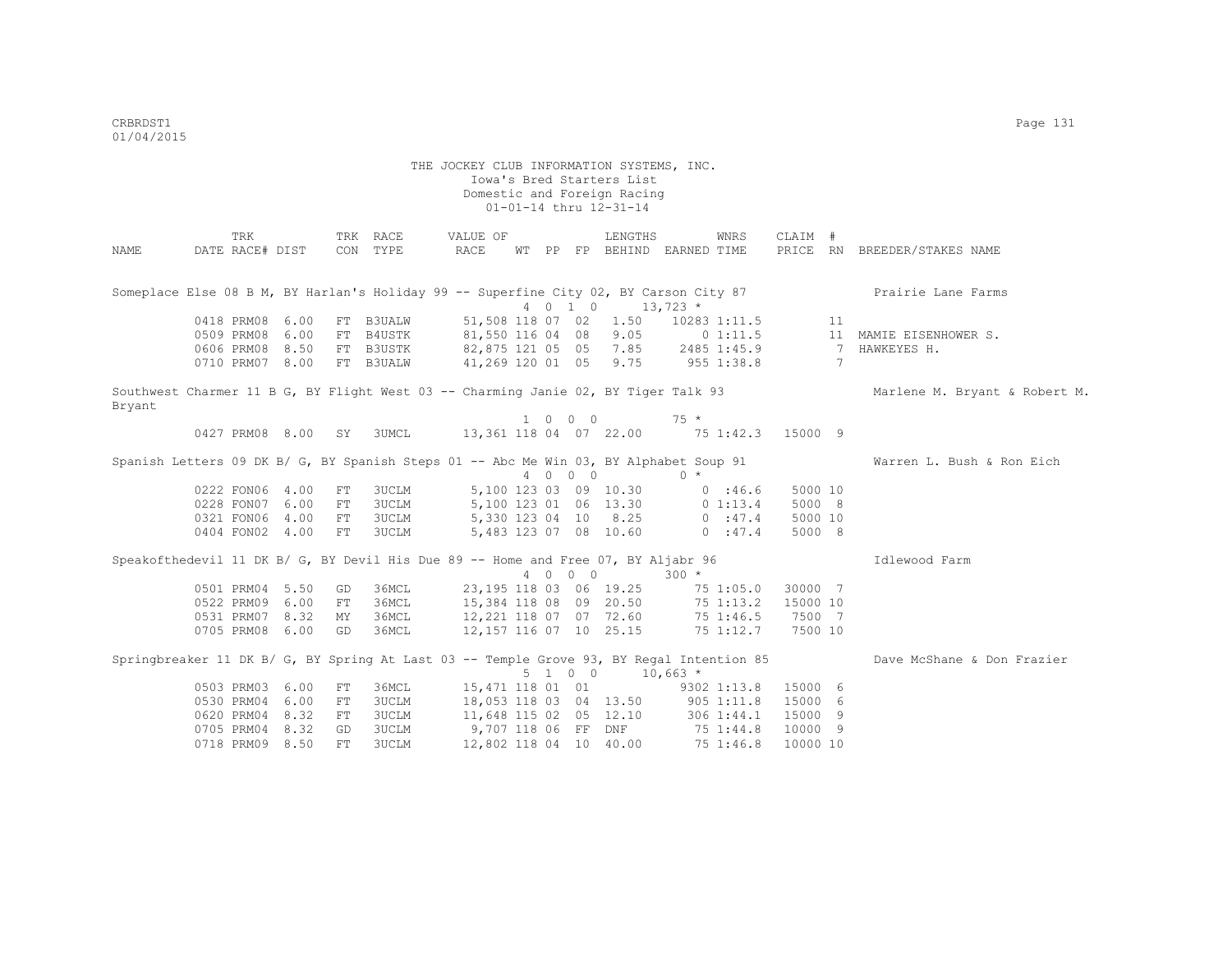|           | TRK                                                                                       |      | TRK RACE  | VALUE OF                          |  |                              | LENGTHS                 |                             | WNRS         | CLAIM #                                                    |                            |                              |
|-----------|-------------------------------------------------------------------------------------------|------|-----------|-----------------------------------|--|------------------------------|-------------------------|-----------------------------|--------------|------------------------------------------------------------|----------------------------|------------------------------|
| NAME      | DATE RACE# DIST                                                                           |      | CON TYPE  | RACE                              |  |                              |                         | WT PP FP BEHIND EARNED TIME |              |                                                            |                            | PRICE RN BREEDER/STAKES NAME |
|           |                                                                                           |      |           |                                   |  |                              |                         |                             |              |                                                            |                            |                              |
|           | Spring Loose 12 CH F, BY Spring At Last 03 -- Wonder Legend 03, BY Touch Gold 94          |      |           |                                   |  |                              |                         |                             |              |                                                            |                            | Dave McShane & Don Frazier   |
|           |                                                                                           |      |           |                                   |  | 2000                         |                         | $150 *$                     |              |                                                            |                            |                              |
|           | 0621 PRM03 5.00                                                                           |      | FT F02MSW |                                   |  |                              | 38,622 118 10 09 33.35  |                             | 75 : 58.0    |                                                            | 10                         |                              |
|           | 0801 PRM05 5.50                                                                           |      | FT F02MSW |                                   |  |                              | 38,039 119 02 08 30.25  |                             | 751:05.9     |                                                            | $\overline{\phantom{0}}$ 8 |                              |
|           |                                                                                           |      |           |                                   |  |                              |                         |                             |              |                                                            |                            |                              |
|           | Springtime Miracle 11 DK B/ F, BY Spring At Last 03 -- Coincidence 01, BY Cherokee Run 90 |      |           |                                   |  |                              |                         |                             |              |                                                            |                            | Hoopes F. Robert             |
|           |                                                                                           |      |           |                                   |  | 5 0 0 0                      |                         | $640 *$                     |              |                                                            |                            |                              |
|           | 0629 PRM01 6.00                                                                           |      | MY B36MCL |                                   |  |                              | 23, 223 119 06 06 39.75 |                             | 75 1:11.6    | 30000 6                                                    |                            |                              |
|           | 0712 PRM05                                                                                | 6.00 | FT B36MCL |                                   |  |                              | 15,428 119 03 08 31.75  |                             | 75 1:13.5    | 15000 8                                                    |                            |                              |
|           | 0726 PRM09                                                                                | 6.00 | FT B36MCL | 12,157 119 04 09 29.00            |  |                              |                         | 75 1:12.9                   |              | 7500 10                                                    |                            |                              |
|           | 0823 CBY02 7.50 T FM B3UMSW                                                               |      |           | 28,620 122 04 12 33.45 270 1:33.0 |  |                              |                         |                             |              |                                                            | 12                         |                              |
|           | 0912 CBY01 7.50 T FM B3UMCL                                                               |      |           | 14,500 120 09 11 31.40 145 1:31.3 |  |                              |                         |                             |              | 20000 11                                                   |                            |                              |
|           | Star Tour 10 DK B/ M, BY Colorful Tour 99 -- Foran Gap 00, BY Allen's Prospect 82         |      |           |                                   |  |                              |                         |                             |              |                                                            |                            | Chleborad Lynn               |
|           |                                                                                           |      |           |                                   |  | 9 3 1 0                      |                         | $47,366$ *                  |              |                                                            |                            |                              |
|           | 0425 PRM06                                                                                | 5.50 | FT B3UALW | 39,288 120 04 01                  |  |                              |                         |                             | 23556 1:05.7 | $\sim$ 0.000 $\sim$ 0.000 $\sim$ 0.000 $\sim$ 0.000 $\sim$ |                            |                              |
|           | 0509 PRM08                                                                                | 6.00 | FT B4USTK |                                   |  |                              | 81,550 120 10 11 13.55  |                             | 01:11.5      |                                                            | 11                         | MAMIE EISENHOWER S.          |
|           | 0605 PRM09                                                                                | 6.00 | FT B3UCLM | 24,589 120 03 07 11.25            |  |                              |                         | 751:11.0                    |              | 25000 10                                                   |                            |                              |
|           | 0614 PRM09                                                                                | 6.00 | FT B3UCLM | 16,094 123 05 01                  |  |                              |                         |                             | 9633 1:11.8  | 7500 7                                                     |                            |                              |
|           | 0719 PRM07                                                                                | 6.00 | FT B3UAOC | 39,268 123 07 04 5.50             |  |                              |                         |                             | 1958 1:11.0  | 12500 10                                                   |                            |                              |
|           | 0803 PRM05                                                                                | 6.00 | FT B3UCLM | 14,446 118 04 02 hd               |  |                              |                         |                             | 3727 1:11.2  | 10000 7                                                    |                            |                              |
|           | 0904 RP 02 5.00 T FM B3USOC                                                               |      |           | 21,500 121 01 07 4.75             |  |                              |                         |                             | 85 : 56.1    |                                                            | 7                          |                              |
|           | 1008 RP 05 5.00 T FM B3UCLM                                                               |      |           | 14,500 121 09 07 5.50             |  |                              |                         | 85 :56.7                    |              | 10000 10                                                   |                            |                              |
|           | 1214 RP 01 6.50                                                                           |      | FT B3UCLM | 15,155 120 04 01                  |  |                              |                         |                             | 8247 1:15.8  | 10000 8                                                    |                            |                              |
|           |                                                                                           |      |           |                                   |  |                              |                         |                             |              |                                                            |                            |                              |
|           | Stelawithanatitude 10 DK B/ M, BY Pollard's Vision 01 -- Lonely Chant 05, BY Tiznow 97    |      |           |                                   |  |                              |                         |                             |              |                                                            |                            | Donald E. Scharge & Lynn     |
| Chleborad |                                                                                           |      |           |                                   |  |                              |                         |                             |              |                                                            |                            |                              |
|           |                                                                                           |      |           |                                   |  | $10 \quad 1 \quad 2 \quad 3$ |                         | 52,074 $*$                  |              |                                                            |                            |                              |
|           | 0419 PRM09 5.50                                                                           |      | FT B36MSW | 38,619 123 07 03                  |  |                              | 5.25                    | 4621 1:05.8                 |              |                                                            | 10                         |                              |
|           | 0511 PRM07                                                                                | 6.00 | MY B36MSW | 38,666 124 08 01                  |  |                              |                         |                             | 23225 1:12.1 |                                                            | 8                          |                              |
|           | 0518 PRM08                                                                                | 6.00 | FT B3UALW | 39,288 123 08 05                  |  |                              | 6.30                    |                             | $906$ 1:11.6 |                                                            | 9                          |                              |
|           | 0620 PRM08                                                                                | 8.32 | FT B3UALW | 39,288 120 06 03                  |  |                              | 9.75                    | 4711 1:43.9                 |              |                                                            | 9                          |                              |
|           | 0712 PRM01                                                                                | 8.32 | FT B3UCLM | 19,693 123 01 02                  |  |                              | 9.50                    |                             | 4183 1:43.5  | 30000 6                                                    |                            |                              |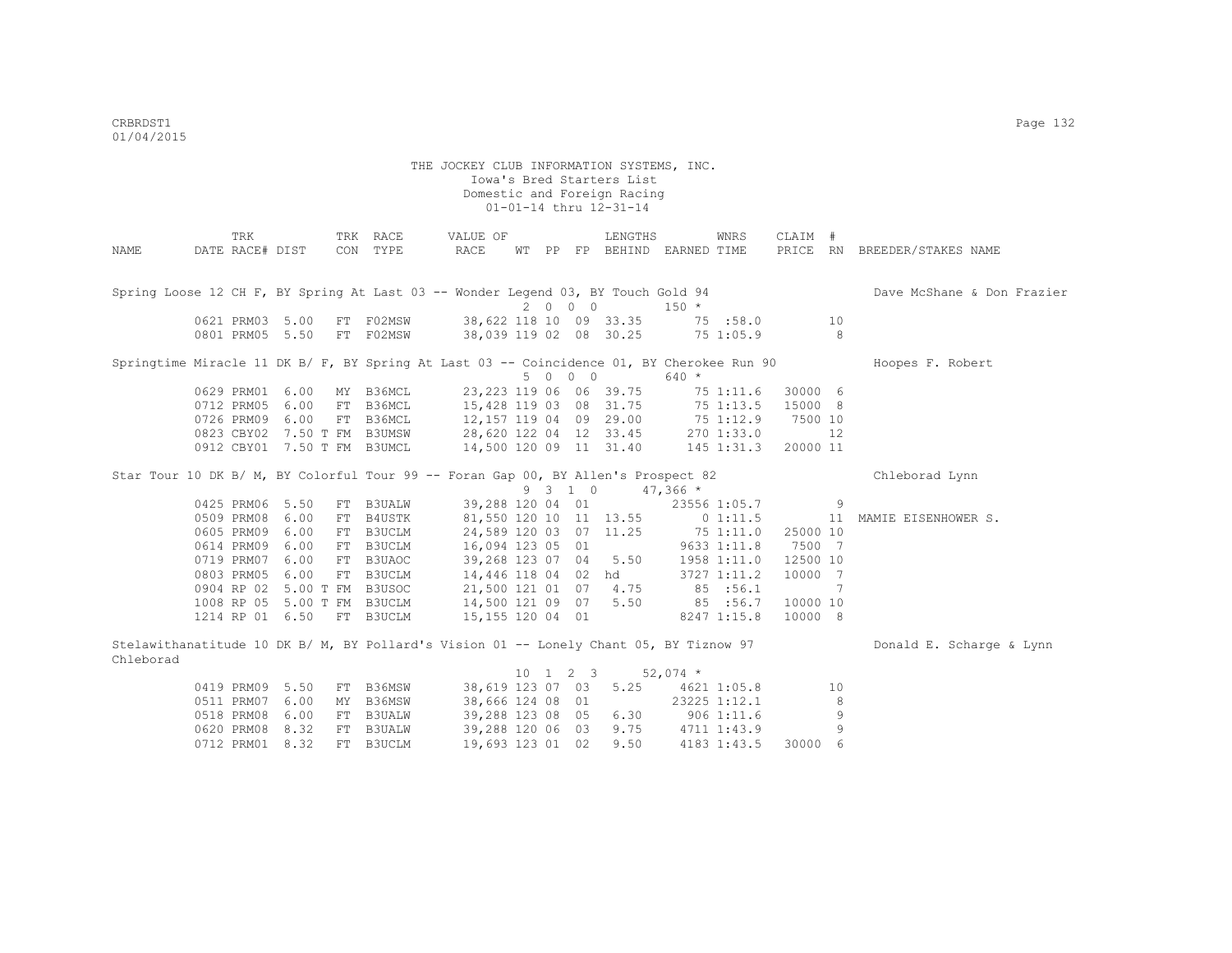|                                                                                        | TRK                  |      |    | TRK RACE      | VALUE OF                                                                     |  | LENGTHS                     |         | WNRS            | CLAIM # |                |                                                                                                                   |
|----------------------------------------------------------------------------------------|----------------------|------|----|---------------|------------------------------------------------------------------------------|--|-----------------------------|---------|-----------------|---------|----------------|-------------------------------------------------------------------------------------------------------------------|
| NAME                                                                                   | DATE RACE# DIST      |      |    | CON TYPE      | RACE                                                                         |  | WT PP FP BEHIND EARNED TIME |         |                 |         |                | PRICE RN BREEDER/STAKES NAME                                                                                      |
|                                                                                        | 0727 PRM08 8.32      |      |    | FT B3UAOC     | 33,231 120 07 02 3.00                                                        |  |                             |         | 8801 1:44.7     |         | 7              |                                                                                                                   |
|                                                                                        | 0808 PRM07           | 8.32 | FT | B3UAOC        | 31,181 118 08 04 7.75                                                        |  |                             |         | 2195 1:43.1     |         | 8              |                                                                                                                   |
|                                                                                        | 0904 RP 06           | 8.00 | FT | <b>B3UALW</b> | 30,000 122 06 03 nk                                                          |  |                             |         | 3262 1:38.4     |         | 9              |                                                                                                                   |
|                                                                                        | 0918 RP 08 8.00 T FM |      |    | <b>B3UALW</b> | 30,000 119 05 06 9.50 85 1:36.3                                              |  |                             |         |                 |         | 8              |                                                                                                                   |
|                                                                                        | 1003 RP 08 8.32      |      |    | FT B3UALW     | $30,000$ 123 05 08 10.65 85 1:42.6                                           |  |                             |         |                 |         | 9              |                                                                                                                   |
|                                                                                        |                      |      |    |               |                                                                              |  |                             |         |                 |         |                | Stellar's Glitter 10 GR/RO M, BY Winter Glitter 97 -- Stellar Express 93, BY Timeless Moment 70 Schrader Dennis E |
|                                                                                        |                      |      |    |               |                                                                              |  | 6 0 0 1                     | $355 *$ |                 |         |                |                                                                                                                   |
|                                                                                        | 0307 FON07 6.00      |      |    | FT B3UCLM     |                                                                              |  | 5,100 123 05 06 8.85        |         | 01:13.6         | 5000 9  |                |                                                                                                                   |
|                                                                                        | 0330 FON09           | 6.00 | FT | B3UCLM        | 5,100 123 04 06 20.50 0 1:16.2                                               |  |                             |         |                 | 5000 9  |                |                                                                                                                   |
|                                                                                        | 0621 CPW04 5.50      |      | HY | <b>3UCLM</b>  | 2,000 117 03 03 5.75 240                                                     |  |                             |         |                 | 3200 8  |                |                                                                                                                   |
|                                                                                        | 0704 CPW03 5.50      |      |    | FT B3UALW     | 2,300 124 01 05 9.75 115 1:09.4                                              |  |                             |         |                 |         | 6              |                                                                                                                   |
|                                                                                        | 0720 FAR07 6.00      |      |    | SL B3UALW     |                                                                              |  |                             |         |                 |         |                |                                                                                                                   |
|                                                                                        | 0803 FAR01 5.00      |      |    | HY B3UCLM     | $2,700$ 126 10 09 10.00 0 1:14.3 10<br>2,000 126 03 06 15.00 0 1:02.1 2500 8 |  |                             |         |                 |         |                |                                                                                                                   |
|                                                                                        |                      |      |    |               |                                                                              |  |                             |         |                 |         |                | RPM Thoroughbred Farm                                                                                             |
| Steva La Diva 12 CH F, BY Stephen Got Even 96 -- Seekingthereinbow 03, BY Mutakddim 91 |                      |      |    |               |                                                                              |  |                             |         |                 |         |                |                                                                                                                   |
|                                                                                        |                      |      |    |               |                                                                              |  | 3 1 0 1 29,720 *            |         |                 |         |                |                                                                                                                   |
|                                                                                        | 0703 PRM05 5.00      |      | FT |               | F02MSW 38,643 118 06 03 2.25 4633 1:00.1                                     |  |                             |         |                 |         | 9              |                                                                                                                   |
|                                                                                        | 0717 PRM05 5.50      |      | FT | F02MSW        | 38,600 119 03 04 10.00 1921 1:05.6 11                                        |  |                             |         |                 |         |                |                                                                                                                   |
|                                                                                        | 0802 PRM01 5.50      |      |    | FT F02MSW     | 38,643 119 08 01                                                             |  |                             |         | 23166 1:06.3    |         | $\overline{9}$ |                                                                                                                   |
| Sting Again 11 CH F, BY Giacomo 02 -- Wild Bubbles 01, BY Wild Event 93                |                      |      |    |               |                                                                              |  |                             |         |                 |         |                | McShane Dave                                                                                                      |
|                                                                                        |                      |      |    |               |                                                                              |  | 8 1 1 0 9,735 *             |         |                 |         |                |                                                                                                                   |
|                                                                                        | 0402 HAW09 5.50      |      |    | FT F03WCL     | $11,280$ 120 09 04 7.75 550 1:08.1 15000 10                                  |  |                             |         |                 |         |                |                                                                                                                   |
|                                                                                        | 0504 PRM07 6.00      |      |    | FT B36MCL     | 12,199 118 04 01 7235 1:13.8                                                 |  |                             |         |                 | 7500 8  |                |                                                                                                                   |
|                                                                                        | 0523 PRM03           | 6.00 |    | FT B3UCLM     | 18,022 115 03 08 19.75 75 1:11.6                                             |  |                             |         |                 | 12500 8 |                |                                                                                                                   |
|                                                                                        | 0628 PRM10 6.00      |      |    | SY B3UCLM     |                                                                              |  |                             |         |                 | 10000 9 |                |                                                                                                                   |
|                                                                                        | 0711 PRM02           | 8.00 |    | FT B3UCLM     | 12,755 119 05 06 10.00 75 1:12.7<br>13, 414 116 04 06 13.50 75 1:42.3        |  |                             |         |                 | 10000 7 |                |                                                                                                                   |
|                                                                                        | 0731 BTP04           | 6.00 |    | FT B3UCLM     | 7,500 119 06 02 6.50                                                         |  |                             |         | $1500$ $1:11.3$ | 5000    | 7              |                                                                                                                   |
|                                                                                        | 0814 BTP01 5.50      |      | FT | B3UCLM        | 7,500 119 05 06 17.25                                                        |  |                             |         | 1501:06.3       | 5000 6  |                |                                                                                                                   |

Stone Cold Sizzle 09 DK B/ G, BY Grindstone 93 -- Sizzling Cat 04, BY Exploit 96 Claghorn Alan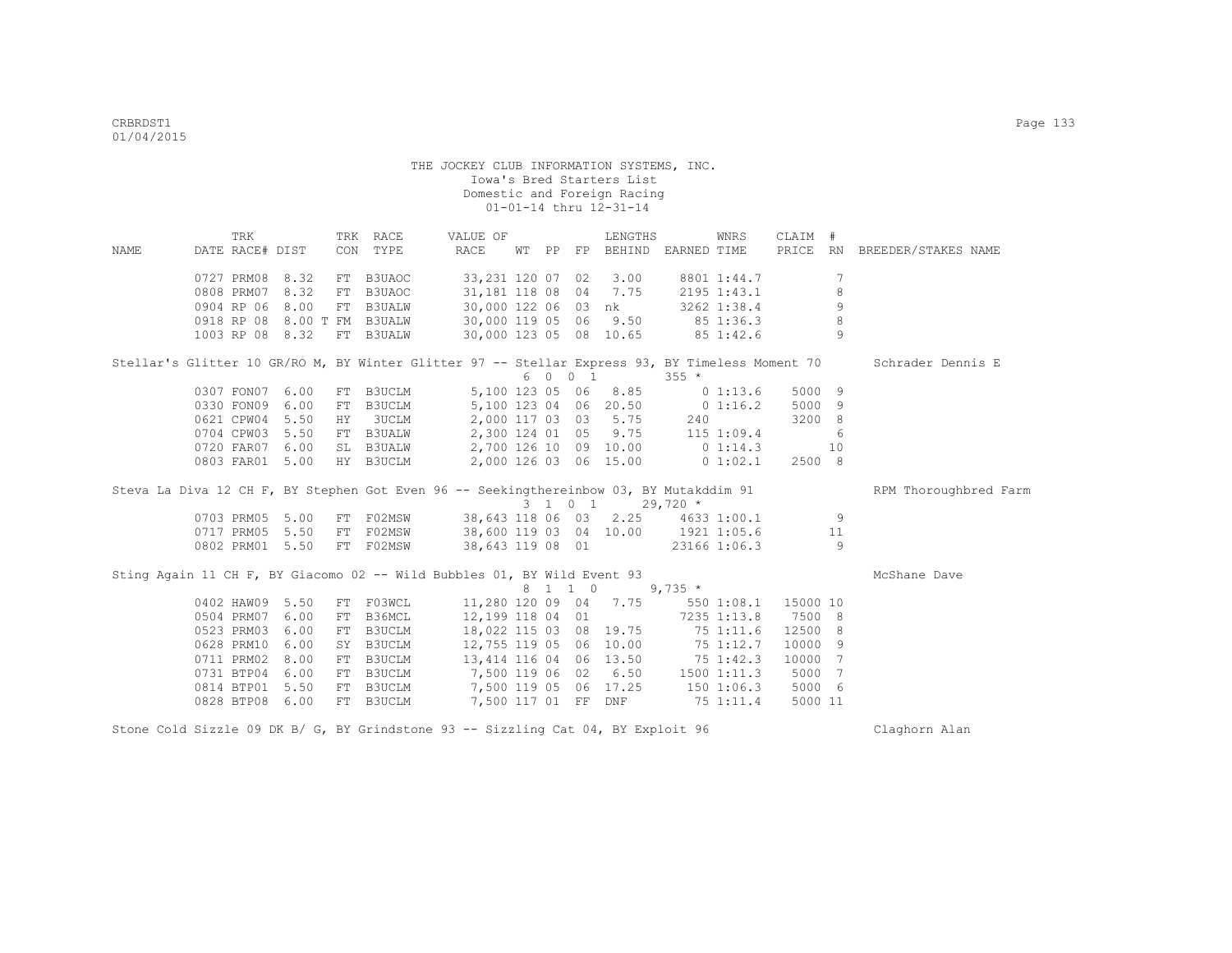|      | TRK             |                 |    | TRK RACE                                                                            | VALUE OF               |  |         | LENGTHS                           |            | WNRS                   | CLAIM #  |    |                              |
|------|-----------------|-----------------|----|-------------------------------------------------------------------------------------|------------------------|--|---------|-----------------------------------|------------|------------------------|----------|----|------------------------------|
| NAME | DATE RACE# DIST |                 |    | CON TYPE                                                                            | RACE                   |  |         | WT PP FP BEHIND EARNED TIME       |            |                        |          |    | PRICE RN BREEDER/STAKES NAME |
|      |                 |                 |    |                                                                                     |                        |  |         |                                   |            |                        |          |    |                              |
|      |                 |                 |    |                                                                                     |                        |  | 9 1 0 1 | $10,803$ *                        |            |                        |          |    |                              |
|      | 0517 PRM07      | 5.50            | FT | 36MSW                                                                               |                        |  |         | 30,000 123 03 06 17.10            |            | 75 1:05.4              |          | 7  |                              |
|      | 0613 PRM09      | 6.00            | FT | 36MSW                                                                               |                        |  |         | 38,621 123 03 10 27.55            | 751:11.9   |                        |          | 10 |                              |
|      | 0706 PRM03      | 5.00            | FT | 36MCL                                                                               | 12,025 123 03 01       |  |         |                                   |            | 8135 :58.4             | 7500 7   |    |                              |
|      | 0718 PRM04      | 5.50            | FT | 3UWCL                                                                               | 19,946 119 03 06 15.55 |  |         |                                   |            | 75 1:04.9              | 15000 8  |    |                              |
|      | 0801 PRM01      | 5.00            | FT | 3UCLM                                                                               | 10,223 124 03 05 5.25  |  |         |                                   |            | 298 :58.8              | 7500 6   |    |                              |
|      | 0808 PRM08      | 2.00            | FT | 3USTK                                                                               | 30,000 124 02 06 4.85  |  |         |                                   |            | 600 :20.8              |          | 7  | HEAVY S.                     |
|      | 0824 CBY05 5.50 |                 | FT | 3UCLM                                                                               |                        |  |         | 10,500 123 01 03 2.10             |            | 1155 1:06.3            | 6250 9   |    |                              |
|      | 0905 CBY05 5.50 |                 | FT | 3UALW                                                                               |                        |  |         | 28,500 121 03 06 20.75            |            | 285 1:04.2             |          | 7  |                              |
|      | 0913 CBY08 5.50 |                 | FT | 3UCLM                                                                               |                        |  |         | 10,800 123 09 14 23.50            |            | 105 1:05.7             | 6250 14  |    |                              |
|      |                 |                 |    |                                                                                     |                        |  |         |                                   |            |                        |          |    |                              |
|      |                 |                 |    | Stormin River 07 DK B/ G, BY Stormin Fever 94 -- Amanda Rules 98, BY Mr. Greeley 92 |                        |  |         |                                   |            |                        |          |    | Twin Hopes Farm, Inc.        |
|      |                 |                 |    |                                                                                     |                        |  |         | 10 0 1 3                          | $8,001$ *  |                        |          |    |                              |
|      | 0426 PRM03      | 6.00            | FT | 3USTR                                                                               |                        |  |         | 23,195 120 06 06 15.65            |            | 75 1:12.0              |          | 7  |                              |
|      | 0511 PRM09      | 6.00            | GD | 3UCLM                                                                               | 19,946 120 04 06       |  |         | 6.25                              |            | 75 1:11.5              | 7500 8   |    |                              |
|      | 0530 PRM07      | 6.00            | FT | 3UCLM                                                                               | 12,776 120 05 06       |  |         | 5.30                              |            | 75 1:11.6              | 5000 8   |    |                              |
|      | 0621 PRM09      | 6.00            | FT | 4UCLM                                                                               | 14,739 116 10 04       |  |         | 6.75                              | 723 1:10.9 |                        | 5000 10  |    |                              |
|      | 0703 PRM07      | 5.50            | FT | 3UCLM                                                                               | 14,138 120 08 03       |  |         | 0.75                              |            | 1681 1:05.1            | 7500 8   |    |                              |
|      | 0713 PRM03      | 6.00            | FT | 3UCLM                                                                               | 13,113 120 03 05       |  |         | 6.50                              |            | 336 1:12.0             | 10000 9  |    |                              |
|      | 0726 PRM03      | 6.00            | FT | 3UCLM                                                                               | 16,762 119 01 03       |  |         | 2.10                              |            | 2016 1:10.8            | 5000 6   |    |                              |
|      | 0808 PRM06      | 6.00            | FT | 3UCLM                                                                               | 12,515 119 08 06 11.25 |  |         |                                   | 751:11.3   |                        | 5000 8   |    |                              |
|      | 0821 CBY07      | 6.00            | FT | 3UCLM                                                                               | 9,500 123 10 02        |  |         | 2.25                              |            | 1900 1:12.7            | 4000 10  |    |                              |
|      | 0905 CBY04 6.00 |                 | FT | 3UCLM                                                                               | 9,500 123 03 03 3.00   |  |         |                                   |            | $1045$ $1:11.7$        | 4000 6   |    |                              |
|      |                 |                 |    |                                                                                     |                        |  |         |                                   |            |                        |          |    |                              |
|      |                 |                 |    | Stormy Equinox 12 CH F, BY Heart of the Storm 04 -- Upward Mobility 07, BY Mobil 00 |                        |  |         |                                   |            |                        |          |    | Claghorn Alan                |
|      |                 |                 |    |                                                                                     |                        |  | 2000    |                                   | 580 *      |                        |          |    |                              |
|      |                 | 0725 PRM03 5.50 |    | FT F02MCL 21,904 119 04 05 19.25 505 1:07.0 25000 7                                 |                        |  |         |                                   |            |                        |          |    |                              |
|      |                 | 0802 PRM01 5.50 |    | FT FO2MSW                                                                           |                        |  |         | 38,643 119 01 08 24.50 75 1:06.3  |            |                        |          | 9  |                              |
|      |                 |                 |    |                                                                                     |                        |  |         |                                   |            |                        |          |    |                              |
|      |                 |                 |    | Straightersgreater 11 DK B/ F, BY Wild Gold 90 -- Lady Cordelia 98, BY Deerhound 88 |                        |  |         |                                   |            |                        |          |    | Pam Schutz & Joyce Tighe     |
|      |                 |                 |    |                                                                                     |                        |  |         | 8 1 1 1 1 1 15,386 *              |            |                        |          |    |                              |
|      |                 | 0426 PRM05 5.50 |    | FT B36MCL                                                                           | 23,226 118 04 03       |  |         |                                   |            | $5.25$ $2761$ $1:06.3$ | 30000 10 |    |                              |
|      | 0511 PRM07 6.00 |                 |    | MY B36MSW                                                                           |                        |  |         | 38,666 119 07 05 13.05 893 1:12.1 |            |                        |          | 8  |                              |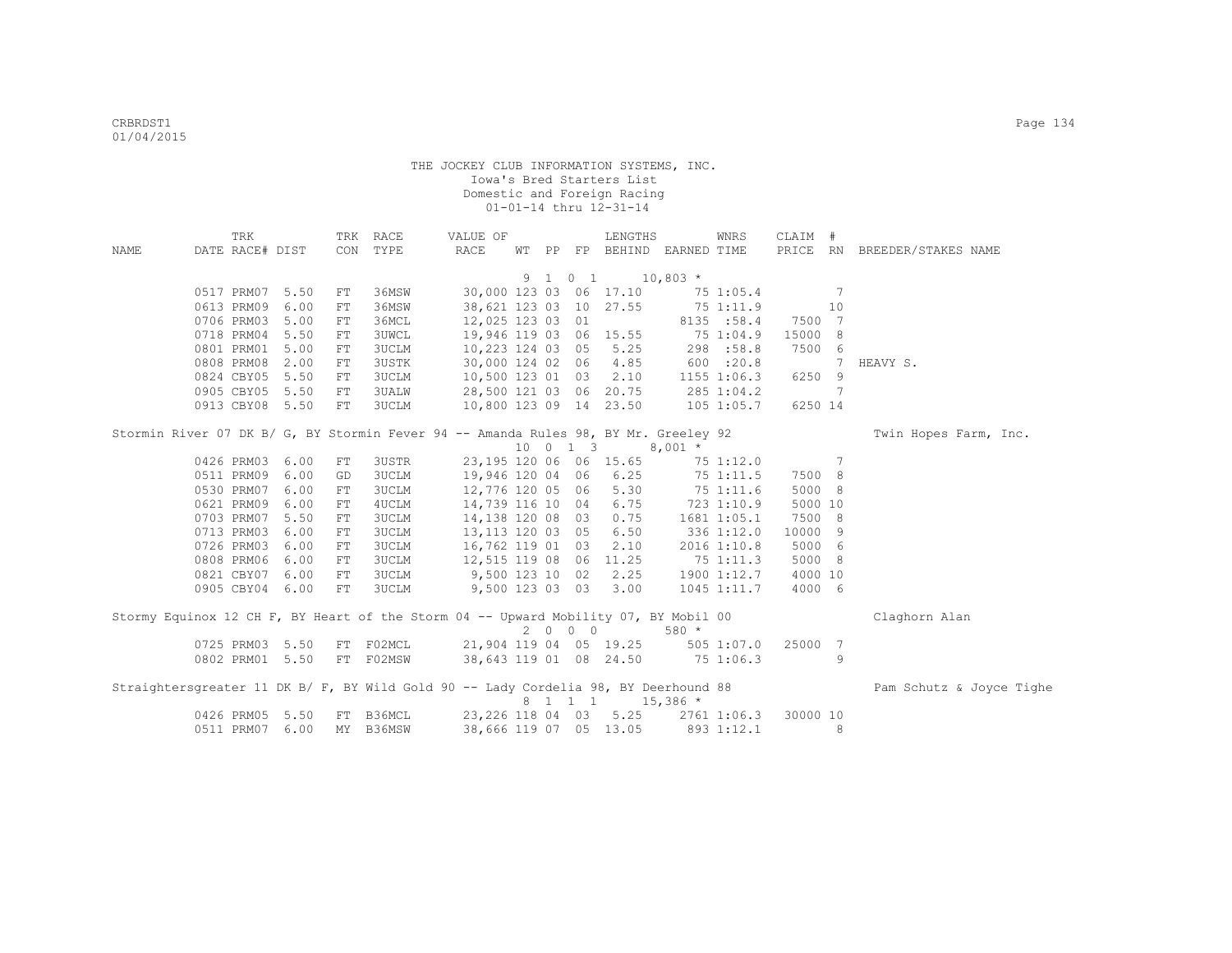|      | TRK             |      |     | TRK RACE      | VALUE OF                                                                              |             |                             | LENGTHS                |             | WNRS        | CLAIM #        |    |                                                                                                             |
|------|-----------------|------|-----|---------------|---------------------------------------------------------------------------------------|-------------|-----------------------------|------------------------|-------------|-------------|----------------|----|-------------------------------------------------------------------------------------------------------------|
| NAME | DATE RACE# DIST |      | CON | TYPE          | RACE                                                                                  | WT PP       |                             | FP BEHIND EARNED TIME  |             |             | PRICE          | RN | BREEDER/STAKES NAME                                                                                         |
|      | 0524 PRM09      | 6.00 | FT  | B36MSW        | 38,687 118 06                                                                         |             |                             | 05 21.25               |             | 895 1:10.9  | $\overline{7}$ |    |                                                                                                             |
|      | 0601 PRM05      | 5.50 | FT  | B36MCL        | 12,200 118 04                                                                         |             | 01                          |                        |             | 7235 1:05.3 | 7500 8         |    |                                                                                                             |
|      | 0620 PRM06      | 6.00 | FT  | B3UCLM        | 17,922 119 10                                                                         |             |                             | $07 \quad 12.25$       | 75 1:11.6   |             | 15000 12       |    |                                                                                                             |
|      | 0705 PRM02      | 5.50 | GD  | B3UCLM        | 10,342 119 01                                                                         |             | 02                          | 1.50                   |             | 2712 1:05.4 | 5000 7         |    |                                                                                                             |
|      | 0724 PRM02      | 6.00 | FT  | B3UCLM        | 12,868 118 01 06 11.25                                                                |             |                             |                        | 75 1:13.6   |             | 10000 7        |    |                                                                                                             |
|      | 0803 PRM07      | 8.00 |     | FT B3UCLM     | 14,035 116 01 04 4.25                                                                 |             |                             |                        |             | 740 1:42.4  | 10000 9        |    |                                                                                                             |
|      |                 |      |     |               | Street Melody 12 DK B/ F, BY Street Boss 04 -- Miss Guts 99, BY American Chance 89    |             |                             |                        |             |             |                |    | DeBruycker Lloyd                                                                                            |
|      |                 |      |     |               |                                                                                       |             | $1 \quad 0 \quad 0 \quad 0$ |                        | $75 *$      |             |                |    |                                                                                                             |
|      | 0703 PRM05 5.00 |      |     | FT F02MSW     | 38,643 118 07 07 12.50                                                                |             |                             |                        | 751:00.1    |             |                | 9  |                                                                                                             |
|      |                 |      |     |               |                                                                                       |             |                             |                        |             |             |                |    | Strike the Edge 08 DK B/ G, BY Added Edge 00 -- Sandyville Slew 01, BY Slew City Slew 84 Rosewood Farm Inc. |
|      |                 |      |     |               |                                                                                       |             | 6 0 0 2                     |                        | $5,758$ *   |             |                |    |                                                                                                             |
|      | 0108 LRL03      | 7.00 | FT  | 4UCLM         |                                                                                       |             |                             | 15,000 115 05 03 16.00 |             | 1650 1:22.9 | 4500 8         |    |                                                                                                             |
|      | 0205 LRL02      | 8.00 | SY  | 4UCLM         | 15,000 120 01 04 5.50                                                                 |             |                             |                        |             | 900 1:42.8  | 4500 7         |    |                                                                                                             |
|      | 0220 LRL05      | 8.50 | MY  | 4UCLM         | 15,000 120 06 06 6.50                                                                 |             |                             |                        |             | 300 1:51.2  | 4500 7         |    |                                                                                                             |
|      | 0321 LRL01      | 8.00 | FT  | 4UCLM         | 14,700 111 04 05 19.75                                                                |             |                             |                        | 450 1:39.6  |             | 4500 6         |    |                                                                                                             |
|      | 0420 PRM06      | 6.00 | FT  | <b>3UWCL</b>  | 19,946 120 08 03 10.75                                                                |             |                             |                        |             | 2383 1:11.2 | 7500 8         |    |                                                                                                             |
|      | 0717 PRM04      | 6.00 | FT  | <b>3UCLM</b>  | 16,009 120 01 08 16.75                                                                |             |                             |                        | 75 1:11.3   |             | 5000 8         |    |                                                                                                             |
|      |                 |      |     |               | Struck by Luck 10 CH M, BY Winter Glitter 97 -- Ocean Dancer 03, BY Forest Wildcat 91 |             |                             |                        |             |             |                |    | Bogash Eugene                                                                                               |
|      |                 |      |     |               |                                                                                       | $5 \quad 0$ | $0\quad 0$                  |                        | $508 *$     |             |                |    |                                                                                                             |
|      | 0504 PRM03      | 6.00 | FT  | B36MCL        |                                                                                       |             |                             | 12,242 123 02 05 27.75 |             | 283 1:13.0  | 7500 6         |    |                                                                                                             |
|      | 0612 PRM09      | 6.00 |     | FT B36MCL     | 12,171 123 06 09 19.55                                                                |             |                             |                        |             | 75 1:14.8   | 7500 10        |    |                                                                                                             |
|      | 0629 PRM04      | 6.00 |     | MY B36MCL     | 12,177 119 06 07 20.25                                                                |             |                             |                        | 75 1:13.2   |             | 7500 9         |    |                                                                                                             |
|      | 0711 PRM09      | 6.00 | FT  | B36MCL        | 12,177 123 05 09 29.00                                                                |             |                             |                        | 75 1:13.1   |             | 7500 9         |    |                                                                                                             |
|      | 0816 CLS04      | 6.00 |     | FT B3UMCL     | 3,800 123 03 07 13.75                                                                 |             |                             |                        | $0\;1:15.6$ |             | 5000 8         |    |                                                                                                             |
|      |                 |      |     |               | Subject to Shine 11 CH F, BY Added Edge 00 -- Fancy Injun 98, BY North Pole 77        |             |                             |                        |             |             |                |    | Anderberg Bertil                                                                                            |
|      |                 |      |     |               |                                                                                       |             | $2 \t1 \t1 \t0$             |                        | $9,300 *$   |             |                |    |                                                                                                             |
|      | 1031 RET03      | 5.00 | FT  | B3UMCL        | $6,000$ 118 09 02                                                                     |             |                             | 3.25                   |             | 1080 1:00.1 | 15000 11       |    |                                                                                                             |
|      | 1128 RET12      | 6.00 | FT. | <b>B3UMSW</b> | 14,500 118 06 01                                                                      |             |                             |                        |             | 8220 1:14.9 |                | 13 |                                                                                                             |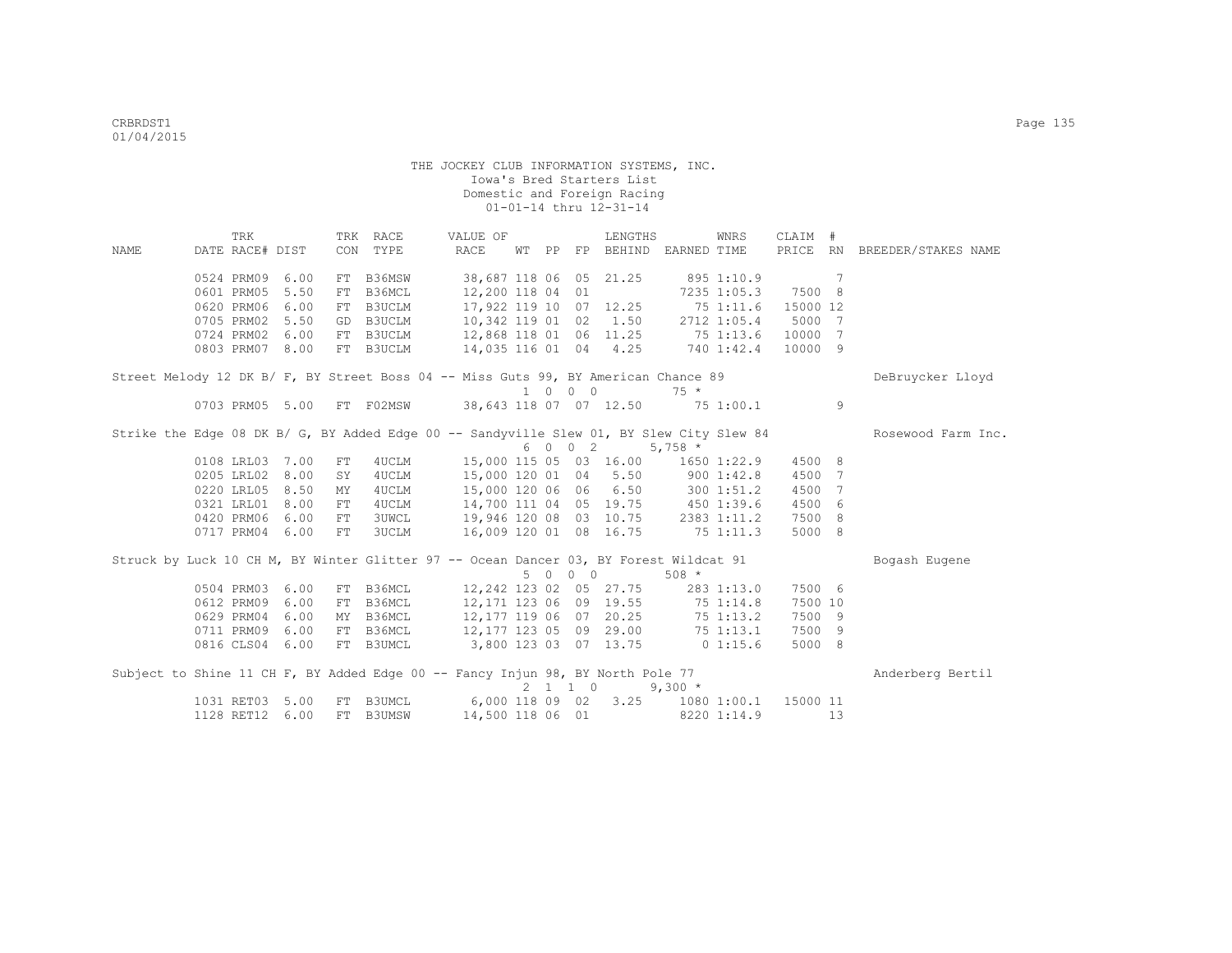TRK TRK RACE VALUE OF LENGTHS WNRS CLAIM # NAME DATE RACE# DIST CON TYPE RACE WT PP FP BEHIND EARNED TIME PRICE RN BREEDER/STAKES NAME Successful Show 12 DK B/ F, BY Successful Appeal 96 -- Show Me Again 03, BY Giant's Causeway 97 Debruycker Lloyd 1 0 0 0 75 \* 0717 PRM05 5.50 FT F02MSW 38,600 119 07 08 22.75 75 1:05.6 11 Sugar Council 12 CH G, BY Student Council 02 -- Give Me Sugar 01, BY Elusive Quality 93 Black Oak Farm  $\begin{array}{cccc} & 1 & 0 & 0 & 0 & 100 \ \hline 20.200 & 119 & 11 & 08 & 26.00 & 100 \end{array}$ 1015 HAW06 6.00 GD 02MSW 20.200 119 11 08 26.00 100 1:11.1 11 Sultry Edge 09 B M, BY Added Edge 00 -- Sultry Singer 04, BY Sultry Song 88 Halt's Thoroughbred Corporation 2 0 1 0 3,864 \* 0414 WRD04 5.50 GD B3UALW 21,660 124 02 02 4.50 3784 1:06.9 6 0428 WRD09 6.00 FT B3UALW 20,900 119 02 06 18.35 80 1:10.2 6 Sumting Wong 10 DK B/ M, BY Pikepass 96 -- Nut N Better 97, BY Miracle Heights 89 Shady Bend Thoroughbreds  $7$  1 1 2 87,772 \*<br>118 04 05 4.25 1186 1:11.5 0418 PRM08 6.00 FT B3UALW 51,508 118 04 05 4.25 1186 1:11.5 11 0509 PRM08 6.00 FT B4USTK 81,550 120 05 02 1.25 16310 1:11.5 11 MAMIE EISENHOWER S. 0606 PRM08 8.50 FT B3USTK 82,875 119 06 04 6.10 4144 1:45.9 7 HAWKEYES H.<br>0710 PRM07 8.00 FT B3UALW 41,269 120 02 03 5.00 4969 1:38.8 7 41,269 120 02 03 5.00<br>95,725 116 07 01 0802 PRM09 8.32 FT B4USTK 95,725 116 07 01 57435 1:43.0 8 DONNA REED S. 0926 CD 10 8.00 T FM B3UAOC 40,077 123 03 03 0.85 3530 1:36.1 62500 7 1105 CD 09 9.00 T GD B3UAOC 44,973 121 04 07 4.85 198 1:51.3 62500 9 Sunny Shark 07 B M, BY Sharkey 87 -- Sunny Spa 91, BY Sunny's Halo 80 Pat Means & Vern Roberts  $6$  1 0 1 4,050  $*$  0307 FON03 6.00 FT B3UCLM 6,136 123 03 03 0.85 624 1:15.0 5000 8 0316 FON07 6.00 FT B3UCLM 5,200 124 07 05 5.50 156 1:14.0 5000 9<br>0329 FON07 6.00 FT B3UCLM 5,200 123 04 01 3120 1:15.0 5000 8 0329 FON07 6.00 FT B3UCLM 5,200 123 04 01 3120 1:15.0 5000 8<br>0427 FON09 8.32 FT B3UCLM 5,900 123 04 07 14.25 0 1:47.4 5000 10 0427 FON09 8.32 FT B3UCLM 5,900 123 04 07 14.25 0 1:47.4<br>0515 PRM03 6.00 MY B3UWCL 19,968 120 03 06 11.75 75 1:12.6 0515 PRM03 6.00 MY B3UWCL 19,968 120 03 06 11.75 75 1:12.6 7500 7<br>0529 PRM05 6.00 FT B3UCLM 17.385 119 06 06 15.75 75 1:10.9 7500 7 0529 PRM05 6.00 FT B3UCLM 17,385 119 06 06 15.75 75 1:10.9 7500 7

Sunny Silver 07 B M, BY Silver Ghost 82 -- Colonial Currency 92, BY Pleasant Colony 78 River Ridge Ranch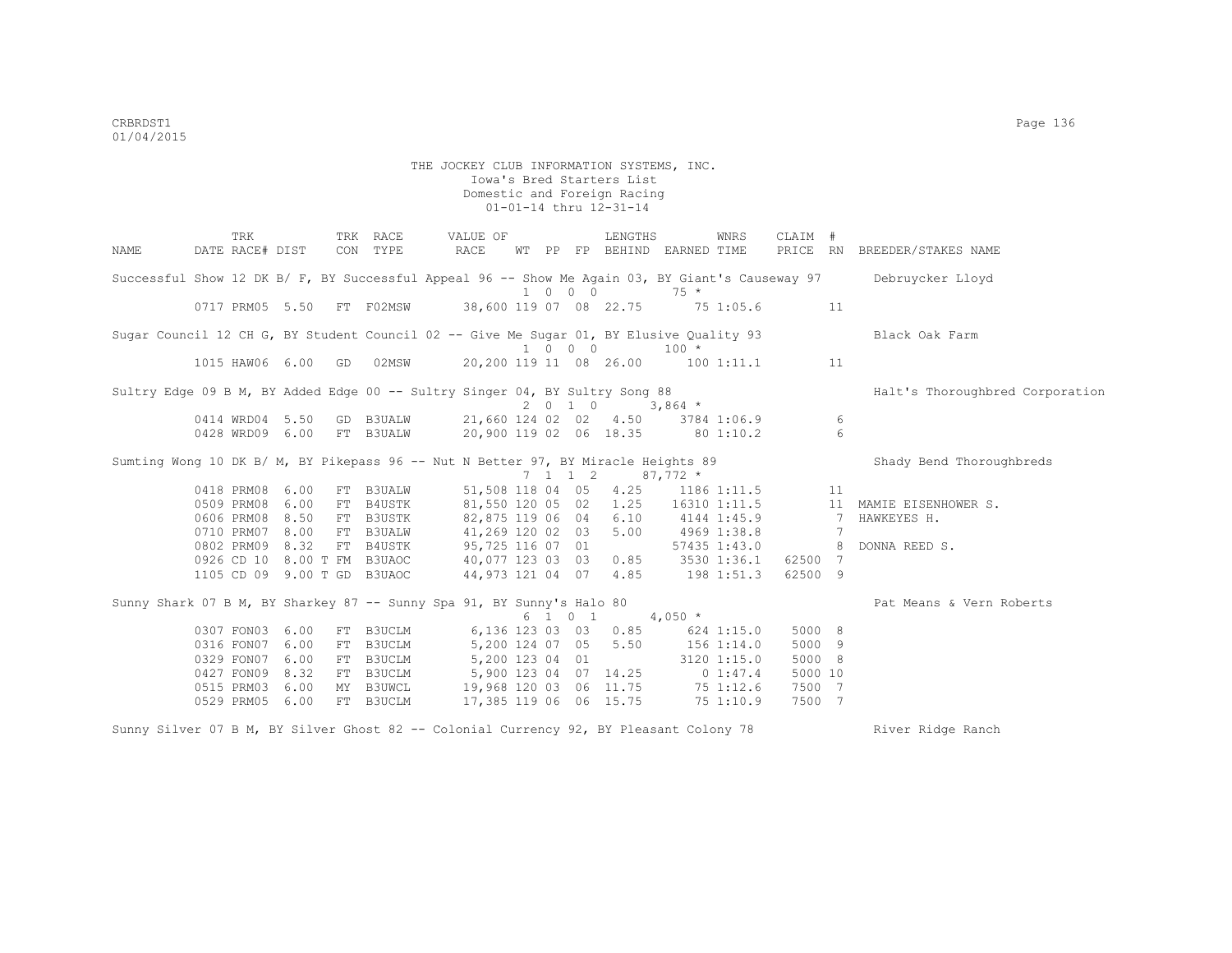| NAME |                       | TRK<br>DATE RACE# DIST |                             | CON | TRK RACE<br>TYPE                                                                    | VALUE OF<br>RACE                         |  |  |          | LENGTHS<br>WT PP FP BEHIND EARNED TIME |               | WNRS            | CLAIM #              |    | PRICE RN BREEDER/STAKES NAME    |
|------|-----------------------|------------------------|-----------------------------|-----|-------------------------------------------------------------------------------------|------------------------------------------|--|--|----------|----------------------------------------|---------------|-----------------|----------------------|----|---------------------------------|
|      |                       |                        |                             |     |                                                                                     |                                          |  |  |          |                                        |               |                 |                      |    |                                 |
|      | 7 1 1 0<br>$11,496$ * |                        |                             |     |                                                                                     |                                          |  |  |          |                                        |               |                 |                      |    |                                 |
|      |                       | 0426 WRD01 6.00        |                             |     | FT B3UCLM                                                                           |                                          |  |  |          | 7,950 124 07 06 9.15 80 1:12.2         |               |                 | 5000 11              |    |                                 |
|      |                       | 0505 WRD02 8.00        |                             |     | FT B3UCLM                                                                           |                                          |  |  |          | 7,500 122 02 02 7.75                   | 1452 1:39.7   |                 | 5000 8               |    |                                 |
|      |                       | 0513 WRD02 8.00        |                             |     | MY B3UCLM                                                                           | 9,000 123 04 07 18.50                    |  |  |          |                                        | 80 1:41.7     |                 | 5000 8               |    |                                 |
|      |                       | 0529 PRM06 8.32        |                             |     | FT B3UCLM                                                                           | 13,604 116 07 01                         |  |  |          |                                        |               | 9114 1:46.6     | 6500 7               |    |                                 |
|      |                       | 0622 PRM05 8.32        |                             |     | FT B3UCLM                                                                           |                                          |  |  |          | 13,500 124 02 07 43.00                 | 75 1:44.6     |                 | 7500 7               |    |                                 |
|      |                       | 0710 CBY10 8.32        |                             |     | FT B3UCLM                                                                           | 10,200 123 01 04 13.75 570 1:46.6        |  |  |          |                                        |               |                 | 4000 7               |    |                                 |
|      |                       | 0808 CBY09 8.32        |                             |     | FT B3UCLM                                                                           | 13,200 123 03 07 39.50 125 1:46.8        |  |  |          |                                        |               |                 | 6250 7               |    |                                 |
|      |                       |                        |                             |     | Sun of King 10 B G, BY Sun King 02 -- Someday Maybebaby 98, BY Fort Chaffee 90      |                                          |  |  |          |                                        |               |                 |                      |    | F. Robert Hoopes & Tracy Farmer |
|      |                       |                        |                             |     |                                                                                     |                                          |  |  | 3 0 0 0  |                                        | $450 *$       |                 |                      |    |                                 |
|      |                       | 0703 CBY03 6.00        |                             | FT  | <b>3UMSW</b>                                                                        |                                          |  |  |          | 27,000 123 03 07 40.00 270 1:10.7 7    |               |                 |                      |    |                                 |
|      |                       | 0726 CBY04 5.50        |                             | FT  | 3UMCL                                                                               | 10,500 123 05 06 20.25 105 1:05.7 6250 7 |  |  |          |                                        |               |                 |                      |    |                                 |
|      |                       |                        | 0809 PRM02 8.32             | FT  | 36MCL                                                                               |                                          |  |  |          | 10,873 124 01 07 27.60 75 1:46.9       |               |                 | 12500 9              |    |                                 |
|      |                       |                        |                             |     | Sunset Illusion 10 B M, BY Da Stoops 03 -- Kipper's Illusion 04, BY Kipper Kelly 87 |                                          |  |  |          |                                        |               |                 |                      |    | Black Oak Farm & Jon Hanisch    |
|      |                       |                        |                             |     |                                                                                     |                                          |  |  |          | 7 1 0 3 37,899 *                       |               |                 |                      |    |                                 |
|      |                       | 0323 HAW05 6.00        |                             |     | FT B3UALW                                                                           |                                          |  |  |          | 34,720 121 05 03 4.00                  |               | 2800 1:12.7     |                      | 6  |                                 |
|      |                       | 0418 PRM08 6.00        |                             |     | FT B3UALW                                                                           |                                          |  |  |          | 51,508 118 05 03 2.00                  |               | 6170 1:11.5     |                      | 11 |                                 |
|      |                       |                        | 0509 PRM08 6.00             |     | FT B4USTK                                                                           | 81,550 120 01 04 3.75                    |  |  |          |                                        |               | 4078 1:11.5     |                      |    | 11 MAMIE EISENHOWER S.          |
|      |                       |                        | 0605 PRM09 6.00             |     | FT B3UCLM                                                                           | 24,589 120 02 03                         |  |  |          | 4.50                                   |               |                 | 2906 1:11.0 30000 10 |    |                                 |
|      |                       | 0720 PRM07 2.00        |                             |     | FT B3USTR                                                                           | 31,710 118 04 01                         |  |  |          |                                        |               | 21620 :21.8     |                      | 7  |                                 |
|      |                       |                        | 0831 AP 08 5.00 T YL B3UALW |     |                                                                                     | 41,240 121 09 09 23.75                   |  |  |          |                                        |               | 155 : 58.4      |                      | 9  |                                 |
|      |                       |                        | 1002 IND06 5.00 T FM B3UAOC |     |                                                                                     | 34,000 121 09 09 10.25 170 :58.7         |  |  |          |                                        |               |                 | 25000 10             |    |                                 |
|      |                       |                        |                             |     | Swedeville 10 DK B/ G, BY Petionville 92 -- Swede 02, BY Yankee Victor 96           |                                          |  |  |          |                                        |               |                 |                      |    | Hobbs William                   |
|      |                       |                        |                             |     |                                                                                     |                                          |  |  | 15 1 6 3 |                                        | $13,851$ *    |                 |                      |    |                                 |
|      |                       | 0314 FON08 6.00        |                             | FT  | 3UCLM                                                                               | 5,100 123 07 06                          |  |  |          |                                        | 8.55 0 1:14.0 |                 | 5000 9               |    |                                 |
|      |                       | 0322 FON04 6.50        |                             | FT  | <b>3UCLM</b>                                                                        |                                          |  |  |          | 5,100 123 08 05 4.75                   |               | 153 1:21.0      | 5000 10              |    |                                 |
|      |                       | 0405 FON11 6.50        |                             | FT  | <b>3UCLM</b>                                                                        |                                          |  |  |          | 5,100 123 03 02 nk                     |               | 1020 1:22.8     | 5000 9               |    |                                 |
|      |                       | 0418 FON06 6.50        |                             | FT  | <b>3UCLM</b>                                                                        |                                          |  |  |          | 5,100 123 08 02 6.50                   |               | $1020$ $1:22.0$ | 5000 8               |    |                                 |
|      |                       | 0425 FON07 6.00        |                             | FT  | <b>3UCLM</b>                                                                        |                                          |  |  |          | 5,100 123 07 04 2.50                   | 255 1:16.6    |                 | 5000 9               |    |                                 |
|      |                       | 0502 FON08 6.50        |                             | FT  | 3UCLM                                                                               |                                          |  |  |          | 5,100 123 08 04 7.10                   |               | 255 1:21.6      | 5000 10              |    |                                 |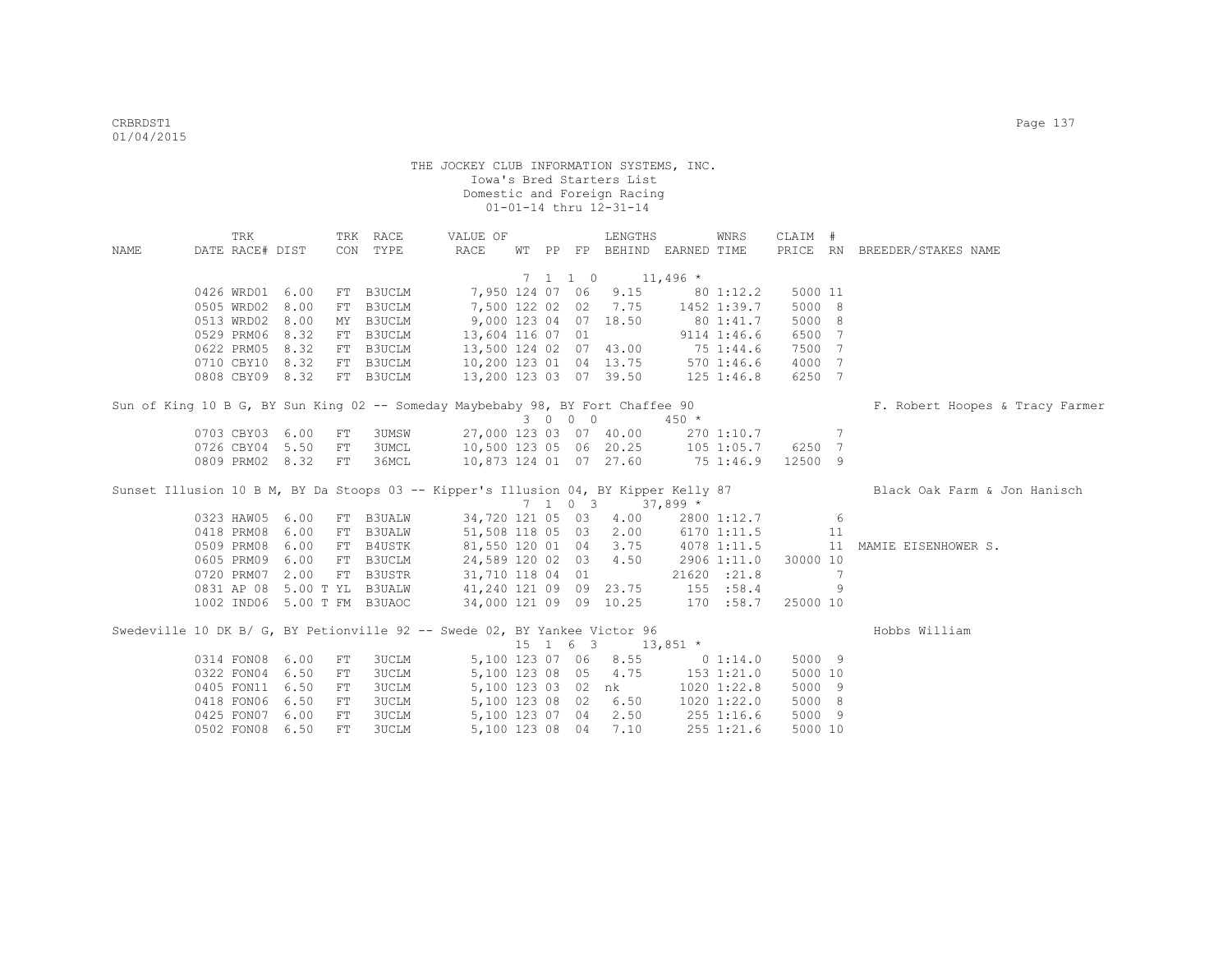| CON TYPE<br>RACE<br>WT PP FP BEHIND EARNED TIME<br>PRICE RN BREEDER/STAKES NAME<br>DATE RACE# DIST<br>NAME<br>0524 ASD03 5.50<br>6,724 122 03 04<br>5000 6<br>SY<br><b>3UWCL</b><br>6.50<br>3131:06.0<br>638 1:13.6<br>5000 6<br>0628 ASD06<br>6.00<br>3UWCL<br>6,724 122 02 03<br>1.85<br>SY<br>0709 ASD04 5.50<br>3UWCL<br>6,724 122 03 02<br>1.75<br>1274 1:06.4<br>5000 6<br>${\rm FT}$<br>2.75<br>5000 9<br>0725 ASD05<br>7.50<br>3UWCL<br>7,084 122 01 02<br>1266 1:37.0<br>FT<br>0808 ASD07 10.00<br>8,880 124 02 03<br>8.00<br>5000 6<br>3UCLM<br>824 2:12.0<br>WЕ<br>0820 ASD06 8.00<br><b>3UWCL</b><br>6,664 122 02 03 2.25<br>$622$ 1:43.0<br>5000 5<br>FT<br>0901 ASD08<br>8.00<br>3UWCL<br>7,924 122 06 02 1.50<br>5000 8<br>${\rm FT}$<br>1250 1:42.6<br>6,784 122 03 02 6.75<br>5000 7<br>0910 ASD04<br>7.50<br>3UWCL<br>1238 1:35.8<br>FT<br>5000 5<br>0921 ASD04 7.50<br>3UWCL<br>6,664 122 03 01<br>3723 1:37.8<br>MY<br>Sweet and Yoe 09 CH M, BY Added Edge 00 -- Little Yeoman 99, BY Stalwart 79<br>Roth Cameron Col.<br>8 0 0 1<br>$5,349$ *<br>0322 FG 06 8.00 T FM B4UCLM<br>15,300 120 01 10 19.75 0 1:40.5<br>17500 10<br>0424 LS 05 7.50 T FM B3USOC<br>13,000 120 01 07 3.05 100 1:31.2<br>10000 11<br>SY B3UCLM<br>11,000 122 05 04 10.25 648 1:39.6<br>15000 7<br>0508 LS 09 8.00<br>24,000 120 01 05 25.50 592 1:57.9<br>FT B3USTR<br>0517 WRD08 9.50<br>8<br>0619 PRM06 8.32<br>SY B3UCLM<br>17,173 120 07 03 7.00<br>15000 7<br>2062 1:44.5<br>0628 PRM01 8.32<br>SY B3UCLM<br>19,322 116 02 04 19.25<br>9661:43.9<br>10000 7<br>17,956 118 01 04 19.00 906 1:46.0<br>0720 PRM03 8.32<br>FT B3UCLM<br>10000 5<br>751:10.8<br>0809 PRM04 6.00<br>FT B3UCLM<br>16,389 120 04 06 13.25<br>15000 9<br>Sweet n' Petite 10 B M, BY Noble Causeway 02 -- Dazzling Crypto 99, BY Cryptoclearance 84 River Ridge Ranch<br>$3 \t0 \t0 \t0 \t2, 316 \t\t*$<br>0524 PRM09 6.00 FT B36MSW 38,687 123 03 04 18.00 1941 1:10.9<br>$7\phantom{.0}$<br>9<br>0605 CBY05 7.50 T FM B3UMSW<br>28,485 123 02 05 7.50 270 1:32.5<br>0621 CBY04 8.32 FT B3UMCL<br>10,500 123 07 08 32.50 105 1:48.9<br>6250 10<br>Swing With Grace 10 B M, BY Swing Lord 98 -- Go to War 93, BY Lord At War (ARG) 80<br>Rockin' River Ranch, Inc. & Team<br>J & K, LLC<br>3 0 0 0<br>$201 *$<br>3,600 124 02 07 10.75 66 :47.0<br>0531 MD 05 4.00 FT B3UALW<br>8<br>$\mathsf S$<br>3,600 124 04 05 18.00 101 1:19.6<br>0705 MD 04 6.50<br>FT B3UALW |  | TRK |  | TRK RACE | VALUE OF |  | LENGTHS | WNRS | CLAIM # |   |  |
|------------------------------------------------------------------------------------------------------------------------------------------------------------------------------------------------------------------------------------------------------------------------------------------------------------------------------------------------------------------------------------------------------------------------------------------------------------------------------------------------------------------------------------------------------------------------------------------------------------------------------------------------------------------------------------------------------------------------------------------------------------------------------------------------------------------------------------------------------------------------------------------------------------------------------------------------------------------------------------------------------------------------------------------------------------------------------------------------------------------------------------------------------------------------------------------------------------------------------------------------------------------------------------------------------------------------------------------------------------------------------------------------------------------------------------------------------------------------------------------------------------------------------------------------------------------------------------------------------------------------------------------------------------------------------------------------------------------------------------------------------------------------------------------------------------------------------------------------------------------------------------------------------------------------------------------------------------------------------------------------------------------------------------------------------------------------------------------------------------------------------------------------------------------------------------------------------------------------------------------------------------------------------------------------------------------------------------------------------------------------------------------------------------------------------------------------|--|-----|--|----------|----------|--|---------|------|---------|---|--|
|                                                                                                                                                                                                                                                                                                                                                                                                                                                                                                                                                                                                                                                                                                                                                                                                                                                                                                                                                                                                                                                                                                                                                                                                                                                                                                                                                                                                                                                                                                                                                                                                                                                                                                                                                                                                                                                                                                                                                                                                                                                                                                                                                                                                                                                                                                                                                                                                                                                |  |     |  |          |          |  |         |      |         |   |  |
|                                                                                                                                                                                                                                                                                                                                                                                                                                                                                                                                                                                                                                                                                                                                                                                                                                                                                                                                                                                                                                                                                                                                                                                                                                                                                                                                                                                                                                                                                                                                                                                                                                                                                                                                                                                                                                                                                                                                                                                                                                                                                                                                                                                                                                                                                                                                                                                                                                                |  |     |  |          |          |  |         |      |         |   |  |
|                                                                                                                                                                                                                                                                                                                                                                                                                                                                                                                                                                                                                                                                                                                                                                                                                                                                                                                                                                                                                                                                                                                                                                                                                                                                                                                                                                                                                                                                                                                                                                                                                                                                                                                                                                                                                                                                                                                                                                                                                                                                                                                                                                                                                                                                                                                                                                                                                                                |  |     |  |          |          |  |         |      |         |   |  |
|                                                                                                                                                                                                                                                                                                                                                                                                                                                                                                                                                                                                                                                                                                                                                                                                                                                                                                                                                                                                                                                                                                                                                                                                                                                                                                                                                                                                                                                                                                                                                                                                                                                                                                                                                                                                                                                                                                                                                                                                                                                                                                                                                                                                                                                                                                                                                                                                                                                |  |     |  |          |          |  |         |      |         |   |  |
|                                                                                                                                                                                                                                                                                                                                                                                                                                                                                                                                                                                                                                                                                                                                                                                                                                                                                                                                                                                                                                                                                                                                                                                                                                                                                                                                                                                                                                                                                                                                                                                                                                                                                                                                                                                                                                                                                                                                                                                                                                                                                                                                                                                                                                                                                                                                                                                                                                                |  |     |  |          |          |  |         |      |         |   |  |
|                                                                                                                                                                                                                                                                                                                                                                                                                                                                                                                                                                                                                                                                                                                                                                                                                                                                                                                                                                                                                                                                                                                                                                                                                                                                                                                                                                                                                                                                                                                                                                                                                                                                                                                                                                                                                                                                                                                                                                                                                                                                                                                                                                                                                                                                                                                                                                                                                                                |  |     |  |          |          |  |         |      |         |   |  |
|                                                                                                                                                                                                                                                                                                                                                                                                                                                                                                                                                                                                                                                                                                                                                                                                                                                                                                                                                                                                                                                                                                                                                                                                                                                                                                                                                                                                                                                                                                                                                                                                                                                                                                                                                                                                                                                                                                                                                                                                                                                                                                                                                                                                                                                                                                                                                                                                                                                |  |     |  |          |          |  |         |      |         |   |  |
|                                                                                                                                                                                                                                                                                                                                                                                                                                                                                                                                                                                                                                                                                                                                                                                                                                                                                                                                                                                                                                                                                                                                                                                                                                                                                                                                                                                                                                                                                                                                                                                                                                                                                                                                                                                                                                                                                                                                                                                                                                                                                                                                                                                                                                                                                                                                                                                                                                                |  |     |  |          |          |  |         |      |         |   |  |
|                                                                                                                                                                                                                                                                                                                                                                                                                                                                                                                                                                                                                                                                                                                                                                                                                                                                                                                                                                                                                                                                                                                                                                                                                                                                                                                                                                                                                                                                                                                                                                                                                                                                                                                                                                                                                                                                                                                                                                                                                                                                                                                                                                                                                                                                                                                                                                                                                                                |  |     |  |          |          |  |         |      |         |   |  |
|                                                                                                                                                                                                                                                                                                                                                                                                                                                                                                                                                                                                                                                                                                                                                                                                                                                                                                                                                                                                                                                                                                                                                                                                                                                                                                                                                                                                                                                                                                                                                                                                                                                                                                                                                                                                                                                                                                                                                                                                                                                                                                                                                                                                                                                                                                                                                                                                                                                |  |     |  |          |          |  |         |      |         |   |  |
|                                                                                                                                                                                                                                                                                                                                                                                                                                                                                                                                                                                                                                                                                                                                                                                                                                                                                                                                                                                                                                                                                                                                                                                                                                                                                                                                                                                                                                                                                                                                                                                                                                                                                                                                                                                                                                                                                                                                                                                                                                                                                                                                                                                                                                                                                                                                                                                                                                                |  |     |  |          |          |  |         |      |         |   |  |
|                                                                                                                                                                                                                                                                                                                                                                                                                                                                                                                                                                                                                                                                                                                                                                                                                                                                                                                                                                                                                                                                                                                                                                                                                                                                                                                                                                                                                                                                                                                                                                                                                                                                                                                                                                                                                                                                                                                                                                                                                                                                                                                                                                                                                                                                                                                                                                                                                                                |  |     |  |          |          |  |         |      |         |   |  |
|                                                                                                                                                                                                                                                                                                                                                                                                                                                                                                                                                                                                                                                                                                                                                                                                                                                                                                                                                                                                                                                                                                                                                                                                                                                                                                                                                                                                                                                                                                                                                                                                                                                                                                                                                                                                                                                                                                                                                                                                                                                                                                                                                                                                                                                                                                                                                                                                                                                |  |     |  |          |          |  |         |      |         |   |  |
|                                                                                                                                                                                                                                                                                                                                                                                                                                                                                                                                                                                                                                                                                                                                                                                                                                                                                                                                                                                                                                                                                                                                                                                                                                                                                                                                                                                                                                                                                                                                                                                                                                                                                                                                                                                                                                                                                                                                                                                                                                                                                                                                                                                                                                                                                                                                                                                                                                                |  |     |  |          |          |  |         |      |         |   |  |
|                                                                                                                                                                                                                                                                                                                                                                                                                                                                                                                                                                                                                                                                                                                                                                                                                                                                                                                                                                                                                                                                                                                                                                                                                                                                                                                                                                                                                                                                                                                                                                                                                                                                                                                                                                                                                                                                                                                                                                                                                                                                                                                                                                                                                                                                                                                                                                                                                                                |  |     |  |          |          |  |         |      |         |   |  |
|                                                                                                                                                                                                                                                                                                                                                                                                                                                                                                                                                                                                                                                                                                                                                                                                                                                                                                                                                                                                                                                                                                                                                                                                                                                                                                                                                                                                                                                                                                                                                                                                                                                                                                                                                                                                                                                                                                                                                                                                                                                                                                                                                                                                                                                                                                                                                                                                                                                |  |     |  |          |          |  |         |      |         |   |  |
|                                                                                                                                                                                                                                                                                                                                                                                                                                                                                                                                                                                                                                                                                                                                                                                                                                                                                                                                                                                                                                                                                                                                                                                                                                                                                                                                                                                                                                                                                                                                                                                                                                                                                                                                                                                                                                                                                                                                                                                                                                                                                                                                                                                                                                                                                                                                                                                                                                                |  |     |  |          |          |  |         |      |         |   |  |
|                                                                                                                                                                                                                                                                                                                                                                                                                                                                                                                                                                                                                                                                                                                                                                                                                                                                                                                                                                                                                                                                                                                                                                                                                                                                                                                                                                                                                                                                                                                                                                                                                                                                                                                                                                                                                                                                                                                                                                                                                                                                                                                                                                                                                                                                                                                                                                                                                                                |  |     |  |          |          |  |         |      |         |   |  |
|                                                                                                                                                                                                                                                                                                                                                                                                                                                                                                                                                                                                                                                                                                                                                                                                                                                                                                                                                                                                                                                                                                                                                                                                                                                                                                                                                                                                                                                                                                                                                                                                                                                                                                                                                                                                                                                                                                                                                                                                                                                                                                                                                                                                                                                                                                                                                                                                                                                |  |     |  |          |          |  |         |      |         |   |  |
|                                                                                                                                                                                                                                                                                                                                                                                                                                                                                                                                                                                                                                                                                                                                                                                                                                                                                                                                                                                                                                                                                                                                                                                                                                                                                                                                                                                                                                                                                                                                                                                                                                                                                                                                                                                                                                                                                                                                                                                                                                                                                                                                                                                                                                                                                                                                                                                                                                                |  |     |  |          |          |  |         |      |         |   |  |
|                                                                                                                                                                                                                                                                                                                                                                                                                                                                                                                                                                                                                                                                                                                                                                                                                                                                                                                                                                                                                                                                                                                                                                                                                                                                                                                                                                                                                                                                                                                                                                                                                                                                                                                                                                                                                                                                                                                                                                                                                                                                                                                                                                                                                                                                                                                                                                                                                                                |  |     |  |          |          |  |         |      |         |   |  |
|                                                                                                                                                                                                                                                                                                                                                                                                                                                                                                                                                                                                                                                                                                                                                                                                                                                                                                                                                                                                                                                                                                                                                                                                                                                                                                                                                                                                                                                                                                                                                                                                                                                                                                                                                                                                                                                                                                                                                                                                                                                                                                                                                                                                                                                                                                                                                                                                                                                |  |     |  |          |          |  |         |      |         |   |  |
|                                                                                                                                                                                                                                                                                                                                                                                                                                                                                                                                                                                                                                                                                                                                                                                                                                                                                                                                                                                                                                                                                                                                                                                                                                                                                                                                                                                                                                                                                                                                                                                                                                                                                                                                                                                                                                                                                                                                                                                                                                                                                                                                                                                                                                                                                                                                                                                                                                                |  |     |  |          |          |  |         |      |         |   |  |
|                                                                                                                                                                                                                                                                                                                                                                                                                                                                                                                                                                                                                                                                                                                                                                                                                                                                                                                                                                                                                                                                                                                                                                                                                                                                                                                                                                                                                                                                                                                                                                                                                                                                                                                                                                                                                                                                                                                                                                                                                                                                                                                                                                                                                                                                                                                                                                                                                                                |  |     |  |          |          |  |         |      |         |   |  |
|                                                                                                                                                                                                                                                                                                                                                                                                                                                                                                                                                                                                                                                                                                                                                                                                                                                                                                                                                                                                                                                                                                                                                                                                                                                                                                                                                                                                                                                                                                                                                                                                                                                                                                                                                                                                                                                                                                                                                                                                                                                                                                                                                                                                                                                                                                                                                                                                                                                |  |     |  |          |          |  |         |      |         |   |  |
|                                                                                                                                                                                                                                                                                                                                                                                                                                                                                                                                                                                                                                                                                                                                                                                                                                                                                                                                                                                                                                                                                                                                                                                                                                                                                                                                                                                                                                                                                                                                                                                                                                                                                                                                                                                                                                                                                                                                                                                                                                                                                                                                                                                                                                                                                                                                                                                                                                                |  |     |  |          |          |  |         |      |         |   |  |
|                                                                                                                                                                                                                                                                                                                                                                                                                                                                                                                                                                                                                                                                                                                                                                                                                                                                                                                                                                                                                                                                                                                                                                                                                                                                                                                                                                                                                                                                                                                                                                                                                                                                                                                                                                                                                                                                                                                                                                                                                                                                                                                                                                                                                                                                                                                                                                                                                                                |  |     |  |          |          |  |         |      |         |   |  |
|                                                                                                                                                                                                                                                                                                                                                                                                                                                                                                                                                                                                                                                                                                                                                                                                                                                                                                                                                                                                                                                                                                                                                                                                                                                                                                                                                                                                                                                                                                                                                                                                                                                                                                                                                                                                                                                                                                                                                                                                                                                                                                                                                                                                                                                                                                                                                                                                                                                |  |     |  |          |          |  |         |      |         |   |  |
|                                                                                                                                                                                                                                                                                                                                                                                                                                                                                                                                                                                                                                                                                                                                                                                                                                                                                                                                                                                                                                                                                                                                                                                                                                                                                                                                                                                                                                                                                                                                                                                                                                                                                                                                                                                                                                                                                                                                                                                                                                                                                                                                                                                                                                                                                                                                                                                                                                                |  |     |  |          |          |  |         |      |         |   |  |
|                                                                                                                                                                                                                                                                                                                                                                                                                                                                                                                                                                                                                                                                                                                                                                                                                                                                                                                                                                                                                                                                                                                                                                                                                                                                                                                                                                                                                                                                                                                                                                                                                                                                                                                                                                                                                                                                                                                                                                                                                                                                                                                                                                                                                                                                                                                                                                                                                                                |  |     |  |          |          |  |         |      |         |   |  |
|                                                                                                                                                                                                                                                                                                                                                                                                                                                                                                                                                                                                                                                                                                                                                                                                                                                                                                                                                                                                                                                                                                                                                                                                                                                                                                                                                                                                                                                                                                                                                                                                                                                                                                                                                                                                                                                                                                                                                                                                                                                                                                                                                                                                                                                                                                                                                                                                                                                |  |     |  |          |          |  |         |      |         |   |  |
|                                                                                                                                                                                                                                                                                                                                                                                                                                                                                                                                                                                                                                                                                                                                                                                                                                                                                                                                                                                                                                                                                                                                                                                                                                                                                                                                                                                                                                                                                                                                                                                                                                                                                                                                                                                                                                                                                                                                                                                                                                                                                                                                                                                                                                                                                                                                                                                                                                                |  |     |  |          |          |  |         |      |         |   |  |
|                                                                                                                                                                                                                                                                                                                                                                                                                                                                                                                                                                                                                                                                                                                                                                                                                                                                                                                                                                                                                                                                                                                                                                                                                                                                                                                                                                                                                                                                                                                                                                                                                                                                                                                                                                                                                                                                                                                                                                                                                                                                                                                                                                                                                                                                                                                                                                                                                                                |  |     |  |          |          |  |         |      |         |   |  |
| 34 1:12.9<br>FT B3UALW<br>3,600 124 09 08 19.50<br>0719 MD 07 6.00                                                                                                                                                                                                                                                                                                                                                                                                                                                                                                                                                                                                                                                                                                                                                                                                                                                                                                                                                                                                                                                                                                                                                                                                                                                                                                                                                                                                                                                                                                                                                                                                                                                                                                                                                                                                                                                                                                                                                                                                                                                                                                                                                                                                                                                                                                                                                                             |  |     |  |          |          |  |         |      |         | 9 |  |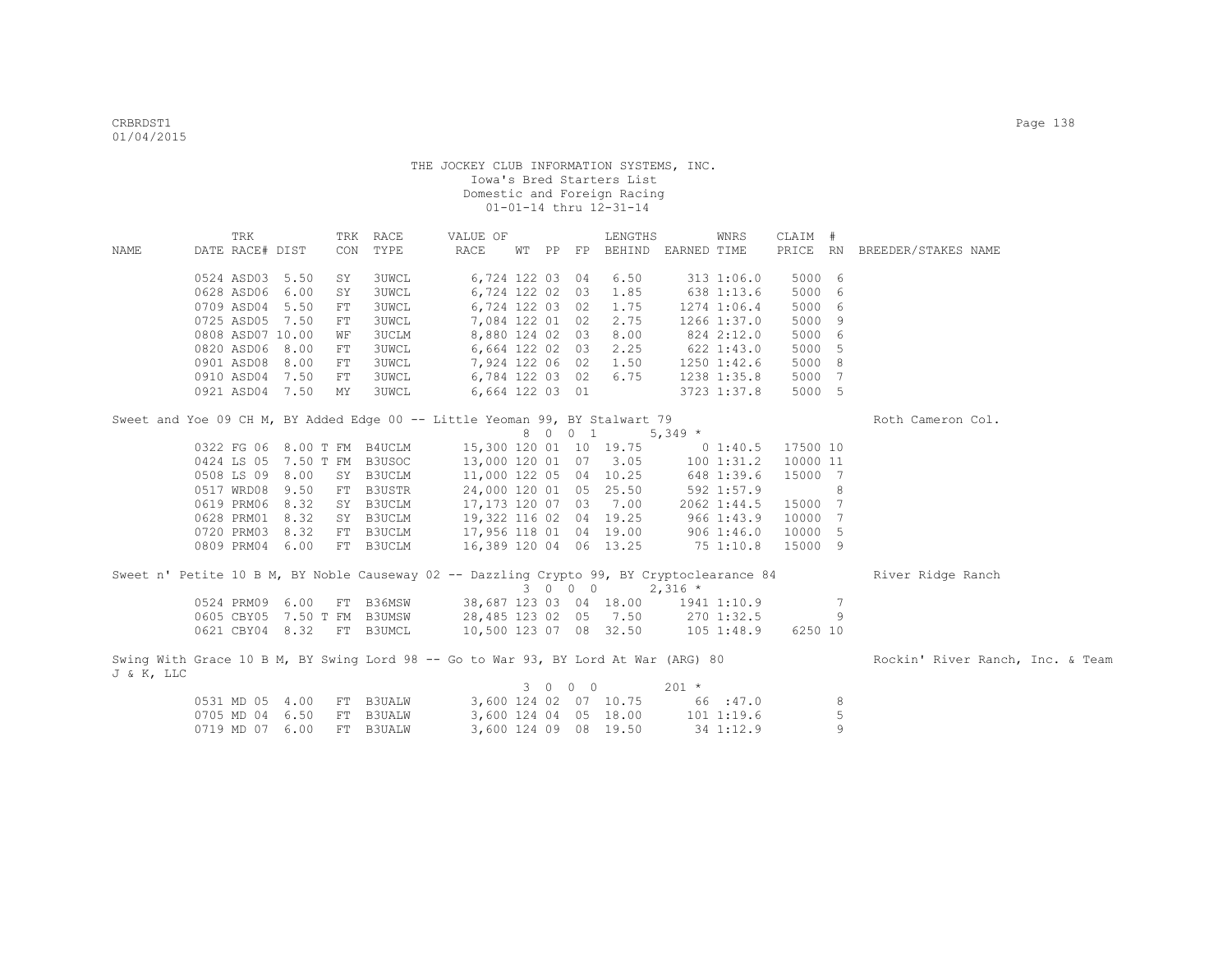|      | TRK                  |      |            | TRK RACE     | VALUE OF                                                                             |  |         | LENGTHS                          |              | WNRS            | CLAIM #  |    |                               |
|------|----------------------|------|------------|--------------|--------------------------------------------------------------------------------------|--|---------|----------------------------------|--------------|-----------------|----------|----|-------------------------------|
| NAME | DATE RACE# DIST      |      |            | CON TYPE     | RACE                                                                                 |  |         | WT PP FP BEHIND EARNED TIME      |              |                 |          |    | PRICE RN BREEDER/STAKES NAME  |
|      |                      |      |            |              | Syd Licious 07 B G, BY Wild Gold 90 -- L L 's Key 97, BY Silver Deputy 85            |  |         |                                  |              |                 |          |    | Todd M. Lieber & Gary E Lucas |
|      |                      |      |            |              |                                                                                      |  | 8 2 1 2 |                                  | $23,165$ *   |                 |          |    |                               |
|      | 0426 PRM03 6.00      |      | FT         | 3USTR        | 23,195 120 02 04                                                                     |  |         | 3.40                             |              | $1161$ $1:12.0$ |          | 7  |                               |
|      | 0511 PRM09 6.00      |      | GD         | 3UCLM        | 19,946 120 08 02                                                                     |  |         | 1.25                             |              | 3972 1:11.5     | 7500 8   |    |                               |
|      | 0606 PRM05 6.00      |      | FT         | <b>3UWCL</b> | 14,158 121 06 03                                                                     |  |         | 9.00                             |              | 1693 1:10.7     | 7500 7   |    |                               |
|      | 0626 PRM07 5.50      |      | MY         | 3UCLM        | 14, 114 119 04 03 2.50                                                               |  |         |                                  |              | 1669 1:04.6     | 7500 9   |    |                               |
|      | 0720 PRM05 6.00      |      | FT         | 3UCLM        | 14,114 120 09 05                                                                     |  |         | 6.25                             |              | 321 1:11.5      | 10000 9  |    |                               |
|      | 0731 PRM02 8.50      |      | FT         | 3UCLM        | 12,859 120 02 01                                                                     |  |         |                                  |              | 8504 1:47.0     | 4000 8   |    |                               |
|      | 0816 CBY07 6.00      |      | FT         | 3UCLM        | 9,500 123 05 01                                                                      |  |         |                                  |              | 5700 1:11.9     | 4000 8   |    |                               |
|      | 0912 CBY02 7.50 T FM |      |            | 3UCLM        | 14,500 119 03 08                                                                     |  |         | 4.35                             |              | 145 1:29.0      | 7500 12  |    |                               |
|      |                      |      |            |              | Talk's Cheap 10 DK B/ G, BY Fairbanks 03 -- Our Friend Hidayet 92, BY Fast Play 86   |  |         |                                  |              |                 |          |    | McShane Dave                  |
|      |                      |      |            |              |                                                                                      |  | 9 2 0 1 |                                  | $29,791$ *   |                 |          |    |                               |
|      | 0418 PRM05 5.50      |      | FT         | 36MSW        |                                                                                      |  |         | 38,575 123 01 06 13.05 75 1:04.8 |              |                 |          | 12 |                               |
|      | 0501 PRM04 5.50      |      | GD         | 36MCL        | 23,195 120 06 01                                                                     |  |         | $13923$ $1:05.0$                 |              |                 | 25000 7  |    |                               |
|      | 0522 PRM06 6.00      |      | FT         | 3UALW        | 39, 332 123 01 04 11.00                                                              |  |         |                                  | 1973 1:11.1  |                 |          | 7  |                               |
|      | 0608 PRM07           | 6.00 | ${\rm FT}$ | <b>3UALW</b> | 39,332 120 06 04 5.25                                                                |  |         |                                  |              | 1973 1:11.0     |          | 7  |                               |
|      | 0628 PRM04           | 6.00 | SY         | 3UALW        | 39, 354 123 05 05 8.25                                                               |  |         |                                  | $913$ 1:10.5 |                 |          | 6  |                               |
|      | 0718 PRM04 5.50      |      | FT         | 3UWCL        | 19,946 120 05 03 3.75                                                                |  |         |                                  |              | 2383 1:04.9     | 20000 8  |    |                               |
|      | 0801 PRM09 8.50      |      | FT         | 3UCLM        | 12,823 120 07 01                                                                     |  |         |                                  |              | 7566 1:46.5     | 7500 9   |    |                               |
|      | 0822 CBY01 6.00      |      | FT         | 3UCLM        | 14,500 123 03 04 10.00                                                               |  |         |                                  | $870$ 1:12.8 |                 | 12500 6  |    |                               |
|      | 0911 CBY07 6.00      |      | FT         | 3UCLM        | 11,500 123 10 11 12.65                                                               |  |         |                                  |              | 115 1:12.7      | 6250 14  |    |                               |
|      |                      |      |            |              | Talk That Talk 10 CH M, BY Colorful Tour 99 -- Miss Brooklyn B 04, BY Mazel Trick 95 |  |         |                                  |              |                 |          |    | Poindexter Allen              |
|      |                      |      |            |              |                                                                                      |  | 8 0 1 2 |                                  | $8,028$ *    |                 |          |    |                               |
|      | 0420 PRM09 6.00      |      | FT         | B3UWCL       | 17,942 123 07 07 11.05                                                               |  |         |                                  | 75 1:12.6    |                 |          | 11 |                               |
|      | 0502 PRM09           | 6.00 | FT         | B3UCLM       | 17,987 120 09 06 12.50                                                               |  |         |                                  | 75 1:13.3    |                 | 15000 9  |    |                               |
|      | 0516 PRM09           | 5.50 | FT         | B3UCLM       | 17,987 120 03 02                                                                     |  |         | 1.50                             |              | 3562 1:06.1     | 10000 9  |    |                               |
|      | 0605 PRM07           | 6.00 | FT         | B3UCLM       | 17,922 119 12 10 15.55                                                               |  |         |                                  | 75 1:12.3    |                 | 10000 12 |    |                               |
|      | 0614 PRM05           | 5.00 | FT         | B3UCLM       | 11,602 119 04 03                                                                     |  |         | 3.00                             |              | 1675 1:00.2     | 10000 10 |    |                               |
|      | 0629 PRM03           | 5.50 | ΜY         | B3UCLM       | 14,087 120 05 03                                                                     |  |         | 2.00                             |              | 1801 1:06.3     | 15000 7  |    |                               |
|      | 0713 PRM07 5.00      |      | FT         | B3UCLM       | 18,010 117 01 06                                                                     |  |         | 8.75                             | 75:59.0      |                 | 12500 8  |    |                               |
|      | 0731 PRM03 5.00      |      |            | FT B3UCLM    | 13,744 118 02 04                                                                     |  |         | 9.75                             |              | 690 :58.9       | 7500 7   |    |                               |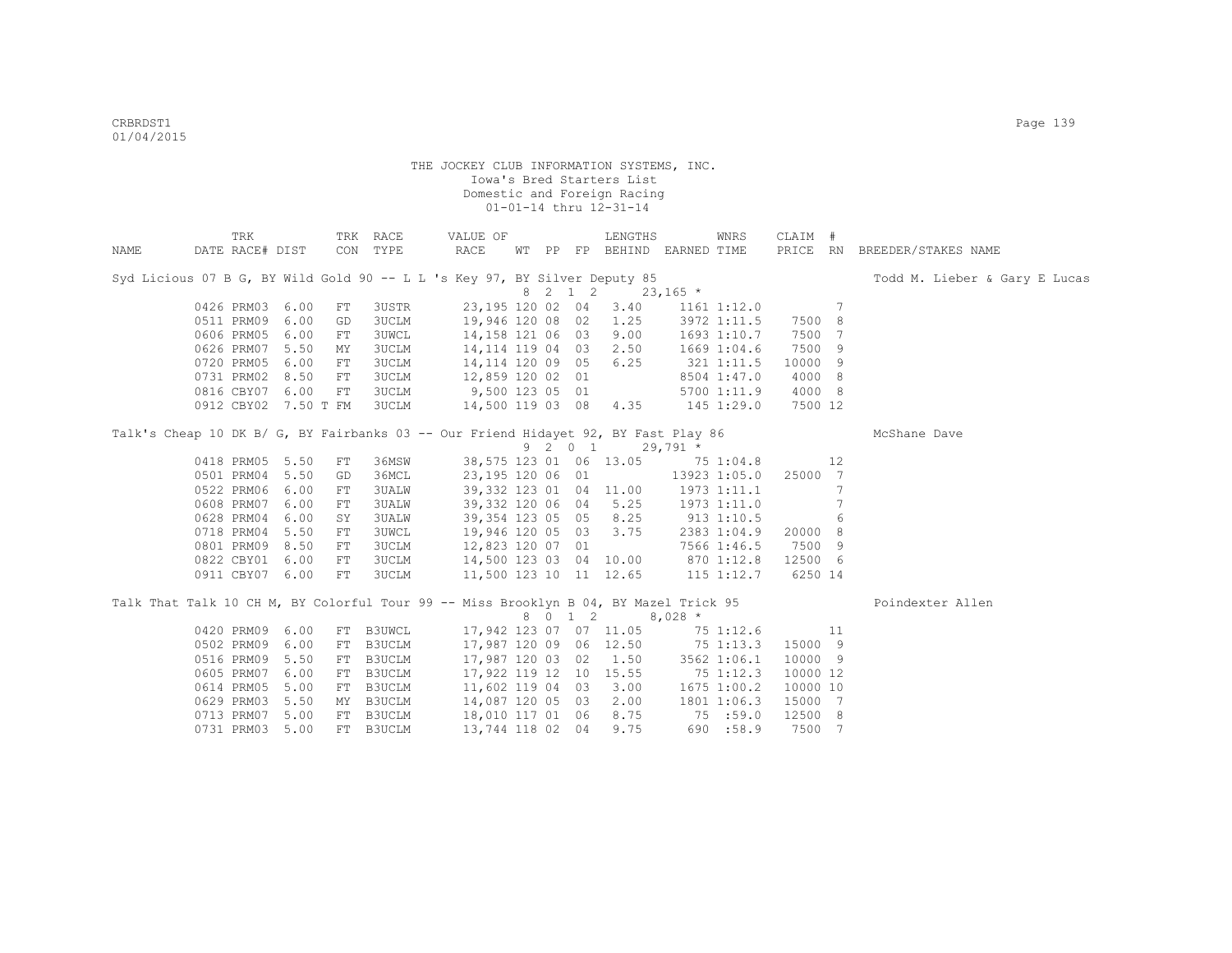|                                                                                          | TRK             |      |    | TRK RACE     | VALUE OF               |  |         | LENGTHS                     |             | WNRS           | CLAIM #  |    |                               |
|------------------------------------------------------------------------------------------|-----------------|------|----|--------------|------------------------|--|---------|-----------------------------|-------------|----------------|----------|----|-------------------------------|
| NAME                                                                                     | DATE RACE# DIST |      |    | CON TYPE     | RACE                   |  |         | WT PP FP BEHIND EARNED TIME |             |                |          |    | PRICE RN BREEDER/STAKES NAME  |
|                                                                                          |                 |      |    |              |                        |  |         |                             |             |                |          |    |                               |
| Tavern Time 10 CH G, BY Distorted Reality 04 -- Thunder Eppi 03, BY Thunder Gulch 92     |                 |      |    |              |                        |  |         |                             |             |                |          |    | McShane Dave                  |
|                                                                                          |                 |      |    |              |                        |  | 6 0 0 1 |                             | $2,655$ *   |                |          |    |                               |
|                                                                                          | 0515 PRM08 6.00 |      | GD | 4UALW        | 39, 333 123 03 06 3.25 |  |         |                             |             | 75 1:12.1      |          | 7  |                               |
|                                                                                          | 0601 PRM08 5.50 |      | FT | 3UAOC        | 39,957 120 06 08 15.05 |  |         |                             | 75 1:03.7   |                |          | 8  |                               |
|                                                                                          | 0627 PRM01 8.50 |      | GD | 3UCLM        | 15,178 119 06 03 5.50  |  |         |                             |             | 1975 1:45.7    | 12500 7  |    |                               |
|                                                                                          | 0720 PRM05      | 6.00 | FT | 3UCLM        | 14,114 117 03 08       |  |         | 8.10                        | $75$ 1:11.5 |                | 7500 9   |    |                               |
|                                                                                          | 0808 PRM04 8.50 |      | FT | 3UCLM        | 11,756 120 01 05 15.50 |  |         |                             |             | 340 1:45.0     | 15000 7  |    |                               |
|                                                                                          | 0823 CBY07 8.32 |      | FT | 3UCLM        | 11,500 123 03 09 24.25 |  |         |                             |             | $115$ $1:44.1$ | 6250 10  |    |                               |
| Tax Audit 09 DK B/ G, BY Tenpins 98 -- Tax Rob 02, BY Artax 95                           |                 |      |    |              |                        |  |         |                             |             |                |          |    | Poindexter Thoroughbreds, LLC |
|                                                                                          |                 |      |    |              |                        |  | 8 0 0 1 |                             | $3,261$ *   |                |          |    |                               |
|                                                                                          | 0419 PRM04 5.50 |      | FT | 3UCLM        | 23,840 123 04 05 11.00 |  |         |                             |             | 551 1:05.7     | 30000 7  |    |                               |
|                                                                                          | 0510 PRM02 8.00 |      | GD | 3UAOC        | 39,311 121 08          |  | 07      | 28.25                       | 75 1:40.1   |                |          | 8  |                               |
|                                                                                          | 0522 PRM06 6.00 |      | FT | <b>3UALW</b> | 39,332 120 06 06 14.25 |  |         |                             | 751:11.1    |                |          | 7  |                               |
|                                                                                          | 0607 PRM02 8.32 |      | MΥ | 3UCLM        | 12,802 123 10 08       |  |         | 8.50                        | 75 1:45.7   |                | 7500 10  |    |                               |
|                                                                                          | 0621 PRM06 8.32 |      | FT | 3UCLM        | 12,794 120 06 05 6.85  |  |         |                             |             | 287 1:45.2     | 10000 11 |    |                               |
|                                                                                          | 0704 PRM09 8.50 |      | FT | 3UCLM        | 12,779 120 03 04       |  |         | 3.85                        |             | 621 1:47.6     | 7500 11  |    |                               |
|                                                                                          | 0718 PRM09 8.50 |      | FT | 3UCLM        | 12,802 117 01 03 1.50  |  |         |                             |             | 1502 1:46.8    | 7500 10  |    |                               |
|                                                                                          | 0801 PRM09 8.50 |      | FT | 3UCLM        | 12,823 120 04 09 36.50 |  |         |                             |             | 75 1:46.5      | 7500 9   |    |                               |
| Tea Party Campaign 10 DK B/ G, BY Winter Glitter 97 -- Larens Bid 00, BY Dawn Quixote 87 |                 |      |    |              |                        |  |         |                             |             |                |          |    | Rosenthal Katherine A.        |
|                                                                                          |                 |      |    |              |                        |  | 9 0 4 3 |                             | $12,697$ *  |                |          |    |                               |
|                                                                                          | 0323 FON03 4.00 |      | FT | 3UMSW        | 7,400 124 05 02        |  |         | 2.75                        |             | 1480 :46.8     |          | -9 |                               |
|                                                                                          | 0502 PRM06 6.00 |      | FT | 36MSW        | 38,622 123 02 08       |  |         | 20.25                       | 75 1:11.2   |                |          | 10 |                               |
|                                                                                          | 0515 PRM09 6.00 |      | GD | 36MCL        | 15,432 124 07 03 10.00 |  |         |                             |             | 1841 1:12.8    | 15000 8  |    |                               |
|                                                                                          | 0531 PRM02      | 6.00 | FT | 36MCL        | 15,449 123 05 05       |  |         | 9.10                        |             | 355 1:12.5     | 15000 7  |    |                               |
|                                                                                          | 0620 PRM09      | 6.00 | FT | 36MCL        | 12, 157 123 08 02      |  |         | 1.00                        |             | 2373 1:14.4    | 7500 10  |    |                               |
|                                                                                          | 0705 PRM08      | 6.00 | GD | 36MCL        | 12, 157 119 10 02      |  |         | 2.50                        |             | 2373 1:12.7    | 7500 10  |    |                               |
|                                                                                          | 0809 CBY10      | 6.00 | FT | 3UMCL        | 10,500 123 08 03       |  |         | 1.75                        |             | 1050 1:13.6    | 6250 10  |    |                               |
|                                                                                          | 0823 CBY08 5.50 |      | FT | 3UMCL        | 10,500 123 08 02       |  |         | 5.50                        |             | 2100 1:06.3    | 6250 10  |    |                               |
|                                                                                          | 0904 CBY04 6.00 |      | FT | <b>3UMCL</b> | 10,500 123 05 03       |  |         | 1.75                        |             | 1050 1:12.9    | 6250 10  |    |                               |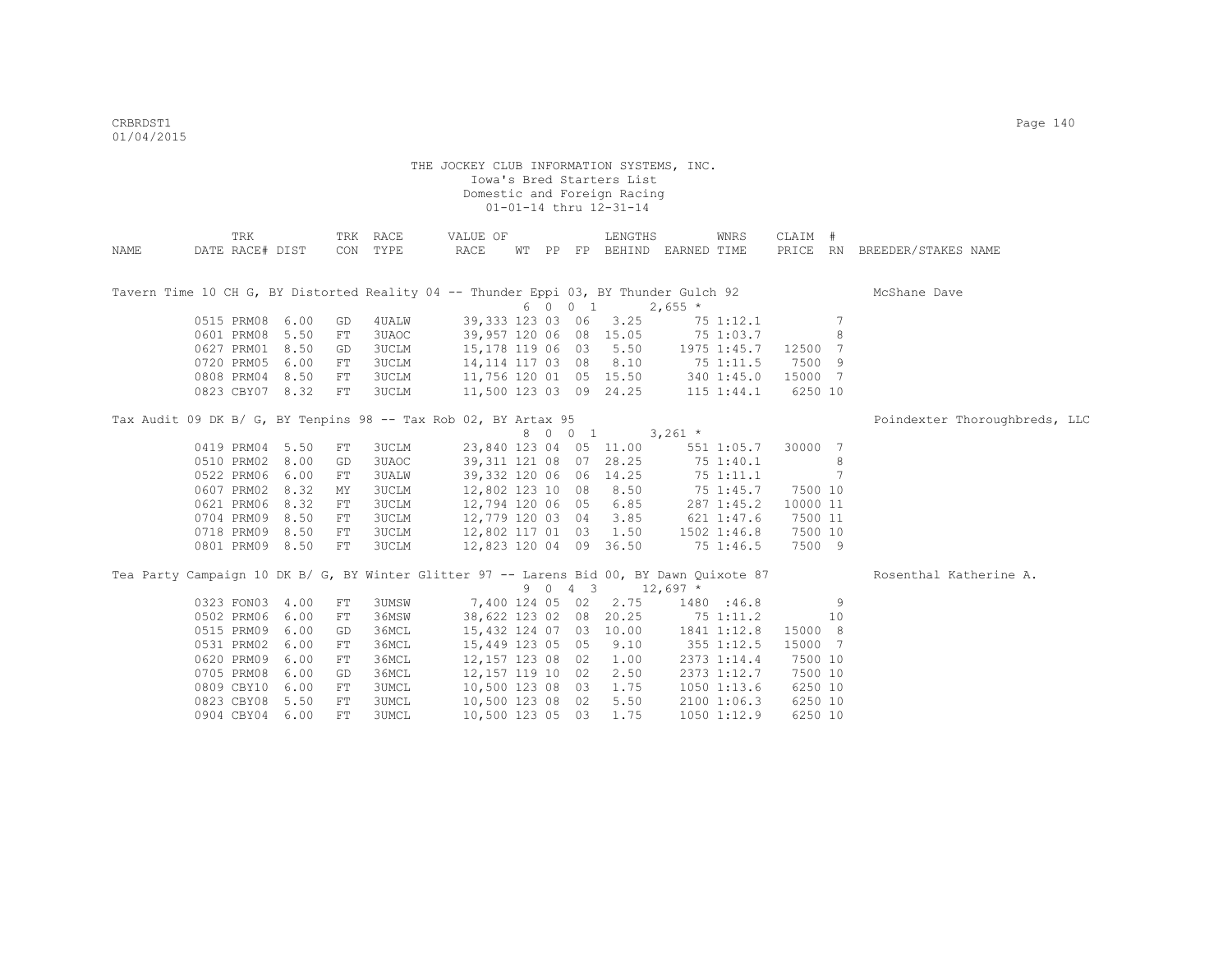|                                                                                             | TRK             |                           |     | TRK RACE  | VALUE OF                                 |                 |         | LENGTHS                     |             | WNRS              | CLAIM # |    |                               |
|---------------------------------------------------------------------------------------------|-----------------|---------------------------|-----|-----------|------------------------------------------|-----------------|---------|-----------------------------|-------------|-------------------|---------|----|-------------------------------|
| NAME                                                                                        | DATE RACE# DIST |                           |     | CON TYPE  | RACE                                     |                 |         | WT PP FP BEHIND EARNED TIME |             |                   |         |    | PRICE RN BREEDER/STAKES NAME  |
| Tenacious Buddy 11 DK B/ G, BY Zanjero 04 -- Tenacious Allison 07, BY Rock Hard Ten 01      |                 |                           |     |           |                                          |                 |         |                             |             |                   |         |    | J K Farm                      |
|                                                                                             |                 |                           |     |           |                                          |                 | 1 0 0 0 |                             | $75 *$      |                   |         |    |                               |
|                                                                                             |                 | 0515 PRM09 6.00 GD 36MCL  |     |           | 15,432 119 08 08 29.60                   |                 |         |                             |             | 75 1:12.8 15000 8 |         |    |                               |
| Teton Janies Up 07 B M, BY Teton Forest 01 -- Ore Jane 98, BY Upmost 79<br>Bryant           |                 |                           |     |           |                                          |                 |         |                             |             |                   |         |    | Marlene M. Bryant & Robert M. |
|                                                                                             |                 |                           |     |           |                                          |                 |         | 4 0 0 0                     | $120 *$     |                   |         |    |                               |
|                                                                                             | 0309 FON09 6.00 |                           |     | FT B3UCLM |                                          |                 |         | 4,000 123 09 10 15.80       |             | $0\;1:13.6$       | 2500 10 |    |                               |
|                                                                                             | 0316 FON02 6.00 |                           |     | FT B3UCLM |                                          |                 |         | 4,000 125 03 05 12.50       |             | $120$ $1:14.2$    | 2500 6  |    |                               |
|                                                                                             |                 | 0404 FON06 8.00           |     | FT B3UCLM | 4,000 125 04 08 14.25                    |                 |         |                             | 0 1:43.8    |                   | 2500 9  |    |                               |
|                                                                                             |                 | 0418 FON09 8.32           |     | FT B3UCLM | 4,300 125 06 09 19.05                    |                 |         |                             | 0 1:48.4    |                   | 2500 9  |    |                               |
| Thunder Cash 12 CH F, BY Congo King 03 -- Thunder Eppi 03, BY Thunder Gulch 92              |                 |                           |     |           |                                          |                 |         |                             |             |                   |         |    | McShane Dave                  |
|                                                                                             |                 |                           |     |           |                                          |                 | 1 0 0 0 |                             | $75 *$      |                   |         |    |                               |
|                                                                                             |                 | 0725 PRM03 5.50 FT F02MCL |     |           | 21,904 119 06 07 28.50 75 1:07.0 25000 7 |                 |         |                             |             |                   |         |    |                               |
| Thunder Gal 05 CH M, BY Deputy Slew 91 -- Calm Courage 90, BY Real Courage 83               |                 |                           |     |           |                                          |                 | 8 0 1 1 |                             | $2,066$ *   |                   |         |    | Sillik Frank                  |
|                                                                                             | 0308 FON06 6.00 |                           |     | FT B3UCLM |                                          | 4,000 123 03 06 |         | 7.00                        |             | 0 1:14.2          | 2500 10 |    |                               |
|                                                                                             | 0323 FON08 6.00 |                           | FT  | B3UCLM    | 5,100 123 03 04                          |                 |         | 7.00                        |             | 255 1:14.2        | 3500 8  |    |                               |
|                                                                                             | 0406 FON09 6.00 |                           | FT  | B3UCLM    | 4,000 123 09 07 10.75                    |                 |         |                             | $0\;1:15.0$ |                   | 2500 9  |    |                               |
|                                                                                             | 0419 FON04 6.50 |                           | FT  | B3UCLM    | 4,720 123 07 02                          |                 |         | 2.75                        |             | 800 1:21.6        | 2500 9  |    |                               |
|                                                                                             | 0503 FON06 6.00 |                           | FT  | B3UCLM    | 4,180 123 05 05                          |                 |         | 9.90                        |             | $120$ $1:14.4$    | 2500 7  |    |                               |
|                                                                                             | 0802 CLS03 6.00 |                           |     | FT B3UCLM | 4,900 123 03 04                          |                 |         | 5.25                        |             | $245$ 1:15.4      | 3500 6  |    |                               |
|                                                                                             | 0817 CLS07 6.00 |                           |     | FT B3UCLM | 3,800 123 02 03                          |                 |         | 4.50                        |             | 456 1:14.4        | 2500 9  |    |                               |
|                                                                                             | 0824 CLS03 6.00 |                           |     | FT B3UCLM |                                          |                 |         | 3,800 120 04 04 2.50        |             | 1901:15.0         | 2500 6  |    |                               |
| Time for Won More 12 B F, BY Hold Me Back 06 -- Time Stamp 03, BY Louis Quatorze 93         |                 |                           |     |           |                                          |                 | 1 0 0 0 |                             | $75 *$      |                   |         |    | Lafoy Jeff                    |
|                                                                                             |                 | 0717 PRM05 5.50 FT F02MSW |     |           | 38,600 119 10 10 35.10 75 1:05.6         |                 |         |                             |             |                   |         | 11 |                               |
| Tiz a Lady Now 12 DK B/ F, BY Hold Me Back 06 -- Lonely Chant 05, BY Tiznow 97<br>Chleborad |                 |                           |     |           |                                          |                 |         |                             |             |                   |         |    | Donald E. Scharge & Lynn      |
|                                                                                             |                 |                           |     |           |                                          |                 | 5 0 0 0 |                             | $405 *$     |                   |         |    |                               |
|                                                                                             | 0614 PRM06 5.00 |                           | FT. | F02MSW    |                                          |                 |         | 32,687 118 01 07 22.75      |             | 75 :59.3          |         | 7  |                               |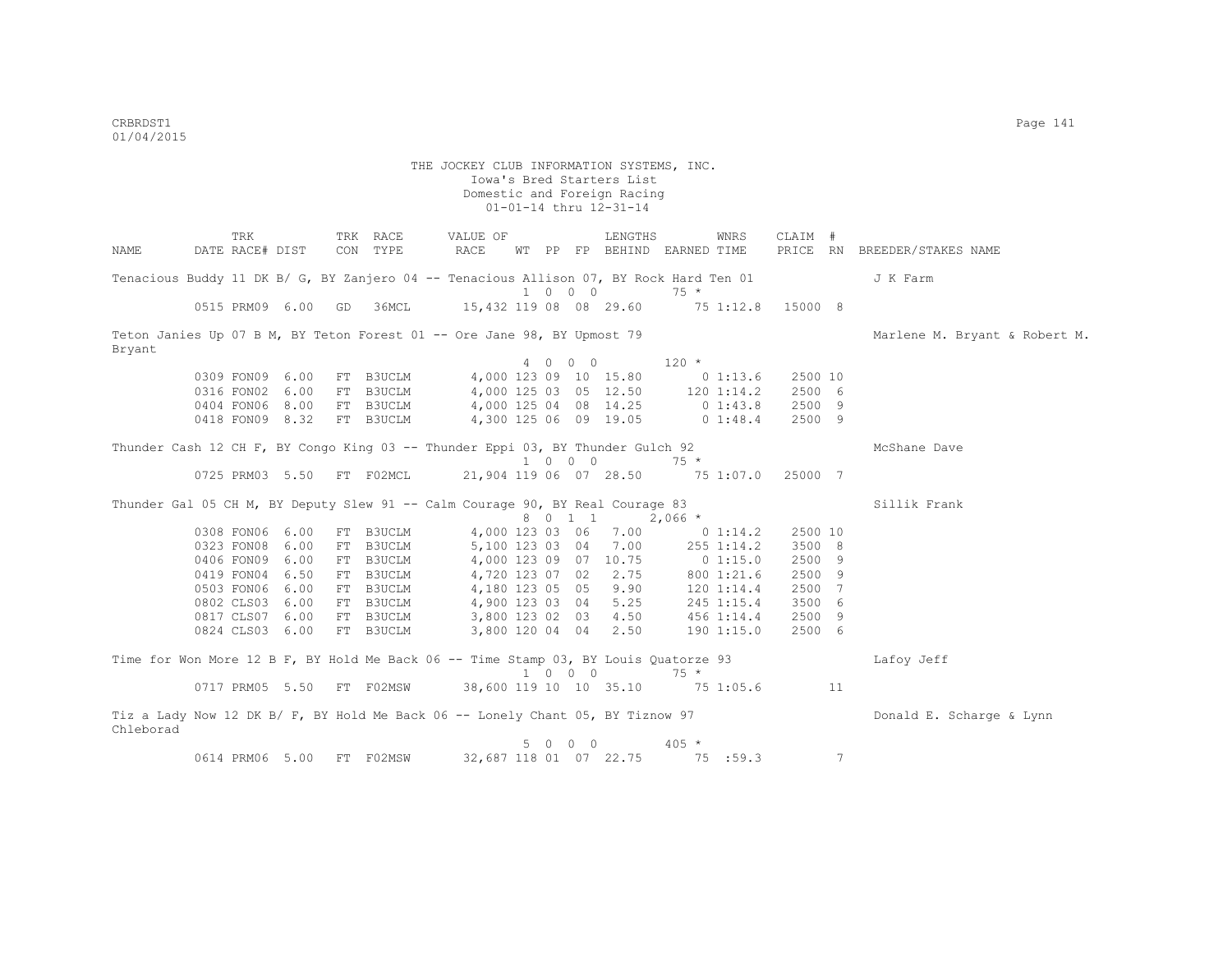| TRK RACE<br>CLAIM #<br>TRK<br>VALUE OF<br>LENGTHS<br>WNRS                                                  |                       |
|------------------------------------------------------------------------------------------------------------|-----------------------|
| CON TYPE<br>RACE<br>PRICE RN BREEDER/STAKES NAME<br>DATE RACE# DIST<br>WT PP FP BEHIND EARNED TIME<br>NAME |                       |
|                                                                                                            |                       |
| 4.50<br>MY F02MSW<br>32,978 118 01 08 16.75 75 :52.5<br>8<br>0626 PRM06                                    |                       |
| 28,000 119 02 06 13.00 85 1:32.8<br>0830 RP 03 7.50 T FM F02MSW<br>10                                      |                       |
| 28,000 118 10 09 11.80 85 1:38.4<br>0920 RP 03 8.00 T FM F02MSW<br>10                                      |                       |
| 28,000 119 04 08 19.40 85 1:39.8<br>1016 RP 07 8.00 FT F02MSW<br>11                                        |                       |
| Toms Pioneer 08 DK B/ G, BY Pioneering 93 -- Miss Jonessa 95, BY Roanoke 87                                | Allen Tom Joe         |
| 6 0 0 0<br>$974 *$                                                                                         |                       |
| 11,000 113 02 06 13.00   100 1:19.0   15000   6<br>0121 HOU06 6.50<br>4UCLM<br>FT                          |                       |
| 0210 HOU04 5.50<br>9,000 118 01 04 9.75<br>7500 6<br>4UCLM<br>534 1:05.4<br>SY                             |                       |
| 0218 HOU09 5.00 T FM<br>4USTR<br>9,000 113 09 10 11.00<br>100 : 58.1<br>10                                 |                       |
| 8,550 124 10 10 18.00 80 1:11.8<br>0401 WRD10<br>6.00<br>5000 10<br>4UCLM<br>МY                            |                       |
| 8,700 124 11 10 14.25 80 1:12.8<br>0414 WRD10<br>6.00<br><b>3UCLM</b><br>5000 11<br>GD                     |                       |
| 8,550 122 01 10 27.50 80 1:40.8<br>0429 WRD10 8.00<br>3UCLM<br>5000 10<br>FT                               |                       |
|                                                                                                            |                       |
| Toms Princess 09 B M, BY Ecton Park 96 -- Miss Jonessa 95, BY Roanoke 87                                   | Allen Tom Joe         |
| $10 \quad 3 \quad 4 \quad 0 \quad 27,411 \quad *$                                                          |                       |
| 12,530 123 06 01 8135 1:43.1 7500 7<br>0427 PRM02 8.00<br>B36MCL<br>FT                                     |                       |
| 18,010 120 05 04 8.75 896 1:46.0<br>0511 PRM04<br>8.32<br>B3UCLM<br>10000<br>8<br>MY                       |                       |
| 14, 158 123 05 02 3.25<br>2821 1:41.5<br>0525 PRM09<br>8.00<br>MY B3UCLM<br>10000<br>7                     |                       |
| 12,639 123 01 01<br>0601 PRM06<br>8.00<br>FT B3UCLM<br>10000<br>- 8<br>8504 1:42.3                         |                       |
| $17,173$ 123 03 04 15.25 860 1:44.5<br>SY B3UCLM<br>15000<br>0619 PRM06<br>8.32<br>- 7                     |                       |
| 19,322 123 05 07 24.25<br>0628 PRM01<br>8.32<br>SY B3UCLM<br>75 1:43.9<br>15000<br>7                       |                       |
| 5,000 123 04 02 1.50<br>5000<br>0801 CLS03<br>6.00<br>FT B3UCLM<br>10001:15.4<br>6                         |                       |
| 0808 CLS03<br>6.00<br>5,375 123 06 01<br>5000<br>$7\phantom{.0}$<br>FT B3UCLM<br>3000 1:16.2               |                       |
| 5,300 123 03 02 3.25<br>6.00<br>5000<br>7<br>0817 CLS04<br>FT B3UCLM<br>$1060$ $1:14.4$                    |                       |
| 5,300 123 05 02 1.00<br>0830 CLS05 6.00<br>FT B3UCLM<br>1060 1:16.8<br>5000<br>7                           |                       |
| Toms Prospector 10 CH G, BY Consolidator 02 -- Captain Messier 93, BY Hail the Ruckus 83                   | Bloomin Thoroughbreds |
| 10 1 3 1<br>$19,891$ *                                                                                     |                       |
| 38,575 123 11 04 9.30 1915 1:04.8<br>12<br>0418 PRM05 5.50<br>36MSW<br>FT                                  |                       |
| 23,195 123 04 02 0.75 4641 1:05.0 30000 7<br>0501 PRM04<br>36MCL<br>5.50<br>GD                             |                       |
| 23,094 123 06 05 5.25 533 1:11.5<br>0526 PRM04<br>6.00<br>36MCL<br>30000 8<br>GD                           |                       |
| 761 1:12.4<br>15,405 123 05 04 8.25<br>0615 PRM09<br>6.00<br>FT<br>36MCL<br>15000 9                        |                       |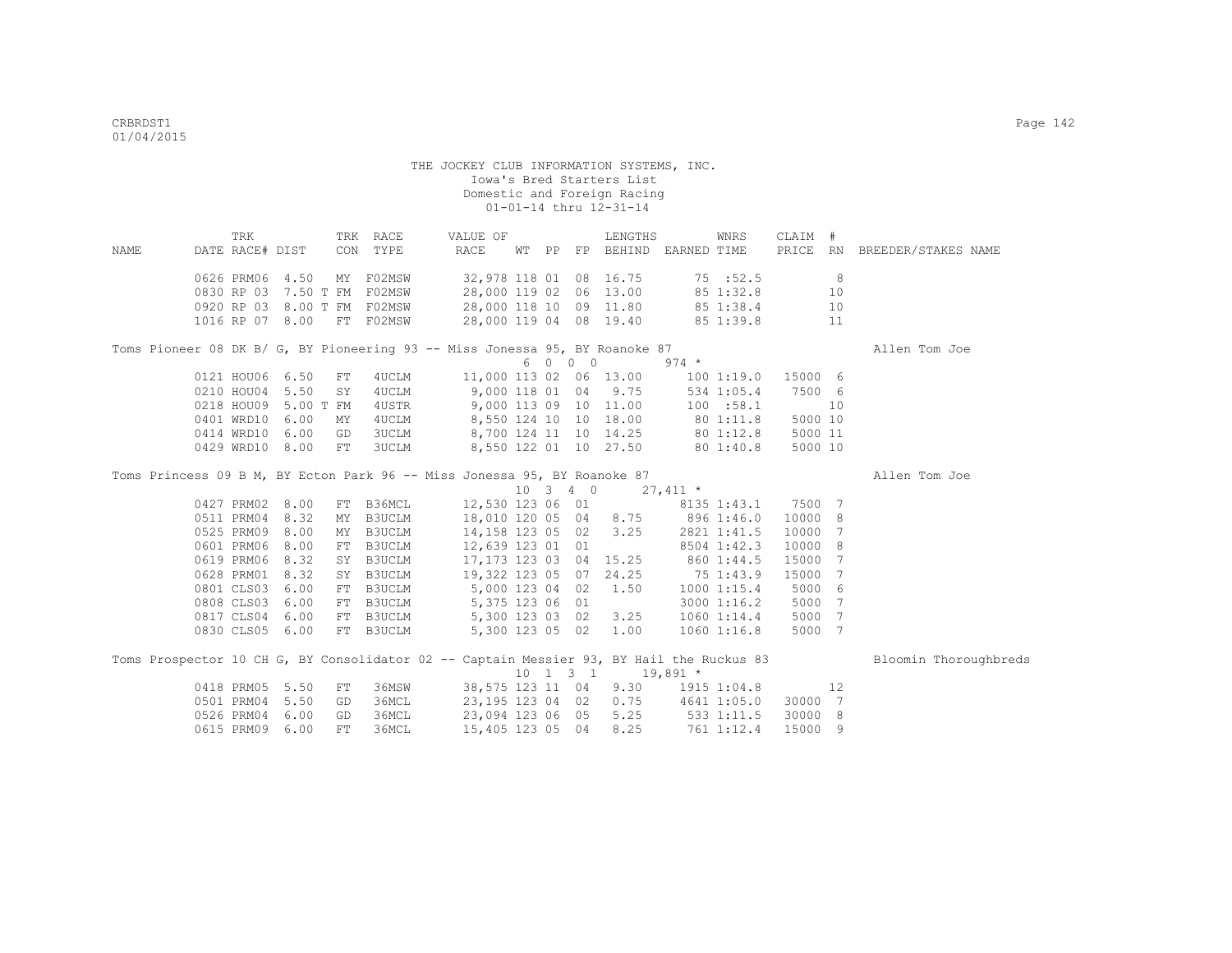|      | TRK             |                 | TRK | RACE          | VALUE OF                                                                                 |       |         | LENGTHS                                                  |                                   | <b>WNRS</b>     | CLAIM #   |    |                              |
|------|-----------------|-----------------|-----|---------------|------------------------------------------------------------------------------------------|-------|---------|----------------------------------------------------------|-----------------------------------|-----------------|-----------|----|------------------------------|
| NAME | DATE RACE# DIST |                 | CON | TYPE          | RACE                                                                                     | WT PP |         |                                                          | FP BEHIND EARNED TIME             |                 |           |    | PRICE RN BREEDER/STAKES NAME |
|      |                 | 0629 PRM08 6.00 | MΥ  | 36MCL         | 13,216 123 06 01                                                                         |       |         |                                                          |                                   | 8635 1:12.1     | 15000 6   |    |                              |
|      | 0712 PRM06      | 8.32            | FT  | <b>3UCLM</b>  | 11,286 120 01 06 27.25                                                                   |       |         |                                                          | 75 1:43.3                         |                 | 15000     | 8  |                              |
|      | 0725 PRM05      | 6.00            | FT  | 3UCLM         | 12,867 123 01 07 10.50                                                                   |       |         |                                                          | 75 1:11.8                         |                 | 10000     | 7  |                              |
|      | 0808 CLS07      | 6.00            | FT  | <b>3UALW</b>  | 6,700 123 05 02 hd 1340 1:14.6                                                           |       |         |                                                          |                                   |                 |           | 6  |                              |
|      | 0815 CLS07      | 6.00            | FT  | <b>3UCLM</b>  | 4,800 123 03 03                                                                          |       |         |                                                          | $0.75$ 576 1:14.6                 |                 | 5000      | 8  |                              |
|      | 0829 CLS07      | 6.00            | MY  |               | 3UALW 6,700 123 03 02 4.25                                                               |       |         |                                                          |                                   | 1340 1:16.2     |           | 5  |                              |
|      |                 |                 |     |               | Touchbyanangel 12 DK B/ G, BY Latent Heat 03 -- Our Guardian Angel 03, BY Exploit 96     |       |         |                                                          |                                   |                 |           |    | McShane Dave                 |
|      |                 |                 |     |               |                                                                                          |       | 3 0 1 0 |                                                          | $9,678$ *                         |                 |           |    |                              |
|      |                 | 0615 PRM06 4.50 | FT  | 02MSW         |                                                                                          |       |         | 38,643 119 05 06 10.55                                   | 75 : 54.2                         |                 |           | 9  |                              |
|      |                 | 0718 PRM06 5.50 | FT  |               | 02MSW 38,599 119 01 02 nk 7683 1:07.2                                                    |       |         |                                                          |                                   |                 |           | 11 |                              |
|      |                 | 0802 PRM03 5.50 | FT  | 02MSW         |                                                                                          |       |         |                                                          | 38,599 119 07 04 8.50 1920 1:06.2 |                 |           | 11 |                              |
|      |                 |                 |     |               | Touch of a Poet 12 DK B/ F, BY Silver Poet 04 -- Touchofbull 05, BY Bravo Bull 97        |       |         |                                                          |                                   |                 |           |    | Spencer Robin                |
|      |                 |                 |     |               |                                                                                          |       | 1 0 0 0 |                                                          | $75 *$                            |                 |           |    |                              |
|      |                 | 0802 PRM01 5.50 |     |               | FT F02MSW 38,643 119 07 09 40.00                                                         |       |         |                                                          |                                   |                 | 75 1:06.3 | 9  |                              |
|      |                 |                 |     |               | Tournado Lynnie 10 CH M, BY Colorful Tour 99 -- Rascal's Lynnie 99, BY Raise a Rascal 85 |       |         |                                                          |                                   |                 |           |    | Chleborad Lynn               |
|      |                 |                 |     |               |                                                                                          |       |         | $12 \quad 1 \quad 1 \quad 4 \quad 19,502 \quad ^{\star}$ |                                   |                 |           |    |                              |
|      |                 | 0508 PRM09 6.00 | MY  | B3UCLM        |                                                                                          |       |         | 24,463 124 03 08 16.55                                   |                                   | 75 1:11.9       | 35000 8   |    |                              |
|      | 0529 PRM07      | 5.00            | FT  | B3UCLM        |                                                                                          |       |         | 11,815 119 06 03 4.25                                    |                                   | 1726 :58.7      | 15000 8   |    |                              |
|      | 0608 PRM02      | 5.50            | FT  |               | B3UCLM 12,573 120 02 03                                                                  |       |         | 8.75                                                     |                                   | $1901$ $1:05.3$ | 20000     | 6  |                              |
|      | 0627 PRM05      | 6.00            | MY  | B3UALW        | 39,342 120 05 03                                                                         |       |         | 1.50                                                     |                                   | 4734 1:11.7     |           | 6  |                              |
|      | 0713 PRM07      | 5.00            | FT  | B3UCLM        | 18,010 120 07 04                                                                         |       |         | 4.75                                                     | 896 :59.0                         |                 | 15000     | 8  |                              |
|      | 0724 PRM02      | 6.00            | FT  | B3UCLM        | 12,868 123 05 03                                                                         |       |         | 2.00                                                     |                                   | 1537 1:13.6     | 10000     | 7  |                              |
|      | 0808 PRM05      | 5.50            | FT  | <b>B3UCLM</b> | 12,758 119 04 04                                                                         |       |         | 2.40                                                     | 616 1:06.1                        |                 | 7500 12   |    |                              |
|      | 0827 RP 01      | 5.50            | FT  | <b>B3UCLM</b> | 13,000 123 06 06                                                                         |       |         | 6.50                                                     | 85 1:05.5                         |                 | 15000 7   |    |                              |
|      |                 | 0928 RP 02 5.50 | FT  | B3UCLM        | 11,375 123 06 07                                                                         |       |         | 8.10                                                     | 85 1:06.2                         |                 | 7500 11   |    |                              |
|      |                 | 1018 RP 07 5.00 |     | FT B3UCLM     | 11,925 123 10 02                                                                         |       |         | 2.25                                                     |                                   | 1915 :58.4      | 7500 10   |    |                              |
|      |                 | 1105 RP 03 5.50 | FT  | B3UCLM        | 10,000 123 03 01                                                                         |       |         |                                                          |                                   | 5847 1:05.4     | 7500 8    |    |                              |
|      |                 | 1121 RP 09 6.00 |     | FT B3UCLM     | 11,000 123 11 09 11.90                                                                   |       |         |                                                          |                                   | 85 1:12.0       | 7500 12   |    |                              |

Tour to Glory 12 B G, BY Colorful Tour 99 -- Close to Glory 95, BY I Enclose 80 Chleborad Lynn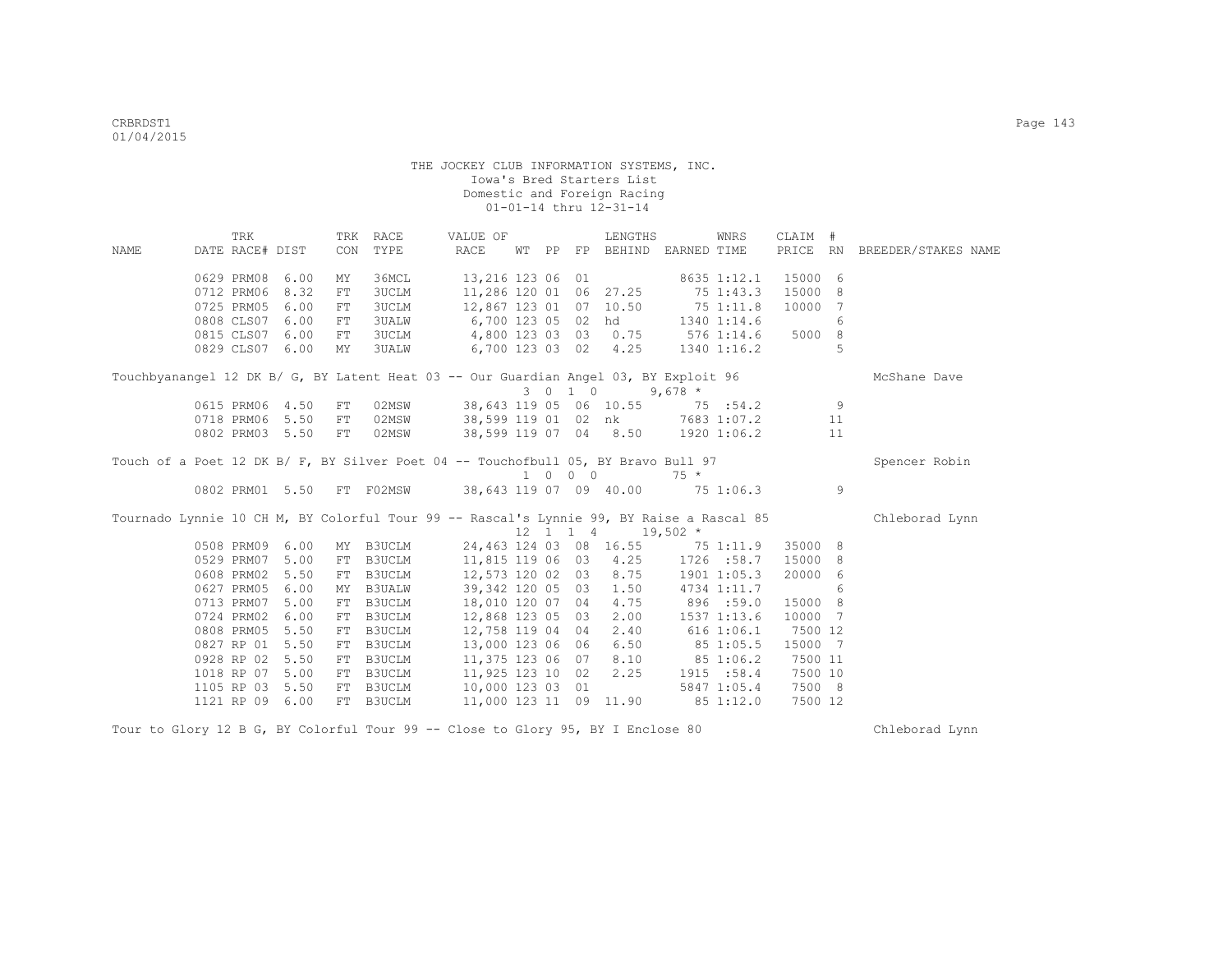THE JOCKEY CLUB INFORMATION SYSTEMS, INC. Iowa's Bred Starters List Domestic and Foreign Racing 01-01-14 thru 12-31-14 TRK TRK RACE VALUE OF LENGTHS WNRS CLAIM # NAME DATE RACE# DIST CON TYPE RACE WT PP FP BEHIND EARNED TIME PRICE RN BREEDER/STAKES NAME 1 0 0 0 75 \* 0615 PRM06 4.50 FT 02MSW 38,643 119 03 09 20.30 75 :54.2 9 Toxic 12 B G, BY Henny Hughes 03 -- Serene Place 01, BY Out of Place 87  $2 \t0 \t0 \t0$  150  $*$ 0613 PRM04 4.50 FT 02MSW 34,299 118 02 07 17.25 75 :53.7 7 0706 PRM05 5.00 FT 02MSW 38,622 119 05 10 20.75 75 :59.2 10 Tra Kela 10 B M, BY Kela 98 -- Tricky Truth 00, BY Proudest Romeo 90 River Ridge Ranch  $1 \t0 \t0 \t1 \t1,265 \t*$  0911 CBY03 6.00 FT B3UCLM 11,500 123 08 03 0.80 1265 1:14.0 6250 9 Travelin Trev 09 DK B/ G, BY Humming 96 -- Rodeo Ryder 89, BY Red Ryder 76 Rockin' River Ranch, Inc & Windylea Farms 9 0 2 2 17,606 \*<br>0502 PRM04 6.00 FT 3UWCL 17,987 116 04 05 6.00 411 0502 PRM04 6.00 FT 3UWCL 17,987 116 04 05 6.00 411 1:12.9 10000 9 0517 PRM03 8.00 FT 3UCLM 23,796 120 04 06 7.50 0526 PRM09 8.32 FT 3UCLM 14,114 120 07 03 10.75 1669 1:44.5 10000 9<br>0607 PRM02 8.32 MY 3UCLM 12,802 123 05 04 1.75 625 1:45.7 7500 10 12,802 123 05 04 1.75 625 1:45.7 0620 PRM04 8.32 FT 3UCLM 11,648 120 09 03 9.85 1454 1:44.1 15000 9 0704 PRM09 8.50 FT 3UCLM 12,779 120 11 06 8.60 75 1:47.6 7500 11 0718 PRM09 8.50 FT 3UCLM 12,802 117 08 04 4.75 625 1:46.8 7500 10 0801 PRM09 8.50 FT 3UCLM 12,823 120 01 02 8.00 2522 1:46.5 7500 9 0809 PRM07 16.00 FT 3UCLM 38,150 113 01 02 11.25 10150 3:35.2 5000 6 Twelve Grands Alot 09 CH G, BY Blumin Affair 91 -- Ascertain Bride 92, BY Pillar of Wisdom 84 Frum Steve  $2 \t 0 \t 0 \t 349 \t \times$ <br>12,157 123 04 05 3.60 274 1:14.4 7500 10 0620 PRM09 6.00 FT 36MCL<br>0725 PRM09 6.00 FT 36MCL  $0.221$  119 03 06 27.00 75 1:12.8 7500 7 Ugoturselfntoit 09 DK B/ M, BY Indian Territory 98 -- Lil Kelly Too 04, BY K. O. Punch 95 McShane Dave D  $5 \t1 \t1 \t5.012 \t*$  0223 FON09 4.00 FT B3UCLM 5,100 123 07 03 1.55 612 :46.8 5000 9 0314 FON02 4.00 FT B3UCLM 5,100 123 06 02 hd 1020 :47.4 5000 8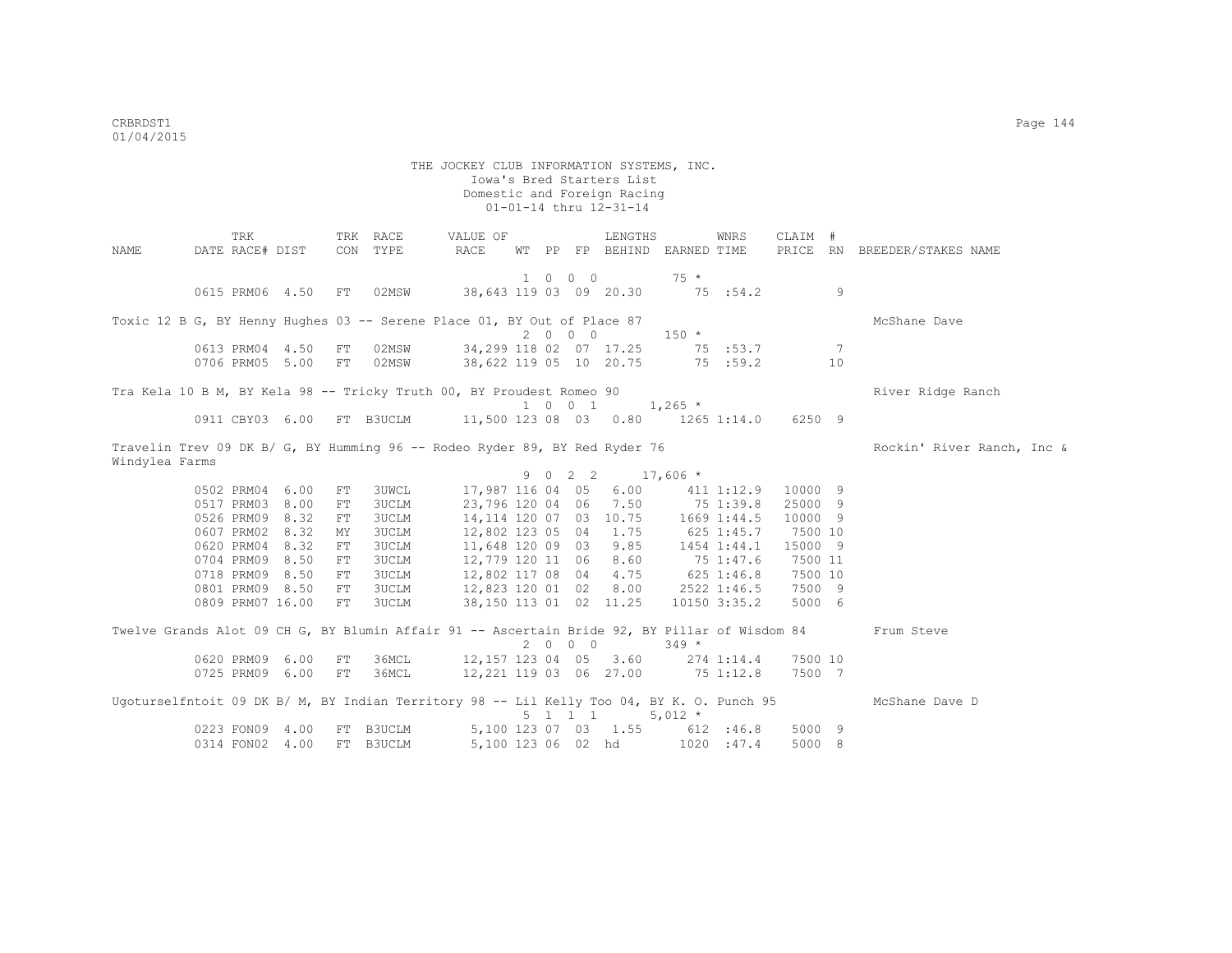|      | TRK             |                      |    | TRK RACE            | VALUE OF                                                                                   |       |                             | LENGTHS                             |            | WNRS         | CLAIM # |     |                              |
|------|-----------------|----------------------|----|---------------------|--------------------------------------------------------------------------------------------|-------|-----------------------------|-------------------------------------|------------|--------------|---------|-----|------------------------------|
| NAME | DATE RACE# DIST |                      |    | CON TYPE            | RACE                                                                                       | WT PP | FP                          | BEHIND EARNED TIME                  |            |              |         |     | PRICE RN BREEDER/STAKES NAME |
|      | 0406 FON06 4.00 |                      |    | FT B3UCLM           | 5,100 123 01 08                                                                            |       |                             | 7.60                                |            | 0.146.6      | 5000 10 |     |                              |
|      | 0419 FON02      | 4.00                 |    | FT B3UCLM           | 5,434 123 03 01                                                                            |       |                             |                                     |            | 3120 : 47.4  | 5000 7  |     |                              |
|      | 0502 FON03 4.00 |                      |    | FT B3UCLM           | 5,590 123 04 04                                                                            |       |                             | 6.10                                |            | 260 : 47.0   | 5000 7  |     |                              |
|      |                 |                      |    |                     | Unbridled Rocky 12 CH C, BY Corinthian 03 -- Unbridled Contessa 01, BY Unbridled's Song 93 |       | $1 \quad 0 \quad 0 \quad 0$ |                                     | $75 *$     |              |         |     | DeBruycker Lloyd             |
|      | 0802 PRM03 5.50 |                      | FT | 02MSW               |                                                                                            |       |                             | 38,599 119 06 10 12.50 75 1:06.2    |            |              |         | 11  |                              |
|      |                 |                      |    |                     | U O Me a Diamond 12 B G, BY Diamond 95 -- Slave's Ransom 04, BY Cat Thief 96               |       |                             |                                     |            |              |         |     | Lieber Todd Dr.              |
|      |                 |                      |    |                     |                                                                                            |       | 2000                        |                                     | $2,250$ *  |              |         |     |                              |
|      |                 | 0524 PRM01 4.50      | FT | 02MSW               |                                                                                            |       |                             | 31,395 119 04 04 26.25 2175 :52.0 4 |            |              |         |     |                              |
|      |                 | 0718 PRM06 5.50      | FT | 02MSW               | 38,599 121 09 10 22.60 75 1:07.2                                                           |       |                             |                                     |            |              |         | 11  |                              |
|      |                 |                      |    |                     | Vitru 12 B F, BY Thunder Gulch 92 -- Steal My Kisses 01, BY Rio Verde 92                   |       |                             |                                     |            |              |         |     | Mullenhoff Jason             |
|      |                 |                      |    |                     |                                                                                            |       | 3 0 0 0                     |                                     | $715 *$    |              |         |     |                              |
|      | 0725 PRM03 5.50 |                      | FT | F02MCL              | 21,904 118 02 06 22.25                                                                     |       |                             |                                     |            | 75 1:07.0    | 20000   | 7   |                              |
|      |                 | 0820 IND04 5.00 T FM |    |                     | F02MSW 32,000 118 01 08 30.00 320 :57.4                                                    |       |                             |                                     |            |              |         | 8   |                              |
|      |                 | 0924 IND05 5.50      |    |                     | FT F02MSW 32,000 118 07 07 25.50 320 1:04.0                                                |       |                             |                                     |            |              |         | 7   |                              |
|      |                 |                      |    |                     | Voodooville 09 DK B/ G, BY Petionville 92 -- Voodoo's Sister 00, BY Storm Boot 89          |       |                             |                                     |            |              |         |     | Bogash Gene                  |
|      |                 |                      |    |                     |                                                                                            |       | $10 \t3 \t3 \t1$            |                                     | $48,507$ * |              |         |     |                              |
|      | 0419 PRM07      | 6.00                 | FT | 3UALW               |                                                                                            |       |                             | 51,529 118 03 08 5.75 75 1:10.6     |            |              |         | 10  |                              |
|      | 0427 PRM05      | 6.00                 | FT | 3UAOC <b>Second</b> | 39,957 117 02 03                                                                           |       |                             | $0.60$ 4801 1:12.0                  |            |              | 30000 8 |     |                              |
|      | 0601 PRM08      | 5.50                 | FT | 3UAOC               | 39,957 120 02 06                                                                           |       |                             | 8.80                                |            | 75 1:03.7    | 25000 8 |     |                              |
|      | 0619 PRM04      | 6.00                 | SY | 3UCLM               | 30, 317 119 05 05                                                                          |       |                             | 8.50                                | 703 1:09.9 |              | 25000   | 6   |                              |
|      | 0712 PRM04      | 6.00                 | FT | 3UCLM               | 19,921 120 05 01                                                                           |       |                             |                                     |            | 12090 1:11.0 | 10000   | 5   |                              |
|      | 0808 PRM01      | 6.00                 | FT | 3UCLM               | 15,668 124 03 01                                                                           |       |                             |                                     |            | 7163 1:10.5  | 10000   | 7   |                              |
|      | 0907 CD 06      | 6.00                 | FT | <b>3UCLM</b>        | 15,000 124 01 01                                                                           |       |                             |                                     |            | 90001:10.6   | 10000   | 9   |                              |
|      | 0927 CD 04      | 7.00                 | FT | 3UCLM               |                                                                                            |       |                             | 18,810 120 05 02 hd                 |            | 3800 1:24.2  | 16000   | 7   |                              |
|      | 1015 KEE02      | 6.00                 | FT | 3UCLM               | 29,000 120 02 02                                                                           |       |                             | 3.25                                |            | 5800 1:09.1  | 25000   | 7   |                              |
|      | 1114 CD 05 6.00 |                      | FT | 3UCLM               | 24,875 120 07 02                                                                           |       |                             | 0.75                                |            | 50001:11.0   | 25000   | - 8 |                              |

Voodoo Who 11 CH F, BY Winter Glitter 97 -- Voodoo's Sister 00, BY Storm Boot 89 Bogash Gene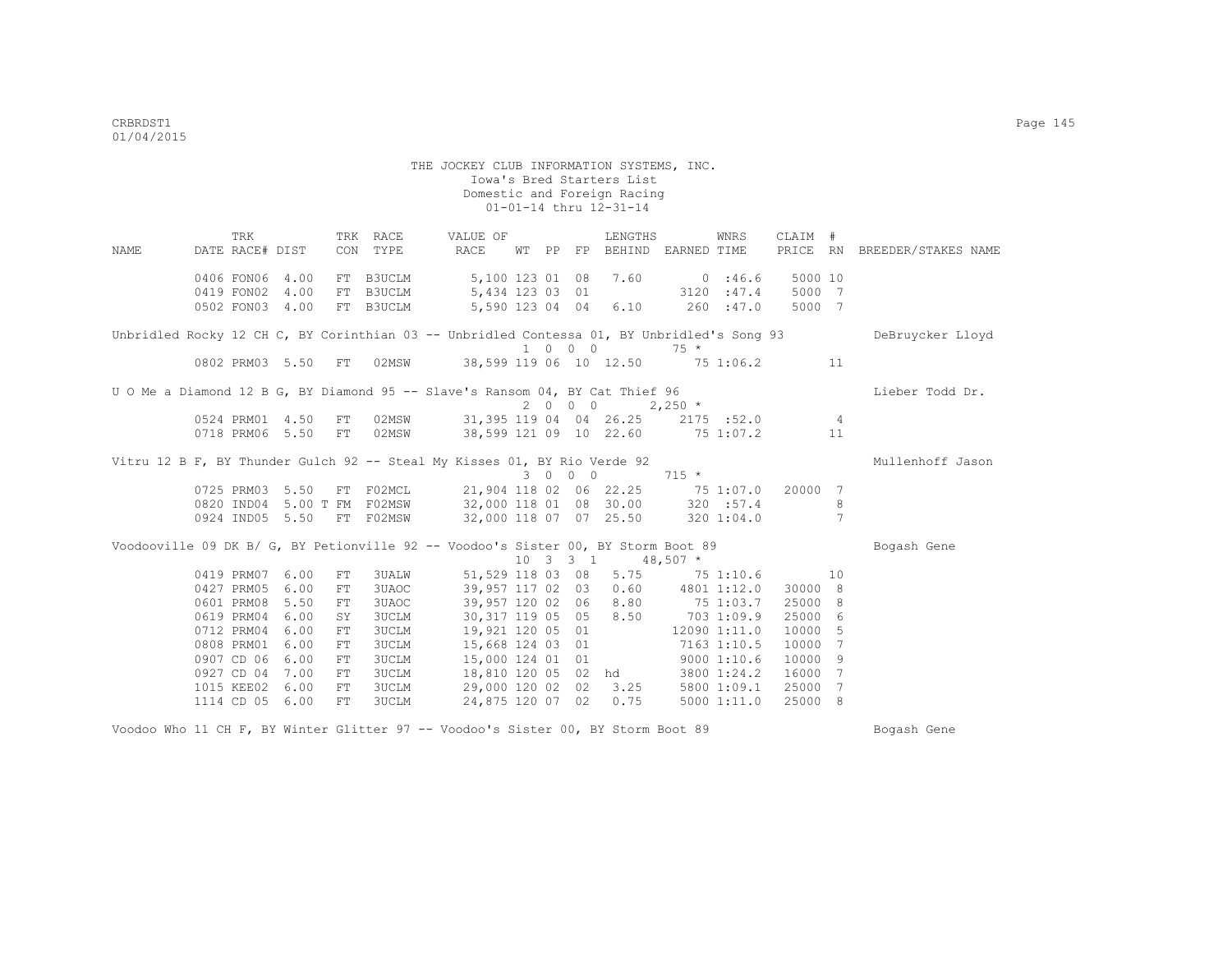|      | TRK                      |                   |    | TRK RACE              | VALUE OF                                                                               |  |    | LENGTHS                                       |                                 | WNRS           | CLAIM #            |     |                              |
|------|--------------------------|-------------------|----|-----------------------|----------------------------------------------------------------------------------------|--|----|-----------------------------------------------|---------------------------------|----------------|--------------------|-----|------------------------------|
| NAME | DATE RACE# DIST          |                   |    | CON TYPE              | RACE                                                                                   |  |    |                                               | WT PP FP BEHIND EARNED TIME     |                |                    |     | PRICE RN BREEDER/STAKES NAME |
|      |                          |                   |    |                       |                                                                                        |  |    |                                               |                                 |                |                    |     |                              |
|      |                          |                   |    |                       |                                                                                        |  |    | 4 1 0 0                                       | $7,736$ *                       |                |                    |     |                              |
|      | 0420 PRM04 5.50          |                   |    | FT B36MCL             | 23,172 118 02 07 13.60 75 1:06.9                                                       |  |    |                                               |                                 |                | 30000 8            |     |                              |
|      | 0516 PRM02               | 6.00              | FT | B36MCL                | 15,405 119 02 05 9.80 351 1:12.8                                                       |  |    |                                               |                                 |                | 15000 9            |     |                              |
|      | 0601 PRM02               | 5.50              | FT | B36MCL                | 12,200 118 03 01                                                                       |  |    |                                               |                                 | 7235 1:06.2    | 7500 8             |     |                              |
|      | 0620 PRM06               | 6.00              | FT | B3UCLM                | 17,922 116 11 12 14.60 75 1:11.6                                                       |  |    |                                               |                                 |                | 10000 12           |     |                              |
|      |                          |                   |    |                       | Weak Moment 10 CH G, BY It's No Joke 02 -- Randomizer 04, BY Elusive Quality 93        |  |    |                                               |                                 |                |                    |     | Robson Joseph Michael        |
|      |                          |                   |    |                       |                                                                                        |  |    | $6 \quad 1 \quad 0 \quad 1 \quad 22,427 \neq$ |                                 |                |                    |     |                              |
|      | 0427 PRM06 5.50          |                   | SY | 3UALW                 | 39,246 120 10 05 8.50 902 1:05.0                                                       |  |    |                                               |                                 |                |                    | 11  |                              |
|      | 0510 PRM02               | 8.00              | GD | 3UAOC                 | 39,311 118 05 04 8.00 1968 1:40.1                                                      |  |    |                                               |                                 |                |                    | 8   |                              |
|      | 0531 PRM09               | 8.50              | MY | 3UALW                 | 39,288 120 04 08 15.10                                                                 |  |    |                                               | 75 1:47.2                       |                |                    | 9   |                              |
|      | 0718 PRM04               | 5.50              | FT | 3UWCL                 | 19,946 120 08 01                                                                       |  |    |                                               |                                 | 11915 1:04.9   | 20000 8            |     |                              |
|      | 0802 PRM10 8.50          |                   | FT | A4USTK                | 95,200 117 07 05 8.75 2856 1:45.3                                                      |  |    |                                               |                                 |                |                    | 8   | RALPH HAYES S.               |
|      | 0809 PRM06 6.00          |                   | FT | 3UALW                 | 39,288 123 03 03 5.50 4711 1:10.1                                                      |  |    |                                               |                                 |                |                    | 9   |                              |
|      |                          |                   |    |                       | Wed too Quick 09 B G, BY Rushin' to Altar 99 -- Star Be Quick 94, BY Stop the Music 70 |  |    |                                               |                                 |                |                    |     | McClintock Loretta F.        |
|      |                          |                   |    |                       |                                                                                        |  |    | 15 2 2 2 19,581 *                             |                                 |                |                    |     |                              |
|      | 0103 SUN09 6.50          |                   |    |                       |                                                                                        |  |    |                                               |                                 |                |                    |     |                              |
|      |                          |                   | FT | 4UCLM                 |                                                                                        |  |    |                                               | 9,210 124 08 07 11.75 55 1:16.3 |                | 5000 8             |     |                              |
|      | 0128 SUN11               | 6.50              | FT | 4UCLM                 | 9,710 124 07 02 1.00 2112 1:16.5                                                       |  |    |                                               |                                 |                | 5000 8             |     |                              |
|      | 0304 SUN09               | 6.50              | FT | 4UCLM                 | $9,730$ 124 11 12 9.70                                                                 |  |    |                                               | 551:16.9                        |                | 5000 12            |     |                              |
|      | 0420 SRP06               | 6.50              | FT | 3USOC                 |                                                                                        |  |    | 8,300 118 03 06 3.75                          | 83 1:18.2                       |                |                    | 9   |                              |
|      | 0503 SRP04 6.50          |                   | FT |                       |                                                                                        |  |    |                                               |                                 |                | 5000 7             |     |                              |
|      |                          |                   |    | <b>3UCLM</b>          | 6,700 123 05 01                                                                        |  |    |                                               |                                 | 4020 1:19.9    |                    |     |                              |
|      | 0622 SRP07 6.50          |                   | FT | 3USOC                 | 17,700 123 04 05 9.50                                                                  |  |    |                                               |                                 | 354 1:17.2     |                    | 8   |                              |
|      | 0808 ALB09               | 6.00              | FT | <b>3UCLM</b>          | 12,100 120 08 07 11.75                                                                 |  |    |                                               |                                 | $121$ $1:09.2$ | 8000 9             |     |                              |
|      | 0827 ALB07               | 9.00              | FT | <b>3UCLM</b>          | 11,700 120 02 03                                                                       |  |    | 7.75                                          |                                 | 1170 1:49.7    | 6250 7             |     |                              |
|      | 0906 ALB09               | 6.50              | FT | <b>3UCLM</b>          | 9,600 120 01                                                                           |  | 04 | 6.25                                          |                                 | 384 1:15.7     | 5000 12            |     |                              |
|      | 1003 ALB08               | 8.00              | FT | 3UCLM                 | 11,800 120 05 01                                                                       |  |    |                                               |                                 | 7080 1:38.0    | 6250               | -7  |                              |
|      | 1026 ALB08               | 8.00              | FT | <b>3UCST</b>          | 17,800 123 01 03                                                                       |  |    | 6.25                                          |                                 | 1780 1:36.8    | 6250               | - 6 | BILLY POWELL H.              |
|      | 1109 TUP07               | 8.00 T FM         |    | <b>3UCLM</b>          | 8,500 121 08 02 2.25                                                                   |  |    |                                               |                                 | 1649 1:35.8    | 6250 8             |     |                              |
|      | 1122 TUP05<br>1214 TUP06 | 8.50 T FM<br>6.00 | GD | <b>3UCLM</b><br>3UCLM | 8,500 121 07 09 7.25 85 1:45.0<br>11,500 119 08 04 12.25                               |  |    |                                               |                                 | 558 1:08.3     | 6250 10<br>10000 8 |     |                              |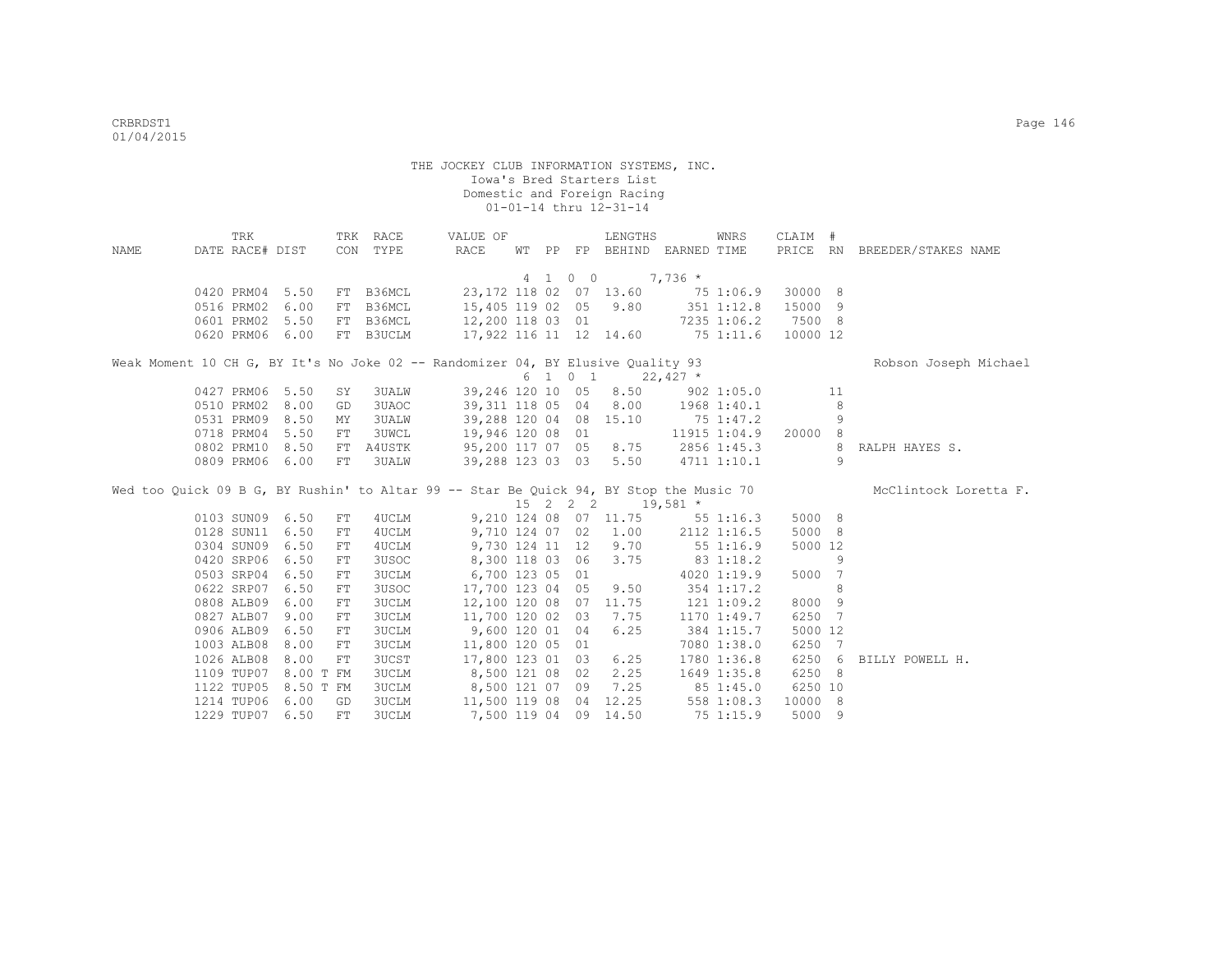|      | TRK                                                                                    |      |            | TRK RACE     | VALUE OF                |  |                 | LENGTHS                     |             | WNRS         | CLAIM #  |                |                                 |
|------|----------------------------------------------------------------------------------------|------|------------|--------------|-------------------------|--|-----------------|-----------------------------|-------------|--------------|----------|----------------|---------------------------------|
| NAME | DATE RACE# DIST                                                                        |      |            | CON TYPE     | RACE                    |  |                 | WT PP FP BEHIND EARNED TIME |             |              |          |                | PRICE RN BREEDER/STAKES NAME    |
|      | West Albany 06 B G, BY Humming 96 -- Vain Empress 01, BY Honor Grades 88               |      |            |              |                         |  |                 |                             |             |              |          |                | Beatty Don                      |
|      |                                                                                        |      |            |              |                         |  | $5 \t1 \t0 \t0$ |                             | $10,109$ *  |              |          |                |                                 |
|      | 0427 PRM05                                                                             | 6.00 | FT         | 3UAOC        |                         |  |                 | 39,957 117 06 08 13.35      |             | 75 1:12.0    | 30000 8  |                |                                 |
|      | 0524 PRM07                                                                             | 6.00 | FT         | <b>3UCLM</b> | 11,000 120 01 08 13.85  |  |                 |                             | 75 1:10.7   |              | 7500 8   |                |                                 |
|      | 0615 PRM04                                                                             | 8.32 | FT         | 4UCLM        | 11,000 116 04 06 8.00   |  |                 |                             | 75 1:45.8   |              | 4000 8   |                |                                 |
|      | 0628 PRM03 8.32                                                                        |      | SY         | 4UCLM        | 14,544 116 02 01        |  |                 |                             | 9809 1:45.1 |              | 5000 8   |                |                                 |
|      | 0711 PRM07 8.32                                                                        |      | FT         | <b>3UCLM</b> | 12,000 117 03 07 28.25  |  |                 |                             | 75 1:43.4   |              | 5000 8   |                |                                 |
|      | Whisper She's Wild 11 B F, BY Wild Gold 90 -- Whispering Hope 00, BY Connecticut 89    |      |            |              |                         |  |                 |                             |             |              |          |                | Drake Laine C                   |
|      |                                                                                        |      |            |              |                         |  | 2 0 0 0         |                             | $150 *$     |              |          |                |                                 |
|      | 0517 PRM05 5.50                                                                        |      |            | FT B36MCL    | 12,177 118 09 09 39.75  |  |                 |                             |             | 75 1:05.9    | 7500 9   |                |                                 |
|      | 0601 PRM05 5.50                                                                        |      |            | FT B36MCL    | 12,200 118 03 08 54.50  |  |                 |                             |             | 75 1:05.3    | 7500 8   |                |                                 |
|      | Whisper to Curlin 11 B C, BY Curlin 04 -- Whisperifyoudare 97, BY Red Ransom 87        |      |            |              |                         |  |                 |                             |             |              |          |                | Albaugh Family Stable, LLC      |
|      |                                                                                        |      |            |              |                         |  | 8 3 2 1         |                             | $124,057$ * |              |          |                |                                 |
|      | 0309 OP 07 6.00                                                                        |      | FT         | 03MSW        | 60,000 121 03 07        |  |                 | 8.00                        |             | 240 1:11.4   |          | 10             |                                 |
|      | 0418 PRM07 8.32                                                                        |      | FT         | 36MSW        | 32,673 118 02 02        |  |                 | 0.75                        | 8613 1:43.5 |              |          | $\overline{9}$ |                                 |
|      | 0502 PRM07 8.32                                                                        |      | FT         | 36MSW        | 32,680 118 01 02        |  |                 | 5.75                        | 8635 1:43.2 |              |          | 8              |                                 |
|      | 0523 PRM07 6.00                                                                        |      | FT         | 36MSW        | 38,666 118 05 01        |  |                 |                             |             | 23225 1:11.6 |          | 8              |                                 |
|      | 0619 PRM09 8.32                                                                        |      | SY         | 3UALW        | 39,244 115 11 03        |  |                 | 7.25                        | 4676 1:43.8 |              |          | 12             |                                 |
|      | 0712 PRM08 8.50                                                                        |      | FT         | 3UAOC        | 39,268 114 01 01        |  |                 |                             |             | 23498 1:45.7 |          | 10             |                                 |
|      | 0802 PRM08 8.50                                                                        |      |            | FT A03STK    | 91,808 120 05 01        |  |                 |                             |             | 55085 1:45.8 |          | $\overline{7}$ | IOWA BREEDERS' DERBY            |
|      | 0823 RP 08 8.50 T FM                                                                   |      |            | 3USTK        |                         |  |                 | 75,000 112 03 08 3.45       |             | 85 1:42.2    |          | 9              | EDWARD J. DEBARTOLO MEMORIAL H. |
|      | Whisper to Jack 09 B G, BY Stormy Atlantic 94 -- Whisperifyoudare 97, BY Red Ransom 87 |      |            |              |                         |  |                 |                             |             |              |          |                | William Gessmann & Dennis       |
|      | Albaugh Family Stables                                                                 |      |            |              |                         |  |                 |                             |             |              |          |                |                                 |
|      |                                                                                        |      |            |              |                         |  | 9 0 0 0         |                             | $719 *$     |              |          |                |                                 |
|      | 0502 PRM04 6.00                                                                        |      | FT         | 3UWCL        | 17,987 118 06 07 12.50  |  |                 |                             |             | 75 1:12.9    | 10000 9  |                |                                 |
|      | 0518 PRM07 6.00                                                                        |      | FT         | 3UCLM        | 17,943 120 01 09 15.35  |  |                 |                             |             | 75 1:11.8    | 12500 11 |                |                                 |
|      | 0526 PRM09 8.32                                                                        |      | ${\rm FT}$ | 3UCLM        | 14, 114 117 09 08 17.10 |  |                 |                             |             | 75 1:44.5    | 7500 9   |                |                                 |
|      | 0607 PRM02 8.32                                                                        |      | MΥ         | <b>3UCLM</b> | 12,802 123 01 07 7.75   |  |                 |                             |             | 75 1:45.7    | 7500 10  |                |                                 |
|      | 0704 PRM09 8.50                                                                        |      | FT         | 3UCLM        | 12,779 120 10 11 27.10  |  |                 |                             |             | 75 1:47.6    | 7500 11  |                |                                 |
|      | 0725 ASD05 7.50                                                                        |      | ${\rm FT}$ | <b>3UWCL</b> | 7,084 122 07 09 16.60   |  |                 |                             |             | 561:37.0     | 5000 9   |                |                                 |
|      | 0808 ASD06                                                                             | 7.50 | WF         | <b>3UWCL</b> |                         |  |                 | 6,430 124 01 06 14.50       |             | 55 1:37.2    | 2500 6   |                |                                 |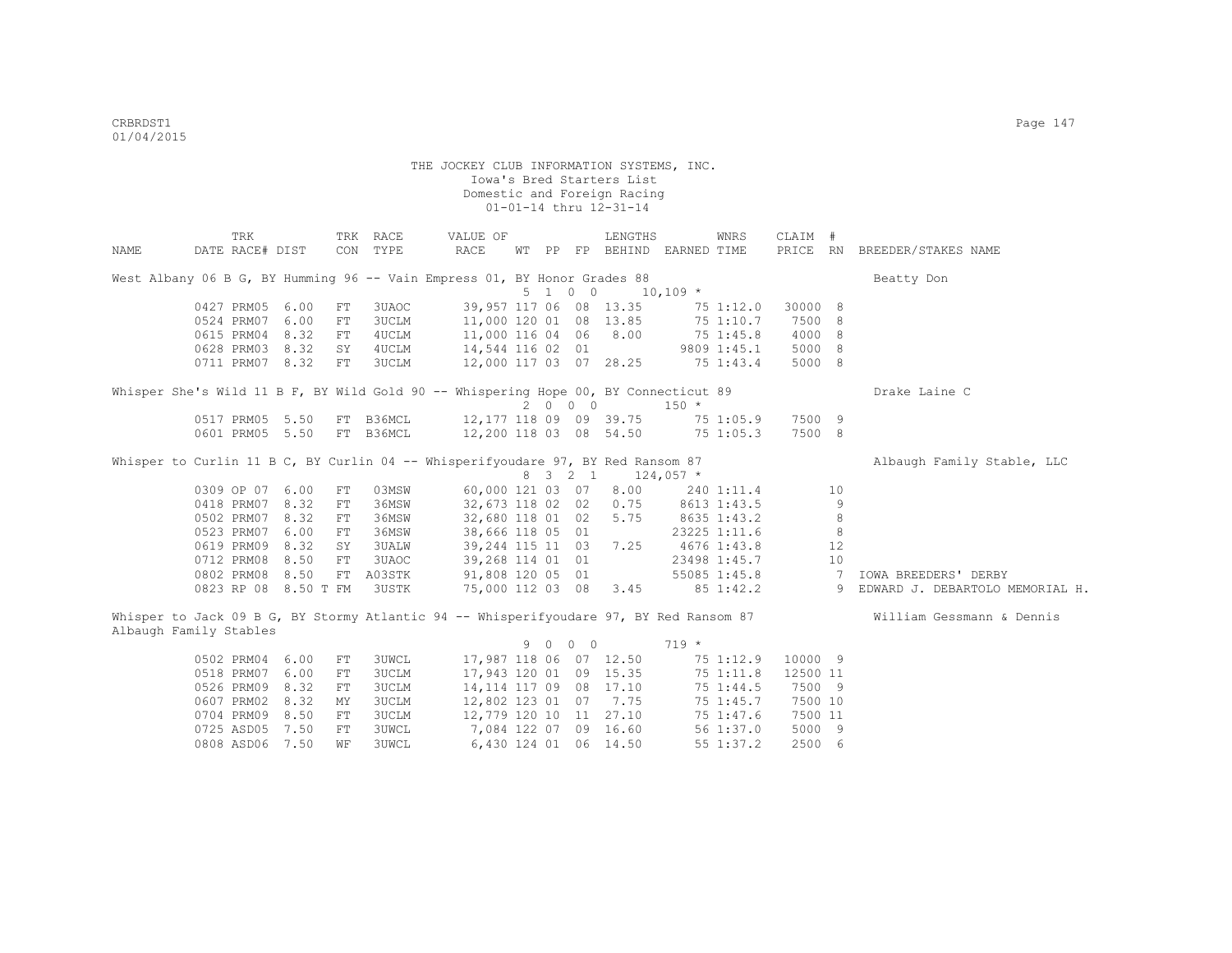THE JOCKEY CLUB INFORMATION SYSTEMS, INC. Iowa's Bred Starters List Domestic and Foreign Racing  $01-01-14$  thru  $12-31-14$  TRK TRK RACE VALUE OF LENGTHS WNRS CLAIM # NAME DATE RACE# DIST CON TYPE RACE WT PP FP BEHIND EARNED TIME PRICE RN BREEDER/STAKES NAME 0815 ASD06 6.00 FT 3UWCL 6,430 124 04 06 6.50 55 1:13.8 2500 6 0823 ASD05 7.50 GD 3UWCL 6,370 124 04 05 17.00 178 1:34.6 2500 5 Whodoyouthinkur 12 B F, BY Bravo Bull 97 -- Who's Treasure 07, BY Bernstein 97 1000 Iowa State University 1 0 0 0 1,350 \* 27,000 118 05 04 12.00 1350 1:06.8 8 Whoopinanhollering 10 CH G, BY Winter Glitter 97 -- More of Me for You 97, BY Mt. Livermore 81 Highlander Stables, LLC 6 0 0 0 690 \* 0626 PRM03 6.00 MY 36MCL 11,971 123 05 05 14.75 275 1:12.6 10000 8 0710 PRM09 6.00 FT 36MCL 12,113 123 05 09 22.70 75 1:12.0 7500 12 0725 PRM01 8.50 FT 36MCL 12,221 123 02 06 33.50 75 1:50.8 7500 7 0803 PRM03 8.00 FT 36MCL 11,641 120 02 07 61.00 75 1:42.4 7500 7 0817 CLS03 6.00 FT 3UMSW 6,100 123 06 06 12.50 0 1:14.6 7 0829 CLS04 6.00 MY 3UMCL 3,800 123 02 04 9.75 190 1:18.2 5000 8 Who's for Glory 11 DK B/ F, BY Hat Trick (JPN) 01 -- Vaguely Who 93, BY Hittias (GB) 84 River Ridge Ranch  $6$  1 1 1  $1$  17,130 \*<br>15,449 118 05 05 11.60 355 1:13.7 15000 7 0525 PRM02 6.00 MY B36MCL 15,449 118 05 05 11.60<br>0605 CBY04 7.50 T FM B3UMSW 29,700 120 05 05 4.35 0605 CBY04 7.50 T FM B3UMSW 29,700 120 05 05 4.35 270 1:32.2 9 0718 CBY03 7.50 T FM B3UMCL 15,300 119 07 03 2.75 1595 1:31.5 20000 8 0807 CBY04 7.50 T FM B3UMSW 27,000 119 10 02 2.25 5130 1:33.3 11 0823 CBY02 7.50 T FM B3UMSW 28,620 120 09 04 5.00 1080 1:33.0 12 0912 CBY01 7.50 T FM B3UMCL 14,500 119 06 01 8700 1:31.3 20000 11 Why Val Why 10 CH M, BY Whywhywhy 00 -- Valedictorian Girl 02, BY Honor Grades 88 Gary E Lucas & Joan Lucas  $9 \t1 \t3 \t0 \t15,066 \t\t*$ <br>17,942 123 05 08 11.15 75 1:12.6 15000 11 0420 PRM09 6.00 FT B3UWCL 17,942 123 05 08 11.15 75 1:12.6 15000 11<br>0511 PRM04 8.32 MY B3UCLM 18.010 124 02 02 1.25 3582 1:46.0 15000 8 0511 PRM04 8.32 MY B3UCLM 18,010 124 02 02 1.25 3582 1:46.0 15000 8<br>0525 PRM09 8.00 MY B3UCLM 14,158 120 02 01 8463 1:41.5 10000 7 0525 PRM09 8.00 MY B3UCLM 14,158 120 02 01 8463 1:41.5<br>0620 PRM08 8.32 FT B3UALW 39,288 120 03 08 21.00 75 1:43.9 0620 PRM08 8.32 FT B3UALW 39,288 120 03 08 21.00 75 1:43.9 9 0706 PRM06 8.32 FT B3UCLM 13,950 120 01 05 8.00 328 1:44.5 12500 6 0727 PRM05 8.00 FT B3UCLM 14,776 117 07 05 10.50 336 1:42.1 15000 9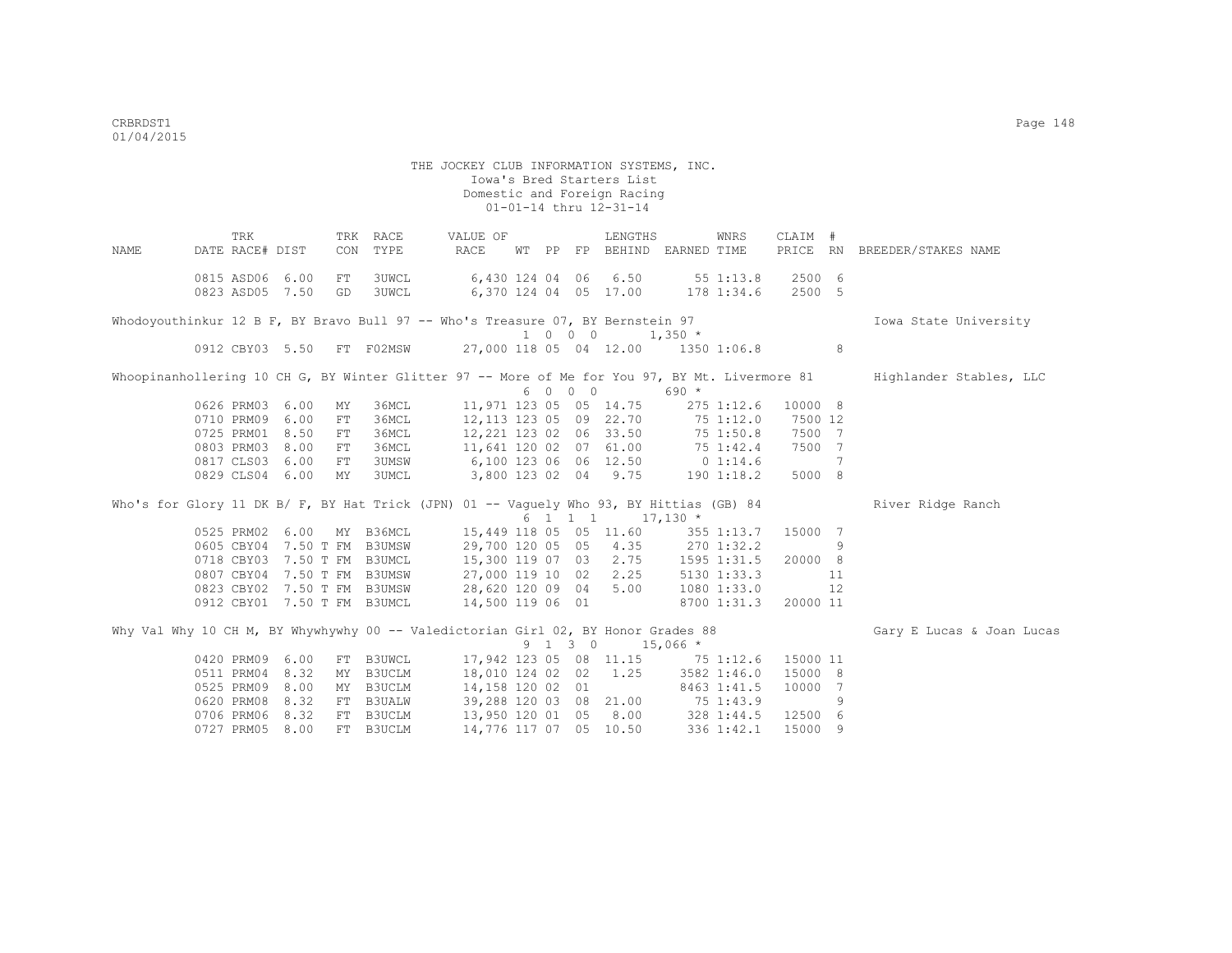| <b>NAME</b> | TRK<br>DATE RACE# DIST |      |            | TRK RACE<br>CON TYPE | VALUE OF<br>RACE                                                                           |  |                              | LENGTHS                                       | WNRS<br>WT PP FP BEHIND EARNED TIME                                                | CLAIM # |    | PRICE RN BREEDER/STAKES NAME |
|-------------|------------------------|------|------------|----------------------|--------------------------------------------------------------------------------------------|--|------------------------------|-----------------------------------------------|------------------------------------------------------------------------------------|---------|----|------------------------------|
|             |                        |      |            |                      |                                                                                            |  |                              |                                               |                                                                                    |         |    |                              |
|             | 0815 CLS05 6.00        |      |            | FT B3UCLM            | 5,000 123 03 02                                                                            |  |                              | 0.75                                          | 10001:14.2                                                                         | 5000 8  |    |                              |
|             | 0822 CLS07 6.50        |      |            | FT B3UALW            | 7,210 123 06 05                                                                            |  |                              | 9.00                                          | 207 1:21.8                                                                         |         | 7  |                              |
|             | 0829 CLS05 6.00        |      |            | MY B3UCLM            |                                                                                            |  |                              | 5,000 123 03 02 1.25                          | $1000$ $1:16.2$                                                                    | 5000 8  |    |                              |
|             |                        |      |            |                      |                                                                                            |  |                              |                                               |                                                                                    |         |    |                              |
|             |                        |      |            |                      |                                                                                            |  |                              |                                               | Wicked River 10 DK B/ G, BY Dazzling Falls 92 -- Kachina River 03, BY Rio Verde 92 |         |    | Wulf Craig                   |
|             |                        |      |            |                      |                                                                                            |  | 6 0 0 0                      |                                               | $577 *$                                                                            |         |    |                              |
|             | 0626 PRM05             | 6.00 | MY         | 36MCL                |                                                                                            |  |                              | 12,177 123 03 08 17.50                        | 751:12.2                                                                           | 10000 9 |    |                              |
|             | 0710 PRM09             | 6.00 | FT         | 36MCL                |                                                                                            |  |                              |                                               | 12, 113 123 06 11 28.95 75 1:12.0                                                  | 7500 12 |    |                              |
|             | 0725 PRM01             | 8.50 | FT         |                      |                                                                                            |  |                              |                                               | 36MCL 12,221 123 04 07 50.25 75 1:50.8                                             | 7500 7  |    |                              |
|             | 0801 CLS02 6.00        |      | ${\rm FT}$ |                      |                                                                                            |  |                              |                                               | 3UMCL 3,800 123 04 06 11.00 0 1:16.2                                               | 5000 6  |    |                              |
|             | 0822 CLS04 6.00        |      | FT         | 3UMCL                |                                                                                            |  |                              | 4,400 123 02 04 1.10                          | 220 1:16.4                                                                         | 10000 7 |    |                              |
|             | 0831 CLS04 8.32        |      | MY         | 3UMCL                |                                                                                            |  |                              | 4,400 123 07 05 31.50                         | 132 1:52.4                                                                         | 10000 7 |    |                              |
|             |                        |      |            |                      |                                                                                            |  |                              |                                               |                                                                                    |         |    |                              |
|             |                        |      |            |                      | Wildcatclass 08 DK B/ G, BY Classic Cat 95 -- Oh Sow Wild 93, BY Oh Say 78                 |  |                              |                                               |                                                                                    |         |    | Special K Stable             |
|             |                        |      |            |                      |                                                                                            |  |                              | $6 \quad 1 \quad 0 \quad 1 \quad 4,305 \star$ |                                                                                    |         |    |                              |
|             | 0405 FON06 6.00        |      | FT         | 3UCLM                | 9,100 120 04 05                                                                            |  |                              | 8.50                                          | 273 1:13.8                                                                         | 7500 6  |    |                              |
|             | 0426 FON07 6.00        |      | FT         | 3UCLM                | 7,100 120 04 03 2.30                                                                       |  |                              |                                               | 852 1:14.0                                                                         | 5000 9  |    |                              |
|             | 0511 HPO02 6.00        |      | MY         |                      | 3UCLM 15,300 122 04 04 7.75<br>3UCLM 10,000 120 07 07 8.80<br>3UCLM 14,138 120 04 07 11.25 |  |                              |                                               | 750 1:14.2<br>75 1:11.5                                                            | 5000 6  |    |                              |
|             | 0526 PRM05 6.00        |      | GD         |                      |                                                                                            |  |                              |                                               |                                                                                    | 4000 9  |    |                              |
|             | 0703 PRM07 5.50        |      | FT         |                      |                                                                                            |  |                              |                                               | 75 1:05.1                                                                          | 7500 8  |    |                              |
|             | 0816 CLS06 6.00        |      | FT         | <b>3UCLM</b>         | 3,800 123 02 01                                                                            |  |                              |                                               | 2280 1:14.2                                                                        | 2500 8  |    |                              |
|             |                        |      |            |                      |                                                                                            |  |                              |                                               |                                                                                    |         |    |                              |
|             |                        |      |            |                      | Wild for Glory 07 B G, BY Wild Gold 90 -- Close to Glory 95, BY I Enclose 80               |  |                              |                                               |                                                                                    |         |    | Chleborad Lynn               |
|             |                        |      |            |                      |                                                                                            |  | $17 \quad 3 \quad 5 \quad 2$ | $28,881$ *                                    |                                                                                    |         |    |                              |
|             | 0129 PEN02 8.00        |      | FT         | 4UCLM                | 14,300 120 05 02                                                                           |  |                              | 4.50                                          | 2860 1:40.5                                                                        | 7500 7  |    |                              |
|             | 0305 PEN04             | 8.00 | ${\rm FT}$ | 4UCLM                |                                                                                            |  |                              | 14,300 120 05 07 16.75                        | 0 1:40.7                                                                           | 7500 7  |    |                              |
|             | 0427 TDN08             | 5.50 | FT         | 3UCLM                | $9,100$ 118 09 02                                                                          |  |                              | 2.50                                          | 1820 1:04.6                                                                        | 4000 10 |    |                              |
|             | 0509 TDN03             | 8.00 | FT         | 3USTR                | 13,500 118 02 04                                                                           |  |                              | 6.50                                          | $675$ 1:39.2                                                                       |         | -5 |                              |
|             | 0521 TDN08             | 6.00 | FT         |                      | 3UCLM 9,100 118 06 03                                                                      |  |                              | 0.35                                          | $910$ $1:11.6$                                                                     | 4000 7  |    |                              |
|             | 0615 TDN06             | 6.00 | ${\rm FT}$ | 3UCLM                | 9,000 122 02 02                                                                            |  |                              | 2.50                                          | 1800 1:11.8                                                                        | 4000 6  |    |                              |
|             | 0627 TDN05             | 8.00 | FT         | <b>3UCLM</b>         | 9,000 122 08 01                                                                            |  |                              |                                               | 5400 1:39.6                                                                        | 4000 9  |    |                              |
|             | 0711 TDN06             | 5.50 | FT         | <b>3UCLM</b>         | 9,600 122 07 01                                                                            |  |                              |                                               | 5760 1:04.8                                                                        | 4000 9  |    |                              |
|             | 0725 TDN01 6.00        |      | ${\rm FT}$ | <b>3UCLM</b>         |                                                                                            |  |                              | 10,000 122 05 05 13.25                        | 300 1:11.4                                                                         | 4000 6  |    |                              |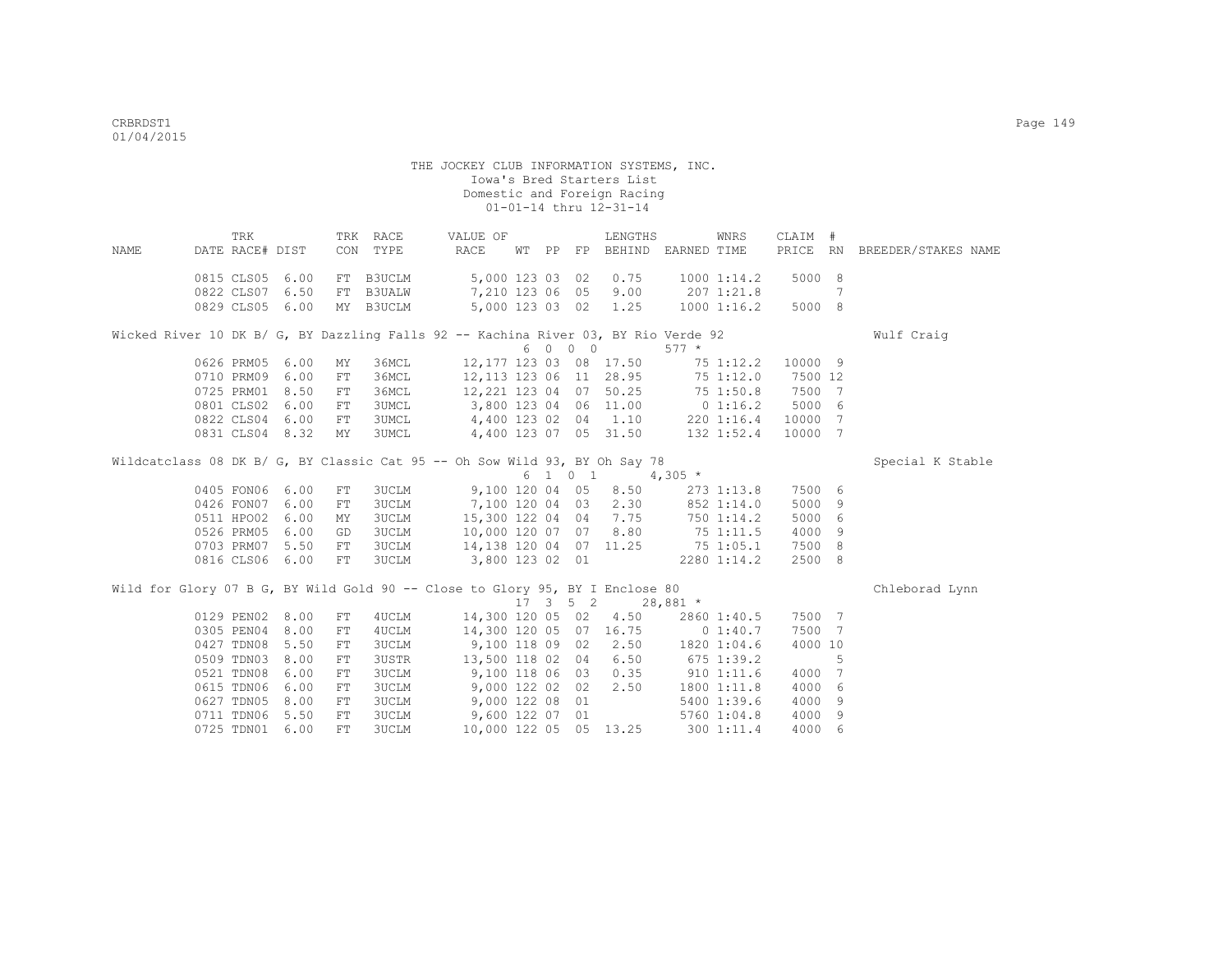|      | TRK              |           |            | TRK RACE      | VALUE OF                                                                                     |  |             | LENGTHS                           |              | WNRS           | CLAIM #  |     |                              |
|------|------------------|-----------|------------|---------------|----------------------------------------------------------------------------------------------|--|-------------|-----------------------------------|--------------|----------------|----------|-----|------------------------------|
| NAME | DATE RACE# DIST  |           | CON        | TYPE          | RACE                                                                                         |  |             | WT PP FP BEHIND EARNED TIME       |              |                |          |     | PRICE RN BREEDER/STAKES NAME |
|      | 0824 TDN01 6.00  |           | FT         | <b>3UCLM</b>  | 10,000 118 04 03                                                                             |  |             | 8.75                              |              | 10001:10.6     | 4000 6   |     |                              |
|      | 0917 TDN05       | 8.32      | FT         | <b>3UCLM</b>  | 13,000 120 03 05                                                                             |  |             | 6.30                              |              | 260 1:45.7     | 5000 8   |     |                              |
|      | 0926 TDN06       | 5.50      | ${\rm FT}$ | <b>3UCLM</b>  | 10,300 120 08 07                                                                             |  |             | 11.10                             |              | $103$ $1:05.4$ | 4000 9   |     |                              |
|      | 1017 TDN02       | 5.50      | ${\rm FT}$ | <b>3UCLM</b>  | 10,300 120 05 02                                                                             |  |             | 4.25                              |              | 2060 1:06.0    | 4000 7   |     |                              |
|      | 1026 TDN04       | 6.00      | FT         | <b>3UCLM</b>  | 10,300 118 07 05                                                                             |  |             | 3.60                              |              | 103 1:12.4     | 4000 9   |     |                              |
|      | 1129 MVR02       | 5.50      | FT         | <b>3UCLM</b>  | 6,500 122 09 04                                                                              |  |             | 5.75                              | 130 1:06.9   |                | 4000 12  |     |                              |
|      | 1213 MVR07 6.00  |           | FT         | <b>3UCLM</b>  | 6,500 122 08 01                                                                              |  |             |                                   |              | 3900 1:15.7    | 4000 11  |     |                              |
|      | 1227 MVR05 6.00  |           | FT         | <b>3UCLM</b>  | 9,000 124 08 02                                                                              |  |             | 0.50                              |              | 1800 1:15.8    | 5000 11  |     |                              |
|      |                  |           |            |               | Wild Ritzy 10 DK B/ M, BY Offlee Wild 00 -- Ritzy 02, BY Storm Boot 89                       |  |             |                                   |              |                |          |     | Poindexter Allen             |
|      |                  |           |            |               |                                                                                              |  | 12  4  1  1 |                                   | $52,595$ *   |                |          |     |                              |
|      | 0510 PRM05 8.50  |           |            | FT B3UAOC     |                                                                                              |  |             | 32, 135 116 05 06 26.10 75 1:46.6 |              |                |          | - 8 |                              |
|      | 0605 PRM06 8.32  |           |            | FT B3UCLM     | 16,102 121 04 01                                                                             |  |             |                                   | 10857 1:45.5 |                | 10000 6  |     |                              |
|      | 0619 PRM08 8.32  |           |            | SY B3UAOC     | 41,042 123 03 03 8.75                                                                        |  |             |                                   | 5294 1:43.2  |                |          | 6   |                              |
|      | 0710 PRM07 8.00  |           |            | FT B3UALW     | 41,269 118 03 04 8.25                                                                        |  |             |                                   | 2071 1:38.8  |                |          | 7   |                              |
|      | 0727 PRM08       | 8.32      | FT         | B3UAOC        | 33, 231 123 04 05 14.50                                                                      |  |             |                                   | 910 1:44.7   |                | 12500 7  |     |                              |
|      | 0809 PRM03       | 8.50      | FT         | <b>B3UCLM</b> | 17,858 120 03 01                                                                             |  |             |                                   |              | 10679 1:46.4   | 12500 8  |     |                              |
|      | 0904 RP 05       | 7.50 T FM |            | <b>B3UCLM</b> | 17,500 120 04 01                                                                             |  |             |                                   |              | 10296 1:29.4   | 15000 9  |     |                              |
|      | 0920 RP 06       | 8.00 T FM |            | B3USOC        | 21,000 120 09 02                                                                             |  |             | 1.25 4115 1:36.9                  |              |                |          | 10  |                              |
|      | 1011 RP 09 8.00  |           |            | MY B3UALW     | 31,000 123 05 06                                                                             |  |             | 11.25                             | 85 1:38.0    |                |          | 11  |                              |
|      |                  |           |            |               | 1024 RP 03 8.00 T FM B3UAOC 30,000 120 08 06<br>1113 RP 08 8.50 T FM B3UALW 37,819 123 05 08 |  |             | 5.00                              | 85 1:36.0    |                |          | - 9 |                              |
|      |                  |           |            |               |                                                                                              |  |             | 8.25                              | 85 1:44.1    |                |          | 9   |                              |
|      | 1205 RP 07 8.32  |           |            | FT B3UCLM     | 15,155 120 03 01                                                                             |  |             | 8043 1:43.4                       |              |                | 12500 12 |     |                              |
|      |                  |           |            |               | Wild Rosemary 07 DK B/ M, BY Wild Gold 90 -- Riseaboveit 96, BY Count Eric 83                |  |             |                                   |              |                |          |     | McOueary Betsy               |
|      |                  |           |            |               |                                                                                              |  | 5 0 1 0     |                                   | $774 *$      |                |          |     |                              |
|      | 0621 CPW04 5.50  |           | HY         | 3UCLM         | 2,000 117 04 07                                                                              |  |             | 8.50                              | $\sim$ 0     |                | 3200 8   |     |                              |
|      | 0704 CPW03 5.50  |           | FT         | <b>B3UALW</b> | 2,300 124 02 02                                                                              |  |             | 5.75                              |              | 5751:09.4      |          | 6   |                              |
|      | 0726 FAR08 5.00  |           | SL         | <b>B3UCLM</b> |                                                                                              |  |             | 2,300 126 03 09 16.10             | 0 1:01.1     |                | 3500 9   |     |                              |
|      | 0803 FAR09 10.00 |           | SL         |               | 3USTK 4,116 121 10 09 64.75 84 2:11.4                                                        |  |             |                                   |              |                |          | 10  | LEGENDARY 125 S.             |
|      | 0828 CBY05 5.50  |           | FT         | B3UCLM        | 11,500 123 06 07 28.75                                                                       |  |             |                                   |              | $115$ $1:06.7$ | 6250 8   |     |                              |
|      |                  |           |            |               |                                                                                              |  |             |                                   |              |                |          |     |                              |

Wild Salsa Dancer 07 B G, BY Wild Gold 90 -- Mel's Dancer 92, BY Raja's Best Boy 83 Tuckaway Farm LLC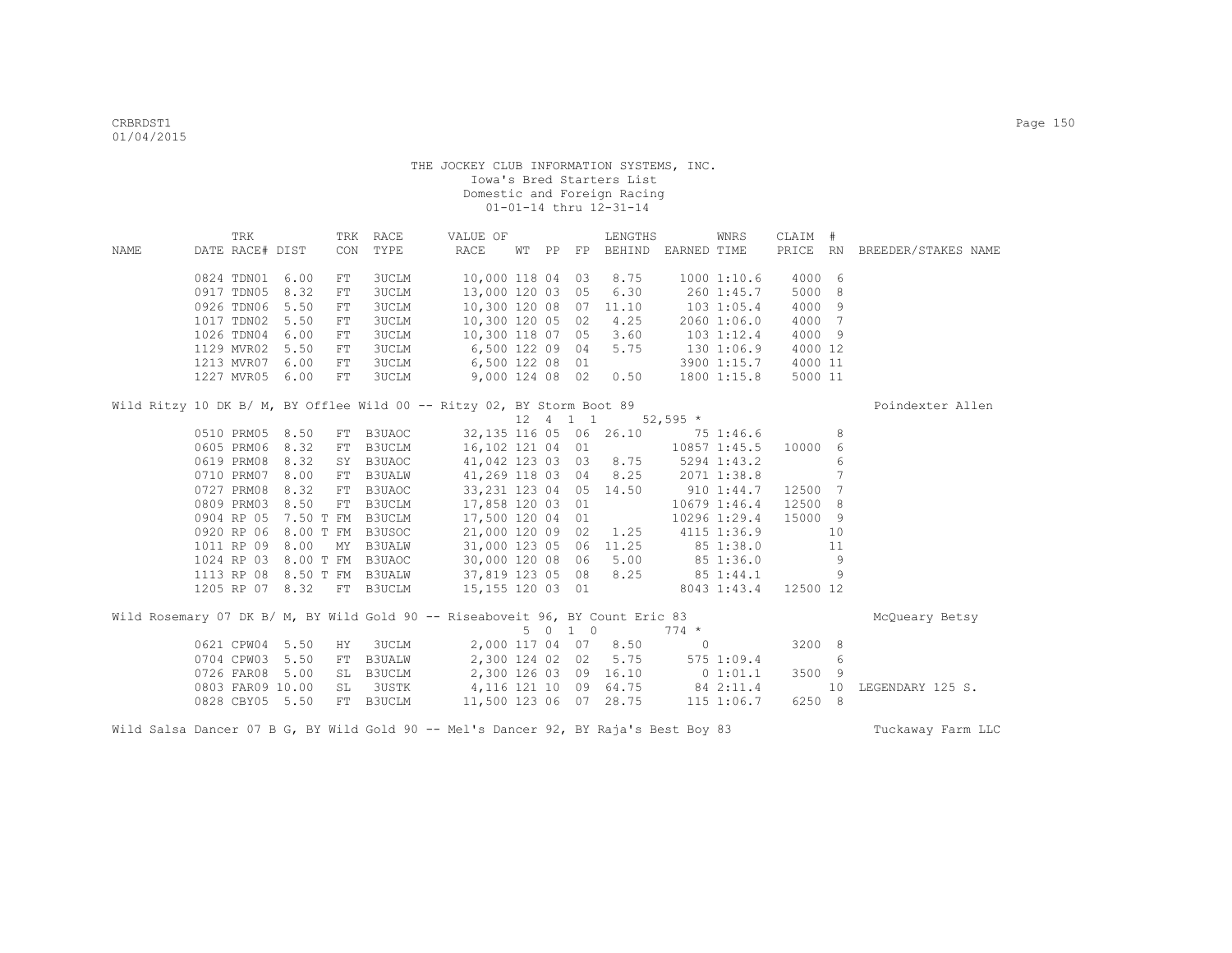| NAME   | TRK<br>DATE RACE# DIST |  |    | TRK RACE<br>CON TYPE                                                                         | VALUE OF<br>RACE                 | WT PP |         | LENGTHS<br>FP BEHIND EARNED TIME |            | WNRS            | CLAIM #  |                 | PRICE RN BREEDER/STAKES NAME  |
|--------|------------------------|--|----|----------------------------------------------------------------------------------------------|----------------------------------|-------|---------|----------------------------------|------------|-----------------|----------|-----------------|-------------------------------|
|        |                        |  |    |                                                                                              |                                  |       |         |                                  |            |                 |          |                 |                               |
|        |                        |  |    |                                                                                              |                                  |       | 6 1 0 3 | $1,771$ *                        |            |                 |          |                 |                               |
|        | 0614 CPW08 5.50        |  | GD | 3UCLM                                                                                        |                                  |       |         | 1,800 124 06 03 2.75             |            | $216$ 1:10.2    | 1500 8   |                 |                               |
|        | 0621 CPW05 5.00        |  | ΗY | 3UCLM                                                                                        |                                  |       |         | 2,000 124 03 03 11.00            |            | 240 1:03.0      | 3200 6   |                 |                               |
|        | 0628 CPW03 5.50        |  | SY | 3UALW                                                                                        | 2,000 124 04 03                  |       |         | 2.05                             | 240 1:11.1 |                 |          | 5               |                               |
|        | 0704 CPW04 5.00        |  | FT | <b>3UCLM</b>                                                                                 | 2,150 124 07 01                  |       |         |                                  |            | $1075$ $1:02.4$ | 1500 7   |                 |                               |
|        | 0720 FAR04 4.00        |  | SL | <b>3UALW</b>                                                                                 |                                  |       |         | 2,300 121 04 09 13.25            |            | 0:48.1          |          | 10              |                               |
|        | 0803 FAR04 5.50        |  | HY | 3UCLM                                                                                        |                                  |       |         | 2,000 126 06 08 28.50            | 0 1:07.4   |                 | 2500 10  |                 |                               |
| Bryant |                        |  |    | Wild West Flight 11 GR/RO G, BY Flight West 03 -- Wild Western Woman 93, BY Bold Ego 78      |                                  |       |         |                                  |            |                 |          |                 | Marlene M. Bryant & Robert M. |
|        |                        |  |    |                                                                                              |                                  |       |         | $7 \t2 \t0 \t0 \t16,643 \t*$     |            |                 |          |                 |                               |
|        | 0425 PRM09 5.50        |  | FT | 36MCL                                                                                        | 23,173 116 07 05                 |       |         | 6.00                             |            | 533 1:06.5      | 25000 8  |                 |                               |
|        | 0504 PRM01 6.00        |  | FT | 36MCL                                                                                        | 9,500 118 05 05 10.50            |       |         |                                  |            | 283 1:12.0      | 7500 6   |                 |                               |
|        | 0522 PRM09 6.00        |  | FT | 36MCL                                                                                        | 15,384 118 01 06                 |       |         | 6.75                             |            | 75 1:13.2       | 15000 10 |                 |                               |
|        | 0531 PRM07 8.32        |  | MY | 36MCL                                                                                        | 12,221 118 04 01                 |       |         |                                  |            | 7293 1:46.5     | 7500 7   |                 |                               |
|        | 0621 PRM06 8.32        |  | FT | 3UCLM                                                                                        | 12,794 118 10 01                 |       |         |                                  |            | 8309 1:45.2     | 10000 11 |                 |                               |
|        | 0725 PRM02 8.50        |  | FT | 3UCLM                                                                                        | 12,528 116 03 06 45.30 75 1:45.9 |       |         |                                  |            |                 | 12500 6  |                 |                               |
|        | 0808 PRM04 8.50        |  | FT | 3UCLM                                                                                        | 11,756 119 04 07 28.25           |       |         |                                  | 751:45.0   |                 | 15000 7  |                 |                               |
|        |                        |  |    | Winter by a Nose 11 DK B/ G, BY Winter Glitter 97 -- Par's Party Doll 97, BY Parfaitement 80 |                                  |       |         |                                  |            |                 |          |                 | Bogash Gene                   |
|        |                        |  |    |                                                                                              |                                  |       | 3 0 0 0 |                                  | $646 *$    |                 |          |                 |                               |
|        | 0725 PRM09 6.00        |  | FT | 36MCL                                                                                        | 12,221 117 02 05 19.75           |       |         |                                  |            | 280 1:12.8      | 7500     | $7\phantom{.0}$ |                               |
|        | 0816 CLS03 6.00        |  | FT | 03MSW                                                                                        | 6,100 121 06 05 11.50            |       |         |                                  |            | 183 1:14.8      |          | 7               |                               |
|        | 0831 CLS05 6.50        |  | GD | 3UMSW                                                                                        |                                  |       |         | 6,100 120 04 05 16.10            |            | 183 1:24.8      |          | $7\phantom{.0}$ |                               |
|        |                        |  |    | Winter's Wildchild 08 B M, BY Winter Glitter 97 -- Laabity Spirit 98, BY Laabity 91          |                                  |       |         |                                  |            |                 |          |                 | Bogash Gene                   |
|        |                        |  |    |                                                                                              |                                  |       | 6 0 1 0 |                                  | $5,049*$   |                 |          |                 |                               |
|        | 0427 PRM03 6.00        |  |    | FT B3USTR                                                                                    | 23,222 120 04 04                 |       |         | 8.00                             |            | $1165$ $1:11.1$ |          | 6               |                               |
|        | 0605 PRM09 6.00        |  | FT | B3UCLM                                                                                       | 24,589 120 07 09 12.00           |       |         |                                  |            | 751:11.0        | 30000 10 |                 |                               |
|        | 0704 PRM07 5.50        |  | FT | B3UCLM                                                                                       | 14,137 120 08 02 1.25            |       |         |                                  |            | 2802 1:05.2     | 7500 8   |                 |                               |
|        | 0719 PRM07 6.00        |  | FT | B3UAOC                                                                                       | 39,268 120 06 08 16.25           |       |         |                                  |            | 751:11.0        | 12500 10 |                 |                               |
|        | 0803 PRM05 6.00        |  | FT | B3UCLM                                                                                       | 14,446 118 07 04                 |       |         | 2.20                             |            | 932 1:11.2      | 10000 7  |                 |                               |
|        | 0817 CLS07 6.00        |  |    | FT B3UCLM                                                                                    | 3,800 123 05 FF DNF              |       |         |                                  |            | 0 1:14.4        | 2500 9   |                 |                               |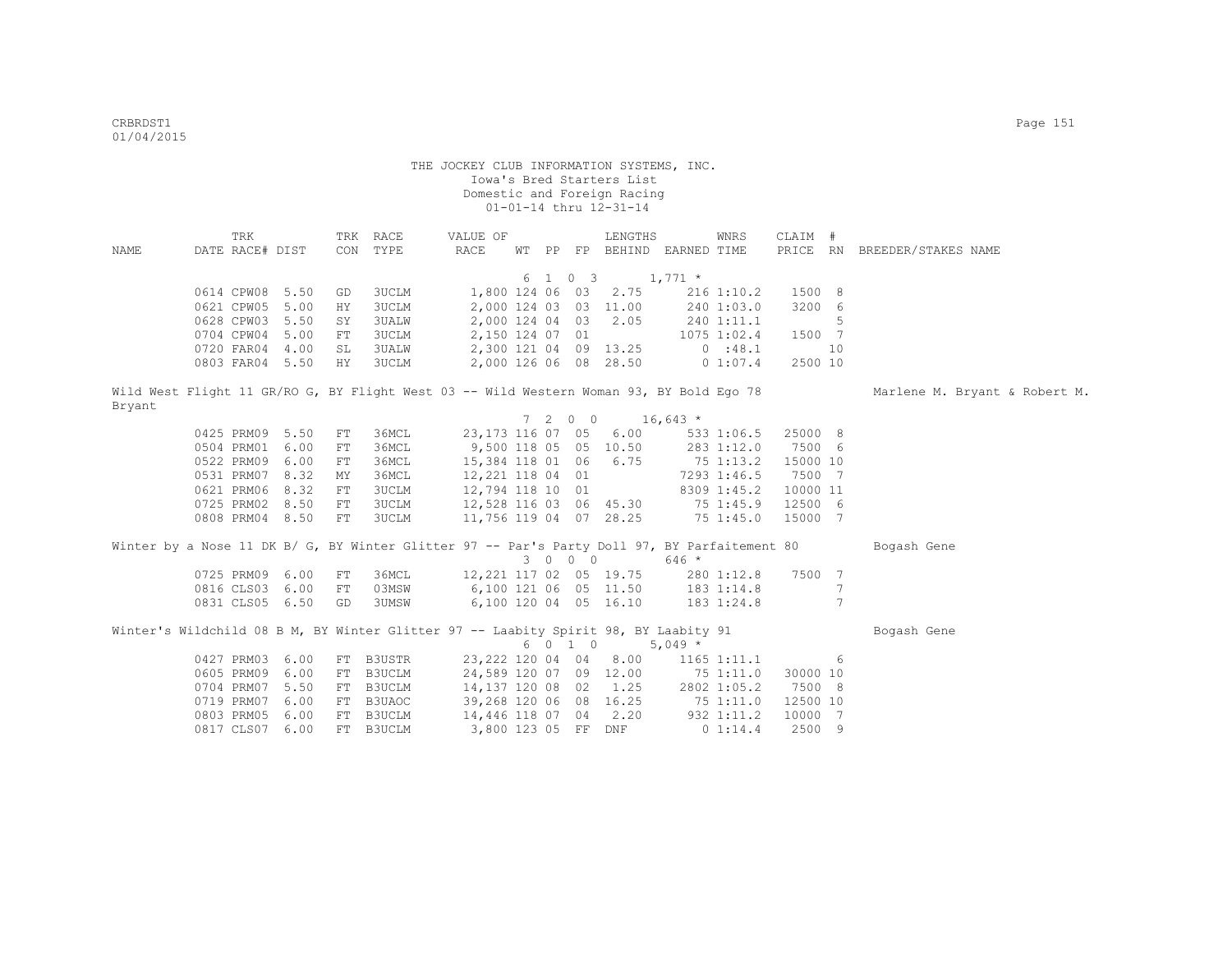|      | TRK                      |                      |                  | TRK RACE                     | VALUE OF                                                                          |  |                              | LENGTHS               |             | WNRS         | CLAIM #          |    |                              |
|------|--------------------------|----------------------|------------------|------------------------------|-----------------------------------------------------------------------------------|--|------------------------------|-----------------------|-------------|--------------|------------------|----|------------------------------|
| NAME | DATE RACE# DIST          |                      |                  | CON TYPE                     | RACE                                                                              |  |                              | WT PP FP BEHIND       | EARNED TIME |              |                  |    | PRICE RN BREEDER/STAKES NAME |
|      |                          |                      |                  |                              | Wiskey n' Clyde 08 CH G, BY Indian Territory 98 -- Angela M. P. 92, BY Gourami 82 |  |                              |                       |             |              |                  |    | Rosewood Farm Inc.           |
|      |                          |                      |                  |                              |                                                                                   |  | 7 0 1 0                      |                       | $4,283*$    |              |                  |    |                              |
|      | 0510 PRM06 5.50          |                      | FT<br>${\rm FT}$ | <b>3UCLM</b>                 | 11,425 117 03 02                                                                  |  |                              | 3.25                  |             | 2980 1:05.9  | 15000 8          |    |                              |
|      | 0530 PRM04<br>0619 PRM03 | 6.00<br>6.00         | SY               | 3UCLM                        | 18,053 120 01                                                                     |  |                              | 06 15.75              |             | 75 1:11.8    | 15000 6          | 7  |                              |
|      | 0706 PRM04               | 5.50                 |                  | <b>3UCLM</b><br><b>3UCLM</b> | 10,000 120 01 06 8.85<br>9,711 119 06 04                                          |  |                              | 8.80                  | 751:11.4    |              | 10000<br>5000 7  |    |                              |
|      | 0718 PRM03               | 6.00                 | FT               |                              | 10,748 118 04 06 23.25 75 1:11.0                                                  |  |                              |                       |             | 6791:04.1    | 7500 8           |    |                              |
|      |                          |                      | FT               | <b>3UCLM</b>                 |                                                                                   |  |                              |                       |             |              |                  |    |                              |
|      | 0803 PRM09               | 6.00                 | FT               | 3UCLM                        | 12,844 119 08 06 7.35 75 1:12.2                                                   |  |                              | 8.75                  |             |              | 7500 8<br>5000 5 |    |                              |
|      | 0816 FP 05               | 6.00                 | SY               | 3UCLM                        | 5,400 120 03 04                                                                   |  |                              |                       |             | 324 1:12.8   |                  |    |                              |
|      |                          |                      |                  |                              | Wolf Pack Jack 10 B G, BY Hat Trick (JPN) 01 -- Dream Win 04, BY Winthrop 96      |  |                              |                       |             |              |                  |    | Black Oak Farm               |
|      |                          |                      |                  |                              |                                                                                   |  |                              | 6 1 1 1               | $55,356$ *  |              |                  |    |                              |
|      | 0419 PRM07               | 6.00                 | FT               | 3UALW                        | 51,529 118 05 01                                                                  |  |                              |                       |             | 30907 1:10.6 |                  | 10 |                              |
|      | 0510 PRM08               | 6.00                 | FT               | A4USTK                       |                                                                                   |  |                              | 77,775 123 01 02 no   |             | 15555 1:10.2 |                  |    | JOHN WAYNE S.                |
|      | 0607 PRM08               | 8.50                 | MΥ               | A3USTK                       | 84,000 123 08 06 15.35 1680 1:44.5                                                |  |                              |                       |             |              |                  | 8  | CYCLONES H.                  |
|      | 0704 PRM08               | 6.00                 | FT               | 3UALW                        | 43,096 120 06 03 2.75 5294 1:10.3                                                 |  |                              |                       |             |              |                  | 6  |                              |
|      | 0802 PRM05               | 6.00                 | FT               | <b>3USTK</b>                 | 78,325 124 04 07 8.40 0 1:09.4                                                    |  |                              |                       |             |              |                  | 7  | IOWA CLASSIC SPRINT S.       |
|      |                          | 0822 AP 05 5.00      | FT               | 3UAOC                        | 36,028 121 03 04                                                                  |  |                              | 4.50                  | 1920 :58.0  |              | 40000 5          |    |                              |
|      |                          |                      |                  |                              | Youaretrue 11 B C, BY Thewayyouare 05 -- Miss Guts 99, BY American Chance 89      |  |                              |                       |             |              |                  |    | DeBruycker Lloyd             |
|      |                          |                      |                  |                              |                                                                                   |  | $10 \quad 1 \quad 3 \quad 1$ |                       | $40,359$ *  |              |                  |    |                              |
|      |                          | 0314 FG 01 5.50 T GD |                  | 35MCL                        | 19,800 117 01 07 8.55 0 1:05.4                                                    |  |                              |                       |             |              | 25000 8          |    |                              |
|      | 0329 FG 01               | 8.32                 | FT               | 03MCL                        | 17,700 120 07 07 18.00                                                            |  |                              |                       | $0\;1:44.2$ |              | 30000 9          |    |                              |
|      | 0502 PRM06               | 6.00                 | FT               | 36MSW                        | 38,622 118 09 01                                                                  |  |                              |                       |             | 23108 1:11.2 |                  | 10 |                              |
|      | 0522 PRM06               | 6.00                 | FT               | <b>3UALW</b>                 | 39,332 118 04 02                                                                  |  |                              | 3.00                  |             | 7891 1:11.1  |                  | -7 |                              |
|      | 0531 PRM09               | 8.50                 | MΥ               | <b>3UALW</b>                 | 39,288 117 06 06 12.35                                                            |  |                              |                       |             | 75 1:47.2    |                  | 9  |                              |
|      | 0619 PRM09               | 8.32                 | SY               | 3UALW                        | 39,244 115 09                                                                     |  |                              | 11 23.50              | 75 1:43.8   |              |                  | 12 |                              |
|      | 0718 PRM04               | 5.50                 | FT               | <b>3UWCL</b>                 |                                                                                   |  |                              | 19,946 116 07 02 0.50 |             | 3972 1:04.9  | 20000 8          |    |                              |
|      | 0807 PRM06               | 6.00                 | SY               | 3UCLM                        | 11,785 117 02 02                                                                  |  |                              | 0.50                  |             | 2958 1:11.2  | 12500 9          |    |                              |
|      | 0901 CBY06               | 8.00                 | FT               | <b>3UCLM</b>                 | 19,000 119 06 03                                                                  |  |                              | 2.25                  |             | 2090 1:40.6  | 20000 9          |    |                              |
|      |                          | 0913 CBY04 7.50 T FM |                  | 3UCLM                        | 19,000 119 01 12 12.95                                                            |  |                              |                       |             | 190 1:30.4   | 20000 12         |    |                              |

You Funny Man 09 DK B/ G, BY Humming 96 -- Stormhill 00, BY Storm Boot 89

Hemba Brad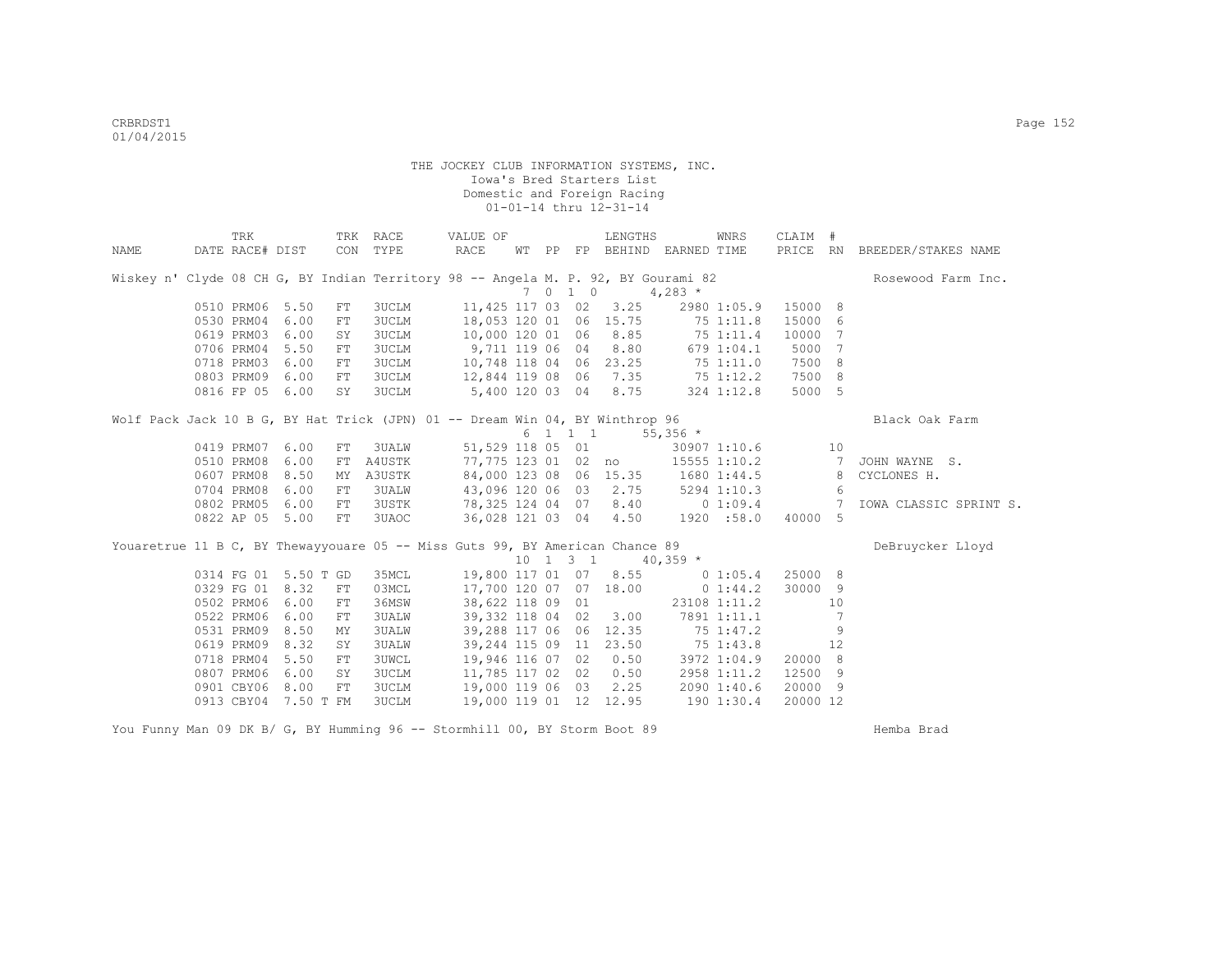|                                                                                   | <b>TRK</b>      |                      |             | TRK RACE     | VALUE OF                                                        |  |                          | LENGTHS                     |             | WNRS         | CLAIM #  |                 |                               |
|-----------------------------------------------------------------------------------|-----------------|----------------------|-------------|--------------|-----------------------------------------------------------------|--|--------------------------|-----------------------------|-------------|--------------|----------|-----------------|-------------------------------|
| <b>NAME</b>                                                                       | DATE RACE# DIST |                      |             | CON TYPE     | <b>RACE</b>                                                     |  |                          | WT PP FP BEHIND EARNED TIME |             |              |          |                 | PRICE RN BREEDER/STAKES NAME  |
|                                                                                   |                 |                      |             |              |                                                                 |  |                          |                             |             |              |          |                 |                               |
|                                                                                   |                 |                      |             |              |                                                                 |  | $7\quad 1\quad 0\quad 2$ | $42,239$ *                  |             |              |          |                 |                               |
|                                                                                   | 0419 PRM07 6.00 |                      | FT          | <b>3UALW</b> | 51,529 118 04 07                                                |  |                          | 5.50                        |             | 751:10.6     |          | 10              |                               |
|                                                                                   | 0510 PRM08      | 6.00                 | FT          | A4USTK       | 77,775 120 02 03                                                |  |                          | 0.80                        |             | 7778 1:10.2  |          | $7\overline{ }$ | JOHN WAYNE S.                 |
|                                                                                   | 0704 PRM08 6.00 |                      | FT          | <b>3UALW</b> | 43,096 117 02 01                                                |  |                          |                             |             | 26470 1:10.3 |          | 6               |                               |
|                                                                                   | 0802 PRM05 6.00 |                      | FT          | 3USTK        | 78,325 118 01 04                                                |  |                          | 3.40                        |             | 3916 1:09.4  |          | $7\overline{ }$ | IOWA CLASSIC SPRINT S.        |
|                                                                                   | 0829 CBY07 6.00 |                      | FT          | 3UAOC        | 30,000 121 05 03                                                |  |                          | 4.75                        |             | 3300 1:11.2  |          | 9               |                               |
|                                                                                   | 1018 TUP07 6.50 |                      | FT          | 3USTK        | 35,000 119 01 07 11.75                                          |  |                          |                             |             | 350 1:15.4   |          | 8               | BIENVENIDOS S.                |
|                                                                                   |                 | 1129 TUP07 8.00 T FM |             | 3USTK        | 35,000 122 06 08 9.50                                           |  |                          |                             |             | 350 1:34.5   |          |                 | 8 WALTER R. CLUER MEMORIAL S. |
|                                                                                   |                 |                      |             |              |                                                                 |  |                          |                             |             |              |          |                 |                               |
| Yu Tiger Yu 05 DK B/ G, BY Tiger Talk 93 -- Princess Uganda 90, BY Hawaii 64      |                 |                      |             |              |                                                                 |  |                          |                             |             |              |          |                 | Marlene M. Bryant & Robert M. |
| Bryant                                                                            |                 |                      |             |              |                                                                 |  |                          |                             |             |              |          |                 |                               |
|                                                                                   |                 |                      |             |              |                                                                 |  | 4 0 0 2                  |                             | $2,200$ *   |              |          |                 |                               |
|                                                                                   | 0221 HAW01 8.32 |                      | ΜY          | 4UCLM        |                                                                 |  |                          | 10,000 123 01 06 21.30      |             | 1001:46.3    | 5000 7   |                 |                               |
|                                                                                   | 0228 HAW09 8.32 |                      | FT          | 3UCLM        | 10,200 121 03 03 3.00                                           |  |                          |                             |             | 1000 1:43.5  | 5000 9   |                 |                               |
|                                                                                   | 0314 HAW02 8.32 |                      | FT          | 3UCLM        | 10,000 121 05 03 11.50                                          |  |                          |                             |             | 1000 1:45.5  | 5000 6   |                 |                               |
|                                                                                   | 0328 HAW06 8.50 |                      | FT          | 3UCLM        | 10,300 121 10 FF DNF 100 1:49.4                                 |  |                          |                             |             |              | 5000 10  |                 |                               |
|                                                                                   |                 |                      |             |              |                                                                 |  |                          |                             |             |              |          |                 |                               |
| Zack's Billie 11 DK B/ G, BY Bravo Bull 97 -- Western Ocala 01, BY Western Cat 93 |                 |                      |             |              |                                                                 |  |                          |                             |             |              |          |                 | Iowa State University         |
|                                                                                   |                 |                      |             |              |                                                                 |  | 8 0 2 1                  |                             | $8,569*$    |              |          |                 |                               |
|                                                                                   | 0418 PRM05 5.50 |                      | FT          | 36MSW        |                                                                 |  |                          | 38,575 118 08 12 34.55      |             | 75 1:04.8    |          | 12              |                               |
|                                                                                   | 0621 PRM07 8.32 |                      | FT          | 36MCL        |                                                                 |  |                          | 13,335 118 02 08 22.50      |             | 75 1:46.1    | 15000 10 |                 |                               |
|                                                                                   | 0703 PRM09 8.32 |                      | FT          | 36MCL        | 13, 119 113 10 05 16.50                                         |  |                          |                             |             | 182 1:46.8   | 15000 10 |                 |                               |
|                                                                                   | 0713 PRM09 6.00 |                      | ${\rm FT}$  | 36MCL        | 15,405 112 07 04 17.75                                          |  |                          |                             |             | 761 1:11.3   | 12500 9  |                 |                               |
|                                                                                   | 0724 PRM07 6.00 |                      | $_{\rm FT}$ | 36MCL        | 10,000 119 08 05 10.25                                          |  |                          |                             |             | 293 1:13.3   | 10000 8  |                 |                               |
|                                                                                   | 0807 PRM03 6.00 |                      | SY          | 36MCL        | 14,332 120 01 02 3.50                                           |  |                          |                             |             | 2878 1:11.8  | 10000 6  |                 |                               |
|                                                                                   |                 | 0911 CBY01 7.50 T FM |             | 3UMCL        | 14,500 121 02 02                                                |  |                          | 0.50                        |             | 2755 1:30.8  | 20000 11 |                 |                               |
|                                                                                   |                 | 0920 AP 08 8.00 T FM |             | 3UMCL        | 17,570 122 03 03                                                |  |                          | 1.55                        |             | 1550 1:40.4  | 25000 9  |                 |                               |
|                                                                                   |                 |                      |             |              |                                                                 |  |                          |                             |             |              |          |                 |                               |
|                                                                                   |                 |                      |             |              | Zeki 10 CH G, BY Mutakddim 91 -- Zadie Creek 97, BY Repriced 88 |  |                          |                             |             |              |          |                 | Leech James R.                |
|                                                                                   |                 |                      |             |              |                                                                 |  | 6 5 0 1                  |                             | $164,087$ * |              |          |                 |                               |
|                                                                                   | 0420 PRM06 6.00 |                      | FT          | 3UWCL        | 19,946 120 05 01                                                |  |                          |                             |             | 11915 1:11.2 |          | 8               |                               |
|                                                                                   | 0508 PRM02 6.00 |                      | FT          | 4USOC        | 23,171 124 03 01                                                |  |                          |                             |             | 13864 1:11.9 |          | 8               |                               |
|                                                                                   | 0607 PRM08 8.50 |                      | MY          | A3USTK       | 84,000 115 03 01                                                |  |                          |                             |             | 50400 1:44.5 |          | 8               | CYCLONES H.                   |
|                                                                                   | 0626 PRM08      | 8.32                 | <b>SY</b>   | 3UALW        | 43,096 123 06 03                                                |  |                          | 0.75                        |             | 5294 1:43.6  |          | 6               |                               |